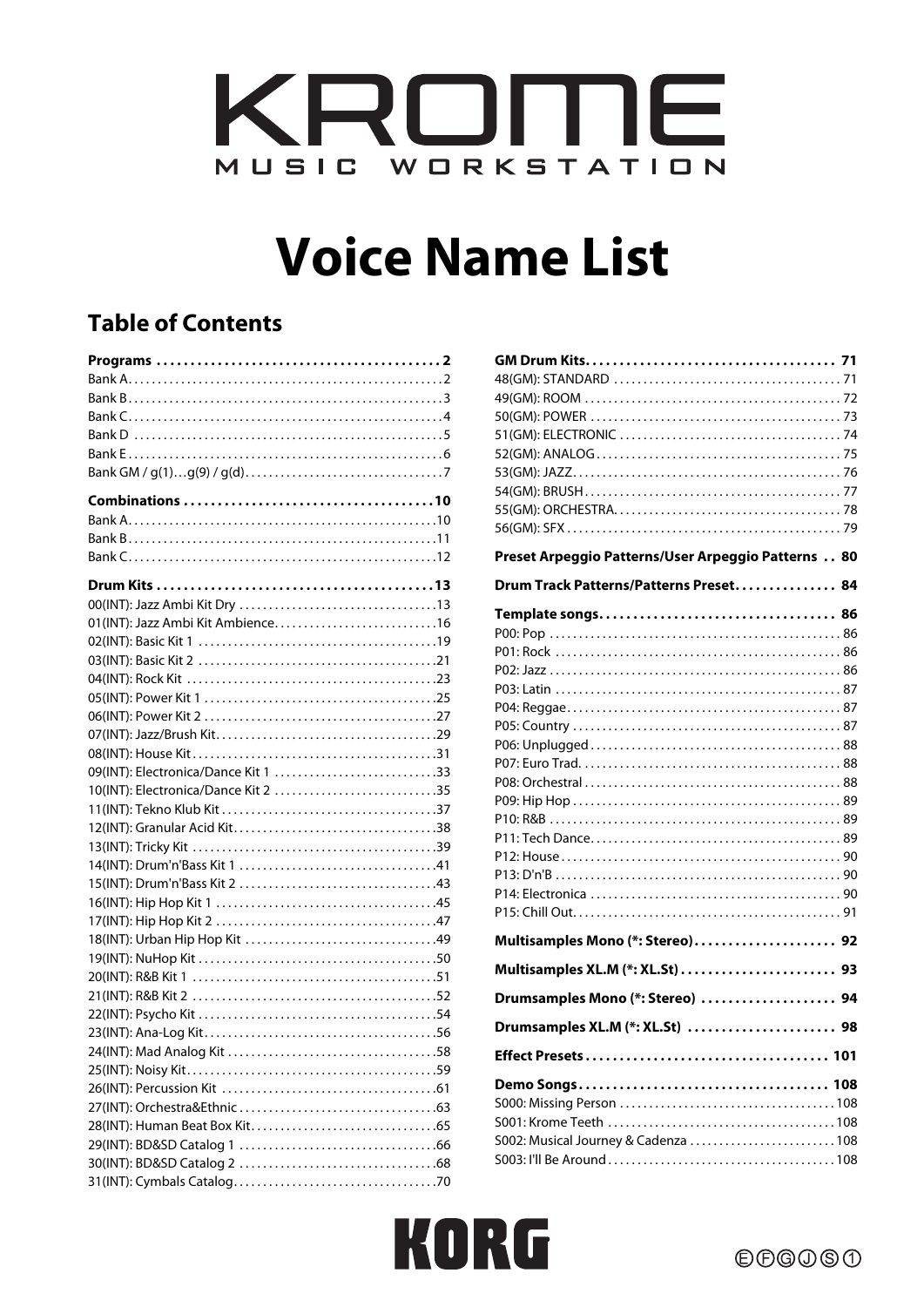# <span id="page-1-0"></span>**Programs**

# <span id="page-1-1"></span>**Bank A**

| #            | Name                                                 | Category                 | <b>Sub Category</b>  | OSC.<br>Mode |
|--------------|------------------------------------------------------|--------------------------|----------------------|--------------|
| A000         | <b>KROME Grand Piano</b>                             | Keyboard                 | A.Piano              | D            |
| A001         | E.Piano Mark I R&B (Kn3)                             | Keyboard                 | Real E.Piano         | D            |
| A002         | E.P Mark V Distortion                                | Keyboard                 | Real E.Piano         | D            |
| A003         | E.Piano Dyno Chorus                                  | Keyboard                 | Real E.Piano         | D            |
| A004         | Reed EP 200A Wah (Knob3)                             | Keyboard                 | Real E.Piano         | D            |
| A005         | Drawbars (SW1/2)                                     | Organ                    | E.Organ              | D            |
| A006         | Clav Register AD                                     | Keyboard                 | Clav/Harpsi          | D            |
| A007         | Stereo Strings Legato                                | Strings                  | Ensemble             | D            |
| A008         | Thin Stereo Brass                                    | <b>Brass</b>             | Ensemble             | D            |
| A009         | Flute Vibrato                                        | Woodwind/Reed            | Woodwind             | D            |
| A010         | Analog Strings Stereo                                | <b>Strings</b>           | Ensemble             | D            |
| A011         | <b>MG Funk Bass</b>                                  | Bass/Synth Bass          | Synth Bass           | D            |
| A012         | Rapper's D'light                                     | FastSynth                | Long Release         | D            |
| A013         | Deep Soul Lead                                       | LeadSynth                | Soft                 | D            |
| A014         | A.Guitar Dynamic Pick                                | Guitar/Plucked           | A.Guitar             | D<br>S       |
| A015<br>A016 | E.Guitar + Twin                                      | Guitar/Plucked           | E.Guitar<br>A.Bass   | D            |
| A017         | <b>Bright Acoustic Bass</b><br>Jazz Dry/Ambience Kit | Bass/Synth Bass<br>Drums | <b>Natural Drums</b> | Dd           |
| A018         | Analog Kit                                           | Drums                    | Dance Drums          | d            |
| A019         | Nu R&B Kit                                           | Drums                    | Dance Drums          | d            |
| A020         | German Bright Grand                                  | Keyboard                 | A.Piano              | D            |
| A021         | German Dark Grand                                    | Keyboard                 | A.Piano              | D            |
| A022         | <b>KROME Warm Piano</b>                              | Keyboard                 | A.Piano              | D            |
| A023         | <b>KROME Dark Piano</b>                              | Keyboard                 | A.Piano              | D            |
| A024         | Singer Grand Piano                                   | Keyboard                 | A.Piano              | D            |
| A025         | Live Stage Piano                                     | Keyboard                 | A.Piano              | S            |
| A026         | German Grand Reverb                                  | Keyboard                 | A.Piano              | D            |
| A027         | German New Age Grand                                 | Keyboard                 | A.Piano              | D            |
| A028         | <b>KROME Comp Mono Piano</b>                         | Keyboard                 | A.Piano              | D            |
| A029         | <b>Acoustic Piano</b>                                | Keyboard                 | A.Piano              | S            |
| A030         | Classic Piano                                        | Keyboard                 | A.Piano              | S            |
| A031         | Attack Piano (Kn1)                                   | Keyboard                 | A.Piano              | D            |
| A032         | Upright Piano                                        | Keyboard                 | A.Piano              | D            |
| A033         | Honkey Tonkey (Knob1)                                | Keyboard                 | A.Piano              | D            |
| A034         | M1 Piano                                             | Keyboard                 | A.Piano              | S            |
| A035         | SG-1D Piano                                          | Keyboard                 | A.Piano              | Ś            |
| A036         | <b>Electric Grand</b>                                | Keyboard                 | A.Piano              | D            |
| A037         | Chillout Piano                                       | Keyboard                 | A.Piano              | D            |
| A038         | Sad Piano                                            | Keyboard                 | A.Piano              | D            |
| A039         | KROME Piano + VPM E.P                                | Keyboard                 | A.Piano              | D            |
| A040<br>A041 | KROME Piano + Dyno E.P                               | Keyboard                 | A.Piano<br>A.Piano   | D<br>D       |
| A042         | KROME Piano + SynStrings<br>Piano Pad                | Keyboard<br>Keyboard     | A.Piano              | D            |
|              |                                                      |                          |                      |              |
| A043<br>A044 | 90's Piano<br>Romance Piano                          | Keyboard<br>Keyboard     | A.Piano<br>A.Piano   | υ<br>D       |
| A045         | E.Piano Mark I Silver                                | Keyboard                 | Real E.Piano         | D            |
| A046         | E.Piano Mark I Line                                  | Keyboard                 | Real E.Piano         | D            |
| A047         | E.Piano Mark I Chorus                                | Keyboard                 | Real E.Piano         | D            |
| A048         | E.Piano Mark I Phaser                                | Keyboard                 | Real E.Piano         | D            |
| A049         | E.P Mk I PreAmp&Cabinet                              | Keyboard                 | Real E.Piano         | D            |
| A050         | E.P Mark I PreAmp & Wah                              | Keyboard                 | Real E.Piano         | D            |
| A051         | E.Piano Mark I Rockin'                               | Keyboard                 | Real E.Piano         | D            |
| A052         | E.Piano Mark II Tremolo                              | Keyboard                 | Real E.Piano         | D            |
| A053         | E.Piano Mark II Phaser                               | Keyboard                 | Real E.Piano         | D            |
| A054         | E.P Mark II PreAmp (Kn3)                             | Keyboard                 | Real E.Piano         | D            |
| A055         | E.Piano Mark II Bright                               | Keyboard                 | Real E.Piano         | D            |
| A056         | E.Piano Mark V                                       | Keyboard                 | Real E.Piano         | D            |
| A057         | E.Piano Mark V Wah                                   | Keyboard                 | Real E.Piano         | D            |
| A058         | Dyno E.P + VPM E.P                                   | Keyboard                 | Real E.Piano         | D            |
| A059         | Reed EP 200A Tremolo                                 | Keyboard                 | Real E.Piano         | D            |
| A060         | Reed EP 200A Overdrive                               | Keyboard                 | Real E.Piano         | D            |
| A061         | Reed EP 200A Phaser(Kn3)                             | Keyboard                 | Real E.Piano         | D            |
| A062         | Reed EP 200 Chorus (Kn3)                             | Keyboard                 | Real E.Piano         | D            |
| A063         | R&B E.Piano                                          | Keyboard                 | Synth E.Piano        | D            |

S: single mode, D: double mode, d: drums mode, Dd: double drums mode

| #            | Name                                            | Category             | <b>Sub Category</b>        | <b>OSC</b><br>Mode |
|--------------|-------------------------------------------------|----------------------|----------------------------|--------------------|
| A064         | Synth Piano X                                   | Keyboard             | Synth E.Piano              | S                  |
| A065         | Pad E.Piano                                     | Keyboard             | Synth E.Piano              | D                  |
| A066         | Dark R&B Piano                                  | Keyboard             | Synth E.Piano              | D                  |
| A067         | Phantom E.Piano                                 | Keyboard             | Synth E.Piano              | D                  |
| A068         | Night E.Piano                                   | Keyboard             | Synth E.Piano              | D                  |
| A069         | Deluxe E.Piano                                  | Keyboard             | Synth E.Piano              | D                  |
| A070         | New Digital E.Piano                             | Keyboard             | Synth E.Piano              | D                  |
| A071         | Sweep E.Piano                                   | Keyboard             | Synth E.Piano              | D                  |
| A072         | Synth Pianoxy                                   | Keyboard             | Synth E.Piano              | D                  |
| A073         | Clav Register AC                                | Keyboard             | Clav/Harpsi                | D                  |
| A074         | Clav Register BC                                | Keyboard             | Clav/Harpsi                | D                  |
| A075         | Clav Register BD                                | Keyboard             | Clav/Harpsi                | D                  |
| A076         | <b>Rez Clav</b><br>V.Switch WS Clav             | Keyboard             | Clav/Harpsi                | D<br>S             |
| A077         |                                                 | Keyboard             | Clav/Harpsi                | D                  |
| A078<br>A079 | Touch Wah Clav                                  | Keyboard             | Clav/Harpsi                | D                  |
| A080         | Phase Clav Keyoff<br>Harpsichord 8'+4'          | Keyboard<br>Keyboard | Clav/Harpsi<br>Clav/Harpsi | D                  |
| A081         | 16'+8' Harpsichord+Pluk                         | Keyboard             | Clav/Harpsi                | D                  |
| A082         | Jazz Organ Dist.Perc.                           | Organ                | E.Organ                    | D                  |
| A083         | Perc.Blues OD.Organ SW                          | Organ                | E.Organ                    | D                  |
| A084         | Rock Perc.Organ                                 | Organ                | E.Organ                    | D                  |
| A085         | Master Perc.Rock Organ                          | Organ                | E.Organ                    | D                  |
| A086         | Warm Perc.Organ (SW1/2)                         | Organ                | E.Organ                    | D                  |
| A087         | Comp Organ (SW1/2)                              | Organ                | E.Organ                    | D                  |
| A088         | CX-3 Organ                                      | Organ                | E.Organ                    | D                  |
| A089         | Love Songs Organ (SW1/2)                        | Organ                | E.Organ                    | D                  |
| A090         | 888 Organ                                       | Organ                | E.Organ                    | D                  |
| A091         | 88/Perc. Organ                                  | Organ                | E.Organ                    | D                  |
| A092         | <b>Backing Organ</b>                            | Organ                | E.Organ                    | D                  |
| A093         | Perc.1/3rd Organ                                | Organ                | E.Organ                    | D                  |
| A094         | M1 Organ                                        | Organ                | E.Organ                    | D                  |
| A095         | Smoke House Organ                               | Organ                | E.Organ                    | D                  |
| A096         | Killer B                                        | Organ                | E.Organ                    | D                  |
| A097         | Perc.3rd Dist.Organ                             | Organ                | E.Organ                    | D                  |
| A098         | Rock Organ Overdrive                            | Organ                | E.Organ                    | D                  |
| A099         | Dist.Organ Perc.                                | Organ                | E.Organ                    | D                  |
| A100         | Distortion Organ                                | Organ                | E.Organ                    | D                  |
| A101         | Master Rock Organ                               | Organ                | E.Organ                    | D                  |
| A102         | Rock Organ OD (SW1/2)                           | Organ                | E.Organ                    | D                  |
| A103         | Full Power BX3                                  | Organ                | E.Organ                    | D                  |
| A104         | Full Organ (SW1, Knob2)                         | Organ                | E.Organ                    | D                  |
| A105         | Full Organ                                      | Organ                | E.Organ                    | D                  |
| A106         | Full Drwbrs (SW,Knob)                           | Organ                | E.Organ                    | D                  |
| A107         | Jazzy Med.Organ                                 | Organ                | E.Organ                    | D                  |
| A108         | Warm Gospel Organ(SW1/2)                        | Organ                | E.Organ                    | D                  |
| A109         | Vintage Drwbrs 1 (SW,Kn)                        | Organ                | E.Organ                    | D                  |
| A110         | Vintage Drwbrs 2 (SW,Kn)<br>Drawbars On (Knob2) | Organ<br>Organ       | E.Organ<br>E.Organ         | D<br>D             |
| A111<br>A112 | Smooth Drwbrs(SW1/2,Kn1)                        | Organ                | E.Organ                    | D                  |
| A113         | Jazz Perc.Organ(3rd/2nd)                        | Organ                | E.Organ                    | D                  |
| A114         | Gospel Organ (SW1/2)                            | Organ                | E.Organ                    | D                  |
| A115         | Gospel Perc.Organ                               | Organ                | E.Organ                    | D                  |
| A116         | Drawbars adds Highs                             | Organ                | E.Organ                    | D                  |
| A117         | Daddy's Organ                                   | Organ                | E.Organ                    | D                  |
| A118         | 60's Pop/Rock Organ                             | Organ                | E.Organ                    | D                  |
| A119         | Entertainer Organ (SW)                          | Organ                | E.Organ                    | D                  |
| A120         | DWGS Pop Organ (SW1/2)                          | Organ                | E.Organ                    | D                  |
| A121         | Low.Manual Comp. Organ                          | Organ                | E.Organ                    | D                  |
| A122         | Jazz Dark Organ (SW1/2)                         | Organ                | E.Organ                    | D                  |
| A123         | Jazzy Dark Organ (SW,Kn)                        | Organ                | E.Organ                    | D                  |
| A124         | DWGS Soft Organ                                 | Organ                | E.Organ                    | D                  |
| A125         | Ballade Organ(SW1/2,Kn1)                        | Organ                | E.Organ                    | D                  |
| A126         | Vox Organ Full (SW1/2)                          | Organ                | E.Organ                    | S                  |
| A127         | Vox Organ SW2 Tabs                              | Organ                | E.Organ                    | D                  |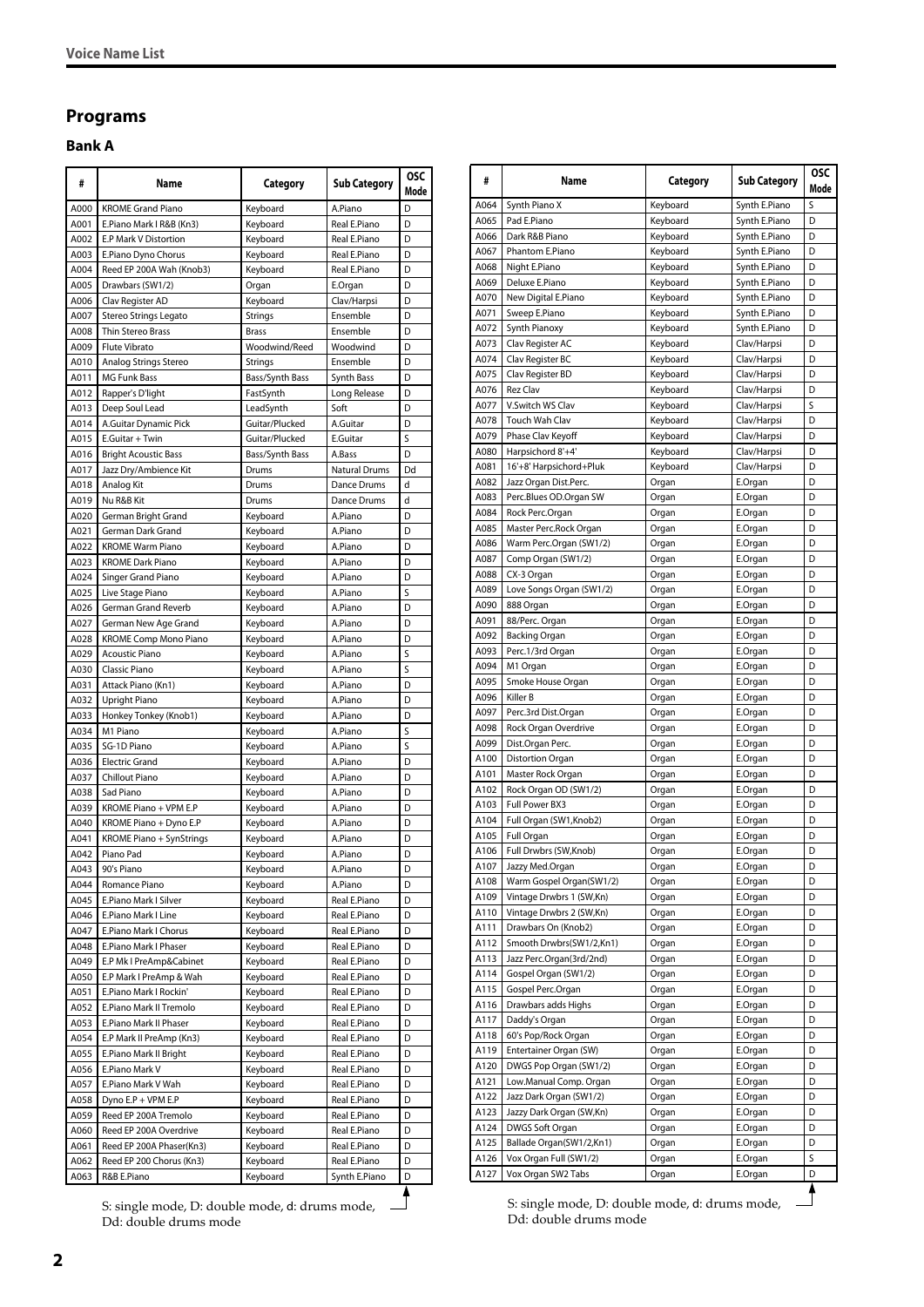#### <span id="page-2-0"></span>**Bank B**

| #            | Name                                       | Category           | <b>Sub Category</b>      | <b>OSC</b><br>Mode |
|--------------|--------------------------------------------|--------------------|--------------------------|--------------------|
| <b>B000</b>  | Vox Organ Soft                             | Organ              | E.Organ                  | S                  |
| B001         | Fisa 1                                     | Woodwind/Reed      | Reed                     | D                  |
| B002         | Fisa <sub>2</sub>                          | Woodwind/Reed      | Reed                     | D                  |
| B003         | Fisa 3                                     | Woodwind/Reed      | Reed                     | D                  |
| B004         | E.Church Organ                             | Organ              | E.Organ                  | D                  |
| <b>B005</b>  | DWGS-Church Organ 1 (Kn)                   | Organ              | Pipe Organ               | D                  |
| <b>B006</b>  | DWGS-Church Organ 2 (Kn)                   | Organ              | Pipe Organ               | D                  |
| B007         | VS Church Organ                            | Organ              | E.Organ                  | D                  |
| <b>B008</b>  | Synth E.Organ                              | Organ              | E.Organ                  | S                  |
| B009         | Pipe Organ Full 1                          | Organ              | Pipe Organ               | D                  |
| B010         | Medium Pipe Organ (SW)                     | Organ              | Pipe Organ               | D                  |
| B011<br>B012 | Pipe Organ Full 2<br>Church Tutti (SW1/2)  | Organ              | Pipe Organ               | D                  |
| B013         | Pipe Organ Mixture                         | Organ              | Pipe Organ<br>Pipe Organ | D<br>D             |
| B014         | Pos./Reed->Full (SW1/2)                    | Organ<br>Organ     | Pipe Organ               | D                  |
| B015         | <b>E.Church Positive</b>                   | Organ              | Pipe Organ               | D                  |
| B016         | Pipe Reed                                  | Organ              | Pipe Organ               | D                  |
| B017         | Legato Strings                             | Strings            | Ensemble                 | D                  |
| <b>B018</b>  | Stereo Strings                             | Strings            | Ensemble                 | S                  |
| B019         | Symphonic Bows 1                           | Strings            | Ensemble                 | S                  |
| B020         | Symphonic Bows 2                           | Strings            | Ensemble                 | D                  |
| B021         | Stereo Oct.Strings (SW1)                   | Strings            | Ensemble                 | D                  |
| B022         | Symphonic Strings                          | Strings            | Ensemble                 | D                  |
| B023         | Arco Stereo Strings                        | Strings            | Ensemble                 | D                  |
| B024         | Camera Strings                             | Strings            | Ensemble                 | D                  |
| B025         | <b>Intimate Strings</b>                    | <b>Strings</b>     | Ensemble                 | D                  |
| B026         | <b>Marcato Strings</b>                     | Strings            | Ensemble                 | D                  |
| B027         | <b>Platinum Strings</b>                    | <b>Strings</b>     | Ensemble                 | D                  |
| B028         | Few Bows Stereo                            | Strings            | Ensemble                 | D                  |
| B029         | Tremolo Strings (Knob1)                    | Strings            | Ensemble                 | D                  |
| B030         | <b>Strings Choir</b>                       | Strings            | Ensemble                 | D                  |
| B031         | <b>Sky Strings</b>                         | Strings            | Ensemble                 | D                  |
| B032         | Pizz Ensemble/Solo (SW2)                   | <b>Strings</b>     | Ensemble                 | D                  |
| B033         | Str.Quartet/Pizz 1 (SW1)                   | Strings            | Solo                     | D                  |
| B034         | Str.Quartet/Pizz 2 (SW1)                   | Strings            | Solo                     | D                  |
| B035         | Violin Solo/Pizz 1 (SW1)                   | <b>Strings</b>     | Solo                     | D                  |
| B036         | Violin Solo/Pizz 2 (SW1)                   | <b>Strings</b>     | Solo                     | D                  |
| B037         | Viola Solo/Pizz (SW1)                      | Strings            | Solo                     | D                  |
| <b>B038</b>  | Cello Solo/Pizz (SW1)                      | Strings            | Solo                     | D                  |
| B039         | <b>Tron Strings</b>                        | Strings            | Ensemble                 | S                  |
| B040         | C-berlin Strings                           | Strings            | Ensemble                 | S                  |
| B041         | Oct.Mixed Tape Strings                     | Strings            | Ensemble                 | D                  |
| B042         | <b>Analog Strings</b>                      | Strings            | Ensemble                 | D                  |
| B043         | String Pad 1                               | Strings            | Ensemble                 | D                  |
| B044         | String Pad 2                               | Strings            | Ensemble                 | D                  |
| B045         | Progressive Ana Strings                    | Strings            | Ensemble                 | S                  |
| B046<br>B047 | Analog Strings Pad                         | Strings<br>Strings | Ensemble<br>Ensemble     | D<br>D             |
| B048         | Analog Strings Ensemble<br>Classical Choir | Vocal/Airy         | Vocal                    | D                  |
| B049         | Aaah Stereo Voices                         | Vocal/Airy         | Vocal                    | D                  |
| B050         | Ah Voices                                  | Vocal/Airy         | Vocal                    | D                  |
| B051         | Light Choir                                | Vocal/Airy         | Vocal                    | D                  |
| B052         | Ooh Voices L&R                             | Vocal/Airy         | Vocal                    | D                  |
| B053         | Oooh Stereo Voices                         | Vocal/Airy         | Vocal                    | D                  |
| B054         | Hoo Voice                                  | Vocal/Airy         | Vocal                    | S                  |
| B055         | <b>Take Voice</b>                          | Vocal/Airy         | Vocal                    | D                  |
| B056         | <b>Tron Choir</b>                          | Vocal/Airy         | Vocal                    | D                  |
| B057         | <b>Trontic Choir</b>                       | Vocal/Airy         | Vocal                    | D                  |
| B058         | Vocoder Machine                            | Vocal/Airy         | Vocal                    | D                  |
| B059         | Robot Vox                                  | Vocal/Airy         | Vocal                    | D                  |
| B060         | Synth Vox (JS-Y)                           | Vocal/Airy         | Vocal                    | D                  |
| B061         | VoxFormant Aah/Ooh (SW1)                   | Vocal/Airy         | Vocal                    | D                  |
| B062         | The Voices                                 | Vocal/Airy         | Airy                     | D                  |
| B063         | Full Vox                                   | Vocal/Airy         | Airy                     | D                  |

S: single mode, D: double mode, d: drums mode, Dd: double drums mode

| #                   | Name                                             | Category                       | <b>Sub Category</b> | <b>OSC</b><br>Mode |
|---------------------|--------------------------------------------------|--------------------------------|---------------------|--------------------|
| B064                | Fresh Vox                                        | Vocal/Airy                     | Airy                | D                  |
| B065                | <b>Dream Voices</b>                              | Vocal/Airy                     | Airy                | D                  |
| B066                | <b>Arctic Voices</b>                             | Vocal/Airy                     | Airy                | D                  |
| B067                | <b>Air Voices</b>                                | Vocal/Airy                     | Airy                | D                  |
| B068                | Vocalesque                                       | Vocal/Airy                     | Airy                | D                  |
| B069                | Female Remap                                     | Vocal/Airy                     | Airy                | S                  |
| <b>B070</b>         | Male Remap                                       | Vocal/Airy                     | Airy                | S                  |
| B071<br>B072        | New Age Strings                                  | Vocal/Airy<br><b>Brass</b>     | Airy<br>Ensemble    | D<br>D             |
| B073                | Stereo Open Brass<br><b>Session Brass</b>        | <b>Brass</b>                   | Ensemble            | D                  |
| B074                | <b>Big Stereo Brass</b>                          | <b>Brass</b>                   | Ensemble            | D                  |
| B075                | <b>Sharp Brass</b>                               | <b>Brass</b>                   | Ensemble            | S                  |
| B076                | <b>Warm Brass</b>                                | <b>Brass</b>                   | Ensemble            | D                  |
| B077                | <b>Tight Brass</b>                               | <b>Brass</b>                   | Ensemble            | D                  |
| B078                | <b>Fat Brass</b>                                 | <b>Brass</b>                   | Ensemble            | D                  |
| B079                | Exp.Brass                                        | <b>Brass</b>                   | Ensemble            | D                  |
| <b>B080</b>         | <b>Octave Brass</b>                              | <b>Brass</b>                   | Ensemble            | D                  |
| B081                | Sforzando Brass                                  | <b>Brass</b>                   | Ensemble            | D                  |
| B082                | <b>Trumpets Xfade</b>                            | <b>Brass</b>                   | Ensemble            | D                  |
| B083                | Stereo Brass & Tubas                             | <b>Brass</b>                   | Ensemble            | D                  |
| B084                | <b>Film Brass</b>                                | <b>Brass</b>                   | Ensemble            | D                  |
| B085                | Fanfare                                          | <b>Brass</b>                   | Ensemble            | D                  |
| <b>B086</b>         | Horns & Ensemble                                 | <b>Brass</b>                   | Ensemble            | D                  |
| B087                | T.O.P Section                                    | <b>Brass</b>                   | Ensemble            | D                  |
| B088                | Brass & Reed Ensemble                            | <b>Brass</b>                   | Ensemble            | D                  |
| B089                | <b>Brass &amp; Saxophones</b>                    | <b>Brass</b>                   | Ensemble            | D                  |
| B090                | Sharp Brass & Sax Oct.                           | <b>Brass</b>                   | Ensemble            | D                  |
| B091                | Mute Tp/Tb Ensemble                              | <b>Brass</b>                   | Ensemble            | D                  |
| B092                | Sharp Mute Tp/Tb Oct.                            | <b>Brass</b>                   | Ensemble            | D                  |
| B093                | French Horn Ensemble                             | <b>Brass</b>                   | Ensemble            | D                  |
| B094                | French Horn                                      | <b>Brass</b>                   | Ensemble            | D                  |
| B095                | <b>Tron Brass</b>                                | <b>Brass</b>                   | Ensemble            | D                  |
| B096                | Trumpets Velo.                                   | <b>Brass</b>                   | Solo                | D                  |
| B097                | 2Trumpets Oct.Velo.Fall                          | <b>Brass</b>                   | Solo                | D                  |
| B098<br>B099        | <b>Trombone Ensemble</b><br>Trombone Duo         | <b>Brass</b><br><b>Brass</b>   | Solo<br>Solo        | D<br>D             |
|                     |                                                  | <b>Brass</b>                   | Solo                | D                  |
| <b>B100</b><br>B101 | Trombones 4-Way<br>Sensitive Trumpet             | <b>Brass</b>                   | Solo                | S                  |
| B102                | Tongue Trumpet Xfade                             | <b>Brass</b>                   | Solo                | S                  |
| B103                | <b>Trumpet Open Tone</b>                         | <b>Brass</b>                   | Solo                | S                  |
| B104                | <b>Trumpet Overblown</b>                         | <b>Brass</b>                   | Solo                | S                  |
| B105                | Mute Trumpet                                     | <b>Brass</b>                   | Solo                | S                  |
| B106                | Piccolo Trumpet                                  | <b>Brass</b>                   | Solo                | S                  |
| B107                | Flugel Horn                                      | <b>Brass</b>                   | Solo                | S                  |
| B108                | Brass doit/fall                                  | <b>Brass</b>                   | Solo                | D                  |
| B109                | Trombone                                         | Brass                          | Solo                | S                  |
| B110                | Solo Trombone 4-Way                              | Brass                          | Solo                | S                  |
| B111                | Mute Trombone                                    | Brass                          | Solo                | D                  |
| B112                | Silver Flute                                     | Woodwind/Reed                  | Woodwind            | D                  |
| B113                | Magical Flute                                    | Woodwind/Reed                  | Woodwind            | D                  |
| B114                | Piccolo Flute                                    | Woodwind/Reed                  | Woodwind            | D                  |
| B115                | Tron Flutes (SW1)                                | Woodwind/Reed                  | Woodwind            | D                  |
| B116                | <b>Fusion Flute</b>                              | Woodwind/Reed                  | Woodwind            | D                  |
| B117                | Spit Bottle                                      | Woodwind/Reed                  | Woodwind            | D                  |
| B118                | Shakuhachi                                       | Woodwind/Reed                  | Woodwind            | D                  |
| B119                | Recorder                                         | Woodwind/Reed                  | Woodwind            | S                  |
| B120                | Vibrato Saxes (JS-Y)                             | Woodwind/Reed                  | Reed                | D                  |
| B121                | Soprano Sax (JS-Y)                               | Woodwind/Reed                  | Reed                | D                  |
| B122                | Alto Sax Soft (JS-Y)                             | Woodwind/Reed                  | Reed                | D                  |
| B123<br>B124        | Alto Sax Hard (JS-Y)<br>Tenor & Alto Saxes Forte | Woodwind/Reed<br>Woodwind/Reed | Reed<br>Reed        | D<br>D             |
| B125                | TenorSax Hard (JS-Y)                             | Woodwind/Reed                  | Reed                | D                  |
| B126                | Baritone Sax (JS-Y)                              | Woodwind/Reed                  | Reed                | D                  |
| B127                | Sax Ensemble                                     | Woodwind/Reed                  | Reed                | D                  |
|                     |                                                  |                                |                     |                    |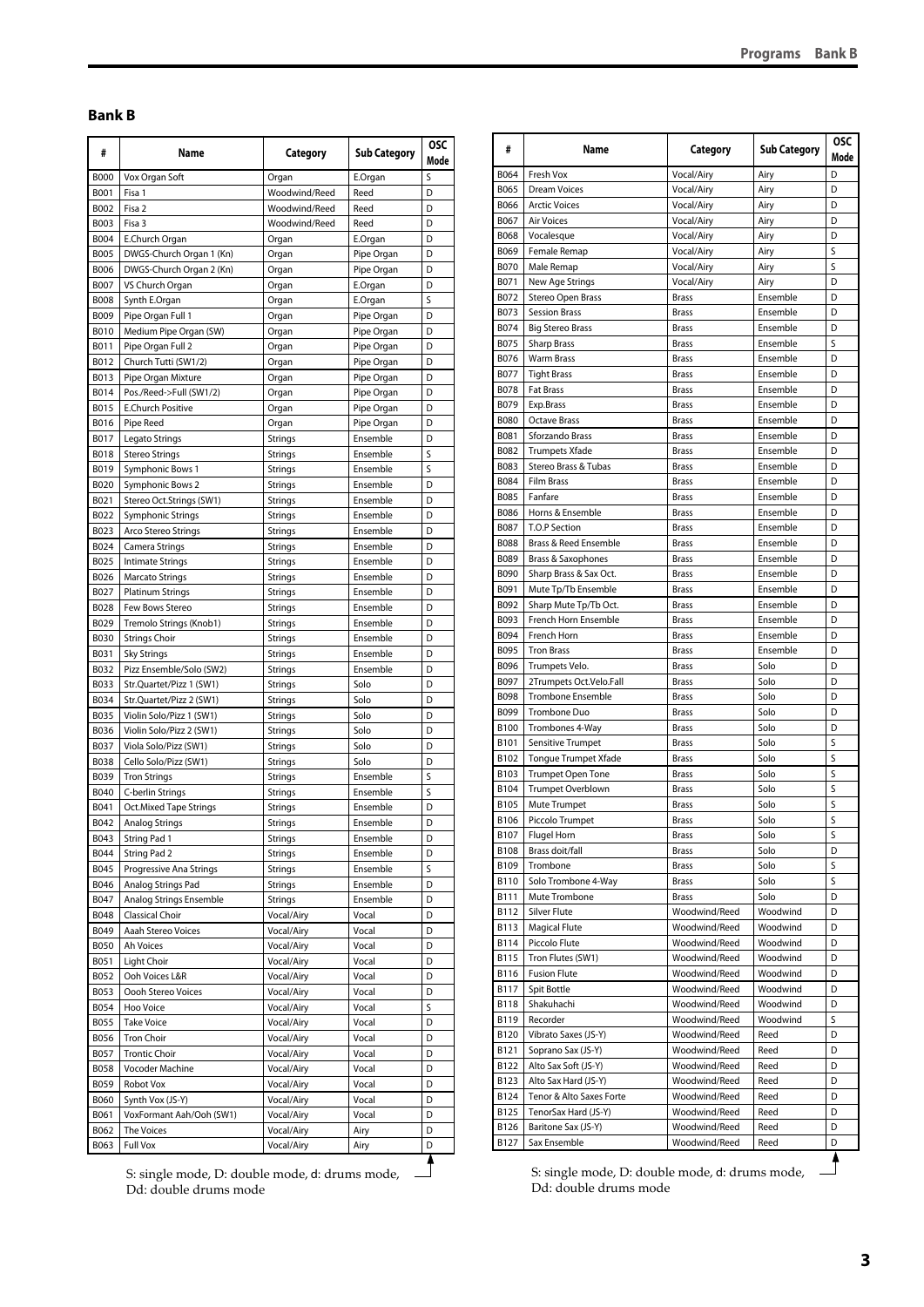# <span id="page-3-0"></span>**Bank C**

| #                        | Name                                     | Category                         | <b>Sub Category</b>  | <b>OSC</b><br>Mode |
|--------------------------|------------------------------------------|----------------------------------|----------------------|--------------------|
| C000                     | D Reed Family                            | Woodwind/Reed                    | Reed                 | D                  |
| C001                     | Oboe Vibrato                             | Woodwind/Reed                    | Reed                 | S                  |
| C <sub>002</sub>         | Oboe                                     | Woodwind/Reed                    | Reed                 | S                  |
| C003                     | English Horn Vibrato                     | Woodwind/Reed                    | Reed                 | S                  |
| C <sub>004</sub>         | English Horn (SW1)                       | Woodwind/Reed                    | Reed                 | S                  |
| C <sub>005</sub>         | <b>Clarinet Vibrato</b>                  | Woodwind/Reed                    | Reed                 | S                  |
| C006                     | Clarinets                                | Woodwind/Reed                    | Reed                 | D                  |
| C007                     | Clarinet                                 | Woodwind/Reed                    | Reed                 | S                  |
| C008<br>C009             | Bass Clarinet (SW1)<br>Bassoon           | Woodwind/Reed<br>Woodwind/Reed   | Reed<br>Reed         | D<br>S             |
| C010                     | Musette + Principal                      | Woodwind/Reed                    | Reed                 | D                  |
| C <sub>011</sub>         | Astor's Bandoneon                        | Woodwind/Reed                    | Reed                 | D                  |
| CO12                     | Harmonica (SW1)                          | Woodwind/Reed                    | Reed                 | S                  |
| CO13                     | Nylon Guitar 1                           | Guitar/Plucked                   | A.Guitar             | D                  |
| CO14                     | Nylon Guitar 2                           | Guitar/Plucked                   | A.Guitar             | D                  |
| C015                     | Nylon Guitar 3                           | Guitar/Plucked                   | A.Guitar             | D                  |
| C016                     | Flamenco Guitar                          | Guitar/Plucked                   | A.Guitar             | D                  |
| C017                     | Velo.Acoustic Guitar                     | Guitar/Plucked                   | A.Guitar             | D                  |
| CO18                     | <b>Steel Acoustic Guitar</b>             | Guitar/Plucked                   | A.Guitar             | D                  |
| C019                     | Fingertips Guitar                        | Guitar/Plucked                   | A.Guitar             | D                  |
| CO <sub>20</sub>         | Acoust-ish                               | Guitar/Plucked                   | A.Guitar             | D                  |
| C021                     | 12 Strings Guitar1 (Kn1)                 | Guitar/Plucked                   | A.Guitar             | D                  |
| CO <sub>22</sub>         | 12 Strings Guitar2 Real                  | Guitar/Plucked                   | A.Guitar             | D                  |
| C023                     | 12 Strings Guitar3 Old                   | Guitar/Plucked                   | A.Guitar             | D                  |
| CO <sub>24</sub>         | Rhythm Guitar                            | Guitar/Plucked                   | E.Guitar             | S                  |
| CO <sub>25</sub>         | <b>Glassy Strat</b>                      | Guitar/Plucked                   | <b>E.Guitar</b>      | D                  |
| C026                     | Muted Pick Guitar                        | Guitar/Plucked                   | E.Guitar             | S                  |
| CO <sub>27</sub>         | Semi Distortion Guitar                   | Guitar/Plucked                   | E.Guitar             | S                  |
| C028                     | <b>Tremolo Guitar</b>                    | Guitar/Plucked                   | E.Guitar             | D                  |
| C029                     | Vintage Tremolo Guitar                   | Guitar/Plucked                   | E.Guitar             | S                  |
| C030                     | Dynamic Guitar                           | Guitar/Plucked                   | E.Guitar             | D<br>S             |
| CO <sub>31</sub><br>C032 | Velo.Strat<br><b>L&amp;R Hand Guitar</b> | Guitar/Plucked<br>Guitar/Plucked | E.Guitar<br>E.Guitar | D                  |
| C033                     | E.Guitar (JS-Y)                          | Guitar/Plucked                   | E.Guitar             | D                  |
| C034                     | Piezo Guitar                             | Guitar/Plucked                   | E.Guitar             | D                  |
| C035                     | <b>Process Guitar</b>                    | Guitar/Plucked                   | E.Guitar             | D                  |
| C036                     | <b>Tweed Phaser Guitar</b>               | Guitar/Plucked                   | E.Guitar             | D                  |
| C037                     | U-Vibe Guitar (Knob2)                    | Guitar/Plucked                   | E.Guitar             | D                  |
| C038                     | Chime Strat                              | Guitar/Plucked                   | <b>E.Guitar</b>      | D                  |
| C039                     | Chorus Guitar                            | Guitar/Plucked                   | E.Guitar             | D                  |
| C040                     | <b>Rotary Guitar</b>                     | Guitar/Plucked                   | E.Guitar             | S                  |
| CO <sub>41</sub>         | Crunch Guitar                            | Guitar/Plucked                   | E.Guitar             | D                  |
| CO <sub>42</sub>         | <b>Volume Swell Guitar</b>               | Guitar/Plucked                   | E.Guitar             | D                  |
| C043                     | Funky Guitar                             | Guitar/Plucked                   | E.Guitar             | D                  |
| C044                     | Cool Auto Wah Guitar                     | Guitar/Plucked                   | E.Guitar             | S                  |
| C045                     | Whack-a-Wah (SW1)                        | Guitar/Plucked                   | E.Guitar             | D                  |
| C046                     | Vox Wah Guitar                           | Guitar/Plucked                   | E.Guitar             | S                  |
| C047                     | Jazz Guitar (JS-Y)                       | Guitar/Plucked                   | E.Guitar             | D                  |
| C048                     | Pedal Steel Guitar                       | Guitar/Plucked                   | E.Guitar             | S                  |
| C049                     | Guitar Harmonic                          | Guitar/Plucked                   | E.Guitar             | S                  |
| C050                     | <b>Boutique Lead Guitar</b>              | Guitar/Plucked                   | E.Guitar             | D                  |
| C051<br>C <sub>052</sub> | Screaming Tube Guitar                    | Guitar/Plucked                   | E.Guitar             | D                  |
|                          | JS Wah Guitar                            | Guitar/Plucked                   | E.Guitar             | D<br>D             |
| C053<br>C054             | JS Killer Guitar<br>Wet Dist.Guitar      | Guitar/Plucked<br>Guitar/Plucked | E.Guitar<br>E.Guitar | D                  |
| C055                     | Amp Dist.Guitar                          | Guitar/Plucked                   | E.Guitar             | D                  |
| C056                     | Mute Dist.Guitar                         | Guitar/Plucked                   | E.Guitar             | D                  |
| C057                     | Super Dist.Guitar                        | Guitar/Plucked                   | E.Guitar             | D                  |
| C058                     | Guitar Power Chords & FX                 | Guitar/Plucked                   | E.Guitar             | D                  |
| C059                     | Harp                                     | Guitar/Plucked                   | Plucked              | D                  |
| C060                     | Harp 'Nails'                             | Guitar/Plucked                   | Plucked              | S                  |
| C061                     | Mandolin Pick                            | Guitar/Plucked                   | Plucked              | D                  |
| C062                     | Sitar Guitar                             | Guitar/Plucked                   | Plucked              | D                  |
| C063                     | Sitar & Tambura                          | Guitar/Plucked                   | Plucked              | D                  |
|                          |                                          |                                  |                      |                    |

S: single mode, D: double mode, d: drums mode,  $\Box$ Dd: double drums mode

| #                | Name                              | Category                           | <b>Sub Category</b>      | <b>OSC</b><br>Mode |
|------------------|-----------------------------------|------------------------------------|--------------------------|--------------------|
| C064             | Santur                            | Guitar/Plucked                     | Plucked                  | D                  |
| C065             | Koto                              | Guitar/Plucked                     | Plucked                  | S                  |
| C066             | <b>Picked Precision Bass</b>      | Bass/Synth Bass                    | E.Bass                   | S                  |
| C067             | Pick Bass 1                       | Bass/Synth Bass                    | E.Bass                   | S                  |
| C068             | Pick Bass 2                       | Bass/Synth Bass                    | E.Bass                   | S                  |
| C069             | Pick Bass 3                       | Bass/Synth Bass                    | E.Bass                   | S                  |
| C070             | Velo.Pick Bass                    | Bass/Synth Bass                    | E.Bass                   | D                  |
| C071             | Pick Bed Bass                     | Bass/Synth Bass                    | E.Bass                   | S                  |
| C072             | Finger Bass 1                     | Bass/Synth Bass                    | E.Bass                   | S                  |
| C073             | Finger Bass 2                     | Bass/Synth Bass                    | E.Bass                   | S<br>S             |
| C074<br>C075     | Finger Bass 3<br>Finger Bass 4    | Bass/Synth Bass<br>Bass/Synth Bass | E.Bass<br>E.Bass         | S                  |
| C076             | Finger Bass 5                     | Bass/Synth Bass                    | E.Bass                   | S                  |
| C077             | Stein Bass                        | Bass/Synth Bass                    | E.Bass                   | D                  |
| C078             | Fat Rock Bass (JS-Y)              | Bass/Synth Bass                    | E.Bass                   | D                  |
| C079             | <b>DarkPumpBs</b>                 | Bass/Synth Bass                    | E.Bass                   | D                  |
| C080             | Fretless 1 Sweet                  | Bass/Synth Bass                    | E.Bass                   | D                  |
| C081             | Fretless <sub>2</sub>             | Bass/Synth Bass                    | E.Bass                   | S                  |
| C082             | Fretless 3 Agressive              | Bass/Synth Bass                    | E.Bass                   | S                  |
| C083             | Fretless 4 Octave                 | Bass/Synth Bass                    | E.Bass                   | D                  |
| C084             | Multi Bass (JS-Y)                 | Bass/Synth Bass                    | E.Bass                   | D                  |
| C085             | <b>Switch Bass</b>                | Bass/Synth Bass                    | E.Bass                   | D                  |
| C086             | Thumb Bass                        | Bass/Synth Bass                    | E.Bass                   | D                  |
| C087             | Mono Dyna Slap Bass               | Bass/Synth Bass                    | E.Bass                   | D                  |
| C088             | Slap Bass (Knob1)                 | Bass/Synth Bass                    | E.Bass                   | D                  |
| C089             | Velo.Slap Bass                    | Bass/Synth Bass                    | E.Bass                   | S                  |
| C090             | <b>Tight Slap Bass</b>            | Bass/Synth Bass                    | E.Bass                   | S                  |
| C091             | <b>Slapper Bass</b>               | Bass/Synth Bass                    | E.Bass                   | D                  |
| C092             | <b>Wire Bass</b>                  | Bass/Synth Bass                    | E.Bass                   | S                  |
| C093             | Wah Bass                          | Bass/Synth Bass                    | E.Bass                   | S                  |
| C094             | Dist.Pick Bass                    | Bass/Synth Bass                    | E.Bass                   | D                  |
| C095             | Acoustic Bass 1 (SW1)             | Bass/Synth Bass                    | A.Bass                   | D                  |
| C096             | Acoustic Bass 2 (SW1)             | Bass/Synth Bass                    | A.Bass                   | D                  |
| C097             | A.Upright Bass                    | Bass/Synth Bass                    | A.Bass                   | S                  |
| C098             | A'Kustik Bass                     | Bass/Synth Bass                    | A.Bass                   | D<br>D             |
| C099<br>C100     | Old Acoustic Bass                 | Bass/Synth Bass                    | A.Bass                   | S                  |
| C101             | Saw Bass<br>Euro 8va Bass         | Bass/Synth Bass<br>Bass/Synth Bass | Synth Bass<br>Synth Bass | D                  |
| C102             | Pulse Bass                        | Bass/Synth Bass                    | Synth Bass               | S                  |
| C103             | Square Bass 1                     | Bass/Synth Bass                    | Synth Bass               | S                  |
| C104             | TRI Bass 1                        | Bass/Synth Bass                    | Synth Bass               | S                  |
| C105             | Boost Synth Bass                  | Bass/Synth Bass                    | Synth Bass               | D                  |
| C106             | Ramp Bass                         | Bass/Synth Bass                    | Synth Bass               | S                  |
| C <sub>107</sub> | Poinker Bass                      | Bass/Synth Bass                    | Synth Bass               | D                  |
| C108             | TRI Bass 2                        | Bass/Synth Bass                    | Synth Bass               | S                  |
| C109             | Square Bass 2                     | Bass/Synth Bass                    | Synth Bass               | D                  |
| C110             | Decayed Bass                      | Bass/Synth Bass                    | Synth Bass               | D                  |
| C111             | Jungle Bass 1                     | Bass/Synth Bass                    | Synth Bass               | D                  |
| C112             | Dub Sub Bass                      | Bass/Synth Bass                    | Synth Bass               | D                  |
| C113             | Solid Bass                        | Bass/Synth Bass                    | Synth Bass               | D                  |
| C114             | Velo.Bark Bass                    | Bass/Synth Bass                    | Synth Bass               | S                  |
| C115             | Nasty Bass 1                      | Bass/Synth Bass                    | Synth Bass               | D                  |
| C116             | 30303 Bass                        | Bass/Synth Bass                    | Synth Bass               | D                  |
| C <sub>117</sub> | Jungle Bass 2                     | Bass/Synth Bass                    | Synth Bass               | D                  |
| C118             | <b>VPM Synth Bass</b>             | Bass/Synth Bass                    | Synth Bass               | S                  |
| C119             | Dark R&B Bass                     | Bass/Synth Bass                    | Synth Bass               | D                  |
| C120             | VPM Bass                          | Bass/Synth Bass                    | Synth Bass               | D                  |
| C121             | Digi Bass                         | Bass/Synth Bass                    | Synth Bass               | D                  |
| C122             | <b>Spitter Bass</b>               | Bass/Synth Bass                    | Synth Bass               | D                  |
| C123             | Hard Sync Bass                    | Bass/Synth Bass                    | Synth Bass               | D                  |
| C124             | Sub Bass                          | Bass/Synth Bass                    | Synth Bass               | D<br>D             |
| C125<br>C126     | Organ Bass<br><b>Bad Boy Bass</b> | Bass/Synth Bass<br>Bass/Synth Bass | Synth Bass<br>Synth Bass | D                  |
| C127             | Nasty Square Bass                 | Bass/Synth Bass                    | Synth Bass               | D                  |
|                  |                                   |                                    |                          |                    |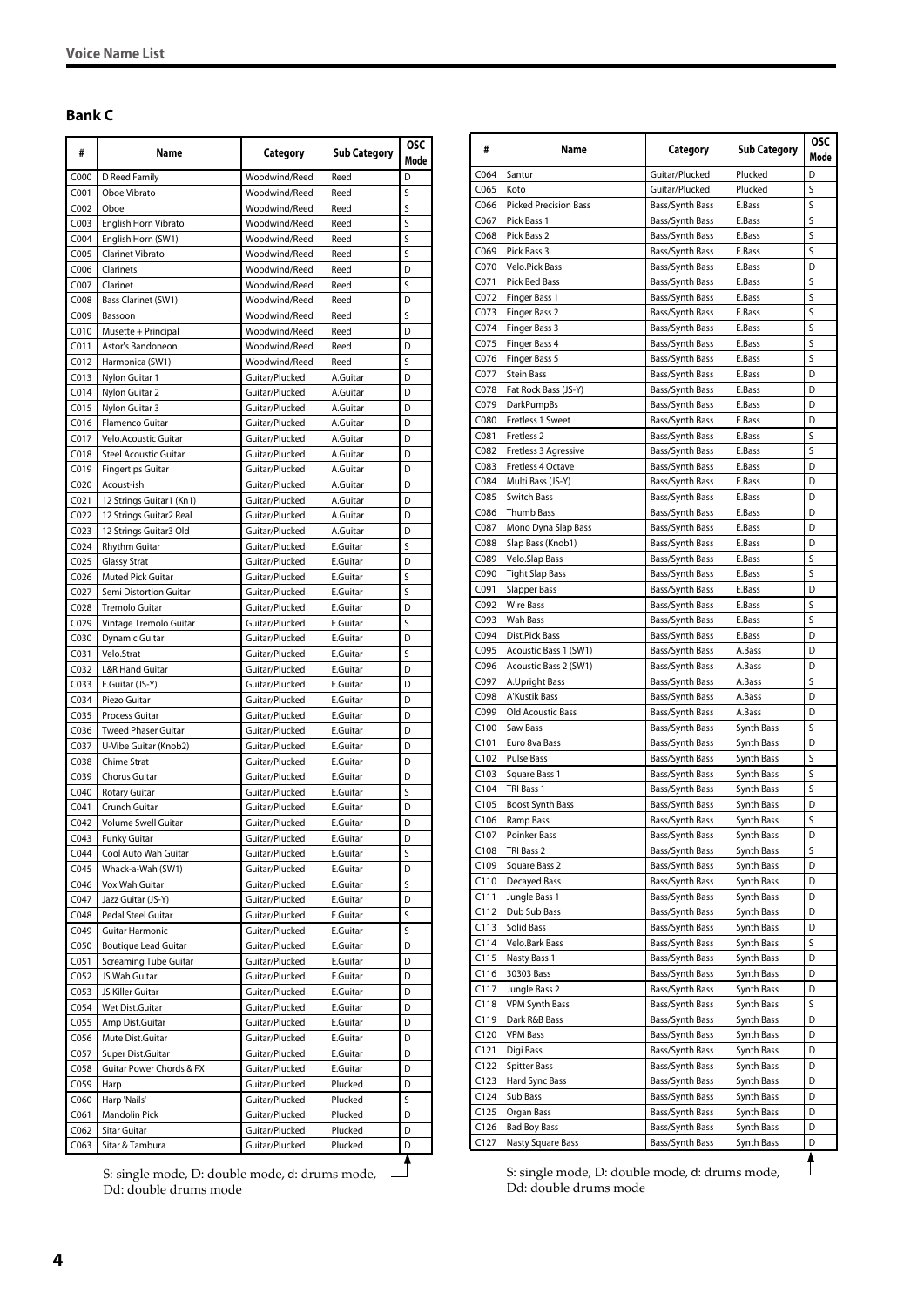#### <span id="page-4-0"></span>**Bank D**

| D000<br>Danger Bass<br>D<br>Bass/Synth Bass<br>Synth Bass<br>Nasty Bass 2<br>D<br>D001<br>Bass/Synth Bass<br>Synth Bass<br>D002<br>D<br><b>Wicked Bass</b><br>Bass/Synth Bass<br>Synth Bass<br>D003<br><b>Widow Bass</b><br>Bass/Synth Bass<br>Synth Bass<br>D<br>D004<br>Super Saw Bass<br>Bass/Synth Bass<br>Synth Bass<br>D<br>D005<br>D<br>Rodent Bass<br>Bass/Synth Bass<br>Synth Bass<br>D006<br>F.O.D.Bass<br>Synth Bass<br>D<br>Bass/Synth Bass<br>D007<br><b>Electro Big Bass</b><br>Bass/Synth Bass<br>Synth Bass<br>D<br>D008<br>Bass Pulse 1 (JS-Y)<br>Synth Bass<br>D<br>Bass/Synth Bass<br>S<br>D009<br>Bass Pulse 2 (JS-Y)<br>Bass/Synth Bass<br>Synth Bass<br>D010<br>Power Pad 1<br><b>Short Release</b><br>D<br>FastSynth<br>D011<br>Power Pad 2<br><b>Short Release</b><br>D<br>FastSynth<br>D012<br><b>Big Pad</b><br><b>Short Release</b><br>D<br>FastSynth<br><b>Short Release</b><br>D013<br><b>Buzzy Synth</b><br>D<br>FastSynth<br>D014<br>Stabber Synth<br><b>Short Release</b><br>D<br>FastSynth<br>Saw Ensemble Synth<br><b>Short Release</b><br>D015<br>D<br>FastSynth<br>D016<br>Vintage Saw<br><b>Short Release</b><br>S<br>FastSynth<br>D017<br><b>Rat Chords</b><br><b>Short Release</b><br>D<br>FastSynth<br>D018<br>Synth Fanfare<br><b>Short Release</b><br>D<br>FastSynth<br>D019<br><b>Short Release</b><br>D<br><b>Final Synth</b><br>FastSynth<br><b>Short Release</b><br>D<br>D020<br>Synth Brass 1<br>FastSynth<br><b>Short Release</b><br>D021<br>Synth Brass 2<br>D<br>FastSynth<br>D022<br><b>Short Release</b><br>D<br>Saw Synth Brass<br>FastSynth<br>D023<br><b>Short Release</b><br>D<br><b>HipHop Brss</b><br>FastSynth<br>D024<br>2VCO Saw<br><b>Short Release</b><br>D<br>FastSynth<br>D025<br><b>Short Release</b><br>D<br>Rezbo<br>FastSynth<br>D026<br><b>Metalic Rez</b><br><b>Short Release</b><br>D<br>FastSynth<br>D027<br><b>Rez Clav</b><br><b>Short Release</b><br>D<br>FastSynth<br>D028<br><b>Short Release</b><br>D<br>Vintage Key<br>FastSynth<br>D029<br><b>Short Release</b><br>Metal Arp<br>FastSynth<br>D<br>D030<br><b>Fuzz Felt</b><br><b>Short Release</b><br>D<br>FastSynth<br>D031<br>Gargle Synth (Knob1)<br><b>Short Release</b><br>D<br>FastSynth<br>D032<br>Leader of Trance<br>Long Release<br>D<br>FastSynth<br>D033<br>Power Synth<br>D<br>FastSynth<br>Long Release<br>D034<br>Fast Synth<br>D<br>FastSynth<br>Long Release<br>D<br>D035<br>Long Release<br>Poly Synth<br>FastSynth<br>D036<br>Sugar Smash<br>D<br>FastSynth<br>Long Release<br>D<br>D037<br>Bright Synth<br>FastSynth<br>Long Release<br>D<br>D038<br>Long Release<br>Velo.Twang<br>FastSynth<br>D039<br>D<br>Compact Synth<br>FastSynth<br>Long Release<br>D040<br>D<br>Simple Poly<br>FastSynth<br>Long Release<br>D041<br>Synth Bell E.P<br>D<br>FastSynth<br>Long Release<br>D042<br>Koto Pad<br>D<br>Long Release<br>FastSynth<br>D043<br><b>Future Pad</b><br>FastSynth<br>Long Release<br>D<br>Pop Synth Pad<br>D044<br>FastSynth<br>Long Release<br>D<br>Synth Mallet 5ths<br>FastSynth<br>Long Release<br>D045<br>D<br>Long Release<br>80's Square<br>FastSynth<br>D<br>D046<br>Pure Synth Pad<br>Long Release<br>D047<br>FastSynth<br>D<br>D048<br>Super Analog Pad<br>FastSynth<br>Long Release<br>D<br>Sweet Pad 1<br>FastSynth<br>Long Release<br>D<br>D049<br>Hybrid String Pad<br>FastSynth<br>Long Release<br>D050<br>D<br>Ana-2-Real Strings<br>FastSynth<br>Long Release<br>D051<br>D<br>Paddylicious<br>D052<br>SlowSynth<br>Dark<br>D<br>D053<br><b>Strings Pad</b><br>SlowSynth<br>Dark<br>D<br>The Pad<br>D054<br>SlowSynth<br>D<br>Dark<br>SlowSynth<br>D055<br>Magic Pad<br>Dark<br>D<br>D056<br><b>Brass Pad</b><br>SlowSynth<br>Dark<br>D<br>SlowSynth<br>D057<br>Prayer Pad<br>Dark<br>D<br>Sine Pad<br>SlowSynth<br>D058<br>Dark<br>D<br>D059<br>Sit Back Pad<br>SlowSynth<br>D<br>Dark<br>Arctic Pad<br>SlowSynth<br>D060<br>Dark<br>D<br>SlowSynth<br>D061<br>Tranqil (Knob1)<br>D<br>Dark<br>S<br>Synth Filter<br>SlowSynth<br>D062<br>Dark<br>Givin' Pop<br>SlowSynth<br>D<br>D063<br>Dark | # | Name | Category | Sub Category | <b>OSC</b><br>Mode |
|--------------------------------------------------------------------------------------------------------------------------------------------------------------------------------------------------------------------------------------------------------------------------------------------------------------------------------------------------------------------------------------------------------------------------------------------------------------------------------------------------------------------------------------------------------------------------------------------------------------------------------------------------------------------------------------------------------------------------------------------------------------------------------------------------------------------------------------------------------------------------------------------------------------------------------------------------------------------------------------------------------------------------------------------------------------------------------------------------------------------------------------------------------------------------------------------------------------------------------------------------------------------------------------------------------------------------------------------------------------------------------------------------------------------------------------------------------------------------------------------------------------------------------------------------------------------------------------------------------------------------------------------------------------------------------------------------------------------------------------------------------------------------------------------------------------------------------------------------------------------------------------------------------------------------------------------------------------------------------------------------------------------------------------------------------------------------------------------------------------------------------------------------------------------------------------------------------------------------------------------------------------------------------------------------------------------------------------------------------------------------------------------------------------------------------------------------------------------------------------------------------------------------------------------------------------------------------------------------------------------------------------------------------------------------------------------------------------------------------------------------------------------------------------------------------------------------------------------------------------------------------------------------------------------------------------------------------------------------------------------------------------------------------------------------------------------------------------------------------------------------------------------------------------------------------------------------------------------------------------------------------------------------------------------------------------------------------------------------------------------------------------------------------------------------------------------------------------------------------------------------------------------------------------------------------------------------------------------------------------------------------------------------------------------------------------------------------------------------------------------------------------------------------------------------------------------------------------------------------------------------------------------------------------------------------------------------------------------------------------------------------------------------------------------------------------------------------|---|------|----------|--------------|--------------------|
|                                                                                                                                                                                                                                                                                                                                                                                                                                                                                                                                                                                                                                                                                                                                                                                                                                                                                                                                                                                                                                                                                                                                                                                                                                                                                                                                                                                                                                                                                                                                                                                                                                                                                                                                                                                                                                                                                                                                                                                                                                                                                                                                                                                                                                                                                                                                                                                                                                                                                                                                                                                                                                                                                                                                                                                                                                                                                                                                                                                                                                                                                                                                                                                                                                                                                                                                                                                                                                                                                                                                                                                                                                                                                                                                                                                                                                                                                                                                                                                                                                                                                |   |      |          |              |                    |
|                                                                                                                                                                                                                                                                                                                                                                                                                                                                                                                                                                                                                                                                                                                                                                                                                                                                                                                                                                                                                                                                                                                                                                                                                                                                                                                                                                                                                                                                                                                                                                                                                                                                                                                                                                                                                                                                                                                                                                                                                                                                                                                                                                                                                                                                                                                                                                                                                                                                                                                                                                                                                                                                                                                                                                                                                                                                                                                                                                                                                                                                                                                                                                                                                                                                                                                                                                                                                                                                                                                                                                                                                                                                                                                                                                                                                                                                                                                                                                                                                                                                                |   |      |          |              |                    |
|                                                                                                                                                                                                                                                                                                                                                                                                                                                                                                                                                                                                                                                                                                                                                                                                                                                                                                                                                                                                                                                                                                                                                                                                                                                                                                                                                                                                                                                                                                                                                                                                                                                                                                                                                                                                                                                                                                                                                                                                                                                                                                                                                                                                                                                                                                                                                                                                                                                                                                                                                                                                                                                                                                                                                                                                                                                                                                                                                                                                                                                                                                                                                                                                                                                                                                                                                                                                                                                                                                                                                                                                                                                                                                                                                                                                                                                                                                                                                                                                                                                                                |   |      |          |              |                    |
|                                                                                                                                                                                                                                                                                                                                                                                                                                                                                                                                                                                                                                                                                                                                                                                                                                                                                                                                                                                                                                                                                                                                                                                                                                                                                                                                                                                                                                                                                                                                                                                                                                                                                                                                                                                                                                                                                                                                                                                                                                                                                                                                                                                                                                                                                                                                                                                                                                                                                                                                                                                                                                                                                                                                                                                                                                                                                                                                                                                                                                                                                                                                                                                                                                                                                                                                                                                                                                                                                                                                                                                                                                                                                                                                                                                                                                                                                                                                                                                                                                                                                |   |      |          |              |                    |
|                                                                                                                                                                                                                                                                                                                                                                                                                                                                                                                                                                                                                                                                                                                                                                                                                                                                                                                                                                                                                                                                                                                                                                                                                                                                                                                                                                                                                                                                                                                                                                                                                                                                                                                                                                                                                                                                                                                                                                                                                                                                                                                                                                                                                                                                                                                                                                                                                                                                                                                                                                                                                                                                                                                                                                                                                                                                                                                                                                                                                                                                                                                                                                                                                                                                                                                                                                                                                                                                                                                                                                                                                                                                                                                                                                                                                                                                                                                                                                                                                                                                                |   |      |          |              |                    |
|                                                                                                                                                                                                                                                                                                                                                                                                                                                                                                                                                                                                                                                                                                                                                                                                                                                                                                                                                                                                                                                                                                                                                                                                                                                                                                                                                                                                                                                                                                                                                                                                                                                                                                                                                                                                                                                                                                                                                                                                                                                                                                                                                                                                                                                                                                                                                                                                                                                                                                                                                                                                                                                                                                                                                                                                                                                                                                                                                                                                                                                                                                                                                                                                                                                                                                                                                                                                                                                                                                                                                                                                                                                                                                                                                                                                                                                                                                                                                                                                                                                                                |   |      |          |              |                    |
|                                                                                                                                                                                                                                                                                                                                                                                                                                                                                                                                                                                                                                                                                                                                                                                                                                                                                                                                                                                                                                                                                                                                                                                                                                                                                                                                                                                                                                                                                                                                                                                                                                                                                                                                                                                                                                                                                                                                                                                                                                                                                                                                                                                                                                                                                                                                                                                                                                                                                                                                                                                                                                                                                                                                                                                                                                                                                                                                                                                                                                                                                                                                                                                                                                                                                                                                                                                                                                                                                                                                                                                                                                                                                                                                                                                                                                                                                                                                                                                                                                                                                |   |      |          |              |                    |
|                                                                                                                                                                                                                                                                                                                                                                                                                                                                                                                                                                                                                                                                                                                                                                                                                                                                                                                                                                                                                                                                                                                                                                                                                                                                                                                                                                                                                                                                                                                                                                                                                                                                                                                                                                                                                                                                                                                                                                                                                                                                                                                                                                                                                                                                                                                                                                                                                                                                                                                                                                                                                                                                                                                                                                                                                                                                                                                                                                                                                                                                                                                                                                                                                                                                                                                                                                                                                                                                                                                                                                                                                                                                                                                                                                                                                                                                                                                                                                                                                                                                                |   |      |          |              |                    |
|                                                                                                                                                                                                                                                                                                                                                                                                                                                                                                                                                                                                                                                                                                                                                                                                                                                                                                                                                                                                                                                                                                                                                                                                                                                                                                                                                                                                                                                                                                                                                                                                                                                                                                                                                                                                                                                                                                                                                                                                                                                                                                                                                                                                                                                                                                                                                                                                                                                                                                                                                                                                                                                                                                                                                                                                                                                                                                                                                                                                                                                                                                                                                                                                                                                                                                                                                                                                                                                                                                                                                                                                                                                                                                                                                                                                                                                                                                                                                                                                                                                                                |   |      |          |              |                    |
|                                                                                                                                                                                                                                                                                                                                                                                                                                                                                                                                                                                                                                                                                                                                                                                                                                                                                                                                                                                                                                                                                                                                                                                                                                                                                                                                                                                                                                                                                                                                                                                                                                                                                                                                                                                                                                                                                                                                                                                                                                                                                                                                                                                                                                                                                                                                                                                                                                                                                                                                                                                                                                                                                                                                                                                                                                                                                                                                                                                                                                                                                                                                                                                                                                                                                                                                                                                                                                                                                                                                                                                                                                                                                                                                                                                                                                                                                                                                                                                                                                                                                |   |      |          |              |                    |
|                                                                                                                                                                                                                                                                                                                                                                                                                                                                                                                                                                                                                                                                                                                                                                                                                                                                                                                                                                                                                                                                                                                                                                                                                                                                                                                                                                                                                                                                                                                                                                                                                                                                                                                                                                                                                                                                                                                                                                                                                                                                                                                                                                                                                                                                                                                                                                                                                                                                                                                                                                                                                                                                                                                                                                                                                                                                                                                                                                                                                                                                                                                                                                                                                                                                                                                                                                                                                                                                                                                                                                                                                                                                                                                                                                                                                                                                                                                                                                                                                                                                                |   |      |          |              |                    |
|                                                                                                                                                                                                                                                                                                                                                                                                                                                                                                                                                                                                                                                                                                                                                                                                                                                                                                                                                                                                                                                                                                                                                                                                                                                                                                                                                                                                                                                                                                                                                                                                                                                                                                                                                                                                                                                                                                                                                                                                                                                                                                                                                                                                                                                                                                                                                                                                                                                                                                                                                                                                                                                                                                                                                                                                                                                                                                                                                                                                                                                                                                                                                                                                                                                                                                                                                                                                                                                                                                                                                                                                                                                                                                                                                                                                                                                                                                                                                                                                                                                                                |   |      |          |              |                    |
|                                                                                                                                                                                                                                                                                                                                                                                                                                                                                                                                                                                                                                                                                                                                                                                                                                                                                                                                                                                                                                                                                                                                                                                                                                                                                                                                                                                                                                                                                                                                                                                                                                                                                                                                                                                                                                                                                                                                                                                                                                                                                                                                                                                                                                                                                                                                                                                                                                                                                                                                                                                                                                                                                                                                                                                                                                                                                                                                                                                                                                                                                                                                                                                                                                                                                                                                                                                                                                                                                                                                                                                                                                                                                                                                                                                                                                                                                                                                                                                                                                                                                |   |      |          |              |                    |
|                                                                                                                                                                                                                                                                                                                                                                                                                                                                                                                                                                                                                                                                                                                                                                                                                                                                                                                                                                                                                                                                                                                                                                                                                                                                                                                                                                                                                                                                                                                                                                                                                                                                                                                                                                                                                                                                                                                                                                                                                                                                                                                                                                                                                                                                                                                                                                                                                                                                                                                                                                                                                                                                                                                                                                                                                                                                                                                                                                                                                                                                                                                                                                                                                                                                                                                                                                                                                                                                                                                                                                                                                                                                                                                                                                                                                                                                                                                                                                                                                                                                                |   |      |          |              |                    |
|                                                                                                                                                                                                                                                                                                                                                                                                                                                                                                                                                                                                                                                                                                                                                                                                                                                                                                                                                                                                                                                                                                                                                                                                                                                                                                                                                                                                                                                                                                                                                                                                                                                                                                                                                                                                                                                                                                                                                                                                                                                                                                                                                                                                                                                                                                                                                                                                                                                                                                                                                                                                                                                                                                                                                                                                                                                                                                                                                                                                                                                                                                                                                                                                                                                                                                                                                                                                                                                                                                                                                                                                                                                                                                                                                                                                                                                                                                                                                                                                                                                                                |   |      |          |              |                    |
|                                                                                                                                                                                                                                                                                                                                                                                                                                                                                                                                                                                                                                                                                                                                                                                                                                                                                                                                                                                                                                                                                                                                                                                                                                                                                                                                                                                                                                                                                                                                                                                                                                                                                                                                                                                                                                                                                                                                                                                                                                                                                                                                                                                                                                                                                                                                                                                                                                                                                                                                                                                                                                                                                                                                                                                                                                                                                                                                                                                                                                                                                                                                                                                                                                                                                                                                                                                                                                                                                                                                                                                                                                                                                                                                                                                                                                                                                                                                                                                                                                                                                |   |      |          |              |                    |
|                                                                                                                                                                                                                                                                                                                                                                                                                                                                                                                                                                                                                                                                                                                                                                                                                                                                                                                                                                                                                                                                                                                                                                                                                                                                                                                                                                                                                                                                                                                                                                                                                                                                                                                                                                                                                                                                                                                                                                                                                                                                                                                                                                                                                                                                                                                                                                                                                                                                                                                                                                                                                                                                                                                                                                                                                                                                                                                                                                                                                                                                                                                                                                                                                                                                                                                                                                                                                                                                                                                                                                                                                                                                                                                                                                                                                                                                                                                                                                                                                                                                                |   |      |          |              |                    |
|                                                                                                                                                                                                                                                                                                                                                                                                                                                                                                                                                                                                                                                                                                                                                                                                                                                                                                                                                                                                                                                                                                                                                                                                                                                                                                                                                                                                                                                                                                                                                                                                                                                                                                                                                                                                                                                                                                                                                                                                                                                                                                                                                                                                                                                                                                                                                                                                                                                                                                                                                                                                                                                                                                                                                                                                                                                                                                                                                                                                                                                                                                                                                                                                                                                                                                                                                                                                                                                                                                                                                                                                                                                                                                                                                                                                                                                                                                                                                                                                                                                                                |   |      |          |              |                    |
|                                                                                                                                                                                                                                                                                                                                                                                                                                                                                                                                                                                                                                                                                                                                                                                                                                                                                                                                                                                                                                                                                                                                                                                                                                                                                                                                                                                                                                                                                                                                                                                                                                                                                                                                                                                                                                                                                                                                                                                                                                                                                                                                                                                                                                                                                                                                                                                                                                                                                                                                                                                                                                                                                                                                                                                                                                                                                                                                                                                                                                                                                                                                                                                                                                                                                                                                                                                                                                                                                                                                                                                                                                                                                                                                                                                                                                                                                                                                                                                                                                                                                |   |      |          |              |                    |
|                                                                                                                                                                                                                                                                                                                                                                                                                                                                                                                                                                                                                                                                                                                                                                                                                                                                                                                                                                                                                                                                                                                                                                                                                                                                                                                                                                                                                                                                                                                                                                                                                                                                                                                                                                                                                                                                                                                                                                                                                                                                                                                                                                                                                                                                                                                                                                                                                                                                                                                                                                                                                                                                                                                                                                                                                                                                                                                                                                                                                                                                                                                                                                                                                                                                                                                                                                                                                                                                                                                                                                                                                                                                                                                                                                                                                                                                                                                                                                                                                                                                                |   |      |          |              |                    |
|                                                                                                                                                                                                                                                                                                                                                                                                                                                                                                                                                                                                                                                                                                                                                                                                                                                                                                                                                                                                                                                                                                                                                                                                                                                                                                                                                                                                                                                                                                                                                                                                                                                                                                                                                                                                                                                                                                                                                                                                                                                                                                                                                                                                                                                                                                                                                                                                                                                                                                                                                                                                                                                                                                                                                                                                                                                                                                                                                                                                                                                                                                                                                                                                                                                                                                                                                                                                                                                                                                                                                                                                                                                                                                                                                                                                                                                                                                                                                                                                                                                                                |   |      |          |              |                    |
|                                                                                                                                                                                                                                                                                                                                                                                                                                                                                                                                                                                                                                                                                                                                                                                                                                                                                                                                                                                                                                                                                                                                                                                                                                                                                                                                                                                                                                                                                                                                                                                                                                                                                                                                                                                                                                                                                                                                                                                                                                                                                                                                                                                                                                                                                                                                                                                                                                                                                                                                                                                                                                                                                                                                                                                                                                                                                                                                                                                                                                                                                                                                                                                                                                                                                                                                                                                                                                                                                                                                                                                                                                                                                                                                                                                                                                                                                                                                                                                                                                                                                |   |      |          |              |                    |
|                                                                                                                                                                                                                                                                                                                                                                                                                                                                                                                                                                                                                                                                                                                                                                                                                                                                                                                                                                                                                                                                                                                                                                                                                                                                                                                                                                                                                                                                                                                                                                                                                                                                                                                                                                                                                                                                                                                                                                                                                                                                                                                                                                                                                                                                                                                                                                                                                                                                                                                                                                                                                                                                                                                                                                                                                                                                                                                                                                                                                                                                                                                                                                                                                                                                                                                                                                                                                                                                                                                                                                                                                                                                                                                                                                                                                                                                                                                                                                                                                                                                                |   |      |          |              |                    |
|                                                                                                                                                                                                                                                                                                                                                                                                                                                                                                                                                                                                                                                                                                                                                                                                                                                                                                                                                                                                                                                                                                                                                                                                                                                                                                                                                                                                                                                                                                                                                                                                                                                                                                                                                                                                                                                                                                                                                                                                                                                                                                                                                                                                                                                                                                                                                                                                                                                                                                                                                                                                                                                                                                                                                                                                                                                                                                                                                                                                                                                                                                                                                                                                                                                                                                                                                                                                                                                                                                                                                                                                                                                                                                                                                                                                                                                                                                                                                                                                                                                                                |   |      |          |              |                    |
|                                                                                                                                                                                                                                                                                                                                                                                                                                                                                                                                                                                                                                                                                                                                                                                                                                                                                                                                                                                                                                                                                                                                                                                                                                                                                                                                                                                                                                                                                                                                                                                                                                                                                                                                                                                                                                                                                                                                                                                                                                                                                                                                                                                                                                                                                                                                                                                                                                                                                                                                                                                                                                                                                                                                                                                                                                                                                                                                                                                                                                                                                                                                                                                                                                                                                                                                                                                                                                                                                                                                                                                                                                                                                                                                                                                                                                                                                                                                                                                                                                                                                |   |      |          |              |                    |
|                                                                                                                                                                                                                                                                                                                                                                                                                                                                                                                                                                                                                                                                                                                                                                                                                                                                                                                                                                                                                                                                                                                                                                                                                                                                                                                                                                                                                                                                                                                                                                                                                                                                                                                                                                                                                                                                                                                                                                                                                                                                                                                                                                                                                                                                                                                                                                                                                                                                                                                                                                                                                                                                                                                                                                                                                                                                                                                                                                                                                                                                                                                                                                                                                                                                                                                                                                                                                                                                                                                                                                                                                                                                                                                                                                                                                                                                                                                                                                                                                                                                                |   |      |          |              |                    |
|                                                                                                                                                                                                                                                                                                                                                                                                                                                                                                                                                                                                                                                                                                                                                                                                                                                                                                                                                                                                                                                                                                                                                                                                                                                                                                                                                                                                                                                                                                                                                                                                                                                                                                                                                                                                                                                                                                                                                                                                                                                                                                                                                                                                                                                                                                                                                                                                                                                                                                                                                                                                                                                                                                                                                                                                                                                                                                                                                                                                                                                                                                                                                                                                                                                                                                                                                                                                                                                                                                                                                                                                                                                                                                                                                                                                                                                                                                                                                                                                                                                                                |   |      |          |              |                    |
|                                                                                                                                                                                                                                                                                                                                                                                                                                                                                                                                                                                                                                                                                                                                                                                                                                                                                                                                                                                                                                                                                                                                                                                                                                                                                                                                                                                                                                                                                                                                                                                                                                                                                                                                                                                                                                                                                                                                                                                                                                                                                                                                                                                                                                                                                                                                                                                                                                                                                                                                                                                                                                                                                                                                                                                                                                                                                                                                                                                                                                                                                                                                                                                                                                                                                                                                                                                                                                                                                                                                                                                                                                                                                                                                                                                                                                                                                                                                                                                                                                                                                |   |      |          |              |                    |
|                                                                                                                                                                                                                                                                                                                                                                                                                                                                                                                                                                                                                                                                                                                                                                                                                                                                                                                                                                                                                                                                                                                                                                                                                                                                                                                                                                                                                                                                                                                                                                                                                                                                                                                                                                                                                                                                                                                                                                                                                                                                                                                                                                                                                                                                                                                                                                                                                                                                                                                                                                                                                                                                                                                                                                                                                                                                                                                                                                                                                                                                                                                                                                                                                                                                                                                                                                                                                                                                                                                                                                                                                                                                                                                                                                                                                                                                                                                                                                                                                                                                                |   |      |          |              |                    |
|                                                                                                                                                                                                                                                                                                                                                                                                                                                                                                                                                                                                                                                                                                                                                                                                                                                                                                                                                                                                                                                                                                                                                                                                                                                                                                                                                                                                                                                                                                                                                                                                                                                                                                                                                                                                                                                                                                                                                                                                                                                                                                                                                                                                                                                                                                                                                                                                                                                                                                                                                                                                                                                                                                                                                                                                                                                                                                                                                                                                                                                                                                                                                                                                                                                                                                                                                                                                                                                                                                                                                                                                                                                                                                                                                                                                                                                                                                                                                                                                                                                                                |   |      |          |              |                    |
|                                                                                                                                                                                                                                                                                                                                                                                                                                                                                                                                                                                                                                                                                                                                                                                                                                                                                                                                                                                                                                                                                                                                                                                                                                                                                                                                                                                                                                                                                                                                                                                                                                                                                                                                                                                                                                                                                                                                                                                                                                                                                                                                                                                                                                                                                                                                                                                                                                                                                                                                                                                                                                                                                                                                                                                                                                                                                                                                                                                                                                                                                                                                                                                                                                                                                                                                                                                                                                                                                                                                                                                                                                                                                                                                                                                                                                                                                                                                                                                                                                                                                |   |      |          |              |                    |
|                                                                                                                                                                                                                                                                                                                                                                                                                                                                                                                                                                                                                                                                                                                                                                                                                                                                                                                                                                                                                                                                                                                                                                                                                                                                                                                                                                                                                                                                                                                                                                                                                                                                                                                                                                                                                                                                                                                                                                                                                                                                                                                                                                                                                                                                                                                                                                                                                                                                                                                                                                                                                                                                                                                                                                                                                                                                                                                                                                                                                                                                                                                                                                                                                                                                                                                                                                                                                                                                                                                                                                                                                                                                                                                                                                                                                                                                                                                                                                                                                                                                                |   |      |          |              |                    |
|                                                                                                                                                                                                                                                                                                                                                                                                                                                                                                                                                                                                                                                                                                                                                                                                                                                                                                                                                                                                                                                                                                                                                                                                                                                                                                                                                                                                                                                                                                                                                                                                                                                                                                                                                                                                                                                                                                                                                                                                                                                                                                                                                                                                                                                                                                                                                                                                                                                                                                                                                                                                                                                                                                                                                                                                                                                                                                                                                                                                                                                                                                                                                                                                                                                                                                                                                                                                                                                                                                                                                                                                                                                                                                                                                                                                                                                                                                                                                                                                                                                                                |   |      |          |              |                    |
|                                                                                                                                                                                                                                                                                                                                                                                                                                                                                                                                                                                                                                                                                                                                                                                                                                                                                                                                                                                                                                                                                                                                                                                                                                                                                                                                                                                                                                                                                                                                                                                                                                                                                                                                                                                                                                                                                                                                                                                                                                                                                                                                                                                                                                                                                                                                                                                                                                                                                                                                                                                                                                                                                                                                                                                                                                                                                                                                                                                                                                                                                                                                                                                                                                                                                                                                                                                                                                                                                                                                                                                                                                                                                                                                                                                                                                                                                                                                                                                                                                                                                |   |      |          |              |                    |
|                                                                                                                                                                                                                                                                                                                                                                                                                                                                                                                                                                                                                                                                                                                                                                                                                                                                                                                                                                                                                                                                                                                                                                                                                                                                                                                                                                                                                                                                                                                                                                                                                                                                                                                                                                                                                                                                                                                                                                                                                                                                                                                                                                                                                                                                                                                                                                                                                                                                                                                                                                                                                                                                                                                                                                                                                                                                                                                                                                                                                                                                                                                                                                                                                                                                                                                                                                                                                                                                                                                                                                                                                                                                                                                                                                                                                                                                                                                                                                                                                                                                                |   |      |          |              |                    |
|                                                                                                                                                                                                                                                                                                                                                                                                                                                                                                                                                                                                                                                                                                                                                                                                                                                                                                                                                                                                                                                                                                                                                                                                                                                                                                                                                                                                                                                                                                                                                                                                                                                                                                                                                                                                                                                                                                                                                                                                                                                                                                                                                                                                                                                                                                                                                                                                                                                                                                                                                                                                                                                                                                                                                                                                                                                                                                                                                                                                                                                                                                                                                                                                                                                                                                                                                                                                                                                                                                                                                                                                                                                                                                                                                                                                                                                                                                                                                                                                                                                                                |   |      |          |              |                    |
|                                                                                                                                                                                                                                                                                                                                                                                                                                                                                                                                                                                                                                                                                                                                                                                                                                                                                                                                                                                                                                                                                                                                                                                                                                                                                                                                                                                                                                                                                                                                                                                                                                                                                                                                                                                                                                                                                                                                                                                                                                                                                                                                                                                                                                                                                                                                                                                                                                                                                                                                                                                                                                                                                                                                                                                                                                                                                                                                                                                                                                                                                                                                                                                                                                                                                                                                                                                                                                                                                                                                                                                                                                                                                                                                                                                                                                                                                                                                                                                                                                                                                |   |      |          |              |                    |
|                                                                                                                                                                                                                                                                                                                                                                                                                                                                                                                                                                                                                                                                                                                                                                                                                                                                                                                                                                                                                                                                                                                                                                                                                                                                                                                                                                                                                                                                                                                                                                                                                                                                                                                                                                                                                                                                                                                                                                                                                                                                                                                                                                                                                                                                                                                                                                                                                                                                                                                                                                                                                                                                                                                                                                                                                                                                                                                                                                                                                                                                                                                                                                                                                                                                                                                                                                                                                                                                                                                                                                                                                                                                                                                                                                                                                                                                                                                                                                                                                                                                                |   |      |          |              |                    |
|                                                                                                                                                                                                                                                                                                                                                                                                                                                                                                                                                                                                                                                                                                                                                                                                                                                                                                                                                                                                                                                                                                                                                                                                                                                                                                                                                                                                                                                                                                                                                                                                                                                                                                                                                                                                                                                                                                                                                                                                                                                                                                                                                                                                                                                                                                                                                                                                                                                                                                                                                                                                                                                                                                                                                                                                                                                                                                                                                                                                                                                                                                                                                                                                                                                                                                                                                                                                                                                                                                                                                                                                                                                                                                                                                                                                                                                                                                                                                                                                                                                                                |   |      |          |              |                    |
|                                                                                                                                                                                                                                                                                                                                                                                                                                                                                                                                                                                                                                                                                                                                                                                                                                                                                                                                                                                                                                                                                                                                                                                                                                                                                                                                                                                                                                                                                                                                                                                                                                                                                                                                                                                                                                                                                                                                                                                                                                                                                                                                                                                                                                                                                                                                                                                                                                                                                                                                                                                                                                                                                                                                                                                                                                                                                                                                                                                                                                                                                                                                                                                                                                                                                                                                                                                                                                                                                                                                                                                                                                                                                                                                                                                                                                                                                                                                                                                                                                                                                |   |      |          |              |                    |
|                                                                                                                                                                                                                                                                                                                                                                                                                                                                                                                                                                                                                                                                                                                                                                                                                                                                                                                                                                                                                                                                                                                                                                                                                                                                                                                                                                                                                                                                                                                                                                                                                                                                                                                                                                                                                                                                                                                                                                                                                                                                                                                                                                                                                                                                                                                                                                                                                                                                                                                                                                                                                                                                                                                                                                                                                                                                                                                                                                                                                                                                                                                                                                                                                                                                                                                                                                                                                                                                                                                                                                                                                                                                                                                                                                                                                                                                                                                                                                                                                                                                                |   |      |          |              |                    |
|                                                                                                                                                                                                                                                                                                                                                                                                                                                                                                                                                                                                                                                                                                                                                                                                                                                                                                                                                                                                                                                                                                                                                                                                                                                                                                                                                                                                                                                                                                                                                                                                                                                                                                                                                                                                                                                                                                                                                                                                                                                                                                                                                                                                                                                                                                                                                                                                                                                                                                                                                                                                                                                                                                                                                                                                                                                                                                                                                                                                                                                                                                                                                                                                                                                                                                                                                                                                                                                                                                                                                                                                                                                                                                                                                                                                                                                                                                                                                                                                                                                                                |   |      |          |              |                    |
|                                                                                                                                                                                                                                                                                                                                                                                                                                                                                                                                                                                                                                                                                                                                                                                                                                                                                                                                                                                                                                                                                                                                                                                                                                                                                                                                                                                                                                                                                                                                                                                                                                                                                                                                                                                                                                                                                                                                                                                                                                                                                                                                                                                                                                                                                                                                                                                                                                                                                                                                                                                                                                                                                                                                                                                                                                                                                                                                                                                                                                                                                                                                                                                                                                                                                                                                                                                                                                                                                                                                                                                                                                                                                                                                                                                                                                                                                                                                                                                                                                                                                |   |      |          |              |                    |
|                                                                                                                                                                                                                                                                                                                                                                                                                                                                                                                                                                                                                                                                                                                                                                                                                                                                                                                                                                                                                                                                                                                                                                                                                                                                                                                                                                                                                                                                                                                                                                                                                                                                                                                                                                                                                                                                                                                                                                                                                                                                                                                                                                                                                                                                                                                                                                                                                                                                                                                                                                                                                                                                                                                                                                                                                                                                                                                                                                                                                                                                                                                                                                                                                                                                                                                                                                                                                                                                                                                                                                                                                                                                                                                                                                                                                                                                                                                                                                                                                                                                                |   |      |          |              |                    |
|                                                                                                                                                                                                                                                                                                                                                                                                                                                                                                                                                                                                                                                                                                                                                                                                                                                                                                                                                                                                                                                                                                                                                                                                                                                                                                                                                                                                                                                                                                                                                                                                                                                                                                                                                                                                                                                                                                                                                                                                                                                                                                                                                                                                                                                                                                                                                                                                                                                                                                                                                                                                                                                                                                                                                                                                                                                                                                                                                                                                                                                                                                                                                                                                                                                                                                                                                                                                                                                                                                                                                                                                                                                                                                                                                                                                                                                                                                                                                                                                                                                                                |   |      |          |              |                    |
|                                                                                                                                                                                                                                                                                                                                                                                                                                                                                                                                                                                                                                                                                                                                                                                                                                                                                                                                                                                                                                                                                                                                                                                                                                                                                                                                                                                                                                                                                                                                                                                                                                                                                                                                                                                                                                                                                                                                                                                                                                                                                                                                                                                                                                                                                                                                                                                                                                                                                                                                                                                                                                                                                                                                                                                                                                                                                                                                                                                                                                                                                                                                                                                                                                                                                                                                                                                                                                                                                                                                                                                                                                                                                                                                                                                                                                                                                                                                                                                                                                                                                |   |      |          |              |                    |
|                                                                                                                                                                                                                                                                                                                                                                                                                                                                                                                                                                                                                                                                                                                                                                                                                                                                                                                                                                                                                                                                                                                                                                                                                                                                                                                                                                                                                                                                                                                                                                                                                                                                                                                                                                                                                                                                                                                                                                                                                                                                                                                                                                                                                                                                                                                                                                                                                                                                                                                                                                                                                                                                                                                                                                                                                                                                                                                                                                                                                                                                                                                                                                                                                                                                                                                                                                                                                                                                                                                                                                                                                                                                                                                                                                                                                                                                                                                                                                                                                                                                                |   |      |          |              |                    |
|                                                                                                                                                                                                                                                                                                                                                                                                                                                                                                                                                                                                                                                                                                                                                                                                                                                                                                                                                                                                                                                                                                                                                                                                                                                                                                                                                                                                                                                                                                                                                                                                                                                                                                                                                                                                                                                                                                                                                                                                                                                                                                                                                                                                                                                                                                                                                                                                                                                                                                                                                                                                                                                                                                                                                                                                                                                                                                                                                                                                                                                                                                                                                                                                                                                                                                                                                                                                                                                                                                                                                                                                                                                                                                                                                                                                                                                                                                                                                                                                                                                                                |   |      |          |              |                    |
|                                                                                                                                                                                                                                                                                                                                                                                                                                                                                                                                                                                                                                                                                                                                                                                                                                                                                                                                                                                                                                                                                                                                                                                                                                                                                                                                                                                                                                                                                                                                                                                                                                                                                                                                                                                                                                                                                                                                                                                                                                                                                                                                                                                                                                                                                                                                                                                                                                                                                                                                                                                                                                                                                                                                                                                                                                                                                                                                                                                                                                                                                                                                                                                                                                                                                                                                                                                                                                                                                                                                                                                                                                                                                                                                                                                                                                                                                                                                                                                                                                                                                |   |      |          |              |                    |
|                                                                                                                                                                                                                                                                                                                                                                                                                                                                                                                                                                                                                                                                                                                                                                                                                                                                                                                                                                                                                                                                                                                                                                                                                                                                                                                                                                                                                                                                                                                                                                                                                                                                                                                                                                                                                                                                                                                                                                                                                                                                                                                                                                                                                                                                                                                                                                                                                                                                                                                                                                                                                                                                                                                                                                                                                                                                                                                                                                                                                                                                                                                                                                                                                                                                                                                                                                                                                                                                                                                                                                                                                                                                                                                                                                                                                                                                                                                                                                                                                                                                                |   |      |          |              |                    |
|                                                                                                                                                                                                                                                                                                                                                                                                                                                                                                                                                                                                                                                                                                                                                                                                                                                                                                                                                                                                                                                                                                                                                                                                                                                                                                                                                                                                                                                                                                                                                                                                                                                                                                                                                                                                                                                                                                                                                                                                                                                                                                                                                                                                                                                                                                                                                                                                                                                                                                                                                                                                                                                                                                                                                                                                                                                                                                                                                                                                                                                                                                                                                                                                                                                                                                                                                                                                                                                                                                                                                                                                                                                                                                                                                                                                                                                                                                                                                                                                                                                                                |   |      |          |              |                    |
|                                                                                                                                                                                                                                                                                                                                                                                                                                                                                                                                                                                                                                                                                                                                                                                                                                                                                                                                                                                                                                                                                                                                                                                                                                                                                                                                                                                                                                                                                                                                                                                                                                                                                                                                                                                                                                                                                                                                                                                                                                                                                                                                                                                                                                                                                                                                                                                                                                                                                                                                                                                                                                                                                                                                                                                                                                                                                                                                                                                                                                                                                                                                                                                                                                                                                                                                                                                                                                                                                                                                                                                                                                                                                                                                                                                                                                                                                                                                                                                                                                                                                |   |      |          |              |                    |
|                                                                                                                                                                                                                                                                                                                                                                                                                                                                                                                                                                                                                                                                                                                                                                                                                                                                                                                                                                                                                                                                                                                                                                                                                                                                                                                                                                                                                                                                                                                                                                                                                                                                                                                                                                                                                                                                                                                                                                                                                                                                                                                                                                                                                                                                                                                                                                                                                                                                                                                                                                                                                                                                                                                                                                                                                                                                                                                                                                                                                                                                                                                                                                                                                                                                                                                                                                                                                                                                                                                                                                                                                                                                                                                                                                                                                                                                                                                                                                                                                                                                                |   |      |          |              |                    |
|                                                                                                                                                                                                                                                                                                                                                                                                                                                                                                                                                                                                                                                                                                                                                                                                                                                                                                                                                                                                                                                                                                                                                                                                                                                                                                                                                                                                                                                                                                                                                                                                                                                                                                                                                                                                                                                                                                                                                                                                                                                                                                                                                                                                                                                                                                                                                                                                                                                                                                                                                                                                                                                                                                                                                                                                                                                                                                                                                                                                                                                                                                                                                                                                                                                                                                                                                                                                                                                                                                                                                                                                                                                                                                                                                                                                                                                                                                                                                                                                                                                                                |   |      |          |              |                    |
|                                                                                                                                                                                                                                                                                                                                                                                                                                                                                                                                                                                                                                                                                                                                                                                                                                                                                                                                                                                                                                                                                                                                                                                                                                                                                                                                                                                                                                                                                                                                                                                                                                                                                                                                                                                                                                                                                                                                                                                                                                                                                                                                                                                                                                                                                                                                                                                                                                                                                                                                                                                                                                                                                                                                                                                                                                                                                                                                                                                                                                                                                                                                                                                                                                                                                                                                                                                                                                                                                                                                                                                                                                                                                                                                                                                                                                                                                                                                                                                                                                                                                |   |      |          |              |                    |
|                                                                                                                                                                                                                                                                                                                                                                                                                                                                                                                                                                                                                                                                                                                                                                                                                                                                                                                                                                                                                                                                                                                                                                                                                                                                                                                                                                                                                                                                                                                                                                                                                                                                                                                                                                                                                                                                                                                                                                                                                                                                                                                                                                                                                                                                                                                                                                                                                                                                                                                                                                                                                                                                                                                                                                                                                                                                                                                                                                                                                                                                                                                                                                                                                                                                                                                                                                                                                                                                                                                                                                                                                                                                                                                                                                                                                                                                                                                                                                                                                                                                                |   |      |          |              |                    |
|                                                                                                                                                                                                                                                                                                                                                                                                                                                                                                                                                                                                                                                                                                                                                                                                                                                                                                                                                                                                                                                                                                                                                                                                                                                                                                                                                                                                                                                                                                                                                                                                                                                                                                                                                                                                                                                                                                                                                                                                                                                                                                                                                                                                                                                                                                                                                                                                                                                                                                                                                                                                                                                                                                                                                                                                                                                                                                                                                                                                                                                                                                                                                                                                                                                                                                                                                                                                                                                                                                                                                                                                                                                                                                                                                                                                                                                                                                                                                                                                                                                                                |   |      |          |              |                    |
|                                                                                                                                                                                                                                                                                                                                                                                                                                                                                                                                                                                                                                                                                                                                                                                                                                                                                                                                                                                                                                                                                                                                                                                                                                                                                                                                                                                                                                                                                                                                                                                                                                                                                                                                                                                                                                                                                                                                                                                                                                                                                                                                                                                                                                                                                                                                                                                                                                                                                                                                                                                                                                                                                                                                                                                                                                                                                                                                                                                                                                                                                                                                                                                                                                                                                                                                                                                                                                                                                                                                                                                                                                                                                                                                                                                                                                                                                                                                                                                                                                                                                |   |      |          |              |                    |
|                                                                                                                                                                                                                                                                                                                                                                                                                                                                                                                                                                                                                                                                                                                                                                                                                                                                                                                                                                                                                                                                                                                                                                                                                                                                                                                                                                                                                                                                                                                                                                                                                                                                                                                                                                                                                                                                                                                                                                                                                                                                                                                                                                                                                                                                                                                                                                                                                                                                                                                                                                                                                                                                                                                                                                                                                                                                                                                                                                                                                                                                                                                                                                                                                                                                                                                                                                                                                                                                                                                                                                                                                                                                                                                                                                                                                                                                                                                                                                                                                                                                                |   |      |          |              |                    |
|                                                                                                                                                                                                                                                                                                                                                                                                                                                                                                                                                                                                                                                                                                                                                                                                                                                                                                                                                                                                                                                                                                                                                                                                                                                                                                                                                                                                                                                                                                                                                                                                                                                                                                                                                                                                                                                                                                                                                                                                                                                                                                                                                                                                                                                                                                                                                                                                                                                                                                                                                                                                                                                                                                                                                                                                                                                                                                                                                                                                                                                                                                                                                                                                                                                                                                                                                                                                                                                                                                                                                                                                                                                                                                                                                                                                                                                                                                                                                                                                                                                                                |   |      |          |              |                    |
|                                                                                                                                                                                                                                                                                                                                                                                                                                                                                                                                                                                                                                                                                                                                                                                                                                                                                                                                                                                                                                                                                                                                                                                                                                                                                                                                                                                                                                                                                                                                                                                                                                                                                                                                                                                                                                                                                                                                                                                                                                                                                                                                                                                                                                                                                                                                                                                                                                                                                                                                                                                                                                                                                                                                                                                                                                                                                                                                                                                                                                                                                                                                                                                                                                                                                                                                                                                                                                                                                                                                                                                                                                                                                                                                                                                                                                                                                                                                                                                                                                                                                |   |      |          |              |                    |
|                                                                                                                                                                                                                                                                                                                                                                                                                                                                                                                                                                                                                                                                                                                                                                                                                                                                                                                                                                                                                                                                                                                                                                                                                                                                                                                                                                                                                                                                                                                                                                                                                                                                                                                                                                                                                                                                                                                                                                                                                                                                                                                                                                                                                                                                                                                                                                                                                                                                                                                                                                                                                                                                                                                                                                                                                                                                                                                                                                                                                                                                                                                                                                                                                                                                                                                                                                                                                                                                                                                                                                                                                                                                                                                                                                                                                                                                                                                                                                                                                                                                                |   |      |          |              |                    |
|                                                                                                                                                                                                                                                                                                                                                                                                                                                                                                                                                                                                                                                                                                                                                                                                                                                                                                                                                                                                                                                                                                                                                                                                                                                                                                                                                                                                                                                                                                                                                                                                                                                                                                                                                                                                                                                                                                                                                                                                                                                                                                                                                                                                                                                                                                                                                                                                                                                                                                                                                                                                                                                                                                                                                                                                                                                                                                                                                                                                                                                                                                                                                                                                                                                                                                                                                                                                                                                                                                                                                                                                                                                                                                                                                                                                                                                                                                                                                                                                                                                                                |   |      |          |              |                    |
|                                                                                                                                                                                                                                                                                                                                                                                                                                                                                                                                                                                                                                                                                                                                                                                                                                                                                                                                                                                                                                                                                                                                                                                                                                                                                                                                                                                                                                                                                                                                                                                                                                                                                                                                                                                                                                                                                                                                                                                                                                                                                                                                                                                                                                                                                                                                                                                                                                                                                                                                                                                                                                                                                                                                                                                                                                                                                                                                                                                                                                                                                                                                                                                                                                                                                                                                                                                                                                                                                                                                                                                                                                                                                                                                                                                                                                                                                                                                                                                                                                                                                |   |      |          |              |                    |

| S: single mode, D: double mode, d: drums mode, | - |
|------------------------------------------------|---|
| Dd: double drums mode                          |   |

| #                | Name                              | Category                   | <b>Sub Category</b>  | OSC.<br>Mode |
|------------------|-----------------------------------|----------------------------|----------------------|--------------|
| D064             | Search Pad                        | SlowSynth                  | Dark                 | D            |
| D065             | Ravel Pad                         | SlowSynth                  | Dark                 | D            |
| D066             | Money Pad                         | SlowSynth                  | <b>Bright</b>        | D            |
| D067             | <b>LFO Pad</b>                    | SlowSynth                  | <b>Bright</b>        | D            |
| D068             | Deep Space                        | SlowSynth                  | Bright               | D            |
| D069             | <b>Synth Strings</b>              | SlowSynth                  | Bright               | D            |
| D070             | Digi Neo Pad                      | SlowSynth                  | Bright               | D            |
| D071<br>D072     | Mercury Pad                       | SlowSynth                  | Bright               | D<br>D       |
| D073             | Digi Ice Pad<br><b>Reed Pad</b>   | SlowSynth<br>SlowSynth     | Bright               | D            |
| D074             | Simple Rez Sweep Pad              | SlowSynth                  | Sweep<br>Sweep       | D            |
| D075             | Syn Sweeper                       | SlowSynth                  | Sweep                | D            |
| D076             | Wave Pad                          | SlowSynth                  | Sweep                | D            |
| D077             | High Octane HPF Sweep             | SlowSynth                  | Sweep                | D            |
| D078             | <b>Cross Sweeper</b>              | SlowSynth                  | Sweep                | D            |
| D079             | Cosmic Synth                      | SlowSynth                  | Sweep                | D            |
| D080             | Rez Down                          | SlowSynth                  | Sweep                | D            |
| D081             | <b>Rez Sweep</b>                  | SlowSynth                  | Sweep                | D            |
| D082             | Digi-Poly6                        | SlowSynth                  | Sweep                | D            |
| D083             | Ciao                              | SlowSynth                  | Sweep                | D            |
| D084             | Meditate                          | SlowSynth                  | Sweep                | D            |
| D085             | Sweet Pad 2                       | SlowSynth                  | Sweep                | D            |
| D086             | Clouds Pad                        | SlowSynth                  | Sweep                | D            |
| D087             | Perky Vox                         | SlowSynth                  | Sweep                | D            |
| D088             | <b>Falling Pad</b>                | SlowSynth                  | Sweep                | D            |
| D089             | Suspense                          | MotionSynth                | Motion               | D            |
| D090             | <b>Vulcan Vox</b>                 | MotionSynth                | Motion               | D            |
| D091<br>D092     | Dolphin Pad<br><b>Orion Voice</b> | MotionSynth                | Motion               | D<br>D       |
| D093             | Superb Pad                        | MotionSynth                | Motion<br>Motion     | D            |
| D094             | Horror Wave                       | MotionSynth<br>MotionSynth | Motion               | D            |
| D095             | <b>Filter Bank</b>                | MotionSynth                | Motion               | D            |
| D096             | <b>Tinklin Pad</b>                | MotionSynth                | Motion               | D            |
| D097             | Crimson 5th                       | MotionSynth                | Motion               | D            |
| D098             | VS Waves Mirror*rorriM            | MotionSynth                | Motion               | D            |
| D099             | <b>Rez Release</b>                | MotionSynth                | Motion               | D            |
| D100             | <b>Agua Phonics</b>               | MotionSynth                | Motion               | D            |
| D <sub>101</sub> | Pods In The Pad                   | MotionSynth                | Motion               | D            |
| D102             | Swirl Pad 1                       | MotionSynth                | Motion               | D            |
| D103             | Oxygen                            | MotionSynth                | Motion               | D            |
| D104             | Transform                         | MotionSynth                | Motion               | D            |
| D105             | Swirl Dream                       | MotionSynth                | Motion               | D            |
| D106             | Starlight                         | MotionSynth                | Motion               | D            |
| D107             | Flying                            | MotionSynth                | Motion               | D            |
| D108             | Swirl Pad 2                       | MotionSynth                | Motion               | D            |
| D109             | Shimmer Sparkle Pad               | MotionSynth                | Motion               | D            |
| D110             | Mystery Pad                       | MotionSynth                | Rhythmic             | D            |
| D111<br>D112     | Pulsator<br>Growing Pad           | MotionSynth<br>MotionSynth | Rhythmic<br>Rhythmic | D<br>S       |
| D113             | Space Pod                         | MotionSynth                | Rhythmic             | D            |
| D114             | Busy Pad                          | MotionSynth                | Rhythmic             | D            |
| D115             | S&H Bass (Knob1)                  | MotionSynth                | Rhythmic             | D            |
| D116             | Time Keeper                       | MotionSynth                | Rhythmic             | D            |
| D117             | <b>Butterfly Pad</b>              | MotionSynth                | Rhythmic             | D            |
| D118             | Vox Pulse                         | MotionSynth                | Rhythmic             | D            |
| D119             | Sci-FiTown                        | MotionSynth                | Rhythmic             | D            |
| D120             | <b>BPM Gating Voice Pad</b>       | MotionSynth                | Rhythmic             | D            |
| D121             | <b>BPM Flashlight Pad</b>         | MotionSynth                | Rhythmic             | D            |
| D122             | <b>BPM Step Slowly</b>            | MotionSynth                | Rhythmic             | S            |
| D123             | eMoTiOn                           | MotionSynth                | Rhythmic             | D            |
| D124             | LFO Run Pad (JS, knob1)           | MotionSynth                | Rhythmic             | D            |
| D125             | DW8000 Lead                       | LeadSynth                  | Hard                 | D            |
| D126             | Saw Lead                          | LeadSynth                  | Hard                 | D            |
| D127             | Fat Saw Lead                      | LeadSynth                  | Hard                 | D            |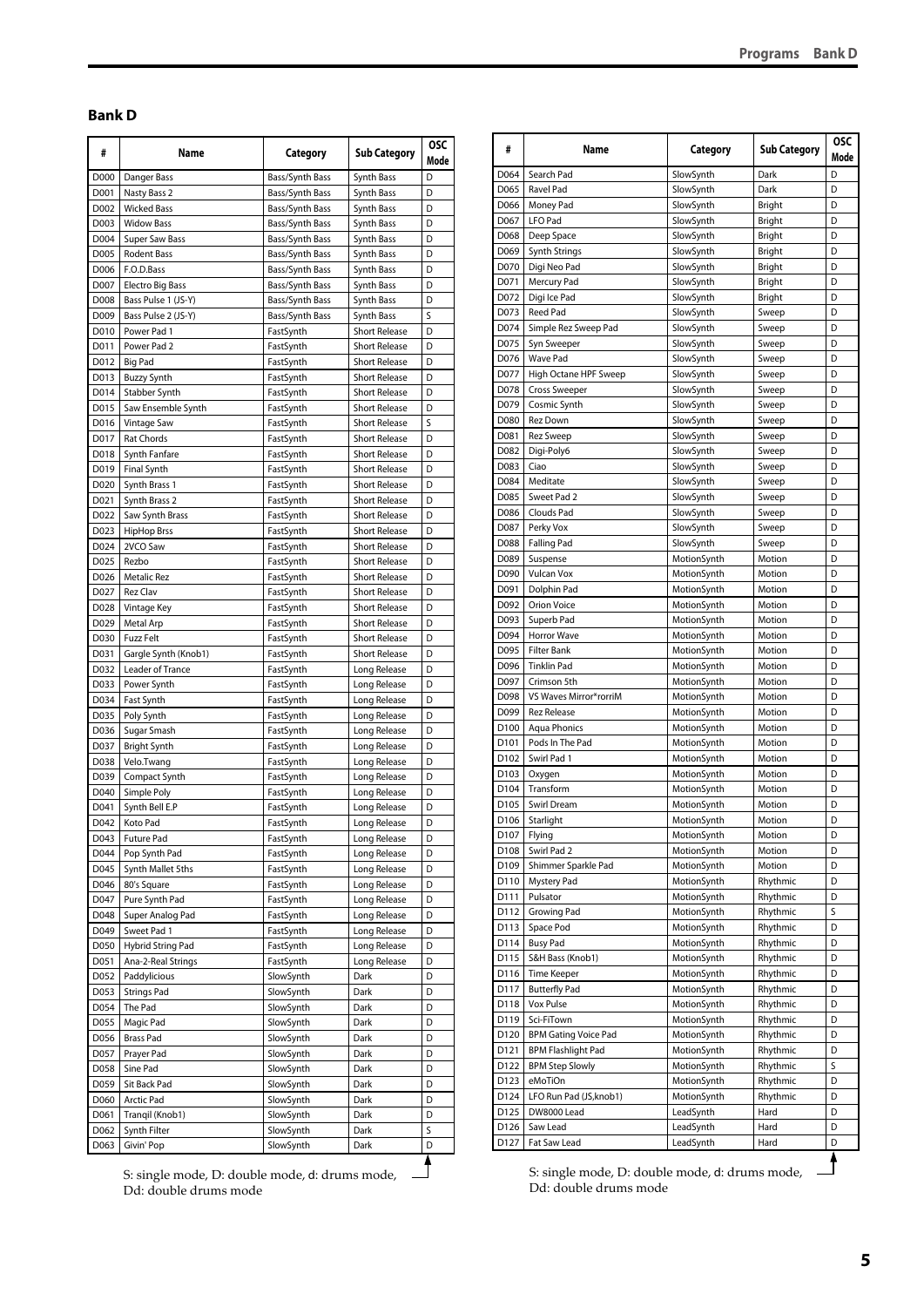#### <span id="page-5-0"></span>**Bank E**

| #            | Name                                     | Category                   | <b>Sub Category</b>    | <b>OSC</b><br>Mode |
|--------------|------------------------------------------|----------------------------|------------------------|--------------------|
| E000         | <b>Unison Saw Lead</b>                   | LeadSynth                  | Hard                   | S                  |
| E001         | Rock Leader 1                            | LeadSynth                  | Hard                   | D                  |
| E002         | <b>Bright Square Lead</b>                | LeadSynth                  | Hard                   | D                  |
| E003         | Gliding Square Lead                      | LeadSvnth                  | Hard                   | D                  |
| E004         | Old & Analog                             | LeadSynth                  | Hard                   | D                  |
| E005         | Detuned Lead                             | LeadSynth                  | Hard                   | S                  |
| E006         | Rock Leader 2                            | LeadSynth                  | Hard                   | D                  |
| E007         | Ring Mod Lead                            | LeadSynth                  | Hard                   | S                  |
| E008         | Operator Lead                            | LeadSynth                  | Hard                   | D                  |
| E009<br>E010 | Unison Pulse Lead<br><b>Espress Lead</b> | LeadSynth<br>LeadSynth     | Hard<br>Hard           | S<br>D             |
| E011         | Reso Lead                                | LeadSynth                  | Hard                   | S                  |
| E012         | MS2000 Fast Sync Lead                    | LeadSynth                  | Hard                   | D                  |
| E013         | DDL Sync Lead                            | LeadSynth                  | Hard                   | D                  |
| E014         | Glide Lead                               | LeadSynth                  | Hard                   | D                  |
| E015         | <b>BIG Lead</b>                          | LeadSynth                  | Hard                   | D                  |
| E016         | Vintage Lead                             | LeadSynth                  | Hard                   | D                  |
| E017         | Velo.Mega Lead                           | LeadSynth                  | Hard                   | D                  |
| E018         | Fat Sync                                 | LeadSynth                  | Hard                   | D                  |
| E019         | Ana Brass Lead                           | LeadSynth                  | Hard                   | D                  |
| E020         | Mean Sync Lead                           | LeadSynth                  | Hard                   | D                  |
| E021         | <b>Trancer Lead</b>                      | LeadSynth                  | Soft                   | D                  |
| E022         | Cheap Lead (JS-Y)                        | LeadSynth                  | Soft                   | D                  |
| E023         | Sine Lead                                | LeadSvnth                  | Soft                   | D                  |
| E024         | HipHop Lead                              | LeadSynth                  | Soft                   | D                  |
| E025         | <b>Ballad Lead</b>                       | LeadSynth                  | Soft                   | D                  |
| E026         | <b>Mission Lead</b>                      | LeadSynth                  | Soft                   | D                  |
| E027         | <b>Puffle Bells</b>                      | Bell/Mallet                | Bell                   | D                  |
| E028         | Nirvana Bell                             | Bell/Mallet                | Bell                   | D                  |
| E029         | <b>Tinkle Bells</b>                      | Bell/Mallet                | Bell                   | D                  |
| E030         | Moving Bell                              | Bell/Mallet                | Bell                   | D                  |
| E031         | Thin Bell                                | Bell/Mallet                | Bell                   | S                  |
| E032         | VS Bell                                  | Bell/Mallet                | Bell                   | D                  |
| E033<br>E034 | <b>Magic Bells</b>                       | Bell/Mallet<br>Bell/Mallet | Bell<br>Bell           | D<br>D             |
| E035         | Krystal Bell<br>Digi Bells               | Bell/Mallet                | Bell                   | D                  |
| E036         | <b>Ensemble Bells</b>                    | Bell/Mallet                | Bell                   | S                  |
| E037         | <b>Earth Bells</b>                       | Bell/Mallet                | Bell                   | D                  |
| E038         | <b>Future Bell</b>                       | Bell/Mallet                | Bell                   | D                  |
| E039         | <b>Tropic Bells</b>                      | Bell/Mallet                | Bell                   | D                  |
| E040         | Pan Gama Bell                            | Bell/Mallet                | Bell                   | D                  |
| E041         | <b>Breathy Bell</b>                      | Bell/Mallet                | Bell                   | D                  |
| E042         | Analog Bell/Harp                         | Bell/Mallet                | Bell                   | D                  |
| E043         | <b>Breathy Mallet</b>                    | Bell/Mallet                | Mallet                 | S                  |
| E044         | Vibraphone                               | Bell/Mallet                | Mallet                 | D                  |
| E045         | Kalimba                                  | Bell/Mallet                | Mallet                 | D                  |
| E046         | MondoRimba                               | Bell/Mallet                | Mallet                 | D                  |
| E047         | Marimba                                  | Bell/Mallet                | Mallet                 | S                  |
| E048         | Gamelon                                  | Bell/Mallet                | Mallet                 | D                  |
| E049         | Log Drum                                 | Bell/Mallet                | Mallet                 | D                  |
| E050         | <b>Skull Mallets</b>                     | Bell/Mallet                | Mallet                 | D                  |
| E051         | Android                                  | SFX                        | Synthetic              | D                  |
| E052         | Loop Iteria                              | SFX                        | Synthetic              | D                  |
| E053         | <b>Blade Track</b>                       | SFX                        | Synthetic              | D                  |
| E054         | <b>Great Wall</b>                        | SFX                        | Synthetic              | D                  |
| E055         | Soundscapes                              | SFX                        | Synthetic              | D                  |
| E056         | New Voyage                               | SFX                        | Synthetic              | D                  |
| E057         | Crypt-on                                 | SFX                        | Synthetic              | D                  |
| E058<br>E059 | Venusian                                 | SFX<br>SFX                 | Synthetic<br>Synthetic | D<br>D             |
| E060         | Dark Night<br><b>Steam Sweeps</b>        | SFX                        | Synthetic              | D                  |
| E061         | Sonic Blast                              | <b>SFX</b>                 | Synthetic              | D                  |
| E062         | Screacher                                | SFX                        | Synthetic              | D                  |
| E063         | Wuukkee FX                               | SFX                        | Synthetic              | S                  |
|              |                                          |                            |                        |                    |

S: single mode, D: double mode, d: drums mode, Dd: double drums mode

| #            | Name                                | Category                           | <b>Sub Category</b>            | <b>OSC</b><br>Mode |
|--------------|-------------------------------------|------------------------------------|--------------------------------|--------------------|
| E064         | Stereo Flange Sweep                 | <b>SFX</b>                         | Synthetic                      | D                  |
| E065         | New North Wind                      | <b>SFX</b>                         | Natural                        | D                  |
| E066         | <b>Outside Elements</b>             | SFX                                | Natural                        | D                  |
| E067         | Monster                             | <b>SFX</b>                         | Natural                        | D                  |
| E068         | <b>Brass Hit</b>                    | Short Decay/Hit                    | Hit                            | D                  |
| E069         | Pizz Hit                            | Short Decay/Hit                    | Hit                            | D                  |
| E070         | Cyborg Hit                          | Short Decay/Hit                    | Hit                            | D                  |
| E071<br>E072 | Goa Hits<br><b>Angel Hits</b>       | Short Decay/Hit                    | Hit<br>Hit                     | D<br>D             |
| E073         | Chipper Hit                         | Short Decay/Hit<br>Short Decay/Hit | Hit                            | D                  |
| E074         | Organ Hit                           | Short Decay/Hit                    | Hit                            | D                  |
| E075         | Jungle Hit                          | Short Decay/Hit                    | Hit                            | D                  |
| E076         | <b>Guitar Hit</b>                   | Short Decay/Hit                    | Hit                            | D                  |
| E077         | 2Times Hit                          | Short Decay/Hit                    | Hit                            | D                  |
| E078         | India Hit                           | Short Decay/Hit                    | Hit                            | D                  |
| E079         | Karma Sutra                         | Short Decay/Hit                    | <b>Short Decay</b>             | D                  |
| E080         | Mega Drum Hit                       | Short Decay/Hit                    | <b>Short Decay</b>             | D                  |
| E081         | <b>Techno Vox</b>                   | Short Decay/Hit                    | <b>Short Decay</b>             | D                  |
| E082         | Saw Pizz                            | Short Decay/Hit                    | <b>Short Decay</b>             | S                  |
| E083         | <b>Auto Pilot</b>                   | Short Decay/Hit                    | <b>Short Decay</b>             | S                  |
| E084         | Short Square Arp                    | Short Decay/Hit                    | <b>Short Decay</b>             | D                  |
| E085         | Evolver                             | Short Decay/Hit                    | <b>Short Decay</b>             | D                  |
| E086         | Wild Arp                            | Short Decay/Hit                    | <b>Short Decay</b>             | D                  |
| E087         | <b>Arp Twins</b>                    | Short Decay/Hit                    | <b>Short Decay</b>             | D                  |
| E088         | Flip Blip                           | Short Decay/Hit                    | <b>Short Decay</b>             | D                  |
| E089         | Goa Lover                           | Short Decay/Hit                    | <b>Short Decay</b>             | D                  |
| E090         | Jazz Dry Mic Kit                    | Drums                              | <b>Natural Drums</b>           | d                  |
| E091         | Jazz Ambience Mic Kit               | Drums                              | Natural Drums                  | d<br>d             |
| E092         | Basic Kit 1                         | Drums                              | Natural Drums                  | d                  |
| E093<br>E094 | Basic Kit 2<br>Rock Kit             | Drums<br>Drums                     | Natural Drums<br>Natural Drums | d                  |
| E095         | Power Kit 1                         | Drums                              | <b>Natural Drums</b>           | d                  |
| E096         | Power Kit 2                         | Drums                              | Natural Drums                  | d                  |
| E097         | Jazz/Brush Kit                      | Drums                              | <b>Natural Drums</b>           | d                  |
| E098         | Velo.Pitch Kit                      | Drums                              | Natural Drums                  | Dd                 |
| E099         | Low Bit Kit                         | Drums                              | Natural Drums                  | Dd                 |
| E100         | Urban Hip Hop Kit                   | Drums                              | Dance Drums                    | d                  |
| E101         | Nu Hop Kit                          | Drums                              | Dance Drums                    | d                  |
| E102         | HipHop Kit 1                        | Drums                              | Dance Drums                    | d                  |
| E103         | HipHop Kit 2                        | Drums                              | Dance Drums                    | d                  |
| E104         | R&B Kit                             | Drums                              | Dance Drums                    | d                  |
| E105         | Tekno Klub Kit                      | Drums                              | Dance Drums                    | d                  |
| E106         | <b>House Kit</b>                    | Drums                              | Dance Drums                    | d                  |
| E107         | Electro Kit                         | Drums                              | Dance Drums                    | d                  |
| E108         | Dance Kit                           | Drums                              | Dance Drums                    | d                  |
| E109         | D'n'B Kit                           | Drums                              | Dance Drums                    | d                  |
| E110         | <b>Breaks Kit</b>                   | Drums                              | Dance Drums                    | d                  |
| E111         | Noisy Analog Kit                    | Drums                              | Dance Drums                    | d                  |
| E112         | Mad Analog Kit<br>Granular Acid Kit | Drums                              | Dance Drums                    | d<br>d             |
| E113<br>E114 | Tricky Kit                          | Drums<br>Drums                     | Dance Drums<br>Dance Drums     | d                  |
| E115         | Psycho Kit                          | Drums                              | Dance Drums                    | d                  |
| E116         | Human Beat Box Kit                  | Drums                              | Perc                           | d                  |
| E117         | Percussion Kit                      | Drums                              | Perc                           | d                  |
| E118         | Orchestra & Ethno Kit               | Drums                              | Perc                           | d                  |
| E119         | <b>BD&amp;SD Catalog 1</b>          | Drums                              | Natural Drums                  | d                  |
| E120         | <b>BD&amp;SD Catalog 2</b>          | Drums                              | Natural Drums                  | d                  |
| E121         | Cymbal Catalog                      | Drums                              | Natural Drums                  | d                  |
| E122         | Marc Tree                           | Drums                              | Perc                           | D                  |
| E123         | Gong                                | Drums                              | Perc                           | D                  |
| E124         | Saw Wave (Init)                     | FastSynth                          | Short Release                  | S                  |
| E125         | Pulse 8% Wave (Init)                | FastSynth                          | Short Release                  | S                  |
| E126         | Square Wave (Init)                  | FastSynth                          | <b>Short Release</b>           | S                  |
| E127         | Sine Wave (Init)                    | FastSynth                          | <b>Short Release</b>           | S                  |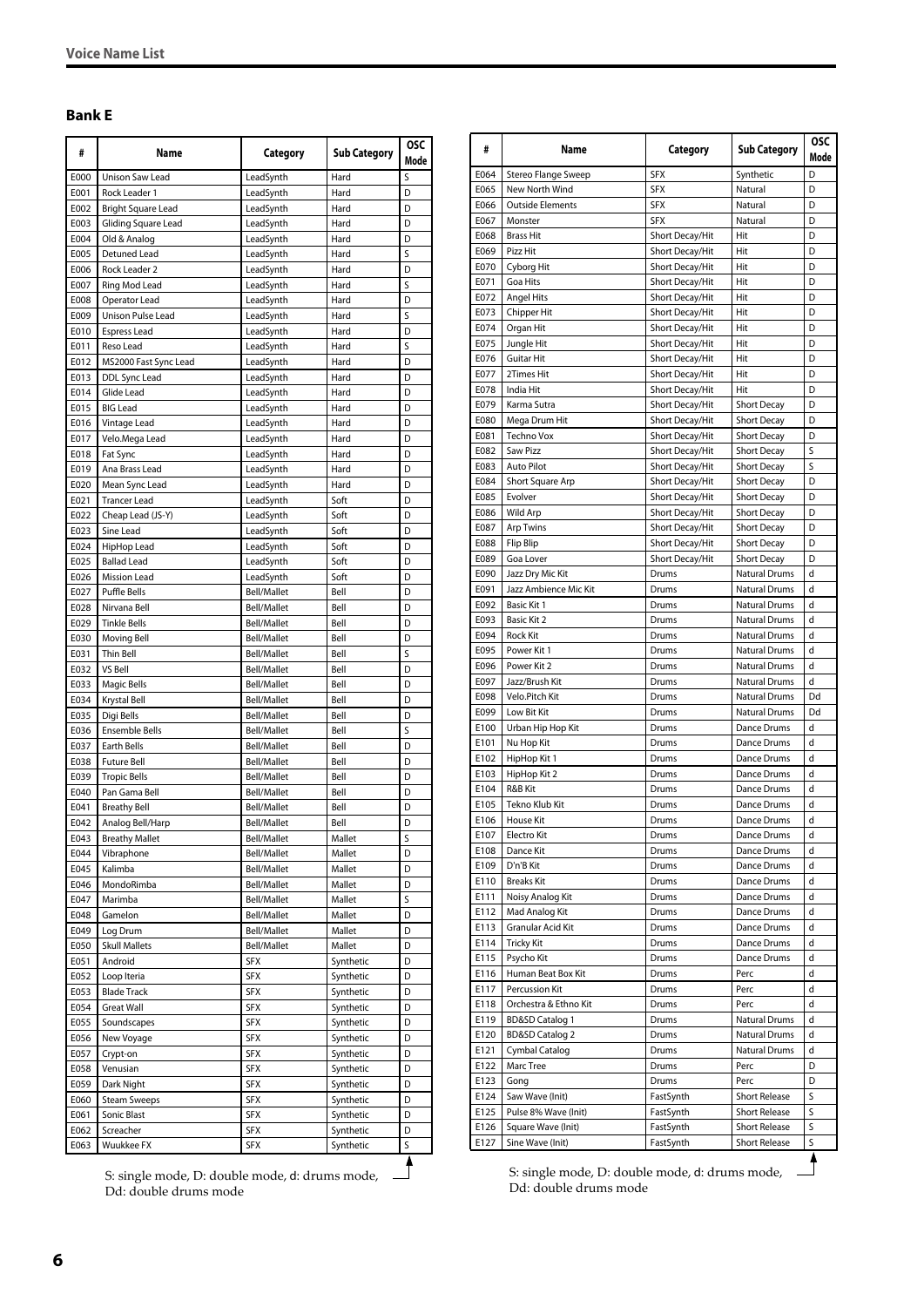# <span id="page-6-0"></span>**Bank GM / g(1)…g(9) / g(d)**

| <b>Bank</b> | #   | Name                      | Category       | <b>Sub Category</b> | <b>OSC</b><br>Mode |
|-------------|-----|---------------------------|----------------|---------------------|--------------------|
| GM          | 001 | <b>Acoustic Piano</b>     | Keyboard       | A.Piano             | S                  |
| g(1)        | 001 | Acoustic Piano w          | Keyboard       | A.Piano             | S                  |
| g(2)        | 001 | Acoustic Piano d          | Keyboard       | A.Piano             | S                  |
| GМ          | 002 | <b>Bright Piano</b>       | Keyboard       | A.Piano             | S                  |
| g(1)        | 002 | Bright Piano w            | Keyboard       | A.Piano             | S                  |
| GM          | 003 | El.Grand Piano            | Keyboard       | Real E.Piano        | S                  |
| g(1)        | 003 | El.Grand Piano w          | Keyboard       | Real E.Piano        | S                  |
| GM          | 004 | Honkey-Tonk               | Keyboard       | A.Piano             | D                  |
| g(1)        | 004 | Honkey-Tonk w             | Keyboard       | A.Piano             | D                  |
| GМ          | 005 | Electric Piano 1          | Keyboard       | Real E.Piano        | S                  |
| g(1)        | 005 | Detuned E.Piano1          | Keyboard       | Real E.Piano        | D                  |
| g(2)        | 005 | ElectricPiano1 v          | Keyboard       | Real E.Piano        | D                  |
| g(3)        | 005 | 60's E.Piano              | Keyboard       | Real E.Piano        | S                  |
| GM          | 006 | Electric Piano 2          | Keyboard       | Synth E.Piano       | S                  |
| g(1)        | 006 | Detuned E.Piano2          | Keyboard       | Synth E.Piano       | D                  |
| g(2)        | 006 | ElectricPiano2 v          | Keyboard       | Synth E.Piano       | D                  |
| g(3)        | 006 | E.Piano Legend            | Keyboard       | Synth E.Piano       | D                  |
| g(4)        | 006 | E.Piano Phase             | Keyboard       | Synth E.Piano       | D                  |
| GМ          | 007 | Harpsichord               | Keyboard       | Clav/Harpsi         | D                  |
| g(1)        | 007 | Harpsi. oct-mix           | Keyboard       | Clav/Harpsi         | D                  |
| g(2)        | 007 | Harpsichord w             | Keyboard       | Clav/Harpsi         | S                  |
|             | 007 |                           |                | Clav/Harpsi         | D                  |
| g(3)<br>GМ  | 008 | Harpsi. key-off<br>Clavi. | Keyboard       | Clav/Harpsi         | D                  |
|             |     |                           | Keyboard       |                     |                    |
| g(1)        | 008 | Pulse Clavi.              | Keyboard       | Clav/Harpsi         | S                  |
| GM          | 009 | Celesta                   | Bell/Mallet    | Mallet              | S                  |
| GМ          | 010 | Glockenspiel              | Bell/Mallet    | Mallet              | D                  |
| GM          | 011 | Music Box                 | Bell/Mallet    | Mallet              | S                  |
| GM          | 012 | Vibraphone                | Bell/Mallet    | Mallet              | S                  |
| g(1)        | 012 | Vibraphone w              | Bell/Mallet    | Mallet              | S                  |
| GM          | 013 | Marimba                   | Bell/Mallet    | Mallet              | S                  |
| g(1)        | 013 | Marimba w                 | Bell/Mallet    | Mallet              | S                  |
| GМ          | 014 | Xylophone                 | Bell/Mallet    | Mallet              | S                  |
| GM          | 015 | <b>Tubular Bells</b>      | Bell/Mallet    | Bell                | S                  |
| g(1)        | 015 | Church Bell               | Bell/Mallet    | Bell                | D                  |
| g(2)        | 015 | Carillon                  | Bell/Mallet    | Bell                | D                  |
| GМ          | 016 | Santur                    | Bell/Mallet    | Mallet              | S                  |
| GМ          | 017 | Drawbar Organ 1           | Organ          | E.Organ             | S                  |
| g(1)        | 017 | Det.DrawbarOrgan          | Organ          | E.Organ             | D                  |
| g(2)        | 017 | Italian60'sOrgan          | Organ          | E.Organ             | S                  |
| g(3)        | 017 | Drawbar Organ 2           | Organ          | E.Organ             | D                  |
| GM          | 018 | PercussiveOrgan1          | Organ          | E.Organ             | S                  |
| g(1)        | 018 | Det.Perc-Organ            | Organ          | E.Organ             | D                  |
| q(2)        | 018 | PercussiveOrgan2          | Organ          | E.Organ             | D                  |
| GМ          | 019 | Rock Organ                | Organ          | E.Organ             | S                  |
| GМ          | 020 | Church Organ              | Organ          | Pipe Organ          | S                  |
| g(1)        | 020 | Church Org Oct.           | Organ          | Pipe Organ          | D                  |
| g(2)        | 020 | Det.Church Org            | Organ          | Pipe Organ          | D                  |
| GМ          | 021 | Reed Organ                | Organ          | Pipe Organ          | S                  |
| g(1)        | 021 | Puff Organ                | Organ          | Pipe Organ          | D                  |
| GM          | 022 | Accordion 1               | Woodwind/Reed  | Reed                | D                  |
| g(1)        | 022 | Accordion 2               | Woodwind/Reed  | Reed                | S                  |
| GМ          | 023 | Harmonica                 | Woodwind/Reed  | Reed                | S                  |
| GM          | 024 | Bandoneon                 | Woodwind/Reed  | Reed                | D                  |
| GМ          | 025 | Nylon Guitar 1            | Guitar/Plucked | A.Guitar            | S                  |
| g(1)        | 025 | Ukulele                   | Guitar/Plucked | Plucked             | S                  |
| g(2)        | 025 | NylonGtr.key-off          | Guitar/Plucked | A.Guitar            | D                  |
| g(3)        | 025 | Nylon Guitar 2            | Guitar/Plucked | A.Guitar            | S                  |
|             |     |                           |                |                     |                    |

S: single mode, D: double mode, d: drums mode $\Box$ 

| <b>Bank</b> | #   | Name                    | Category        | <b>Sub Category</b> | <b>OSC</b><br>Mode |
|-------------|-----|-------------------------|-----------------|---------------------|--------------------|
| GM          | 026 | <b>Steel Guitar</b>     | Guitar/Plucked  | A.Guitar            | S                  |
| g(1)        | 026 | 12-StringsGuitar        | Guitar/Plucked  | A.Guitar            | S                  |
| g(2)        | 026 | Mandolin                | Guitar/Plucked  | Plucked             | D                  |
| g(3)        | 026 | Steel Gtr. Body         | Guitar/Plucked  | A.Guitar            | S                  |
| GМ          | 027 | Jazz Guitar             | Guitar/Plucked  | E.Guitar            | S                  |
| g(1)        | 027 | Pedal Steel Gtr.        | Guitar/Plucked  | E.Guitar            | S                  |
| GM          | 028 | Clean Guitar            | Guitar/Plucked  | E.Guitar            | S                  |
| g(1)        | 028 | Detuned Clean Gt        | Guitar/Plucked  | E.Guitar            | D                  |
| g(2)        | 028 | Mid Tone Guitar         | Guitar/Plucked  | E.Guitar            | D                  |
| GM          | 029 | Muted Guitar            | Guitar/Plucked  | E.Guitar            | S                  |
| g(1)        | 029 | <b>Funky Guitar</b>     | Guitar/Plucked  | E.Guitar            | S                  |
| g(2)        | 029 | Muted Guitar v          | Guitar/Plucked  | E.Guitar            | D                  |
| g(3)        | 029 | Jazz Man                | Guitar/Plucked  | E.Guitar            | D                  |
| GМ          | 030 | Overdrive Guitar        | Guitar/Plucked  | E.Guitar            | S                  |
| q(1)        | 030 | Guitar Pinch            | Guitar/Plucked  | E.Guitar            | S                  |
| GМ          | 031 | DistortionGuitar        | Guitar/Plucked  | E.Guitar            | S                  |
| g(1)        | 031 | Feedback Guitar         | Guitar/Plucked  | E.Guitar            | D                  |
| q(2)        | 031 | Dist. Rhythm Gtr        | Guitar/Plucked  | E.Guitar            | S                  |
| GM          | 032 | <b>Guitar Harmonics</b> | Guitar/Plucked  | E.Guitar            | S                  |
| g(1)        | 032 | Guitar Feedback         | Guitar/Plucked  | E.Guitar            | S                  |
| GМ          | 033 | <b>Acoustic Bass</b>    | Bass/Synth Bass | A.Bass              | S                  |
| GM          | 034 | <b>Fingered Bass</b>    | Bass/Synth Bass | E.Bass              | S                  |
| g(1)        | 034 | <b>Finger Slap Bass</b> | Bass/Synth Bass | E.Bass              | D                  |
| GМ          | 035 | <b>Picked Bass</b>      | Bass/Synth Bass | E.Bass              | S                  |
| GM          | 036 | <b>Fretless Bass</b>    | Bass/Synth Bass | E.Bass              | S                  |
| GM          | 037 | Slap Bass 1             | Bass/Synth Bass | E.Bass              | S                  |
| GМ          | 038 | Slap Bass 2             | Bass/Synth Bass | E.Bass              | S                  |
| GM          | 039 | Synth Bass 1            | Bass/Synth Bass | Synth Bass          | D                  |
| g(1)        | 039 | Warm Synth Bass         | Bass/Synth Bass | Synth Bass          | D                  |
| g(2)        | 039 | Synth Bass 3            | Bass/Synth Bass | Synth Bass          | D                  |
| g(3)        | 039 | Clavi Bass              | Bass/Synth Bass | Synth Bass          | D                  |
| g(4)        | 039 | Hammer                  | Bass/Synth Bass | Synth Bass          | D                  |
| GM          | 040 | Synth Bass 2            | Bass/Synth Bass | Synth Bass          | S                  |
| g(1)        | 040 | Synth Bass 4            | Bass/Synth Bass | Synth Bass          | D                  |
| g(2)        | 040 | <b>Rubber Bass</b>      | Bass/Synth Bass | Synth Bass          | D                  |
| g(3)        | 040 | <b>Attack Pulse</b>     | Bass/Synth Bass | Synth Bass          | S                  |
| GM          | 041 | Violin                  | Strings         | Solo                | S                  |
| g(1)        | 041 | <b>Slow Violin</b>      | Strings         | Solo                | S                  |
| GM          | 042 | Viola                   | Strings         | Solo                | S                  |
| GМ          | 043 | Cello                   | Strings         | Solo                | S                  |
| GМ          | 044 | Contrabass              | Strings         | Solo                | S                  |
| GМ          | 045 | <b>Tremolo Strings</b>  | Strings         | Ensemble            | S                  |
| GМ          | 046 | Pizzicato Str.          | Strings         | Ensemble            | S                  |
| GМ          | 047 | Orchestral Harp         | Guitar/Plucked  | Plucked             | S                  |
| g(1)        | 047 | Yang Chin               | Bell/Mallet     | Mallet              | D                  |
| GМ          | 048 | Timpani                 | Drums           | Perc                | S                  |
| GМ          | 049 | <b>Strings</b>          | Strings         | Ensemble            | S                  |
| g(1)        | 049 | Strings & Brass         | Strings         | Ensemble            | D                  |
| g(2)        | 049 | 60's Strings            | Strings         | Ensemble            | D                  |
| GM          | 050 | <b>Slow Strings</b>     | <b>Strings</b>  | Ensemble            | S                  |
| GM          | 051 | Synth Strings 1         | Strings         | Ensemble            | D                  |
|             | 051 | Synth Strings 3         | Strings         | Ensemble            | D                  |
| g(1)<br>GМ  | 052 | Synth Strings 2         |                 | Ensemble            | S                  |
|             |     |                         | Strings         |                     |                    |
| GМ          | 053 | Choir Aahs 1            | Vocal/Airy      | Vocal               | S<br>S             |
| g(1)        | 053 | Choir Aahs 2            | Vocal/Airy      | Vocal               |                    |
| GM          | 054 | Voice Oohs              | Vocal/Airy      | Vocal               | S                  |
| g(1)        | 054 | Humming                 | Vocal/Airy      | Vocal               | D                  |

S: single mode, D: double mode, d: drums mode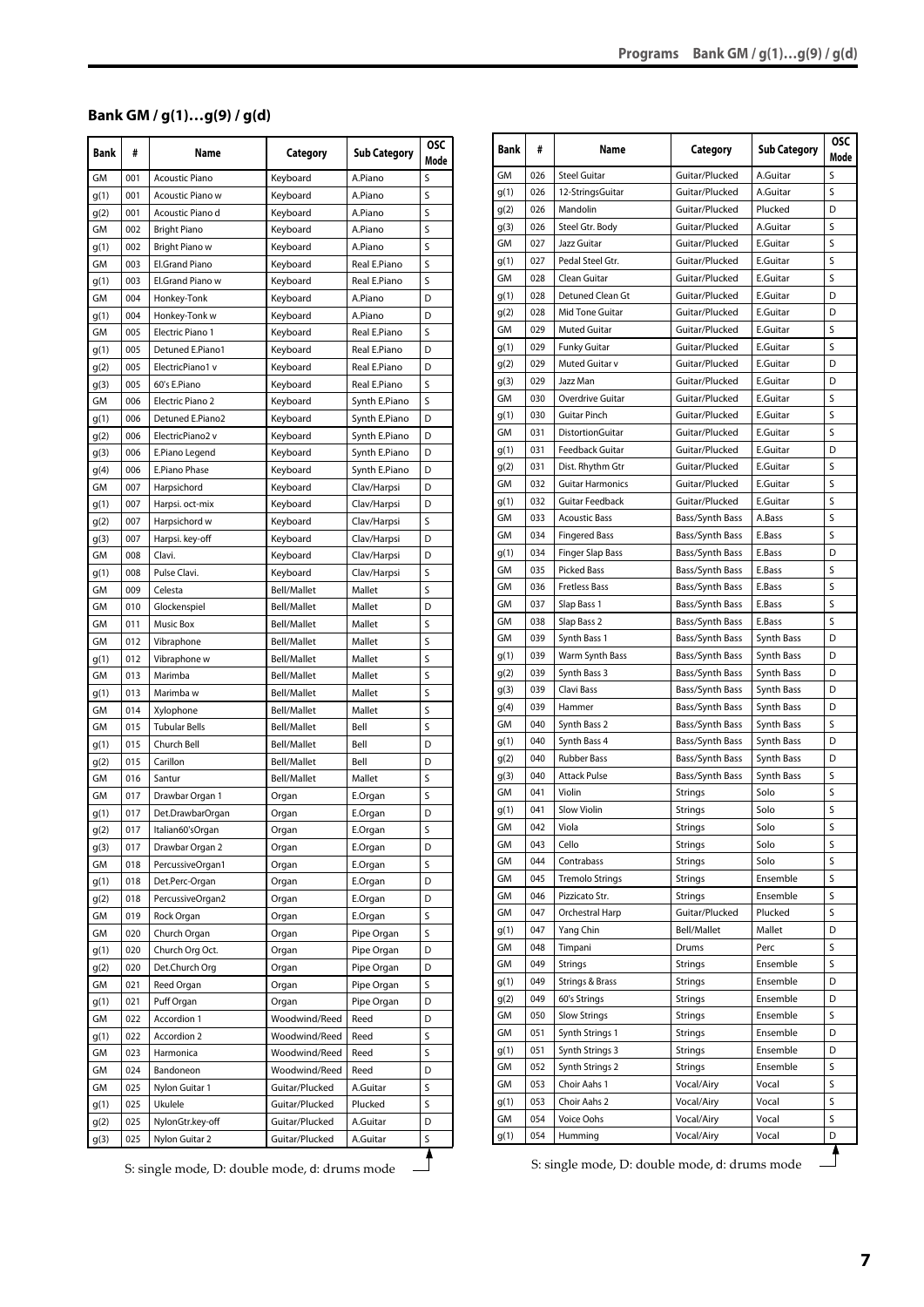| <b>Bank</b> | #   | Name                              | Category        | <b>Sub Category</b>  | <b>OSC</b><br>Mode |
|-------------|-----|-----------------------------------|-----------------|----------------------|--------------------|
| <b>GM</b>   | 055 | Synth Vox                         | Vocal/Airy      | Vocal                | S                  |
| g(1)        | 055 | Analog Voice                      | Vocal/Airy      | Vocal                | S                  |
| GM          | 056 | Orchestra Hit                     | Short Decay/Hit | Hit                  | D                  |
| g(1)        | 056 | Bass Hit Plus                     | Short Decay/Hit | Hit                  | D                  |
| g(2)        | 056 | 6th Hit                           | Short Decay/Hit | Hit                  | D                  |
| g(3)        | 056 | Euro Hit                          | Short Decay/Hit | Hit                  | D                  |
| GМ          | 057 | Trumpet                           | Brass           | Solo                 | S                  |
| g(1)        | 057 | Soft Trumpet                      | <b>Brass</b>    | Solo                 | S                  |
| GM          | 058 | Trombone 1                        | <b>Brass</b>    | Solo                 | S                  |
| g(1)        | 058 | Trombone 2                        | Brass           | Solo                 | D                  |
| g(2)        | 058 | <b>Bright Trombone</b>            | <b>Brass</b>    | Solo                 | S                  |
| GМ          | 059 | Tuba                              | <b>Brass</b>    | Solo                 | S                  |
| GМ          | 060 | Muted Trumpet 1                   | <b>Brass</b>    | Solo                 | S                  |
| g(1)        | 060 | Muted Trumpet 2                   | <b>Brass</b>    | Solo                 | S                  |
| GМ          | 061 | French Horn                       | <b>Brass</b>    | Solo                 | S                  |
| g(1)        | 061 | Warm French Horn                  | <b>Brass</b>    | Solo                 | D                  |
| GМ          | 062 | <b>Brass Section 1</b>            | <b>Brass</b>    | Ensemble             | S                  |
| g(1)        | 062 | <b>Brass Section 2</b>            | <b>Brass</b>    | Ensemble             | D                  |
| GМ          | 063 | Synth Brass 1                     | FastSynth       | <b>Short Release</b> | D                  |
| g(1)        | 063 | Synth Brass 3                     | FastSynth       | <b>Short Release</b> | D                  |
| g(2)        | 063 | Analog Brass 1                    | FastSynth       | <b>Short Release</b> | D                  |
| g(3)        | 063 | Jump Brass                        | FastSynth       | <b>Short Release</b> | D                  |
| GМ          | 064 | Synth Brass 2                     | FastSynth       | <b>Short Release</b> | S                  |
| g(1)        | 064 | Synth Brass 4                     | FastSynth       | Long Release         | D                  |
| g(2)        | 064 | Analog Brass 2                    | FastSynth       | <b>Short Release</b> | D                  |
| GМ          | 065 | Soprano Sax                       | Woodwind/Reed   | Reed                 | S                  |
| GM          | 066 | Alto Sax                          | Woodwind/Reed   | Reed                 | S                  |
| GM          | 067 | <b>Tenor Sax</b>                  | Woodwind/Reed   | Reed                 | S                  |
| GM          | 068 | <b>Baritone Sax</b>               | Woodwind/Reed   | Reed                 | S                  |
| GМ          | 069 | Oboe                              | Woodwind/Reed   | Reed                 | S                  |
| GМ          | 070 | English Horn                      | Woodwind/Reed   | Reed                 | S                  |
| GМ          | 071 | Bassoon                           | Woodwind/Reed   | Reed                 | S                  |
| GМ          | 072 | Clarinet                          | Woodwind/Reed   | Reed                 | S                  |
| GM          | 073 | Piccolo                           | Woodwind/Reed   | Woodwind             | S                  |
| GM          | 074 | Flute                             | Woodwind/Reed   | Woodwind             | S                  |
| GМ          | 075 | Recorder                          | Woodwind/Reed   | Woodwind             | S                  |
| GM          | 076 | Pan Flute                         | Woodwind/Reed   | Woodwind             | S                  |
| GM          | 077 |                                   | Woodwind/Reed   | Woodwind             | D                  |
| GM          | 078 | <b>Blown Bottle</b><br>Shakuhachi | Woodwind/Reed   | Woodwind             | D                  |
|             |     |                                   |                 |                      |                    |
| GM          | 079 | Whistle                           | Woodwind/Reed   | Woodwind             | S<br>S             |
| GМ          | 080 | Ocarina                           | Woodwind/Reed   | Woodwind             |                    |
| GМ          | 081 | Detuned Square                    | FastSynth       | <b>Short Release</b> | D                  |
| g(1)        | 081 | Simple Square                     | LeadSynth       | Soft                 | S                  |
| g(2)        | 081 | Simple Sine                       | LeadSynth       | Soft                 | S                  |
| GМ          | 082 | Detuned Sawtooth                  | FastSynth       | <b>Short Release</b> | D                  |
| g(1)        | 082 | Simple Sawtooth                   | LeadSynth       | Hard                 | S                  |
| g(2)        | 082 | Sawtooth + Pulse                  | LeadSynth       | Hard                 | D                  |
| g(3)        | 082 | Double Sawtooth                   | LeadSynth       | Hard                 | D                  |
| g(4)        | 082 | Sequenced Analog                  | Short Decay/Hit | <b>Short Decay</b>   | D                  |
| GM          | 083 | Synth Calliope                    | FastSynth       | <b>Short Release</b> | D                  |
| GM          | 084 | Chiff Lead                        | FastSynth       | <b>Short Release</b> | D                  |
| GМ          | 085 | Charang                           | LeadSynth       | Hard                 | D                  |
| g(1)        | 085 | Wire Lead                         | LeadSynth       | Hard                 | D                  |
| GМ          | 086 | Air Voice                         | Vocal/Airy      | Vocal                | D                  |
| GМ          | 087 | 5th Sawtooth                      | LeadSynth       | Hard                 | D                  |
| GМ          | 088 | Bass & Lead                       | LeadSynth       | Hard                 | S                  |
| g(1)        | 088 | Soft Wurl                         | LeadSynth       | Soft                 | D                  |
| GМ          | 089 | Fantasia                          | FastSynth       | Long Release         | D                  |
| GМ          | 090 | Warm Pad                          | SlowSynth       | Dark                 | S                  |

S: single mode, D: double mode, d: drums mode<br>S: single mode, D: double mode, d: drums mode

| Bank | #   | Name                    | Category           | <b>Sub Category</b>  | <b>OSC</b><br>Mode |
|------|-----|-------------------------|--------------------|----------------------|--------------------|
| g(1) | 090 | Sine Pad                | SlowSynth          | Dark                 | D                  |
| GM   | 091 | Polyphonic Synth        | FastSynth          | <b>Short Release</b> | D                  |
| GM   | 092 | Space Voice             | Vocal/Airy         | Airy                 | D                  |
| g(1) | 092 | Itopia                  | Vocal/Airy         | Airy                 | D                  |
| GM   | 093 | <b>Bowed Glass</b>      | SlowSynth          | Dark                 | D                  |
| GМ   | 094 | Metallic Pad            | SlowSynth          | Dark                 | D                  |
| GM   | 095 | Halo Pad                | Vocal/Airy         | Airy                 | D                  |
| GM   | 096 | Sweep Pad               | SlowSynth          | Sweep                | S                  |
| GM   | 097 | Ice Rain                | FastSynth          | Long Release         | D                  |
| GM   | 098 | Sound Track             | SlowSynth          | Bright               | D                  |
| GМ   | 099 | Crystal                 | <b>Bell/Mallet</b> | Bell                 | D                  |
| g(1) | 099 | Synth Mallet            | FastSynth          | Long Release         | S                  |
| GM   | 100 | Atmosphere              | FastSynth          | Long Release         | D                  |
| GМ   | 101 | <b>Brightness</b>       | FastSynth          | Long Release         | D                  |
| GМ   | 102 | Goblins                 | MotionSynth        | Motion               | D                  |
| GМ   | 103 | <b>Echo Drops</b>       | FastSynth          | Long Release         | S                  |
| g(1) | 103 | Echo Bell               | FastSynth          | Long Release         | D                  |
| g(2) | 103 | Echo Pan                | FastSynth          | Long Release         | D                  |
| GМ   | 104 | <b>Star Theme</b>       | FastSynth          | Long Release         | D                  |
| GM   | 105 | Sitar 1                 | Guitar/Plucked     | Plucked              | S                  |
| g(1) | 105 | Sitar <sub>2</sub>      | Guitar/Plucked     | Plucked              | D                  |
| GМ   | 106 | Banjo                   | Guitar/Plucked     | Plucked              | S                  |
| GM   | 107 | Shamisen                | Guitar/Plucked     | Plucked              | S                  |
| GM   | 108 | Koto                    | Guitar/Plucked     | Plucked              | S                  |
| g(1) | 108 | Taisho Koto             | Guitar/Plucked     | Plucked              | D                  |
| GM   | 109 | Kalimba                 | Bell/Mallet        | Mallet               | S                  |
| GМ   | 110 | Bagpipe                 | Woodwind/Reed      | Reed                 | D                  |
| GM   | 111 | Fiddle                  | Strings            | Solo                 | S                  |
| GM   | 112 | Shanai                  | Woodwind/Reed      | Reed                 | S                  |
| GМ   | 113 | Tinkle Bell             | Bell/Mallet        | Bell                 | D                  |
| GM   | 114 | Agogo                   | Drums              | Perc                 | S                  |
| GM   | 115 | <b>Steel Drums</b>      | Bell/Mallet        | Mallet               | D                  |
| GМ   | 116 | Woodblock               | Drums              | Perc                 | S                  |
| g(1) | 116 | Castanets               | Drums              | Perc                 | S                  |
| GM   | 117 | Taiko                   | Drums              | Perc                 | S                  |
| g(1) | 117 | Concert BassDrum        | Drums              | Perc                 | S                  |
| GM   | 118 | Melodic Tom 1           | Drums              | <b>Natural Drums</b> | S                  |
| g(1) | 118 | Melodic Tom 2           | Drums              | <b>Natural Drums</b> | D                  |
| GM   | 119 | Synth Drum              | Drums              | Dance Drums          | Ś                  |
| g(1) | 119 | Analog Tom              | Drums              | Dance Drums          | S                  |
| g(2) | 119 | Electric Drum           | Drums              | Dance Drums          | S                  |
| GМ   | 120 | Reverse Cymbal          | SFX                | Synthetic            | S                  |
| GМ   | 121 | <b>Gtr.Fret Noise</b>   | Guitar/Plucked     | E.Guitar             | S                  |
| g(1) | 121 | Gtr.CuttingNoise        | Guitar/Plucked     | E.Guitar             | S                  |
| g(1) | 121 | <b>Bass String Slap</b> | Bass/Synth Bass    | A.Bass               | S                  |
| GM   | 122 | <b>Breath Noise</b>     | Vocal/Airy         | Airy                 | S                  |
| g(1) | 122 | Flute Key Click         | SFX                | Natural              | S                  |
| GМ   | 123 | Seashore                | <b>SFX</b>         | Natural              | D                  |
| g(1) | 123 | Rain                    | SFX                | Natural              | D                  |
| g(2) | 123 | Thunder                 | SFX                | Natural              | S                  |
| g(3) | 123 | Wind                    | SFX                | Natural              | D                  |
| g(4) | 123 | Stream                  | SFX                | Natural              | S                  |
| g(5) | 123 | Bubble                  | SFX                | Natural              | D                  |
| GM   | 124 | <b>Bird Tweet 1</b>     | SFX                | Natural              | D                  |
| g(1) | 124 | Dog                     | <b>SFX</b>         | Natural              | S                  |
| g(2) | 124 | Horse Gallop            | SFX                | Natural              | S                  |
| g(3) | 124 | Bird Tweet 2            | SFX                | Natural              | S                  |
| GM   | 125 | Telephone Ring 1        | SFX                | Natural              | S                  |
| g(2) | 125 | Door Creaking           | <b>SFX</b>         | Natural              | S                  |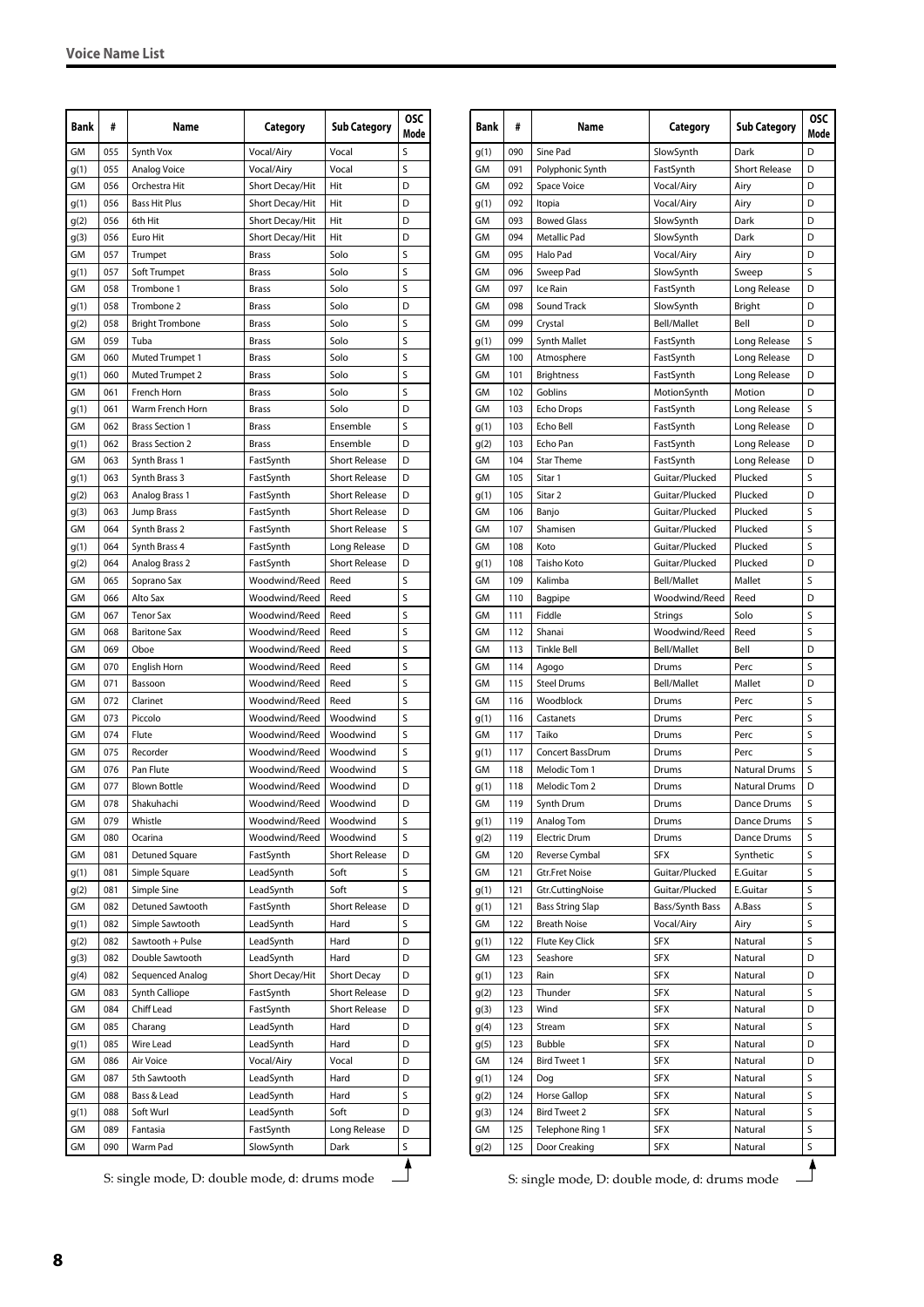| <b>Bank</b> | #   | Name                  | Category   | <b>Sub Category</b>  | <b>OSC</b><br>Mode |
|-------------|-----|-----------------------|------------|----------------------|--------------------|
| q(3)        | 125 | Door Slamming         | <b>SFX</b> | Natural              | S                  |
| g(4)        | 125 | Scratch               | <b>SFX</b> | Natural              | S                  |
| g(5)        | 125 | <b>Wind Chime</b>     | Drums      | Perc                 | S                  |
| g(1)        | 125 | Telephone Ring 2      | <b>SFX</b> | Natural              | S                  |
| GM          | 126 | Helicopter            | <b>SFX</b> | Natural              | D                  |
| q(1)        | 126 | Car Engine            | <b>SFX</b> | Natural              | D                  |
| g(2)        | 126 | Car Stop              | <b>SFX</b> | Natural              | Ś                  |
| g(3)        | 126 | Car Pass              | <b>SFX</b> | Natural              | Ś                  |
| g(4)        | 126 | Car Crash             | <b>SFX</b> | Natural              | Ś                  |
| g(5)        | 126 | Siren                 | <b>SFX</b> | Synthetic            | D                  |
| q(6)        | 126 | Train                 | <b>SFX</b> | Natural              | S                  |
| q(7)        | 126 | Jetplane              | <b>SFX</b> | Synthetic            | D                  |
| q(8)        | 126 | Starship              | <b>SFX</b> | Synthetic            | D                  |
| q(9)        | 126 | <b>Burst Noise</b>    | <b>SFX</b> | Synthetic            | D                  |
| <b>GM</b>   | 127 | Applause              | <b>SFX</b> | Natural              | D                  |
| q(1)        | 127 | Laughing              | <b>SFX</b> | Natural              | S                  |
| g(2)        | 127 | Screaming             | <b>SFX</b> | Natural              | S                  |
| g(3)        | 127 | Punch                 | <b>SFX</b> | Natural              | Ś                  |
| g(4)        | 127 | <b>Heart Beat</b>     | <b>SFX</b> | Natural              | Ś                  |
| g(5)        | 127 | Footsteps             | <b>SFX</b> | Natural              | Ś                  |
| GМ          | 128 | <b>Gun Shot</b>       | <b>SFX</b> | Natural              | S                  |
| q(1)        | 128 | Machine Gun           | <b>SFX</b> | Natural              | S                  |
| q(2)        | 128 | Lasergun              | <b>SFX</b> | Synthetic            | D                  |
| g(3)        | 128 | Explosion             | <b>SFX</b> | Natural              | Ś                  |
| g(d)        | 001 | <b>STANDARD Kit</b>   | Drums      | <b>Natural Drums</b> | H                  |
| q(d)        | 009 | <b>ROOM Kit</b>       | Drums      | <b>Natural Drums</b> | $\mathsf{d}$       |
| g(d)        | 017 | <b>POWER Kit</b>      | Drums      | <b>Natural Drums</b> | d                  |
| g(d)        | 025 | <b>ELECTRONIC Kit</b> | Drums      | Dance Drums          | d                  |
| g(d)        | 026 | <b>ANALOG Kit</b>     | Drums      | Dance Drums          | d                  |
| q(d)        | 033 | <b>JAZZ Kit</b>       | Drums      | <b>Natural Drums</b> | d                  |
| q(d)        | 041 | <b>BRUSH Kit</b>      | Drums      | <b>Natural Drums</b> | d                  |
| q(d)        | 049 | <b>ORCHESTRA Kit</b>  | Drums      | <b>Natural Drums</b> | d                  |
| g(d)        | 057 | <b>SFX Kit</b>        | <b>SFX</b> | Natural              | d                  |
|             |     |                       |            |                      | Δ                  |

S: single mode, D: double mode, d: drums mode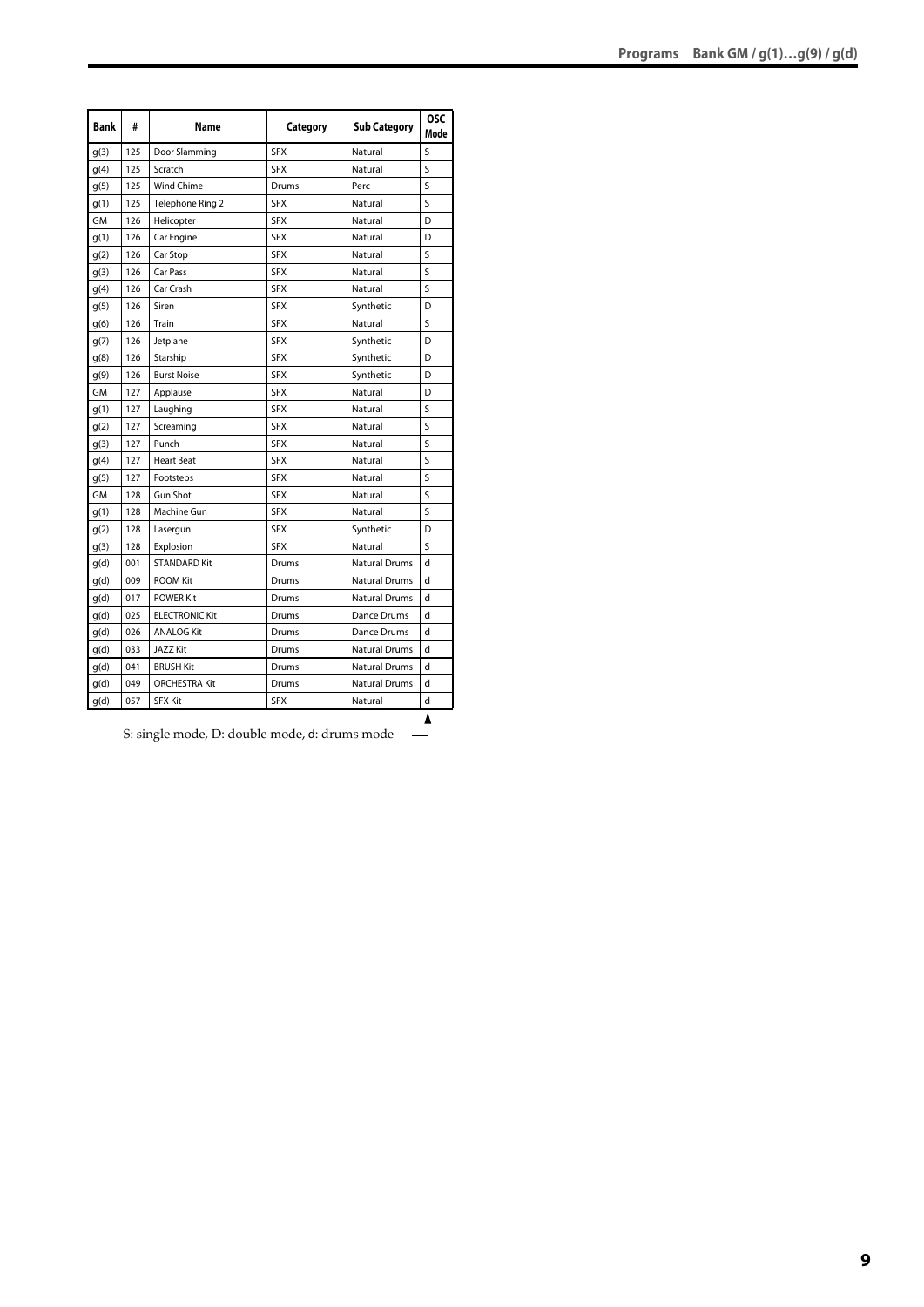# <span id="page-9-0"></span>**Combinations**

# <span id="page-9-1"></span>**Bank A**

| #    | Name                                          | Category          | <b>Sub Category</b> |
|------|-----------------------------------------------|-------------------|---------------------|
| A000 | Piano & Strings                               | Keyboard          | A.Piano             |
| A001 | Bossa Rose (SW1/2)                            | Keyboard          | Real E.Piano        |
| A002 | <b>Wurly Time</b>                             | Keyboard          | Real E.Piano        |
| A003 | Bass & Piano                                  | <b>BassSplits</b> | Keyboard Type       |
| A004 | Lonely Moon                                   | <b>BassSplits</b> | Others              |
| A005 | Boom Pow Pad                                  | Synth             | Bright              |
| A006 | Organ Groove (SW1/2)                          | Organ             | E.Organ             |
| A007 | Mods VOX Organ 1 (SW1/2)                      | Organ             | E.Organ             |
| A008 | <b>Fusion Split</b>                           | LeadSplits        | Synth Lead          |
| A009 | Enigmatic Cello                               | LeadSplits        | Natural Lead        |
| A010 | Pad & Dist.Guitar                             | LeadSplits        | Natural Lead        |
| A011 | Dyno Orchestra                                | Orchestral        | Large               |
| A012 | Rhythm & Bows                                 | Orchestral        | Large               |
| A013 | Planet Pad                                    | MotionSynth       | Motion              |
| A014 | Ambi Core                                     | MotionSynth       | Motion              |
| A015 | Tempo Pad                                     | MotionSynth       | Motion              |
| A016 | Piano Session (SW2)                           | Keyboard          | A.Piano             |
| A017 | Piano Trio                                    | Keyboard          | A.Piano             |
| A018 | Comp Piano Rock                               | Keyboard          | A.Piano             |
| A019 | The First Time                                | Keyboard          | A.Piano             |
| A020 | JazzyHop Piano (SW1)                          | Keyboard          | A.Piano             |
| A021 | Rock Piano/Strings                            | Keyboard          | A.Piano             |
| A022 | Piano/Strings                                 | Keyboard          | A.Piano             |
| A023 | CompPiano & Tron Str/Vox                      |                   | A.Piano             |
|      |                                               | Keyboard          |                     |
| A024 | SG-1D Piano/Ana Strings<br>Runnin' Wild (SW1) | Keyboard          | A.Piano             |
| A025 |                                               | Keyboard          | A.Piano             |
| A026 | HonkyTonk Session (SW2)                       | Keyboard          | A.Piano             |
| A027 | Western Bar (Knob1)                           | Keyboard          | A.Piano             |
| A028 | Piano Pad                                     | Keyboard          | A.Piano             |
| A029 | Film Piano                                    | Keyboard          | A.Piano             |
| A030 | Apollo Keys                                   | Keyboard          | A.Piano             |
| A031 | Piano & Choir                                 | Keyboard          | A.Piano             |
| A032 | Piano & Vox                                   | Keyboard          | A.Piano             |
| A033 | Deeper Piano Pad                              | Keyboard          | A.Piano             |
| A034 | Heaven Pad                                    | Keyboard          | A.Piano             |
| A035 | <b>Imprinting Piano</b>                       | Keyboard          | A.Piano             |
| A036 | Ambi Time                                     | Keyboard          | A.Piano             |
| A037 | Piano & Digi EP                               | Keyboard          | A.Piano             |
| A038 | Romance E.P                                   | Keyboard          | A.Piano             |
| A039 | Bellissima                                    | Keyboard          | A.Piano             |
| A040 | Natural Mix                                   | Keyboard          | A.Piano             |
| A041 | M1 Piano Fantasy                              | Keyboard          | A.Piano             |
| A042 | Funky Keys                                    | Keyboard          | A.Piano             |
| A043 | Brass & Piano                                 | Keyboard          | A.Piano             |
| A044 | Piano Pulse                                   | Keyboard          | A.Piano             |
| A045 | Layered E.Grand                               | Keyboard          | A.Piano             |
| A046 | Chillhouse R-E.P (SW1/2)                      | Keyboard          | Real E.Piano        |
| A047 | 1/4 Rock Session E.P                          | Keyboard          | Real E.Piano        |
| A048 | It's Your Turn!!(EP ver)                      | Keyboard          | Real E.Piano        |
| A049 | 10ml E.Piano/Choir                            | Keyboard          | Real E.Piano        |
| A050 | Tea Time E.P (SW1/2)                          | Keyboard          | Real E.Piano        |
| A051 | Super E.P                                     | Keyboard          | Real E.Piano        |
| A052 | Love for you                                  | Keyboard          | Real E.Piano        |
| A053 | Rh EP & Slow Strings                          | Keyboard          | Real E.Piano        |
| A054 | Night E.P                                     | Keyboard          | Real E.Piano        |
| A055 | <b>Bell Tine EP</b>                           | Keyboard          | Real E.Piano        |
| A056 | Suit & Pad                                    | Keyboard          | Real E.Piano        |
| A057 | Hi Key E.P                                    | Keyboard          | Real E.Piano        |
| A058 | Chillhouse W-E.P (SW1/2)                      | Keyboard          | Real E.Piano        |
| A059 | Wurly Hop (SW1/2)                             | Keyboard          | Real E.Piano        |
| A060 | Wurly Jam                                     | Keyboard          | Real E.Piano        |
| A061 | Wurly Session (SW2)                           | Keyboard          | Real E.Piano        |
| A062 | Mellow Wurly & Synth Pad                      | Keyboard          | Real E.Piano        |
| A063 |                                               |                   | Real E.Piano        |
|      | Breaks Wurly (SW1/2)                          | Keyboard          |                     |
| A064 | Double EP & Pad                               | Keyboard          | Real E.Piano        |

| #            | Name                       | Category       | <b>Sub Category</b>      |
|--------------|----------------------------|----------------|--------------------------|
| A065         | Famous E.P                 | Keyboard       | Synth E.Piano            |
| A066         | Bell & Tine                | Keyboard       | Synth E.Piano            |
| A067         | Tiney E.P                  | Keyboard       | Synth E.Piano            |
| A068         | Synth E.P                  | Keyboard       | Synth E.Piano            |
| A069         | Comp-o-Net                 | Keyboard       | Synth E.Piano            |
| A070         | <b>Breath Piano</b>        | Keyboard       | Synth E.Piano            |
| A071         | Synth Piano                | Keyboard       | Synth E.Piano            |
| A072         | <b>Steely Keys</b>         | Keyboard       | Synth E.Piano            |
| A073         | WhaClav AD/BD Jam(SW1/2)   | Keyboard       | Clav/Harpsi              |
| A074         | WahClav AC/BC Jam(SW1/2)   | Keyboard       | Clav/Harpsi              |
| A075         | Funk Jam                   | Keyboard       | Clav/Harpsi              |
| A076         | Phat Clav                  | Keyboard       | Clav/Harpsi              |
| A077         | Cuttin Clav                | Keyboard       | Clav/Harpsi              |
| A078         | Brit Rock Groove(SW,Kn1)   | Organ          | E.Organ                  |
| A079         | Latin Rock Organ (SW1/2)   | Organ          | E.Organ                  |
| A080         | Blues Rock Organ (SW1/2)   | Organ          | E.Organ                  |
| A081         | It's Your Turn!(Org ver)   | Organ          | E.Organ                  |
| A082         | Je t'aime Organ (SW1)      | Organ          | E.Organ                  |
| A083         | <b>Ballade Of Pale</b>     | Organ          | E.Organ                  |
| A084         | Split Organ 1              | Organ          | E.Organ                  |
| A085         | Split Organ 2              | Organ          | E.Organ                  |
| A086         | Gospel Organ               | Organ          | E.Organ                  |
| A087         | Drawber Organ              | Organ          | E.Organ                  |
| A088         | Perc.Organ                 | Organ          | E.Organ                  |
| A089         | Rock Organ                 | Organ          | E.Organ                  |
| A090         | Reggae Organ               | Organ          | E.Organ                  |
| A091         | Tech Bossa VOX Organ       | Organ          | E.Organ                  |
| A092         | Pipe Organ 1 (Knob)        | Organ          | Pipe Organ               |
| A093<br>A094 | Pipe Organ 2 (Knob)        | Organ          | Pipe Organ               |
| A095         | <b>Holy Pipes</b>          | Organ          | Pipe Organ               |
| A096         | Orch.Pipes<br>Hymn for Him | Organ<br>Organ | Pipe Organ<br>Pipe Organ |
| A097         | The Orchestra              | Orchestral     | Large                    |
| A098         | Drama Orchestra            | Orchestral     | Large                    |
| A099         | Orchestrate                | Orchestral     | Large                    |
| A100         | Deep Island                | Orchestral     | Large                    |
| A101         | Sweet Orchestra            | Orchestral     | Large                    |
| A102         | Tutti Orchestra            | Orchestral     | Large                    |
| A103         | Gotham Track               | Orchestral     | Large                    |
| A104         | Vintage Orchestra          | Orchestral     | Large                    |
| A105         | Chamber Ensemble           | Orchestral     | Large                    |
| A106         | Orch Menu (SW1/2)          | Orchestral     | Medium                   |
| A107         | Piano Symphony (SW1)       | Orchestral     | Medium                   |
| A108         | Harpsichord & Orchestra    | Orchestral     | Medium                   |
| A109         | Strings & Woodwinds        | Orchestral     | Medium                   |
| A110         | The Love Scene (SW2)       | Orchestral     | Medium                   |
| A111         | Avant Chambar              | Orchestral     | Small                    |
| A112         | Adagio String              | Orchestral     | Small                    |
| A113         | Orchestra Mezzopiano       | Orchestral     | Small                    |
| A114         | Orchestral Woodwinds       | Orchestral     | Small                    |
| A115         | Piccolo&Xylophone Split    | Orchestral     | Small                    |
| A116         | OrchTron                   | Orchestral     | Medium                   |
| A117         | Mixtron 1(Strings/Brass)   | Orchestral     | Small                    |
| A118         | Mixtron 2(Strings/Voice)   | Orchestral     | Small                    |
| A119         | Mixtron 3(Strings/Flute)   | Orchestral     | Small                    |
| A120         | Mixtron 4(Brass/Voice)     | Orchestral     | Small                    |
| A121         | Mixtron 5(Voice/Flute)     | Orchestral     | Small                    |
| A122         | Ethno Ocean                | World          | World                    |
| A123         | Night In Rio               | World          | World                    |
| A124         | Valahian                   | World          | World                    |
| A125         | Jungle Mystery             | World          | World                    |
| A126         | Mother Earth               | World          | World                    |
| A127         | Koto World                 | World          | World                    |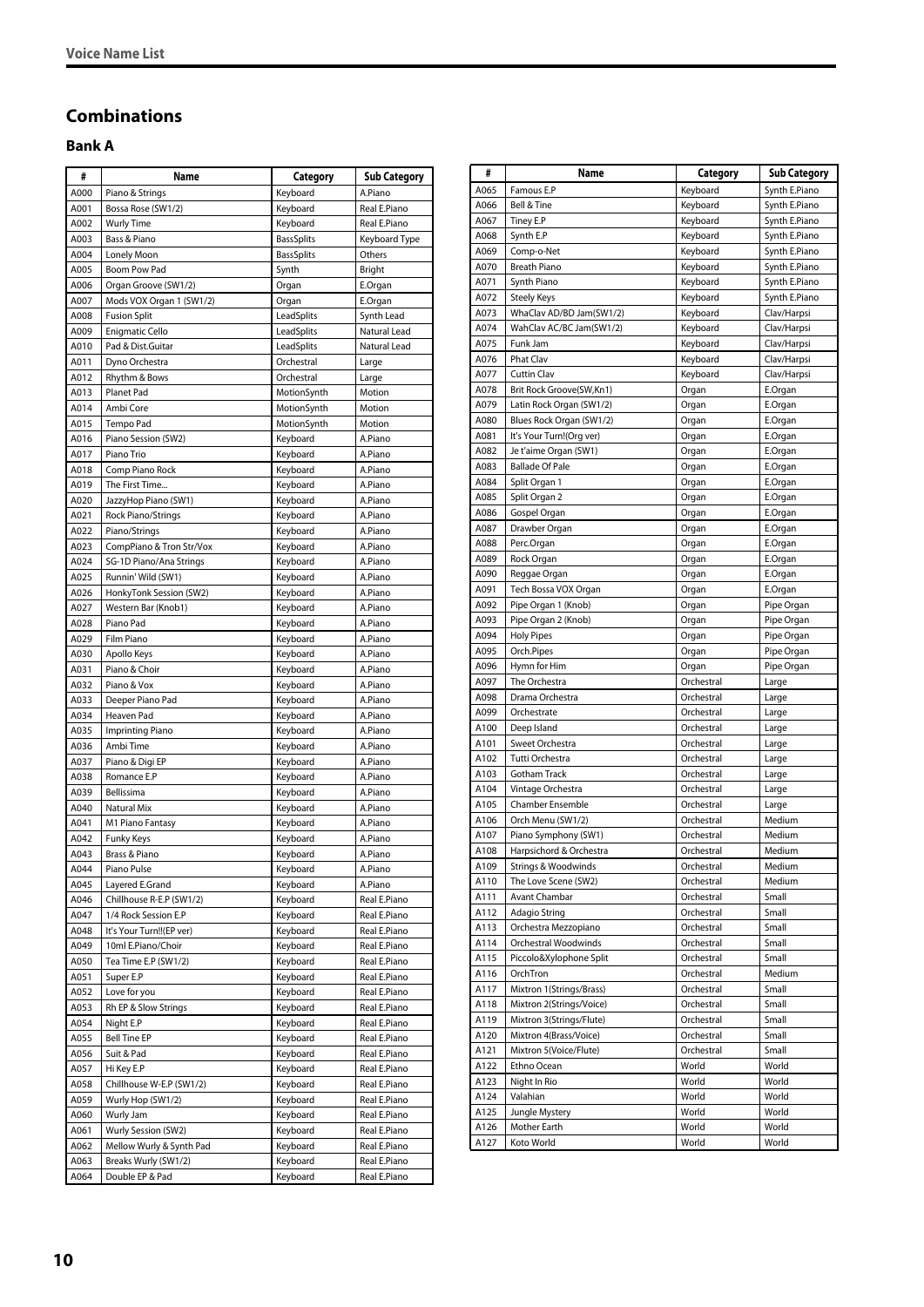#### <span id="page-10-0"></span>**Bank B**

| #            | Name                            | Category       | <b>Sub Category</b> |
|--------------|---------------------------------|----------------|---------------------|
| <b>B000</b>  | Land of the Rising Sun          | World          | World               |
| <b>B001</b>  | <b>Dynamic Quantity Strings</b> | <b>Strings</b> | Large               |
| B002         | Smooth Strings                  | <b>Strings</b> | Large               |
| B003         | Strings Of Silk                 | <b>Strings</b> | Large               |
| B004         | Golden Strings                  | <b>Strings</b> | Large               |
| <b>B005</b>  | Oct.Strings                     | <b>Strings</b> | Large               |
| <b>B006</b>  | <b>Bow Strings</b>              | <b>Strings</b> | Large               |
| B007         | Cinema Strings                  | <b>Strings</b> | Large               |
| <b>B008</b>  | <b>Silk Strings</b>             | <b>Strings</b> | Large               |
| B009         | Camera Strings Control          | Strings        | Small               |
| <b>B010</b>  | slow strings & voice            | Strings        | Large               |
| B011         | Time 2 Say Ensemble             | <b>Strings</b> | Medium              |
| B012         | Snow White                      | Pads/Vocal     | Dark                |
| B013         | <b>Tingle Vox</b>               | Pads/Vocal     | Dark                |
| B014         | <b>Wind Dance</b>               | Pads/Vocal     | Dark                |
| B015         | The Toy Box                     | Pads/Vocal     | <b>Bright</b>       |
| B016         | <b>Arctic Strings</b>           | Pads/Vocal     | Bright              |
| B017         | Shandygaff                      | Pads/Vocal     | Bright              |
| B018         | Light Dance                     | Pads/Vocal     | Bright              |
| B019         | Agent Pad                       | Pads/Vocal     | Bright              |
|              |                                 | Pads/Vocal     |                     |
| B020<br>B021 | Airy Bell<br>Velo.Vox           | Pads/Vocal     | Bright<br>Vocal     |
|              |                                 |                |                     |
| B022         | Simple Pad                      | Pads/Vocal     | Dark                |
| B023         | BeeGee Pad 1                    | Pads/Vocal     | Dark                |
| B024         | BeeGee Pad 2                    | Pads/Vocal     | Dark                |
| B025         | Dream Pad                       | Pads/Vocal     | Dark                |
| B026         | Calm Pad                        | Pads/Vocal     | Dark                |
| B027         | Sweeper Pad                     | Pads/Vocal     | Sweep               |
| B028         | <b>True Brass</b>               | Brass/Reed     | <b>Brass</b>        |
| B029         | <b>Funky Brass Section</b>      | Brass/Reed     | <b>Brass</b>        |
| <b>B030</b>  | Mercury Brass Hopper            | Brass/Reed     | Mix                 |
| B031         | Horn Section                    | Brass/Reed     | <b>Brass</b>        |
| B032         | <b>Muted Section</b>            | Brass/Reed     | <b>Brass</b>        |
| B033         | Orch.Brass                      | Brass/Reed     | <b>Brass</b>        |
| B034         | Warm Brass Ensemble             | Brass/Reed     | <b>Brass</b>        |
| B035         | FrenchHorns & Bones             | Brass/Reed     | <b>Brass</b>        |
| B036         | French Horn Ensemble            | Brass/Reed     | <b>Brass</b>        |
| B037         | Power Brass                     | Brass/Reed     | <b>Brass</b>        |
| B038         | All Saxophones                  | Brass/Reed     | Reed                |
| B039         | <b>Super Sax Section</b>        | Brass/Reed     | Reed                |
| B040         | <b>All Clarinets</b>            | Brass/Reed     | Reed                |
| B041         | All Doublereeds                 | Brass/Reed     | Reed                |
| B042         | <b>Brass &amp; Sax Section</b>  | Brass/Reed     | Mix                 |
| B043         | Jazz Band                       | Brass/Reed     | Mix                 |
| B044         | Jazz Ensemble                   | Brass/Reed     | Mix                 |
| B045         | Wood winds                      | Brass/Reed     | Mix                 |
| B046         | Tape Flute/A.Guitars            | Guitar/Plucked | A.Guitar            |
| B047         | Amby Plucked                    | Guitar/Plucked | A.Guitar            |
| B048         | Guitar Player (Knob1)           | Guitar/Plucked | A.Guitar            |
| B049         | A.Guitars & Vox                 | Guitar/Plucked | A.Guitar            |
| B050         | Christmas                       | Guitar/Plucked | A.Guitar            |
| B051         | <b>Guitar Sings</b>             | Guitar/Plucked | A.Guitar            |
|              | Sophia's Guitr                  | Guitar/Plucked |                     |
| B052         |                                 |                | A.Guitar            |
| B053         | A.Guitar Pad                    | Guitar/Plucked | A.Guitar            |
| B054         | New Guitar Strings              | Guitar/Plucked | A.Guitar            |
| B055         | Forest Guitar                   | Guitar/Plucked | A.Guitar            |
| B056         | Chic & Funky                    | Guitar/Plucked | E.Guitar            |
| B057         | <b>Fractal Guitar</b>           | Guitar/Plucked | E.Guitar            |
| <b>B058</b>  | New Style Guitar                | Guitar/Plucked | E.Guitar            |
| B059         | Wave Guitar                     | Guitar/Plucked | E.Guitar            |
| B060         | Killer Guitar                   | Guitar/Plucked | E.Guitar            |
| B061         | Rock King!                      | Guitar/Plucked | E.Guitar            |
|              |                                 |                | Plucked             |
| B062         | Harp & Voices                   | Guitar/Plucked |                     |

| #                   | Name                                    | Category                               | <b>Sub Category</b>            |
|---------------------|-----------------------------------------|----------------------------------------|--------------------------------|
| B064                | <b>Harp Strings</b>                     | Guitar/Plucked                         | Plucked                        |
| B065                | Ethno World                             | Guitar/Plucked                         | Plucked                        |
| <b>B066</b>         | New Age                                 | Guitar/Plucked                         | Plucked                        |
| B067                | Death from BASS(SW,JS-Y)                | Guitar/Plucked                         | Plucked                        |
| <b>B068</b>         | Jazz Record (SW1/2)                     | <b>BassSplits</b>                      | Keyboard Type                  |
| B069                | Bass/Piano                              | <b>BassSplits</b>                      | Keyboard Type                  |
| <b>B070</b>         | Bass & Piano Pad                        | <b>BassSplits</b>                      | Keyboard Type                  |
| B071                | <b>Happy Split</b>                      | <b>BassSplits</b>                      | Keyboard Type                  |
| B072                | Dream Trance Legend (SW)                | <b>BassSplits</b>                      | Keyboard Type                  |
| B073                | Disco Split                             | <b>BassSplits</b>                      | Keyboard Type                  |
| B074                | Bass & E.P                              | <b>BassSplits</b>                      | Keyboard Type                  |
| B075                | Gig Split                               | <b>BassSplits</b>                      | Keyboard Type                  |
| B076                | Hip Trip                                | <b>BassSplits</b>                      | Keyboard Type                  |
| <b>B077</b>         | Synth Bass & Wurly                      | <b>BassSplits</b>                      | Keyboard Type                  |
| <b>B078</b><br>B079 | Garage Nite<br><b>Run Town</b>          | <b>BassSplits</b><br><b>BassSplits</b> | Keyboard Type<br>Keyboard Type |
| <b>B080</b>         | Moon Jam                                | <b>BassSplits</b>                      | Keyboard Type                  |
| B081                | 16th Strummer                           | <b>BassSplits</b>                      | Keyboard Type                  |
| B082                | 4DaLaydeez                              | <b>BassSplits</b>                      | Keyboard Type                  |
| <b>B083</b>         | Dubstep                                 | <b>BassSplits</b>                      | Keyboard Type                  |
| <b>B084</b>         | Bass/Clav Mix                           | <b>BassSplits</b>                      | Keyboard Type                  |
| <b>B085</b>         | Organ Beats                             | <b>BassSplits</b>                      | Keyboard Type                  |
| <b>B086</b>         | Progressive King                        | <b>BassSplits</b>                      | Others                         |
| <b>B087</b>         | Flute Groove (SW1)                      | <b>BassSplits</b>                      | Others                         |
| <b>B088</b>         | Jazz Bass/Guitar                        | <b>BassSplits</b>                      | Others                         |
| B089                | SynBass&Stringbell                      | <b>BassSplits</b>                      | Others                         |
| B090                | Bass & Vibe                             | <b>BassSplits</b>                      | Others                         |
| B091                | Tech Higher (SW2,JS-Y)                  | <b>BassSplits</b>                      | Others                         |
| B092                | Simple Electro (SW1/2)                  | <b>BassSplits</b>                      | Others                         |
| B093                | Club KORG                               | <b>BassSplits</b>                      | Others                         |
| B094                | Electro Eye's                           | <b>BassSplits</b>                      | Others                         |
| B095                | Groovy Dub                              | <b>BassSplits</b>                      | Others                         |
| <b>B096</b>         | Disco Hnug                              | <b>BassSplits</b>                      | Others                         |
| B097                | Electro Pop Split                       | <b>BassSplits</b>                      | Others                         |
| <b>B098</b>         | Guitar Bros.                            | <b>BassSplits</b>                      | Others                         |
| B099                | Jazzy Guitar                            | <b>BassSplits</b>                      | Others                         |
| <b>B100</b>         | Modern Rock (JS-Y)                      | <b>BassSplits</b>                      | Others                         |
| B101                | The Agent                               | <b>BassSplits</b>                      | Others                         |
| B102<br>B103        | Pump Pump!! (Knob2)<br>Sax Groove (SW1) | <b>BassSplits</b><br><b>BassSplits</b> | Others<br>Others               |
| B104                | Reedobeats (SW1/2)                      | <b>BassSplits</b>                      | Others                         |
| B105                | Split Room                              | <b>BassSplits</b>                      | Others                         |
| B106                | Down Beat                               | <b>BassSplits</b>                      | Others                         |
| B107                | Waiti & Hop                             | <b>BassSplits</b>                      | Others                         |
| B108                | <b>Droplets</b>                         | <b>BassSplits</b>                      | Others                         |
| B109                | Echo Jamm                               | <b>BassSplits</b>                      | Others                         |
| B110                | What?                                   | <b>BassSplits</b>                      | Others                         |
| B111                | Electro Techno                          | <b>BassSplits</b>                      | Others                         |
| B112                | Zombie Klub                             | <b>BassSplits</b>                      | Others                         |
| B113                | <b>Big Split</b>                        | <b>BassSplits</b>                      | Others                         |
| B114                | Chemicals (Knob1/2)                     | <b>BassSplits</b>                      | Others                         |
| B115                | Spit Split                              | <b>BassSplits</b>                      | Others                         |
| B116                | [ <moon jam="">]</moon>                 | <b>BassSplits</b>                      | Others                         |
| B117                | Hi/Lo BPM                               | <b>BassSplits</b>                      | Others                         |
| B118                | Slow Crawl                              | <b>BassSplits</b>                      | Others                         |
| B119                | Butane D'&B'                            | <b>BassSplits</b>                      | Others                         |
| B120                | 5th Synth Split                         | <b>BassSplits</b>                      | Others                         |
| B121                | ComptonSplit                            | BassSplits                             | Others                         |
| B122                | Razor Soft                              | <b>BassSplits</b>                      | Others                         |
| B123                | Euro Split                              | <b>BassSplits</b>                      | Others                         |
| B124                | House Split                             | BassSplits                             | Others                         |
| B125                | U B Dancn'                              | <b>BassSplits</b>                      | Others                         |
| B126                | Rave Split                              | <b>BassSplits</b>                      | Others                         |
| B127                | Datsjustugly                            | <b>BassSplits</b>                      | Others                         |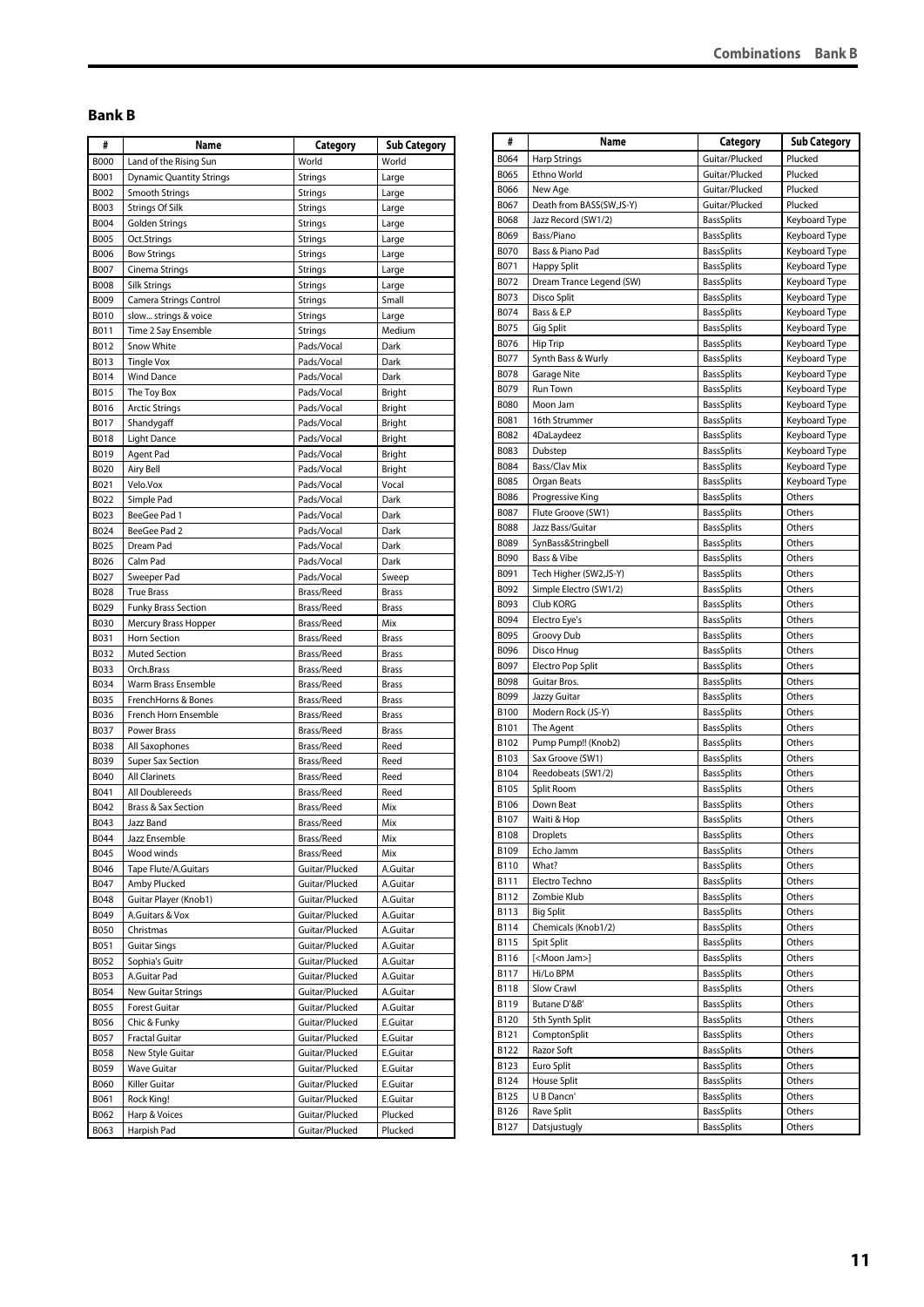# <span id="page-11-0"></span>**Bank C**

| #                | Name                                            | Category                 | <b>Sub Category</b>      |
|------------------|-------------------------------------------------|--------------------------|--------------------------|
| C000             | Chillhouse E.P/A.Piano                          | LeadSplits               | Natural Lead             |
| C001             | M1 Key's Groove                                 | LeadSplits               | Natural Lead             |
| C002             | DirtyWirly & Organ                              | LeadSplits               | Natural Lead             |
| C003             | Antic Tech Bossa                                | LeadSplits               | Natural Lead             |
| C004             | Hamonica & B                                    | LeadSplits               | Natural Lead             |
| C005             | Reed Key's Groove                               | LeadSplits               | Natural Lead             |
| C006             | <b>Bossa Flute</b>                              | LeadSplits               | Natural Lead             |
| C007             | Tech de Samba                                   | LeadSplits               | Natural Lead             |
| C008             | <b>Dreaming Trumpet</b>                         | LeadSplits               | Natural Lead             |
| C009             | School Jam                                      | LeadSplits               | Natural Lead             |
| C010             | LFO Pad & AltoSaxSine                           | LeadSplits               | Natural Lead             |
| C011             | E.Pad & Sax                                     | LeadSplits               | Natural Lead             |
| CO12             | The Oboe Song                                   | LeadSplits               | Natural Lead             |
| C013             | Oboe Split                                      | LeadSplits               | Natural Lead             |
| C014             | Superstar                                       | LeadSplits               | Natural Lead             |
| C015             | Tech Solo Guitar (SW1/2)                        | LeadSplits               | Natural Lead             |
| C016             | Progressive Fusion                              | LeadSplits               | Synth Lead               |
| C017             | The Final                                       | LeadSplits               | Synth Lead<br>Synth Lead |
| C018<br>C019     | The Challenger                                  | LeadSplits<br>LeadSplits |                          |
| C020             | Total Eclipse (SW1/2)<br>Chillhouse E.P/SynLead | LeadSplits               | Synth Lead<br>Synth Lead |
| C021             | Spacey Disco                                    | LeadSplits               | Synth Lead               |
| C022             | Tribal Tune (Knob)                              | LeadSplits               | Synth Lead               |
| C023             | Ambi House (SW1/2)                              | LeadSplits               | Synth Lead               |
| CO <sub>24</sub> | Chillhouse SynStr (SW)                          | LeadSplits               | Synth Lead               |
| C025             | Deep Voice (SW1/2,JS-Y)                         | LeadSplits               | Natural Lead             |
| C026             | <b>Rock Tron</b>                                | LeadSplits               | Natural Lead             |
| C027             | Do U Know DW8000?                               | LeadSplits               | Synth Lead               |
| C028             | Circumhorizon Arc(SW1/2)                        | LeadSplits               | Synth Lead               |
| C029             | Hold'emPad                                      | LeadSplits               | Synth Lead               |
| C030             | RoboWorker                                      | LeadSplits               | Synth Lead               |
| C031             | Go Disco!!                                      | LeadSplits               | Synth Lead               |
| C032             | Piano House                                     | LeadSplits               | Synth Lead               |
| C033             | <b>Misty Rain</b>                               | LeadSplits               | Natural Lead             |
| C034             | Hard Rock 74's                                  | LeadSplits               | Synth Lead               |
| C035             | Live Rocker                                     | LeadSplits               | Synth Lead               |
| C036             | CO <sub>2</sub> Triplet                         | LeadSplits               | Synth Lead               |
| C037             | Euro Club (Knob1)                               | LeadSplits               | Synth Lead               |
| C038             | Perfumer                                        | LeadSplits               | Synth Lead               |
| C039             | Lazer Dance                                     | LeadSplits               | Synth Lead               |
| C040             | The Wingman                                     | LeadSplits               | Synth Lead               |
| CO <sub>41</sub> | JOY STICK D'n'B                                 | LeadSplits               | Synth Lead               |
| CO <sub>42</sub> | Funky Synthy                                    | LeadSplits               | Synth Lead               |
| CO <sub>43</sub> | Sci Fi Chase                                    | LeadSplits               | Synth Lead               |
| C044             | Up Beat                                         | LeadSplits               | Synth Lead               |
| C045<br>C046     | Lead'n Lady<br>Ambi House                       | LeadSplits<br>LeadSplits | Synth Lead<br>Synth Lead |
|                  |                                                 |                          |                          |
| C047<br>C048     | Spiky & Tight<br>Retro Split                    | LeadSplits<br>LeadSplits | Synth Lead<br>Synth Lead |
| C049             | L/C/R Synth                                     | LeadSplits               | Synth Lead               |
| C050             | Reso Trip Breaks                                | LeadSplits               | Synth Lead               |
| C051             | Stylo Lead                                      | LeadSplits               | Synth Lead               |
| C052             | Bendy Bass (JS-X)                               | LeadSplits               | Synth Lead               |
| C053             | Future Split                                    | LeadSplits               | Synth Lead               |
| C054             | Comp.Split                                      | LeadSplits               | Synth Lead               |
| C055             | Pad & Lead                                      | LeadSplits               | Synth Lead               |
| C056             | Gold Field                                      | LeadSplits               | Natural Lead             |
| C057             | Sweet Blues                                     | LeadSplits               | Natural Lead             |
| C058             | Dry Dreams                                      | LeadSplits               | Natural Lead             |
| C059             | Quidam                                          | LeadSplits               | Natural Lead             |
| C060             | Princess                                        | LeadSplits               | Natural Lead             |
| C061             | Hip Hop King                                    | Synth                    | Bright                   |
| C062             | Icy Synth                                       | Synth                    | Bright                   |
| C063             | Anthem Synth                                    | Synth                    | Bright                   |
|                  |                                                 |                          |                          |

| #                                    | Name                          | Category                             | <b>Sub Category</b> |
|--------------------------------------|-------------------------------|--------------------------------------|---------------------|
| C064                                 | Vyntage Synth                 | Synth                                | Bright              |
| C065                                 | Buzz-A-Log                    | Synth                                | Bright              |
| C066                                 | Power Synth                   | Synth                                | Bright              |
| C067                                 | Metropolis (SW1/2)            | Synth                                | Bright              |
| C068                                 | Majesty Pad                   | Synth                                | Bright              |
| C069                                 | Big Wash Synth                | Synth                                | Bright              |
| C070                                 | Dance Rock Synth              | Synth                                | Bright              |
| C <sub>071</sub>                     | <b>Heavy Nails</b>            | Synth                                | Bright              |
| C072                                 | Electro Synth                 | Synth                                | Bright              |
| C073                                 | Noisy Synth                   | Synth                                | Bright              |
| C074                                 | Horror Organ/Choir            | Synth                                | Bright              |
| C075                                 | Square Pad                    | Synth                                | Bright              |
| C076                                 | Electro Hold (Knob1)          | Synth                                | Dark                |
| C077                                 | <b>Delayed Timbers</b>        | MotionSynth                          | Motion              |
| C078<br>C079                         | Wave Of Time<br>Quantum Synth | MotionSynth<br>MotionSynth           | Motion<br>Motion    |
| C080                                 | Rain Gate                     | MotionSynth                          | Motion              |
| C <sub>081</sub>                     | <b>Winter Chill</b>           | MotionSynth                          | Motion              |
| C082                                 | <b>Bloom Synth</b>            | MotionSynth                          | Motion              |
| C083                                 | Synth Chaser                  | MotionSynth                          | Motion              |
| C084                                 | Sunrise                       | MotionSynth                          | Motion              |
| C085                                 | Synco Swim                    | MotionSynth                          | Motion              |
| C086                                 | Wire Rhythm                   | MotionSynth                          | Motion              |
| C087                                 | Noisy Factory                 | MotionSynth                          | Motion              |
| C088                                 | Cool                          | MotionSynth                          | Motion              |
| C089                                 | Vocoder Mix                   | MotionSynth                          | Motion              |
| C090                                 | Dust Devil                    | MotionSynth                          | Motion              |
| C091                                 | Isabelle                      | MotionSynth                          | Motion              |
| C092                                 | Weightless                    | MotionSynth                          | Motion              |
| C093                                 | Godchild                      | MotionSynth                          | Motion              |
| C094                                 | Transit                       | MotionSynth                          | Motion              |
| C095                                 | <b>LFO Pulsar</b>             | MotionSynth                          | Motion              |
| C096                                 | <b>Swirl Dance</b>            | MotionSynth                          | Motion              |
| C097                                 | Echopolis                     | MotionSynth                          | Motion              |
| C098                                 | <b>House Pulse</b>            | MotionSynth                          | Motion              |
| C099                                 | Analog Band                   | MotionSynth                          | Motion              |
| C100                                 | Royal Bells                   | Bell/Mallet/Perc                     | Bell                |
| C <sub>101</sub>                     | Bellish Pad                   | Bell/Mallet/Perc                     | Bell                |
| C <sub>102</sub><br>C <sub>103</sub> | Tinkle Bell Pad<br>Mallet E.P | Bell/Mallet/Perc<br>Bell/Mallet/Perc | Bell<br>Bell        |
| C104                                 | Cozy Bells                    | Bell/Mallet/Perc                     | Bell                |
| C105                                 | <b>Rotary Bellz</b>           | Bell/Mallet/Perc                     | Bell                |
| C106                                 | Happy Bells                   | Bell/Mallet/Perc                     | Bell                |
| C <sub>107</sub>                     | Ice On The Pond               | Bell/Mallet/Perc                     | Bell                |
| C108                                 | Gamelan Ensemble              | Bell/Mallet/Perc                     | Mallet              |
| C109                                 | <b>Mallet Dance</b>           | Bell/Mallet/Perc                     | Mallet              |
| C110                                 | Mlt Mayhem                    | Bell/Mallet/Perc                     | Mallet              |
| C111                                 | Mallet Piano                  | Bell/Mallet/Perc                     | Mallet              |
| C112                                 | Pad & Logs                    | Bell/Mallet/Perc                     | Mallet              |
| C113                                 | Velo.Pitch Shifter Piano      | Complex&SFX                          | Complex             |
| C114                                 | Ambi VIBE Piano               | Complex&SFX                          | Complex             |
| C115                                 | Mad Humanbeat Jam             | Complex&SFX                          | Complex             |
| C116                                 | Hyperspace                    | Complex&SFX                          | SFX                 |
| C117                                 | Space Ship                    | Complex&SFX                          | SFX                 |
| C118                                 | TV-Show!                      | Complex&SFX                          | SFX                 |
| C119                                 | Invasion                      | Complex&SFX                          | SFX                 |
| C120                                 | Horror Film                   | Complex&SFX                          | <b>SFX</b>          |
| C121                                 | Jungle Pad                    | Complex&SFX                          | SFX                 |
| C122                                 | Mad Drummer                   | Drums/Hits                           | Natural             |
| C123                                 | Drum fest                     | Drums/Hits                           | Natural             |
| C124                                 | Drum Jam                      | Drums/Hits                           | Natural             |
| C125                                 | Venture Hit                   | Drums/Hits                           | Dance               |
| C126                                 | 8 Bit Hit                     | Drums/Hits                           | Dance               |
| C127                                 | The END!!                     | Drums/Hits                           | Dance               |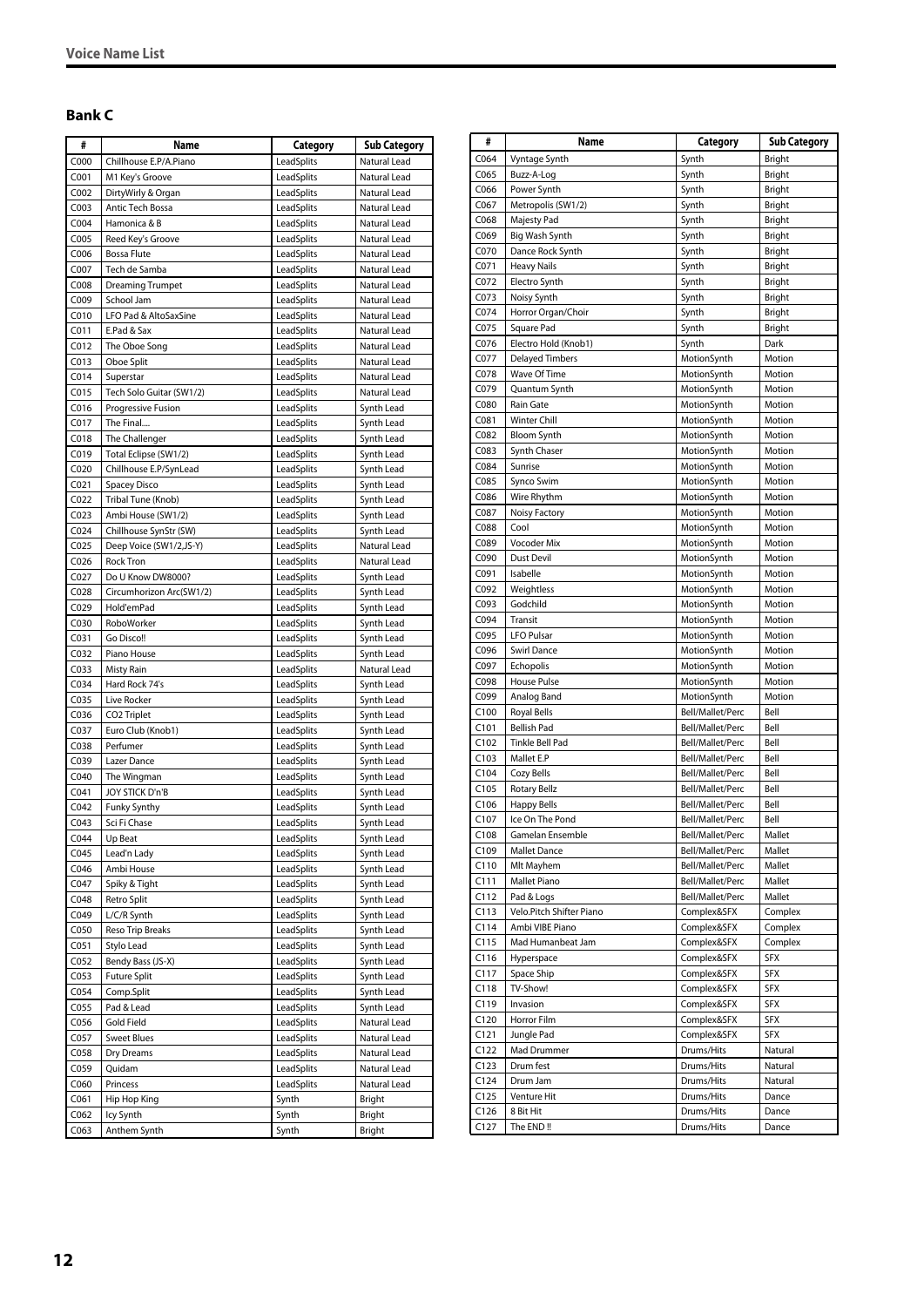# <span id="page-12-0"></span>**Drum Kits**

# <span id="page-12-1"></span>**00(INT): Jazz Ambi Kit Dry**

| Key            | Zone           | <b>Drumsample</b>                                        | Bus              | Ex         |
|----------------|----------------|----------------------------------------------------------|------------------|------------|
| E <sub>0</sub> | 1              | Mono,533:Hi-Hat Dance 4 Closed                           | IFX4             | 10         |
| F0             | 1              | Mono,533:Hi-Hat Dance 4 Closed                           | IFX4             | 10         |
| F#0            | 1              | Mono,525:Hi-Hat-Whispy                                   | IFX4             | Off        |
| G0             | 1              | Mono,534:Hi-Hat Dance 4 Open                             | IFX4             | 10         |
|                | 1              | Mono, 766: Timbales-Paila                                |                  |            |
| G#0            | $\overline{2}$ | Mono,789:Shaker 4-EXs5                                   | IFX4             | Off        |
| A0             | 1              | Mono, 493: Hi-Hat-Crisp Open                             |                  |            |
|                | 2              | Mono,490:Hi-Hat-Chili                                    | IFX4             | Off        |
|                | 3              | Mono, 493: Hi-Hat-Crisp Open                             |                  |            |
| A#0            | 1              | Mono, 495: Hi-Hat-Vintage 1                              | IFX4             | Off        |
|                | $\overline{2}$ | Mono, 495: Hi-Hat-Vintage 1                              |                  |            |
|                | 1              | Mono, 479: Hi-Hat 2-Pedal Open                           |                  |            |
| B <sub>0</sub> | $\overline{2}$ | Mono, 476: Hi-Hat 2-Closed 1                             | IFX4             | Off        |
|                | 3<br>1         | Mono, 478: Hi-Hat 2-Pedal                                |                  |            |
| C1<br>C#1      | 1              | Mono, 38: BD-Dance 04<br>Mono,81:BD-Dance 02-EXs5        | L/R<br>IFX2      | Off<br>Off |
| D <sub>1</sub> | 1              | Mono, 38: BD-Dance 04                                    | IFX2             | Off        |
| D#1            | 1              | Mono, 41: BD-Dance 07                                    | IFX2             | Off        |
| E1             | 1              | Mono, 44: BD-Dance 10                                    | IFX2             | Off        |
| F1             | 1              | Mono,647:Orch.SD Roll 1                                  | IFX1             | 9          |
| F#1            | 1              | Mono,648:Orch.SD Roll 2                                  | IFX1             | 9          |
| G1             | 1              | Mono,647:Orch.SD Roll 1                                  | IFX1             | 9          |
| G#1            | 1              | Mono,648:Orch.SD Roll 2                                  | IFX1             | 9          |
| A1             | 1              | Mono,201:SD-Sidestick Hi                                 | IFX5             | Off        |
| A#1            | 1              | Mono,640:Cymbal Reverse                                  | IFX4             | Off        |
| <b>B1</b>      | 1              | Mono,208:SD-Reverse                                      | IFX1             | Off        |
| C <sub>2</sub> | 1              | XL.M,7:BD-01a-dry-v8-EXs9                                | IFX2             | Off        |
|                | 1              | XL.M,103:BD-03a-dry-v8-EXs9                              |                  |            |
|                | $\overline{2}$ | XL.M,102:BD-03a-dry-v7-EXs9                              |                  |            |
|                | 3              | XL.M,101:BD-03a-dry-v6-EXs9                              |                  |            |
| C#2            | 4<br>5         | XL.M,100:BD-03a-dry-v5-EXs9                              | IFX2             | Off        |
|                | 6              | XL.M,99:BD-03a-dry-v4-EXs9<br>XL.M,98:BD-03a-dry-v3-EXs9 |                  |            |
|                | 7              | XL.M,97:BD-03a-dry-v2-EXs9                               |                  |            |
|                | 8              | XL.M,96:BD-03a-dry-v1-EXs9                               |                  |            |
|                | 1              | XL.M,103:BD-03a-dry-v8-EXs9                              |                  |            |
|                | $\overline{2}$ | XL.M,102:BD-03a-dry-v7-EXs9                              |                  |            |
|                | 3              | XL.M,101:BD-03a-dry-v6-EXs9                              | IFX <sub>2</sub> | Off        |
|                | 4              | XL.M,100:BD-03a-dry-v5-EXs9                              |                  |            |
| D <sub>2</sub> | 5              | XL.M,99:BD-03a-dry-v4-EXs9                               |                  |            |
|                | 6              | XL.M, 98: BD-03a-dry-v3-EXs9                             |                  |            |
|                | 7              | XL.M,97:BD-03a-dry-v2-EXs9                               |                  |            |
|                | 8              | XL.M,96:BD-03a-dry-v1-EXs9                               |                  |            |
|                | 1              | XL.M,79:BD-02b-dry-v8-EXs9                               |                  |            |
|                | $\overline{2}$ | XL.M,78:BD-02b-dry-v7-EXs9                               |                  | Off        |
|                | 3<br>4         | XL.M,77:BD-02b-dry-v6-EXs9<br>XL.M,76:BD-02b-dry-v5-EXs9 |                  |            |
| D#2            | 5              | XL.M,75:BD-02b-dry-v4-EXs9                               | IFX2             |            |
|                | 6              | XL.M,74:BD-02b-dry-v3-EXs9                               |                  |            |
|                | 7              | XL.M.73:BD-02b-drv-v2-EXs9                               |                  |            |
|                | 8              | XL.M,72:BD-02b-dry-v1-EXs9                               |                  |            |
|                | 1              | XL.M,55:BD-02a-dry-v8-EXs9                               |                  |            |
|                | $\overline{2}$ | XL.M,54:BD-02a-dry-v7-EXs9                               |                  |            |
|                | 3              | XL.M,53:BD-02a-dry-v6-EXs9                               |                  |            |
| E <sub>2</sub> | 4              | XL.M,52:BD-02a-dry-v5-EXs9                               | IFX <sub>2</sub> | Off        |
|                | 5              | XL.M,51:BD-02a-dry-v4-EXs9                               |                  |            |
|                | 6              | XL.M,50:BD-02a-dry-v3-EXs9                               |                  |            |
|                | 7              | XL.M,49:BD-02a-dry-v2-EXs9                               |                  |            |
|                | 8              | XL.M,48:BD-02a-dry-v1-EXs9                               |                  |            |
|                | 1              | XL.M,311:SD-06-dry-v8-EXs9                               |                  |            |
|                | $\overline{2}$ | XL.M,310:SD-06-dry-v7-EXs9                               |                  |            |
|                | 3<br>4         | XL.M,309:SD-06-dry-v6-EXs9<br>XL.M,308:SD-06-dry-v5-EXs9 |                  |            |
| F <sub>2</sub> | 5              | XL.M,307:SD-06-dry-v4-EXs9                               | IFX1             | Off        |
|                | 6              | XL.M,306:SD-06-dry-v3-EXs9                               |                  |            |
|                | 7              | XL.M,305:SD-06-dry-v2-EXs9                               |                  |            |
|                | 8              | XL.M,304:SD-06-dry-v1-EXs9                               |                  |            |
|                | 1              | XL.M,287:SD-05-dry-v8-EXs9                               |                  |            |
|                | 2              | XL.M,286:SD-05-dry-v7-EXs9                               |                  |            |
|                | 3              | XL.M,285:SD-05-dry-v6-EXs9                               |                  |            |
| F#2            | 4              | XL.M,284:SD-05-dry-v5-EXs9                               | IFX1             | Off        |
|                | 5              | XL.M,283:SD-05-dry-v4-EXs9                               |                  |            |
|                | 6              | XL.M,282:SD-05-dry-v3-EXs9                               |                  |            |
|                | 7              | XL.M,281:SD-05-dry-v2-EXs9                               |                  |            |
|                | 8              | XL.M,280:SD-05-dry-v1-EXs9                               |                  |            |

| Key            | Zone           | <b>Drumsample</b>                                                | Bus  | Ex  |
|----------------|----------------|------------------------------------------------------------------|------|-----|
|                | 1              | XL.M,263:SD-04-dry-v8-EXs9                                       |      |     |
|                | 2              | XL.M,262:SD-04-dry-v7-EXs9                                       |      |     |
|                | 3              | XL.M,261:SD-04-dry-v6-EXs9                                       |      |     |
| G <sub>2</sub> | 4              | XL.M,260:SD-04-dry-v5-EXs9                                       | IFX1 | Off |
|                | 5              | XL.M,259:SD-04-dry-v4-EXs9                                       |      |     |
|                | 6              | XL.M,258:SD-04-dry-v3-EXs9                                       |      |     |
|                | 7              | XL.M,257:SD-04-dry-v2-EXs9                                       |      |     |
|                | 8              | XL.M,256:SD-04-dry-v1-EXs9                                       |      |     |
|                | 1<br>2         | XL.M,239:SD-03-dry-v8-EXs9                                       |      |     |
|                | 3              | XL.M,238:SD-03-dry-v7-EXs9<br>XL.M,237:SD-03-dry-v6-EXs9         |      |     |
|                | 4              | XL.M,236:SD-03-dry-v5-EXs9                                       |      |     |
| G#2            | 5              | XL.M,235:SD-03-dry-v4-EXs9                                       | IFX1 | Off |
|                | 6              | XL.M,234:SD-03-dry-v3-EXs9                                       |      |     |
|                | 7              | XL.M,233:SD-03-dry-v2-EXs9                                       |      |     |
|                | 8              | XL.M,232:SD-03-dry-v1-EXs9                                       |      |     |
|                | 1              | XL.M,215:SD-02-dry-v8-EXs9                                       |      |     |
|                | $\overline{2}$ | XL.M,214:SD-02-dry-v7-EXs9                                       |      |     |
|                | 3              | XL.M,213:SD-02-dry-v6-EXs9                                       |      |     |
| A2             | 4              | XL.M,212:SD-02-dry-v5-EXs9                                       | IFX1 | Off |
|                | 5              | XL.M,211:SD-02-dry-v4-EXs9                                       |      |     |
|                | 6              | XL.M,210:SD-02-dry-v3-EXs9                                       |      |     |
|                | 7              | XL.M,209:SD-02-dry-v2-EXs9                                       |      |     |
|                | 8<br>1         | XL.M,208:SD-02-dry-v1-EXs9                                       |      |     |
|                | 2              | XL.M,335:SD-07-dry-v8-EXs9<br>XL.M,334:SD-07-dry-v7-EXs9         |      |     |
|                | 3              | XL.M,333:SD-07-dry-v6-EXs9                                       |      |     |
|                | 4              | XL.M,332:SD-07-dry-v5-EXs9                                       |      |     |
| A#2            | 5              | XL.M,331:SD-07-dry-v4-EXs9                                       | IFX1 | Off |
|                | 6              | XL.M,330:SD-07-dry-v3-EXs9                                       |      |     |
|                | 7              | XL.M,329:SD-07-dry-v2-EXs9                                       |      |     |
|                | 8              | XL.M,328:SD-07-dry-v1-EXs9                                       |      |     |
|                | 1              | XL.M,31:BD-01b-dry-v8-EXs9                                       |      |     |
|                | $\overline{2}$ | XL.M,30:BD-01b-dry-v7-EXs9                                       |      |     |
|                | 3              | XL.M,29:BD-01b-dry-v6-EXs9                                       |      |     |
| B <sub>2</sub> | 4              | XL.M,28:BD-01b-dry-v5-EXs9                                       | IFX2 | Off |
|                | 5              | XL.M,27:BD-01b-dry-v4-EXs9                                       |      |     |
|                | 6              | XL.M,26:BD-01b-dry-v3-EXs9                                       |      |     |
|                | 7              | XL.M,25:BD-01b-dry-v2-EXs9                                       |      |     |
|                | 8<br>1         | XL.M,24:BD-01b-dry-v1-EXs9<br>XL.M,7:BD-01a-dry-v8-EXs9          |      |     |
|                | 2              | XL.M,6:BD-01a-dry-v7-EXs9                                        |      |     |
|                | 3              | XL.M,5:BD-01a-dry-v6-EXs9                                        |      |     |
|                | 4              | XL.M,4:BD-01a-dry-v5-EXs9                                        |      |     |
| C3             | 5              | XL.M,3:BD-01a-dry-v4-EXs9                                        | IFX2 | Off |
|                | 6              | XL.M,2:BD-01a-dry-v3-EXs9                                        |      |     |
|                | 7              | XL.M,1:BD-01a-dry-v2-EXs9                                        |      |     |
|                | 8              | XL.M,0:BD-01a-dry-v1-EXs9                                        |      |     |
|                | 1              | XL.M,359:Sidestick-dry-v8-EXs9                                   |      |     |
|                | $\overline{2}$ | XL.M,358:Sidestick-dry-v7-EXs9                                   |      |     |
|                | 3              | XL.M,357:Sidestick-dry-v6-EXs9                                   |      |     |
| C#3            | 4              | XL.M,356:Sidestick-dry-v5-EXs9                                   | IFX1 | Off |
|                | 5<br>6         | XL.M,355:Sidestick-dry-v4-EXs9<br>XL.M,354:Sidestick-dry-v3-EXs9 |      |     |
|                | 7              | XL.M,353:Sidestick-dry-v2-EXs9                                   |      |     |
|                | 8              | XL.M,352:Sidestick-dry-v1-EXs9                                   |      |     |
|                | 1              | XL.M,167:SD-01a-dry-v8-EXs9                                      |      |     |
|                | 2              | XL.M,166:SD-01a-dry-v7-EXs9                                      |      |     |
|                | 3              | XL.M,165:SD-01a-dry-v6-EXs9                                      |      |     |
|                | 4              | XL.M,164:SD-01a-dry-v5-EXs9                                      |      | Off |
| D3             | 5              | XL.M,163:SD-01a-dry-v4-EXs9                                      | IFX1 |     |
|                | 6              | XL.M,162:SD-01a-dry-v3-EXs9                                      |      |     |
|                | 7              | XL.M,161:SD-01a-dry-v2-EXs9                                      |      |     |
|                | 8              | XL.M,160:SD-01a-dry-v1-EXs9                                      |      |     |
| D#3            | 1              | Mono,652:Hand Claps 1 -L                                         | IFX5 | Off |
|                | 2              | Mono,652:Hand Claps 1 -L                                         |      |     |
|                | 1              | XL.M,191:SD-01b-dry-v8-EXs9                                      |      |     |
|                | 2<br>3         | XL.M,190:SD-01b-dry-v7-EXs9<br>XL.M,189:SD-01b-dry-v6-EXs9       |      |     |
|                | 4              | XL.M,188:SD-01b-dry-v5-EXs9                                      |      |     |
| E3             | 5              | XL.M,187:SD-01b-dry-v4-EXs9                                      | IFX1 | Off |
|                | 6              | XL.M,186:SD-01b-dry-v3-EXs9                                      |      |     |
|                | 7              | XL.M,185:SD-01b-dry-v2-EXs9                                      |      |     |
|                | 8              | XL.M,184:SD-01b-dry-v1-EXs9                                      |      |     |
|                |                |                                                                  |      |     |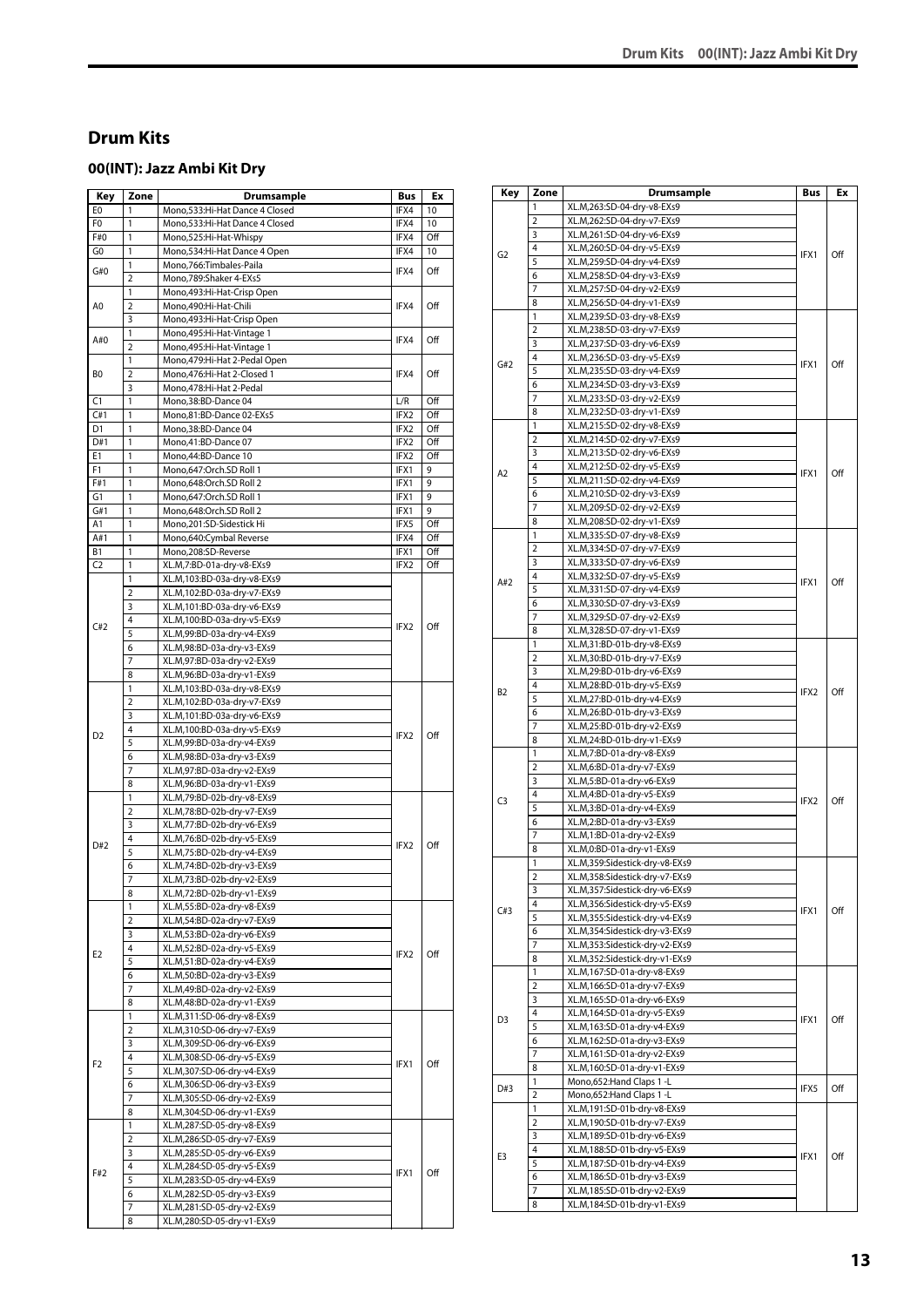| Key            | Zone           | Drumsample                                                             | Bus  | Ex  |
|----------------|----------------|------------------------------------------------------------------------|------|-----|
|                | 1              | XL.M,441:Tom Lo-dry-v8-EXs9                                            |      |     |
|                | 2              | XL.M,440:Tom Lo-dry-v7-EXs9                                            |      |     |
|                | 3              | XL.M,439:Tom Lo-dry-v6-EXs9                                            |      |     |
| F3             | 4              | XL.M,438:Tom Lo-dry-v5-EXs9                                            | IFX3 | Off |
|                | 5              | XL.M,437:Tom Lo-dry-v4-EXs9                                            |      |     |
|                | 6              | XL.M,436:Tom Lo-dry-v3-EXs9                                            |      |     |
|                | 7              | XL.M,435:Tom Lo-dry-v2-EXs9                                            |      |     |
|                | 8              | XL.M,434:Tom Lo-dry-v1-EXs9                                            |      |     |
|                | 1              | XL.M,465:HiHat-Closed-Dry-v8-EXs9                                      |      |     |
|                | 2              | XL.M,464:HiHat-Closed-Dry-v7-EXs9                                      |      |     |
|                | 3              | XL.M,463:HiHat-Closed-Dry-v6-EXs9                                      |      |     |
| F#3            | 4<br>5         | XL.M,462:HiHat-Closed-Dry-v5-EXs9                                      | IFX1 | 1   |
|                | 6              | XL.M,461:HiHat-Closed-Dry-v4-EXs9                                      |      |     |
|                | 7              | XL.M,460:HiHat-Closed-Dry-v3-EXs9<br>XL.M,459:HiHat-Closed-Dry-v2-EXs9 |      |     |
|                | 8              | XL.M,458:HiHat-Closed-Dry-v1-EXs9                                      |      |     |
|                | 1              | XL.M,441:Tom Lo-dry-v8-EXs9                                            |      |     |
|                | 2              | XL.M,440:Tom Lo-dry-v7-EXs9                                            |      |     |
|                | 3              | XL.M,439:Tom Lo-dry-v6-EXs9                                            |      |     |
|                | 4              | XL.M,438:Tom Lo-dry-v5-EXs9                                            |      |     |
| G3             | 5              | XL.M,437:Tom Lo-dry-v4-EXs9                                            | IFX3 | Off |
|                | 6              | XL.M,436:Tom Lo-dry-v3-EXs9                                            |      |     |
|                | 7              | XL.M,435:Tom Lo-dry-v2-EXs9                                            |      |     |
|                | 8              | XL.M,434:Tom Lo-dry-v1-EXs9                                            |      |     |
|                | 1              | XL.M,513:HiHat-Pedal1-dry-v8-EXs9                                      |      |     |
|                | 2              | XL.M,512:HiHat-Pedal1-dry-v7-EXs9                                      |      |     |
|                | 3              | XL.M,511:HiHat-Pedal1-dry-v6-EXs9                                      |      |     |
|                | 4              | XL.M,510:HiHat-Pedal1-dry-v5-EXs9                                      |      |     |
| G#3            | 5              | XL.M,509:HiHat-Pedal1-dry-v4-EXs9                                      | IFX1 | 1   |
|                | 6              | XL.M,508:HiHat-Pedal1-dry-v3-EXs9                                      |      |     |
|                | 7              | XL.M,507:HiHat-Pedal1-dry-v2-EXs9                                      |      |     |
|                | 8              | XL.M,506:HiHat-Pedal1-dry-v1-EXs9                                      |      |     |
|                | 1              | XL.M,417:Tom Mid-dry-v8-EXs9                                           |      |     |
|                | 2              | XL.M,416:Tom Mid-dry-v7-EXs9                                           |      |     |
|                | 3              | XL.M,415:Tom Mid-dry-v6-EXs9                                           |      |     |
| A3             | 4              | XL.M,414:Tom Mid-dry-v5-EXs9                                           | IFX3 | Off |
|                | 5              | XL.M,413:Tom Mid-dry-v4-EXs9                                           |      |     |
|                | 6              | XL.M,412:Tom Mid-dry-v3-EXs9                                           |      |     |
|                | 7              | XL.M,411:Tom Mid-dry-v2-EXs9                                           |      |     |
|                | 8              | XL.M,410:Tom Mid-dry-v1-EXs9                                           |      |     |
|                | 1              | XL.M,489:HiHat-Open-dry-v8-EXs9                                        |      |     |
|                | 2              | XL.M,488:HiHat-Open-dry-v7-EXs9                                        |      |     |
|                | 3<br>4         | XL.M,487:HiHat-Open-dry-v6-EXs9                                        |      |     |
| A#3            |                | XL.M,486:HiHat-Open-dry-v5-EXs9                                        | IFX1 | 1   |
|                | 5<br>6         | XL.M,485:HiHat-Open-dry-v4-EXs9                                        |      |     |
|                | 7              | XL.M,484:HiHat-Open-dry-v3-EXs9<br>XL.M,483:HiHat-Open-dry-v2-EXs9     |      |     |
|                | 8              | XL.M,482:HiHat-Open-dry-v1-EXs9                                        |      |     |
|                | 1              | XL.M,417:Tom Mid-dry-v8-EXs9                                           |      |     |
|                | $\overline{2}$ | XL.M,416:Tom Mid-dry-v7-EXs9                                           |      |     |
|                | 3              | XL.M,415:Tom Mid-dry-v6-EXs9                                           |      |     |
|                | 4              | XL.M,414:Tom Mid-dry-v5-EXs9                                           |      |     |
| B <sub>3</sub> | 5              | XL.M,413:Tom Mid-dry-v4-EXs9                                           | IFX3 | Off |
|                | 6              | XL.M,412:Tom Mid-dry-v3-EXs9                                           |      |     |
|                | 7              | XL.M,411:Tom Mid-dry-v2-EXs9                                           |      |     |
|                | 8              | XL.M,410:Tom Mid-dry-v1-EXs9                                           |      |     |
|                | 1              | XL.M,393:Tom Hi-dry-v8-EXs9                                            |      |     |
|                | 2              | XL.M,392:Tom Hi-dry-v7-EXs9                                            |      |     |
|                | 3              | XL.M,391:Tom Hi-dry-v6-EXs9                                            |      |     |
| C <sub>4</sub> | 4              | XL.M,390:Tom Hi-dry-v5-EXs9                                            |      |     |
|                | 5              | XL.M,389:Tom Hi-dry-v4-EXs9                                            | IFX3 | Off |
|                | 6              | XL.M,388:Tom Hi-dry-v3-EXs9                                            |      |     |
|                | 7              | XL.M,387:Tom Hi-dry-v2-EXs9                                            |      |     |
|                | 8              | XL.M,386:Tom Hi-dry-v1-EXs9                                            |      |     |
|                | 1              | XL.St,211:Crash 01-dry-v8-EXs9-L                                       |      |     |
|                | 2              | XL.St,210:Crash 01-dry-v7-EXs9-L                                       |      |     |
|                | 3              | XL.St,209:Crash 01-dry-v6-EXs9-L                                       |      |     |
| C#4            | 4              | XL.St,208:Crash 01-dry-v5-EXs9-L                                       | L/R  | Off |
|                | 5              | XL.St,207:Crash 01-dry-v4-EXs9-L                                       |      |     |
|                | 6              | XL.St,206:Crash 01-dry-v3-EXs9-L                                       |      |     |
|                | 7              | XL.St,205:Crash 01-dry-v2-EXs9-L                                       |      |     |
|                | 8              | XL.St,204:Crash 01-dry-v1-EXs9-L                                       |      |     |
|                | 1              | XL.M,393:Tom Hi-dry-v8-EXs9                                            |      |     |
|                | 2              | XL.M,392:Tom Hi-dry-v7-EXs9                                            |      |     |
|                | 3              | XL.M,391:Tom Hi-dry-v6-EXs9                                            |      |     |
| D <sub>4</sub> | 4              | XL.M,390:Tom Hi-dry-v5-EXs9                                            | IFX3 | Off |
|                | 5              | XL.M,389:Tom Hi-dry-v4-EXs9                                            |      |     |
|                | 6<br>7         | XL.M,388:Tom Hi-dry-v3-EXs9<br>XL.M,387:Tom Hi-dry-v2-EXs9             |      |     |
|                | 8              | XL.M,386:Tom Hi-dry-v1-EXs9                                            |      |     |
|                |                |                                                                        |      |     |

| Key            | Zone           | Drumsample                                                           | Bus  | Ex  |
|----------------|----------------|----------------------------------------------------------------------|------|-----|
|                | 1              | XL.St,244:Ride 01-dry-v8-EXs9-L                                      |      |     |
|                | 2              | XL.St,243:Ride 01-dry-v7-EXs9-L                                      |      |     |
|                | 3              | XL.St,242:Ride 01-dry-v6-EXs9-L                                      |      |     |
| D#4            | 4              | XL.St,241:Ride 01-dry-v5-EXs9-L                                      | L/R  | Off |
|                | 5              | XL.St,240:Ride 01-dry-v4-EXs9-L                                      |      |     |
|                | 6              | XL.St,239:Ride 01-dry-v3-EXs9-L                                      |      |     |
|                | 7              | XL.St,238:Ride 01-dry-v2-EXs9-L                                      |      |     |
|                | 8              | XL.St,237:Ride 01-dry-v1-EXs9-L                                      |      |     |
|                | 1              | XL.St,292:China-dry-v8-EXs9-L                                        |      |     |
|                | 2              | XL.St,291:China-dry-v7-EXs9-L                                        |      |     |
|                | 3              | XL.St,290:China-dry-v6-EXs9-L                                        |      |     |
| E4             | 4              | XL.St,289:China-dry-v5-EXs9-L                                        | L/R  | Off |
|                | 5              | XL.St,288:China-dry-v4-EXs9-L                                        |      |     |
|                | 6<br>7         | XL.St,287:China-dry-v3-EXs9-L<br>XL.St,286:China-dry-v2-EXs9-L       |      |     |
|                | 8              | XL.St,285:China-dry-v1-EXs9-L                                        |      |     |
|                | 1              | XL.St,260:Ride 02-dry-v8-EXs9-L                                      |      |     |
|                | $\overline{2}$ | XL.St,259:Ride 02-dry-v7-EXs9-L                                      |      |     |
|                | 3              | XL.St,258:Ride 02-dry-v6-EXs9-L                                      |      |     |
|                | 4              | XL.St,257:Ride 02-dry-v5-EXs9-L                                      |      |     |
| F <sub>4</sub> | 5              | XL.St,256:Ride 02-dry-v4-EXs9-L                                      | L/R  | Off |
|                | 6              | XL.St,255:Ride 02-dry-v3-EXs9-L                                      |      |     |
|                | 7              | XL.St,254:Ride 02-dry-v2-EXs9-L                                      |      |     |
|                | 8              | XL.St,253:Ride 02-dry-v1-EXs9-L                                      |      |     |
|                | 1              | Mono, 770: Tambourine 3                                              |      |     |
| F#4            | 2              | Mono,767:Tambourine 1-Push                                           | IFX5 | Off |
|                | 3              | Mono,768:Tambourine 1-Pull                                           |      |     |
|                | 1              | XL.St,308:Splash-dry-v8-EXs9-L                                       |      |     |
|                | 2              | XL.St,307:Splash-dry-v7-EXs9-L                                       |      |     |
|                | 3              | XL.St,306:Splash-dry-v6-EXs9-L                                       |      |     |
| G <sub>4</sub> | 4              | XL.St,305:Splash-dry-v5-EXs9-L                                       | L/R  | Off |
|                | 5              | XL.St,304:Splash-dry-v4-EXs9-L                                       |      |     |
|                | 6              | XL.St,303:Splash-dry-v3-EXs9-L                                       |      |     |
|                | 7              | XL.St,302:Splash-dry-v2-EXs9-L                                       |      |     |
|                | 8              | XL.St,301:Splash-dry-v1-EXs9-L                                       |      |     |
| G#4            | 1              | Mono,799:Cowbell 2                                                   | IFX5 | Off |
|                | $\overline{2}$ | Mono,799:Cowbell 2                                                   |      | Off |
|                | 1              | XL.St,227:Crash 02-dry-v8-EXs9-L                                     | L/R  |     |
|                | $\overline{2}$ | XL.St,226:Crash 02-dry-v7-EXs9-L                                     |      |     |
|                | 3              | XL.St,225:Crash 02-dry-v6-EXs9-L                                     |      |     |
| A4             | 4<br>5         | XL.St,224:Crash 02-dry-v5-EXs9-L                                     |      |     |
|                | 6              | XL.St,223:Crash 02-dry-v4-EXs9-L                                     |      |     |
|                | 7              | XL.St,222:Crash 02-dry-v3-EXs9-L<br>XL.St,221:Crash 02-dry-v2-EXs9-L |      |     |
|                | 8              | XL.St,220:Crash 02-dry-v1-EXs9-L                                     |      |     |
| A#4            | 1              | Mono, 756: Vibraslap                                                 | IFX5 | Off |
|                | 1              | XL.St,276:Ride 03-dry-v8-EXs9-L                                      |      |     |
|                | $\overline{2}$ | XL.St,275:Ride 03-dry-v7-EXs9-L                                      |      |     |
|                | 3              | XL.St,274:Ride 03-dry-v6-EXs9-L                                      |      |     |
|                | 4              | XL.St,273:Ride 03-dry-v5-EXs9-L                                      |      |     |
| B4             | 5              | XL.St,272:Ride 03-dry-v4-EXs9-L                                      | L/R  | Off |
|                | 6              | XL.St,271:Ride 03-dry-v3-EXs9-L                                      |      |     |
|                | 7              | XL.St, 270:Ride 03-dry-v2-EXs9-L                                     |      |     |
|                | 8              | XL.St,269:Ride 03-dry-v1-EXs9-L                                      |      |     |
|                | 1              | Mono,722:Bongo 2 Hi-Open f                                           |      |     |
| C <sub>5</sub> | $\overline{2}$ | Mono,721:Bongo 2 Hi-Open mf                                          | IFX5 | Off |
|                | 3              | Mono,722:Bongo 2 Hi-Open f                                           |      |     |
|                | 1              | Mono,716:Bongo 2 Lo-Muffled f                                        |      |     |
| C#5            | $\overline{2}$ | Mono,715:Bongo 2 Lo-Muffled mp                                       | IFX5 | Off |
|                | 3              | Mono,717:Bongo 2 Lo-Closed                                           |      |     |
| D5             | 1              | Mono,705:Conga 2 Hi-ClosedSlap                                       | IFX5 | Off |
|                | $\overline{2}$ | Mono,704:Conga 2 Hi-Closed                                           |      |     |
| D#5            | 1              | Mono, 702: Conga 2 Hi-OpenSlap                                       |      |     |
|                | 2              | Mono,700:Conga 2 Hi-Open mf                                          | IFX5 | Off |
|                | 3              | Mono,701:Conga 2 Hi-Open f                                           |      |     |
|                | 4              | Mono,699:Conga 2 Hi-Open mp                                          |      |     |
| E5             | 1              | Mono,692:Conga 2 Lo-OpenSlap                                         |      |     |
|                | 2<br>3         | Mono,690:Conga 2 Lo-Open mf                                          | IFX5 | Off |
|                | 1              | Mono,691:Conga 2 Lo-Open f<br>Mono, 764: Timbales Hi-Rim 1           |      |     |
| F5             | $\overline{2}$ | Mono, 765: Timbales Hi-Rim 2                                         | IFX5 | Off |
|                | 3              | Mono,763:Timbales Hi-Edge                                            |      |     |
|                | 1              | Mono,762:Timbales Lo-Rim                                             | IFX5 |     |
| F#5            | $\overline{2}$ | Mono,760:Timbales Lo-Open                                            |      | Off |
| G5             | 1              | Mono, 797: Agogo Bell                                                | IFX5 | Off |
| G#5            | 1              | Mono, 797: Agogo Bell                                                | IFX5 | Off |
|                | 1              | Mono,792:Cabasa-Up                                                   |      |     |
| A5             | $\overline{2}$ | Mono,793:Cabasa-Down                                                 | IFX5 | Off |
|                | 1              | Mono,738:Maracas-Pull                                                |      |     |
| A#5            | $\overline{2}$ | Mono,737: Maracas-Push                                               | IFX5 | Off |
|                |                |                                                                      |      |     |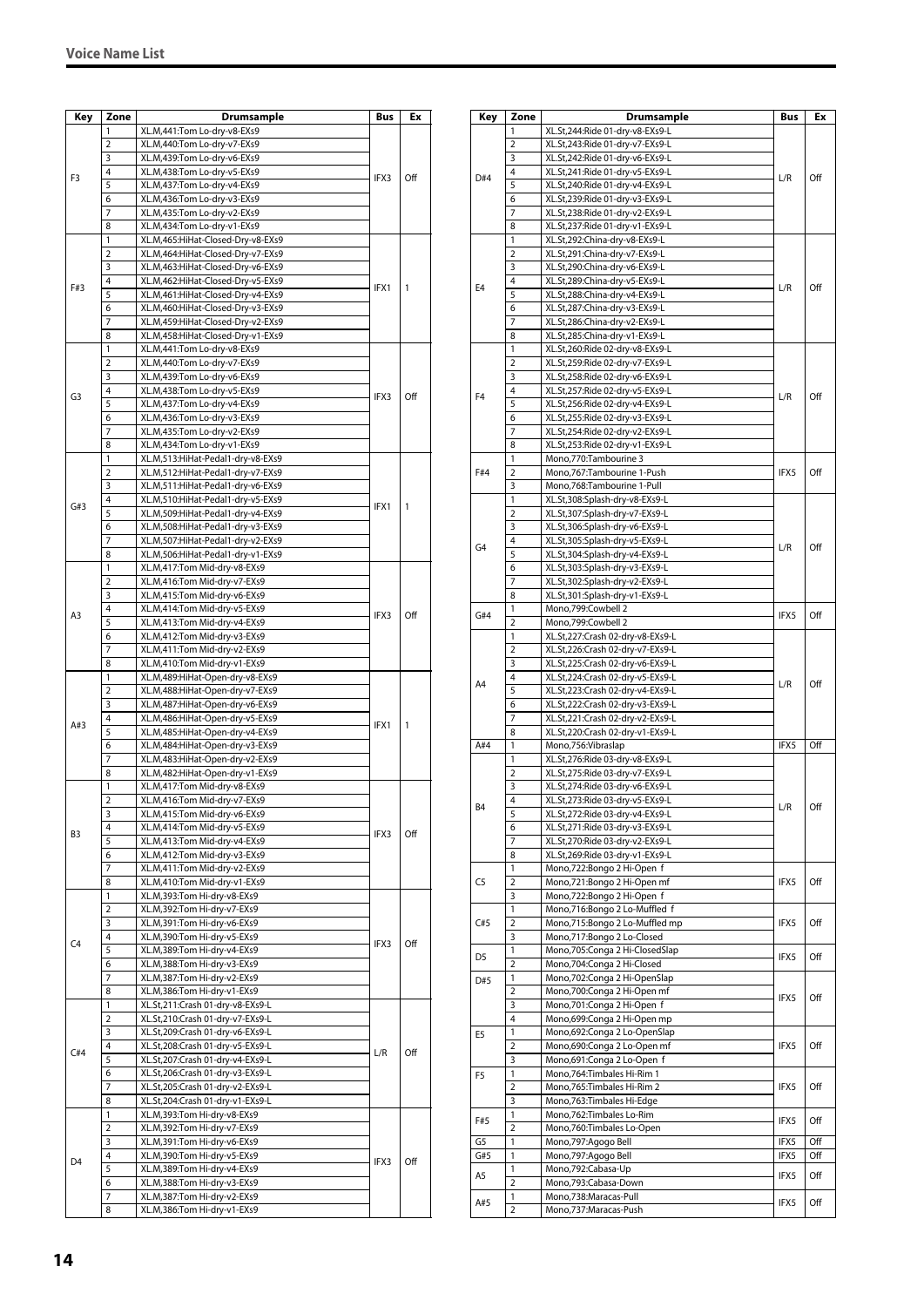| Key            | Zone           | <b>Drumsample</b>              | <b>Bus</b> | Ex             |
|----------------|----------------|--------------------------------|------------|----------------|
| <b>B5</b>      | 1              | Mono,812:Samba Whistle 2       | IFX5       | 5              |
|                | $\overline{2}$ | Mono.812:Samba Whistle 2       |            |                |
| C <sub>6</sub> | $\mathbf{1}$   | Mono,812:Samba Whistle 2       | IFX5       | 5              |
|                | $\overline{2}$ | Mono,812:Samba Whistle 2       |            |                |
| C#6            | $\mathbf{1}$   | Mono.735:Guiro-Short           | IFX5       | 6              |
| D <sub>6</sub> | 1              | Mono,734:Guiro-Long            | IFX5       | 6              |
| D#6            | $\mathbf{1}$   | Mono,757:Claves                | IFX5       | Off            |
| E <sub>6</sub> | $\mathbf{1}$   | Mono.758:Woodblock 1           | IFX5       | Off            |
|                | $\overline{2}$ | Mono,758:Woodblock 1           |            |                |
| F <sub>6</sub> | 1              | Mono.758:Woodblock 1           | IFX5       | Off            |
|                | $\overline{2}$ | Mono.758:Woodblock 1           |            |                |
| F#6            | $\mathbf{1}$   | Mono.783:Cuica 2-Hi            | IFX5       | $\overline{7}$ |
| G <sub>6</sub> | 1              | Mono.782:Cuica 2-Lo            | IFX5       | $\overline{7}$ |
|                | 1              | Mono,777:Triangle-Mute         | IFX5       | 8              |
| G#6            | $\overline{2}$ | Mono,777:Triangle-Mute         |            |                |
| A <sub>6</sub> | $\mathbf{1}$   | Mono,774:Triangle-Open         | IFX5       | 8              |
|                | $\overline{2}$ | Mono,774:Triangle-Open         |            |                |
| A#6            | 1              | Mono.784:Shaker 1              | IFX5       | Off            |
| <b>B6</b>      | $\mathbf{1}$   | Mono.805:Marc Tree             | IFX5       | Off            |
| C7             | $\mathbf{1}$   | Mono,40:BD-Dance 06 (R&B)      | IFX2       | Off            |
| C#7            | 1              | Mono.531:Hi-Hat Dance 3 Closed | IFX4       | Off            |
| D7             | 1              | Mono.289:SD-Dance 3 (New)      | IFX1       | Off            |
| D#7            | $\mathbf{1}$   | Mono,532:Hi-Hat Dance 3 Open   | IFX4       | Off            |
| E7             | $\mathbf{1}$   | Mono.619:Crash-Dance 3         | IFX4       | Off            |
| F7             | 1              | Mono.824:Dance Perc 7 Cowbell  | IFX5       | Off            |
| F#7            | 1              | Mono,657:Dance Claps 1         | IFX5       | Off            |
| G7             | $\mathbf{1}$   | Mono.825:Dance Perc 8 Maraca   | IFX5       | Off            |
| G#7            | $\mathbf{1}$   | Mono,648:Orch.SD Roll 2        | IFX1       | 8              |
| A7             | 1              | Mono.646:Orchestral SD         | IFX1       | 8              |
| A#7            | 1              | Mono,809:Bell Tree             | IFX5       | Off            |
| <b>B7</b>      | $\mathbf{1}$   | Mono.1111:Stadium              | IFX5       | Off            |
| C8             | $\overline{1}$ | Mono,1112:Applause             | IFX5       | Off            |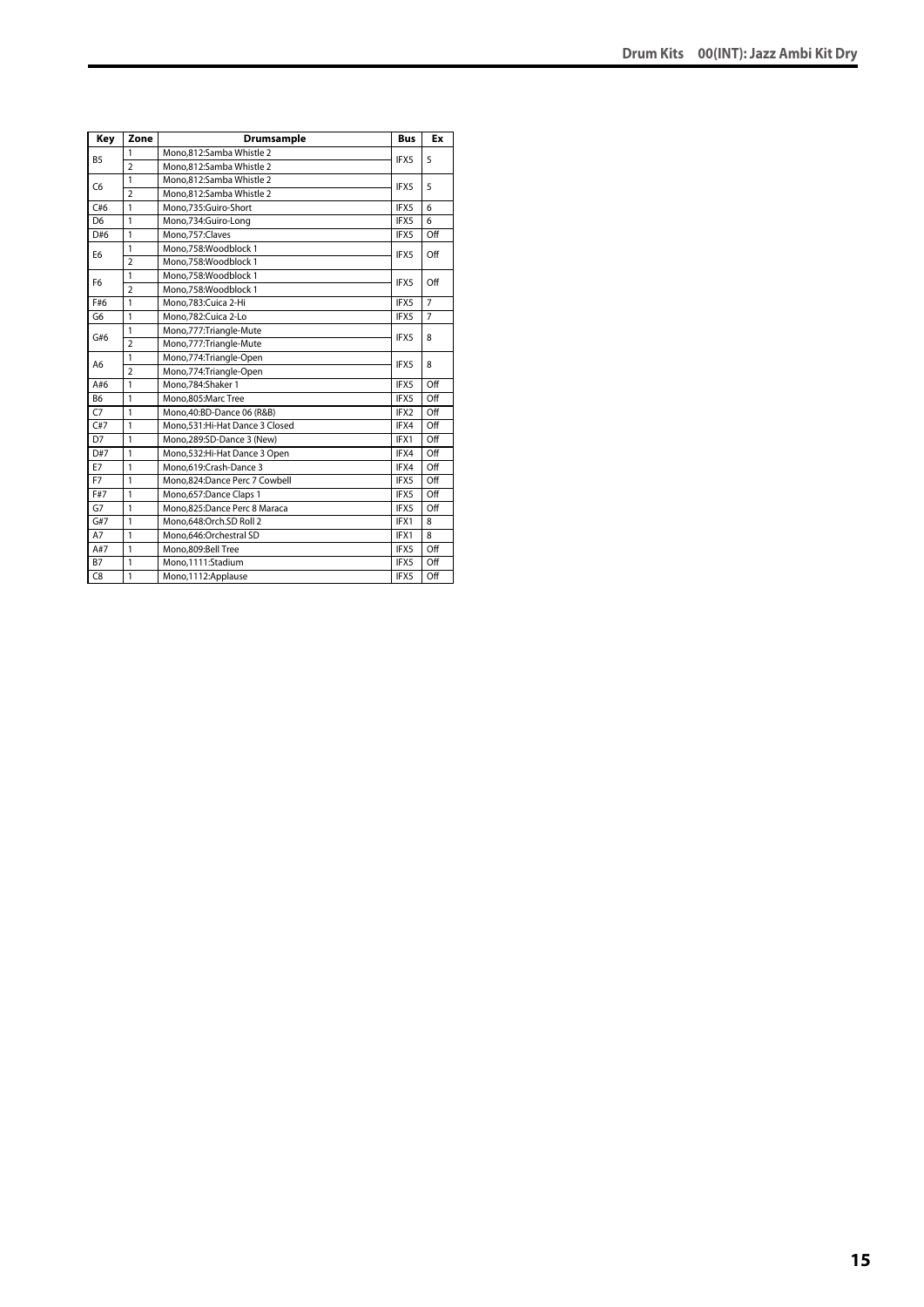# <span id="page-15-0"></span>**01(INT): Jazz Ambi Kit Ambience**

| Key            | Zone           | <b>Drumsample</b>                  | <b>Bus</b> | Ex  |
|----------------|----------------|------------------------------------|------------|-----|
| E <sub>0</sub> | $\mathbf{1}$   | XL.St,200:HHat Dance5-amb1-EXs9-L  | IFX4       | Off |
| F0             | 1              | XL.St,202:HHat Dance7-amb1-EXs9-L  | IFX4       | Off |
| F#0            | 1              | XL.St,194:HHat-Whispy-amb1-EXs9-L  | IFX4       | Off |
|                | $\mathbf{1}$   | XL.St,199:HHat Dance4-amb1-EXs9-L  |            |     |
| G0             | $\overline{2}$ | XL.St,196:HHat Dance1-amb1-EXs9-L  | IFX4       | Off |
|                | 1              | XL.St,337:TimbalesH-Paila-a1-EX9-L |            |     |
| G#0            | $\overline{2}$ | XL.St,349:Shaker 1-amb1-EXs9-L     | IFX4       | Off |
|                | 1              | XL.St,193:H.Hat-Crisp-amb1-EXs9-L  |            |     |
| A <sub>0</sub> | $\overline{2}$ | XL.St,192:H.Hat-Chili-amb1-EXs9-L  | IFX4       | Off |
|                | 3              | XL.St,193:H.Hat-Crisp-amb1-EXs9-L  |            |     |
| A#0            | 1              | XL.St,195:H.Hat-Old-amb1-EXs9-L    | IFX4       | Off |
|                | $\overline{2}$ | XL.St,195:H.Hat-Old-amb1-EXs9-L    |            |     |
|                | 1              | XL.St,184:HHat-Pedal3-amb1-EXs9-L  |            |     |
| B0             | $\overline{2}$ | XL.St,187:HiHat-amb-01-EXs9-L      | IFX4       | Off |
|                | 3              | XL.St,181:HHat-Pedal2-amb1-EXs9-L  |            |     |
| C1             | 1              | XL.St,48:BD-amb-01-EXs9-L          | L/R        | Off |
| C#1            | 1              | XL.St,49:BD-amb-02-EXs9-L          | IFX2       | Off |
| D <sub>1</sub> | $\mathbf{1}$   | XL.St,50:BD-amb-03-EXs9-L          | IFX2       | Off |
| D#1            | $\mathbf{1}$   | XL.St,51:BD-amb-04-EXs9-L          | IFX2       | Off |
| E1             | $\mathbf{1}$   | XL.St,52:BD-amb-05-EXs9-L          | IFX2       | Off |
| F <sub>1</sub> | $\mathbf{1}$   | XL.St,129:SD-Orch Roll-amb1-EXs9-L | IFX1       | 9   |
| F#1            | 1              | XL.St,129:SD-Orch Roll-amb1-EXs9-L | IFX1       | 9   |
| G1             | $\mathbf{1}$   | XL.St,129:SD-Orch Roll-amb1-EXs9-L | IFX1       | 9   |
| G#1            | 1              | XL.St,129:SD-Orch Roll-amb1-EXs9-L | IFX1       | 9   |
| A1             | 1              | XL.St,128:Stick Hit-amb-EXs9-L     | IFX5       | Off |
| A#1            | 1              | XL.St,317:Reverse Cymbal-amb-L     | IFX4       | Off |
| B1             | 1              | XL.St,132:SD Reverse-amb-EXs9-L    | IFX1       | Off |
| C <sub>2</sub> | 1              | XL.St,7:BD-01a-amb1-v8-EXs9-L      | IFX2       | Off |
|                | 1              | XL.St,47:BD-03b-amb1-v8-EXs9-L     |            |     |
|                | 2              | XL.St,46:BD-03b-amb1-v7-EXs9-L     |            |     |
|                | 3              | XL.St,45:BD-03b-amb1-v6-EXs9-L     |            |     |
| C#2            | 4              | XL.St,44:BD-03b-amb1-v5-EXs9-L     | IFX2       | Off |
|                | 5              | XL.St,43:BD-03b-amb1-v4-EXs9-L     |            |     |
|                | 6              | XL.St,42:BD-03b-amb1-v3-EXs9-L     |            |     |
|                | $\overline{7}$ | XL.St,41:BD-03b-amb1-v2-EXs9-L     |            |     |
|                | 8              | XL.St,40:BD-03b-amb1-v1-EXs9-L     |            |     |
|                | 1              | XL.St,39:BD-03a-amb1-v8-EXs9-L     | IFX2       |     |
|                | $\overline{2}$ | XL.St,38:BD-03a-amb1-v7-EXs9-L     |            |     |
|                | 3              | XL.St,37:BD-03a-amb1-v6-EXs9-L     |            | Off |
| D <sub>2</sub> | 4              | XL.St,36:BD-03a-amb1-v5-EXs9-L     |            |     |
|                | 5              | XL.St,35:BD-03a-amb1-v4-EXs9-L     |            |     |
|                | 6              | XL.St,34:BD-03a-amb1-v3-EXs9-L     |            |     |
|                | $\overline{7}$ | XL.St,33:BD-03a-amb1-v2-EXs9-L     |            |     |
|                | 8              | XL.St,32:BD-03a-amb1-v1-EXs9-L     |            |     |
|                | 1              | XL.St,31:BD-02b-amb1-v8-EXs9-L     |            |     |
|                | 2              | XL.St,30:BD-02b-amb1-v7-EXs9-L     |            |     |
|                | 3              | XL.St,29:BD-02b-amb1-v6-EXs9-L     |            |     |
| D#2            | 4              | XL.St,28:BD-02b-amb1-v5-EXs9-L     | IFX2       | Off |
|                | 5              | XL.St,27:BD-02b-amb1-v4-EXs9-L     |            |     |
|                | 6              | XL.St,26:BD-02b-amb1-v3-EXs9-L     |            |     |
|                | $\overline{7}$ | XL.St,25:BD-02b-amb1-v2-EXs9-L     |            |     |
|                | 8              | XL.St,24:BD-02b-amb1-v1-EXs9-L     |            |     |
|                | 1              | XL.St,23:BD-02a-amb1-v8-EXs9-L     |            |     |
|                | $\overline{2}$ | XL.St,22:BD-02a-amb1-v7-EXs9-L     |            |     |
|                | 3              | XL.St,21:BD-02a-amb1-v6-EXs9-L     |            |     |
| E <sub>2</sub> | 4              | XL.St,20:BD-02a-amb1-v5-EXs9-L     | IFX2       | Off |
|                | 5              | XL.St,19:BD-02a-amb1-v4-EXs9-L     |            |     |
|                | 6              | XL.St,18:BD-02a-amb1-v3-EXs9-L     |            |     |
|                | 7              | XL.St,17:BD-02a-amb1-v2-EXs9-L     |            |     |
|                | 8              | XL.St,16:BD-02a-amb1-v1-EXs9-L     |            |     |
|                | 1              | XL.St,111:SD-06-amb1-v8-EXs9-L     |            |     |
|                | 2              | XL.St,110:SD-06-amb1-v7-EXs9-L     |            |     |
|                | 3              | XL.St,109:SD-06-amb1-v6-EXs9-L     |            |     |
| F <sub>2</sub> | 4              | XL.St,108:SD-06-amb1-v5-EXs9-L     | IFX1       | Off |
|                | 5              | XL.St,107:SD-06-amb1-v4-EXs9-L     |            |     |
|                | 6              | XL.St,106:SD-06-amb1-v3-EXs9-L     |            |     |
|                | 7              | XL.St,105:SD-06-amb1-v2-EXs9-L     |            |     |
|                | 8              | XL.St,104:SD-06-amb1-v1-EXs9-L     |            |     |
|                | 1              | XL.St,103:SD-05-amb1-v8-EXs9-L     |            |     |
|                | 2              | XL.St,102:SD-05-amb1-v7-EXs9-L     |            |     |
|                | 3              | XL.St,101:SD-05-amb1-v6-EXs9-L     |            |     |
| F#2            | 4              | XL.St,100:SD-05-amb1-v5-EXs9-L     | IFX1       | Off |
|                | 5              | XL.St,99:SD-05-amb1-v4-EXs9-L      |            |     |
|                | 6              | XL.St,98:SD-05-amb1-v3-EXs9-L      |            |     |
|                | 7              | XL.St,97:SD-05-amb1-v2-EXs9-L      |            |     |
|                | 8              | XL.St,96:SD-05-amb1-v1-EXs9-L      |            |     |

| XL.St,95:SD-04-amb1-v8-EXs9-L<br>1<br>XL.St,94:SD-04-amb1-v7-EXs9-L<br>2<br>3<br>XL.St,93:SD-04-amb1-v6-EXs9-L<br>4<br>XL.St,92:SD-04-amb1-v5-EXs9-L<br>G <sub>2</sub><br>Off<br>IFX1<br>5<br>XL.St,91:SD-04-amb1-v4-EXs9-L<br>XL.St,90:SD-04-amb1-v3-EXs9-L<br>6<br>7<br>XL.St,89:SD-04-amb1-v2-EXs9-L<br>8<br>XL.St,88:SD-04-amb1-v1-EXs9-L<br>XL.St,87:SD-03-amb1-v8-EXs9-L<br>1<br>XL.St,86:SD-03-amb1-v7-EXs9-L<br>2<br>XL.St,85:SD-03-amb1-v6-EXs9-L<br>3<br>4<br>XL.St,84:SD-03-amb1-v5-EXs9-L<br>Off<br>G#2<br>IFX1<br>XL.St,83:SD-03-amb1-v4-EXs9-L<br>5<br>XL.St,82:SD-03-amb1-v3-EXs9-L<br>6<br>7<br>XL.St,81:SD-03-amb1-v2-EXs9-L<br>XL.St,80:SD-03-amb1-v1-EXs9-L<br>8<br>XL.St,79:SD-02-amb1-v8-EXs9-L<br>1<br>XL.St,78:SD-02-amb1-v7-EXs9-L<br>2<br>XL.St,77:SD-02-amb1-v6-EXs9-L<br>3<br>4<br>XL.St,76:SD-02-amb1-v5-EXs9-L<br>IFX1<br>Off<br>A2<br>5<br>XL.St,75:SD-02-amb1-v4-EXs9-L<br>XL.St,74:SD-02-amb1-v3-EXs9-L<br>6<br>7<br>XL.St,73:SD-02-amb1-v2-EXs9-L<br>XL.St,72:SD-02-amb1-v1-EXs9-L<br>8<br>XL.St,119:SD-07-amb1-v8-EXs9-L<br>1<br>XL.St,118:SD-07-amb1-v7-EXs9-L<br>2<br>3<br>XL.St,117:SD-07-amb1-v6-EXs9-L<br>XL.St,116:SD-07-amb1-v5-EXs9-L<br>4<br>A#2<br>IFX1<br>Off<br>XL.St,115:SD-07-amb1-v4-EXs9-L<br>5<br>6<br>XL.St,114:SD-07-amb1-v3-EXs9-L<br>7<br>XL.St,113:SD-07-amb1-v2-EXs9-L<br>XL.St,112:SD-07-amb1-v1-EXs9-L<br>8<br>XL.St,15:BD-01b-amb1-v8-EXs9-L<br>1<br>XL.St,14:BD-01b-amb1-v7-EXs9-L<br>2<br>3<br>XL.St,13:BD-01b-amb1-v6-EXs9-L<br>4<br>XL.St,12:BD-01b-amb1-v5-EXs9-L<br>IFX2<br>Off<br>B2<br>5<br>XL.St,11:BD-01b-amb1-v4-EXs9-L<br>XL.St,10:BD-01b-amb1-v3-EXs9-L<br>6<br>XL.St,9:BD-01b-amb1-v2-EXs9-L<br>7<br>XL.St,8:BD-01b-amb1-v1-EXs9-L<br>8<br>XL.St,7:BD-01a-amb1-v8-EXs9-L<br>1<br>2<br>XL.St,6:BD-01a-amb1-v7-EXs9-L<br>3<br>XL.St,5:BD-01a-amb1-v6-EXs9-L<br>XL.St,4:BD-01a-amb1-v5-EXs9-L<br>4<br>C <sub>3</sub><br>IFX2<br>Off<br>5<br>XL.St,3:BD-01a-amb1-v4-EXs9-L<br>XL.St,2:BD-01a-amb1-v3-EXs9-L<br>6<br>7<br>XL.St,1:BD-01a-amb1-v2-EXs9-L<br>8<br>XL.St,0:BD-01a-amb1-v1-EXs9-L<br>1<br>XL.St,127:Sidestick-amb1-v8-EXs9-L<br>$\overline{2}$<br>XL.St.126:Sidestick-amb1-v7-EXs9-L<br>3<br>XL.St,125:Sidestick-amb1-v6-EXs9-L<br>4<br>XL.St,124:Sidestick-amb1-v5-EXs9-L<br>C#3<br>IFX1<br>Off<br>5<br>XL.St,123:Sidestick-amb1-v4-EXs9-L<br>XL.St,122:Sidestick-amb1-v3-EXs9-L<br>6<br>XL.St,121:Sidestick-amb1-v2-EXs9-L<br>7<br>XL.St,120:Sidestick-amb1-v1-EXs9-L<br>8<br>XL.St,63:SD-01a-amb1-v8-EXs9-L<br>1<br>2<br>XL.St,62:SD-01a-amb1-v7-EXs9-L<br>3<br>XL.St,61:SD-01a-amb1-v6-EXs9-L<br>4<br>XL.St,60:SD-01a-amb1-v5-EXs9-L<br>Off<br>D <sub>3</sub><br>IFX1<br>5<br>XL.St,59:SD-01a-amb1-v4-EXs9-L<br>XL.St,58:SD-01a-amb1-v3-EXs9-L<br>6<br>7<br>XL.St,57:SD-01a-amb1-v2-EXs9-L<br>8<br>XL.St,56:SD-01a-amb1-v1-EXs9-L<br>1<br>IFX5<br>Off<br>D#3<br>XL.St,365:Claps-Dance-amb1-EXs9-L<br>1<br>XL.St,71:SD-01b-amb1-v8-EXs9-L<br>2<br>XL.St,70:SD-01b-amb1-v7-EXs9-L<br>XL.St,69:SD-01b-amb1-v6-EXs9-L<br>3<br>4<br>XL.St,68:SD-01b-amb1-v5-EXs9-L<br>E3<br>IFX1<br>Off<br>XL.St,67:SD-01b-amb1-v4-EXs9-L<br>5<br>6<br>XL.St,66:SD-01b-amb1-v3-EXs9-L<br>XL.St,65:SD-01b-amb1-v2-EXs9-L<br>7<br>8<br>XL.St,64:SD-01b-amb1-v1-EXs9-L | Key | Zone | Drumsample | Bus | Ex |
|-------------------------------------------------------------------------------------------------------------------------------------------------------------------------------------------------------------------------------------------------------------------------------------------------------------------------------------------------------------------------------------------------------------------------------------------------------------------------------------------------------------------------------------------------------------------------------------------------------------------------------------------------------------------------------------------------------------------------------------------------------------------------------------------------------------------------------------------------------------------------------------------------------------------------------------------------------------------------------------------------------------------------------------------------------------------------------------------------------------------------------------------------------------------------------------------------------------------------------------------------------------------------------------------------------------------------------------------------------------------------------------------------------------------------------------------------------------------------------------------------------------------------------------------------------------------------------------------------------------------------------------------------------------------------------------------------------------------------------------------------------------------------------------------------------------------------------------------------------------------------------------------------------------------------------------------------------------------------------------------------------------------------------------------------------------------------------------------------------------------------------------------------------------------------------------------------------------------------------------------------------------------------------------------------------------------------------------------------------------------------------------------------------------------------------------------------------------------------------------------------------------------------------------------------------------------------------------------------------------------------------------------------------------------------------------------------------------------------------------------------------------------------------------------------------------------------------------------------------------------------------------------------------------------------------------------------------------------------------------------------------------------------------------------------------------------------------------------------------------------------------------------------------------------------------------------------------------------------------------|-----|------|------------|-----|----|
|                                                                                                                                                                                                                                                                                                                                                                                                                                                                                                                                                                                                                                                                                                                                                                                                                                                                                                                                                                                                                                                                                                                                                                                                                                                                                                                                                                                                                                                                                                                                                                                                                                                                                                                                                                                                                                                                                                                                                                                                                                                                                                                                                                                                                                                                                                                                                                                                                                                                                                                                                                                                                                                                                                                                                                                                                                                                                                                                                                                                                                                                                                                                                                                                                                     |     |      |            |     |    |
|                                                                                                                                                                                                                                                                                                                                                                                                                                                                                                                                                                                                                                                                                                                                                                                                                                                                                                                                                                                                                                                                                                                                                                                                                                                                                                                                                                                                                                                                                                                                                                                                                                                                                                                                                                                                                                                                                                                                                                                                                                                                                                                                                                                                                                                                                                                                                                                                                                                                                                                                                                                                                                                                                                                                                                                                                                                                                                                                                                                                                                                                                                                                                                                                                                     |     |      |            |     |    |
|                                                                                                                                                                                                                                                                                                                                                                                                                                                                                                                                                                                                                                                                                                                                                                                                                                                                                                                                                                                                                                                                                                                                                                                                                                                                                                                                                                                                                                                                                                                                                                                                                                                                                                                                                                                                                                                                                                                                                                                                                                                                                                                                                                                                                                                                                                                                                                                                                                                                                                                                                                                                                                                                                                                                                                                                                                                                                                                                                                                                                                                                                                                                                                                                                                     |     |      |            |     |    |
|                                                                                                                                                                                                                                                                                                                                                                                                                                                                                                                                                                                                                                                                                                                                                                                                                                                                                                                                                                                                                                                                                                                                                                                                                                                                                                                                                                                                                                                                                                                                                                                                                                                                                                                                                                                                                                                                                                                                                                                                                                                                                                                                                                                                                                                                                                                                                                                                                                                                                                                                                                                                                                                                                                                                                                                                                                                                                                                                                                                                                                                                                                                                                                                                                                     |     |      |            |     |    |
|                                                                                                                                                                                                                                                                                                                                                                                                                                                                                                                                                                                                                                                                                                                                                                                                                                                                                                                                                                                                                                                                                                                                                                                                                                                                                                                                                                                                                                                                                                                                                                                                                                                                                                                                                                                                                                                                                                                                                                                                                                                                                                                                                                                                                                                                                                                                                                                                                                                                                                                                                                                                                                                                                                                                                                                                                                                                                                                                                                                                                                                                                                                                                                                                                                     |     |      |            |     |    |
|                                                                                                                                                                                                                                                                                                                                                                                                                                                                                                                                                                                                                                                                                                                                                                                                                                                                                                                                                                                                                                                                                                                                                                                                                                                                                                                                                                                                                                                                                                                                                                                                                                                                                                                                                                                                                                                                                                                                                                                                                                                                                                                                                                                                                                                                                                                                                                                                                                                                                                                                                                                                                                                                                                                                                                                                                                                                                                                                                                                                                                                                                                                                                                                                                                     |     |      |            |     |    |
|                                                                                                                                                                                                                                                                                                                                                                                                                                                                                                                                                                                                                                                                                                                                                                                                                                                                                                                                                                                                                                                                                                                                                                                                                                                                                                                                                                                                                                                                                                                                                                                                                                                                                                                                                                                                                                                                                                                                                                                                                                                                                                                                                                                                                                                                                                                                                                                                                                                                                                                                                                                                                                                                                                                                                                                                                                                                                                                                                                                                                                                                                                                                                                                                                                     |     |      |            |     |    |
|                                                                                                                                                                                                                                                                                                                                                                                                                                                                                                                                                                                                                                                                                                                                                                                                                                                                                                                                                                                                                                                                                                                                                                                                                                                                                                                                                                                                                                                                                                                                                                                                                                                                                                                                                                                                                                                                                                                                                                                                                                                                                                                                                                                                                                                                                                                                                                                                                                                                                                                                                                                                                                                                                                                                                                                                                                                                                                                                                                                                                                                                                                                                                                                                                                     |     |      |            |     |    |
|                                                                                                                                                                                                                                                                                                                                                                                                                                                                                                                                                                                                                                                                                                                                                                                                                                                                                                                                                                                                                                                                                                                                                                                                                                                                                                                                                                                                                                                                                                                                                                                                                                                                                                                                                                                                                                                                                                                                                                                                                                                                                                                                                                                                                                                                                                                                                                                                                                                                                                                                                                                                                                                                                                                                                                                                                                                                                                                                                                                                                                                                                                                                                                                                                                     |     |      |            |     |    |
|                                                                                                                                                                                                                                                                                                                                                                                                                                                                                                                                                                                                                                                                                                                                                                                                                                                                                                                                                                                                                                                                                                                                                                                                                                                                                                                                                                                                                                                                                                                                                                                                                                                                                                                                                                                                                                                                                                                                                                                                                                                                                                                                                                                                                                                                                                                                                                                                                                                                                                                                                                                                                                                                                                                                                                                                                                                                                                                                                                                                                                                                                                                                                                                                                                     |     |      |            |     |    |
|                                                                                                                                                                                                                                                                                                                                                                                                                                                                                                                                                                                                                                                                                                                                                                                                                                                                                                                                                                                                                                                                                                                                                                                                                                                                                                                                                                                                                                                                                                                                                                                                                                                                                                                                                                                                                                                                                                                                                                                                                                                                                                                                                                                                                                                                                                                                                                                                                                                                                                                                                                                                                                                                                                                                                                                                                                                                                                                                                                                                                                                                                                                                                                                                                                     |     |      |            |     |    |
|                                                                                                                                                                                                                                                                                                                                                                                                                                                                                                                                                                                                                                                                                                                                                                                                                                                                                                                                                                                                                                                                                                                                                                                                                                                                                                                                                                                                                                                                                                                                                                                                                                                                                                                                                                                                                                                                                                                                                                                                                                                                                                                                                                                                                                                                                                                                                                                                                                                                                                                                                                                                                                                                                                                                                                                                                                                                                                                                                                                                                                                                                                                                                                                                                                     |     |      |            |     |    |
|                                                                                                                                                                                                                                                                                                                                                                                                                                                                                                                                                                                                                                                                                                                                                                                                                                                                                                                                                                                                                                                                                                                                                                                                                                                                                                                                                                                                                                                                                                                                                                                                                                                                                                                                                                                                                                                                                                                                                                                                                                                                                                                                                                                                                                                                                                                                                                                                                                                                                                                                                                                                                                                                                                                                                                                                                                                                                                                                                                                                                                                                                                                                                                                                                                     |     |      |            |     |    |
|                                                                                                                                                                                                                                                                                                                                                                                                                                                                                                                                                                                                                                                                                                                                                                                                                                                                                                                                                                                                                                                                                                                                                                                                                                                                                                                                                                                                                                                                                                                                                                                                                                                                                                                                                                                                                                                                                                                                                                                                                                                                                                                                                                                                                                                                                                                                                                                                                                                                                                                                                                                                                                                                                                                                                                                                                                                                                                                                                                                                                                                                                                                                                                                                                                     |     |      |            |     |    |
|                                                                                                                                                                                                                                                                                                                                                                                                                                                                                                                                                                                                                                                                                                                                                                                                                                                                                                                                                                                                                                                                                                                                                                                                                                                                                                                                                                                                                                                                                                                                                                                                                                                                                                                                                                                                                                                                                                                                                                                                                                                                                                                                                                                                                                                                                                                                                                                                                                                                                                                                                                                                                                                                                                                                                                                                                                                                                                                                                                                                                                                                                                                                                                                                                                     |     |      |            |     |    |
|                                                                                                                                                                                                                                                                                                                                                                                                                                                                                                                                                                                                                                                                                                                                                                                                                                                                                                                                                                                                                                                                                                                                                                                                                                                                                                                                                                                                                                                                                                                                                                                                                                                                                                                                                                                                                                                                                                                                                                                                                                                                                                                                                                                                                                                                                                                                                                                                                                                                                                                                                                                                                                                                                                                                                                                                                                                                                                                                                                                                                                                                                                                                                                                                                                     |     |      |            |     |    |
|                                                                                                                                                                                                                                                                                                                                                                                                                                                                                                                                                                                                                                                                                                                                                                                                                                                                                                                                                                                                                                                                                                                                                                                                                                                                                                                                                                                                                                                                                                                                                                                                                                                                                                                                                                                                                                                                                                                                                                                                                                                                                                                                                                                                                                                                                                                                                                                                                                                                                                                                                                                                                                                                                                                                                                                                                                                                                                                                                                                                                                                                                                                                                                                                                                     |     |      |            |     |    |
|                                                                                                                                                                                                                                                                                                                                                                                                                                                                                                                                                                                                                                                                                                                                                                                                                                                                                                                                                                                                                                                                                                                                                                                                                                                                                                                                                                                                                                                                                                                                                                                                                                                                                                                                                                                                                                                                                                                                                                                                                                                                                                                                                                                                                                                                                                                                                                                                                                                                                                                                                                                                                                                                                                                                                                                                                                                                                                                                                                                                                                                                                                                                                                                                                                     |     |      |            |     |    |
|                                                                                                                                                                                                                                                                                                                                                                                                                                                                                                                                                                                                                                                                                                                                                                                                                                                                                                                                                                                                                                                                                                                                                                                                                                                                                                                                                                                                                                                                                                                                                                                                                                                                                                                                                                                                                                                                                                                                                                                                                                                                                                                                                                                                                                                                                                                                                                                                                                                                                                                                                                                                                                                                                                                                                                                                                                                                                                                                                                                                                                                                                                                                                                                                                                     |     |      |            |     |    |
|                                                                                                                                                                                                                                                                                                                                                                                                                                                                                                                                                                                                                                                                                                                                                                                                                                                                                                                                                                                                                                                                                                                                                                                                                                                                                                                                                                                                                                                                                                                                                                                                                                                                                                                                                                                                                                                                                                                                                                                                                                                                                                                                                                                                                                                                                                                                                                                                                                                                                                                                                                                                                                                                                                                                                                                                                                                                                                                                                                                                                                                                                                                                                                                                                                     |     |      |            |     |    |
|                                                                                                                                                                                                                                                                                                                                                                                                                                                                                                                                                                                                                                                                                                                                                                                                                                                                                                                                                                                                                                                                                                                                                                                                                                                                                                                                                                                                                                                                                                                                                                                                                                                                                                                                                                                                                                                                                                                                                                                                                                                                                                                                                                                                                                                                                                                                                                                                                                                                                                                                                                                                                                                                                                                                                                                                                                                                                                                                                                                                                                                                                                                                                                                                                                     |     |      |            |     |    |
|                                                                                                                                                                                                                                                                                                                                                                                                                                                                                                                                                                                                                                                                                                                                                                                                                                                                                                                                                                                                                                                                                                                                                                                                                                                                                                                                                                                                                                                                                                                                                                                                                                                                                                                                                                                                                                                                                                                                                                                                                                                                                                                                                                                                                                                                                                                                                                                                                                                                                                                                                                                                                                                                                                                                                                                                                                                                                                                                                                                                                                                                                                                                                                                                                                     |     |      |            |     |    |
|                                                                                                                                                                                                                                                                                                                                                                                                                                                                                                                                                                                                                                                                                                                                                                                                                                                                                                                                                                                                                                                                                                                                                                                                                                                                                                                                                                                                                                                                                                                                                                                                                                                                                                                                                                                                                                                                                                                                                                                                                                                                                                                                                                                                                                                                                                                                                                                                                                                                                                                                                                                                                                                                                                                                                                                                                                                                                                                                                                                                                                                                                                                                                                                                                                     |     |      |            |     |    |
|                                                                                                                                                                                                                                                                                                                                                                                                                                                                                                                                                                                                                                                                                                                                                                                                                                                                                                                                                                                                                                                                                                                                                                                                                                                                                                                                                                                                                                                                                                                                                                                                                                                                                                                                                                                                                                                                                                                                                                                                                                                                                                                                                                                                                                                                                                                                                                                                                                                                                                                                                                                                                                                                                                                                                                                                                                                                                                                                                                                                                                                                                                                                                                                                                                     |     |      |            |     |    |
|                                                                                                                                                                                                                                                                                                                                                                                                                                                                                                                                                                                                                                                                                                                                                                                                                                                                                                                                                                                                                                                                                                                                                                                                                                                                                                                                                                                                                                                                                                                                                                                                                                                                                                                                                                                                                                                                                                                                                                                                                                                                                                                                                                                                                                                                                                                                                                                                                                                                                                                                                                                                                                                                                                                                                                                                                                                                                                                                                                                                                                                                                                                                                                                                                                     |     |      |            |     |    |
|                                                                                                                                                                                                                                                                                                                                                                                                                                                                                                                                                                                                                                                                                                                                                                                                                                                                                                                                                                                                                                                                                                                                                                                                                                                                                                                                                                                                                                                                                                                                                                                                                                                                                                                                                                                                                                                                                                                                                                                                                                                                                                                                                                                                                                                                                                                                                                                                                                                                                                                                                                                                                                                                                                                                                                                                                                                                                                                                                                                                                                                                                                                                                                                                                                     |     |      |            |     |    |
|                                                                                                                                                                                                                                                                                                                                                                                                                                                                                                                                                                                                                                                                                                                                                                                                                                                                                                                                                                                                                                                                                                                                                                                                                                                                                                                                                                                                                                                                                                                                                                                                                                                                                                                                                                                                                                                                                                                                                                                                                                                                                                                                                                                                                                                                                                                                                                                                                                                                                                                                                                                                                                                                                                                                                                                                                                                                                                                                                                                                                                                                                                                                                                                                                                     |     |      |            |     |    |
|                                                                                                                                                                                                                                                                                                                                                                                                                                                                                                                                                                                                                                                                                                                                                                                                                                                                                                                                                                                                                                                                                                                                                                                                                                                                                                                                                                                                                                                                                                                                                                                                                                                                                                                                                                                                                                                                                                                                                                                                                                                                                                                                                                                                                                                                                                                                                                                                                                                                                                                                                                                                                                                                                                                                                                                                                                                                                                                                                                                                                                                                                                                                                                                                                                     |     |      |            |     |    |
|                                                                                                                                                                                                                                                                                                                                                                                                                                                                                                                                                                                                                                                                                                                                                                                                                                                                                                                                                                                                                                                                                                                                                                                                                                                                                                                                                                                                                                                                                                                                                                                                                                                                                                                                                                                                                                                                                                                                                                                                                                                                                                                                                                                                                                                                                                                                                                                                                                                                                                                                                                                                                                                                                                                                                                                                                                                                                                                                                                                                                                                                                                                                                                                                                                     |     |      |            |     |    |
|                                                                                                                                                                                                                                                                                                                                                                                                                                                                                                                                                                                                                                                                                                                                                                                                                                                                                                                                                                                                                                                                                                                                                                                                                                                                                                                                                                                                                                                                                                                                                                                                                                                                                                                                                                                                                                                                                                                                                                                                                                                                                                                                                                                                                                                                                                                                                                                                                                                                                                                                                                                                                                                                                                                                                                                                                                                                                                                                                                                                                                                                                                                                                                                                                                     |     |      |            |     |    |
|                                                                                                                                                                                                                                                                                                                                                                                                                                                                                                                                                                                                                                                                                                                                                                                                                                                                                                                                                                                                                                                                                                                                                                                                                                                                                                                                                                                                                                                                                                                                                                                                                                                                                                                                                                                                                                                                                                                                                                                                                                                                                                                                                                                                                                                                                                                                                                                                                                                                                                                                                                                                                                                                                                                                                                                                                                                                                                                                                                                                                                                                                                                                                                                                                                     |     |      |            |     |    |
|                                                                                                                                                                                                                                                                                                                                                                                                                                                                                                                                                                                                                                                                                                                                                                                                                                                                                                                                                                                                                                                                                                                                                                                                                                                                                                                                                                                                                                                                                                                                                                                                                                                                                                                                                                                                                                                                                                                                                                                                                                                                                                                                                                                                                                                                                                                                                                                                                                                                                                                                                                                                                                                                                                                                                                                                                                                                                                                                                                                                                                                                                                                                                                                                                                     |     |      |            |     |    |
|                                                                                                                                                                                                                                                                                                                                                                                                                                                                                                                                                                                                                                                                                                                                                                                                                                                                                                                                                                                                                                                                                                                                                                                                                                                                                                                                                                                                                                                                                                                                                                                                                                                                                                                                                                                                                                                                                                                                                                                                                                                                                                                                                                                                                                                                                                                                                                                                                                                                                                                                                                                                                                                                                                                                                                                                                                                                                                                                                                                                                                                                                                                                                                                                                                     |     |      |            |     |    |
|                                                                                                                                                                                                                                                                                                                                                                                                                                                                                                                                                                                                                                                                                                                                                                                                                                                                                                                                                                                                                                                                                                                                                                                                                                                                                                                                                                                                                                                                                                                                                                                                                                                                                                                                                                                                                                                                                                                                                                                                                                                                                                                                                                                                                                                                                                                                                                                                                                                                                                                                                                                                                                                                                                                                                                                                                                                                                                                                                                                                                                                                                                                                                                                                                                     |     |      |            |     |    |
|                                                                                                                                                                                                                                                                                                                                                                                                                                                                                                                                                                                                                                                                                                                                                                                                                                                                                                                                                                                                                                                                                                                                                                                                                                                                                                                                                                                                                                                                                                                                                                                                                                                                                                                                                                                                                                                                                                                                                                                                                                                                                                                                                                                                                                                                                                                                                                                                                                                                                                                                                                                                                                                                                                                                                                                                                                                                                                                                                                                                                                                                                                                                                                                                                                     |     |      |            |     |    |
|                                                                                                                                                                                                                                                                                                                                                                                                                                                                                                                                                                                                                                                                                                                                                                                                                                                                                                                                                                                                                                                                                                                                                                                                                                                                                                                                                                                                                                                                                                                                                                                                                                                                                                                                                                                                                                                                                                                                                                                                                                                                                                                                                                                                                                                                                                                                                                                                                                                                                                                                                                                                                                                                                                                                                                                                                                                                                                                                                                                                                                                                                                                                                                                                                                     |     |      |            |     |    |
|                                                                                                                                                                                                                                                                                                                                                                                                                                                                                                                                                                                                                                                                                                                                                                                                                                                                                                                                                                                                                                                                                                                                                                                                                                                                                                                                                                                                                                                                                                                                                                                                                                                                                                                                                                                                                                                                                                                                                                                                                                                                                                                                                                                                                                                                                                                                                                                                                                                                                                                                                                                                                                                                                                                                                                                                                                                                                                                                                                                                                                                                                                                                                                                                                                     |     |      |            |     |    |
|                                                                                                                                                                                                                                                                                                                                                                                                                                                                                                                                                                                                                                                                                                                                                                                                                                                                                                                                                                                                                                                                                                                                                                                                                                                                                                                                                                                                                                                                                                                                                                                                                                                                                                                                                                                                                                                                                                                                                                                                                                                                                                                                                                                                                                                                                                                                                                                                                                                                                                                                                                                                                                                                                                                                                                                                                                                                                                                                                                                                                                                                                                                                                                                                                                     |     |      |            |     |    |
|                                                                                                                                                                                                                                                                                                                                                                                                                                                                                                                                                                                                                                                                                                                                                                                                                                                                                                                                                                                                                                                                                                                                                                                                                                                                                                                                                                                                                                                                                                                                                                                                                                                                                                                                                                                                                                                                                                                                                                                                                                                                                                                                                                                                                                                                                                                                                                                                                                                                                                                                                                                                                                                                                                                                                                                                                                                                                                                                                                                                                                                                                                                                                                                                                                     |     |      |            |     |    |
|                                                                                                                                                                                                                                                                                                                                                                                                                                                                                                                                                                                                                                                                                                                                                                                                                                                                                                                                                                                                                                                                                                                                                                                                                                                                                                                                                                                                                                                                                                                                                                                                                                                                                                                                                                                                                                                                                                                                                                                                                                                                                                                                                                                                                                                                                                                                                                                                                                                                                                                                                                                                                                                                                                                                                                                                                                                                                                                                                                                                                                                                                                                                                                                                                                     |     |      |            |     |    |
|                                                                                                                                                                                                                                                                                                                                                                                                                                                                                                                                                                                                                                                                                                                                                                                                                                                                                                                                                                                                                                                                                                                                                                                                                                                                                                                                                                                                                                                                                                                                                                                                                                                                                                                                                                                                                                                                                                                                                                                                                                                                                                                                                                                                                                                                                                                                                                                                                                                                                                                                                                                                                                                                                                                                                                                                                                                                                                                                                                                                                                                                                                                                                                                                                                     |     |      |            |     |    |
|                                                                                                                                                                                                                                                                                                                                                                                                                                                                                                                                                                                                                                                                                                                                                                                                                                                                                                                                                                                                                                                                                                                                                                                                                                                                                                                                                                                                                                                                                                                                                                                                                                                                                                                                                                                                                                                                                                                                                                                                                                                                                                                                                                                                                                                                                                                                                                                                                                                                                                                                                                                                                                                                                                                                                                                                                                                                                                                                                                                                                                                                                                                                                                                                                                     |     |      |            |     |    |
|                                                                                                                                                                                                                                                                                                                                                                                                                                                                                                                                                                                                                                                                                                                                                                                                                                                                                                                                                                                                                                                                                                                                                                                                                                                                                                                                                                                                                                                                                                                                                                                                                                                                                                                                                                                                                                                                                                                                                                                                                                                                                                                                                                                                                                                                                                                                                                                                                                                                                                                                                                                                                                                                                                                                                                                                                                                                                                                                                                                                                                                                                                                                                                                                                                     |     |      |            |     |    |
|                                                                                                                                                                                                                                                                                                                                                                                                                                                                                                                                                                                                                                                                                                                                                                                                                                                                                                                                                                                                                                                                                                                                                                                                                                                                                                                                                                                                                                                                                                                                                                                                                                                                                                                                                                                                                                                                                                                                                                                                                                                                                                                                                                                                                                                                                                                                                                                                                                                                                                                                                                                                                                                                                                                                                                                                                                                                                                                                                                                                                                                                                                                                                                                                                                     |     |      |            |     |    |
|                                                                                                                                                                                                                                                                                                                                                                                                                                                                                                                                                                                                                                                                                                                                                                                                                                                                                                                                                                                                                                                                                                                                                                                                                                                                                                                                                                                                                                                                                                                                                                                                                                                                                                                                                                                                                                                                                                                                                                                                                                                                                                                                                                                                                                                                                                                                                                                                                                                                                                                                                                                                                                                                                                                                                                                                                                                                                                                                                                                                                                                                                                                                                                                                                                     |     |      |            |     |    |
|                                                                                                                                                                                                                                                                                                                                                                                                                                                                                                                                                                                                                                                                                                                                                                                                                                                                                                                                                                                                                                                                                                                                                                                                                                                                                                                                                                                                                                                                                                                                                                                                                                                                                                                                                                                                                                                                                                                                                                                                                                                                                                                                                                                                                                                                                                                                                                                                                                                                                                                                                                                                                                                                                                                                                                                                                                                                                                                                                                                                                                                                                                                                                                                                                                     |     |      |            |     |    |
|                                                                                                                                                                                                                                                                                                                                                                                                                                                                                                                                                                                                                                                                                                                                                                                                                                                                                                                                                                                                                                                                                                                                                                                                                                                                                                                                                                                                                                                                                                                                                                                                                                                                                                                                                                                                                                                                                                                                                                                                                                                                                                                                                                                                                                                                                                                                                                                                                                                                                                                                                                                                                                                                                                                                                                                                                                                                                                                                                                                                                                                                                                                                                                                                                                     |     |      |            |     |    |
|                                                                                                                                                                                                                                                                                                                                                                                                                                                                                                                                                                                                                                                                                                                                                                                                                                                                                                                                                                                                                                                                                                                                                                                                                                                                                                                                                                                                                                                                                                                                                                                                                                                                                                                                                                                                                                                                                                                                                                                                                                                                                                                                                                                                                                                                                                                                                                                                                                                                                                                                                                                                                                                                                                                                                                                                                                                                                                                                                                                                                                                                                                                                                                                                                                     |     |      |            |     |    |
|                                                                                                                                                                                                                                                                                                                                                                                                                                                                                                                                                                                                                                                                                                                                                                                                                                                                                                                                                                                                                                                                                                                                                                                                                                                                                                                                                                                                                                                                                                                                                                                                                                                                                                                                                                                                                                                                                                                                                                                                                                                                                                                                                                                                                                                                                                                                                                                                                                                                                                                                                                                                                                                                                                                                                                                                                                                                                                                                                                                                                                                                                                                                                                                                                                     |     |      |            |     |    |
|                                                                                                                                                                                                                                                                                                                                                                                                                                                                                                                                                                                                                                                                                                                                                                                                                                                                                                                                                                                                                                                                                                                                                                                                                                                                                                                                                                                                                                                                                                                                                                                                                                                                                                                                                                                                                                                                                                                                                                                                                                                                                                                                                                                                                                                                                                                                                                                                                                                                                                                                                                                                                                                                                                                                                                                                                                                                                                                                                                                                                                                                                                                                                                                                                                     |     |      |            |     |    |
|                                                                                                                                                                                                                                                                                                                                                                                                                                                                                                                                                                                                                                                                                                                                                                                                                                                                                                                                                                                                                                                                                                                                                                                                                                                                                                                                                                                                                                                                                                                                                                                                                                                                                                                                                                                                                                                                                                                                                                                                                                                                                                                                                                                                                                                                                                                                                                                                                                                                                                                                                                                                                                                                                                                                                                                                                                                                                                                                                                                                                                                                                                                                                                                                                                     |     |      |            |     |    |
|                                                                                                                                                                                                                                                                                                                                                                                                                                                                                                                                                                                                                                                                                                                                                                                                                                                                                                                                                                                                                                                                                                                                                                                                                                                                                                                                                                                                                                                                                                                                                                                                                                                                                                                                                                                                                                                                                                                                                                                                                                                                                                                                                                                                                                                                                                                                                                                                                                                                                                                                                                                                                                                                                                                                                                                                                                                                                                                                                                                                                                                                                                                                                                                                                                     |     |      |            |     |    |
|                                                                                                                                                                                                                                                                                                                                                                                                                                                                                                                                                                                                                                                                                                                                                                                                                                                                                                                                                                                                                                                                                                                                                                                                                                                                                                                                                                                                                                                                                                                                                                                                                                                                                                                                                                                                                                                                                                                                                                                                                                                                                                                                                                                                                                                                                                                                                                                                                                                                                                                                                                                                                                                                                                                                                                                                                                                                                                                                                                                                                                                                                                                                                                                                                                     |     |      |            |     |    |
|                                                                                                                                                                                                                                                                                                                                                                                                                                                                                                                                                                                                                                                                                                                                                                                                                                                                                                                                                                                                                                                                                                                                                                                                                                                                                                                                                                                                                                                                                                                                                                                                                                                                                                                                                                                                                                                                                                                                                                                                                                                                                                                                                                                                                                                                                                                                                                                                                                                                                                                                                                                                                                                                                                                                                                                                                                                                                                                                                                                                                                                                                                                                                                                                                                     |     |      |            |     |    |
|                                                                                                                                                                                                                                                                                                                                                                                                                                                                                                                                                                                                                                                                                                                                                                                                                                                                                                                                                                                                                                                                                                                                                                                                                                                                                                                                                                                                                                                                                                                                                                                                                                                                                                                                                                                                                                                                                                                                                                                                                                                                                                                                                                                                                                                                                                                                                                                                                                                                                                                                                                                                                                                                                                                                                                                                                                                                                                                                                                                                                                                                                                                                                                                                                                     |     |      |            |     |    |
|                                                                                                                                                                                                                                                                                                                                                                                                                                                                                                                                                                                                                                                                                                                                                                                                                                                                                                                                                                                                                                                                                                                                                                                                                                                                                                                                                                                                                                                                                                                                                                                                                                                                                                                                                                                                                                                                                                                                                                                                                                                                                                                                                                                                                                                                                                                                                                                                                                                                                                                                                                                                                                                                                                                                                                                                                                                                                                                                                                                                                                                                                                                                                                                                                                     |     |      |            |     |    |
|                                                                                                                                                                                                                                                                                                                                                                                                                                                                                                                                                                                                                                                                                                                                                                                                                                                                                                                                                                                                                                                                                                                                                                                                                                                                                                                                                                                                                                                                                                                                                                                                                                                                                                                                                                                                                                                                                                                                                                                                                                                                                                                                                                                                                                                                                                                                                                                                                                                                                                                                                                                                                                                                                                                                                                                                                                                                                                                                                                                                                                                                                                                                                                                                                                     |     |      |            |     |    |
|                                                                                                                                                                                                                                                                                                                                                                                                                                                                                                                                                                                                                                                                                                                                                                                                                                                                                                                                                                                                                                                                                                                                                                                                                                                                                                                                                                                                                                                                                                                                                                                                                                                                                                                                                                                                                                                                                                                                                                                                                                                                                                                                                                                                                                                                                                                                                                                                                                                                                                                                                                                                                                                                                                                                                                                                                                                                                                                                                                                                                                                                                                                                                                                                                                     |     |      |            |     |    |
|                                                                                                                                                                                                                                                                                                                                                                                                                                                                                                                                                                                                                                                                                                                                                                                                                                                                                                                                                                                                                                                                                                                                                                                                                                                                                                                                                                                                                                                                                                                                                                                                                                                                                                                                                                                                                                                                                                                                                                                                                                                                                                                                                                                                                                                                                                                                                                                                                                                                                                                                                                                                                                                                                                                                                                                                                                                                                                                                                                                                                                                                                                                                                                                                                                     |     |      |            |     |    |
|                                                                                                                                                                                                                                                                                                                                                                                                                                                                                                                                                                                                                                                                                                                                                                                                                                                                                                                                                                                                                                                                                                                                                                                                                                                                                                                                                                                                                                                                                                                                                                                                                                                                                                                                                                                                                                                                                                                                                                                                                                                                                                                                                                                                                                                                                                                                                                                                                                                                                                                                                                                                                                                                                                                                                                                                                                                                                                                                                                                                                                                                                                                                                                                                                                     |     |      |            |     |    |
|                                                                                                                                                                                                                                                                                                                                                                                                                                                                                                                                                                                                                                                                                                                                                                                                                                                                                                                                                                                                                                                                                                                                                                                                                                                                                                                                                                                                                                                                                                                                                                                                                                                                                                                                                                                                                                                                                                                                                                                                                                                                                                                                                                                                                                                                                                                                                                                                                                                                                                                                                                                                                                                                                                                                                                                                                                                                                                                                                                                                                                                                                                                                                                                                                                     |     |      |            |     |    |
|                                                                                                                                                                                                                                                                                                                                                                                                                                                                                                                                                                                                                                                                                                                                                                                                                                                                                                                                                                                                                                                                                                                                                                                                                                                                                                                                                                                                                                                                                                                                                                                                                                                                                                                                                                                                                                                                                                                                                                                                                                                                                                                                                                                                                                                                                                                                                                                                                                                                                                                                                                                                                                                                                                                                                                                                                                                                                                                                                                                                                                                                                                                                                                                                                                     |     |      |            |     |    |
|                                                                                                                                                                                                                                                                                                                                                                                                                                                                                                                                                                                                                                                                                                                                                                                                                                                                                                                                                                                                                                                                                                                                                                                                                                                                                                                                                                                                                                                                                                                                                                                                                                                                                                                                                                                                                                                                                                                                                                                                                                                                                                                                                                                                                                                                                                                                                                                                                                                                                                                                                                                                                                                                                                                                                                                                                                                                                                                                                                                                                                                                                                                                                                                                                                     |     |      |            |     |    |
|                                                                                                                                                                                                                                                                                                                                                                                                                                                                                                                                                                                                                                                                                                                                                                                                                                                                                                                                                                                                                                                                                                                                                                                                                                                                                                                                                                                                                                                                                                                                                                                                                                                                                                                                                                                                                                                                                                                                                                                                                                                                                                                                                                                                                                                                                                                                                                                                                                                                                                                                                                                                                                                                                                                                                                                                                                                                                                                                                                                                                                                                                                                                                                                                                                     |     |      |            |     |    |
|                                                                                                                                                                                                                                                                                                                                                                                                                                                                                                                                                                                                                                                                                                                                                                                                                                                                                                                                                                                                                                                                                                                                                                                                                                                                                                                                                                                                                                                                                                                                                                                                                                                                                                                                                                                                                                                                                                                                                                                                                                                                                                                                                                                                                                                                                                                                                                                                                                                                                                                                                                                                                                                                                                                                                                                                                                                                                                                                                                                                                                                                                                                                                                                                                                     |     |      |            |     |    |
|                                                                                                                                                                                                                                                                                                                                                                                                                                                                                                                                                                                                                                                                                                                                                                                                                                                                                                                                                                                                                                                                                                                                                                                                                                                                                                                                                                                                                                                                                                                                                                                                                                                                                                                                                                                                                                                                                                                                                                                                                                                                                                                                                                                                                                                                                                                                                                                                                                                                                                                                                                                                                                                                                                                                                                                                                                                                                                                                                                                                                                                                                                                                                                                                                                     |     |      |            |     |    |
|                                                                                                                                                                                                                                                                                                                                                                                                                                                                                                                                                                                                                                                                                                                                                                                                                                                                                                                                                                                                                                                                                                                                                                                                                                                                                                                                                                                                                                                                                                                                                                                                                                                                                                                                                                                                                                                                                                                                                                                                                                                                                                                                                                                                                                                                                                                                                                                                                                                                                                                                                                                                                                                                                                                                                                                                                                                                                                                                                                                                                                                                                                                                                                                                                                     |     |      |            |     |    |
|                                                                                                                                                                                                                                                                                                                                                                                                                                                                                                                                                                                                                                                                                                                                                                                                                                                                                                                                                                                                                                                                                                                                                                                                                                                                                                                                                                                                                                                                                                                                                                                                                                                                                                                                                                                                                                                                                                                                                                                                                                                                                                                                                                                                                                                                                                                                                                                                                                                                                                                                                                                                                                                                                                                                                                                                                                                                                                                                                                                                                                                                                                                                                                                                                                     |     |      |            |     |    |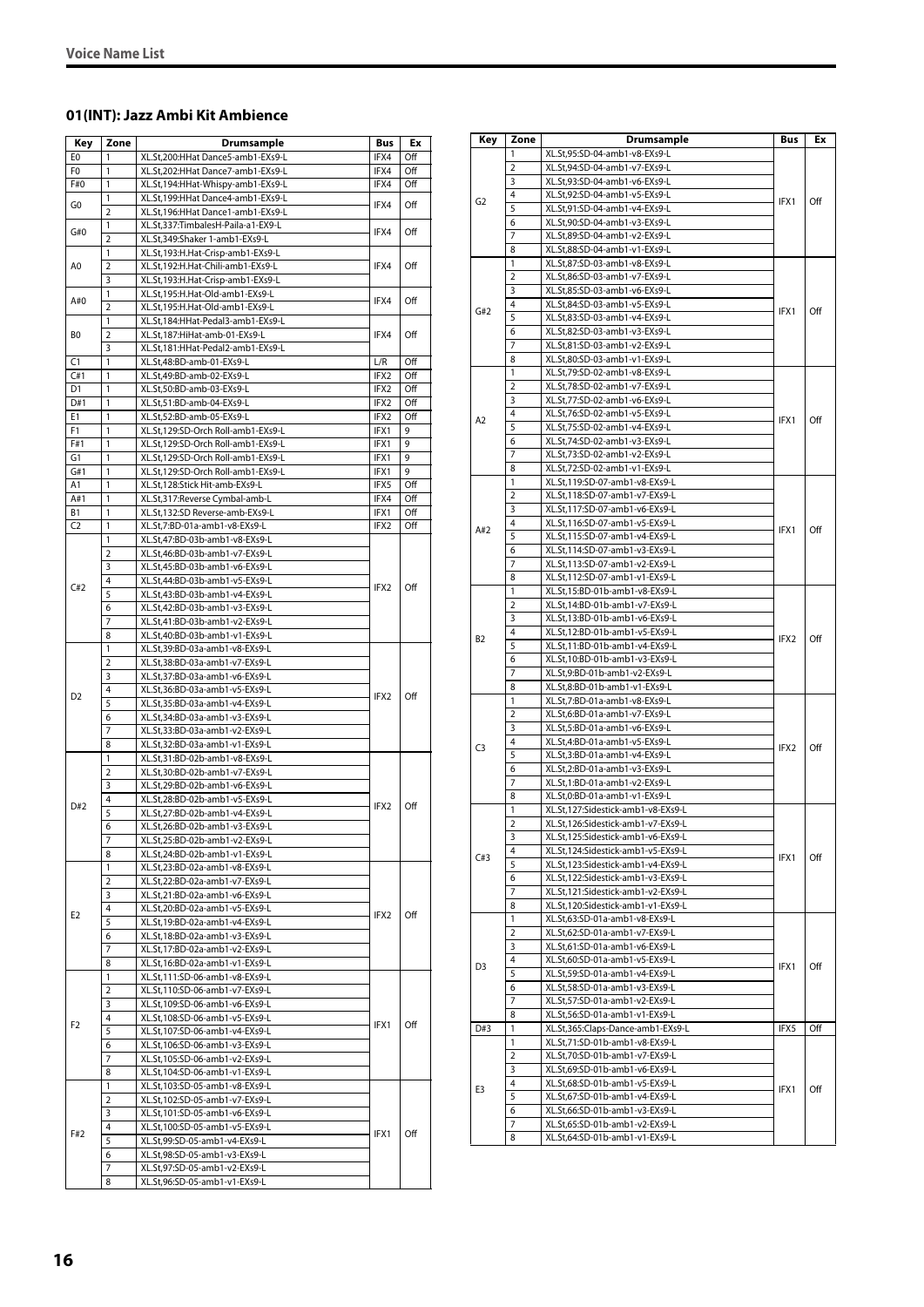| Key            | Zone                | Drumsample                                                             | Bus  | Еx  |
|----------------|---------------------|------------------------------------------------------------------------|------|-----|
|                | 1                   | XL.St,156:Tom Lo-amb1-v8-EXs9-L                                        |      |     |
| F3             | 2                   | XL.St,155:Tom Lo-amb1-v7-EXs9-L                                        |      |     |
|                | 3                   | XL.St,154:Tom Lo-amb1-v6-EXs9-L                                        |      |     |
|                | 4                   | XL.St,153:Tom Lo-amb1-v5-EXs9-L                                        | IFX3 | Off |
|                | 5                   | XL.St,152:Tom Lo-amb1-v4-EXs9-L                                        |      |     |
|                | 6                   | XL.St,151:Tom Lo-amb1-v3-EXs9-L                                        |      |     |
|                | 7                   | XL.St,150:Tom Lo-amb1-v2-EXs9-L                                        |      |     |
|                | 8                   | XL.St,149:Tom Lo-amb1-v1-EXs9-L                                        |      |     |
|                | 1                   | XL.St,164:HiHat-Cl-amb1-v8-EXs9-L                                      |      |     |
|                | 2                   | XL.St,163:HiHat-Cl-amb1-v7-EXs9-L                                      |      |     |
|                | 3<br>4              | XL.St,162:HiHat-Cl-amb1-v6-EXs9-L<br>XL.St,161:HiHat-Cl-amb1-v5-EXs9-L |      |     |
| F#3            | 5                   | XL.St,160:HiHat-Cl-amb1-v4-EXs9-L                                      | IFX1 | 1   |
|                | 6                   | XL.St,159:HiHat-Cl-amb1-v3-EXs9-L                                      |      |     |
|                | $\overline{7}$      | XL.St,158:HiHat-Cl-amb1-v2-EXs9-L                                      |      |     |
|                | 8                   | XL.St,157:HiHat-Cl-amb1-v1-EXs9-L                                      |      |     |
|                | 1                   | XL.St,156:Tom Lo-amb1-v8-EXs9-L                                        |      |     |
|                | 2                   | XL.St,155:Tom Lo-amb1-v7-EXs9-L                                        |      |     |
|                | 3                   | XL.St,154:Tom Lo-amb1-v6-EXs9-L                                        |      |     |
| G <sub>3</sub> | 4                   | XL.St,153:Tom Lo-amb1-v5-EXs9-L                                        | IFX3 | Off |
|                | 5                   | XL.St,152:Tom Lo-amb1-v4-EXs9-L                                        |      |     |
|                | 6                   | XL.St,151:Tom Lo-amb1-v3-EXs9-L                                        |      |     |
|                | 7                   | XL.St,150:Tom Lo-amb1-v2-EXs9-L                                        |      |     |
|                | 8                   | XL.St,149:Tom Lo-amb1-v1-EXs9-L                                        |      |     |
|                | 1                   | XL.St,180:HHat-Pdl1-amb1-v8-EXs9-L                                     |      |     |
|                | $\overline{2}$      | XL.St,179:HHat-Pdl1-amb1-v7-EXs9-L                                     |      |     |
|                | 3                   | XL.St,178:HHat-Pdl1-amb1-v6-EXs9-L                                     |      |     |
| G#3            | 4                   | XL.St,177:HHat-Pdl1-amb1-v5-EXs9-L                                     | IFX1 | 1   |
|                | 5                   | XL.St,176:HHat-Pdl1-amb1-v4-EXs9-L                                     |      |     |
|                | 6                   | XL.St,175:HHat-Pdl1-amb1-v3-EXs9-L                                     |      |     |
|                | 7                   | XL.St,174:HHat-Pdl1-amb1-v2-EXs9-L                                     |      |     |
|                | 8<br>1              | XL.St,173:HHat-Pdl1-amb1-v1-EXs9-L                                     |      |     |
|                | 2                   | XL.St,148:Tom Mid-amb1-v8-EXs9-L<br>XL.St,147:Tom Mid-amb1-v7-EXs9-L   |      |     |
|                | 3                   | XL.St,146:Tom Mid-amb1-v6-EXs9-L                                       |      |     |
|                | 4                   | XL.St,145:Tom Mid-amb1-v5-EXs9-L                                       |      |     |
| A3             | 5                   | XL.St,144:Tom Mid-amb1-v4-EXs9-L                                       | IFX3 | Off |
|                | 6                   | XL.St,143:Tom Mid-amb1-v3-EXs9-L                                       |      |     |
|                | 7                   | XL.St,142:Tom Mid-amb1-v2-EXs9-L                                       |      |     |
|                | 8                   | XL.St,141:Tom Mid-amb1-v1-EXs9-L                                       |      |     |
|                | 1                   | XL.St,172:HiHat-Op-amb1-v8-EXs9-L                                      |      |     |
|                | $\overline{2}$      | XL.St,171:HiHat-Op-amb1-v7-EXs9-L                                      |      |     |
|                | 3                   | XL.St,170:HiHat-Op-amb1-v6-EXs9-L                                      |      |     |
| A#3            | 4                   | XL.St,169:HiHat-Op-amb1-v5-EXs9-L                                      | IFX1 | 1   |
|                | 5                   | XL.St,168:HiHat-Op-amb1-v4-EXs9-L                                      |      |     |
|                | 6                   | XL.St,167:HiHat-Op-amb1-v3-EXs9-L                                      |      |     |
|                | 7                   | XL.St,166:HiHat-Op-amb1-v2-EXs9-L                                      |      |     |
|                | 8                   | XL.St,165:HiHat-Op-amb1-v1-EXs9-L                                      |      |     |
|                | 1<br>$\overline{2}$ | XL.St,148:Tom Mid-amb1-v8-EXs9-L                                       |      |     |
|                | 3                   | XL.St,147:Tom Mid-amb1-v7-EXs9-L<br>XL.St,146:Tom Mid-amb1-v6-EXs9-L   |      |     |
|                | 4                   | XL.St,145:Tom Mid-amb1-v5-EXs9-L                                       |      |     |
| B3             | 5                   | XL.St,144:Tom Mid-amb1-v4-EXs9-L                                       | IFX3 | Off |
|                | 6                   | XL.St,143:Tom Mid-amb1-v3-EXs9-L                                       |      |     |
|                | 7                   | XL.St,142:Tom Mid-amb1-v2-EXs9-L                                       |      |     |
|                | 8                   | XL.St,141:Tom Mid-amb1-v1-EXs9-L                                       |      |     |
|                | 1                   | XL.St,140:Tom Hi-amb1-v8-EXs9-L                                        |      |     |
|                | $\overline{2}$      | XL.St,139:Tom Hi-amb1-v7-EXs9-L                                        |      |     |
|                | 3                   | XL.St,138:Tom Hi-amb1-v6-EXs9-L                                        |      |     |
| C <sub>4</sub> | 4                   | XL.St,137:Tom Hi-amb1-v5-EXs9-L                                        | IFX3 | Off |
|                | 5                   | XL.St,136:Tom Hi-amb1-v4-EXs9-L                                        |      |     |
|                | 6                   | XL.St,135:Tom Hi-amb1-v3-EXs9-L                                        |      |     |
|                | 7                   | XL.St,134:Tom Hi-amb1-v2-EXs9-L                                        |      |     |
|                | 8                   | XL.St,133:Tom Hi-amb1-v1-EXs9-L                                        |      |     |
|                | 1                   | XL.St,219:Crash 01-amb1-v8-EXs9-L                                      |      |     |
|                | 2                   | XL.St,218:Crash 01-amb1-v7-EXs9-L                                      |      |     |
|                | 3<br>4              | XL.St,217:Crash 01-amb1-v6-EXs9-L                                      |      |     |
| C#4            | 5                   | XL.St,216:Crash 01-amb1-v5-EXs9-L<br>XL.St,215:Crash 01-amb1-v4-EXs9-L | L/R  | Off |
|                | 6                   | XL.St,214:Crash 01-amb1-v3-EXs9-L                                      |      |     |
|                | 7                   | XL.St,213:Crash 01-amb1-v2-EXs9-L                                      |      |     |
|                | 8                   | XL.St,212:Crash 01-amb1-v1-EXs9-L                                      |      |     |
|                | 1                   | XL.St,140:Tom Hi-amb1-v8-EXs9-L                                        |      |     |
|                | 2                   | XL.St,139:Tom Hi-amb1-v7-EXs9-L                                        |      |     |
|                | 3                   | XL.St,138:Tom Hi-amb1-v6-EXs9-L                                        |      |     |
|                | 4                   | XL.St,137:Tom Hi-amb1-v5-EXs9-L                                        |      |     |
| D <sub>4</sub> | 5                   | XL.St,136:Tom Hi-amb1-v4-EXs9-L                                        | IFX3 | Off |
|                | 6                   | XL.St,135:Tom Hi-amb1-v3-EXs9-L                                        |      |     |
|                | 7                   | XL.St,134:Tom Hi-amb1-v2-EXs9-L                                        |      |     |
|                | 8                   | XL.St,133:Tom Hi-amb1-v1-EXs9-L                                        |      |     |

| Key            | Zone           | <b>Drumsample</b>                  | Bus              | Ex  |
|----------------|----------------|------------------------------------|------------------|-----|
|                | 1              | XL.St,252:Ride 01-amb1-v8-EXs9-L   |                  |     |
| D#4            | $\overline{2}$ | XL.St,251:Ride 01-amb1-v7-EXs9-L   |                  |     |
|                | 3              | XL.St,250:Ride 01-amb1-v6-EXs9-L   |                  |     |
|                | 4              | XL.St,249:Ride 01-amb1-v5-EXs9-L   |                  |     |
|                | 5              | XL.St,248:Ride 01-amb1-v4-EXs9-L   | L/R              | Off |
|                | 6              | XL.St,247:Ride 01-amb1-v3-EXs9-L   |                  |     |
|                | 7              | XL.St,246:Ride 01-amb1-v2-EXs9-L   |                  |     |
|                | 8              | XL.St,245:Ride 01-amb1-v1-EXs9-L   |                  |     |
|                | 1              | XL.St,300:China-amb1-v8-EXs9-L     |                  |     |
|                | $\overline{2}$ | XL.St,299:China-amb1-v7-EXs9-L     |                  |     |
|                | 3              | XL.St,298:China-amb1-v6-EXs9-L     |                  |     |
|                | 4              | XL.St,297:China-amb1-v5-EXs9-L     |                  |     |
| E <sub>4</sub> | 5              | XL.St,296:China-amb1-v4-EXs9-L     | L/R              | Off |
|                | 6              | XL.St,295:China-amb1-v3-EXs9-L     |                  |     |
|                | 7              | XL.St,294:China-amb1-v2-EXs9-L     |                  |     |
|                | 8              |                                    |                  |     |
|                | 1              | XL.St,293:China-amb1-v1-EXs9-L     |                  |     |
|                |                | XL.St,268:Ride 02-amb1-v8-EXs9-L   |                  |     |
|                | 2              | XL.St,267:Ride 02-amb1-v7-EXs9-L   |                  |     |
|                | 3              | XL.St,266:Ride 02-amb1-v6-EXs9-L   |                  |     |
| F <sub>4</sub> | 4              | XL.St,265:Ride 02-amb1-v5-EXs9-L   | L/R              | Off |
|                | 5              | XL.St,264:Ride 02-amb1-v4-EXs9-L   |                  |     |
|                | 6              | XL.St,263:Ride 02-amb1-v3-EXs9-L   |                  |     |
|                | 7              | XL.St,262:Ride 02-amb1-v2-EXs9-L   |                  |     |
|                | 8              | XL.St,261:Ride 02-amb1-v1-EXs9-L   |                  |     |
|                | 1              | XL.St,346:Tambourine 3-amb1-EXs9-L |                  |     |
| F#4            | 2              | XL.St,344:Tambourine 1-amb1-EXs9-L | IFX5             | Off |
|                | 3              | XL.St,345:Tambourine 2-amb1-EXs9-L |                  |     |
|                | 1              | XL.St,316:Splash-amb1-v8-EXs9-L    |                  |     |
|                | 2              | XL.St,315:Splash-amb1-v7-EXs9-L    |                  |     |
|                | 3              | XL.St,314:Splash-amb1-v6-EXs9-L    |                  |     |
|                | 4              | XL.St,313:Splash-amb1-v5-EXs9-L    |                  |     |
| G4             | 5              | XL.St,312:Splash-amb1-v4-EXs9-L    | L/R              | Off |
|                | 6              | XL.St,311:Splash-amb1-v3-EXs9-L    |                  |     |
|                | 7              | XL.St,310:Splash-amb1-v2-EXs9-L    |                  |     |
|                | 8              | XL.St,309:Splash-amb1-v1-EXs9-L    |                  |     |
|                | 1              | XL.St,338:Cowbell 2-amb1-EXs9-L    |                  |     |
| G#4            | 2              | XL.St,338:Cowbell 2-amb1-EXs9-L    | IFX5             | Off |
|                | 1              | XL.St,235:Crash 02-amb1-v8-EXs9-L  |                  |     |
|                | 2              | XL.St,234:Crash 02-amb1-v7-EXs9-L  |                  |     |
|                | 3              | XL.St,233:Crash 02-amb1-v6-EXs9-L  |                  |     |
|                | 4              | XL.St,232:Crash 02-amb1-v5-EXs9-L  |                  |     |
| A4             | 5              |                                    | L/R              | Off |
|                |                | XL.St,231:Crash 02-amb1-v4-EXs9-L  |                  |     |
|                | 6              | XL.St,230:Crash 02-amb1-v3-EXs9-L  |                  |     |
|                | 7              | XL.St,229:Crash 02-amb1-v2-EXs9-L  |                  |     |
|                | 8              | XL.St,228:Crash 02-amb1-v1-EXs9-L  |                  |     |
| A#4            | 1              | XL.St,343:Vibra-Slap-amb1-EXs9-L   | IFX5             | Off |
|                | 1              | XL.St,284:Ride 03-amb1-v8-EXs9-L   |                  |     |
|                | $\overline{2}$ | XL.St,283:Ride 03-amb1-v7-EXs9-L   |                  |     |
|                | 3              | XL.St,282:Ride 03-amb1-v6-EXs9-L   |                  |     |
| B4             | 4              | XL.St.281:Ride 03-amb1-v5-EXs9-L   | L/R              | Off |
|                | 5              | XL.St,280:Ride 03-amb1-v4-EXs9-L   |                  |     |
|                | 6              | XL.St,279:Ride 03-amb1-v3-EXs9-L   |                  |     |
|                | 7              | XL.St,278:Ride 03-amb1-v2-EXs9-L   |                  |     |
|                | 8              | XL.St,277:Ride 03-amb1-v1-EXs9-L   |                  |     |
|                | 1              | XL.St,331:Bongo H-Op f-amb1-EXs9-L |                  |     |
| C <sub>5</sub> | $\overline{2}$ | XL.St,330:Bongo H-Op mf-amb1-EX9-L | IFX5             | Off |
|                | 3              | XL.St,331:Bongo H-Op f-amb1-EXs9-L |                  |     |
|                | 1              | XL.St,328:Bongo L-Muf1-amb1-EXs9-L |                  |     |
| C#5            | $\overline{2}$ | XL.St,329:Bongo L-Muf2-amb1-EXs9-L | IFX5             | Off |
|                | 3              | XL.St,327:Bongo Lo-Cl-amb1-EXs9-L  |                  |     |
|                | 1              | XL.St,326:Conga H-Slp2-amb1-EXs9-L |                  |     |
| D <sub>5</sub> | 2              | XL.St,322:Conga Hi-Op1-amb1-EXs9-L | IFX5             | Off |
|                | 1              | XL.St,325:Conga H-Slp1-amb1-EXs9-L |                  |     |
|                | 2              | XL.St,323:Conga Hi-Op2-amb1-EXs9-L |                  |     |
| D#5            | 3              | XL.St,324:Conga Hi-Op3-amb1-EXs9-L | IFX5             | Off |
|                | 4              | XL.St,322:Conga Hi-Op1-amb1-EXs9-L |                  |     |
|                | 1              | XL.St,320:Conga L-Slap-amb1-EXs9-L |                  |     |
| E5             | 2              | XL.St,318:Conga Lo-Op1-amb1-EXs9-L | IFX5             | Off |
|                | 3              | XL.St,319:Conga Lo-Op2-amb1-EXs9-L |                  |     |
|                | 1              |                                    |                  |     |
|                |                | XL.St,336:Timbales H-Rim2-a1-EX9-L |                  |     |
| F5             | $\overline{2}$ | XL.St,335:Timbales H-Rim1-a1-EX9-L | IFX5             | Off |
|                | 3              | XL.St,334:Timbales H-Edge-a1-EX9-L |                  |     |
| F#5            | 1              | XL.St,333:Timbales L-Ege1-a1-EX9-L | IFX5             | Off |
|                | $\overline{2}$ | XL.St,332:Timbales L-Op-amb1-EX9-L |                  |     |
| G5             | 1              | XL.St,351:Agogo Lo-amb1-EXs9-L     | IFX5             | Off |
| G#5            | 1              | XL.St,352:Agogo Hi-amb1-EXs9-L     | IFX <sub>5</sub> | Off |
| A5             | 1              | XL.St,347:Cabasa 1-amb1-EXs9-L     | IFX5             | Off |
|                | $\overline{2}$ | XL.St,348:Cabasa 3-amb1-EXs9-L     |                  |     |
|                | 1              | XL.St,340:Maracas-Pull1-amb1-EX9-L | IFX5             | Off |
| A#5            | $\overline{2}$ | XL.St,340:Maracas-Pull1-amb1-EX9-L |                  |     |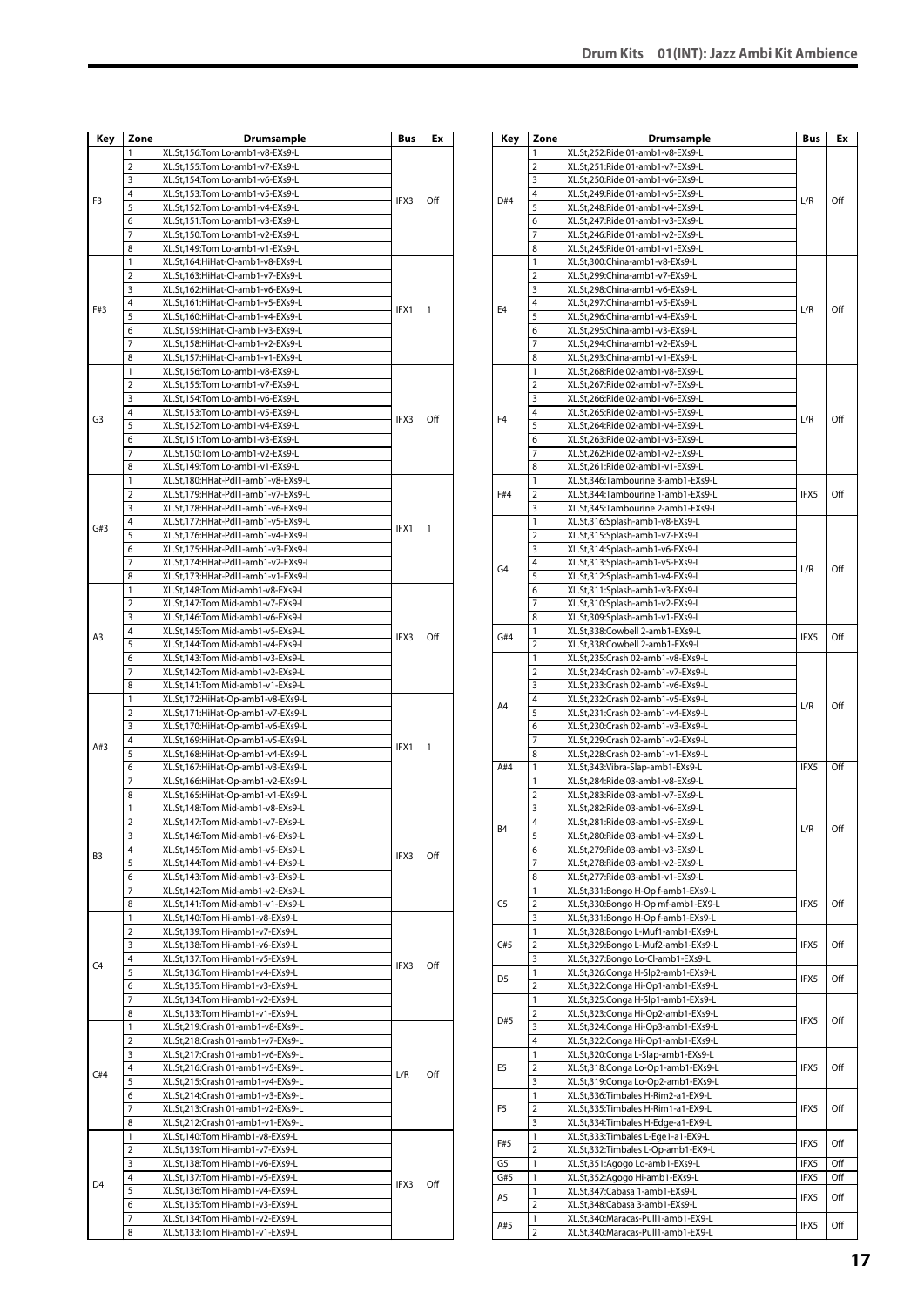| Key            | Zone           | Drumsample                         | <b>Bus</b> | Ex             |
|----------------|----------------|------------------------------------|------------|----------------|
|                | $\mathbf{1}$   | XL.St,363:Whistle 3-amb1-EXs9-L    |            |                |
| <b>B5</b>      | $\overline{2}$ | XL.St,363:Whistle 3-amb1-EXs9-L    | L/R        | 5              |
| C <sub>6</sub> | 1              | XL.St.363: Whistle 3-amb1-EXs9-L   | IFX5       | 5              |
|                | $\overline{2}$ | XL.St,363: Whistle 3-amb1-EXs9-L   |            |                |
| C#6            | $\mathbf{1}$   | XL.St.342:Guiro-Short a-amb1-EX9-L | IFX5       | 6              |
| D <sub>6</sub> | $\mathbf{1}$   | XL.St,341:Guiro-Long a-amb1-EXs9-L | IFX5       | 6              |
| D#6            | $\mathbf{1}$   | XL.St,339:Claves b-amb1-EXs9-L     | IFX5       | Off            |
|                | $\mathbf{1}$   | XL.St.358:Woodblock 1-amb1-EXs9-L  |            |                |
| E <sub>6</sub> | $\overline{2}$ | XL.St,359:Woodblock 2-amb1-EXs9-L  | IFX5       | Off            |
| F <sub>6</sub> | $\mathbf{1}$   | XL.St.360:Woodblock 3-amb1-EXs9-L  | IFX5       | Off            |
|                | $\overline{2}$ | XL.St,361:Woodblock 4-amb1-EXs9-L  |            |                |
| F#6            | $\mathbf{1}$   | XL.St,357:Cuica Hi c-amb1-EXs9-L   | IFX5       | $\overline{7}$ |
| G6             | $\mathbf{1}$   | XL.St.356:Cuica Lo-amb1-EXs9-L     | IFX5       | $\overline{7}$ |
|                | $\mathbf{1}$   | XL.St,354:Triangle-Mute1-a1-EXs9-L | IFX5       | 8              |
| G#6            | $\overline{2}$ | XL.St,355:Triangle-Mute2-a1-EXs9-L |            |                |
|                | $\mathbf{1}$   | XL.St,354:Triangle-Mute1-a1-EXs9-L | IFX5       | 8              |
| A6             | $\overline{2}$ | XL.St,355:Triangle-Mute2-a1-EXs9-L |            |                |
|                | $\mathbf{1}$   | XL.St.349:Shaker 1-amb1-EXs9-L     | IFX5       | Off            |
| A#6            | $\overline{2}$ | XL.St,350:Shaker 2-amb1-EXs9-L     |            |                |
| <b>B6</b>      | $\mathbf{1}$   | XL.St,364:Marc Tree-amb1-EXs9-L    | IFX5       | Off            |
| C7             | $\mathbf{1}$   | XL.St,53:BD-Dance-amb-01-EXs9-L    | IFX2       | Off            |
| C#7            | $\mathbf{1}$   | XL.St,203:HHat Dance8-amb1-EXs9-L  | IFX4       | Off            |
| D7             | $\mathbf{1}$   | XL.St,131:SD-Dance-amb1-EXs9-L     | IFX1       | Off            |
| D#7            | 1              | XL.St.202:HHat Dance7-amb1-EXs9-L  | IFX4       | Off            |
| E7             | $\mathbf{1}$   | XL.St,236:Crash-Dance-amb1-EXs9-L  | IFX4       | Off            |
| F7             | $\mathbf{1}$   | XL.St,366:Perc-Dance1-amb1-EXs9-L  | IFX5       | Off            |
| F#7            | $\mathbf{1}$   | XL.St,365:Claps-Dance-amb1-EXs9-L  | IFX5       | Off            |
| G7             | $\mathbf{1}$   | XL.St,367:Perc-Dance2-amb1-EXs9-L  | IFX5       | Off            |
| G#7            | $\mathbf{1}$   | XL.St,129:SD-Orch Roll-amb1-EXs9-L | IFX1       | 8              |
| A7             | $\mathbf{1}$   | XL.St,130:SD-Orch-amb1-EXs9-L      | IFX1       | 8              |
| A#7            | $\mathbf{1}$   | XL.St,362:Bell Tree-amb1-EXs9-L    | IFX5       | Off            |
| <b>B7</b>      | $\mathbf{1}$   | XL.St,368:Stadium-amb1-EXs9-L      | IFX5       | Off            |
| C <sub>8</sub> | $\mathbf{1}$   | XL.St,369:Applause-amb1-EXs9-L     | IFX5       | Off            |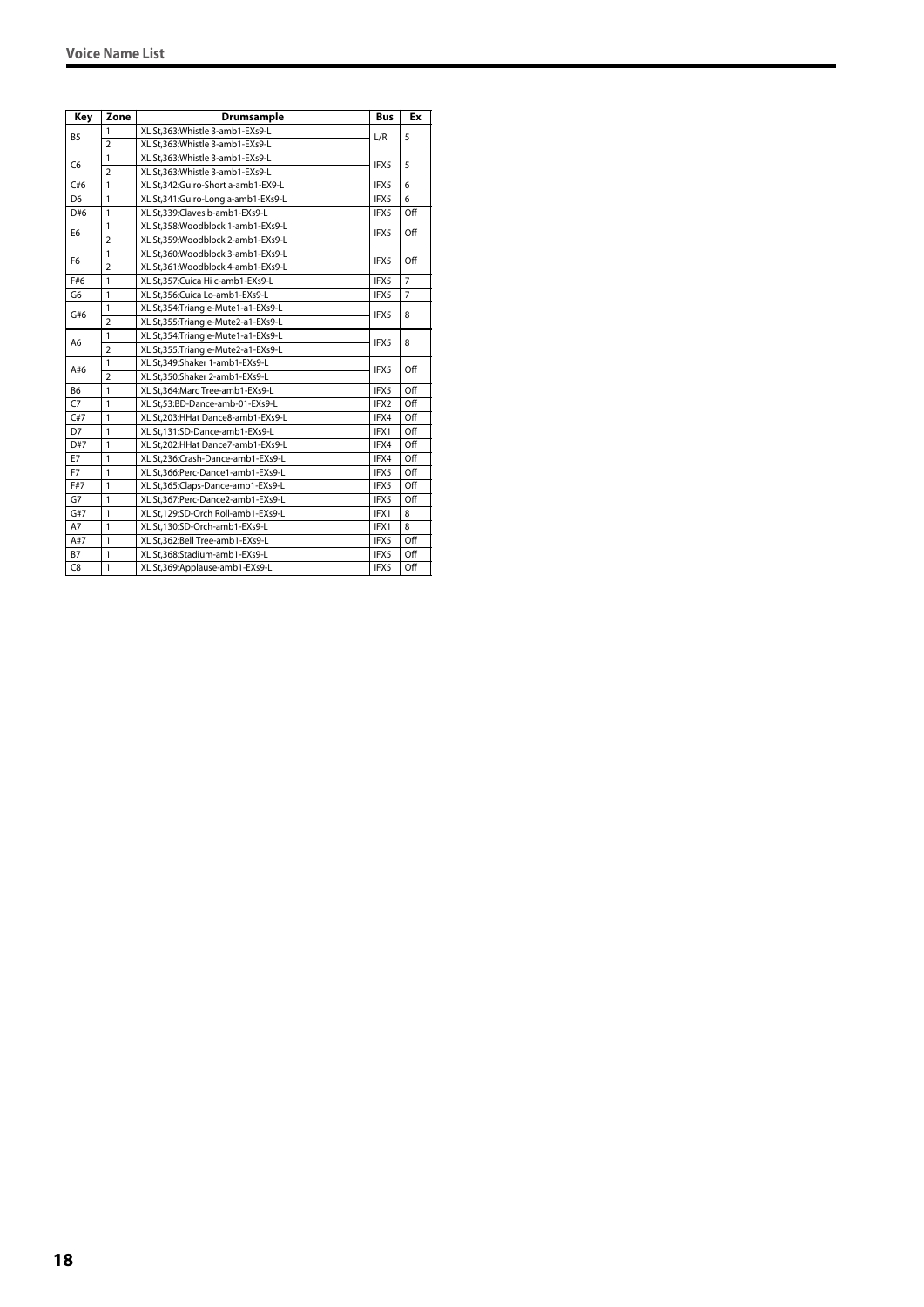# <span id="page-18-0"></span>**02(INT): Basic Kit 1**

| Key            | Zone                | <b>Drumsample</b>                                            | Bus  | Ex           |
|----------------|---------------------|--------------------------------------------------------------|------|--------------|
| C1             | 1                   | Mono,754:Taiko-Rim                                           | L/R  | Off          |
|                | $\overline{2}$      | Mono,753:Taiko-Open                                          |      |              |
| C#1            | 1<br>$\overline{2}$ | Mono,755:Tsuzumi<br>Mono,755:Tsuzumi                         | L/R  | Off          |
|                | 1                   | Mono,728:Djembe-Open                                         |      |              |
| D1             | $\overline{2}$      | Mono,728:Djembe-Open                                         | L/R  | Off          |
| D#1            | 1                   | Mono,730:Djembe-Slap                                         | L/R  | Off          |
|                | $\overline{2}$      | Mono,729:Djembe-Mute                                         |      |              |
| Ε1             | 1                   | Mono,740:Baya-Ghe                                            | L/R  | 9            |
|                | $\overline{2}$<br>1 | Mono,739:Baya-Open<br>Mono, 741: Baya-Mute 1                 |      |              |
| F1             | $\overline{2}$      | Mono, 743: Baya-Mute 3                                       | L/R  | Off          |
|                | 1                   | Mono, 745: Baya-Mute 5                                       |      |              |
| F#1            | $\overline{2}$      | Mono, 744: Baya-Mute 4                                       | L/R  | Off          |
| G1             | 1                   | Mono, 747: Tabla-Open                                        | L/R  | Off          |
|                | $\overline{2}$      | Mono, 747: Tabla-Open                                        |      |              |
| G#1            | 1<br>$\overline{2}$ | Mono, 748: Tabla-Tin<br>Mono, 752: Tabla-Mute 4              | L/R  | Off          |
|                | 1                   | Mono,679:Drumstick Hit                                       |      |              |
| A1             | $\overline{2}$      | Mono,8:BD-Dry 1                                              | L/R  | Off          |
|                | 1                   | Mono,640:Cymbal Reverse                                      |      |              |
| A#1            | $\overline{2}$      | Mono,8:BD-Dry 1                                              | L/R  | Off          |
| <b>B1</b>      | 1                   | Mono,208:SD-Reverse                                          | IFX1 | Off          |
|                | $\overline{2}$      | Mono,8:BD-Dry 1                                              |      |              |
| C <sub>2</sub> | 1<br>$\overline{2}$ | Mono,8:BD-Dry 1<br>Mono,8:BD-Dry 1                           | IFX2 | Off          |
|                | 1                   | Mono, 11:BD-Dry 4                                            |      |              |
| C#2            | $\overline{2}$      | Mono, 11:BD-Dry 4                                            | IFX2 | Off          |
|                | 1                   | Mono, 14:BD-Soft                                             |      |              |
| D2             | $\overline{2}$      | Mono, 14:BD-Soft                                             | IFX2 | Off          |
| D#2            | 1                   | Mono,15:BD-Soft Room                                         | IFX2 | Off          |
|                | $\overline{2}$      | Mono,15:BD-Soft Room                                         |      |              |
| E2             | 1                   | Mono, 18:BD-Pillow                                           | IFX2 | Off          |
|                | $\overline{2}$      | Mono, 18:BD-Pillow                                           |      |              |
| F2             | 1<br>$\overline{2}$ | Mono,180:SD-Full Room                                        | IFX1 | Off          |
|                | 1                   | Mono,180:SD-Full Room<br>Mono, 186: SD-Classic Room          |      |              |
| F#2            | $\overline{2}$      | Mono, 186: SD-Classic Room                                   | IFX1 | Off          |
|                | 1                   | Mono,183:SD-Amb.Piccolo 1                                    |      |              |
| G2             | $\overline{2}$      | Mono, 183: SD-Amb. Piccolo 1                                 | IFX1 | Off          |
| G#2            | 1                   | Mono, 185: SD-Paper                                          | IFX1 | Off          |
|                | $\overline{2}$      | Mono, 185:SD-Paper                                           |      |              |
| A2             | 1                   | Mono, 174: SD-Dry 4                                          | IFX1 | Off          |
|                | $\overline{2}$<br>1 | Mono, 174:SD-Dry 4<br>Mono, 172:SD-Dry 2                     |      |              |
| A#2            | $\overline{2}$      | Mono, 172:SD-Dry 2                                           | IFX1 | Off          |
|                | 1                   | Mono, 10:BD-Dry 3                                            |      |              |
| <b>B2</b>      | $\overline{2}$      | Mono, 10:BD-Dry 3                                            | IFX2 | Off          |
| C3             | 1                   | Mono,9:BD-Dry 2                                              | IFX2 | Off          |
|                | $\overline{2}$      | Mono,9:BD-Dry 2                                              |      |              |
| C#3            | 1                   | Mono, 199: SD-Sidestick Dry                                  | L/R  | Off          |
|                | $\overline{2}$<br>1 | Mono, 199: SD-Sidestick Dry<br>Mono, 184: SD-Amb. Piccolo 2  |      |              |
| D3             | $\overline{2}$      | Mono,184:SD-Amb.Piccolo 2                                    | IFX1 | Off          |
|                | $\mathbf{1}$        | Mono, 654: Hand Claps 2                                      |      |              |
| D#3            | $\overline{2}$      | Mono,654: Hand Claps 2                                       | L/R  | Off          |
| E3             | 1                   | Mono, 192: SD-Big Rock                                       | IFX1 | Off          |
|                | $\overline{2}$      | Mono, 192: SD-Big Rock                                       |      |              |
| F3             | 1                   | Mono, 403: Tom 3-Floor                                       | L/R  | Off          |
|                | $\overline{2}$      | Mono, 403: Tom 3-Floor                                       |      |              |
| F#3            | 1<br>$\overline{2}$ | Mono, 477: Hi-Hat 2-Closed 2<br>Mono, 477: Hi-Hat 2-Closed 2 | L/R  | $\mathbf{1}$ |
|                | 1                   | Mono, 403: Tom 3-Floor                                       |      |              |
| G3             | $\overline{2}$      | Mono, 403: Tom 3-Floor                                       | L/R  | Off          |
|                | 1                   | Mono, 479: Hi-Hat 2-Pedal Open                               | L/R  | $\mathbf{1}$ |
| G#3            | $\overline{2}$      | Mono,478:Hi-Hat 2-Pedal                                      |      |              |
| A3             | 1                   | Mono, 404: Tom 3-Lo                                          | L/R  | Off          |
|                | $\overline{2}$      | Mono, 404: Tom 3-Lo                                          |      |              |
| A#3            | 1<br>$\overline{2}$ | Mono, 480: Hi-Hat 2-Open 1<br>Mono, 481: Hi-Hat 2-Open 2     | L/R  | 1            |
|                | 1                   | Mono, 404: Tom 3-Lo                                          |      |              |
| B3             | $\overline{2}$      | Mono, 404: Tom 3-Lo                                          | L/R  | Off          |
|                | 1                   | Mono, 405: Tom 3-Hi                                          |      |              |
| C4             | $\overline{2}$      | Mono, 405: Tom 3-Hi                                          | L/R  | Off          |
| C#4            | 1                   | Mono,608:Crash Cymbal 3                                      | L/R  | Off          |
|                | $\overline{2}$      | Mono,8:BD-Dry 1                                              |      |              |
| D4             | 1                   | Mono, 405: Tom 3-Hi                                          | L/R  | Off          |
|                | $\overline{2}$      | Mono, 405: Tom 3-Hi                                          |      |              |

| Key            | Zone                | Drumsample                                                   | Bus | Ex  |
|----------------|---------------------|--------------------------------------------------------------|-----|-----|
| D#4            | 1                   | Mono,627: Ride Cymbal 4 Edge                                 | L/R | Off |
|                | $\overline{2}$<br>1 | Mono,627: Ride Cymbal 4 Edge<br>Mono,638:China Cymbal        |     |     |
| E <sub>4</sub> | 2                   | Mono,638:China Cymbal                                        | L/R | Off |
| F <sub>4</sub> | 1                   | Mono,634: Ride Cymbal Cup 2                                  | L/R | Off |
|                | $\overline{2}$      | Mono,634: Ride Cymbal Cup 2                                  |     |     |
| F#4            | 1<br>$\overline{2}$ | Mono, 769: Tambourine 2<br>Mono,767:Tambourine 1-Push        | L/R | Off |
|                | 1                   | Mono,639:Splash Cymbal                                       |     |     |
| G <sub>4</sub> | $\overline{2}$      | Mono,639:Splash Cymbal                                       | L/R | Off |
| G#4            | 1                   | Mono,798:Cowbell 1                                           | L/R | Off |
|                | 2<br>1              | Mono,8:BD-Dry 1<br>Mono,607:Crash Cymbal 2                   |     |     |
| A <sub>4</sub> | $\overline{2}$      | Mono,8:BD-Dry 1                                              | L/R | Off |
| A#4            | 1                   | Mono,756:Vibraslap                                           | L/R | Off |
|                | $\overline{2}$      | Mono,8:BD-Dry 1                                              |     |     |
| B <sub>4</sub> | 1<br>$\overline{2}$ | Mono,628: Ride Cymbal 5 Edge<br>Mono,628: Ride Cymbal 5 Edge | L/R | Off |
|                | 1                   | Mono,711:Bongo 1 Hi-Open                                     |     |     |
| C5             | $\overline{2}$      | Mono,711:Bongo 1 Hi-Open                                     | L/R | Off |
| C#5            | 1                   | Mono,708:Bongo 1 Lo-Open                                     | L/R | Off |
|                | $\overline{2}$<br>1 | Mono,708:Bongo 1 Lo-Open<br>Mono,685:Conga 1 Hi-MtSlap       |     |     |
| D <sub>5</sub> | $\overline{2}$      | Mono,689:Conga 1-Toe                                         | L/R | Off |
| D#5            | 1                   | Mono,683:Conga 1 Hi-Open                                     | L/R | Off |
|                | $\overline{2}$      | Mono,683:Conga 1 Hi-Open                                     |     |     |
| E5             | 1<br>2              | Mono,680:Conga 1 Lo-Open<br>Mono,680:Conga 1 Lo-Open         | L/R | Off |
|                | 1                   | Mono, 764: Timbales Hi-Rim 1                                 |     |     |
| F5             | $\overline{2}$      | Mono, 763: Timbales Hi-Edge                                  | L/R | Off |
| F#5            | 1                   | Mono,760:Timbales Lo-Open                                    | L/R | Off |
|                | $\overline{2}$<br>1 | Mono,760:Timbales Lo-Open<br>Mono,797:Agogo Bell             |     |     |
| G5             | 2                   | Mono,8:BD-Dry 1                                              | L/R | Off |
| G#5            | 1                   | Mono,797:Agogo Bell                                          | L/R | Off |
|                | $\overline{2}$      | Mono,8:BD-Dry 1                                              |     |     |
| A5             | 1<br>$\overline{2}$ | Mono,792:Cabasa-Up<br>Mono,793:Cabasa-Down                   | L/R | Off |
|                | 1                   | Mono,737:Maracas-Push                                        |     | Off |
| A#5            | $\overline{2}$      | Mono,737:Maracas-Push                                        | L/R |     |
| B5             | 1<br>2              | Mono,811:Samba Whistle 1<br>Mono,813:Chinese Gong            | L/R | 2   |
|                | 1                   | Mono,811:Samba Whistle 1                                     |     |     |
| C6             | $\overline{2}$      | Mono,813:Chinese Gong                                        | L/R | 2   |
| C#6            | 1                   | Mono,735:Guiro-Short                                         | L/R | 3   |
|                | $\overline{2}$<br>1 | Mono,736:Guiro-Tap<br>Mono,734:Guiro-Long                    |     |     |
| D <sub>6</sub> | $\overline{2}$      | Mono,8:BD-Dry 1                                              | L/R | 3   |
| D#6            | 1                   | Mono,757:Claves                                              | L/R | Off |
|                | $\overline{2}$      | Mono,8:BD-Dry 1                                              |     |     |
| E6             | 1<br>$\overline{2}$ | Mono,758:Woodblock 1<br>Mono,8:BD-Dry 1                      | L/R | Off |
|                | 1                   | Mono,758:Woodblock 1                                         |     |     |
| F6             | $\overline{2}$      | Mono,8:BD-Dry 1                                              | L/R | Off |
| F#6            | 1<br>$\overline{2}$ | Mono,781:Cuica 1-Hi<br>Mono,8:BD-Dry 1                       | L/R | 4   |
|                | 1                   | Mono,780:Cuica 1-Lo                                          |     |     |
| G6             | 2                   | Mono,8:BD-Dry 1                                              | L/R | 4   |
| G#6            | 1                   | Mono,777:Triangle-Mute                                       | L/R | 5   |
| A6             | $\overline{2}$<br>1 | Mono,777:Triangle-Mute<br>Mono,774:Triangle-Open             | L/R | 5   |
|                | 1                   | Mono, 784: Shaker 1                                          |     |     |
| A#6            | $\overline{2}$      | Mono,784:Shaker 1                                            | L/R | Off |
| B6             | 1                   | Mono,805:Marc Tree                                           | L/R | Off |
|                | $\overline{2}$<br>1 | Mono,8:BD-Dry 1<br>Mono, 40: BD-Dance 06 (R&B)               |     |     |
| C7             | $\overline{2}$      | Mono, 39: BD-Dance 05 (Rap)                                  | L/R | 6   |
| C#7            | 1                   | Mono,531:Hi-Hat Dance 3 Closed                               | L/R | 7   |
|                | $\overline{2}$      | Mono,531:Hi-Hat Dance 3 Closed                               |     |     |
| D7             | 1<br>$\overline{2}$ | Mono,289:SD-Dance 3 (New)<br>Mono,289:SD-Dance 3 (New)       | L/R | Off |
|                | 1                   | Mono,532:Hi-Hat Dance 3 Open                                 |     |     |
| D#7            | 2                   | Mono,8:BD-Dry 1                                              | L/R | 7   |
| Ε7             | 1                   | Mono,619:Crash-Dance 3                                       | L/R | Off |
|                | $\overline{2}$<br>1 | Mono,619:Crash-Dance 3<br>Mono,824:Dance Perc 7 Cowbell      |     |     |
| F7             | $\overline{2}$      | Mono,824:Dance Perc 7 Cowbell                                | L/R | Off |
|                |                     |                                                              |     |     |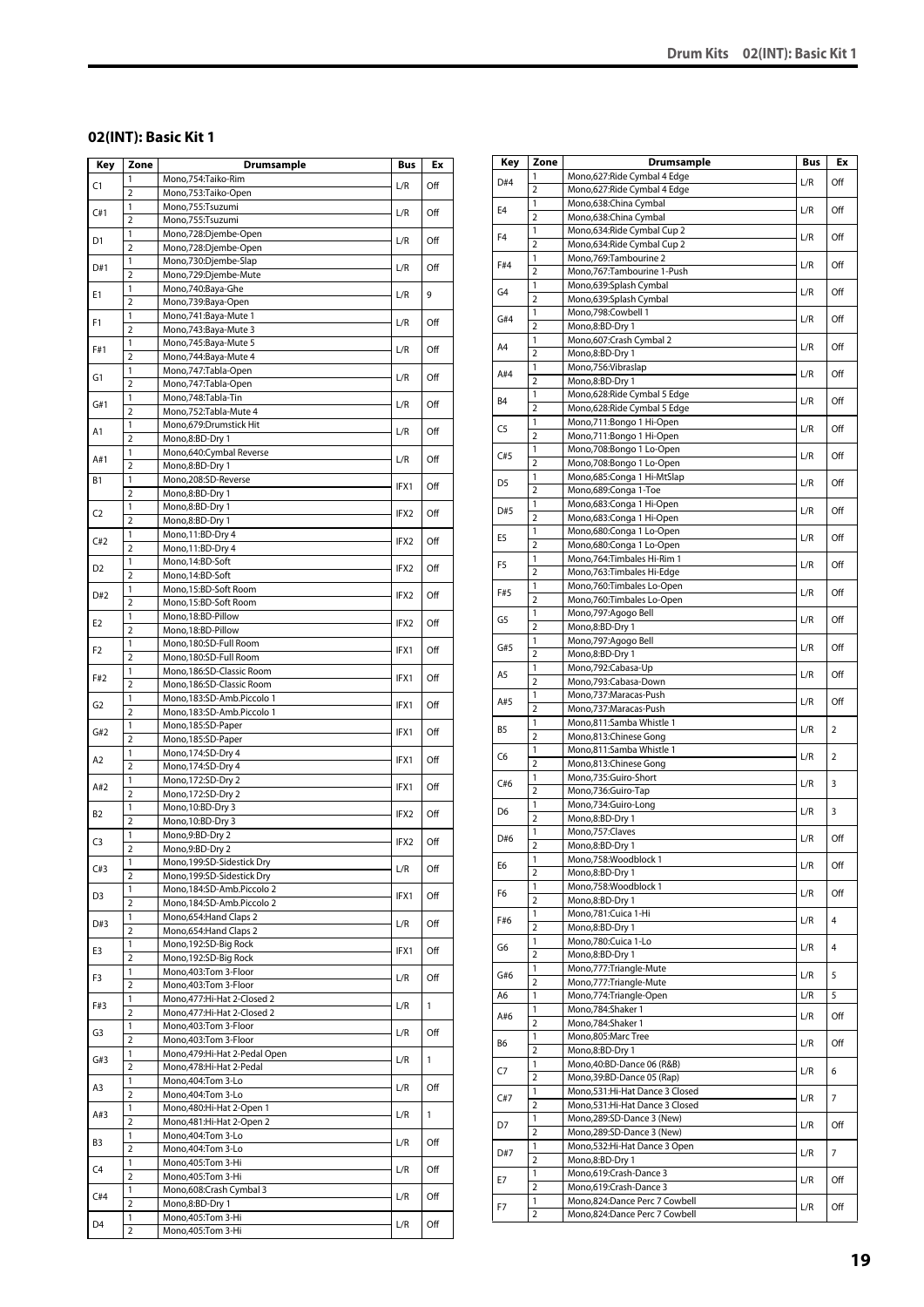| Key            | Zone           | <b>Drumsample</b>            | <b>Bus</b> | Ex  |
|----------------|----------------|------------------------------|------------|-----|
| F#7            | 1              | Mono,657:Dance Claps 1       | L/R        | Off |
|                | $\overline{2}$ | Mono,8:BD-Dry 1              |            |     |
| G7             | $\mathbf{1}$   | Mono,825:Dance Perc 8 Maraca | L/R        | Off |
|                | $\overline{2}$ | Mono,8:BD-Dry 1              |            |     |
| G#7            | $\mathbf{1}$   | Mono,648:Orch.SD Roll 2      | L/R        | 8   |
|                | $\overline{2}$ | Mono,8:BD-Dry 1              |            |     |
| A7             | 1              | Mono,646:Orchestral SD       | L/R        | 8   |
|                | $\overline{2}$ | Mono,646:Orchestral SD       |            |     |
| A#7            | 1              | Mono.809:Bell Tree           | L/R        | Off |
|                | $\overline{2}$ | Mono,8:BD-Dry 1              |            |     |
| B7             | $\mathbf{1}$   | Mono,1111:Stadium            | L/R        | Off |
|                | $\overline{2}$ | Mono,8:BD-Dry 1              |            |     |
| C8             | 1              | Mono, 1112: Applause         | L/R        | Off |
|                | $\overline{2}$ | Mono,8:BD-Dry 1              |            |     |
| C#8            | $\mathbf{1}$   | Mono,8:BD-Dry 1              |            | Off |
|                | $\overline{2}$ | Mono,8:BD-Dry 1              | L/R        |     |
| D <sub>8</sub> | $\mathbf{1}$   | Mono,8:BD-Dry 1              | L/R        | Off |
|                | $\overline{2}$ | Mono,8:BD-Dry 1              |            |     |
| D#8            | $\mathbf{1}$   | Mono,8:BD-Dry 1              | L/R        | Off |
|                | $\overline{2}$ | Mono,8:BD-Dry 1              |            |     |
| E8             | 1              | Mono,8:BD-Dry 1              | L/R        | Off |
|                | $\overline{2}$ | Mono,8:BD-Dry 1              |            |     |
| F8             | 1              | Mono,8:BD-Dry 1              |            | Off |
|                | $\overline{2}$ | Mono,8:BD-Dry 1              | L/R        |     |
|                | $\mathbf{1}$   | Mono,8:BD-Dry 1              | L/R        | Off |
| F#8            | $\overline{2}$ | Mono,8:BD-Dry 1              |            |     |
| G8             | $\mathbf{1}$   | Mono,8:BD-Dry 1              | L/R        | Off |
|                | $\overline{2}$ | Mono,8:BD-Dry 1              |            |     |
| G#8            | $\mathbf{1}$   | Mono,8:BD-Dry 1              | L/R        | Off |
|                | $\overline{2}$ | Mono,8:BD-Dry 1              |            |     |
|                | $\mathbf{1}$   | Mono,8:BD-Dry 1              |            | Off |
| A8             | $\overline{2}$ | Mono,8:BD-Dry 1              | L/R        |     |
| A#8            | 1              | Mono,8:BD-Dry 1              |            | Off |
|                | $\overline{2}$ | Mono,8:BD-Dry 1              | L/R        |     |
|                | 1              | Mono,8:BD-Dry 1              |            |     |
| B <sub>8</sub> | $\overline{2}$ | Mono,8:BD-Dry 1              | L/R        | Off |
|                | $\mathbf{1}$   | Mono,8:BD-Dry 1              |            |     |
| C9             | $\overline{2}$ | Mono,8:BD-Dry 1              | L/R        | Off |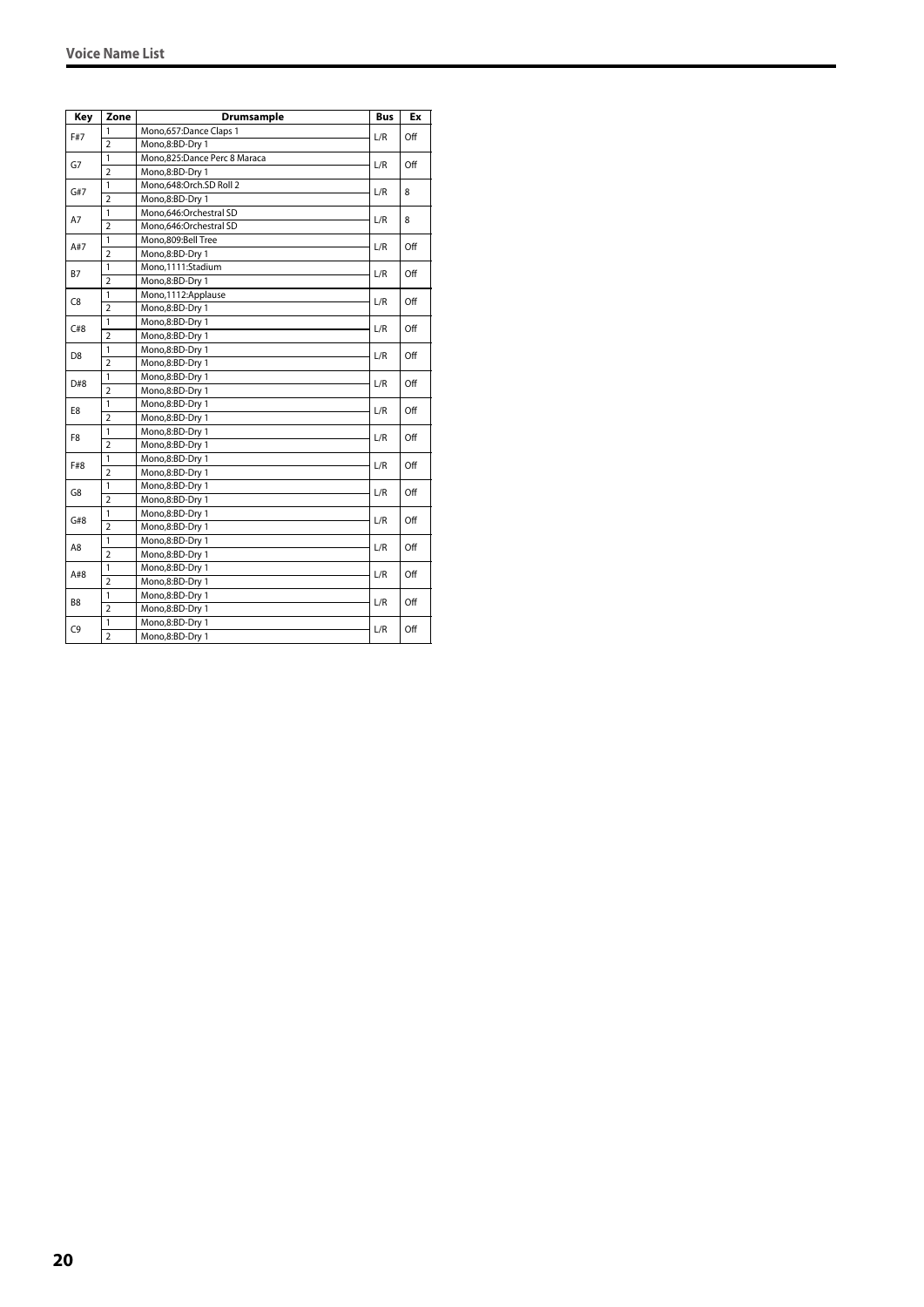# <span id="page-20-0"></span>**03(INT): Basic Kit 2**

| Key            | Zone                           | <b>Drumsample</b>                                  | Bus  | Ex           |
|----------------|--------------------------------|----------------------------------------------------|------|--------------|
| C1             | 1                              | Mono,754:Taiko-Rim                                 | L/R  | Off          |
|                | $\overline{2}$                 | Mono,753:Taiko-Open                                |      |              |
| C#1            | 1                              | Mono,755:Tsuzumi                                   | L/R  | Off          |
|                | $\overline{2}$                 | Mono,755:Tsuzumi                                   |      |              |
| D1             | 1<br>$\overline{2}$            | Mono,728:Djembe-Open<br>Mono,728:Djembe-Open       | L/R  | Off          |
|                | 1                              | Mono,730:Djembe-Slap                               |      |              |
| D#1            | $\overline{2}$                 | Mono,729:Djembe-Mute                               | L/R  | Off          |
|                | 1                              | Mono,740:Baya-Ghe                                  |      |              |
| Ε1             | $\overline{2}$                 | Mono,739:Baya-Open                                 | L/R  | 9            |
| F1             | 1                              | Mono, 741: Baya-Mute 1                             |      |              |
|                | $\overline{2}$                 | Mono, 743: Baya-Mute 3                             | L/R  | Off          |
| F#1            | 1                              | Mono, 745: Baya-Mute 5                             | L/R  | Off          |
|                | $\overline{2}$                 | Mono, 744: Baya-Mute 4                             |      |              |
| G1             | 1                              | Mono, 747: Tabla-Open                              | L/R  | Off          |
|                | $\overline{2}$                 | Mono, 747: Tabla-Open                              |      |              |
| G#1            | 1<br>$\overline{2}$            | Mono, 748: Tabla-Tin<br>Mono, 752: Tabla-Mute 4    | L/R  | Off          |
|                | 1                              | Mono,679:Drumstick Hit                             |      |              |
| A1             | $\overline{2}$                 | Mono,8:BD-Dry 1                                    | L/R  | Off          |
|                | 1                              | Mono,640:Cymbal Reverse                            |      |              |
| A#1            | $\overline{2}$                 | Mono,8:BD-Dry 1                                    | L/R  | Off          |
| В1             | 1                              | Mono,208:SD-Reverse                                | IFX1 | Off          |
|                | $\overline{2}$                 | Mono,8:BD-Dry 1                                    |      |              |
| C <sub>2</sub> | 1                              | Mono,22:BD-Tubby                                   | IFX2 | Off          |
|                | $\overline{2}$                 | Mono,22:BD-Tubby                                   |      |              |
| C#2            | 1                              | Mono,23:BD-Gated                                   | IFX2 | Off          |
|                | $\overline{2}$                 | Mono,23:BD-Gated                                   |      |              |
| D2             | 1<br>$\overline{2}$            | Mono, 30: BD-Chili<br>Mono,30:BD-Chili             | IFX2 | Off          |
|                | 1                              | Mono, 79: BD-Hip 4                                 |      |              |
| D#2            | $\overline{2}$                 | Mono, 79: BD-Hip 4                                 | IFX2 | Off          |
|                | 1                              | Mono,31:BD-PhatJaz                                 |      |              |
| E2             | $\overline{2}$                 | Mono,31:BD-PhatJaz                                 | IFX2 | Off          |
|                | 1                              | Mono,279:SD-Chili                                  |      |              |
| F2             | $\overline{2}$                 | Mono, 182: SD-Jazz Ring                            | IFX1 | Off          |
|                | 1                              | Mono,286:SD-Ambi Hit 2                             | IFX1 | Off          |
| F#2<br>G2      | $\overline{2}$                 | Mono, 186: SD-Classic Room                         |      |              |
|                | 1                              | Mono,278:SD-Brasser                                | IFX1 | Off          |
|                | $\overline{2}$                 | Mono, 185: SD-Paper                                |      |              |
| G#2            | 1                              | Mono,271:SD-Vintage 4                              | IFX1 | Off          |
|                | $\overline{2}$<br>1            | Mono, 188: SD-Brush Tap 1                          |      |              |
| A2             | $\overline{2}$                 | Mono,213:SD-Hip 5<br>Mono,213:SD-Hip 5             | IFX1 | Off          |
|                | 1                              | Mono,176:SD-GhostSet roll                          |      |              |
| A#2            | $\overline{2}$                 | Mono,176:SD-GhostSet roll                          | IFX1 | Off          |
|                | 1                              | Mono, 13:BD-Dry 6                                  |      |              |
| B2             | $\overline{2}$                 | Mono, 13:BD-Dry 6                                  | IFX2 | Off          |
| C3             | 1                              | Mono, 12:BD-Dry 5                                  | IFX2 | Off          |
|                | $\overline{2}$                 | Mono, 12:BD-Dry 5                                  |      |              |
| C#3            | 1                              | Mono,200:SD-Sidestick Ambi                         | L/R  | Off          |
|                | $\overline{2}$                 | Mono,200:SD-Sidestick Ambi                         |      |              |
| D3             | 1                              | Mono,177:SD-GhostSet f                             | IFX1 | Off          |
|                | $\overline{2}$<br>$\mathbf{1}$ | Mono, 179: SD-Ghost Set p2                         |      |              |
| D#3            | $\overline{2}$                 | Mono, 654: Hand Claps 2<br>Mono, 654: Hand Claps 2 | L/R  | Off          |
|                | 1                              | Mono,280:SD-Klanger                                |      |              |
| E3             | $\overline{2}$                 | Mono,178:SD-GhostSet p1                            | IFX1 | Off          |
|                | 1                              | Mono, 400: Tom 2-Floor                             |      |              |
| F3             | $\overline{2}$                 | Mono, 400: Tom 2-Floor                             | L/R  | Off          |
|                | $\mathbf{1}$                   | Mono, 484: Hi-Hat 3-Closed 2                       |      | $\mathbf{1}$ |
| F#3            | $\overline{2}$                 | Mono, 483: Hi-Hat 3-Closed 1                       | L/R  |              |
| G3             | $\mathbf{1}$                   | Mono, 400: Tom 2-Floor                             | L/R  | Off          |
|                | $\overline{2}$                 | Mono, 400: Tom 2-Floor                             |      |              |
| G#3            | 1                              | Mono, 486: Hi-Hat 3-Pedal Open                     | L/R  | $\mathbf{1}$ |
|                | $\overline{2}$                 | Mono, 485: Hi-Hat 3-Pedal                          |      |              |
| A3             | 1                              | Mono, 401: Tom 2-Lo                                | L/R  | Off          |
|                | $\overline{2}$<br>1            | Mono, 401: Tom 2-Lo<br>Mono, 489: Hi-Hat 3-Sizzle  |      |              |
| A#3            | $\overline{2}$                 | Mono, 487: Hi-Hat 3-Open 1                         | L/R  | $\mathbf{1}$ |
|                | 1                              | Mono, 401: Tom 2-Lo                                |      |              |
| B3             | $\overline{2}$                 | Mono, 401: Tom 2-Lo                                | L/R  | Off          |
|                | 1                              | Mono, 402: Tom 2-Hi                                |      |              |
| C4             | $\overline{2}$                 | Mono, 402: Tom 2-Hi                                | L/R  | Off          |
| C#4            | 1                              | Mono,608:Crash Cymbal 3                            | L/R  | Off          |
|                | $\overline{2}$                 | Mono,8:BD-Dry 1                                    |      |              |
| D4             | 1                              | Mono, 402: Tom 2-Hi                                | L/R  | Off          |
|                | $\overline{2}$                 | Mono, 402: Tom 2-Hi                                |      |              |

| Key            | Zone                           | <b>Drumsample</b>                                              | Bus | Ex             |
|----------------|--------------------------------|----------------------------------------------------------------|-----|----------------|
| D#4            | 1                              | Mono,627:Ride Cymbal 4 Edge                                    | L/R | Off            |
|                | 2                              | Mono,627: Ride Cymbal 4 Edge                                   |     |                |
| E <sub>4</sub> | 1                              | Mono,638:China Cymbal                                          | L/R | Off            |
|                | $\overline{2}$<br>$\mathbf{1}$ | Mono,638:China Cymbal<br>Mono,634: Ride Cymbal Cup 2           |     |                |
| F <sub>4</sub> | 2                              | Mono,634: Ride Cymbal Cup 2                                    | L/R | Off            |
|                | 1                              | Mono,769:Tambourine 2                                          |     |                |
| F#4            | $\overline{2}$                 | Mono,767:Tambourine 1-Push                                     | L/R | Off            |
| G4             | 1                              | Mono,639:Splash Cymbal                                         | L/R | Off            |
|                | $\overline{2}$                 | Mono,639:Splash Cymbal                                         |     |                |
| G#4            | 1                              | Mono,798:Cowbell 1                                             | L/R | Off            |
|                | $\overline{2}$                 | Mono,8:BD-Dry 1                                                |     |                |
| A4             | 1<br>2                         | Mono,607:Crash Cymbal 2<br>Mono,8:BD-Dry 1                     | L/R | Off            |
|                | 1                              | Mono,756:Vibraslap                                             |     |                |
| A#4            | $\overline{2}$                 | Mono,8:BD-Dry 1                                                | L/R | Off            |
|                | 1                              | Mono,628: Ride Cymbal 5 Edge                                   |     |                |
| <b>B4</b>      | 2                              | Mono,628:Ride Cymbal 5 Edge                                    | L/R | Off            |
| C5             | 1                              | Mono,711:Bongo 1 Hi-Open                                       | L/R | Off            |
|                | $\overline{2}$                 | Mono,711:Bongo 1 Hi-Open                                       |     |                |
| C#5            | 1                              | Mono,708:Bongo 1 Lo-Open                                       | L/R | Off            |
|                | 2<br>1                         | Mono,708:Bongo 1 Lo-Open<br>Mono,685:Conga 1 Hi-MtSlap         |     |                |
| D <sub>5</sub> | $\overline{2}$                 | Mono,689:Conga 1-Toe                                           | L/R | Off            |
|                | 1                              | Mono,683:Conga 1 Hi-Open                                       |     |                |
| D#5            | 2                              | Mono,683:Conga 1 Hi-Open                                       | Off | Off            |
|                | 1                              | Mono,680:Conga 1 Lo-Open                                       |     |                |
| E5             | $\overline{2}$                 | Mono,680:Conga 1 Lo-Open                                       | L/R | Off            |
| F5             | 1                              | Mono, 764: Timbales Hi-Rim 1                                   | L/R | Off            |
|                | 2                              | Mono,763:Timbales Hi-Edge                                      |     |                |
| F#5            | 1                              | Mono,760:Timbales Lo-Open                                      | L/R | Off            |
|                | 2                              | Mono,760:Timbales Lo-Open                                      |     |                |
| G5             | 1<br>$\overline{2}$            | Mono,797:Agogo Bell<br>Mono,8:BD-Dry 1                         | L/R | Off            |
|                | 1                              | Mono, 797: Agogo Bell                                          |     |                |
| G#5            | 2                              | Mono,8:BD-Dry 1                                                | L/R | Off            |
|                | 1                              | Mono,792:Cabasa-Up                                             |     |                |
| A5             | $\overline{2}$                 | Mono,793:Cabasa-Down                                           | L/R | Off            |
| A#5            | 1                              | Mono,737:Maracas-Push                                          | L/R | Off            |
|                | $\overline{2}$                 | Mono,737:Maracas-Push                                          |     |                |
| B5             | 1<br>$\overline{2}$            | Mono,811:Samba Whistle 1<br>Mono,813:Chinese Gong              | L/R | $\overline{2}$ |
|                | 1                              | Mono,811:Samba Whistle 1                                       |     |                |
| C6             | 2                              | Mono,813:Chinese Gong                                          | L/R | $\overline{2}$ |
|                | 1                              | Mono,735:Guiro-Short                                           |     |                |
| C#6            | $\overline{2}$                 | Mono,736:Guiro-Tap                                             | L/R | 3              |
| D6             | 1                              | Mono,734:Guiro-Long                                            | L/R | 3              |
|                | $\overline{2}$                 | Mono,8:BD-Dry 1                                                |     |                |
| D#6            | 1<br>$\overline{2}$            | Mono,757:Claves                                                | L/R | Off            |
|                | 1                              | Mono,8:BD-Dry 1<br>Mono,758:Woodblock 1                        |     |                |
| E6             | 2                              | Mono,8:BD-Dry 1                                                | L/R | Off            |
|                | 1                              | Mono,758:Woodblock 1                                           |     |                |
| F6             | $\overline{2}$                 | Mono,8:BD-Dry 1                                                | L/R | Off            |
| F#6            | 1                              | Mono,781:Cuica 1-Hi                                            | L/R | $\overline{4}$ |
|                | 2                              | Mono,8:BD-Dry 1                                                |     |                |
| G6             | $\mathbf{1}$                   | Mono,780:Cuica 1-Lo                                            | L/R | $\overline{4}$ |
|                | $\overline{2}$<br>1            | Mono,8:BD-Dry 1<br>Mono,777:Triangle-Mute                      |     |                |
| G#6            | 2                              | Mono,777:Triangle-Mute                                         | L/R | 5              |
|                | 1                              | Mono,774:Triangle-Open                                         |     |                |
| A6             | $\overline{2}$                 | Mono,8:BD-Dry 1                                                | L/R | 5              |
| A#6            | 1                              | Mono, 784: Shaker 1                                            | L/R | Off            |
|                | $\overline{2}$                 | Mono,784:Shaker 1                                              |     |                |
| B6             | $\mathbf{1}$                   | Mono,805:Marc Tree                                             | L/R | Off            |
|                | $\overline{2}$                 | Mono,8:BD-Dry 1                                                |     |                |
| C7             | 1<br>2                         | Mono, 40: BD-Dance 06 (R&B)<br>Mono, 39: BD-Dance 05 (Rap)     | L/R | 6              |
|                | 1                              | Mono,531:Hi-Hat Dance 3 Closed                                 |     |                |
| C#7            | $\overline{2}$                 | Mono,531:Hi-Hat Dance 3 Closed                                 | L/R | $\overline{7}$ |
|                | 1                              | Mono,289:SD-Dance 3 (New)                                      |     |                |
| D7             | $\overline{2}$                 | Mono,289:SD-Dance 3 (New)                                      | L/R | Off            |
| D#7            | 1                              | Mono,532:Hi-Hat Dance 3 Open                                   | L/R | 7              |
|                | $\overline{2}$                 | Mono,8:BD-Dry 1                                                |     |                |
| E7             | 1                              | Mono,619:Crash-Dance 3                                         | L/R | Off            |
|                | $\overline{2}$                 | Mono,619:Crash-Dance 3                                         |     |                |
| F7             | 1<br>2                         | Mono,824:Dance Perc 7 Cowbell<br>Mono,824:Dance Perc 7 Cowbell | L/R | Off            |
|                |                                |                                                                |     |                |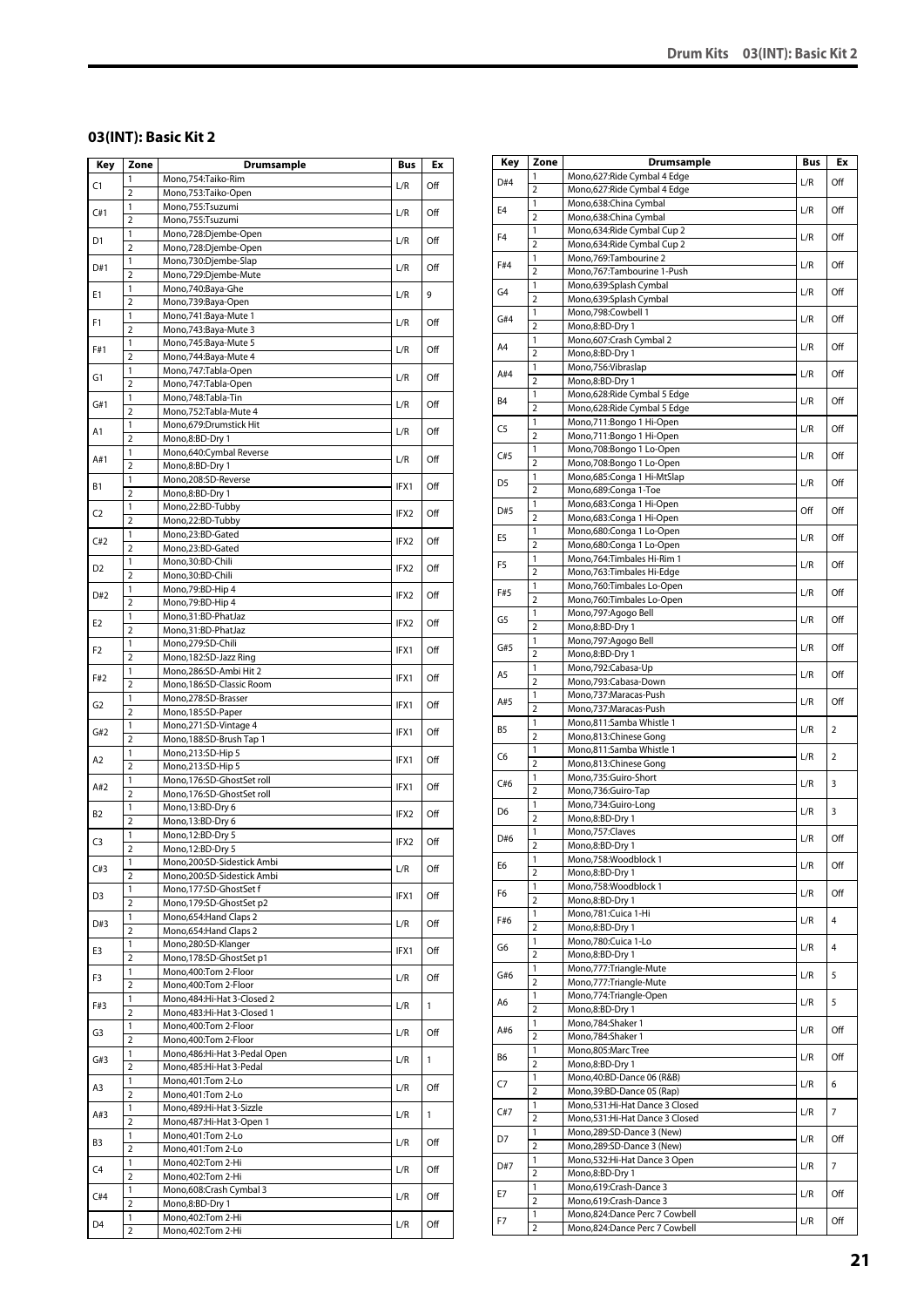| Key            | Zone           | Drumsample                   | <b>Bus</b> | Ex  |
|----------------|----------------|------------------------------|------------|-----|
|                | 1              | Mono,657:Dance Claps 1       |            |     |
| F#7            | $\overline{2}$ | Mono,8:BD-Dry 1              | L/R        | Off |
| G7             | $\mathbf{1}$   | Mono,825:Dance Perc 8 Maraca | L/R        | Off |
|                | $\overline{2}$ | Mono,8:BD-Dry 1              |            |     |
| G#7            | $\mathbf{1}$   | Mono,648:Orch.SD Roll 2      | L/R        | 8   |
|                | $\overline{2}$ | Mono,8:BD-Dry 1              |            |     |
| A7             | $\mathbf{1}$   | Mono.646:Orchestral SD       | L/R        | 8   |
|                | $\overline{2}$ | Mono,646:Orchestral SD       |            |     |
| A#7            | 1              | Mono,809:Bell Tree           |            | Off |
|                | $\overline{2}$ | Mono,8:BD-Dry 1              | L/R        |     |
| <b>B7</b>      | $\mathbf{1}$   | Mono,1111:Stadium            | L/R        | Off |
|                | $\overline{2}$ | Mono,8:BD-Dry 1              |            |     |
| C8             | 1              | Mono,1112:Applause           | L/R        | Off |
|                | $\overline{2}$ | Mono,8:BD-Dry 1              |            |     |
| C#8            | $\overline{1}$ | Mono,8:BD-Dry 1              |            |     |
|                | $\overline{2}$ | Mono,8:BD-Dry 1              | L/R        | Off |
| D <sub>8</sub> | 1              | Mono,8:BD-Dry 1              | L/R        | Off |
|                | $\overline{2}$ | Mono,8:BD-Dry 1              |            |     |
| D#8            | $\mathbf{1}$   | Mono,8:BD-Dry 1              | L/R        |     |
|                | $\overline{2}$ | Mono,8:BD-Dry 1              |            | Off |
|                | 1              | Mono,8:BD-Dry 1              | L/R        | Off |
| E8             | $\overline{2}$ | Mono,8:BD-Dry 1              |            |     |
|                | 1              | Mono,8:BD-Dry 1              |            | Off |
| F8             | $\overline{2}$ | Mono,8:BD-Dry 1              | L/R        |     |
|                | 1              | Mono,8:BD-Dry 1              | L/R        |     |
| F#8            | $\overline{2}$ | Mono,8:BD-Dry 1              |            | Off |
|                | $\mathbf{1}$   | Mono,8:BD-Dry 1              |            |     |
| G8             | $\overline{2}$ | Mono,8:BD-Dry 1              | L/R        | Off |
|                | $\mathbf{1}$   | Mono,8:BD-Dry 1              |            |     |
| G#8            | $\overline{2}$ | Mono,8:BD-Dry 1              | L/R        | Off |
|                | 1              | Mono,8:BD-Dry 1              |            |     |
| A8             | $\overline{2}$ | Mono,8:BD-Dry 1              | L/R        | Off |
|                | 1              | Mono,8:BD-Dry 1              |            |     |
| A#8            | $\overline{2}$ | Mono,8:BD-Dry 1              | L/R        | Off |
|                | $\mathbf{1}$   | Mono,8:BD-Dry 1              |            |     |
| B8             | $\overline{2}$ | Mono,8:BD-Dry 1              | L/R        | Off |
|                | 1              | Mono,8:BD-Dry 1              |            |     |
| C9             | $\overline{2}$ | Mono,8:BD-Dry 1              | L/R        | Off |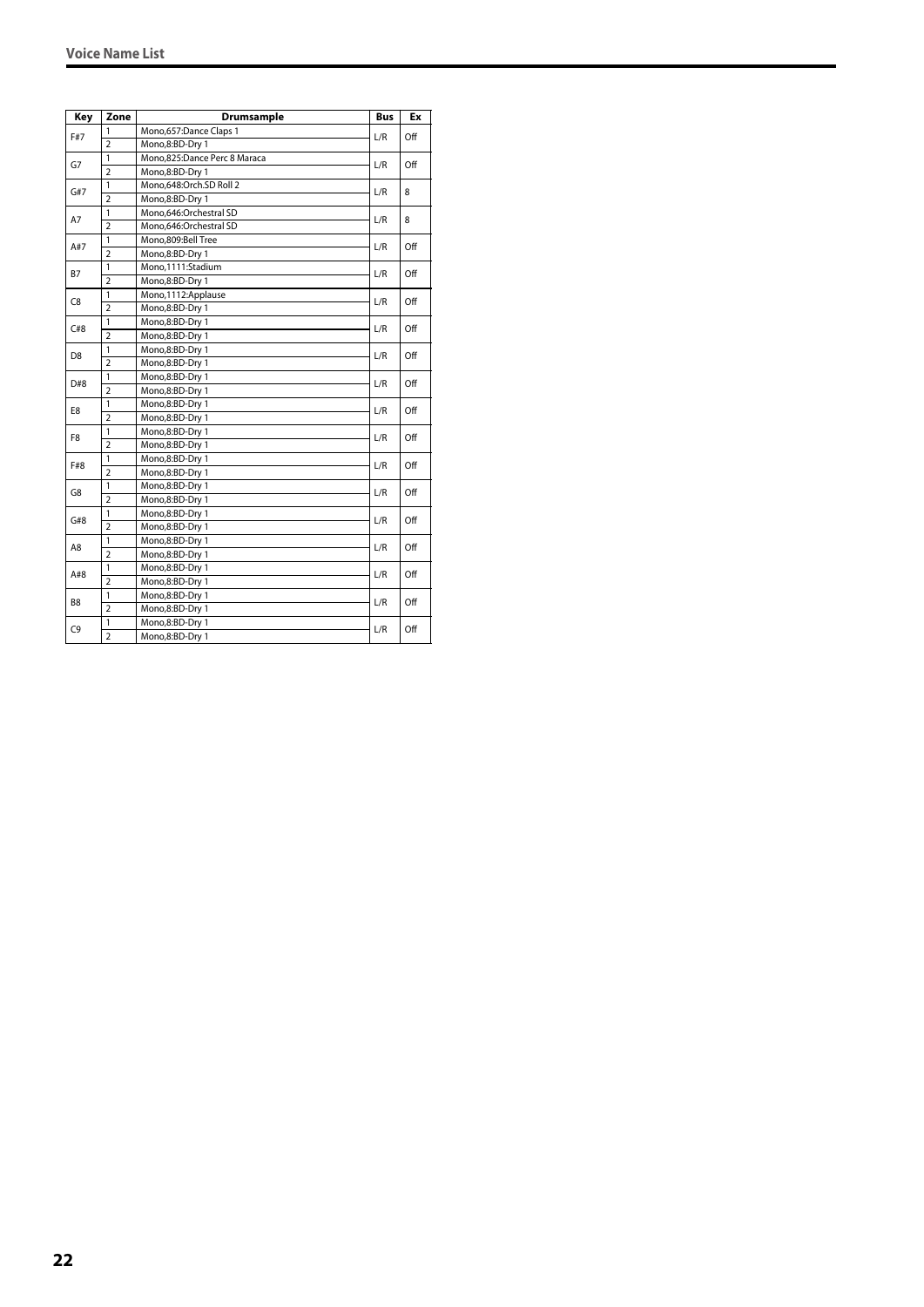# <span id="page-22-0"></span>**04(INT): Rock Kit**

| Key            | Zone                           | <b>Drumsample</b>                                         | Bus              | Ex             |
|----------------|--------------------------------|-----------------------------------------------------------|------------------|----------------|
| C1             | 1                              | Mono,754:Taiko-Rim                                        | L/R              | Off            |
|                | $\overline{2}$                 | Mono,753:Taiko-Open                                       |                  |                |
| C#1            | 1<br>$\overline{2}$            | Mono,755:Tsuzumi<br>Mono,755:Tsuzumi                      | L/R              | Off            |
|                | 1                              | Mono,728:Djembe-Open                                      |                  |                |
| D1             | $\overline{2}$                 | Mono,728:Djembe-Open                                      | L/R              | Off            |
|                | 1                              | Mono,730:Djembe-Slap                                      |                  |                |
| D#1            | $\overline{2}$                 | Mono,729:Djembe-Mute                                      | L/R              | Off            |
| Ε1             | 1                              | Mono,740:Baya-Ghe                                         | L/R              | $\overline{7}$ |
|                | $\overline{2}$                 | Mono,739:Baya-Open                                        |                  |                |
| F1             | 1<br>$\overline{2}$            | Mono, 741: Baya-Mute 1<br>Mono, 743: Baya-Mute 3          | L/R              | Off            |
|                | 1                              | Mono, 745: Baya-Mute 5                                    |                  |                |
| F#1            | $\overline{2}$                 | Mono, 744: Baya-Mute 4                                    | L/R              | Off            |
| G1             | 1                              | Mono, 747: Tabla-Open                                     | L/R              | Off            |
|                | $\overline{2}$                 | Mono, 747: Tabla-Open                                     |                  |                |
| G#1            | 1<br>$\overline{2}$            | Mono, 748: Tabla-Tin<br>Mono, 752: Tabla-Mute 4           | L/R              | Off            |
|                | 1                              | Mono,679:Drumstick Hit                                    |                  |                |
| A1             | $\overline{2}$                 | Mono,679:Drumstick Hit                                    | L/R              | Off            |
| A#1            | 1                              | Mono,640:Cymbal Reverse                                   | L/R              | Off            |
| В1             | 1                              | Mono,208:SD-Reverse                                       | IFX1             | Off            |
| C <sub>2</sub> | 1<br>$\overline{2}$            | Mono,24:BD-Tight<br>Stereo,2:BD-amb 2 mf-L                | IFX2             | Off            |
|                | 1                              | Mono, 34: BD-Squash                                       |                  |                |
| C#2            | $\overline{2}$                 | Stereo, 3:BD-amb 2 f-L                                    | IFX2             | Off            |
|                | 1                              | Mono,23:BD-Gated                                          |                  |                |
| D2             | $\overline{2}$                 | Stereo,1:BD-amb 1 f-L                                     | IFX <sub>2</sub> | Off            |
| D#2            | 1                              | Mono,22:BD-Tubby                                          | IFX2             | Off            |
|                | $\overline{2}$                 | Stereo, 0: BD-amb 1 mf-L                                  |                  |                |
| E2             | 1<br>$\overline{2}$            | Mono,24:BD-Tight                                          | IFX2             | Off            |
|                | 1                              | Stereo,2:BD-amb 2 mf -L<br>Mono, 180: SD-Full Room        |                  |                |
| F2             | $\overline{2}$                 | Stereo,21:SD-dry 1 f-L                                    | IFX1             | Off            |
| F#2            | 1                              | Mono, 172:SD-Dry 2                                        | IFX1             | Off            |
|                | $\overline{2}$                 | Stereo, 19:SD-dry 1 mp -L                                 |                  |                |
| G2             | 1                              | Mono,184:SD-Amb.Piccolo 2                                 | IFX1             | Off            |
|                | $\overline{2}$                 | Stereo,23:SD-dry 1 fff -L                                 |                  |                |
| G#2            | 1<br>$\overline{2}$            | Mono, 173: SD-Dry 3<br>Stereo, 19:SD-dry 1 mp -L          | IFX1             | Off            |
|                | 1                              | Mono,177:SD-GhostSet f                                    |                  |                |
| A2             | $\overline{2}$                 | Stereo,21:SD-dry 1 f-L                                    | IFX1             | Off            |
| A#2            | 1                              | Mono,193:SD-Yowie                                         | IFX1             | Off            |
|                | $\overline{2}$<br>1            | Stereo,21:SD-dry 1 f-L                                    |                  |                |
| B2             | $\overline{2}$                 | Mono, 10:BD-Dry 3<br>Stereo,2:BD-amb 2 mf-L               | IFX2             | Off            |
|                | 1                              | Mono,9:BD-Dry 2                                           |                  |                |
| C3             | $\overline{2}$                 | Stereo, 3:BD-amb 2 f-L                                    | IFX2             | Off            |
| C#3            | 1                              | Mono,200:SD-Sidestick Ambi                                | L/R              | Off            |
|                | $\overline{2}$                 | Stereo, 24: SD-Sidestick mf-L                             |                  |                |
| D3             | 1<br>$\overline{2}$            | Mono,200:SD-Sidestick Ambi<br>Stereo, 21: SD-dry 1 f-L    | IFX1             | Off            |
| D#3            | 1                              | Mono, 654: Hand Claps 2                                   |                  |                |
|                | 2                              | Stereo, 93: Hand Claps 1 - L                              | L/R              | Off            |
| E3             | $\mathbf{1}$                   | Mono,177:SD-GhostSet f                                    | IFX1             | Off            |
|                | $\overline{2}$<br>1            | Stereo, 18:SD-dry 1 p-L<br>Mono, 400: Tom 2-Floor         |                  |                |
| F3             | $\overline{2}$                 | Stereo, 59: Tom 1-Lo f-L                                  | L/R              | Off            |
|                | 1                              | Mono, 471: Hi-Hat 1-Closed ff                             |                  |                |
| F#3            | $\overline{2}$                 | Mono, 470: Hi-Hat 1-Closed mf                             | L/R              | $\mathbf{1}$   |
| G3             | $\mathbf{1}$                   | Mono, 400: Tom 2-Floor                                    | L/R              | Off            |
|                | $\overline{2}$                 | Stereo,61:Tom 1-MidLo f-L<br>Mono, 473: Hi-Hat 1-Pedal ff |                  |                |
| G#3            | $\mathbf{1}$<br>2              | Mono, 472: Hi-Hat 1-Pedal mf                              | L/R              | $\mathbf{1}$   |
|                | $\mathbf{1}$                   | Mono, 400: Tom 2-Floor                                    |                  |                |
| A3             | $\overline{2}$                 | Stereo,63:Tom 1-MidHi f-L                                 | L/R              | Off            |
| A#3            | 1                              | Mono, 475: Hi-Hat 1-Open ff                               | L/R              | $\mathbf{1}$   |
|                | $\overline{2}$                 | Mono, 474: Hi-Hat 1-Open mf                               |                  |                |
| B3             | 1<br>$\overline{2}$            | Mono, 400: Tom 2-Floor<br>Stereo,63:Tom 1-MidHi f-L       | L/R              | Off            |
|                | 1                              | Mono, 403: Tom 3-Floor                                    |                  |                |
| C4             | $\overline{2}$                 | Stereo,65:Tom 1-Hi mf-L                                   | L/R              | Off            |
| C#4            | 1                              | Mono, 608: Crash Cymbal 3                                 | L/R              | Off            |
|                | $\overline{2}$                 | Stereo,87:Crash Cymbal 1 mf-L                             |                  |                |
| D4             | $\mathbf{1}$<br>$\overline{2}$ | Mono, 403: Tom 3-Floor<br>Stereo,65:Tom 1-Hi mf-L         | L/R              | Off            |
|                | 1                              | Mono,627: Ride Cymbal 4 Edge                              |                  |                |
| D#4            | $\overline{\mathbf{2}}$        | Stereo, 90: Ride Cymbal 1 - L                             | L/R              | Off            |

| Key            | Zone                    | <b>Drumsample</b>                                         | <b>Bus</b> | Ex             |
|----------------|-------------------------|-----------------------------------------------------------|------------|----------------|
| E4             | 1                       | Mono,638:China Cymbal                                     | L/R        | Off            |
|                | 2                       | Mono,638:China Cymbal                                     |            |                |
| F <sub>4</sub> | 1                       | Mono,634: Ride Cymbal Cup 2                               | L/R        | Off            |
|                | 2                       | Stereo, 92: Ride Cymbal Cup 1 - L                         |            |                |
| F#4            | 1<br>$\overline{2}$     | Mono, 769: Tambourine 2<br>Mono,767:Tambourine 1-Push     | L/R        | Off            |
|                | 1                       | Mono,639:Splash Cymbal                                    |            |                |
| G4             | $\overline{2}$          | Stereo,87:Crash Cymbal 1 mf-L                             | L/R        | Off            |
|                | 1                       | Mono,798:Cowbell 1                                        |            |                |
| G#4            | 2                       | Mono,8:BD-Dry 1                                           | L/R        | Off            |
| A4             | 1                       | Mono,607:Crash Cymbal 2                                   | L/R        | Off            |
|                | $\overline{2}$          | Stereo,87:Crash Cymbal 1 mf-L                             |            |                |
| A#4            | 1                       | Mono,756:Vibraslap                                        | L/R        | Off            |
|                | 2<br>1                  | Mono,8:BD-Dry 1                                           |            |                |
| B <sub>4</sub> | $\overline{2}$          | Mono,609:Crash Cymbal 4<br>Stereo, 90: Ride Cymbal 1 - L  | L/R        | Off            |
|                | 1                       | Mono,711:Bongo 1 Hi-Open                                  |            |                |
| C <sub>5</sub> | 2                       | Mono,711:Bongo 1 Hi-Open                                  | L/R        | Off            |
| C#5            | 1                       | Mono,708:Bongo 1 Lo-Open                                  | L/R        | Off            |
|                | $\overline{2}$          | Mono,708:Bongo 1 Lo-Open                                  |            |                |
| D <sub>5</sub> | 1                       | Mono,685:Conga 1 Hi-MtSlap                                | L/R        | Off            |
|                | $\overline{2}$          | Mono,689:Conga 1-Toe                                      |            |                |
| D#5            | 1<br>$\overline{2}$     | Mono,683:Conga 1 Hi-Open<br>Mono,683:Conga 1 Hi-Open      | L/R        | Off            |
|                | 1                       | Mono,680:Conga 1 Lo-Open                                  |            |                |
| E5             | 2                       | Mono,680:Conga 1 Lo-Open                                  | L/R        | Off            |
|                | 1                       | Mono,409:Tom-Processed                                    |            |                |
| F5             | $\overline{2}$          | Mono,409:Tom-Processed                                    | L/R        | Off            |
| F#5            | 1                       | Mono, 764: Timbales Hi-Rim 1                              |            | Off            |
|                | $\overline{2}$          | Mono, 763: Timbales Hi-Edge                               | L/R        |                |
| G5             | 1                       | Mono,409:Tom-Processed                                    | L/R        | Off            |
|                | 2                       | Mono,409:Tom-Processed                                    |            |                |
| G#5            | 1<br>2                  | Mono,760:Timbales Lo-Open                                 | L/R        | Off            |
|                | 1                       | Mono,760:Timbales Lo-Open<br>Mono,409:Tom-Processed       |            |                |
| A5             | $\overline{2}$          | Mono,409:Tom-Processed                                    | L/R        | Off            |
|                | 1                       | Mono,737:Maracas-Push                                     |            |                |
| A#5            | $\overline{2}$          | Mono,737: Maracas-Push                                    | L/R        | Off            |
| B5             | 1                       | Mono,409:Tom-Processed                                    | L/R        | Off            |
|                | 2                       | Mono,409:Tom-Processed                                    |            |                |
| C6             | 1                       | Mono,409:Tom-Processed                                    | L/R        | Off            |
|                | $\overline{2}$          | Mono,409:Tom-Processed                                    |            |                |
| C#6            | 1<br>$\overline{2}$     | Mono,794:Cabasa-Tap<br>Mono,792:Cabasa-Up                 | L/R        | Off            |
|                | 1                       | Mono,409:Tom-Processed                                    |            |                |
| D <sub>6</sub> | $\overline{2}$          | Mono,409:Tom-Processed                                    | L/R        | Off            |
| D#6            | 1                       | Mono, 757: Claves                                         | L/R        | Off            |
|                | $\overline{2}$          | Mono, 757: Claves                                         |            |                |
| E6             | 1                       | Mono,758:Woodblock 1                                      | L/R        | Off            |
|                | $\overline{2}$          | Mono,758:Woodblock 1                                      |            |                |
| F6             | 1<br>$\overline{2}$     | Mono,758:Woodblock 1<br>Mono,758:Woodblock 1              | L/R        | Off            |
|                | 1                       | Mono,781:Cuica 1-Hi                                       |            |                |
| F#6            | $\overline{2}$          | Mono,8:BD-Dry 1                                           | L/R        | $\overline{2}$ |
|                | 1                       | Mono,780:Cuica 1-Lo                                       |            |                |
| G6             | $\overline{2}$          | Mono,780:Cuica 1-Lo                                       | L/R        | $\overline{2}$ |
| G#6            | 1                       | Mono,777:Triangle-Mute                                    | L/R        | 3              |
|                | $\overline{2}$          | Mono,777:Triangle-Mute                                    |            |                |
| A6             | 1                       | Mono,774:Triangle-Open                                    | L/R        | 3              |
|                | $\overline{2}$<br>1     | Mono,774:Triangle-Open<br>Mono,784:Shaker 1               |            |                |
| A#6            | $\overline{2}$          | Mono,784:Shaker 1                                         | L/R        | Off            |
|                | 1                       | Mono,805:Marc Tree                                        |            |                |
| B6             | 2                       | Mono,8:BD-Dry 1                                           | L/R        | Off            |
|                | 1                       | Mono,40:BD-Dance 06 (R&B)                                 |            | $\overline{4}$ |
| C7             | 2                       | Mono, 39: BD-Dance 05 (Rap)                               | L/R        |                |
| C#7            | 1                       | Mono,531:Hi-Hat Dance 3 Closed                            | L/R        | 5              |
|                | $\overline{2}$          | Mono,531:Hi-Hat Dance 3 Closed                            |            |                |
| D7             | 1                       | Mono,289:SD-Dance 3 (New)                                 | L/R        | Off            |
|                | $\overline{2}$<br>1     | Mono,289:SD-Dance 3 (New)<br>Mono,532:Hi-Hat Dance 3 Open |            |                |
| D#7            | $\overline{\mathbf{c}}$ | Mono,8:BD-Dry 1                                           | L/R        | 5              |
|                | 1                       | Mono,619:Crash-Dance 3                                    |            |                |
| Е7             | 2                       | Mono,619:Crash-Dance 3                                    | L/R        | Off            |
|                | 1                       | Mono,824:Dance Perc 7 Cowbell                             | L/R        | Off            |
| F7             | $\overline{2}$          | Mono,824:Dance Perc 7 Cowbell                             |            |                |
| F#7            | 1                       | Mono,657:Dance Claps 1                                    | L/R        | Off            |
|                | $\overline{2}$          | Mono,8:BD-Dry 1                                           |            |                |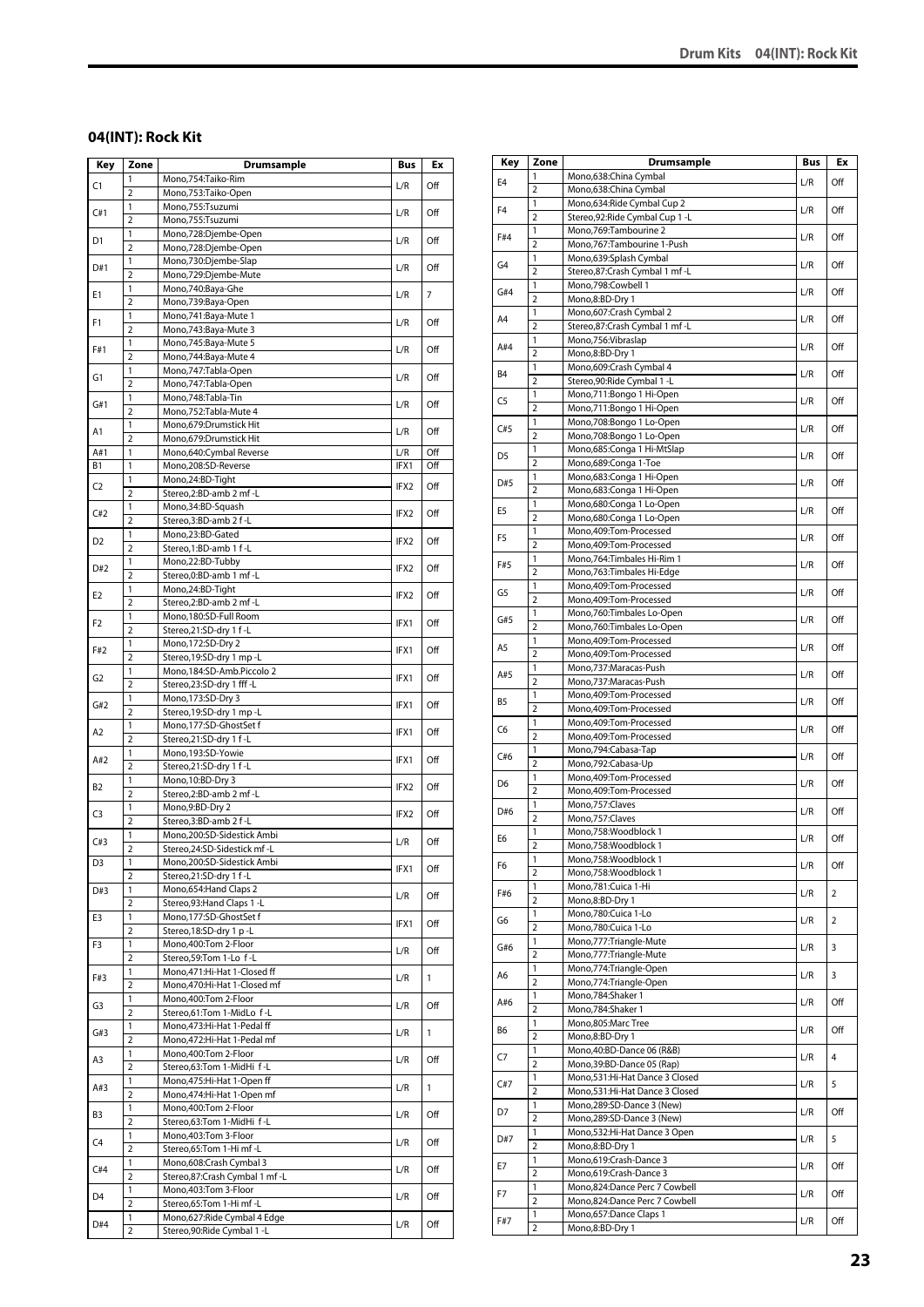| Key            | Zone           | <b>Drumsample</b>            | <b>Bus</b> | Ex  |
|----------------|----------------|------------------------------|------------|-----|
|                | $\mathbf{1}$   | Mono,825:Dance Perc 8 Maraca |            |     |
| G7             | $\overline{2}$ | Mono,8:BD-Dry 1              | L/R        | Off |
| G#7            | 1              | Mono,648:Orch.SD Roll 2      | L/R        |     |
|                | $\overline{2}$ | Mono, 647: Orch. SD Roll 1   |            | 6   |
| A7             | $\mathbf{1}$   | Mono,646:Orchestral SD       | L/R        | 6   |
|                | $\overline{2}$ | Mono,646:Orchestral SD       |            |     |
| A#7            | $\mathbf{1}$   | Mono,809:Bell Tree           | L/R        | Off |
|                | $\overline{2}$ | Mono,8:BD-Dry 1              |            |     |
| B7             | 1              | Mono,1111:Stadium            | L/R        | Off |
|                | $\overline{2}$ | Mono,8:BD-Dry 1              |            |     |
| C8             | 1              | Mono,1112:Applause           | L/R        | Off |
|                | $\overline{2}$ | Mono,8:BD-Dry 1              |            |     |
| C#8            | 1              | Mono,8:BD-Dry 1              | L/R        | Off |
|                | $\overline{2}$ | Mono,8:BD-Dry 1              |            |     |
| D <sub>8</sub> | $\mathbf{1}$   | Mono,8:BD-Dry 1              | L/R        | Off |
|                | $\overline{2}$ | Mono,8:BD-Dry 1              |            |     |
| D#8            | $\mathbf{1}$   | Mono,8:BD-Dry 1              | L/R        | Off |
|                | $\overline{2}$ | Mono,8:BD-Dry 1              |            |     |
| E8             | $\mathbf{1}$   | Mono,8:BD-Dry 1              | L/R        | Off |
|                | $\overline{2}$ | Mono,8:BD-Dry 1              |            |     |
| F <sub>8</sub> | $\mathbf{1}$   | Mono,8:BD-Dry 1              | L/R        | Off |
|                | $\overline{2}$ | Mono,8:BD-Dry 1              |            |     |
| F#8            | 1              | Mono,8:BD-Dry 1              |            | Off |
|                | $\overline{2}$ | Mono,8:BD-Dry 1              | L/R        |     |
| G8             | $\mathbf{1}$   | Mono,8:BD-Dry 1              | L/R        | Off |
|                | $\overline{2}$ | Mono,8:BD-Dry 1              |            |     |
| G#8            | $\mathbf{1}$   | Mono,8:BD-Dry 1              | L/R        | Off |
|                | $\overline{2}$ | Mono,8:BD-Dry 1              |            |     |
| A8             | 1              | Mono,8:BD-Dry 1              | L/R        | Off |
|                | $\overline{2}$ | Mono,8:BD-Dry 1              |            |     |
| A#8            | 1              | Mono,8:BD-Dry 1              | L/R        | Off |
|                | $\overline{2}$ | Mono,8:BD-Dry 1              |            |     |
| B8             | $\mathbf{1}$   | Mono,8:BD-Dry 1              | L/R        | Off |
|                | $\overline{2}$ | Mono,8:BD-Dry 1              |            |     |
| C <sub>9</sub> | 1              | Mono,8:BD-Dry 1              | L/R        | Off |
|                | $\overline{2}$ | Mono,8:BD-Dry 1              |            |     |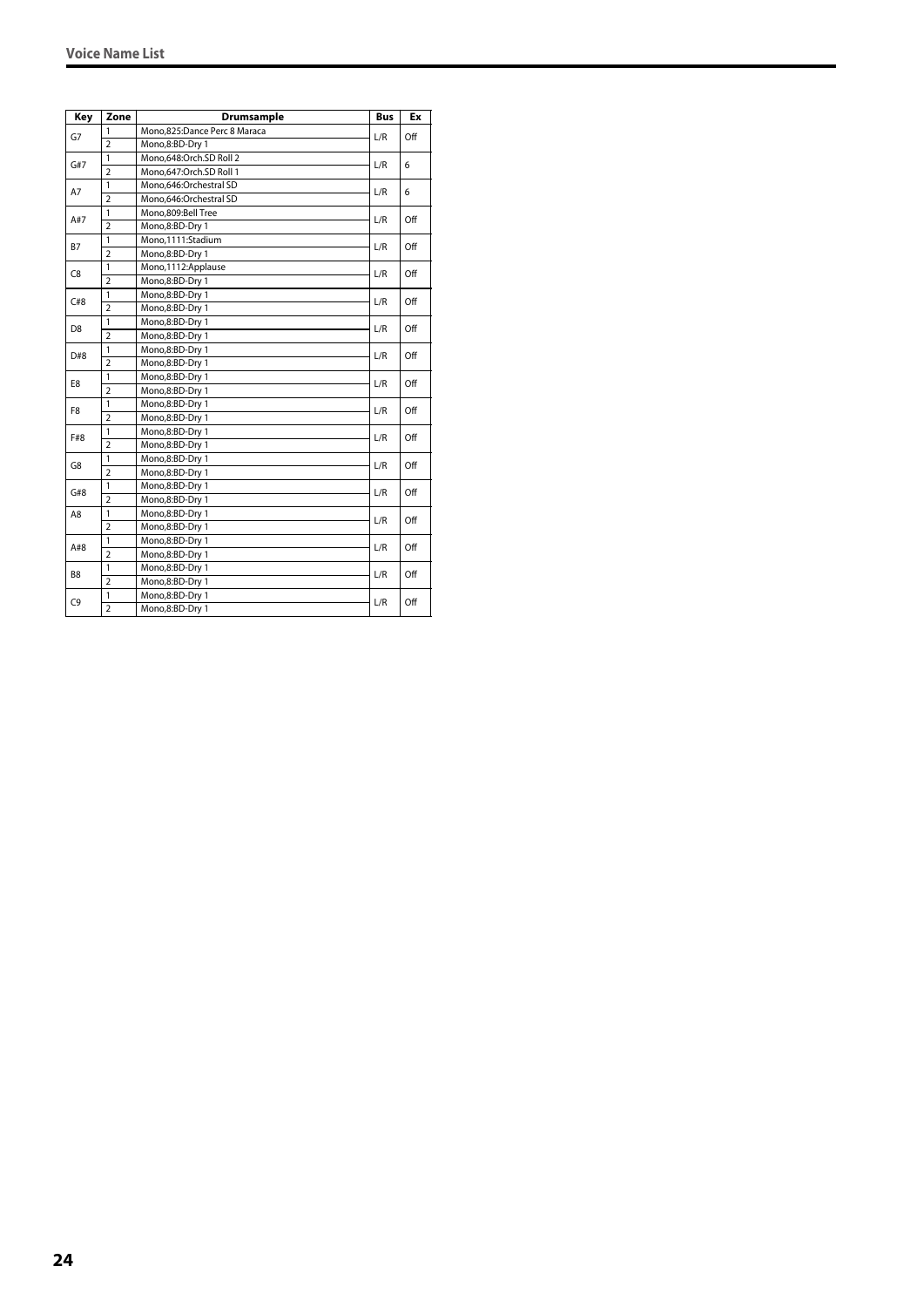# <span id="page-24-0"></span>**05(INT): Power Kit 1**

| Key            | Zone                | <b>Drumsample</b>                                         | Bus  | Еx             |
|----------------|---------------------|-----------------------------------------------------------|------|----------------|
| C1             | 1                   | Mono,754:Taiko-Rim                                        | L/R  | Off            |
|                | $\overline{2}$      | Mono,753:Taiko-Open                                       |      |                |
| C#1            | 1                   | Mono,755:Tsuzumi                                          | L/R  | Off            |
|                | $\overline{2}$<br>1 | Mono,755:Tsuzumi                                          |      |                |
| D1             | $\overline{2}$      | Mono,728:Djembe-Open<br>Mono,728:Djembe-Open              | L/R  | Off            |
|                | 1                   | Mono,730:Djembe-Slap                                      |      |                |
| D#1            | $\overline{2}$      | Mono,729:Djembe-Mute                                      | L/R  | Off            |
|                | 1                   | Mono,740:Baya-Ghe                                         |      |                |
| E1             | $\overline{2}$      | Mono,739:Baya-Open                                        | L/R  | $\overline{7}$ |
| F1             | 1                   | Mono, 741: Baya-Mute 1                                    | L/R  | Off            |
|                | $\overline{2}$      | Mono, 743: Baya-Mute 3                                    |      |                |
| F#1            | 1                   | Mono, 745: Baya-Mute 5                                    | L/R  | Off            |
|                | $\overline{2}$      | Mono, 744: Baya-Mute 4                                    |      |                |
| G1             | 1                   | Mono, 747: Tabla-Open                                     | L/R  | Off            |
|                | $\overline{2}$<br>1 | Mono, 747: Tabla-Open<br>Mono,748:Tabla-Tin               |      |                |
| G#1            | $\overline{2}$      | Mono, 752: Tabla-Mute 4                                   | L/R  | Off            |
|                | 1                   | Mono,679:Drumstick Hit                                    |      |                |
| A1             | $\overline{2}$      | Mono,679:Drumstick Hit                                    | L/R  | Off            |
| A#1            | 1                   | Mono,640:Cymbal Reverse                                   |      |                |
|                | $\overline{2}$      | Mono,8:BD-Dry 1                                           | L/R  | Off            |
| В1             | 1                   | Mono,208:SD-Reverse                                       | IFX1 | Off            |
|                | $\overline{2}$      | Mono,8:BD-Dry 1                                           |      |                |
| C <sub>2</sub> | 1                   | Mono,24:BD-Tight                                          | IFX2 | Off            |
|                | $\overline{2}$      | Mono,24:BD-Tight                                          |      |                |
| C#2            | 1<br>$\overline{2}$ | Mono, 34: BD-Squash<br>Mono, 34: BD-Squash                | IFX2 | Off            |
|                | $\mathbf{1}$        | Mono.23:BD-Gated                                          |      |                |
| D2             | $\overline{2}$      | Mono,23:BD-Gated                                          | IFX2 | Off            |
|                | 1                   | Mono,22:BD-Tubby                                          |      |                |
| D#2            | $\overline{2}$      | Mono,22:BD-Tubby                                          | IFX2 | Off            |
|                | 1                   | Mono,19:BD-Woofer                                         |      |                |
| E2             | $\overline{2}$      | Mono,19:BD-Woofer                                         | IFX2 | Off            |
| F2             | 1                   | Mono,180:SD-Full Room                                     | IFX1 | Off            |
|                | $\overline{2}$      | Mono,180:SD-Full Room                                     |      |                |
| F#2            | 1                   | Mono,196:SD-Cracker Room                                  | IFX1 | Off            |
|                | $\overline{2}$      | Mono,196:SD-Cracker Room                                  |      |                |
| G2             | 1                   | Mono, 184: SD-Amb. Piccolo 2                              | IFX1 | Off            |
|                | 2<br>1              | Mono, 184: SD-Amb. Piccolo 2<br>Mono, 194: SD-Processed 1 |      |                |
| G#2            | $\overline{2}$      | Mono, 194: SD-Processed 1                                 | IFX1 | Off            |
|                | 1                   | Mono,193:SD-Yowie                                         |      |                |
| A <sub>2</sub> | $\overline{2}$      | Mono,193:SD-Yowie                                         | IFX1 | Off            |
| A#2            | 1                   | Mono,191:SD-Atomic                                        | IFX1 | Off            |
|                | $\overline{2}$      | Mono,191:SD-Atomic                                        |      |                |
| B2             | 1                   | Mono,21:BD-Terminator                                     | IFX2 | Off            |
|                | $\overline{2}$      | Mono,21:BD-Terminator                                     |      |                |
| C3             | 1                   | Mono,20:BD-Mondo Kill                                     | IFX2 | Off            |
|                | $\overline{2}$      | Mono,20:BD-Mondo Kill                                     |      |                |
| C#3            | 1<br>$\overline{2}$ | Mono,200:SD-Sidestick Ambi<br>Mono,200:SD-Sidestick Ambi  | L/R  | Off            |
|                | 1                   | Mono, 192: SD-Big Rock                                    |      |                |
| D3             | $\overline{2}$      | Mono, 192: SD-Big Rock                                    | IFX1 | Off            |
|                | 1                   | Mono, 654: Hand Claps 2                                   |      |                |
| D#3            | $\overline{2}$      | Mono, 654: Hand Claps 2                                   | L/R  | Off            |
| E3             | 1                   | Mono, 195:SD-Processed 2                                  | IFX1 | Off            |
|                | $\overline{2}$      | Mono, 195: SD-Processed 2                                 |      |                |
| F3             | 1                   | Mono, 406: Tom 4-Floor                                    | L/R  | Off            |
|                | $\overline{2}$      | Mono, 406: Tom 4-Floor                                    |      |                |
| F#3            | 1                   | Mono, 484: Hi-Hat 3-Closed 2                              | L/R  | $\mathbf{1}$   |
|                | $\overline{2}$<br>1 | Mono, 483: Hi-Hat 3-Closed 1<br>Mono, 407: Tom 4-Lo       |      |                |
| G3             | $\overline{2}$      | Mono, 407: Tom 4-Lo                                       | L/R  | Off            |
|                | 1                   | Mono, 486: Hi-Hat 3-Pedal Open                            |      |                |
| G#3            | $\overline{2}$      | Mono, 485: Hi-Hat 3-Pedal                                 | L/R  | $\mathbf{1}$   |
|                | 1                   | Mono, 407: Tom 4-Lo                                       |      |                |
| A3             | $\overline{2}$      | Mono, 407: Tom 4-Lo                                       | L/R  | Off            |
| A#3            | 1                   | Mono, 487: Hi-Hat 3-Open 1                                | L/R  | $\mathbf{1}$   |
|                | $\overline{2}$      | Mono, 488: Hi-Hat 3-Open 2                                |      |                |
| B3             | 1                   | Mono, 407: Tom 4-Lo                                       | L/R  | Off            |
|                | $\overline{2}$      | Mono, 407: Tom 4-Lo                                       |      |                |
| C4             | 1                   | Mono, 408: Tom 4-Hi                                       | L/R  | Off            |
|                | $\overline{2}$<br>1 | Mono, 408: Tom 4-Hi<br>Mono,608:Crash Cymbal 3            |      |                |
| C#4            | $\overline{2}$      | Mono,8:BD-Dry 1                                           | L/R  | Off            |
|                | 1                   | Mono, 408: Tom 4-Hi                                       |      |                |
| D4             | 2                   | Mono, 408: Tom 4-Hi                                       | L/R  | Off            |

| Key            | Zone                | <b>Drumsample</b>                                     | Bus | Ex             |
|----------------|---------------------|-------------------------------------------------------|-----|----------------|
| D#4            | 1                   | Mono,627: Ride Cymbal 4 Edge                          | L/R | Off            |
|                | $\overline{2}$      | Mono,627: Ride Cymbal 4 Edge                          |     |                |
| E <sub>4</sub> | 1                   | Mono,638:China Cymbal                                 | L/R | Off            |
|                | $\overline{2}$      | Mono,638:China Cymbal                                 |     |                |
| F <sub>4</sub> | 1                   | Mono,634: Ride Cymbal Cup 2                           | L/R | Off            |
|                | $\overline{2}$<br>1 | Mono,634:Ride Cymbal Cup 2<br>Mono, 769: Tambourine 2 |     |                |
| F#4            | $\overline{2}$      | Mono,767:Tambourine 1-Push                            | L/R | Off            |
|                | 1                   | Mono,639:Splash Cymbal                                |     |                |
| G <sub>4</sub> | $\overline{2}$      | Mono,639:Splash Cymbal                                | L/R | Off            |
|                | 1                   | Mono,798:Cowbell 1                                    |     |                |
| G#4            | $\overline{2}$      | Mono,8:BD-Dry 1                                       | L/R | Off            |
|                | 1                   | Mono,607:Crash Cymbal 2                               |     |                |
| A <sub>4</sub> | $\overline{2}$      | Mono,8:BD-Dry 1                                       | L/R | Off            |
|                | 1                   | Mono,756:Vibraslap                                    |     |                |
| A#4            | $\overline{2}$      | Mono,8:BD-Dry 1                                       | L/R | Off            |
| B4             | 1                   | Mono,628: Ride Cymbal 5 Edge                          | L/R | Off            |
|                | $\overline{2}$      | Mono,628:Ride Cymbal 5 Edge                           |     |                |
| C5             | 1                   | Mono,711:Bongo 1 Hi-Open                              | L/R | Off            |
|                | $\overline{2}$      | Mono,711:Bongo 1 Hi-Open                              |     |                |
| C#5            | $\mathbf{1}$        | Mono,708:Bongo 1 Lo-Open                              | L/R | Off            |
|                | $\overline{2}$      | Mono,708:Bongo 1 Lo-Open                              |     |                |
| D <sub>5</sub> | 1                   | Mono,685:Conga 1 Hi-MtSlap                            | L/R | Off            |
|                | $\overline{2}$      | Mono,689:Conga 1-Toe                                  |     |                |
| D#5            | 1                   | Mono,683:Conga 1 Hi-Open                              | L/R | Off            |
|                | $\overline{2}$<br>1 | Mono,683:Conga 1 Hi-Open<br>Mono,680:Conga 1 Lo-Open  |     |                |
| E5             | $\overline{2}$      | Mono,680:Conga 1 Lo-Open                              | L/R | Off            |
|                | $\mathbf{1}$        | Mono,409:Tom-Processed                                |     |                |
| F <sub>5</sub> | $\overline{2}$      | Mono,409:Tom-Processed                                | L/R | Off            |
|                | $\mathbf{1}$        | Mono.764:Timbales Hi-Rim 1                            |     |                |
| F#5            | $\overline{2}$      | Mono, 763: Timbales Hi-Edge                           | L/R | Off            |
|                | $\mathbf{1}$        | Mono,409:Tom-Processed                                |     |                |
| G5             | $\overline{2}$      | Mono,409:Tom-Processed                                | L/R | Off            |
|                | 1                   | Mono,760:Timbales Lo-Open                             |     |                |
| G#5            | $\overline{2}$      | Mono,760:Timbales Lo-Open                             | L/R | Off            |
|                | 1                   | Mono,409:Tom-Processed                                |     |                |
| A5             | $\overline{2}$      | Mono,409:Tom-Processed                                | L/R | Off            |
| A#5            | 1                   | Mono,737:Maracas-Push                                 | L/R | Off            |
|                | $\overline{2}$      | Mono,737:Maracas-Push                                 |     |                |
| B5             | 1                   | Mono,409:Tom-Processed                                | L/R | Off            |
|                | $\overline{2}$      | Mono,409:Tom-Processed                                |     |                |
| C6             | 1                   | Mono,409:Tom-Processed                                | L/R | Off            |
|                | $\overline{2}$      | Mono,409:Tom-Processed                                |     |                |
| C#6            | 1                   | Mono, 794: Cabasa-Tap                                 | L/R | Off            |
|                | $\overline{2}$      | Mono,792:Cabasa-Up                                    |     |                |
| D <sub>6</sub> | 1<br>$\overline{2}$ | Mono,409:Tom-Processed<br>Mono,409:Tom-Processed      | L/R | Off            |
|                | 1                   | Mono, 757: Claves                                     |     |                |
| D#6            | $\overline{2}$      | Mono,757:Claves                                       | L/R | Off            |
|                | 1                   | Mono,758:Woodblock 1                                  |     |                |
| E6             | $\overline{2}$      | Mono,758:Woodblock 1                                  | L/R | Off            |
|                | 1                   | Mono,758:Woodblock 1                                  |     |                |
| F6             | $\overline{2}$      | Mono,758:Woodblock 1                                  | L/R | Off            |
|                | 1                   | Mono,781:Cuica 1-Hi                                   |     |                |
| F#6            | $\overline{2}$      | Mono,8:BD-Dry 1                                       | L/R | $\overline{2}$ |
| G6             | 1                   | Mono,780:Cuica 1-Lo                                   | L/R | $\overline{2}$ |
|                | $\overline{2}$      | Mono,780:Cuica 1-Lo                                   |     |                |
| G#6            | 1                   | Mono,777:Triangle-Mute                                | L/R | 3              |
|                | $\overline{2}$      | Mono,777:Triangle-Mute                                |     |                |
| A6             | $\mathbf{1}$        | Mono,774:Triangle-Open                                | L/R | 3              |
|                | 2                   | Mono,774:Triangle-Open                                |     |                |
| A#6            | 1                   | Mono,784:Shaker 1                                     | L/R | Off            |
|                | $\overline{2}$      | Mono,784:Shaker 1                                     |     |                |
| B6             | 1                   | Mono,805:Marc Tree                                    | L/R | Off            |
|                | $\overline{2}$<br>1 | Mono,8:BD-Dry 1<br>Mono, 40: BD-Dance 06 (R&B)        |     |                |
| C7             | 2                   | Mono, 39: BD-Dance 05 (Rap)                           | L/R | 4              |
|                | 1                   | Mono,531:Hi-Hat Dance 3 Closed                        |     |                |
| C#7            | $\overline{2}$      | Mono,531:Hi-Hat Dance 3 Closed                        | L/R | 5              |
|                | 1                   | Mono,289:SD-Dance 3 (New)                             |     |                |
| D7             | $\overline{2}$      | Mono,289:SD-Dance 3 (New)                             | L/R | Off            |
|                | 1                   | Mono,532:Hi-Hat Dance 3 Open                          |     |                |
| D#7            | $\overline{2}$      | Mono,8:BD-Dry 1                                       | L/R | 5              |
|                | 1                   | Mono,619:Crash-Dance 3                                |     |                |
| E7             | $\overline{2}$      | Mono,619:Crash-Dance 3                                | L/R | Off            |
|                | 1                   | Mono,824:Dance Perc 7 Cowbell                         |     |                |
| F7             | 2                   | Mono,824:Dance Perc 7 Cowbell                         | L/R | Off            |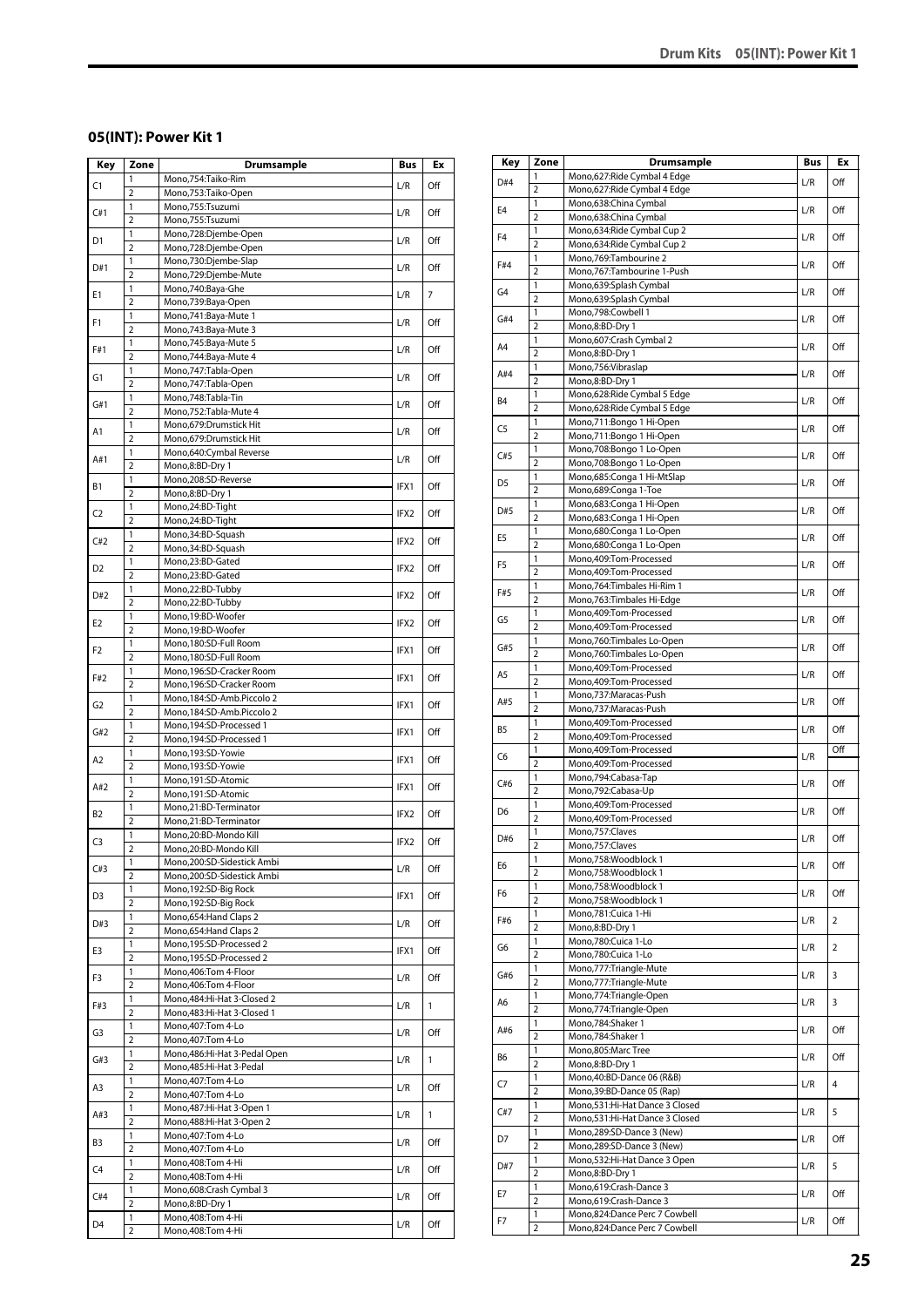| Key            | Zone           | <b>Drumsample</b>            | <b>Bus</b> | Ex  |
|----------------|----------------|------------------------------|------------|-----|
|                | 1              | Mono,657:Dance Claps 1       |            |     |
| F#7            | $\overline{2}$ | Mono,8:BD-Dry 1              | L/R        | Off |
| G7             | 1              | Mono,825:Dance Perc 8 Maraca | L/R        | Off |
|                | $\overline{2}$ | Mono,8:BD-Dry 1              |            |     |
| G#7            | $\mathbf{1}$   | Mono,648:Orch.SD Roll 2      | L/R        | 6   |
|                | $\overline{2}$ | Mono,647:Orch.SD Roll 1      |            |     |
| A7             | 1              | Mono,646:Orchestral SD       | L/R        | 6   |
|                | $\overline{2}$ | Mono,646:Orchestral SD       |            |     |
| A#7            | 1              | Mono,809:Bell Tree           | L/R        | Off |
|                | $\overline{2}$ | Mono,8:BD-Dry 1              |            |     |
| B7             | 1              | Mono,1111:Stadium            | L/R        | Off |
|                | $\overline{2}$ | Mono,8:BD-Dry 1              |            |     |
| C8             | 1              | Mono,1112:Applause           |            | Off |
|                | $\overline{2}$ | Mono,8:BD-Dry 1              | L/R        |     |
| C#8            | 1              | Mono,8:BD-Dry 1              |            | Off |
|                | $\overline{2}$ | Mono,8:BD-Dry 1              | L/R        |     |
| D <sub>8</sub> | 1              | Mono,8:BD-Dry 1              |            | Off |
|                | $\overline{2}$ | Mono,8:BD-Dry 1              | L/R        |     |
| D#8            | 1              | Mono,8:BD-Dry 1              | L/R        | Off |
|                | $\overline{2}$ | Mono,8:BD-Dry 1              |            |     |
| E8             | 1              | Mono,8:BD-Dry 1              | L/R        | Off |
|                | $\overline{2}$ | Mono,8:BD-Dry 1              |            |     |
| F8             | 1              | Mono,8:BD-Dry 1              | L/R        | Off |
|                | $\overline{2}$ | Mono,8:BD-Dry 1              |            |     |
|                | $\overline{1}$ | Mono,8:BD-Dry 1              |            | Off |
| F#8            | $\overline{2}$ | Mono,8:BD-Dry 1              | L/R        |     |
| G8             | 1              | Mono,8:BD-Dry 1              | L/R        | Off |
|                | $\overline{2}$ | Mono,8:BD-Dry 1              |            |     |
| G#8            | 1              | Mono,8:BD-Dry 1              | L/R        | Off |
|                | $\overline{2}$ | Mono,8:BD-Dry 1              |            |     |
|                | $\mathbf{1}$   | Mono,8:BD-Dry 1              |            | Off |
| A8             | $\overline{2}$ | Mono,8:BD-Dry 1              | L/R        |     |
|                | 1              | Mono,8:BD-Dry 1              |            |     |
| A#8            | $\overline{2}$ | Mono,8:BD-Dry 1              | L/R        | Off |
|                | 1              | Mono,8:BD-Dry 1              |            |     |
| B <sub>8</sub> | $\overline{2}$ | Mono,8:BD-Dry 1              | L/R        | Off |
|                | 1              | Mono,8:BD-Dry 1              |            |     |
| C9             | $\overline{2}$ | Mono,8:BD-Dry 1              | L/R        | Off |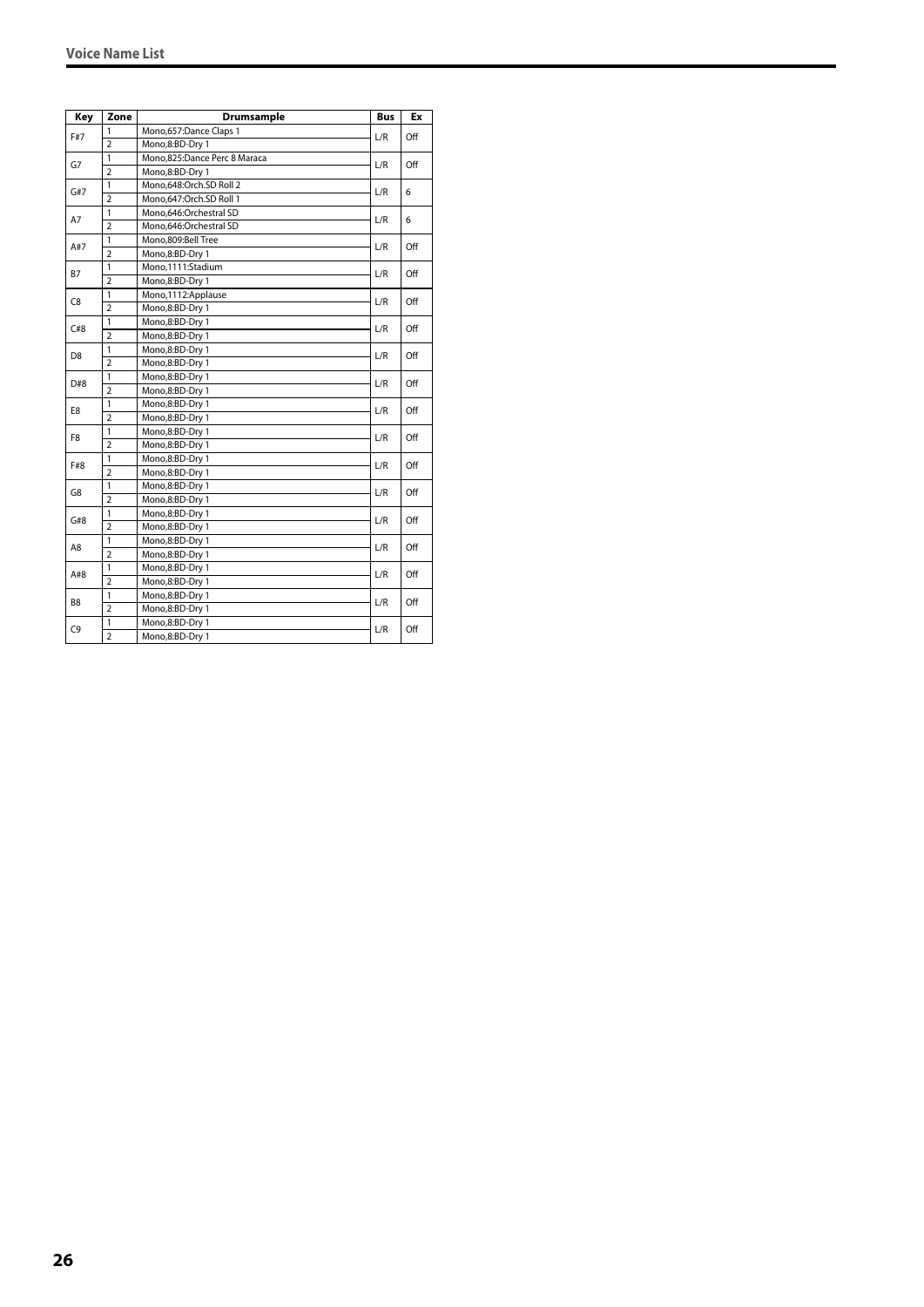# <span id="page-26-0"></span>**06(INT): Power Kit 2**

| Key            | Zone                | <b>Drumsample</b>                                 | Bus  | Ex             |
|----------------|---------------------|---------------------------------------------------|------|----------------|
| C1             | 1                   | Mono,754:Taiko-Rim                                | L/R  | Off            |
|                | $\overline{2}$      | Mono,753:Taiko-Open                               |      |                |
| C#1            | 1                   | Mono,755:Tsuzumi                                  | L/R  | Off            |
|                | $\overline{2}$      | Mono,755:Tsuzumi                                  |      |                |
| D1             | 1                   | Mono,728:Djembe-Open                              | L/R  | Off            |
|                | $\overline{2}$      | Mono,728:Djembe-Open                              |      |                |
| D#1            | 1<br>$\overline{2}$ | Mono,730:Djembe-Slap<br>Mono,729:Djembe-Mute      | L/R  | Off            |
|                | 1                   | Mono,740:Baya-Ghe                                 |      |                |
| Ε1             | $\overline{2}$      | Mono,739:Baya-Open                                | L/R  | $\overline{7}$ |
|                | 1                   | Mono, 741: Baya-Mute 1                            |      |                |
| F1             | $\overline{2}$      | Mono, 743: Baya-Mute 3                            | L/R  | Off            |
| F#1            | 1                   | Mono, 745: Baya-Mute 5                            | L/R  | Off            |
|                | $\overline{2}$      | Mono, 744: Baya-Mute 4                            |      |                |
| G1             | 1                   | Mono, 747: Tabla-Open                             | L/R  | Off            |
|                | $\overline{2}$      | Mono, 747: Tabla-Open                             |      |                |
| G#1            | 1                   | Mono,748:Tabla-Tin                                | L/R  | Off            |
|                | $\overline{2}$      | Mono, 752: Tabla-Mute 4                           |      |                |
| Α1             | 1<br>$\overline{2}$ | Mono,679:Drumstick Hit                            | L/R  | Off            |
|                | 1                   | Mono,679:Drumstick Hit<br>Mono,640:Cymbal Reverse |      |                |
| A#1            | $\overline{2}$      | Mono,8:BD-Dry 1                                   | L/R  | Off            |
|                | 1                   | Mono,208:SD-Reverse                               |      |                |
| В1             | $\overline{2}$      | Mono,8:BD-Dry 1                                   | IFX1 | Off            |
|                | 1                   | Mono,24:BD-Tight                                  |      |                |
| C <sub>2</sub> | $\overline{2}$      | Stereo,2:BD-amb 2 mf -L                           | IFX2 | Off            |
| C#2            | 1                   | Mono,34:BD-Squash                                 | IFX2 | Off            |
|                | $\overline{2}$      | Stereo,2:BD-amb 2 mf -L                           |      |                |
| D2             | 1                   | Mono,23:BD-Gated                                  | IFX2 | Off            |
|                | $\overline{2}$      | Stereo,1:BD-amb 1 f-L                             |      |                |
| D#2            | 1                   | Mono,22:BD-Tubby                                  | IFX2 | Off            |
|                | $\overline{2}$      | Stereo, 0: BD-amb 1 mf - L                        |      |                |
| E2             | 1<br>$\overline{2}$ | Mono,19:BD-Woofer<br>Stereo, 0: BD-amb 1 mf - L   | IFX2 | Off            |
|                | 1                   | Mono,180:SD-Full Room                             |      |                |
| F2             | $\overline{2}$      | Stereo, 19:SD-dry 1 mp -L                         | IFX1 | Off            |
|                | 1                   | Mono,196:SD-Cracker Room                          |      |                |
| F#2            | $\overline{2}$      | Stereo,22:SD-dry 1 ff-L                           | IFX1 | Off            |
|                | 1                   | Mono, 184: SD-Amb. Piccolo 2                      |      |                |
| G2             | $\overline{2}$      | Stereo,22:SD-dry 1 ff-L                           | IFX1 | Off            |
| G#2            | 1                   | Mono, 194: SD-Processed 1                         | IFX1 | Off            |
|                | $\overline{2}$      | Stereo, 22: SD-dry 1 ff-L                         |      |                |
| A2             | 1                   | Mono,193:SD-Yowie                                 | IFX1 | Off            |
|                | $\overline{2}$      | Stereo,23:SD-dry 1 fff -L                         |      |                |
| A#2            | 1<br>$\overline{2}$ | Mono,191:SD-Atomic<br>Stereo,23:SD-dry 1 fff-L    | IFX1 | Off            |
|                | 1                   | Mono,21:BD-Terminator                             |      |                |
| B2             | $\overline{2}$      | Stereo,2:BD-amb 2 mf -L                           | IFX2 | Off            |
|                | 1                   | Mono,20:BD-Mondo Kill                             |      |                |
| C3             | $\overline{2}$      | Stereo, 3:BD-amb 2 f-L                            | IFX2 | Off            |
|                | 1                   | Mono,200:SD-Sidestick Ambi                        |      |                |
| C#3            | $\overline{2}$      | Stereo, 24: SD-Sidestick mf-L                     | L/R  | Off            |
| D3             | 1                   | Mono, 192: SD-Big Rock                            | IFX1 | Off            |
|                | 2                   | Stereo,23:SD-dry 1 fff -L                         |      |                |
| D#3            | 1                   | Mono, 654: Hand Claps 2                           | L/R  | Off            |
|                | $\overline{2}$      | Stereo, 93: Hand Claps 1 - L                      |      |                |
| E3             | $\mathbf{1}$        | Mono, 195:SD-Processed 2                          | IFX1 | Off            |
|                | $\overline{2}$<br>1 | Stereo,20:SD-dry 1 mf-L<br>Mono, 403: Tom 3-Floor |      |                |
| F3             | $\overline{2}$      | Stereo, 59: Tom 1-Lo f-L                          | L/R  | Off            |
|                | 1                   | Mono, 471: Hi-Hat 1-Closed ff                     |      |                |
| F#3            | 2                   | Mono, 470: Hi-Hat 1-Closed mf                     | L/R  | $\mathbf{1}$   |
|                | $\mathbf{1}$        | Mono, 404: Tom 3-Lo                               |      |                |
| G3             | $\overline{2}$      | Stereo,61:Tom 1-MidLo f-L                         | L/R  | Off            |
| G#3            | 1                   | Mono, 473: Hi-Hat 1-Pedal ff                      | L/R  | 1              |
|                | 2                   | Mono, 472: Hi-Hat 1-Pedal mf                      |      |                |
| A3             | $\mathbf{1}$        | Mono, 404: Tom 3-Lo                               | L/R  | Off            |
|                | $\overline{2}$      | Stereo,63:Tom 1-MidHi f-L                         |      |                |
| A#3            | 1                   | Mono, 475: Hi-Hat 1-Open ff                       | L/R  | $\mathbf{1}$   |
|                | $\overline{2}$      | Mono, 474: Hi-Hat 1-Open mf                       |      |                |
| B3             | 1<br>$\overline{2}$ | Mono, 404: Tom 3-Lo<br>Stereo,63:Tom 1-MidHi f-L  | L/R  | Off            |
|                | 1                   | Mono, 405: Tom 3-Hi                               |      |                |
| C4             | $\overline{2}$      | Stereo,65:Tom 1-Hi mf-L                           | L/R  | Off            |
|                | 1                   | Mono,608:Crash Cymbal 3                           |      |                |
| C#4            | $\overline{2}$      | Stereo,87:Crash Cymbal 1 mf-L                     | L/R  | Off            |
|                | 1                   | Mono, 405: Tom 3-Hi                               |      |                |
| D4             | $\overline{2}$      | Stereo,65:Tom 1-Hi mf-L                           | L/R  | Off            |

| Key            | Zone                         | Drumsample                                                | Bus | Ex             |
|----------------|------------------------------|-----------------------------------------------------------|-----|----------------|
| D#4            | 1                            | Mono,627: Ride Cymbal 4 Edge                              | L/R | Off            |
|                | $\overline{2}$               | Stereo, 90: Ride Cymbal 1 - L                             |     |                |
| E <sub>4</sub> | 1                            | Mono,638:China Cymbal                                     | L/R | Off            |
|                | $\overline{2}$<br>1          | Mono,638:China Cymbal<br>Mono,634:Ride Cymbal Cup 2       |     |                |
| F <sub>4</sub> | $\overline{2}$               | Stereo, 92: Ride Cymbal Cup 1 - L                         | L/R | Off            |
|                | 1                            | Mono,769:Tambourine 2                                     |     |                |
| F#4            | 2                            | Mono,767:Tambourine 1-Push                                | L/R | Off            |
| G4             | 1                            | Mono,639:Splash Cymbal                                    | L/R | Off            |
|                | $\overline{2}$               | Stereo,87:Crash Cymbal 1 mf-L                             |     |                |
| G#4            | 1<br>$\overline{2}$          | Mono,798:Cowbell 1<br>Mono,8:BD-Dry 1                     | L/R | Off            |
|                | 1                            | Mono,607:Crash Cymbal 2                                   |     |                |
| A <sub>4</sub> | $\overline{2}$               | Stereo,87:Crash Cymbal 1 mf-L                             | L/R | Off            |
| A#4            | 1                            | Mono, 756: Vibraslap                                      | L/R | Off            |
|                | 2                            | Mono,8:BD-Dry 1                                           |     |                |
| B4             | 1                            | Mono,627: Ride Cymbal 4 Edge                              | L/R | Off            |
|                | $\overline{2}$<br>1          | Stereo, 91: Ride Cymbal 2 - L<br>Mono,711:Bongo 1 Hi-Open |     |                |
| C5             | $\overline{2}$               | Mono,711:Bongo 1 Hi-Open                                  | L/R | Off            |
|                | 1                            | Mono,708:Bongo 1 Lo-Open                                  |     |                |
| C#5            | $\overline{2}$               | Mono,708:Bongo 1 Lo-Open                                  | L/R | Off            |
| D <sub>5</sub> | 1                            | Mono,685:Conga 1 Hi-MtSlap                                | L/R | Off            |
|                | $\overline{2}$               | Mono,689:Conga 1-Toe                                      |     |                |
| D#5            | 1                            | Mono,683:Conga 1 Hi-Open                                  | L/R | Off            |
|                | 2<br>1                       | Mono,683:Conga 1 Hi-Open<br>Mono,680:Conga 1 Lo-Open      |     |                |
| E5             | $\overline{2}$               | Mono,680:Conga 1 Lo-Open                                  | L/R | Off            |
|                | 1                            | Mono,409:Tom-Processed                                    |     |                |
| F5             | 2                            | Mono,409:Tom-Processed                                    | L/R | Off            |
| F#5            | 1                            | Mono, 764: Timbales Hi-Rim 1                              | L/R | Off            |
|                | $\overline{2}$               | Mono, 763: Timbales Hi-Edge                               |     |                |
| G5             | 1                            | Mono,409:Tom-Processed                                    | L/R | Off            |
|                | $\overline{2}$<br>1          | Mono,409:Tom-Processed<br>Mono,760:Timbales Lo-Open       |     |                |
| G#5            | $\overline{2}$               | Mono,760:Timbales Lo-Open                                 | L/R | Off            |
|                | 1                            | Mono,409:Tom-Processed                                    |     |                |
| A5             | 2                            | Mono,409:Tom-Processed                                    | L/R | Off            |
| A#5            | 1                            | Mono,737:Maracas-Push                                     | L/R | Off            |
|                | $\overline{2}$               | Mono,737:Maracas-Push                                     |     |                |
| B5             | 1<br>$\overline{2}$          | Mono,409:Tom-Processed                                    | L/R | Off            |
|                | 1                            | Mono,409:Tom-Processed<br>Mono,409:Tom-Processed          |     |                |
| C6             | $\overline{2}$               | Mono,409:Tom-Processed                                    | L/R | Off            |
| C#6            | 1                            | Mono,794:Cabasa-Tap                                       | L/R | Off            |
|                | $\overline{2}$               | Mono,792:Cabasa-Up                                        |     |                |
| D <sub>6</sub> | 1                            | Mono,409:Tom-Processed                                    | L/R | Off            |
|                | $\overline{2}$               | Mono,409:Tom-Processed                                    |     |                |
| D#6            | 1<br>$\overline{\mathbf{c}}$ | Mono,757:Claves<br>Mono,757:Claves                        | L/R | Off            |
|                | 1                            | Mono,758:Woodblock 1                                      |     |                |
| E6             | $\overline{2}$               | Mono,758:Woodblock 1                                      | L/R | Off            |
| F6             | 1                            | Mono,758:Woodblock 1                                      | L/R | Off            |
|                | 2                            | Mono,758:Woodblock 1                                      |     |                |
| F#6            | 1                            | Mono,781:Cuica 1-Hi                                       | L/R | $\overline{2}$ |
|                | $\overline{2}$<br>1          | Mono,8:BD-Dry 1<br>Mono,780:Cuica 1-Lo                    |     |                |
| G6             | 2                            | Mono,780:Cuica 1-Lo                                       | L/R | $\overline{2}$ |
|                | 1                            | Mono,777:Triangle-Mute                                    |     |                |
| G#6            | $\overline{2}$               | Mono,777:Triangle-Mute                                    | L/R | 3              |
| A6             | 1                            | Mono,774:Triangle-Open                                    | L/R | 3              |
|                | 2                            | Mono,774:Triangle-Open                                    |     |                |
| A#6            | 1                            | Mono,784:Shaker 1                                         | L/R | Off            |
|                | $\overline{2}$<br>1          | Mono, 784: Shaker 1                                       |     |                |
| B6             | $\overline{2}$               | Mono,805:Marc Tree<br>Mono,8:BD-Dry 1                     | L/R | Off            |
|                | 1                            | Mono,40:BD-Dance 06 (R&B)                                 |     |                |
| C7             | $\overline{2}$               | Mono, 39: BD-Dance 05 (Rap)                               | L/R | 4              |
| C#7            | 1                            | Mono,531:Hi-Hat Dance 3 Closed                            | L/R | 5              |
|                | 2                            | Mono,531:Hi-Hat Dance 3 Closed                            |     |                |
| D7             | 1                            | Mono,289:SD-Dance 3 (New)                                 | L/R | Off            |
|                | 2<br>1                       | Mono,289:SD-Dance 3 (New)                                 |     |                |
| D#7            | $\overline{2}$               | Mono,532:Hi-Hat Dance 3 Open<br>Mono,8:BD-Dry 1           | L/R | 5              |
|                | 1                            | Mono,619:Crash-Dance 3                                    |     |                |
| Е7             | $\overline{2}$               | Mono,619:Crash-Dance 3                                    | L/R | Off            |
| F7             | 1                            | Mono,824:Dance Perc 7 Cowbell                             | L/R | Off            |
|                | $\overline{2}$               | Mono,824:Dance Perc 7 Cowbell                             |     |                |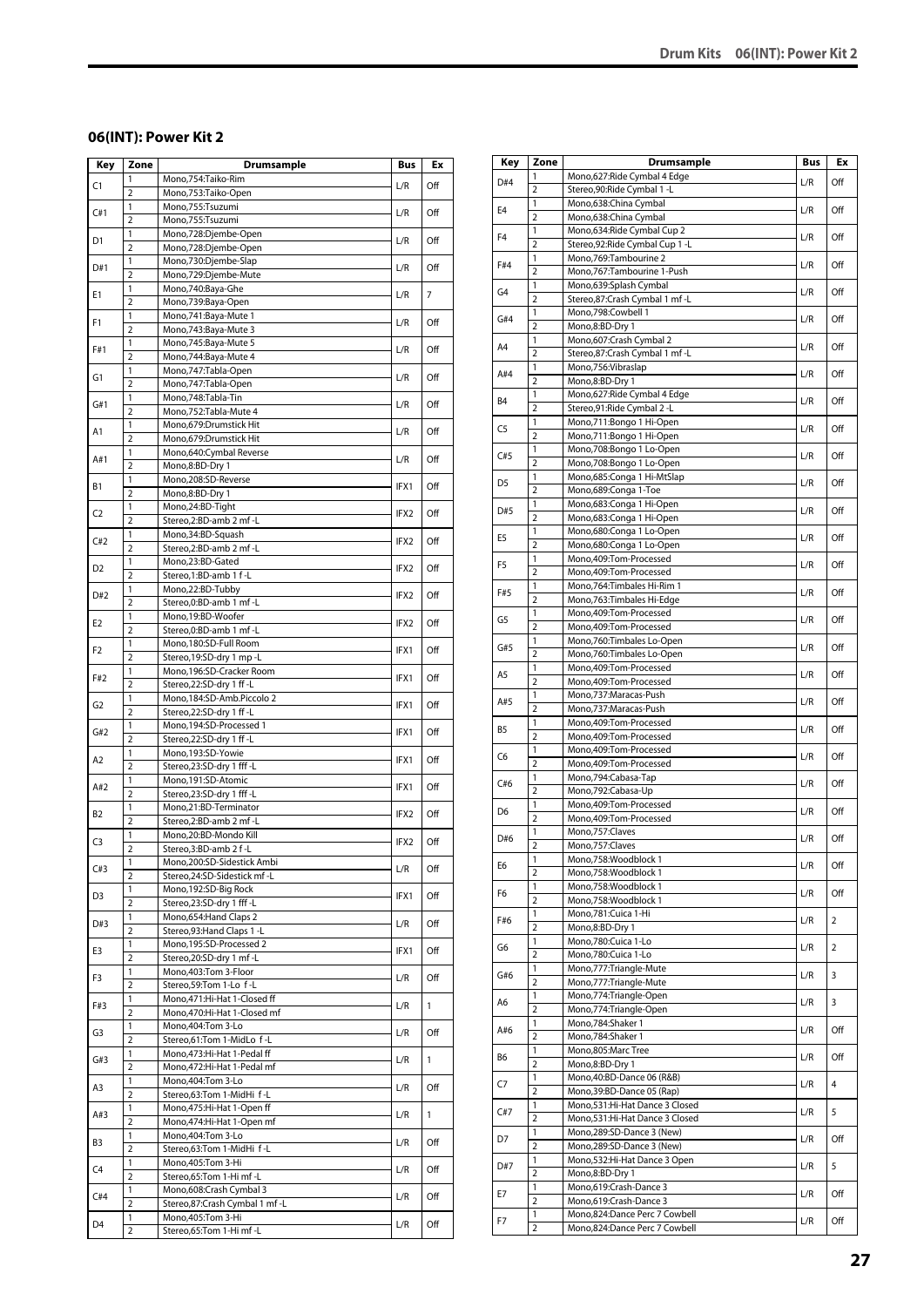| Key            | Zone           | <b>Drumsample</b>            | <b>Bus</b> | Ex  |
|----------------|----------------|------------------------------|------------|-----|
|                | 1              | Mono,657:Dance Claps 1       |            |     |
| F#7            | $\overline{2}$ | Mono,8:BD-Dry 1              | L/R        | Off |
| G7             | $\mathbf{1}$   | Mono,825:Dance Perc 8 Maraca | L/R        | Off |
|                | $\overline{2}$ | Mono,8:BD-Dry 1              |            |     |
| G#7            | $\mathbf{1}$   | Mono,648:Orch.SD Roll 2      | L/R        | 6   |
|                | $\overline{2}$ | Mono,647:Orch.SD Roll 1      |            |     |
| A7             | 1              | Mono,646:Orchestral SD       | L/R        | 6   |
|                | $\overline{2}$ | Mono,646:Orchestral SD       |            |     |
| A#7            | 1              | Mono.809:Bell Tree           | L/R        | Off |
|                | $\overline{2}$ | Mono,8:BD-Dry 1              |            |     |
| B7             | $\mathbf{1}$   | Mono,1111:Stadium            | L/R        | Off |
|                | $\overline{2}$ | Mono,8:BD-Dry 1              |            |     |
| C8             | 1              | Mono, 1112: Applause         | L/R        | Off |
|                | $\overline{2}$ | Mono,8:BD-Dry 1              |            |     |
|                | $\mathbf{1}$   | Mono,8:BD-Dry 1              |            | Off |
| C#8            | $\overline{2}$ | Mono,8:BD-Dry 1              | L/R        |     |
| D <sub>8</sub> | $\mathbf{1}$   | Mono,8:BD-Dry 1              | L/R        | Off |
|                | $\overline{2}$ | Mono,8:BD-Dry 1              |            |     |
| D#8            | $\mathbf{1}$   | Mono,8:BD-Dry 1              | L/R        | Off |
|                | $\overline{2}$ | Mono,8:BD-Dry 1              |            |     |
| E8             | 1              | Mono,8:BD-Dry 1              | L/R        | Off |
|                | $\overline{2}$ | Mono,8:BD-Dry 1              |            |     |
| F8             | 1              | Mono,8:BD-Dry 1              | L/R        | Off |
|                | $\overline{2}$ | Mono,8:BD-Dry 1              |            |     |
|                | $\mathbf{1}$   | Mono,8:BD-Dry 1              |            | Off |
| F#8            | $\overline{2}$ | Mono,8:BD-Dry 1              | L/R        |     |
| G8             | $\mathbf{1}$   | Mono,8:BD-Dry 1              | L/R        | Off |
|                | $\overline{2}$ | Mono,8:BD-Dry 1              |            |     |
| G#8            | $\mathbf{1}$   | Mono,8:BD-Dry 1              | L/R        | Off |
|                | $\overline{2}$ | Mono,8:BD-Dry 1              |            |     |
|                | $\mathbf{1}$   | Mono,8:BD-Dry 1              |            | Off |
| A8             | $\overline{2}$ | Mono,8:BD-Dry 1              | L/R        |     |
| A#8            | 1              | Mono,8:BD-Dry 1              |            | Off |
|                | $\overline{2}$ | Mono,8:BD-Dry 1              | L/R        |     |
|                | 1              | Mono,8:BD-Dry 1              |            |     |
| B <sub>8</sub> | $\overline{2}$ | Mono,8:BD-Dry 1              | L/R        | Off |
|                | $\mathbf{1}$   | Mono,8:BD-Dry 1              |            |     |
| C9             | $\overline{2}$ | Mono,8:BD-Dry 1              | L/R        | Off |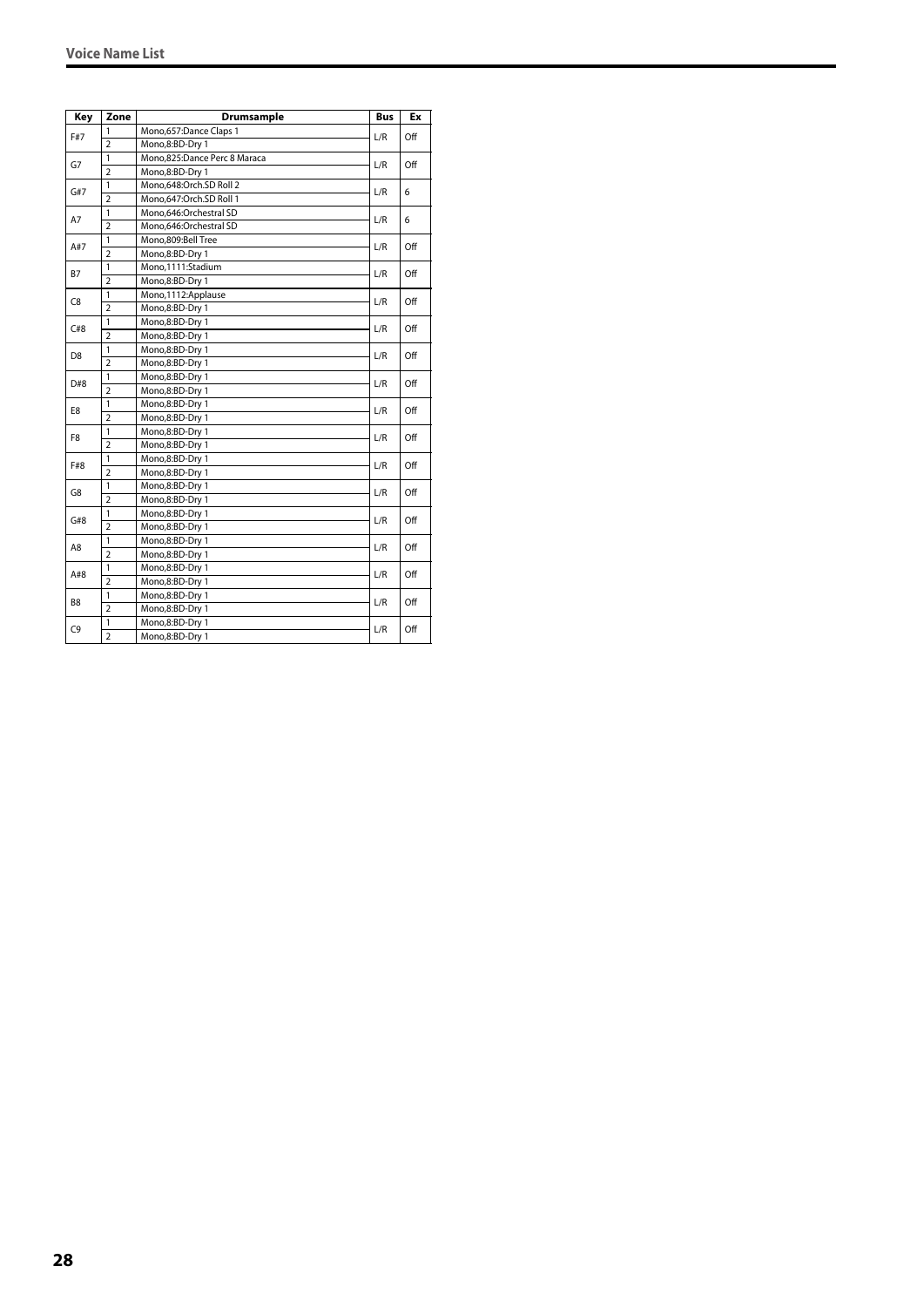# <span id="page-28-0"></span>**07(INT): Jazz/Brush Kit**

| Key            | Zone                           | <b>Drumsample</b>                                        | Bus  | Ex           |
|----------------|--------------------------------|----------------------------------------------------------|------|--------------|
| C1             | 1                              | Mono,400:Tom 2-Floor                                     | L/R  | Off          |
|                | $\overline{2}$                 | Mono, 400: Tom 2-Floor                                   |      |              |
| C#1            | 1                              | Mono,755:Tsuzumi                                         | L/R  | Off          |
|                | $\overline{2}$<br>1            | Mono,755:Tsuzumi<br>Mono, 401: Tom 2-Lo                  |      |              |
| D1             | $\overline{2}$                 | Mono, 401: Tom 2-Lo                                      | L/R  | Off          |
|                | 1                              | Mono,754:Taiko-Rim                                       |      |              |
| D#1            | $\overline{2}$                 | Mono,753:Taiko-Open                                      | L/R  | Off          |
| Ε1             | 1                              | Mono, 402: Tom 2-Hi                                      | L/R  | Off          |
|                | $\overline{2}$                 | Mono, 402: Tom 2-Hi                                      |      |              |
| F1             | 1<br>$\overline{2}$            | Mono, 402: Tom 2-Hi<br>Mono, 402: Tom 2-Hi               | L/R  | Off          |
|                | 1                              | Mono,800:Chacha Bell                                     |      |              |
| F#1            | $\overline{2}$                 | Mono,8:BD-Dry 1                                          | L/R  | Off          |
| G1             | 1                              | Mono,674:Finger Snap                                     | L/R  | Off          |
|                | $\overline{2}$                 | Mono,674:Finger Snap                                     |      |              |
| G#1            | 1<br>$\overline{2}$            | Mono,654: Hand Claps 2<br>Mono, 654: Hand Claps 2        | L/R  | Off          |
|                | 1                              | Mono,679:Drumstick Hit                                   |      |              |
| Α1             | $\overline{2}$                 | Mono,8:BD-Dry 1                                          | L/R  | Off          |
| A#1            | 1                              | Mono,22:BD-Tubby                                         | IFX2 | Off          |
|                | $\overline{2}$                 | Mono,22:BD-Tubby                                         |      |              |
| В1             | 1<br>$\overline{2}$            | Mono, 10:BD-Dry 3<br>Mono, 10:BD-Dry 3                   | IFX2 | Off          |
| C <sub>2</sub> | 1                              | Mono,19:BD-Woofer                                        |      |              |
|                | $\overline{2}$                 | Mono,19:BD-Woofer                                        | IFX2 | Off          |
| C#2            | 1                              | Mono, 11:BD-Dry 4                                        | IFX2 | Off          |
|                | $\overline{2}$                 | Mono, 11:BD-Dry 4                                        |      |              |
| D2             | $\mathbf{1}$<br>$\overline{2}$ | Mono, 14:BD-Soft                                         | IFX2 | Off          |
|                | 1                              | Mono, 14:BD-Soft<br>Mono, 16:BD-Jazz 1                   |      |              |
| D#2            | $\overline{2}$                 | Mono, 16:BD-Jazz 1                                       | IFX2 | Off          |
|                | 1                              | Mono, 17:BD-Jazz 2                                       | IFX2 | Off          |
| E2             | $\overline{2}$                 | Mono, 17:BD-Jazz 2                                       |      |              |
| F2             | 1                              | Mono, 185: SD-Paper                                      | IFX1 | Off          |
|                | $\overline{2}$<br>1            | Mono, 185: SD-Paper<br>Mono, 173: SD-Dry 3               |      |              |
| F#2            | $\overline{2}$                 | Mono, 173: SD-Dry 3                                      | IFX1 | Off          |
| G <sub>2</sub> | 1                              | Mono, 172:SD-Dry 2                                       |      | Off          |
|                | $\overline{2}$                 | Mono, 172:SD-Dry 2                                       | IFX1 |              |
| G#2            | 1                              | Mono,183:SD-Amb.Piccolo 1                                | IFX1 | Off          |
|                | $\overline{2}$<br>1            | Mono,183:SD-Amb.Piccolo 1<br>Mono, 182: SD-Jazz Ring     |      |              |
| A2             | $\overline{2}$                 | Mono, 182: SD-Jazz Ring                                  | IFX1 | Off          |
| A#2            | 1                              | Mono, 187: SD-Brush Hit                                  | IFX1 | Off          |
|                | $\overline{2}$                 | Mono,8:BD-Dry 1                                          |      |              |
| B2             | 1<br>$\overline{2}$            | Mono, 17: BD-Jazz 2                                      | IFX2 | Off          |
|                | 1                              | Mono, 17: BD-Jazz 2<br>Mono, 18: BD-Pillow               |      |              |
| C3             | $\overline{2}$                 | Mono, 18:BD-Pillow                                       | IFX2 | Off          |
| C#3            | 1                              | Mono, 199: SD-Sidestick Dry                              | L/R  | Off          |
|                | $\overline{2}$                 | Mono, 199: SD-Sidestick Dry                              |      |              |
| D3             | 1                              | Mono, 189: SD-Brush Tap 2                                | IFX1 | Off          |
|                | $\overline{2}$<br>1            | Mono,8:BD-Dry 1<br>Mono, 188: SD-Brush Tap 1             |      |              |
| D#3            | $\overline{2}$                 | Mono,8:BD-Dry 1                                          | IFX1 | Off          |
| E3             | 1                              | Mono, 190: SD-Brush Swirl                                | IFX1 | Off          |
|                | $\overline{2}$                 | Mono,8:BD-Dry 1                                          |      |              |
| F3             | 1<br>$\overline{2}$            | Mono,413:Tom-Brush Floor                                 | L/R  | Off          |
|                | 1                              | Mono,413:Tom-Brush Floor<br>Mono, 477: Hi-Hat 2-Closed 2 |      |              |
| F#3            | $\overline{2}$                 | Mono,476:Hi-Hat 2-Closed 1                               | L/R  | 1            |
| G3             | 1                              | Mono,414:Tom-Brush Hi                                    | L/R  | Off          |
|                | $\overline{2}$                 | Mono,414:Tom-Brush Hi                                    |      |              |
| G#3            | 1<br>2                         | Mono, 478: Hi-Hat 2-Pedal<br>Mono, 478: Hi-Hat 2-Pedal   | L/R  | $\mathbf{1}$ |
|                | 1                              | Mono, 414: Tom-Brush Hi                                  |      |              |
| A3             | $\overline{2}$                 | Mono,414:Tom-Brush Hi                                    | L/R  | Off          |
| A#3            | 1                              | Mono, 480: Hi-Hat 2-Open 1                               | L/R  | $\mathbf{1}$ |
|                | $\overline{2}$                 | Mono, 481: Hi-Hat 2-Open 2                               |      |              |
| B3             | 1<br>$\overline{2}$            | Mono,410:Tom-Jazz Floor<br>Mono,410:Tom-Jazz Floor       | L/R  | Off          |
|                | 1                              | Mono, 412: Tom-Jazz Hi Rim                               |      |              |
| C4             | $\overline{2}$                 | Mono, 411: Tom-Jazz Hi                                   | L/R  | Off          |
| C#4            | 1                              | Mono,607:Crash Cymbal 2                                  | L/R  | Off          |
|                | $\overline{2}$                 | Mono,8:BD-Dry 1                                          |      |              |
| D4             | 1<br>$\overline{2}$            | Mono, 412: Tom-Jazz Hi Rim<br>Mono, 411: Tom-Jazz Hi     | L/R  | Off          |
|                |                                |                                                          |      |              |

| Key            | Zone                    | <b>Drumsample</b>                                                | Bus | Ex             |
|----------------|-------------------------|------------------------------------------------------------------|-----|----------------|
| D#4            | 1                       | Mono,627:Ride Cymbal 4 Edge                                      | L/R | Off            |
|                | $\overline{2}$          | Mono,627: Ride Cymbal 4 Edge                                     |     |                |
| E4             | 1<br>$\overline{2}$     | Mono,638:China Cymbal<br>Mono,638:China Cymbal                   | L/R | Off            |
|                | 1                       | Mono,634: Ride Cymbal Cup 2                                      |     |                |
| F <sub>4</sub> | $\overline{2}$          | Mono,634: Ride Cymbal Cup 2                                      | L/R | Off            |
| F#4            | 1                       | Mono,769:Tambourine 2                                            | L/R | Off            |
|                | $\overline{2}$          | Mono,767:Tambourine 1-Push                                       |     |                |
| G <sub>4</sub> | 1                       | Mono,639:Splash Cymbal                                           | L/R | Off            |
|                | $\overline{2}$<br>1     | Mono,639:Splash Cymbal<br>Mono,798:Cowbell 1                     |     |                |
| G#4            | $\overline{2}$          | Mono,798:Cowbell 1                                               | L/R | Off            |
|                | 1                       | Mono,609:Crash Cymbal 4                                          |     |                |
| A4             | 2                       | Mono,609:Crash Cymbal 4                                          | L/R | Off            |
| A#4            | 1                       | Mono,756:Vibraslap                                               | L/R | Off            |
|                | $\overline{2}$          | Mono,8:BD-Dry 1                                                  |     |                |
| <b>B4</b>      | 1                       | Mono,628: Ride Cymbal 5 Edge                                     | L/R | Off            |
|                | 2<br>1                  | Mono,628: Ride Cymbal 5 Edge<br>Mono,711:Bongo 1 Hi-Open         |     |                |
| C5             | $\overline{2}$          | Mono,711:Bongo 1 Hi-Open                                         | L/R | Off            |
|                | 1                       | Mono,708:Bongo 1 Lo-Open                                         |     |                |
| C#5            | 2                       | Mono,708:Bongo 1 Lo-Open                                         | L/R | Off            |
| D <sub>5</sub> | 1                       | Mono,685:Conga 1 Hi-MtSlap                                       | L/R | Off            |
|                | $\overline{2}$          | Mono,689:Conga 1-Toe                                             |     |                |
| D#5            | 1                       | Mono,683:Conga 1 Hi-Open                                         | L/R | Off            |
|                | $\overline{2}$<br>1     | Mono,683:Conga 1 Hi-Open                                         |     |                |
| E5             | $\overline{2}$          | Mono,680:Conga 1 Lo-Open<br>Mono,680:Conga 1 Lo-Open             | L/R | Off            |
|                | 1                       | Mono, 764: Timbales Hi-Rim 1                                     |     |                |
| F5             | $\overline{2}$          | Mono,763:Timbales Hi-Edge                                        | L/R | Off            |
| F#5            | 1                       | Mono,760:Timbales Lo-Open                                        | L/R | Off            |
|                | 2                       | Mono,760:Timbales Lo-Open                                        |     |                |
| G5             | 1                       | Mono,797:Agogo Bell                                              | L/R | Off            |
|                | $\overline{2}$          | Mono,8:BD-Dry 1                                                  |     |                |
| G#5            | 1<br>2                  | Mono,797:Agogo Bell<br>Mono,8:BD-Dry 1                           | L/R | Off            |
|                | 1                       | Mono,792:Cabasa-Up                                               |     |                |
| A5             | $\overline{2}$          | Mono,793:Cabasa-Down                                             | L/R | Off            |
|                | 1                       | Mono,737:Maracas-Push                                            |     |                |
| A#5            | $\overline{2}$          | Mono,8:BD-Dry 1                                                  | L/R | Off            |
| B5             | 1                       | Mono,811:Samba Whistle 1                                         | L/R | 2              |
|                | $\overline{2}$          | Mono,813:Chinese Gong                                            |     |                |
| C6             | 1<br>2                  | Mono,811:Samba Whistle 1<br>Mono,813:Chinese Gong                | L/R | 2              |
|                | 1                       | Mono,735:Guiro-Short                                             |     |                |
| C#6            | $\overline{2}$          | Mono,736:Guiro-Tap                                               | L/R | 3              |
|                | 1                       | Mono,734:Guiro-Long                                              |     | 3              |
| D6             | $\overline{2}$          | Mono,8:BD-Dry 1                                                  | L/R |                |
| D#6            | 1                       | Mono, 757: Claves                                                | L/R | Off            |
|                | $\overline{2}$          | Mono,8:BD-Dry 1                                                  |     |                |
| E6             | 1<br>2                  | Mono,758:Woodblock 1                                             | L/R | Off            |
|                | 1                       | Mono,8:BD-Dry 1<br>Mono,758:Woodblock 1                          |     |                |
| F6             | $\overline{2}$          | Mono,8:BD-Dry 1                                                  | L/R | Off            |
|                | 1                       | Mono,781:Cuica 1-Hi                                              |     |                |
| F#6            | $\overline{2}$          | Mono,8:BD-Dry 1                                                  | L/R | 4              |
| G6             | 1                       | Mono,780:Cuica 1-Lo                                              | L/R | 4              |
|                | $\overline{2}$          | Mono,8:BD-Dry 1                                                  |     |                |
| G#6            | 1<br>$\overline{2}$     | Mono,777:Triangle-Mute                                           | L/R | 5              |
|                | 1                       | Mono, 777: Triangle-Mute<br>Mono,774:Triangle-Open               |     |                |
| A6             | $\overline{\mathbf{c}}$ | Mono,8:BD-Dry 1                                                  | L/R | 5              |
|                | 1                       | Mono,784:Shaker 1                                                |     |                |
| A#6            | $\overline{2}$          | Mono,784:Shaker 1                                                | L/R | Off            |
| B6             | 1                       | Mono,805:Marc Tree                                               | L/R | Off            |
|                | $\overline{2}$          | Mono,8:BD-Dry 1                                                  |     |                |
| C7             | 1                       | Mono, 40: BD-Dance 06 (R&B)                                      | L/R | 6              |
|                | 2                       | Mono, 40: BD-Dance 06 (R&B)                                      |     |                |
| C#7            | 1<br>$\overline{2}$     | Mono,531:Hi-Hat Dance 3 Closed<br>Mono,531:Hi-Hat Dance 3 Closed | L/R | 7              |
|                | 1                       | Mono,289:SD-Dance 3 (New)                                        |     |                |
| D7             | $\overline{2}$          | Mono,289:SD-Dance 3 (New)                                        | L/R | Off            |
|                | 1                       | Mono,532:Hi-Hat Dance 3 Open                                     |     |                |
| D#7            | $\overline{2}$          | Mono,8:BD-Dry 1                                                  | L/R | $\overline{7}$ |
| E7             | 1                       | Mono,619:Crash-Dance 3                                           | L/R | Off            |
|                | $\overline{\mathbf{c}}$ | Mono,619:Crash-Dance 3                                           |     |                |
| F7             | 1                       | Mono,824:Dance Perc 7 Cowbell                                    | L/R | Off            |
|                | 2                       | Mono,824:Dance Perc 7 Cowbell                                    |     |                |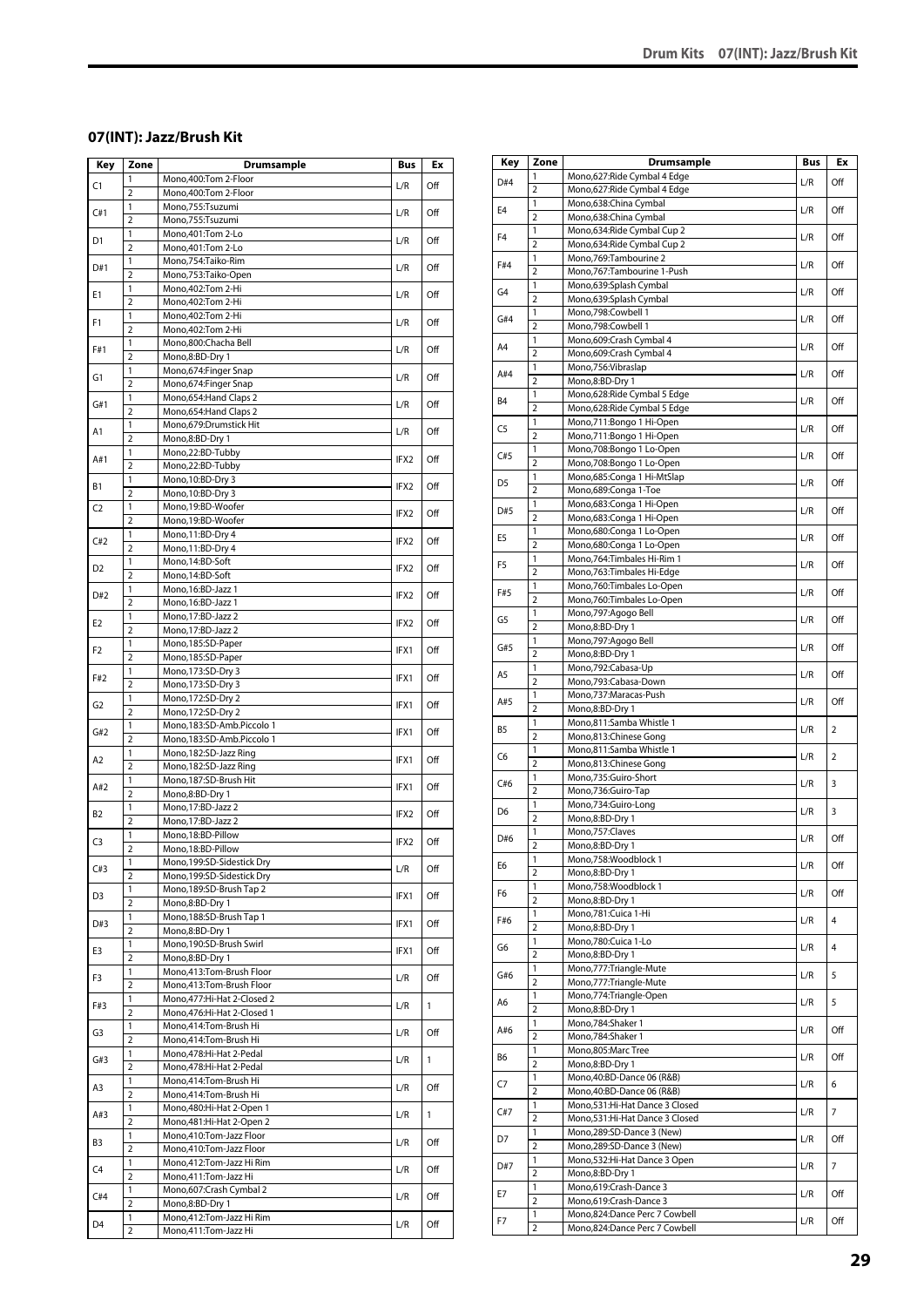| Key            | Zone           | <b>Drumsample</b>            | <b>Bus</b> | Ex  |
|----------------|----------------|------------------------------|------------|-----|
|                | 1              | Mono,657:Dance Claps 1       |            |     |
| F#7            | $\overline{2}$ | Mono,8:BD-Dry 1              | L/R        | Off |
|                | 1              | Mono,825:Dance Perc 8 Maraca | L/R        |     |
| G7             | $\overline{2}$ | Mono,8:BD-Dry 1              |            | Off |
|                | 1              | Mono.648:Orch.SD Roll 2      |            | 8   |
| G#7            | $\overline{2}$ | Mono.647:Orch.SD Roll 1      | L/R        |     |
|                | 1              | Mono,646:Orchestral SD       | L/R        | 8   |
| A7             | $\overline{2}$ | Mono,646:Orchestral SD       |            |     |
|                | $\mathbf{1}$   | Mono,809:Bell Tree           | L/R        | Off |
| A#7            | $\overline{2}$ | Mono,8:BD-Dry 1              |            |     |
|                | 1              | Mono,1111:Stadium            |            | Off |
| <b>B7</b>      | $\overline{2}$ | Mono,8:BD-Dry 1              | L/R        |     |
|                | 1              | Mono,1112:Applause           |            |     |
| C8             | $\overline{2}$ | Mono,8:BD-Dry 1              | L/R        | Off |
|                | $\mathbf{1}$   | Mono,8:BD-Dry 1              |            |     |
| C#8            | $\overline{2}$ | Mono,8:BD-Dry 1              | L/R        | Off |
| D <sub>8</sub> | $\mathbf{1}$   | Mono,8:BD-Dry 1              | L/R        |     |
|                | $\overline{2}$ | Mono,8:BD-Dry 1              |            | Off |
| D#8            | $\mathbf{1}$   | Mono,8:BD-Dry 1              | L/R        | Off |
|                | $\overline{2}$ | Mono,8:BD-Dry 1              |            |     |
|                | 1              | Mono,8:BD-Dry 1              | L/R        | Off |
| E8             | $\overline{2}$ | Mono,8:BD-Dry 1              |            |     |
|                | $\mathbf{1}$   | Mono,8:BD-Dry 1              |            |     |
| F <sub>8</sub> | $\overline{2}$ | Mono,8:BD-Dry 1              | L/R        | Off |
|                | 1              | Mono,8:BD-Dry 1              |            | Off |
| F#8            | $\overline{2}$ | Mono,8:BD-Dry 1              | L/R        |     |
|                | $\mathbf{1}$   | Mono,8:BD-Dry 1              |            |     |
| G8             | $\overline{2}$ | Mono,8:BD-Dry 1              | L/R        | Off |
|                | 1              | Mono,8:BD-Dry 1              |            |     |
| G#8            | $\overline{2}$ | Mono,8:BD-Dry 1              | L/R        | Off |
|                | 1              | Mono,8:BD-Dry 1              |            |     |
| A8             | $\overline{2}$ | Mono,8:BD-Dry 1              | L/R        | Off |
|                | 1              | Mono,8:BD-Dry 1              |            |     |
| A#8            | $\overline{2}$ | Mono,8:BD-Dry 1              | L/R        | Off |
|                | $\mathbf{1}$   | Mono,8:BD-Dry 1              |            |     |
| B <sub>8</sub> | $\overline{2}$ | Mono,8:BD-Dry 1              | L/R        | Off |
|                | 1              | Mono,8:BD-Dry 1              |            |     |
| C9             | $\overline{2}$ | Mono,8:BD-Dry 1              | L/R        | Off |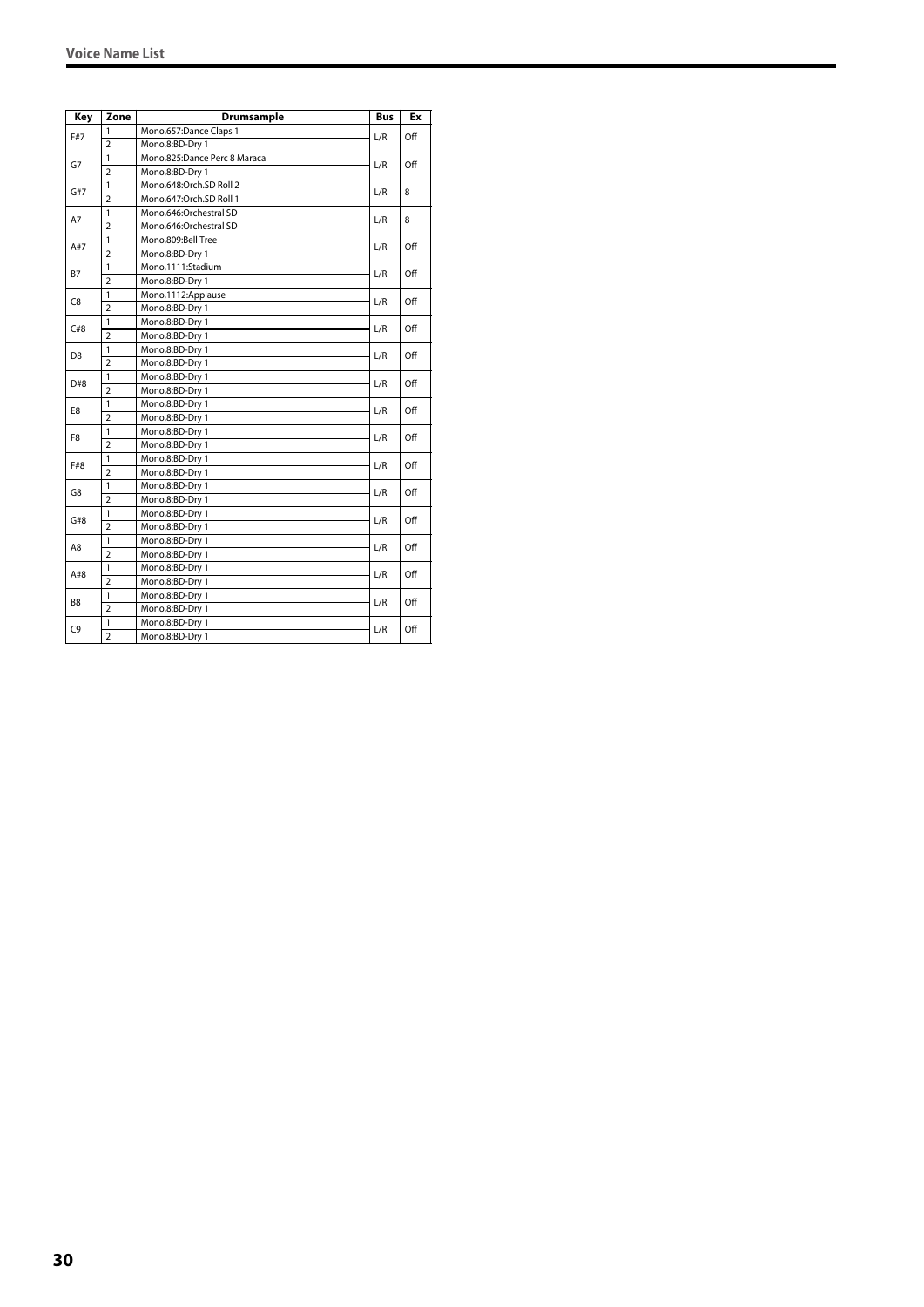# <span id="page-30-0"></span>**08(INT): House Kit**

| Key            | Zone                    | <b>Drumsample</b>                                                  | Bus              | Еx             |
|----------------|-------------------------|--------------------------------------------------------------------|------------------|----------------|
| C1             | 1                       | Mono,99:BD-HipHop 03-EXs5                                          | L/R              | Off            |
| C#1            | 1                       | Mono,55:BD-TekClub 07-EXs5                                         | L/R              | 6              |
| D1             | 1<br>$\overline{2}$     | Mono, 120:BD-Granular 01-EXs5-L<br>Mono,35:BD-Dance 01             | L/R              | Off            |
| D#1            | 1                       | Mono,52:BD-TekClub 04-EXs5                                         | L/R              | Off            |
| E1             | 1                       | Mono,61:BD-Mad Analog 01-EXs5                                      | L/R              | Off            |
| F1             | 1                       | Mono,303:SD-TekClub 08-EXs5-L                                      | L/R              | Off            |
| F#1            | 1                       | Mono,241:SD-HipHop 04-EXs5                                         | L/R              | Off            |
| G1             | 1                       | Mono,226:SD-Dance 12-EXs5                                          | L/R              | Off            |
| G#1            | 1                       | Mono,219:SD-Dance 05-EXs5                                          | L/R              | Off            |
| Α1<br>A#1      | 1<br>1                  | Mono,216:SD-Dance 02-EXs5<br>Mono, 64: BD-Mad Analog 04-EXs5       | L/R<br>IFX2      | Off<br>Off     |
|                | 1                       | Mono,35:BD-Dance 01                                                |                  |                |
| В1             | $\overline{2}$          | Mono,35:BD-Dance 01                                                | IFX2             | Off            |
|                | 1                       | Mono,45:BD-Dance 11                                                |                  |                |
| C2             | $\overline{2}$          | Mono,45:BD-Dance 11                                                | IFX2             | Off            |
| C#2            | 1                       | Mono, 38: BD-Dance 04                                              | IFX2             | Off            |
|                | $\overline{2}$          | Mono, 38: BD-Dance 04                                              |                  |                |
| D2             | 1<br>$\overline{2}$     | Mono, 42: BD-Dance 08                                              | IFX2             | Off            |
|                | 1                       | Mono,42:BD-Dance 08<br>Mono, 34: BD-Squash                         |                  |                |
| D#2            | $\overline{2}$          | Mono, 34: BD-Squash                                                | IFX <sub>2</sub> | Off            |
|                | 1                       | Mono, 40: BD-Dance 06 (R&B)                                        |                  |                |
| E2             | $\overline{2}$          | Mono,40:BD-Dance 06 (R&B)                                          | IFX2             | Off            |
| F2             | 1                       | Mono,289:SD-Dance 3 (New)                                          | IFX1             | Off            |
|                | $\overline{2}$          | Mono,289:SD-Dance 3 (New)                                          |                  |                |
| F#2            | 1                       | Mono,291:SD-Dance 5                                                | IFX1             | Off            |
|                | $\overline{2}$<br>1     | Mono,291:SD-Dance 5<br>Mono,212:SD-Hip 4                           |                  |                |
| G2             | $\overline{2}$          | Mono,212:SD-Hip 4                                                  | IFX1             | Off            |
|                | 1                       | Mono,207:SD-Sizzle                                                 |                  |                |
| G#2            | $\overline{2}$          | Mono,207:SD-Sizzle                                                 | IFX1             | Off            |
| A2             | 1                       | Mono,206:SD-Noise                                                  | IFX1             | Off            |
|                | $\overline{2}$          | Mono,271:SD-Vintage 4                                              |                  |                |
| A#2            | 1                       | Mono,209:SD-Hip 1                                                  | IFX1             | Off            |
|                | $\overline{2}$<br>1     | Mono,279:SD-Chili<br>Mono, 46: BD-Dance 12                         |                  |                |
| B2             | $\overline{2}$          | Mono, 46: BD-Dance 12                                              | IFX2             | Off            |
|                | 1                       | Mono,43:BD-Dance 09                                                |                  |                |
| C <sub>3</sub> | $\overline{2}$          | Mono,43:BD-Dance 09                                                | IFX2             | Off            |
| C#3            | 1                       | Mono, 375: Rimshot-Dance 2                                         | L/R              | Off            |
|                | $\overline{2}$          | Mono, 375: Rimshot-Dance 2                                         |                  |                |
| D3             | 1                       | Mono,290:SD-Dance 4 (Old)                                          | IFX1             | Off            |
|                | $\overline{2}$<br>1     | Mono,290:SD-Dance 4 (Old)<br>Mono,657:Dance Claps 1                |                  |                |
| D#3            | $\overline{2}$          | Mono,657:Dance Claps 1                                             | L/R              | Off            |
|                | 1                       | Mono,294:SD-Dance 8                                                |                  |                |
| E3             | $\overline{2}$          | Mono,294:SD-Dance 8                                                | IFX1             | Off            |
| F3             | 1                       | Mono,446:Tom-Dance                                                 | L/R              | Off            |
|                | $\overline{2}$          | Mono,446:Tom-Dance                                                 |                  |                |
| F#3            | 1<br>2                  | Mono,527:Hi-Hat Dance 1 Closed<br>Mono, 527: Hi-Hat Dance 1 Closed | L/R              | 1              |
|                | 1                       | Mono, 446: Tom-Dance                                               |                  |                |
| G3             | $\overline{2}$          | Mono, 446: Tom-Dance                                               | L/R              | Off            |
| G#3            | $\mathbf{1}$            | Mono,528:Hi-Hat Dance 1 Open                                       | L/R              | 1              |
|                | $\overline{2}$          | Mono,528:Hi-Hat Dance 1 Open                                       |                  |                |
| A3             | 1                       | Mono, 446: Tom-Dance                                               | L/R              | Off            |
|                | $\overline{2}$<br>1     | Mono, 446: Tom-Dance                                               |                  |                |
| A#3            | $\overline{2}$          | Mono,528:Hi-Hat Dance 1 Open<br>Mono,528:Hi-Hat Dance 1 Open       | L/R              | 1              |
|                | 1                       | Mono,525:Hi-Hat-Whispy                                             |                  |                |
| B3             | $\overline{2}$          | Mono,8:BD-Dry 1                                                    | L/R              | Off            |
| C4             | 1                       | Mono,531:Hi-Hat Dance 3 Closed                                     | L/R              | $\overline{2}$ |
|                | 2                       | Mono,531:Hi-Hat Dance 3 Closed                                     |                  |                |
| C#4            | 1                       | Mono,619:Crash-Dance 3                                             | L/R              | Off            |
|                | $\overline{2}$<br>1     | Mono,619:Crash-Dance 3<br>Mono,532:Hi-Hat Dance 3 Open             |                  |                |
| D4             | $\overline{2}$          | Mono,532:Hi-Hat Dance 3 Open                                       | L/R              | $\overline{2}$ |
|                | 1                       | Mono,635:Ride-Dance 1                                              |                  |                |
| D#4            | $\overline{2}$          | Mono,635:Ride-Dance 1                                              | L/R              | Off            |
| E4             | 1                       | Mono, 608: Crash Cymbal 3                                          | L/R              | Off            |
|                | 2                       | Mono,638:China Cymbal                                              |                  |                |
| F4             | 1                       | Mono,636:Ride-Dance 2 DDD1                                         | L/R              | Off            |
|                | $\overline{2}$<br>1     | Mono,636:Ride-Dance 2 DDD1<br>Mono, 770: Tambourine 3              |                  |                |
| F#4            | $\overline{2}$          | Mono, 769: Tambourine 2                                            | L/R              | Off            |
|                | 1                       | Mono,639:Splash Cymbal                                             |                  |                |
| G4             | $\overline{\mathbf{2}}$ | Mono,639:Splash Cymbal                                             | L/R              | Off            |

| Key | Zone                    | <b>Drumsample</b>                                            | Bus | Ex  |
|-----|-------------------------|--------------------------------------------------------------|-----|-----|
| G#4 | 1                       | Mono,824:Dance Perc 7 Cowbell                                | L/R | Off |
|     | $\overline{2}$          | Mono,824:Dance Perc 7 Cowbell                                |     |     |
| A4  | 1                       | Mono,617:Crash-Dance 1                                       | L/R | Off |
|     | $\overline{2}$<br>1     | Mono,617:Crash-Dance 1<br>Mono, 950: Zap 3                   |     |     |
| A#4 | 2                       | Mono, 950: Zap 3                                             | L/R | Off |
|     | 1                       | Mono,640:Cymbal Reverse                                      |     |     |
| B4  | $\overline{2}$          | Mono,640:Cymbal Reverse                                      | L/R | Off |
| C5  | 1                       | Mono, 948: Zap 1                                             | L/R | Off |
|     | 2                       | Mono, 948: Zap 1                                             |     |     |
| C#5 | 1                       | Mono, 949: Zap 2                                             | L/R | Off |
|     | $\overline{2}$          | Mono, 949: Zap 2                                             |     |     |
| D5  | 1<br>2                  | Mono,823:Dance Perc 6 Clave                                  | L/R | Off |
|     | 1                       | Mono, 39: BD-Dance 05 (Rap)<br>Mono,822:Dance Perc 5 Conga   |     |     |
| D#5 | $\overline{2}$          | Mono,822:Dance Perc 5 Conga                                  | L/R | Off |
|     | 1                       | Mono,822:Dance Perc 5 Conga                                  |     |     |
| E5  | $\overline{2}$          | Mono,822:Dance Perc 5 Conga                                  | L/R | Off |
| F5  | 1                       | Mono, 1012: Metal Hit                                        | L/R | Off |
|     | $\overline{2}$          | Mono,985:DJ-Reverse                                          |     |     |
| F#5 | 1                       | Mono,490:Hi-Hat-Chili                                        | L/R | Off |
|     | 2                       | Mono,8:BD-Dry 1                                              |     |     |
| G5  | 1<br>$\overline{2}$     | Mono, 1011: Industry Loop 2<br>Mono,986:DJ-Old Record        | L/R | Off |
|     | 1                       | Mono, 485: Hi-Hat 3-Pedal                                    |     |     |
| G#5 | 2                       | Mono,984:DJ-Record Stop                                      | L/R | Off |
|     | 1                       | Mono,821:Dance Perc 4 House                                  |     |     |
| A5  | $\overline{2}$          | Mono,964:DJ-SD Rub                                           | L/R | Off |
| A#5 | 1                       | Mono,825:Dance Perc 8 Maraca                                 | L/R | Off |
|     | 2                       | Mono,206:SD-Noise                                            |     |     |
| B5  | 1                       | Mono,814:Vocal SD                                            | L/R | Off |
|     | $\overline{2}$          | Mono,814:Vocal SD                                            |     |     |
| C6  | 1<br>$\overline{2}$     | Mono,1134:Car Crash                                          | L/R | Off |
|     | 1                       | Mono,19:BD-Woofer<br>Mono,777:Triangle-Mute                  |     |     |
| C#6 | 2                       | Mono, 39: BD-Dance 05 (Rap)                                  | L/R | 3   |
|     | 1                       | Mono,1154:Noise-White                                        |     |     |
| D6  | $\overline{2}$          | Mono,183:SD-Amb.Piccolo 1                                    | L/R | Off |
| D#6 | 1                       | Mono, 774: Triangle-Open                                     | L/R | 3   |
|     | $\overline{2}$          | Mono,414:Tom-Brush Hi                                        |     |     |
| E6  | 1                       | Mono, 1162: E. Guitar Cut Noise 1                            | L/R | Off |
|     | $\overline{2}$          | Mono, 185:SD-Paper                                           |     |     |
| F6  | 1<br>2                  | Mono,504:Hi-Hat-Hip 2<br>Mono,814:Vocal SD                   | L/R | Off |
|     | 1                       | Mono,526:Hi-Hat-Alpo Closed                                  |     |     |
| F#6 | $\overline{2}$          | Mono,526:Hi-Hat-Alpo Closed                                  | L/R | 4   |
|     | 1                       | Mono,1160:String Slap                                        |     |     |
| G6  | $\overline{2}$          | Mono,414:Tom-Brush Hi                                        | L/R | Off |
| G#6 | 1                       | Mono,522:Hi-Hat-Amb Crackle                                  | L/R | Off |
|     | $\overline{2}$          | Mono,635:Ride-Dance 1                                        |     |     |
| A6  | 1                       | Mono,1165:Dist.Slide 1                                       | L/R | Off |
|     | $\overline{2}$          | Mono,412:Tom-Jazz Hi Rim                                     |     |     |
| A#6 | 1<br>$\overline{2}$     | Mono, 493: Hi-Hat-Crisp Open<br>Mono,635:Ride-Dance 1        | L/R | 4   |
|     | 1                       | Mono,1150:Swish Terra                                        |     |     |
| B6  | $\overline{2}$          | Mono,1150:Swish Terra                                        | L/R | Off |
|     | 1                       | Mono,1150:Swish Terra                                        |     |     |
| C7  | $\overline{2}$          | Mono, 17:BD-Jazz 2                                           | L/R | Off |
| C#7 | 1                       | Mono,607:Crash Cymbal 2                                      | L/R | Off |
|     | 2                       | Mono,607:Crash Cymbal 2                                      |     |     |
| D7  | 1                       | Mono,638:China Cymbal                                        | L/R | Off |
|     | $\overline{2}$<br>1     | Mono,638:China Cymbal                                        |     |     |
| D#7 | $\overline{2}$          | Mono,627: Ride Cymbal 4 Edge<br>Mono,627: Ride Cymbal 4 Edge | L/R | Off |
|     | 1                       | Mono,686:Conga 1 Hi-Slap 1                                   |     |     |
| E7  | $\overline{2}$          | Mono,708:Bongo 1 Lo-Open                                     | L/R | Off |
|     | 1                       | Mono,683:Conga 1 Hi-Open                                     |     |     |
| F7  | $\overline{2}$          | Mono,681:Conga 1 Lo-MuteSlap                                 | L/R | Off |
| F#7 | 1                       | Mono,634: Ride Cymbal Cup 2                                  | L/R | Off |
|     | $\overline{\mathbf{c}}$ | Mono,634: Ride Cymbal Cup 2                                  |     |     |
| G7  | 1                       | Mono,687:Conga 1 Hi-Slap 2                                   | L/R | Off |
|     | $\overline{2}$<br>1     | Mono,684:Conga 1 Hi-Mute                                     |     |     |
| G#7 | $\overline{2}$          | Mono,798:Cowbell 1<br>Mono, 798: Cowbell 1                   | L/R | Off |
|     | 1                       | Mono,800:Chacha Bell                                         |     |     |
| А7  | $\overline{2}$          | Mono,800:Chacha Bell                                         | L/R | Off |
|     | 1                       | Mono,798:Cowbell 1                                           |     |     |
| A#7 | $\overline{2}$          | Mono,798:Cowbell 1                                           | L/R | Off |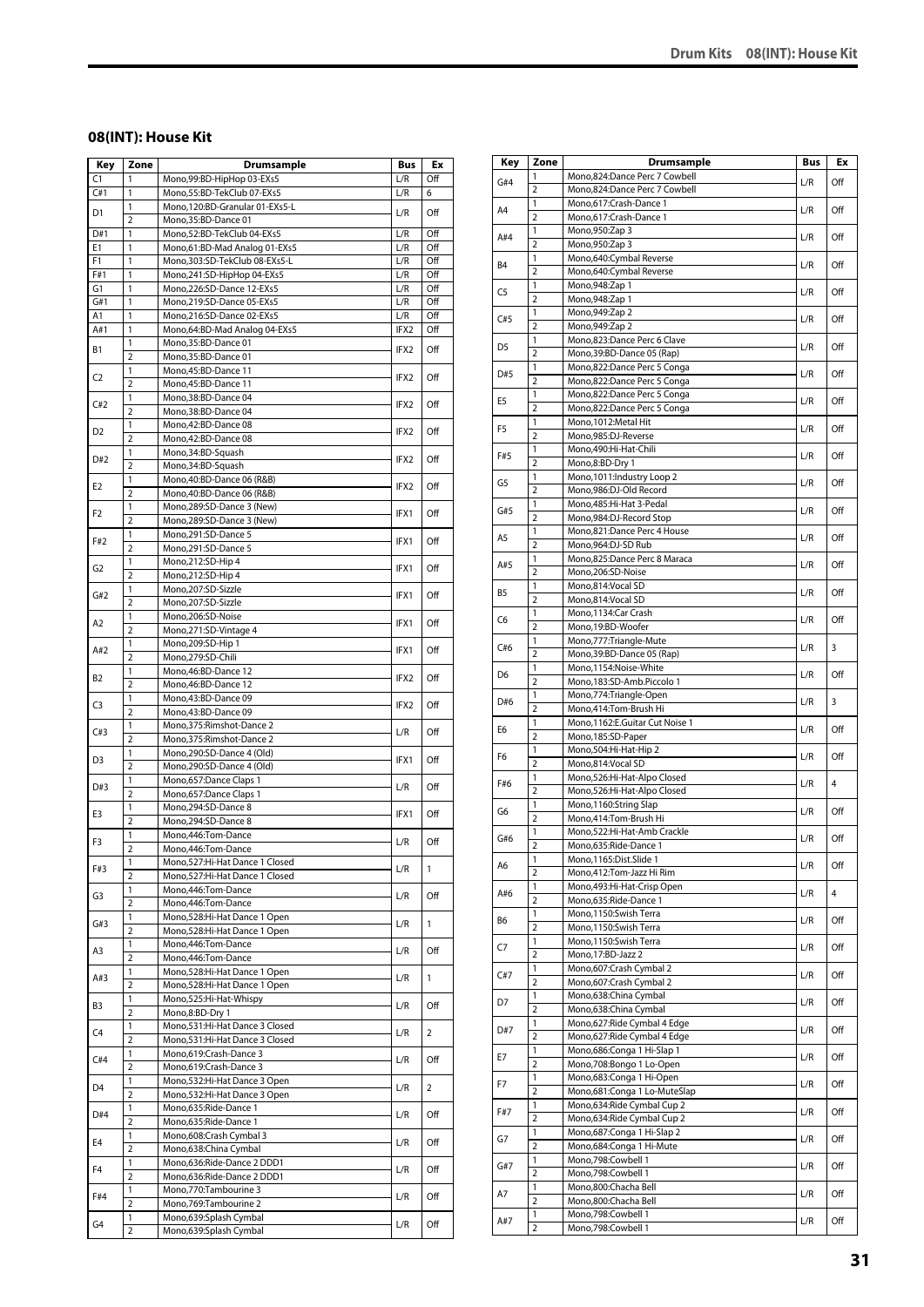| Key            | Zone           | <b>Drumsample</b>          | <b>Bus</b> | Ex  |
|----------------|----------------|----------------------------|------------|-----|
|                | 1              | Mono,735:Guiro-Short       | L/R        | 6   |
| <b>B7</b>      | $\overline{2}$ | Mono,8:BD-Dry 1            |            |     |
| C <sub>8</sub> | 1              | Mono,736:Guiro-Tap         | L/R        | 6   |
|                | $\overline{2}$ | Mono,736:Guiro-Tap         |            |     |
| C#8            | 1              | Mono.1012:Metal Hit        | L/R        | Off |
|                | $\overline{2}$ | Mono,804:Finger Cymbal     |            |     |
| D <sub>8</sub> | 1              | Mono,817:Dance Perc 1 Hip  | L/R        | Off |
|                | $\overline{2}$ | Mono,8:BD-Dry 1            |            |     |
| D#8            | $\mathbf{1}$   | Mono,1150:Swish Terra      | L/R        | Off |
|                | $\overline{2}$ | Mono,1150:Swish Terra      |            |     |
| E8             | 1              | Mono,1007:Cyber Drum       | L/R        | Off |
|                | $\overline{2}$ | Mono,1007:Cyber Drum       |            |     |
|                | 1              | Mono.767:Tambourine 1-Push | IFX1       | Off |
| F <sub>8</sub> | $\overline{2}$ | Mono.767:Tambourine 1-Push |            |     |
| F#8            | 1              | Mono.1153:Air Vortex       |            | Off |
|                | $\overline{2}$ | Mono.1153:Air Vortex       | L/R        |     |
| G8             | 1              | Mono,1156:Tubular          | L/R        | Off |
|                | $\overline{2}$ | Mono,1156:Tubular          |            |     |
| G#8            | 1              | Mono,1148:Telephone Ring   | L/R        | Off |
|                | $\overline{2}$ | Mono,1148:Telephone Ring   |            |     |
| A8             | 1              | Mono,1116:Footstep 2       | L/R        | Off |
|                | $\overline{2}$ | Mono,1116:Footstep 2       |            |     |
| A#8            | 1              | Mono,777:Triangle-Mute     | L/R        | Off |
|                | $\overline{2}$ | Mono,777:Triangle-Mute     |            |     |
| B <sub>8</sub> | $\mathbf{1}$   | Mono.1126:Tribe            | L/R        | Off |
|                | $\overline{2}$ | Mono,1126:Tribe            |            |     |
|                | 1              | Mono,817:Dance Perc 1 Hip  |            | Off |
| C <sub>9</sub> | $\overline{2}$ | Mono.8:BD-Drv 1            | L/R        |     |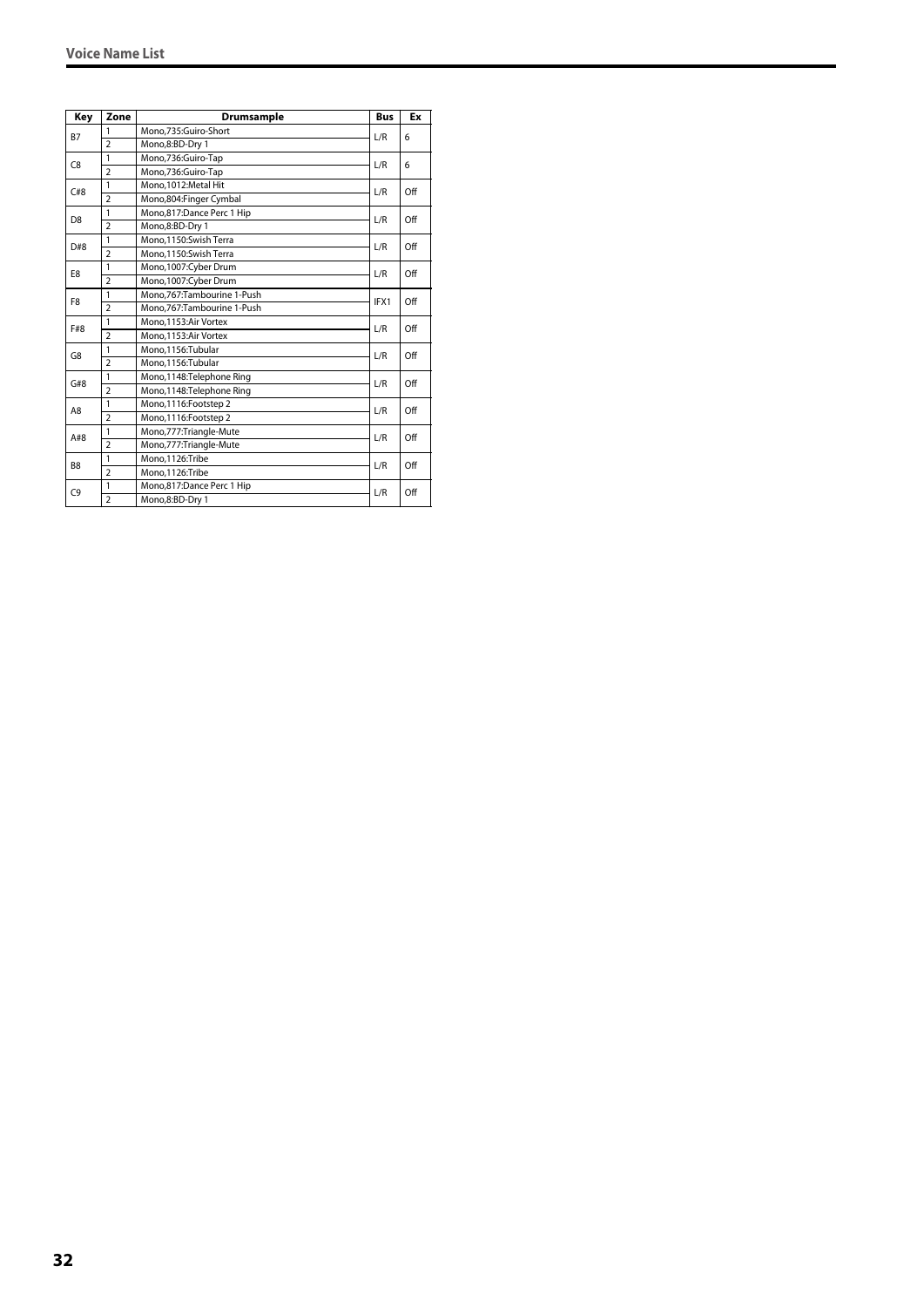#### <span id="page-32-0"></span>**09(INT): Electronica/Dance Kit 1**

| Key            | Zone                           | <b>Drumsample</b>                                              | Bus              | Ex  |
|----------------|--------------------------------|----------------------------------------------------------------|------------------|-----|
| C1             | 1                              | Mono, 70: BD-Mad Analog 10-EXs5                                | IFX2             | Off |
| C#1            | 1                              | Mono, 105: BD-HipHop 08b-EXs5                                  | IFX2             | 6   |
| D1             | 1                              | Mono,123:BD-Granular 02-EXs5-R                                 | IFX2             | Off |
|                | $\overline{2}$                 | Mono,122:BD-Granular 02-EXs5-L                                 |                  |     |
| D#1            | 1<br>1                         | Mono,50:BD-TekClub 02-EXs5<br>Mono, 147: BD-Granular 20-EXs5-L | IFX2             | Off |
| E1             | $\overline{2}$                 | Mono, 148: BD-Granular 20-EXs5-R                               | IFX <sub>2</sub> | Off |
| F1             | 1                              | Mono,223:SD-Dance 09-EXs5                                      | IFX1             | Off |
| F#1            | 1                              | Mono, 161: SD-dry 1 p - R                                      | IFX1             | Off |
| G1             | 1                              | Mono, 361: SD-Granular 20-EXs5-L                               | IFX1             | Off |
| G#1            | 1                              | Mono, 311: SD-TekClub 13-EXs5                                  | IFX1             | Off |
| A1             | $\overline{1}$                 | Mono,216:SD-Dance 02-EXs5                                      | IFX1             | Off |
| A#1            | 1                              | Mono, 44: BD-Dance 10                                          | IFX2             | Off |
|                | $\overline{2}$                 | Mono, 44: BD-Dance 10                                          |                  |     |
| В1             | 1                              | Mono,35:BD-Dance 01                                            | IFX2             | Off |
|                | $\overline{2}$                 | Mono,35:BD-Dance 01                                            |                  |     |
| C <sub>2</sub> | 1                              | Mono, 37: BD-Dance 03                                          | IFX2             | Off |
| C#2            | 1                              | Mono,35:BD-Dance 01                                            | IFX2             | Off |
| D <sub>2</sub> | 1                              | Mono, 34: BD-Squash                                            | IFX2             | Off |
| D#2            | 1<br>$\overline{2}$            | Mono, 47: BD-Dance 13<br>Mono, 483: Hi-Hat 3-Closed 1          | IFX2             | Off |
|                | 1                              | Mono,35:BD-Dance 01                                            |                  |     |
| E <sub>2</sub> | $\overline{2}$                 | Mono, 948: Zap 1                                               | IFX2             | Off |
|                | 1                              | Mono,289:SD-Dance 3 (New)                                      |                  |     |
| F2             | $\overline{2}$                 | Mono,289:SD-Dance 3 (New)                                      | IFX1             | Off |
|                | 1                              | Mono,291:SD-Dance 5                                            |                  |     |
| F#2            | $\overline{2}$                 | Mono,291:SD-Dance 5                                            | IFX1             | Off |
| G <sub>2</sub> | 1                              | Mono,288:SD-Dance 2                                            | IFX1             | Off |
|                | 1                              | Mono,659:Dance Claps 3                                         |                  |     |
| G#2            | $\overline{2}$                 | Mono,659:Dance Claps 3                                         | IFX1             | Off |
| A2             | 1                              | Mono,288:SD-Dance 2                                            | IFX1             | Off |
|                | $\overline{2}$                 | Mono, 654: Hand Claps 2                                        |                  |     |
| A#2            | 1                              | Mono,294:SD-Dance 8                                            | IFX1             | Off |
| B2             | 1                              | Mono, 44: BD-Dance 10                                          | IFX2             | Off |
|                | $\overline{2}$                 | Mono,531:Hi-Hat Dance 3 Closed                                 |                  |     |
| C <sub>3</sub> | 1                              | Mono,45:BD-Dance 11                                            | IFX2             | Off |
|                | $\overline{2}$                 | Mono, 948: Zap 1                                               |                  |     |
| C#3            | 1                              | Mono, 374: Rimshot-Dance 1                                     | L/R              | Off |
|                | $\overline{2}$<br>$\mathbf{1}$ | Mono, 375: Rimshot-Dance 2                                     |                  |     |
| D <sub>3</sub> | $\overline{2}$                 | Mono,293:SD-Dance 7<br>Mono,293:SD-Dance 7                     | IFX1             | Off |
|                | 1                              | Mono, 658: Dance Claps 2                                       |                  |     |
| D#3            | $\overline{2}$                 | Mono, 658: Dance Claps 2                                       | L/R              | Off |
|                | 1                              | Mono,292:SD-Dance 6                                            |                  |     |
| E3             | $\overline{2}$                 | Mono,292:SD-Dance 6                                            | IFX1             | Off |
|                | 1                              | Mono, 446: Tom-Dance                                           |                  |     |
| F3             | $\overline{2}$                 | Mono, 406: Tom 4-Floor                                         | L/R              | Off |
| F#3            | 1                              | Mono,527:Hi-Hat Dance 1 Closed                                 | L/R              | 1   |
| G3             | 1                              | Mono,446:Tom-Dance                                             | L/R              | Off |
|                | $\overline{2}$                 | Mono, 407: Tom 4-Lo                                            |                  |     |
| G#3            | 1                              | Mono,529:Hi-Hat Dance 2 Closed                                 | L/R              | 1   |
| A3             | 1                              | Mono, 446: Tom-Dance                                           | L/R              | Off |
|                | 2                              | Mono, 408: Tom 4-Hi                                            |                  |     |
| A#3            | 1                              | Mono,530:Hi-Hat Dance 2 Open                                   | L/R              | 1   |
| B3             | $\mathbf{1}$<br>$\overline{2}$ | Mono,819:Dance Perc 2b<br>Mono,818:Dance Perc 2a               | L/R              | Off |
|                | 1                              | Mono,533:Hi-Hat Dance 4 Closed                                 |                  |     |
| C4             | $\overline{2}$                 | Mono, 533: Hi-Hat Dance 4 Closed                               | L/R              | 2   |
|                | 1                              | Mono,534:Hi-Hat Dance 4 Open                                   |                  |     |
| C#4            | 2                              | Mono, 534: Hi-Hat Dance 4 Open                                 | L/R              | Off |
|                | 1                              | Mono,532:Hi-Hat Dance 3 Open                                   |                  |     |
| D4             | $\overline{2}$                 | Mono,532:Hi-Hat Dance 3 Open                                   | L/R              | 2   |
|                | $\mathbf{1}$                   | Mono,635:Ride-Dance 1                                          |                  |     |
| D#4            | 2                              | Mono,635:Ride-Dance 1                                          | L/R              | Off |
| E4             | 1                              | Mono, 617: Crash-Dance 1                                       | L/R              | Off |
|                | $\overline{2}$                 | Mono,617:Crash-Dance 1                                         |                  |     |
| F4             | 1                              | Mono,636:Ride-Dance 2 DDD1                                     | L/R              | Off |
|                | $\overline{2}$                 | Mono,636:Ride-Dance 2 DDD1                                     |                  |     |
| F#4            | 1                              | Mono,770:Tambourine 3                                          | L/R              | Off |
|                | $\overline{2}$                 | Mono, 769: Tambourine 2                                        |                  |     |
| G4             | 1                              | Mono,639:Splash Cymbal                                         | L/R              | Off |
|                | $\overline{2}$<br>1            | Mono,639:Splash Cymbal                                         |                  |     |
| G#4            | $\overline{2}$                 | Mono,824:Dance Perc 7 Cowbell<br>Mono,824:Dance Perc 7 Cowbell | L/R              | Off |
|                | 1                              | Mono,617:Crash-Dance 1                                         |                  |     |
| A4             | $\overline{2}$                 | Mono,617:Crash-Dance 1                                         | L/R              | Off |
|                | 1                              | Mono,1103:PC Vox-One                                           |                  |     |
| A#4            | $\overline{\mathbf{c}}$        | Mono, 950: Zap 3                                               | L/R              | Off |
|                |                                |                                                                |                  |     |

| Key            | Zone                | <b>Drumsample</b>                                            | Bus | Ex             |
|----------------|---------------------|--------------------------------------------------------------|-----|----------------|
|                | 1                   | Mono,640:Cymbal Reverse                                      |     |                |
| B4             | 2                   | Mono,640:Cymbal Reverse                                      | L/R | Off            |
| C5             | 1                   | Mono, 948: Zap 1                                             | L/R | Off            |
|                | $\overline{2}$      | Mono, 948: Zap 1                                             |     |                |
| C#5            | 1                   | Mono, 949: Zap 2                                             | L/R | Off            |
|                | $\overline{2}$<br>1 | Mono, 949: Zap 2<br>Mono,823:Dance Perc 6 Clave              |     |                |
| D5             | $\overline{2}$      | Mono, 39: BD-Dance 05 (Rap)                                  | L/R | Off            |
|                | 1                   | Mono,822:Dance Perc 5 Conga                                  |     |                |
| D#5            | $\overline{2}$      | Mono,822:Dance Perc 5 Conga                                  | L/R | Off            |
| E <sub>5</sub> | 1                   | Mono,822:Dance Perc 5 Conga                                  |     | Off            |
|                | $\overline{2}$      | Mono,822:Dance Perc 5 Conga                                  | L/R |                |
| F5             | 1                   | Mono, 746: Tabla-Na                                          | L/R | Off            |
|                | $\overline{2}$      | Mono,985:DJ-Reverse                                          |     |                |
| F#5            | 1<br>2              | Mono,531:Hi-Hat Dance 3 Closed<br>Mono,8:BD-Dry 1            | L/R | Off            |
|                | 1                   | Mono, 742: Baya-Mute 2                                       |     |                |
| G5             | $\overline{2}$      | Mono,986:DJ-Old Record                                       | L/R | Off            |
|                | 1                   | Mono,532:Hi-Hat Dance 3 Open                                 |     |                |
| G#5            | $\overline{2}$      | Mono,984:DJ-Record Stop                                      | L/R | Off            |
| A5             | 1                   | Mono,739:Baya-Open                                           | L/R | Off            |
|                | $\overline{2}$      | Mono,964:DJ-SD Rub                                           |     |                |
| A#5            | 1                   | Mono,825:Dance Perc 8 Maraca                                 | L/R | Off            |
|                | 2                   | Mono.206:SD-Noise                                            |     |                |
| B5             | 1                   | Mono,1087:CompuVoice-Beep                                    | L/R | Off            |
|                | 2<br>1              | Mono,814:Vocal SD                                            |     |                |
| C6             | $\overline{2}$      | Mono,659:Dance Claps 3<br>Mono,19:BD-Woofer                  | L/R | Off            |
|                | 1                   | Mono,777:Triangle-Mute                                       |     |                |
| C#6            | $\overline{2}$      | Mono,39:BD-Dance 05 (Rap)                                    | L/R | 3              |
|                | 1                   | Mono,652: Hand Claps 1-L                                     |     |                |
| D6             | $\overline{2}$      | Mono,183:SD-Amb.Piccolo 1                                    | L/R | Off            |
| D#6            | 1                   | Mono, 774: Triangle-Open                                     | L/R | 3              |
|                | 2                   | Mono,414:Tom-Brush Hi                                        |     |                |
| E6             | 1                   | Mono,674:Finger Snap                                         | L/R | Off            |
|                | $\overline{2}$      | Mono, 185: SD-Paper                                          |     |                |
| F6             | 1<br>$\overline{2}$ | Mono,501:Hi-Hat-Old Closed 3<br>Mono,814:Vocal SD            | L/R | Off            |
|                | 1                   | Mono,526:Hi-Hat-Alpo Closed                                  |     |                |
| F#6            | 2                   | Mono,526:Hi-Hat-Alpo Closed                                  | L/R | 4              |
|                | 1                   | Mono,1167:E.Guitar Pick 1                                    |     |                |
| G6             | $\overline{2}$      | Mono,414:Tom-Brush Hi                                        | L/R | Off            |
| G#6            | 1                   | Mono,522:Hi-Hat-Amb Crackle                                  | L/R | Off            |
|                | $\overline{2}$      | Mono,635:Ride-Dance 1                                        |     |                |
| A6             | 1                   | Mono,1165:Dist.Slide 1                                       | L/R | Off            |
|                | 2                   | Mono, 412: Tom-Jazz Hi Rim                                   |     |                |
| A#6            | 1<br>$\overline{2}$ | Mono, 493: Hi-Hat-Crisp Open<br>Mono,635:Ride-Dance 1        | L/R | $\overline{4}$ |
|                | 1                   | Mono,1166:Dist.Slide 2                                       |     |                |
| B6             | 2                   | Mono,1150:Swish Terra                                        | L/R | Off            |
|                | 1                   | Mono,1170:Guitar Scratch                                     |     |                |
| C7             | $\overline{2}$      | Mono, 17:BD-Jazz 2                                           | L/R | Off            |
| C#7            | 1                   | Mono,607:Crash Cymbal 2                                      | L/R | Off            |
|                | $\overline{2}$      | Mono,607:Crash Cymbal 2                                      |     |                |
| D7             | 1                   | Mono,638:China Cymbal                                        | L/R | Off            |
|                | $\overline{2}$      | Mono,638:China Cymbal                                        |     |                |
| D#7            | 1<br>$\overline{2}$ | Mono,627: Ride Cymbal 4 Edge<br>Mono,627: Ride Cymbal 4 Edge | L/R | Off            |
|                | 1                   | Mono,686:Conga 1 Hi-Slap 1                                   |     |                |
| E7             | $\overline{2}$      | Mono,708:Bongo 1 Lo-Open                                     | L/R | Off            |
|                | 1                   | Mono,683:Conga 1 Hi-Open                                     |     |                |
| F7             | $\overline{2}$      | Mono,681:Conga 1 Lo-MuteSlap                                 | L/R | Off            |
| F#7            | 1                   | Mono,634: Ride Cymbal Cup 2                                  | L/R | Off            |
|                | 2                   | Mono,634: Ride Cymbal Cup 2                                  |     |                |
| G7             | 1                   | Mono, 687: Conga 1 Hi-Slap 2                                 | L/R | Off            |
|                | $\overline{2}$      | Mono,684:Conga 1 Hi-Mute                                     |     |                |
| G#7            | 1<br>2              | Mono,798:Cowbell 1<br>Mono,798:Cowbell 1                     | L/R | Off            |
|                | 1                   | Mono,800:Chacha Bell                                         |     |                |
| Α7             | 2                   | Mono,800:Chacha Bell                                         | L/R | Off            |
|                | 1                   | Mono,798:Cowbell 1                                           |     |                |
| A#7            | $\overline{2}$      | Mono,798:Cowbell 1                                           | L/R | Off            |
|                | 1                   | Mono,735:Guiro-Short                                         |     | 6              |
| B7             | $\overline{2}$      | Mono,8:BD-Dry 1                                              | L/R |                |
| C8             | 1                   | Mono,736:Guiro-Tap                                           | L/R | 6              |
|                | $\overline{2}$      | Mono,736:Guiro-Tap                                           |     |                |
| C#8            | 1                   | Mono, 1012: Metal Hit                                        | L/R | Off            |
|                | 2                   | Mono,804:Finger Cymbal                                       |     |                |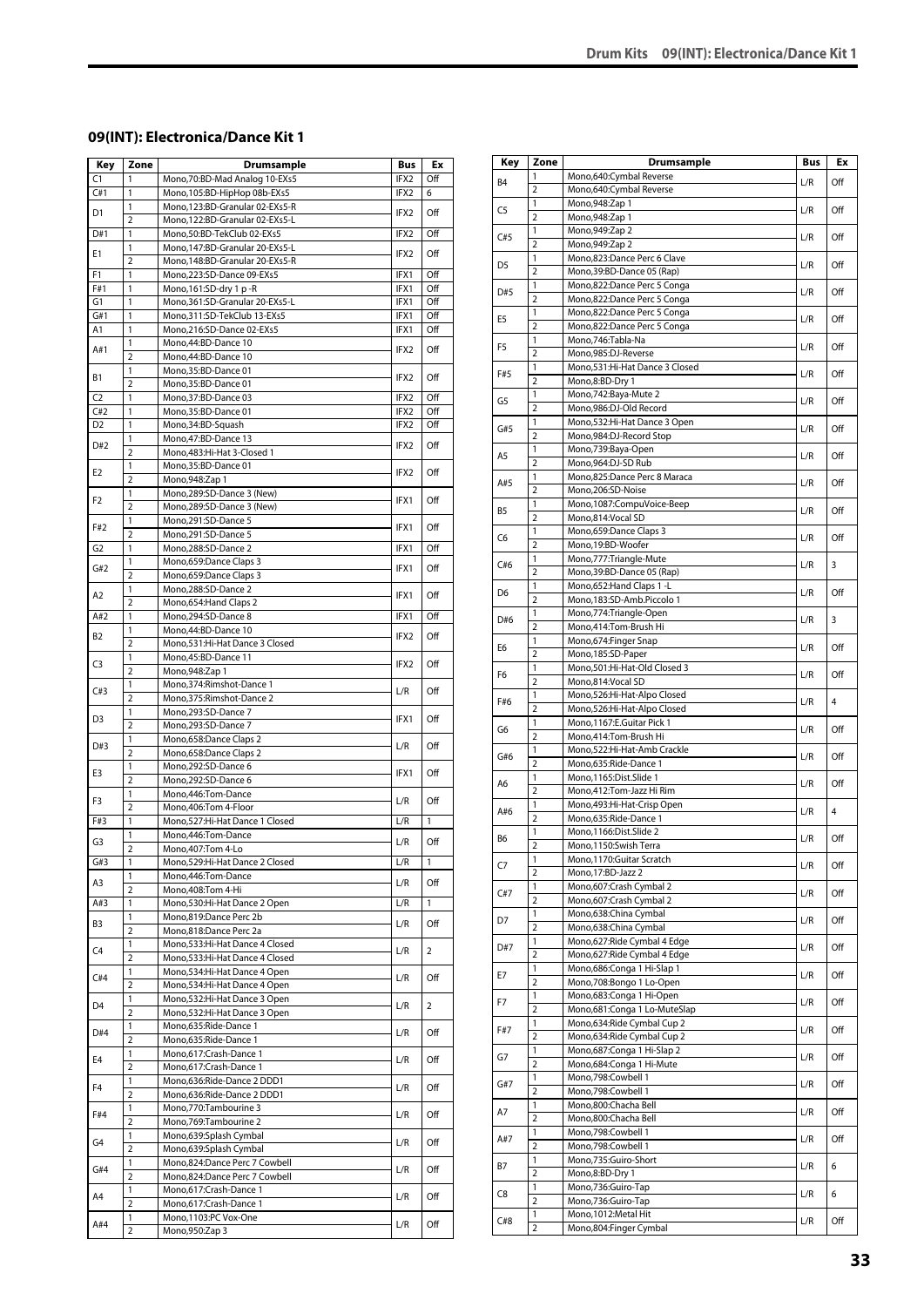| Key            | Zone           | <b>Drumsample</b>          | <b>Bus</b> | Ex  |
|----------------|----------------|----------------------------|------------|-----|
| D <sub>8</sub> | 1              | Mono,817:Dance Perc 1 Hip  | L/R        | Off |
|                | $\overline{2}$ | Mono,8:BD-Dry 1            |            |     |
| D#8            | 1              | Mono,1150:Swish Terra      | L/R        | Off |
|                | $\overline{2}$ | Mono,1150:Swish Terra      |            |     |
| E8             | 1              | Mono,1007:Cyber Drum       | L/R        | Off |
|                | $\overline{2}$ | Mono,1007:Cyber Drum       |            |     |
| F <sub>8</sub> | 1              | Mono,767:Tambourine 1-Push | IFX1       | Off |
|                | $\overline{2}$ | Mono,767:Tambourine 1-Push |            |     |
| F#8            | 1              | Mono, 1153: Air Vortex     | L/R        | Off |
|                | $\overline{2}$ | Mono,1153:Air Vortex       |            |     |
| G8             | 1              | Mono,1156:Tubular          | L/R        | Off |
|                | $\overline{2}$ | Mono,1156:Tubular          |            |     |
| G#8            | 1              | Mono,1148:Telephone Ring   | L/R        | Off |
|                | $\overline{2}$ | Mono,1148:Telephone Ring   |            |     |
| A8             | 1              | Mono,1116:Footstep 2       | L/R        | Off |
|                | $\overline{2}$ | Mono,1116:Footstep 2       |            |     |
| A#8            | 1              | Mono, 777: Triangle-Mute   | L/R        | Off |
|                | $\overline{2}$ | Mono,777:Triangle-Mute     |            |     |
| B <sub>8</sub> | 1              | Mono.1126:Tribe            |            | Off |
|                | $\overline{2}$ | Mono,1126:Tribe            | L/R        |     |
| C <sub>9</sub> | 1              | Mono,817:Dance Perc 1 Hip  | L/R        | Off |
|                | $\overline{2}$ | Mono,8:BD-Dry 1            |            |     |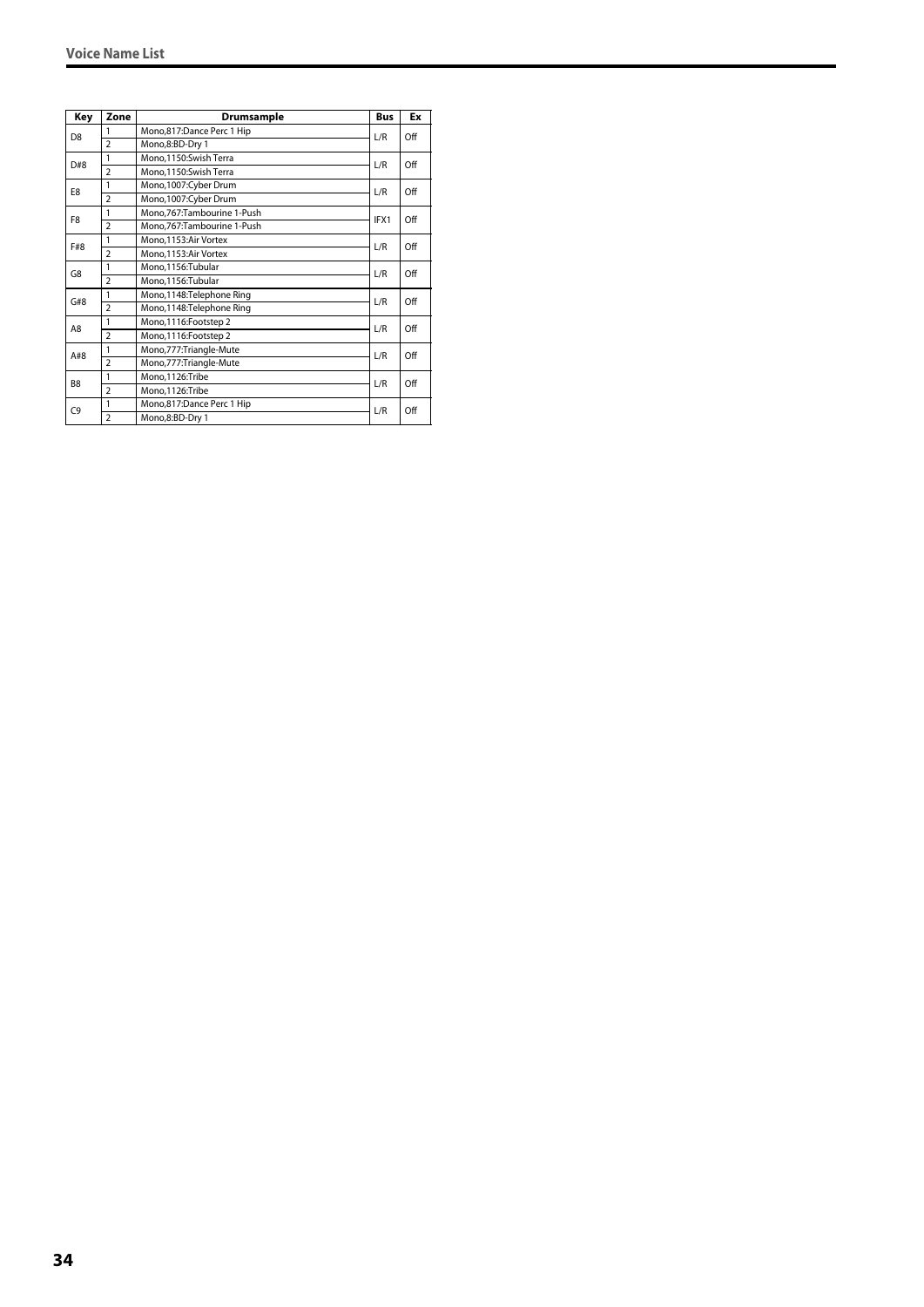#### <span id="page-34-0"></span>**10(INT): Electronica/Dance Kit 2**

| Key                  | Zone                    | Drumsample                                                   | Bus                     | Ex           |
|----------------------|-------------------------|--------------------------------------------------------------|-------------------------|--------------|
| C1                   | 1                       | Mono,64:BD-Mad Analog 04-EXs5                                | IFX2                    | Off          |
| C#1                  | 1                       | Mono,85:BD-Dance 06-EXs5                                     | IFX2                    | 6            |
| D1                   | 1                       | Mono,65:BD-Mad Analog 05-EXs5                                | IFX2                    | Off          |
| D#1                  | 1                       | Mono,99:BD-HipHop 03-EXs5                                    | IFX2                    | Off          |
| E1<br>F <sub>1</sub> | 1<br>1                  | Mono,93:BD-Dance 14-EXs5<br>Mono, 328: SD-Mad Analog 13-EXs5 | IFX2<br>IFX2            | Off<br>Off   |
| F#1                  | 1                       | Mono,298:SD-TekClub 04-EXs5                                  | IFX2                    | Off          |
| G1                   | 1                       | Mono, 311: SD-TekClub 13-EXs5                                | IFX2                    | Off          |
|                      | 1                       | Mono,226:SD-Dance 12-EXs5                                    |                         |              |
| G#1                  | $\overline{2}$          | Mono,964:DJ-SD Rub                                           | IFX2                    | Off          |
| A1                   | 1                       | Mono,217:SD-Dance 03-EXs5                                    | IFX2                    | Off          |
| A#1                  | 1                       | Mono.49:BD-TekClub 01-EXs5                                   | IFX2                    | Off          |
|                      | 1                       | Mono,80:BD-Dance 01-EXs5                                     |                         |              |
| В1                   | $\overline{2}$          | Mono, 73: BD-Mad Analog 13-EXs5                              | IFX2                    | Off          |
|                      | 1                       | Mono, 47: BD-Dance 13                                        |                         |              |
| C2                   | $\overline{2}$          | Mono, 47: BD-Dance 13                                        | IFX2                    | Off          |
| C#2                  | 1                       | Mono,38:BD-Dance 04                                          | IFX2                    | Off          |
|                      | $\overline{2}$          | Mono,821:Dance Perc 4 House                                  |                         |              |
| D <sub>2</sub>       | 1                       | Mono, 42: BD-Dance 08                                        | IFX2                    | Off          |
|                      | $\overline{2}$          | Mono,119:BD-Jungle                                           |                         |              |
|                      | 1                       | Mono, 66: BD-Mad Analog 06-EXs5                              |                         |              |
| D#2                  | $\overline{2}$          | Mono,67:BD-Mad Analog 07-EXs5                                | IFX2                    | Off          |
|                      | 3                       | Mono, 68: BD-Mad Analog 08-EXs5                              |                         |              |
| E2                   | 1                       | Mono, 574: Hi Hat Mad Analog 16-EXs5                         | IFX2                    | Off          |
|                      | $\overline{2}$          | Mono, 40: BD-Dance 06 (R&B)                                  |                         |              |
| F2                   | 1<br>$\overline{2}$     | Mono,291:SD-Dance 5<br>Mono,291:SD-Dance 5                   | IFX1                    | Off          |
|                      | 1                       | Mono,289:SD-Dance 3 (New)                                    |                         |              |
| F#2                  | $\overline{2}$          | Mono,289:SD-Dance 3 (New)                                    | IFX1                    | Off          |
|                      | 1                       | Mono,212:SD-Hip 4                                            |                         |              |
| G <sub>2</sub>       | $\overline{2}$          | Mono,212:SD-Hip 4                                            | IFX1                    | Off          |
|                      | 1                       | Mono,205:SD-Rap 2                                            |                         |              |
| G#2                  | $\overline{2}$          | Mono, 657: Dance Claps 1                                     | IFX1                    | Off          |
|                      | 1                       | Mono,206:SD-Noise                                            |                         |              |
| A2                   | $\overline{2}$          | Mono,659:Dance Claps 3                                       | IFX1                    | Off          |
|                      | 3                       | Mono,206:SD-Noise                                            |                         |              |
| A#2                  | 1                       | Mono,288:SD-Dance 2                                          | IFX1                    | Off          |
|                      | $\overline{2}$          | Mono,293:SD-Dance 7                                          |                         |              |
| B2                   | 1                       | Mono,40:BD-Dance 06 (R&B)                                    | IFX2                    | Off          |
|                      | $\overline{2}$          | Mono,3:BD-amb 1 f-R                                          |                         |              |
| C <sub>3</sub>       | 1                       | Mono, 47: BD-Dance 13                                        | IFX2                    | Off          |
| C#3                  | 1                       | Mono, 374: Rimshot-Dance 1                                   | L/R                     | Off          |
| D3                   | 1                       | Mono,288:SD-Dance 2                                          | IFX1                    | Off          |
|                      | $\overline{2}$<br>1     | Mono,658:Dance Claps 2                                       |                         |              |
| D#3                  | $\overline{2}$          | Mono,657:Dance Claps 1<br>Mono,659:Dance Claps 3             | L/R                     | Off          |
| E3                   | 1                       | Mono,291:SD-Dance 5                                          | IFX1                    | Off          |
| F3                   | 1                       | Mono,446:Tom-Dance                                           |                         |              |
|                      | $\overline{2}$          | Mono, 446: Tom-Dance                                         | L/R                     | Off          |
|                      | 1                       | Mono,531:Hi-Hat Dance 3 Closed                               |                         |              |
| F#3                  | 2                       | Mono,818:Dance Perc 2a                                       | $\mathsf{L}/\mathsf{R}$ | $\mathbf{1}$ |
|                      | 1                       | Mono, 446: Tom-Dance                                         |                         |              |
| G3                   | $\overline{\mathbf{c}}$ | Mono, 446: Tom-Dance                                         | L/R                     | Off          |
| G#3                  | 1                       | Mono, 532: Hi-Hat Dance 3 Open                               | L/R                     | 1            |
|                      | $\overline{2}$          | Mono,819:Dance Perc 2b                                       |                         |              |
| A3                   | 1                       | Mono, 446: Tom-Dance                                         | L/R                     | Off          |
|                      | $\overline{2}$          | Mono, 446: Tom-Dance                                         |                         |              |
| A#3                  | 1                       | Mono,532:Hi-Hat Dance 3 Open                                 | L/R                     | 1            |
|                      | $\overline{2}$          | Mono,534:Hi-Hat Dance 4 Open                                 |                         |              |
| B <sub>3</sub>       | 1                       | Mono,527:Hi-Hat Dance 1 Closed                               | L/R                     | Off          |
| C4                   | 1                       | Mono,825:Dance Perc 8 Maraca                                 | L/R                     | Off          |
| C#4                  | 1<br>$\overline{2}$     | Mono,619:Crash-Dance 3                                       | L/R                     | Off          |
| D4                   | 1                       | Mono,619:Crash-Dance 3<br>Mono,530:Hi-Hat Dance 2 Open       | L/R                     | Off          |
|                      | 1                       | Mono,635:Ride-Dance 1                                        |                         |              |
| D#4                  | $\overline{2}$          | Mono,635:Ride-Dance 1                                        | L/R                     | Off          |
|                      | 1                       | Mono,617:Crash-Dance 1                                       |                         |              |
| E4                   | $\overline{2}$          | Mono,638:China Cymbal                                        | L/R                     | Off          |
|                      | 1                       | Mono,636:Ride-Dance 2 DDD1                                   |                         |              |
| F4                   | 2                       | Mono,636:Ride-Dance 2 DDD1                                   | L/R                     | Off          |
|                      | 1                       | Mono,819:Dance Perc 2b                                       |                         |              |
| F#4                  | $\overline{2}$          | Mono,818:Dance Perc 2a                                       | L/R                     | Off          |
|                      | 1                       | Mono, 1011: Industry Loop 2                                  |                         |              |
| G4                   | $\overline{2}$          | Mono, 1011: Industry Loop 2                                  | L/R                     | Off          |
| G#4                  | 1                       | Mono,567: Hi Hat Mad Analog 09-EXs5                          | L/R                     | Off          |
| A4                   | 1                       | Mono,617:Crash-Dance 1                                       | L/R                     | Off          |
|                      | 2                       | Mono,617:Crash-Dance 1                                       |                         |              |
| A#4                  | 1                       | Mono,568: Hi Hat Mad Analog 10-EXs5                          | L/R                     | Off          |

| Key            | Zone                | <b>Drumsample</b>                                           | Bus | Еx  |
|----------------|---------------------|-------------------------------------------------------------|-----|-----|
| B4             | 1                   | Mono,864:Perc-Mad Analog 07-EXs5                            | L/R | Off |
|                | 1                   | Mono, 948: Zap 1                                            |     |     |
| C5             | $\overline{2}$      | Mono, 948: Zap 1                                            | L/R | Off |
| C#5            | 1                   | Mono, 949: Zap 2                                            | L/R | Off |
|                | $\overline{2}$      | Mono, 949: Zap 2                                            |     |     |
| D5             | 1                   | Mono,823:Dance Perc 6 Clave                                 | L/R | Off |
|                | $\overline{2}$      | Mono, 39: BD-Dance 05 (Rap)                                 |     |     |
| D#5            | 1<br>$\overline{2}$ | Mono,822:Dance Perc 5 Conga                                 | L/R | Off |
|                | 1                   | Mono,822:Dance Perc 5 Conga<br>Mono,822:Dance Perc 5 Conga  |     |     |
| E <sub>5</sub> | $\overline{2}$      | Mono,822:Dance Perc 5 Conga                                 | L/R | Off |
|                | 1                   | Mono,1155:Noise-VPM Mod                                     |     |     |
| F <sub>5</sub> | $\overline{2}$      | Mono,985:DJ-Reverse                                         | L/R | Off |
|                | 1                   | Mono,490:Hi-Hat-Chili                                       |     |     |
| F#5            | $\overline{2}$      | Mono,8:BD-Dry 1                                             | L/R | Off |
| G5             | 1                   | Mono,1154:Noise-White                                       |     | Off |
|                | $\overline{2}$      | Mono,986:DJ-Old Record                                      | L/R |     |
| G#5            | 1                   | Mono,485:Hi-Hat 3-Pedal                                     | L/R | Off |
|                | $\overline{2}$      | Mono,984:DJ-Record Stop                                     |     |     |
| A5             | 1                   | Mono,820:Dance Perc 3 House                                 | L/R | Off |
|                | $\overline{2}$      | Mono,964:DJ-SD Rub                                          |     |     |
| A#5            | 1<br>2              | Mono, 481: Hi-Hat 2-Open 2<br>Mono,206:SD-Noise             | L/R | Off |
|                | 1                   | Mono,815:Vocal Cowbell                                      |     |     |
| B5             | 2                   | Mono,815:Vocal Cowbell                                      | L/R | Off |
|                | 1                   | Mono,1127:GunShot                                           |     |     |
| C6             | $\overline{2}$      | Mono,1127:GunShot                                           | L/R | Off |
|                | 1                   | Mono,777:Triangle-Mute                                      |     |     |
| C#6            | $\overline{2}$      | Mono, 39: BD-Dance 05 (Rap)                                 | L/R | 3   |
| D <sub>6</sub> | 1                   | Mono,1155:Noise-VPM Mod                                     | L/R | Off |
|                | $\overline{2}$      | Mono,183:SD-Amb.Piccolo 1                                   |     |     |
| D#6            | 1                   | Mono,774:Triangle-Open                                      | L/R | 3   |
|                | $\overline{2}$      | Mono,414:Tom-Brush Hi                                       |     |     |
| E6             | 1<br>$\overline{2}$ | Mono,599: HiHat Granular 19-EXs5-L                          | L/R | Off |
|                | 1                   | Mono,600: Hi Hat Granular 19-EXs5-R<br>Mono,523:Hi-Hat-Ambi |     |     |
| F6             | $\overline{2}$      | Mono,814:Vocal SD                                           | L/R | Off |
|                | 1                   | Mono,526:Hi-Hat-Alpo Closed                                 |     |     |
| F#6            | $\overline{2}$      | Mono,526:Hi-Hat-Alpo Closed                                 | L/R | 4   |
|                | 1                   | Mono,1092:CompuVoice-When                                   |     |     |
| G6             | $\overline{2}$      | Mono,414:Tom-Brush Hi                                       | L/R | Off |
| G#6            | 1                   | Mono,522:Hi-Hat-Amb Crackle                                 | L/R | Off |
|                | $\overline{2}$      | Mono,635:Ride-Dance 1                                       |     |     |
| A6             | 1                   | Mono,1091:CompuVoice-Do it                                  | L/R | Off |
|                | $\overline{2}$      | Mono,412:Tom-Jazz Hi Rim                                    |     |     |
| A#6            | 1                   | Mono, 493: Hi-Hat-Crisp Open                                | L/R | 4   |
| B6             | $\overline{2}$<br>1 | Mono,635:Ride-Dance 1<br>Mono,1089:CompuVoice-Chi           | L/R | Off |
|                | 1                   | Mono, 1048: Year solo                                       |     |     |
| C7             | $\overline{a}$      | Mono,17:BD-Jazz 2                                           | L/R | Off |
|                | 1                   | Mono,607:Crash Cymbal 2                                     |     |     |
| C#7            | $\overline{2}$      | Mono,607:Crash Cymbal 2                                     | L/R | Off |
|                | 1                   | Mono,638:China Cymbal                                       |     |     |
| D7             | $\overline{2}$      | Mono,638:China Cymbal                                       | L/R | Off |
| D#7            | 1                   | Mono,627: Ride Cymbal 4 Edge                                | L/R | Off |
|                | 2                   | Mono,627: Ride Cymbal 4 Edge                                |     |     |
| E7             | 1                   | Mono,686:Conga 1 Hi-Slap 1                                  | L/R | Off |
|                | $\overline{2}$      | Mono,708:Bongo 1 Lo-Open                                    |     |     |
| F7             | 1                   | Mono,683:Conga 1 Hi-Open                                    | L/R | Off |
|                | $\overline{2}$<br>1 | Mono,681:Conga 1 Lo-MuteSlap                                |     |     |
| F#7            | 2                   | Mono,634: Ride Cymbal Cup 2<br>Mono,634: Ride Cymbal Cup 2  | L/R | Off |
|                | 1                   | Mono,687:Conga 1 Hi-Slap 2                                  |     |     |
| G7             | 2                   | Mono,684:Conga 1 Hi-Mute                                    | L/R | Off |
|                | $\mathbf{1}$        | Mono,798:Cowbell 1                                          |     |     |
| G#7            | $\overline{2}$      | Mono,798:Cowbell 1                                          | L/R | Off |
| A7             | 1                   | Mono,800:Chacha Bell                                        |     | Off |
|                | $\overline{2}$      | Mono,800:Chacha Bell                                        | L/R |     |
| A#7            | 1                   | Mono,798:Cowbell 1                                          | L/R | Off |
|                | $\overline{2}$      | Mono,798:Cowbell 1                                          |     |     |
| B7             | 1                   | Mono,735:Guiro-Short                                        | L/R | 6   |
|                | $\overline{2}$      | Mono,8:BD-Dry 1                                             |     |     |
| C8             | 1                   | Mono,736:Guiro-Tap                                          | L/R | 6   |
|                | $\overline{2}$      | Mono,736:Guiro-Tap                                          |     |     |
| C#8            | 1<br>$\overline{2}$ | Mono, 1012: Metal Hit<br>Mono,804:Finger Cymbal             | L/R | Off |
|                | 1                   | Mono,817:Dance Perc 1 Hip                                   |     |     |
| D8             | 2                   | Mono,8:BD-Dry 1                                             | L/R | Off |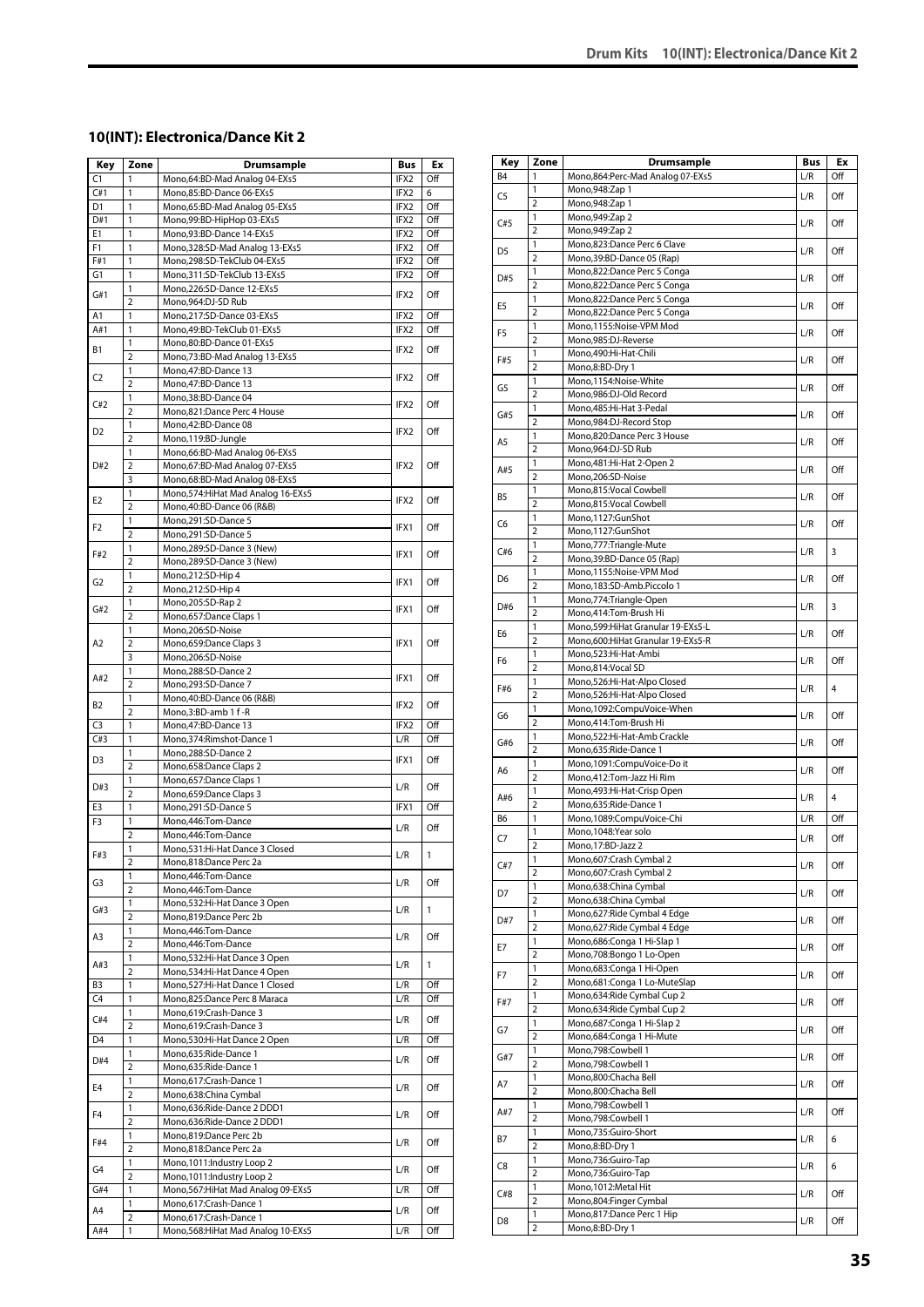| Key            | Zone           | Drumsample                 | <b>Bus</b> | Ex  |
|----------------|----------------|----------------------------|------------|-----|
| D#8            | 1              | Mono.1150:Swish Terra      | L/R        | Off |
|                | $\overline{2}$ | Mono,1150:Swish Terra      |            |     |
| E8             | 1              | Mono,1007:Cyber Drum       | L/R        | Off |
|                | $\overline{2}$ | Mono,1007:Cyber Drum       |            |     |
| F <sub>8</sub> | 1              | Mono,767:Tambourine 1-Push | IFX1       | Off |
|                | $\overline{2}$ | Mono,767:Tambourine 1-Push |            |     |
| F#8            | 1              | Mono, 1153: Air Vortex     | L/R        | Off |
|                | $\overline{2}$ | Mono, 1153: Air Vortex     |            |     |
| G8             | 1              | Mono,1156:Tubular          | L/R        | Off |
|                | $\overline{2}$ | Mono,1156:Tubular          |            |     |
| G#8            | 1              | Mono,1148:Telephone Ring   | L/R        | Off |
|                | $\overline{2}$ | Mono,1148:Telephone Ring   |            |     |
| A8             | 1              | Mono,1116:Footstep 2       | L/R        | Off |
|                | $\overline{2}$ | Mono,1116:Footstep 2       |            |     |
| A#8            | 1              | Mono,777:Triangle-Mute     | L/R        | Off |
|                | $\overline{2}$ | Mono,777: Triangle-Mute    |            |     |
| B <sub>8</sub> | 1              | Mono,1126:Tribe            | L/R        | Off |
|                | $\overline{2}$ | Mono,1126:Tribe            |            |     |
| C <sub>9</sub> | 1              | Mono,817:Dance Perc 1 Hip  | L/R        | Off |
|                | $\overline{2}$ | Mono,8:BD-Dry 1            |            |     |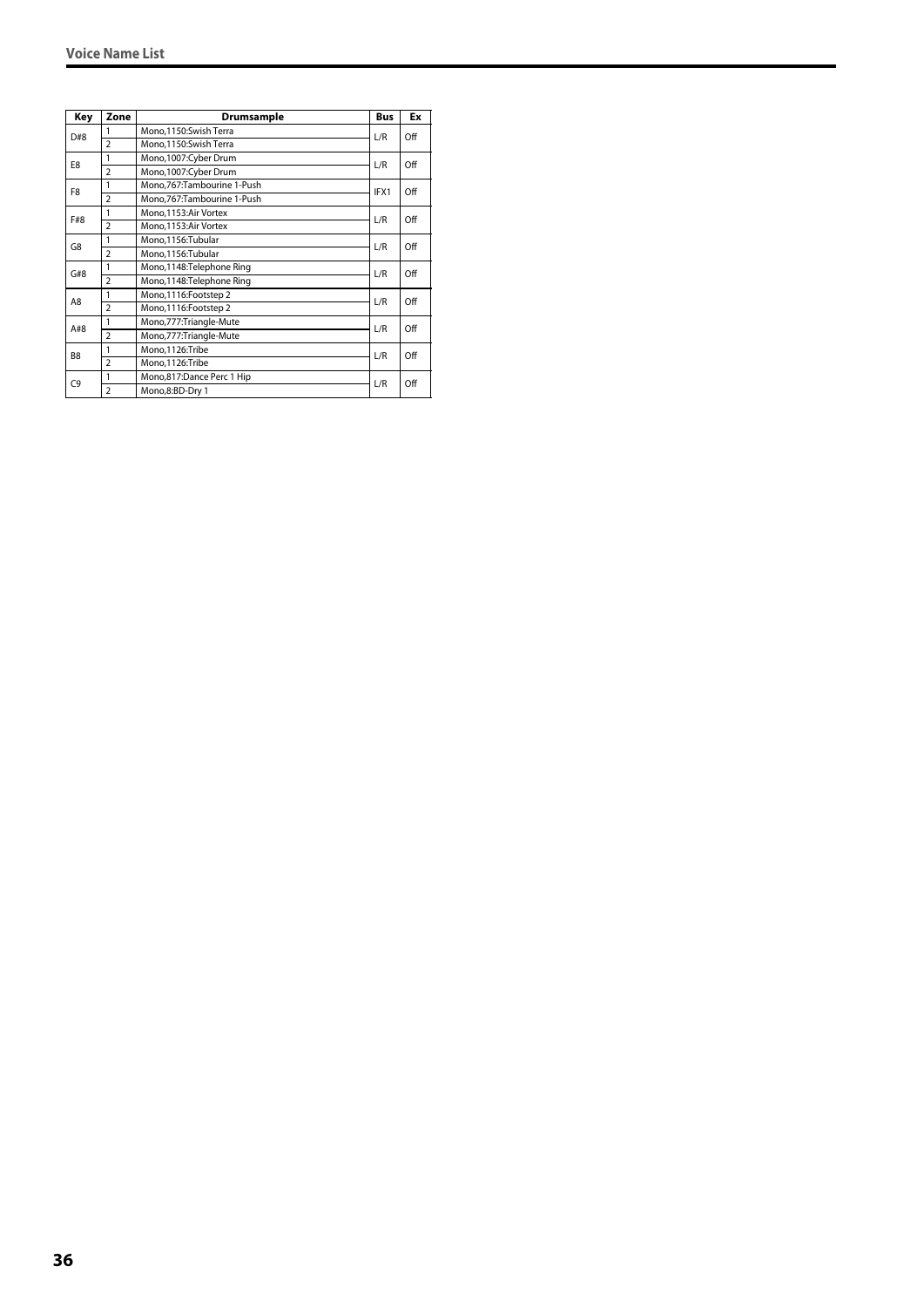### **11(INT): Tekno Klub Kit**

| Key                                                                                                                                                                                                                                                                                                                                                                                                                                             | Zone                | <b>Drumsample</b>                                                | Bus                                                                                                                                                                                                                                                                                                                                                                                                                             | Ex         |
|-------------------------------------------------------------------------------------------------------------------------------------------------------------------------------------------------------------------------------------------------------------------------------------------------------------------------------------------------------------------------------------------------------------------------------------------------|---------------------|------------------------------------------------------------------|---------------------------------------------------------------------------------------------------------------------------------------------------------------------------------------------------------------------------------------------------------------------------------------------------------------------------------------------------------------------------------------------------------------------------------|------------|
|                                                                                                                                                                                                                                                                                                                                                                                                                                                 | 1                   | Mono,0:BD-amb 1 mf -L                                            | L/R                                                                                                                                                                                                                                                                                                                                                                                                                             | Off        |
|                                                                                                                                                                                                                                                                                                                                                                                                                                                 |                     |                                                                  |                                                                                                                                                                                                                                                                                                                                                                                                                                 |            |
|                                                                                                                                                                                                                                                                                                                                                                                                                                                 | 1                   | Mono,533:Hi-Hat Dance 4 Closed                                   |                                                                                                                                                                                                                                                                                                                                                                                                                                 | Off        |
|                                                                                                                                                                                                                                                                                                                                                                                                                                                 | 1                   | Mono, 534: Hi-Hat Dance 4 Open                                   |                                                                                                                                                                                                                                                                                                                                                                                                                                 |            |
| $C-1$<br>E0<br>F <sub>0</sub><br>F#0<br>G <sub>0</sub><br>G#0<br>A0<br>A#0<br>B <sub>0</sub><br>1<br>C1<br>C#1<br>D1<br>D#1<br>Ε1<br>F1<br>F#1<br>G1<br>G#1<br>A1<br>1<br>A#1<br>В1<br>C <sub>2</sub><br>C#2<br>D <sub>2</sub><br>D#2<br>E <sub>2</sub><br>F <sub>2</sub><br>F#2<br>G <sub>2</sub><br>G#2<br>A2<br>A#2<br>B2<br>C3<br>C#3<br>D3<br>D#3<br>E3<br>F3<br>F#3<br>G3<br>G#3<br>A3<br>A#3<br>B3<br>C4<br>C#4<br>D <sub>4</sub><br>D#4 | $\overline{2}$<br>3 | Mono,533:Hi-Hat Dance 4 Closed<br>Mono,533:Hi-Hat Dance 4 Closed |                                                                                                                                                                                                                                                                                                                                                                                                                                 | Off        |
|                                                                                                                                                                                                                                                                                                                                                                                                                                                 | 1                   | Mono, 507: Hi-Hat Dance 03-EXs5                                  |                                                                                                                                                                                                                                                                                                                                                                                                                                 | Off        |
|                                                                                                                                                                                                                                                                                                                                                                                                                                                 | $\overline{1}$      | Mono.531:Hi-Hat Dance 3 Closed                                   |                                                                                                                                                                                                                                                                                                                                                                                                                                 | Off        |
|                                                                                                                                                                                                                                                                                                                                                                                                                                                 | $\overline{2}$      | Mono, 766: Timbales-Paila                                        |                                                                                                                                                                                                                                                                                                                                                                                                                                 |            |
|                                                                                                                                                                                                                                                                                                                                                                                                                                                 | 3                   | Mono, 784: Shaker 1                                              |                                                                                                                                                                                                                                                                                                                                                                                                                                 | Off        |
|                                                                                                                                                                                                                                                                                                                                                                                                                                                 | $\mathbf{1}$        | Mono, 493: Hi-Hat-Crisp Open                                     |                                                                                                                                                                                                                                                                                                                                                                                                                                 |            |
| E4                                                                                                                                                                                                                                                                                                                                                                                                                                              | $\overline{2}$      | Mono,490:Hi-Hat-Chili                                            | IFX4                                                                                                                                                                                                                                                                                                                                                                                                                            | Off        |
|                                                                                                                                                                                                                                                                                                                                                                                                                                                 | 3                   | Mono,525:Hi-Hat-Whispy                                           |                                                                                                                                                                                                                                                                                                                                                                                                                                 |            |
|                                                                                                                                                                                                                                                                                                                                                                                                                                                 | 1                   | Mono, 495: Hi-Hat-Vintage 1                                      | IFX4<br>IFX4<br>IFX4<br>IFX4<br>IFX4<br>IFX4<br>IFX4<br>IFX2<br>IFX2<br>IFX2<br>IFX2<br>IFX <sub>2</sub><br>IFX1<br>IFX1<br>IFX1<br>IFX1<br>IFX1<br>L/R<br>IFX1<br>IFX2<br>IFX2<br>IFX2<br>IFX2<br>IFX2<br>IFX1<br>IFX1<br>IFX1<br>IFX1<br>IFX1<br>IFX1<br>IFX2<br>IFX2<br>IFX1<br>IFX1<br>IFX5<br>IFX1<br>IFX3<br>IFX4<br>IFX3<br>IFX4<br>IFX3<br>IFX4<br>IFX3<br>IFX3<br>IFX4<br>IFX3<br>IFX4<br>IFX4<br>IFX4<br>IFX5<br>IFX4 | Off        |
|                                                                                                                                                                                                                                                                                                                                                                                                                                                 | $\overline{2}$      | Mono, 495: Hi-Hat-Vintage 1                                      |                                                                                                                                                                                                                                                                                                                                                                                                                                 |            |
|                                                                                                                                                                                                                                                                                                                                                                                                                                                 | 1                   | Mono, 479: Hi-Hat 2-Pedal Open                                   |                                                                                                                                                                                                                                                                                                                                                                                                                                 |            |
|                                                                                                                                                                                                                                                                                                                                                                                                                                                 | $\overline{2}$      | Mono, 476: Hi-Hat 2-Closed 1                                     |                                                                                                                                                                                                                                                                                                                                                                                                                                 | Off        |
|                                                                                                                                                                                                                                                                                                                                                                                                                                                 | 3                   | Mono, 478: Hi-Hat 2-Pedal<br>Mono,51:BD-TekClub 03-EXs5          |                                                                                                                                                                                                                                                                                                                                                                                                                                 | Off        |
|                                                                                                                                                                                                                                                                                                                                                                                                                                                 | $\mathbf{1}$        | Mono,59:BD-TekClub 11-EXs5                                       |                                                                                                                                                                                                                                                                                                                                                                                                                                 | Off        |
|                                                                                                                                                                                                                                                                                                                                                                                                                                                 | 1                   | Mono,60:BD-TekClub 12-EXs5                                       |                                                                                                                                                                                                                                                                                                                                                                                                                                 | Off        |
|                                                                                                                                                                                                                                                                                                                                                                                                                                                 | 1                   | Mono,54:BD-TekClub 06-EXs5                                       |                                                                                                                                                                                                                                                                                                                                                                                                                                 | Off        |
|                                                                                                                                                                                                                                                                                                                                                                                                                                                 | $\mathbf{1}$        | Mono,52:BD-TekClub 04-EXs5                                       |                                                                                                                                                                                                                                                                                                                                                                                                                                 |            |
|                                                                                                                                                                                                                                                                                                                                                                                                                                                 | $\overline{2}$      | Mono, 74: BD-Mad Analog 14-EXs5                                  |                                                                                                                                                                                                                                                                                                                                                                                                                                 | Off        |
|                                                                                                                                                                                                                                                                                                                                                                                                                                                 | 1                   | Mono.297:SD-TekClub 03-EXs5                                      |                                                                                                                                                                                                                                                                                                                                                                                                                                 | Off        |
|                                                                                                                                                                                                                                                                                                                                                                                                                                                 | $\mathbf{1}$        | Mono.301:SD-TekClub 06-EXs5                                      |                                                                                                                                                                                                                                                                                                                                                                                                                                 | Off        |
|                                                                                                                                                                                                                                                                                                                                                                                                                                                 | $\overline{2}$      | Mono,302:SD-TekClub 07-EXs5                                      |                                                                                                                                                                                                                                                                                                                                                                                                                                 |            |
|                                                                                                                                                                                                                                                                                                                                                                                                                                                 | 1                   | Stereo, 36: SD-TekClub 08-EXs5-L                                 |                                                                                                                                                                                                                                                                                                                                                                                                                                 | Off        |
|                                                                                                                                                                                                                                                                                                                                                                                                                                                 | $\overline{2}$      | Stereo, 36: SD-TekClub 08-EXs5-L                                 |                                                                                                                                                                                                                                                                                                                                                                                                                                 |            |
|                                                                                                                                                                                                                                                                                                                                                                                                                                                 | $\mathbf{1}$        | Mono,309:SD-TekClub 11-EXs5                                      |                                                                                                                                                                                                                                                                                                                                                                                                                                 | Off        |
|                                                                                                                                                                                                                                                                                                                                                                                                                                                 | 1                   | Mono,315:SD-TekClub 17-EXs5                                      |                                                                                                                                                                                                                                                                                                                                                                                                                                 | Off<br>Off |
|                                                                                                                                                                                                                                                                                                                                                                                                                                                 | 1                   | Mono,640:Cymbal Reverse<br>Mono, 194:SD-Processed 1              |                                                                                                                                                                                                                                                                                                                                                                                                                                 | Off        |
|                                                                                                                                                                                                                                                                                                                                                                                                                                                 | 1                   | Mono,49:BD-TekClub 01-EXs5                                       |                                                                                                                                                                                                                                                                                                                                                                                                                                 | Off        |
|                                                                                                                                                                                                                                                                                                                                                                                                                                                 | 1                   | Mono,50:BD-TekClub 02-EXs5                                       |                                                                                                                                                                                                                                                                                                                                                                                                                                 | Off        |
|                                                                                                                                                                                                                                                                                                                                                                                                                                                 | 1                   | Mono,57:BD-TekClub 09-EXs5                                       |                                                                                                                                                                                                                                                                                                                                                                                                                                 | Off        |
|                                                                                                                                                                                                                                                                                                                                                                                                                                                 | 1                   | Mono,58:BD-TekClub 10-EXs5                                       |                                                                                                                                                                                                                                                                                                                                                                                                                                 |            |
|                                                                                                                                                                                                                                                                                                                                                                                                                                                 | $\overline{2}$      | Mono,58:BD-TekClub 10-EXs5                                       |                                                                                                                                                                                                                                                                                                                                                                                                                                 | Off        |
|                                                                                                                                                                                                                                                                                                                                                                                                                                                 | 1                   | Mono,56:BD-TekClub 08-EXs5                                       |                                                                                                                                                                                                                                                                                                                                                                                                                                 |            |
|                                                                                                                                                                                                                                                                                                                                                                                                                                                 | $\overline{2}$      | Mono,55:BD-TekClub 07-EXs5                                       |                                                                                                                                                                                                                                                                                                                                                                                                                                 | Off        |
|                                                                                                                                                                                                                                                                                                                                                                                                                                                 | 3                   | Mono,54:BD-TekClub 06-EXs5                                       |                                                                                                                                                                                                                                                                                                                                                                                                                                 |            |
|                                                                                                                                                                                                                                                                                                                                                                                                                                                 | 1                   | Mono,299:SD-TekClub 05-EXs5-L                                    |                                                                                                                                                                                                                                                                                                                                                                                                                                 | Off        |
|                                                                                                                                                                                                                                                                                                                                                                                                                                                 | $\overline{2}$      | Mono,298:SD-TekClub 04-EXs5                                      |                                                                                                                                                                                                                                                                                                                                                                                                                                 |            |
|                                                                                                                                                                                                                                                                                                                                                                                                                                                 | 1<br>$\mathbf{1}$   | Mono,295:SD-TekClub 01-EXs5<br>Mono,310:SD-TekClub 12-EXs5       |                                                                                                                                                                                                                                                                                                                                                                                                                                 | Off<br>Off |
|                                                                                                                                                                                                                                                                                                                                                                                                                                                 | $\mathbf{1}$        | Mono, 313: SD-TekClub 15-EXs5                                    |                                                                                                                                                                                                                                                                                                                                                                                                                                 |            |
|                                                                                                                                                                                                                                                                                                                                                                                                                                                 | $\overline{2}$      | Mono,302:SD-TekClub 07-EXs5                                      |                                                                                                                                                                                                                                                                                                                                                                                                                                 | Off        |
|                                                                                                                                                                                                                                                                                                                                                                                                                                                 | 1                   | Mono,621:Crash-Granular-EXs5-L                                   |                                                                                                                                                                                                                                                                                                                                                                                                                                 |            |
|                                                                                                                                                                                                                                                                                                                                                                                                                                                 | $\overline{2}$      | Mono,246:SD-HipHop 08-EXs5                                       |                                                                                                                                                                                                                                                                                                                                                                                                                                 | Off        |
|                                                                                                                                                                                                                                                                                                                                                                                                                                                 | 1                   | Mono, 311: SD-TekClub 13-EXs5                                    |                                                                                                                                                                                                                                                                                                                                                                                                                                 | Off        |
|                                                                                                                                                                                                                                                                                                                                                                                                                                                 | 1                   | Mono,53:BD-TekClub 05-EXs5                                       |                                                                                                                                                                                                                                                                                                                                                                                                                                 | Off        |
|                                                                                                                                                                                                                                                                                                                                                                                                                                                 | $\overline{2}$      | Mono,53:BD-TekClub 05-EXs5                                       |                                                                                                                                                                                                                                                                                                                                                                                                                                 |            |
|                                                                                                                                                                                                                                                                                                                                                                                                                                                 | 1                   | Mono,52:BD-TekClub 04-EXs5                                       |                                                                                                                                                                                                                                                                                                                                                                                                                                 | Off        |
|                                                                                                                                                                                                                                                                                                                                                                                                                                                 | $\mathbf{1}$        | Mono, 317: SD-Mad Analog 02-EXs5                                 |                                                                                                                                                                                                                                                                                                                                                                                                                                 | Off        |
|                                                                                                                                                                                                                                                                                                                                                                                                                                                 | 1                   | Mono,303:SD-TekClub 08-EXs5-L                                    |                                                                                                                                                                                                                                                                                                                                                                                                                                 | Off        |
|                                                                                                                                                                                                                                                                                                                                                                                                                                                 | $\mathbf{1}$<br>1   | Stereo, 38: SD-TekClub 10-EXs5-L                                 |                                                                                                                                                                                                                                                                                                                                                                                                                                 | Off        |
|                                                                                                                                                                                                                                                                                                                                                                                                                                                 | $\mathbf{1}$        | Mono,312:SD-TekClub 14-EXs5<br>Stereo,66:Tom-TekClub-EXs5-L      |                                                                                                                                                                                                                                                                                                                                                                                                                                 | Off<br>Off |
|                                                                                                                                                                                                                                                                                                                                                                                                                                                 | 1                   | Stereo, 74: Hat-TekClub 05-EXs5-L                                |                                                                                                                                                                                                                                                                                                                                                                                                                                 |            |
|                                                                                                                                                                                                                                                                                                                                                                                                                                                 | 2                   | Stereo,71:Hat-TekClub 02-EXs5-L                                  |                                                                                                                                                                                                                                                                                                                                                                                                                                 | 1          |
|                                                                                                                                                                                                                                                                                                                                                                                                                                                 | 1                   | Stereo,66:Tom-TekClub-EXs5-L                                     |                                                                                                                                                                                                                                                                                                                                                                                                                                 | Off        |
|                                                                                                                                                                                                                                                                                                                                                                                                                                                 | 1                   | Mono,555: Hat-TekClub 10-EXs5                                    |                                                                                                                                                                                                                                                                                                                                                                                                                                 |            |
|                                                                                                                                                                                                                                                                                                                                                                                                                                                 | 2                   | Mono,538:Hat-TekClub 01-EXs5-R                                   |                                                                                                                                                                                                                                                                                                                                                                                                                                 | 1          |
|                                                                                                                                                                                                                                                                                                                                                                                                                                                 | 1                   | Stereo,66:Tom-TekClub-EXs5-L                                     |                                                                                                                                                                                                                                                                                                                                                                                                                                 | Off        |
|                                                                                                                                                                                                                                                                                                                                                                                                                                                 | 1                   | Mono,556:Hat-TekClub 11-EXs5                                     |                                                                                                                                                                                                                                                                                                                                                                                                                                 | 1          |
| F <sub>4</sub>                                                                                                                                                                                                                                                                                                                                                                                                                                  | $\overline{2}$      | Mono,541:Hat-TekClub 03-EXs5-L                                   |                                                                                                                                                                                                                                                                                                                                                                                                                                 |            |
|                                                                                                                                                                                                                                                                                                                                                                                                                                                 | 1                   | Mono, 469: Tom-Granular 6-EXs5                                   |                                                                                                                                                                                                                                                                                                                                                                                                                                 | Off        |
|                                                                                                                                                                                                                                                                                                                                                                                                                                                 | 1                   | Mono, 468: Tom-Granular 5-EXs5                                   |                                                                                                                                                                                                                                                                                                                                                                                                                                 | Off        |
|                                                                                                                                                                                                                                                                                                                                                                                                                                                 | $\mathbf{1}$        | Stereo,88:Crash HipHop 1-EXs5-L                                  |                                                                                                                                                                                                                                                                                                                                                                                                                                 | Off        |
|                                                                                                                                                                                                                                                                                                                                                                                                                                                 | 1                   | Mono, 467: Tom-Granular 4-EXs5                                   |                                                                                                                                                                                                                                                                                                                                                                                                                                 | Off        |
|                                                                                                                                                                                                                                                                                                                                                                                                                                                 | $\mathbf{1}$        | Mono,630:Ride HipHop 2-EXs5                                      |                                                                                                                                                                                                                                                                                                                                                                                                                                 | Off        |
|                                                                                                                                                                                                                                                                                                                                                                                                                                                 | 1<br>$\mathbf{1}$   | Mono,638:China Cymbal                                            |                                                                                                                                                                                                                                                                                                                                                                                                                                 | Off        |
|                                                                                                                                                                                                                                                                                                                                                                                                                                                 | $\mathbf{1}$        | Mono,852:Perc-TekClub 14-EXs5                                    |                                                                                                                                                                                                                                                                                                                                                                                                                                 | Off        |
| F#4                                                                                                                                                                                                                                                                                                                                                                                                                                             | 2                   | Mono, 769: Tambourine 2<br>Mono,767:Tambourine 1-Push            |                                                                                                                                                                                                                                                                                                                                                                                                                                 | Off        |
|                                                                                                                                                                                                                                                                                                                                                                                                                                                 | 3                   | Mono,768:Tambourine 1-Pull                                       |                                                                                                                                                                                                                                                                                                                                                                                                                                 |            |
| G4                                                                                                                                                                                                                                                                                                                                                                                                                                              | $\mathbf{1}$        | Mono,622:Crash-Granular-EXs5-R                                   |                                                                                                                                                                                                                                                                                                                                                                                                                                 | Off        |
| G#4                                                                                                                                                                                                                                                                                                                                                                                                                                             | 1                   | Mono,848:Perc-TekClub 10-EXs5                                    | IFX5                                                                                                                                                                                                                                                                                                                                                                                                                            | Off        |
|                                                                                                                                                                                                                                                                                                                                                                                                                                                 |                     |                                                                  |                                                                                                                                                                                                                                                                                                                                                                                                                                 |            |

| Key            | Zone           | Drumsample                           | Bus          | Ex             |
|----------------|----------------|--------------------------------------|--------------|----------------|
| A4             | 1              | Mono,616:Crash HipHop 2-EXs5         | L/R          | Off            |
| A#4            | 1              | Mono, 584: Hi Hat Granular 06-EXs5-R | IFX5         | Off            |
| B <sub>4</sub> | 1              | Mono,839:Perc-TekClub 02-EXs5        | IFX5         | Off            |
| C <sub>5</sub> | $\mathbf{1}$   | Mono,845:Perc-TekClub 08-EXs5        | IFX5         | Off            |
| C#5            | $\mathbf{1}$   | Mono,845:Perc-TekClub 08-EXs5        | IFX5         | Off            |
| D <sub>5</sub> | $\mathbf{1}$   | Mono,889:Perc-Mad Analog 32-EXs5     | IFX5         | Off            |
| D#5            | $\mathbf{1}$   | Mono,891:Perc-Mad Analog 34-EXs5     | IFX5         | Off            |
| E <sub>5</sub> | $\mathbf{1}$   | Mono,890:Perc-Mad Analog 33-EXs5     | IFX5         | Off            |
| F <sub>5</sub> | 1              | Mono,848:Perc-TekClub 10-EXs5        | IFX5         | Off            |
| F#5            | 1              | Mono,848:Perc-TekClub 10-EXs5        | IFX5         | Off            |
| G <sub>5</sub> | 1              | Mono,536:Hi-Hat Dance 5 Open         | IFX5         | Off            |
| G#5            | 1              | Mono, 536: Hi-Hat Dance 5 Open       | IFX5         | Off            |
| A <sub>5</sub> | $\mathbf{1}$   | Mono,880:Perc-Mad Analog 23-EXs5     | IFX5         | Off            |
| A#5            | 1              | Mono,738:Maracas-Pull                | IFX5         | Off            |
| <b>B5</b>      | 1              | Mono,935:Perc-Granular 35-EXs5       | IFX5         | $\overline{2}$ |
|                | $\overline{2}$ | Mono,934:Perc-Granular 34-EXs5       |              |                |
| C <sub>6</sub> | 1              | Mono,1039:Voice 35 "Aow"             | IFX5         | $\overline{2}$ |
|                | $\overline{2}$ | Mono, 1040: Voice 39 "Uuh"           |              |                |
| C#6            | 1              | Mono,555: Hat-TekClub 10-EXs5        | IFX4         | 3              |
|                | $\overline{2}$ | Mono, 555: Hat-TekClub 10-EXs5       |              |                |
| D <sub>6</sub> | 1              | Mono,556:Hat-TekClub 11-EXs5         | IFX4         | 3              |
|                | $\overline{2}$ | Mono, 556: Hat-TekClub 11-EXs5       |              |                |
| D#6            | $\mathbf{1}$   | Mono,838:Perc-TekClub 01-EXs5        | IFX5         | Off            |
| E <sub>6</sub> | 1              | Mono,843:Perc-TekClub 06-EXs5        | IFX5         | Off            |
|                | $\overline{2}$ | Mono,842:Perc-TekClub 05-EXs5        |              |                |
| F6             | 1              | Mono,850:Perc-TekClub 12-EXs5        | IFX5         | Off            |
|                | $\overline{2}$ | Mono,851:Perc-TekClub 13-EXs5        |              |                |
| F#6            | 1              | Mono,841:Perc-TekClub 04-EXs5        | IFX5         | Off            |
| G6             | 1              | Mono,856:Perc-TekClub 17-EXs5-R      |              | Off            |
|                | $\overline{2}$ | Mono,854:Perc-TekClub 16-EXs5        |              |                |
| G#6            | $\mathbf{1}$   | Mono,777:Triangle-Mute               | IFX5<br>IFX5 | $\overline{4}$ |
|                | $\overline{2}$ | Mono,777:Triangle-Mute               |              |                |
| A6             | 1              | Mono,779:Triangle-Roll               | IFX5         | $\overline{4}$ |
|                | $\overline{2}$ | Mono,779:Triangle-Roll               |              |                |
| A#6            | 1              | Mono,825:Dance Perc 8 Maraca         | IFX5         | Off            |
|                | $\overline{2}$ | Mono,825:Dance Perc 8 Maraca         |              |                |
| B <sub>6</sub> | 1              | Mono,805:Marc Tree                   | IFX5         | Off            |
| C <sub>7</sub> | $\mathbf{1}$   | Mono,64:BD-Mad Analog 04-EXs5        | IFX2         | Off            |
| C#7            | $\mathbf{1}$   | Mono, 560: Hi Hat Mad Analog 02-EXs5 | IFX4         | Off            |
| D7             | 1              | Mono, 325: SD-Mad Analog 10-EXs5     | IFX1         | Off            |
| D#7            | $\mathbf{1}$   | Mono, 561: Hi Hat Mad Analog 03-EXs5 | IFX4         | Off            |
| E7             | $\overline{1}$ | Mono,619:Crash-Dance 3               | IFX4         | Off            |
| F7             | 1              | Mono,824:Dance Perc 7 Cowbell        | IFX5         | Off            |
| F#7            | $\mathbf{1}$   | Mono, 657: Dance Claps 1             | IFX5         | Off            |
| G7             | 1              | Mono,825:Dance Perc 8 Maraca         | IFX5         | Off            |
| G#7            | 1              | Mono,648:Orch.SD Roll 2              | IFX1         | 5              |
| A7             | 1              | Mono,646:Orchestral SD               | IFX1         | 5              |
| A#7            | $\mathbf{1}$   | Mono,809:Bell Tree                   | IFX5         | Off            |
| <b>B7</b>      | 1              | Mono,1111:Stadium                    | IFX5         | Off            |
| C <sub>8</sub> | 1              | Mono, 1112: Applause                 | IFX5         | Off            |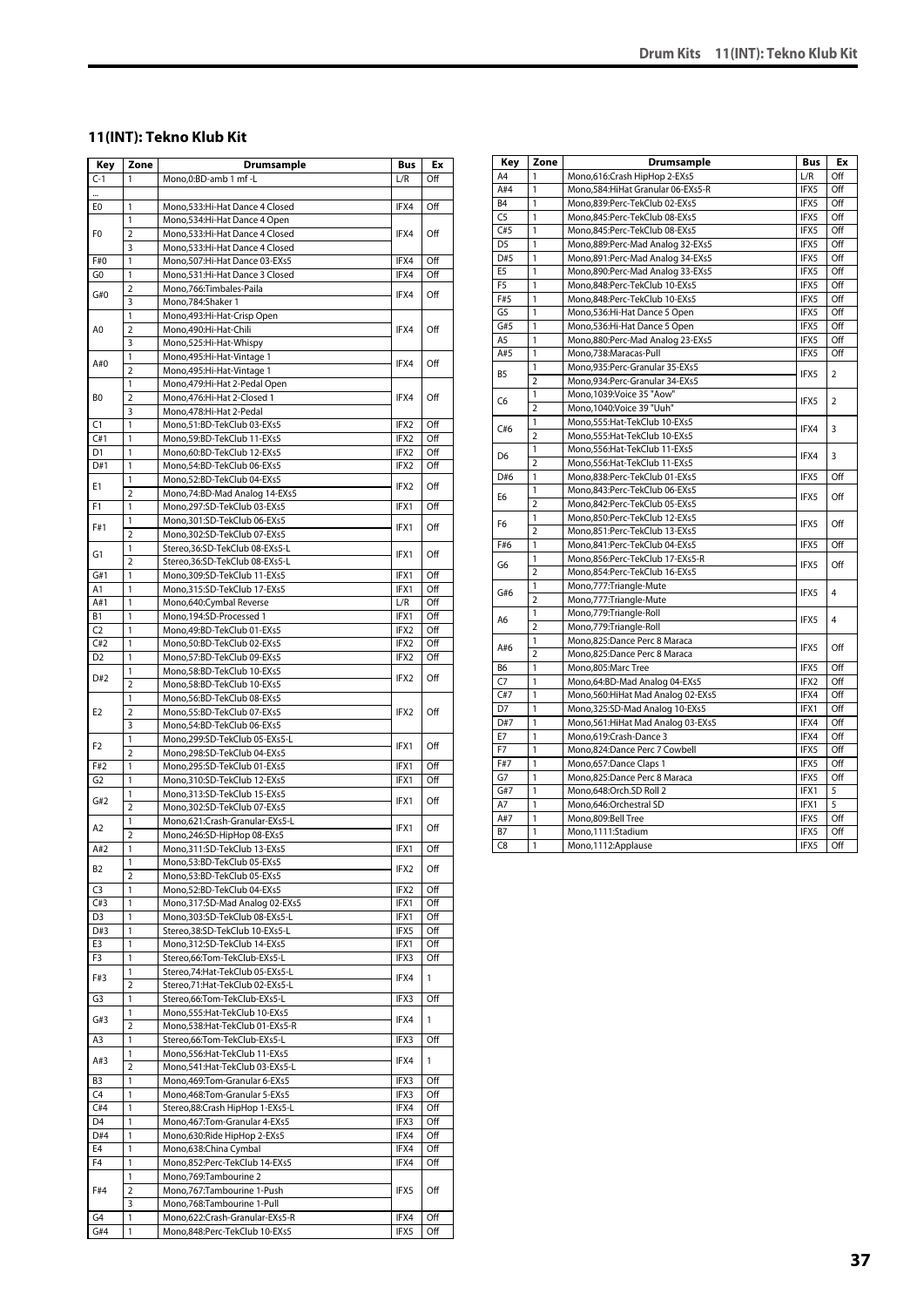### **12(INT): Granular Acid Kit**

| Key            | Zone                | <b>Drumsample</b>                                                    | Bus          | Ex         |
|----------------|---------------------|----------------------------------------------------------------------|--------------|------------|
| $C-1$          | 1                   | Mono,0:BD-amb 1 mf -L                                                | L/R          | Off        |
|                |                     |                                                                      |              |            |
| E0             | 1                   | Mono,533:Hi-Hat Dance 4 Closed                                       | IFX4         | Off        |
|                | 1                   | Mono,534:Hi-Hat Dance 4 Open                                         |              |            |
| F <sub>0</sub> | 2                   | Mono,533:Hi-Hat Dance 4 Closed                                       | IFX4         | Off        |
| F#0            | 3<br>1              | Mono,533:Hi-Hat Dance 4 Closed<br>Mono, 507: Hi-Hat Dance 03-EXs5    | IFX4         | Off        |
| G <sub>0</sub> | 1                   | Mono,531:Hi-Hat Dance 3 Closed                                       | IFX4         | Off        |
|                | 1                   | Mono,766:Timbales-Paila                                              |              |            |
| G#0            | 2                   | Mono,784:Shaker 1                                                    | IFX4         | Off        |
|                | 1                   | Mono,493:Hi-Hat-Crisp Open                                           |              |            |
| A0             | 2                   | Mono,490:Hi-Hat-Chili                                                | IFX4         | Off        |
|                | 3                   | Mono,525:Hi-Hat-Whispy                                               |              |            |
| A#0            | 1<br>$\overline{2}$ | Mono, 495: Hi-Hat-Vintage 1                                          | IFX4         | Off        |
|                | 1                   | Mono, 495: Hi-Hat-Vintage 1<br>Mono, 479: Hi-Hat 2-Pedal Open        |              |            |
| B <sub>0</sub> | $\overline{2}$      | Mono,476:Hi-Hat 2-Closed 1                                           | IFX4         | Off        |
|                | 3                   | Mono,478:Hi-Hat 2-Pedal                                              |              |            |
| C1             | 1                   | Mono,127:BD-Granular 06-EXs5                                         | IFX2         | Off        |
| C#1            | 1                   | Mono,136:BD-Granular 13-EXs5                                         | IFX2         | Off        |
| D1             | 1                   | Mono,133:BD-Granular 11-EXs5-L                                       | IFX2         | Off        |
| D#1            | 1                   | Mono, 143: BD-Granular 17-EXs5                                       | IFX2         | Off        |
| E1             | $\overline{2}$<br>1 | Mono, 143: BD-Granular 17-EXs5<br>Mono, 147: BD-Granular 20-EXs5-L   | IFX2         | Off        |
| F <sub>1</sub> | 1                   | Mono, 331: SD-Granular 01-EXs5                                       | IFX1         | Off        |
| F#1            | 1                   | Mono.332:SD-Granular 02-EXs5                                         | IFX1         | Off        |
| G1             | 1                   | Stereo, 50: SD-Granular 20-EXs5-L                                    | IFX1         | Off        |
| G#1            | 1                   | Mono,359:SD-Granular 19-EXs5-L                                       | IFX1         | Off        |
| A1             | 1                   | Stereo, 46: SD-Granular 16-EXs5-L                                    | IFX1         | Off        |
|                | $\overline{2}$      | Stereo, 46: SD-Granular 16-EXs5-L                                    |              |            |
| A#1            | 1                   | Mono,640:Cymbal Reverse                                              | L/R          | Off        |
| B <sub>1</sub> | 1                   | Mono,194:SD-Processed 1                                              | IFX1         | Off        |
| C <sub>2</sub> | 1<br>2              | Stereo,8:BD-Granular 10-EXs5-L<br>Stereo,8:BD-Granular 10-EXs5-L     | IFX2         | Off        |
|                | 1                   | Mono,152:BD-Granular 23-EXs5                                         |              |            |
| C#2            | $\overline{2}$      | Mono,149:BD-Granular 21-EXs5                                         | IFX2         | Off        |
|                | 1                   | Mono,130:BD-Granular 09-EXs5                                         |              |            |
| D <sub>2</sub> | $\overline{2}$      | Mono,129:BD-Granular 08-EXs5                                         | IFX2         | Off        |
| D#2            | 1                   | Mono,159:BD-Granular 28-EXs5                                         | IFX2         | Off        |
|                | $\overline{2}$      | Mono,159:BD-Granular 28-EXs5                                         |              |            |
| E <sub>2</sub> | 1                   | Stereo, 17:BD-Granular 27-EXs5-L                                     | IFX2         | Off        |
| F <sub>2</sub> | $\overline{2}$<br>1 | Stereo, 16:BD-Granular 26-EXs5-L<br>Mono,373:SD-Granular 26-EXs5     | IFX1         | Off        |
|                | 1                   | Mono,341:SD-Granular 08-EXs5-L                                       |              |            |
| F#2            | $\overline{2}$      | Mono,342:SD-Granular 08-EXs5-R                                       | IFX1         | Off        |
| G <sub>2</sub> | 1                   | Mono,333:SD-Granular 03-EXs5                                         | IFX1         | Off        |
| G#2            | 1                   | Stereo,54:SD-Granular 24-EXs5-L                                      | IFX1         | Off        |
|                | $\overline{2}$      | Stereo,53:SD-Granular 23-EXs5-L                                      |              |            |
| A2             | 1                   | Stereo, 48: SD-Granular 18-EXs5-L                                    | IFX1         | Off        |
| A#2            | 1                   | Stereo.45:SD-Granular 15-EXs5-L                                      | IFX1         | Off        |
| B <sub>2</sub> | 1<br>1              | Stereo, 15:BD-Granular 22-EXs5-L<br>Stereo, 13:BD-Granular 18-EXs5-L | IFX2         | Off        |
| C3             | $\overline{2}$      | Stereo, 13:BD-Granular 18-EXs5-L                                     | IFX2         | Off        |
|                | 1                   | Mono,922:Perc-Granular 23-EXs5                                       |              |            |
| C#3            | $\overline{2}$      | Mono, 380: Sidestick-Mad Ana 1-EXs5                                  | IFX1         | Off        |
| D <sub>3</sub> | 1                   | Stereo,41:SD-Granular 07-EXs5-L                                      | IFX1         | Off        |
| D#3            | 1                   | Stereo, 44: SD-Granular 14-EXs5-L                                    | IFX5         | Off        |
| E3             | 1                   | Stereo, 40: SD-Granular 05-EXs5-L                                    | IFX5         | Off        |
|                | $\overline{2}$<br>1 | Stereo, 39: SD-Granular 04-EXs5-L<br>Stereo,68:Tom-Granular 2-EXs5-L | IFX3         | Off        |
| F3             | 1                   | Mono, 602: HiHat Granular 21-EXs5                                    |              |            |
| F#3            | 2                   | Mono, 601: Hi Hat Granular 20-EXs5                                   | IFX4         | 1          |
| G3             | 1                   | Stereo,69:Tom-Granular 3-EXs5-L                                      | IFX3         | Off        |
|                | 1                   | Stereo, 85: HiHat Granular 18-EXs5-L                                 |              |            |
| G#3            | 2                   | Stereo, 84: Hi Hat Granular 17-EXs5-L                                | IFX4         | 1          |
|                | 3                   | Stereo, 84: HiHat Granular 17-EXs5-L                                 |              |            |
| A3             | 1                   | Stereo,67:Tom-Granular 1-EXs5-L                                      | IFX3         | Off        |
| A#3            | 1<br>1              | Stereo,85:HiHat Granular 18-EXs5-L                                   | IFX4         | 1          |
| B3<br>C4       | 1                   | Mono, 469: Tom-Granular 6-EXs5<br>Mono, 468: Tom-Granular 5-EXs5     | IFX3<br>IFX3 | Off<br>Off |
| C#4            | 1                   | Stereo,89:Crash-Granular-EXs5-L                                      | IFX4         | Off        |
| D4             | 1                   | Mono, 467: Tom-Granular 4-EXs5                                       | IFX3         | Off        |
|                | 1                   | Stereo, 86: Hi Hat Granular 19-EXs5-L                                |              |            |
| D#4            | 1                   | Stereo, 85: HiHat Granular 18-EXs5-L                                 | IFX4         | Off        |
| E4             | 1                   | Mono,639:Splash Cymbal                                               | IFX4         | Off        |
| F4             | 1                   | Mono, 632: Ride Cymbal Cup 1 - L                                     | IFX4         | Off        |
|                | 1                   | Mono, 936: Perc-Granular 36-EXs5                                     |              |            |
| F#4            | 2<br>3              | Mono,937:Perc-Granular 37-EXs5<br>Mono,938:Perc-Granular 38-EXs5     | IFX5         | Off        |
|                |                     |                                                                      |              |            |

| Key            | Zone           | Drumsample                         | <b>Bus</b> | Ex             |
|----------------|----------------|------------------------------------|------------|----------------|
| G4             | 1              | Mono, 909: Perc-Granular 12-EXs5   | IFX4       | Off            |
| G#4            | 1              | Mono,899:Perc-Granular 04-EXs5     | IFX5       | Off            |
| A <sub>4</sub> | 1              | Mono,616:Crash HipHop 2-EXs5       | L/R        | Off            |
| A#4            | 1              | Mono,932:Perc-Granular 32-EXs5     | IFX5       | Off            |
| B <sub>4</sub> | $\mathbf{1}$   | Stereo, 96: Perc-TekClub 09-EXs5-L | IFX5       | Off            |
| C <sub>5</sub> | $\overline{1}$ | Mono, 902: Perc-Granular 07-EXs5   | IFX5       | Off            |
| C#5            | 1              | Mono,903:Perc-Granular 08-EXs5     | IFX5       | Off            |
| D <sub>5</sub> | 1              | Mono, 900: Perc-Granular 05-EXs5   | IFX5       | Off            |
| D#5            | 1              | Mono,755:Tsuzumi                   | IFX5       | Off            |
| E <sub>5</sub> | 1              | Mono,755:Tsuzumi                   | IFX5       | Off            |
|                | 1              | Mono,929:Perc-Granular 29-EXs5     |            |                |
| F <sub>5</sub> | $\overline{2}$ | Mono,899:Perc-Granular 04-EXs5     | IFX5       | Off            |
|                | 1              | Mono,929:Perc-Granular 29-EXs5     |            |                |
| F#5            | $\overline{2}$ | Mono,899:Perc-Granular 04-EXs5     | IFX5       | Off            |
|                | 1              | Mono,901:Perc-Granular 06-EXs5     |            |                |
| G5             | $\overline{2}$ | Mono,901:Perc-Granular 06-EXs5     | IFX5       | Off            |
|                | 1              | Mono,901:Perc-Granular 06-EXs5     |            |                |
| G#5            | $\overline{2}$ | Mono,901:Perc-Granular 06-EXs5     | IFX5       | Off            |
| A5             | 1              | Mono,825:Dance Perc 8 Maraca       | IFX5       | Off            |
|                | 1              | Mono,784:Shaker 1                  |            |                |
| A#5            | $\overline{a}$ | Mono,785:Shaker 2                  | IFX5       | Off            |
| <b>B5</b>      | $\mathbf{1}$   | Mono.898:Perc-Granular 03-EXs5     | IFX5       | $\overline{2}$ |
| C <sub>6</sub> | 1              | Mono,898:Perc-Granular 03-EXs5     | IFX5       | $\overline{2}$ |
| C#6            | 1              | Stereo, 46: SD-Granular 16-EXs5-L  | IFX4       | 3              |
| D <sub>6</sub> | 1              | Stereo, 47: SD-Granular 17-EXs5-L  | IFX4       | 3              |
|                | 1              | Mono,919:Perc-Granular 20-EXs5     |            |                |
| D#6            | $\overline{2}$ | Mono,918:Perc-Granular 19-EXs5     | IFX5       | Off            |
| E6             | 1              | Mono,933:Perc-Granular 33-EXs5     | IFX5       | Off            |
| F <sub>6</sub> | 1              | Mono, 946: Perc-Granular 45-EXs5   | IFX5       | Off            |
| F#6            | 1              | Mono,909:Perc-Granular 12-EXs5     | IFX5       | Off            |
| G6             | 1              | Mono,920:Perc-Granular 21-EXs5     | IFX5       | Off            |
|                | 1              | Mono, 777: Triangle-Mute           |            |                |
| G#6            | $\overline{2}$ | Mono, 777: Triangle-Mute           | IFX5       | 4              |
| A6             | 1              | Mono, 779: Triangle-Roll           | IFX5       | $\overline{4}$ |
|                | 1              | Mono,925:Perc-Granular 26-EXs5     |            |                |
| A#6            | $\overline{2}$ | Mono,925:Perc-Granular 26-EXs5     | IFX5       | Off            |
| B6             | 1              | Mono,805:Marc Tree                 | IFX5       | Off            |
| C7             | 1              | Mono, 128:BD-Granular 07-EXs5      | IFX2       | Off            |
| C#7            | $\mathbf{1}$   | Mono, 602: Hi Hat Granular 21-EXs5 | IFX4       | Off            |
| D7             | 1              | Mono, 348: SD-Granular 13-EXs5     | IFX1       | Off            |
| D#7            | $\mathbf{1}$   | Mono, 603: Hi Hat Granular 22-EXs5 | IFX4       | Off            |
| E7             | 1              | Mono, 619: Crash-Dance 3           | IFX4       | Off            |
| F7             | $\mathbf{1}$   | Mono,824:Dance Perc 7 Cowbell      | IFX5       | Off            |
| F#7            | 1              | Mono, 657: Dance Claps 1           | IFX5       | Off            |
| G7             | 1              | Mono,825:Dance Perc 8 Maraca       | IFX5       | Off            |
| G#7            | 1              | Mono,648:Orch.SD Roll 2            | IFX1       | 5              |
| A7             | 1              | Mono,646:Orchestral SD             | IFX1       | 5              |
| A#7            | $\overline{1}$ | Mono.809:Bell Tree                 | IFX5       | Off            |
| <b>B7</b>      | 1              | Mono, 1111: Stadium                | IFX5       | Off            |
| C <sub>8</sub> | $\overline{1}$ | Mono, 1112: Applause               | IFX5       | Off            |
|                |                |                                    |            |                |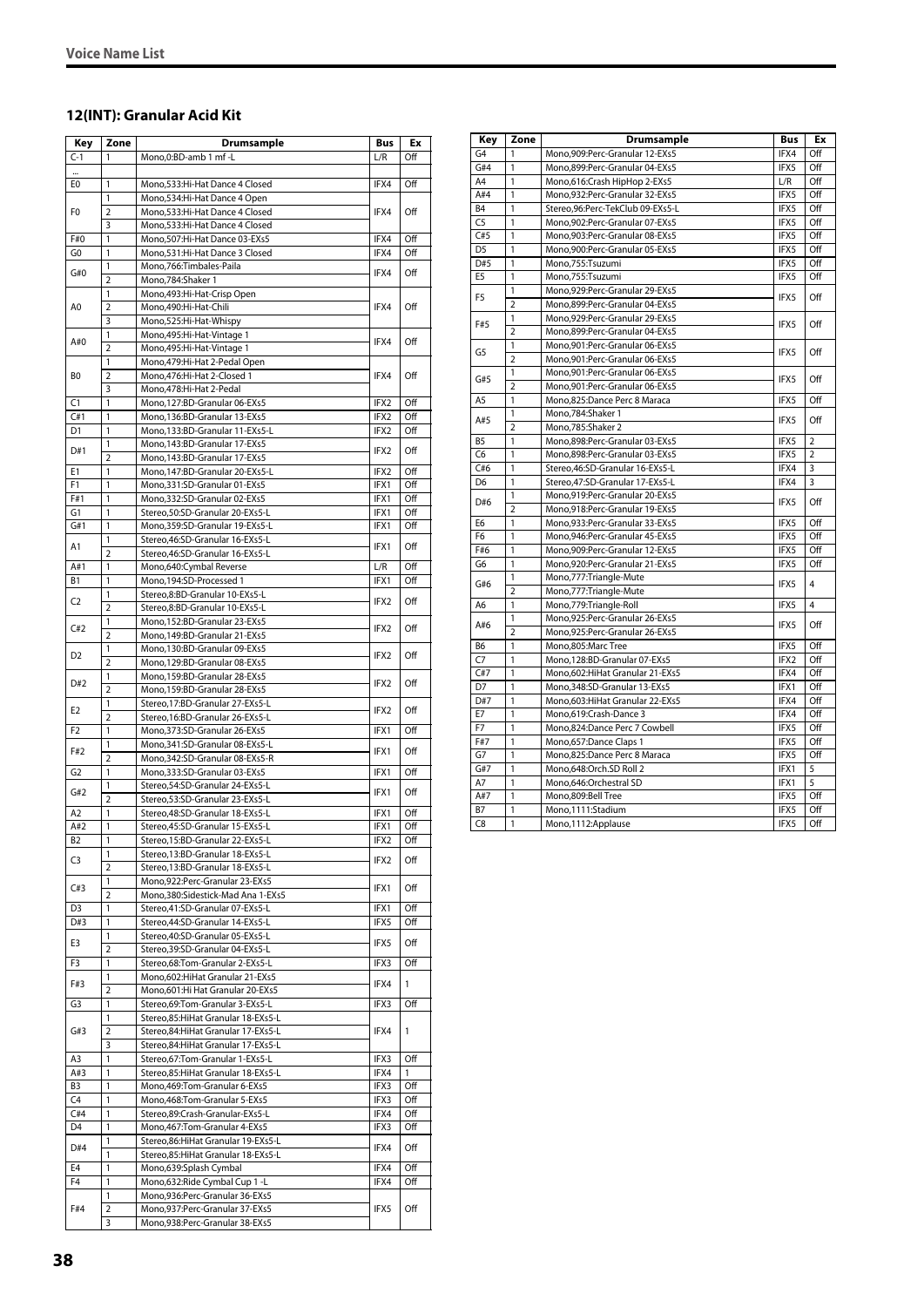# **13(INT): Tricky Kit**

| Key            | Zone                    | Drumsample                                                       | Bus              | Ex         |
|----------------|-------------------------|------------------------------------------------------------------|------------------|------------|
| $C-1$          | 1                       | Mono,8:BD-Dry 1                                                  | L/R              | Off        |
|                | $\overline{2}$          | Mono,8:BD-Dry 1                                                  |                  |            |
| <br>C1         | 1                       | Mono, 103:BD-HipHop 07-EXs5                                      | IFX2             | Off        |
| C#1            | 1                       | Mono,54:BD-TekClub 06-EXs5                                       | IFX2             | Off        |
| D <sub>1</sub> | 1                       | Mono, 44: BD-Dance 10                                            | IFX2             | Off        |
| D#1            | 1                       | Mono, 39: BD-Dance 05 (Rap)                                      | IFX2             | Off        |
| E1             | 1                       | Mono,92:BD-Dance 13-EXs5                                         | IFX2             | 9          |
| F1<br>F#1      | 1<br>1                  | Mono,247:SD-HipHop 09-EXs5-L<br>Mono, 316: SD-Mad Analog 01-EXs5 | IFX1<br>IFX1     | Off<br>Off |
| G1             | 1                       | Mono,244:SD-HipHop 06b-EXs5                                      | IFX1             | Off        |
| G#1            | 1                       | Mono, 328: SD-Mad Analog 13-EXs5                                 | IFX1             | Off        |
| A1             | 1                       | Mono,218:SD-Dance 04-EXs5                                        | IFX1             | Off        |
| A#1            | 1                       | Mono,640:Cymbal Reverse                                          | L/R              | Off        |
| В1             | 1                       | Mono,208:SD-Reverse                                              | L/R              | Off        |
| C2             | 1                       | Mono, 40: BD-Dance 06 (R&B)                                      | IFX2             | Off        |
|                | $\overline{2}$<br>1     | Mono, 40: BD-Dance 06 (R&B)<br>Mono, 116: BD-Dark                |                  |            |
| C#2            | $\overline{2}$          | Mono, 47: BD-Dance 13                                            | IFX2             | Off        |
|                | 1                       | Mono, 76: BD-Hip 1                                               |                  |            |
| D <sub>2</sub> | $\overline{2}$          | Mono,77:BD-Hip 2                                                 | IFX <sub>2</sub> | Off        |
| D#2            | 1                       | Mono, 47: BD-Dance 13                                            | IFX2             | Off        |
|                | $\overline{2}$          | Mono, 47: BD-Dance 13                                            |                  |            |
| E2             | 1<br>$\overline{2}$     | Mono,28:BD-Dance Soft<br>Mono, 42: BD-Dance 08                   | IFX2             | Off        |
|                | 1                       | Mono,277:SD-AmbiHop                                              |                  |            |
| F <sub>2</sub> | $\overline{2}$          | Mono,277:SD-AmbiHop                                              | IFX1             | Off        |
| F#2            | 1                       | Mono,285:SD-Ambi Hit 1                                           |                  | Off        |
|                | $\overline{2}$          | Mono, 186: SD-Classic Room                                       | IFX1             |            |
| G <sub>2</sub> | 1                       | Mono,278:SD-Brasser                                              | IFX1             | Off        |
|                | $\overline{2}$          | Mono,183:SD-Amb.Piccolo 1                                        |                  |            |
| G#2            | 1<br>$\overline{2}$     | Mono,284:SD-Ambi Pop<br>Mono,274:SD-AmbiCrackle 1                | IFX1             | Off        |
|                | 1                       | Mono,283:SD-Dry Present                                          |                  |            |
| A <sub>2</sub> | $\overline{2}$          | Mono, 192: SD-Big Rock                                           | IFX1             | Off        |
| A#2            | 1                       | Mono,273:SD-Vintage 6                                            | IFX1             | Off        |
|                | $\overline{2}$          | Mono,273:SD-Vintage 6                                            |                  |            |
| B2             | 1                       | Mono, 13:BD-Dry 6                                                | IFX2             | Off        |
|                | $\overline{2}$<br>1     | Mono, 116: BD-Dark<br>Mono,117:BD-Pop                            |                  |            |
| C <sub>3</sub> | $\overline{2}$          | Mono, 42: BD-Dance 08                                            | IFX2             | Off        |
|                | 1                       | Mono,200:SD-Sidestick Ambi                                       |                  |            |
| C#3            | $\overline{2}$          | Mono, 199: SD-Sidestick Dry                                      | IFX1             | Off        |
| D3             | 1                       | Mono,268:SD-Vintage 1                                            | IFX1             | Off        |
|                | $\overline{2}$          | Mono,268:SD-Vintage 1                                            |                  |            |
| D#3            | 1<br>$\overline{2}$     | Mono, 655: Hand Claps 3 Hip<br>Mono, 656: Hand Claps 4 Happy     | L/R              | Off        |
|                | 1                       | Mono,214:SD-Hip 6                                                |                  |            |
| E3             | $\overline{2}$          | Mono, 174:SD-Dry 4                                               | IFX1             | Off        |
| F3             | 1                       | Mono, 446: Tom-Dance                                             | L/R              | Off        |
|                | 2                       | Mono, 446: Tom-Dance                                             |                  |            |
| F#3            | 1                       | Mono, 497: Hi-Hat-Tight 1                                        | L/R              | 1          |
|                | $\overline{2}$<br>1     | Mono, 498: Hi-Hat-Tight 2<br>Mono, 446: Tom-Dance                |                  |            |
| G3             | $\overline{2}$          | Mono, 446: Tom-Dance                                             | L/R              | Off        |
|                | 1                       | Mono,500:Hi-Hat-Old Closed 2                                     |                  |            |
| G#3            | $\overline{2}$          | Mono,503:Hi-Hat-Hip 1                                            | L/R              | 1          |
| A3             | 1                       | Mono, 446: Tom-Dance                                             | L/R              | Off        |
|                | $\overline{2}$          | Mono, 446: Tom-Dance                                             |                  |            |
| A#3            | 1<br>$\overline{2}$     | Mono,524:Hi-Hat-Clangy Open<br>Mono, 493: Hi-Hat-Crisp Open      | L/R              | 1          |
|                | 1                       | Mono,416:Tom-Old R&B                                             |                  |            |
| B3             | $\overline{\mathbf{2}}$ | Mono,416:Tom-Old R&B                                             | L/R              | Off        |
| C4             | 1                       | Mono,416:Tom-Old R&B                                             | L/R              | Off        |
|                | $\overline{2}$          | Mono,416:Tom-Old R&B                                             |                  |            |
| C#4            | 1                       | Mono,1155:Noise-VPM Mod                                          | L/R              | Off        |
|                | $\overline{2}$<br>1     | Mono,8:BD-Dry 1<br>Mono,416:Tom-Old R&B                          |                  |            |
| D4             | $\overline{2}$          | Mono,416:Tom-Old R&B                                             | L/R              | Off        |
|                | 1                       | Mono,628:Ride Cymbal 5 Edge                                      |                  |            |
| D#4            | $\overline{2}$          | Mono,628: Ride Cymbal 5 Edge                                     | L/R              | Off        |
| E4             | 1                       | Mono,619:Crash-Dance 3                                           | L/R              | Off        |
|                | $\overline{2}$          | Mono,638:China Cymbal                                            |                  |            |
| F4             | 1                       | Mono,634: Ride Cymbal Cup 2                                      | L/R              | Off        |
|                | $\overline{2}$          | Mono,634: Ride Cymbal Cup 2                                      |                  |            |
| F#4            | 1<br>2                  | Mono, 769: Tambourine 2<br>Mono,767:Tambourine 1-Push            | L/R              | Off        |
|                |                         |                                                                  |                  |            |

| Key            | Zone                    | Drumsample                                               | Bus        | Еx         |
|----------------|-------------------------|----------------------------------------------------------|------------|------------|
| G4             | 1                       | Mono,1141:Explosion                                      | L/R        | Off        |
|                | $\overline{2}$          | Mono,8:BD-Dry 1                                          |            |            |
| G#4            | 1                       | Mono,798:Cowbell 1                                       | L/R        | Off        |
|                | 2                       | Mono,8:BD-Dry 1                                          |            |            |
| A4             | 1<br>$\overline{2}$     | Mono,618:Crash-Dance 2 DDD1<br>Mono,639:Splash Cymbal    | L/R        | Off        |
|                | 1                       | Mono,1147:Church Bell                                    |            |            |
| A#4            | 2                       | Mono,8:BD-Dry 1                                          | L/R        | Off        |
|                | 1                       | Mono,1123:Crickets 2                                     |            |            |
| B <sub>4</sub> | $\overline{2}$          | Mono,1123:Crickets 2                                     | L/R        | Off        |
| C5             | 1                       | Mono,711:Bongo 1 Hi-Open                                 | L/R        | Off        |
|                | $\overline{2}$          | Mono,711:Bongo 1 Hi-Open                                 |            |            |
| C#5            | 1                       | Mono,708:Bongo 1 Lo-Open                                 | L/R        | Off        |
|                | $\overline{2}$<br>1     | Mono,708:Bongo 1 Lo-Open                                 |            |            |
| D5             | $\overline{2}$          | Mono,685:Conga 1 Hi-MtSlap<br>Mono,689:Conga 1-Toe       | L/R        | Off        |
|                | 1                       | Mono,683:Conga 1 Hi-Open                                 |            |            |
| D#5            | $\overline{2}$          | Mono,683:Conga 1 Hi-Open                                 | L/R        | Off        |
|                | 1                       | Mono,680:Conga 1 Lo-Open                                 |            |            |
| E5             | 2                       | Mono,680:Conga 1 Lo-Open                                 | L/R        | Off        |
| F5             | 1                       | Mono,540:Hat-TekClub 02-EXs5-R                           | L/R        | Off        |
|                | 2                       | Mono,539:Hat-TekClub 02-EXs5-L                           |            |            |
| F#5            | 1                       | Mono,528:Hi-Hat Dance 1 Open                             | L/R        | Off        |
|                | $\overline{2}$<br>1     | Mono,527:Hi-Hat Dance 1 Closed                           |            |            |
| G5<br>G#5      | 1                       | Mono,773:Tambourine 3-EXs5<br>Mono,771:Tambourine 1-EXs5 | L/R<br>L/R | Off<br>Off |
|                | 1                       | Mono,792:Cabasa-Up                                       |            |            |
| A5             | 2                       | Mono,793:Cabasa-Down                                     | L/R        | Off        |
|                | 1                       | Mono,737:Maracas-Push                                    |            |            |
| A#5            | $\overline{2}$          | Mono,737:Maracas-Push                                    | L/R        | Off        |
| B5             | 1                       | Mono,825:Dance Perc 8 Maraca                             | L/R        | Off        |
|                | $\overline{2}$          | Mono,813:Chinese Gong                                    |            |            |
| C6             | 1                       | Mono,1008:SD-Metal Striker                               | L/R        | Off        |
|                | $\overline{2}$          | Mono,813:Chinese Gong                                    |            |            |
| C#6            | 1<br>$\overline{2}$     | Mono,1131:Car Engine<br>Mono,736:Guiro-Tap               | L/R        | Off        |
|                | 1                       | Mono, 1011: Industry Loop 2                              |            |            |
| D <sub>6</sub> | 2                       | Mono,736:Guiro-Tap                                       | L/R        | Off        |
|                | 1                       | Mono, 1011: Industry Loop 2                              |            |            |
| D#6            | $\overline{2}$          | Mono,8:BD-Dry 1                                          | L/R        | Off        |
| E6             | 1                       | Mono,1132:Car Stop                                       | L/R        | Off        |
|                | 2                       | Mono,8:BD-Dry 1                                          |            |            |
| F6             | 1                       | Mono,770:Tambourine 3                                    | L/R        | Off        |
|                | $\overline{2}$<br>1     | Mono,8:BD-Dry 1<br>Mono, 1011: Industry Loop 2           |            |            |
| F#6            | $\overline{2}$          | Mono,8:BD-Dry 1                                          | L/R        | Off        |
|                | 1                       | Mono,1160:String Slap                                    |            |            |
| G6             | $\overline{2}$          | Mono,8:BD-Dry 1                                          | L/R        | 4          |
| G#6            | 1                       | Mono,817:Dance Perc 1 Hip                                | L/R        | 5          |
|                | $\overline{\mathbf{c}}$ | Mono,777:Triangle-Mute                                   |            |            |
| A6             | 1                       | Mono, 948: Zap 1                                         | L/R        | Off        |
|                | $\overline{2}$          | Mono,8:BD-Dry 1                                          |            |            |
| A#6            | 1<br>2                  | Mono,1146:Bubble                                         | L/R        | Off        |
|                | 1                       | Mono,784:Shaker 1<br>Mono, 1134: Car Crash               |            |            |
| B6             | $\overline{2}$          | Mono,8:BD-Dry 1                                          | L/R        | Off        |
|                | 1                       | Mono, 39: BD-Dance 05 (Rap)                              |            |            |
| C7             | 2                       | Mono, 39: BD-Dance 05 (Rap)                              | L/R        | Off        |
| C#7            | 1                       | Mono,531:Hi-Hat Dance 3 Closed                           | L/R        | Off        |
|                | $\overline{2}$          | Mono,531:Hi-Hat Dance 3 Closed                           |            |            |
| D7             | 1                       | Mono,290:SD-Dance 4 (Old)                                | L/R        | Off        |
|                | $\overline{2}$          | Mono,290:SD-Dance 4 (Old)                                |            |            |
| D#7            | 1                       | Mono,532:Hi-Hat Dance 3 Open                             | L/R        | Off        |
|                | $\overline{2}$<br>1     | Mono,8:BD-Dry 1<br>Mono,813:Chinese Gong                 |            |            |
| E7             | $\overline{2}$          | Mono,619:Crash-Dance 3                                   | L/R        | Off        |
|                | 1                       | Mono,823:Dance Perc 6 Clave                              |            |            |
| F7             | $\overline{\mathbf{c}}$ | Mono,823:Dance Perc 6 Clave                              | L/R        | Off        |
| F#7            | 1                       | Mono,215:SD-Dance 01-EXs5                                | IFX1       | Off        |
| G7             | 1                       | Mono,1145:Stream                                         | L/R        | Off        |
|                | $\overline{2}$          | Mono,8:BD-Dry 1                                          |            |            |
| G#7            | 1                       | Mono,1097:"Two" Solo                                     | L/R        | Off        |
|                | $\overline{2}$<br>1     | Mono,1098:"One" Solo<br>Mono,1095:"Four" Solo            |            |            |
| A7             | $\overline{2}$          | Mono,1096:"Three" Solo                                   | L/R        | Off        |
|                | 1                       | Mono,809:Bell Tree                                       |            |            |
| A#7            | $\overline{\mathbf{c}}$ | Mono,8:BD-Dry 1                                          | L/R        | Off        |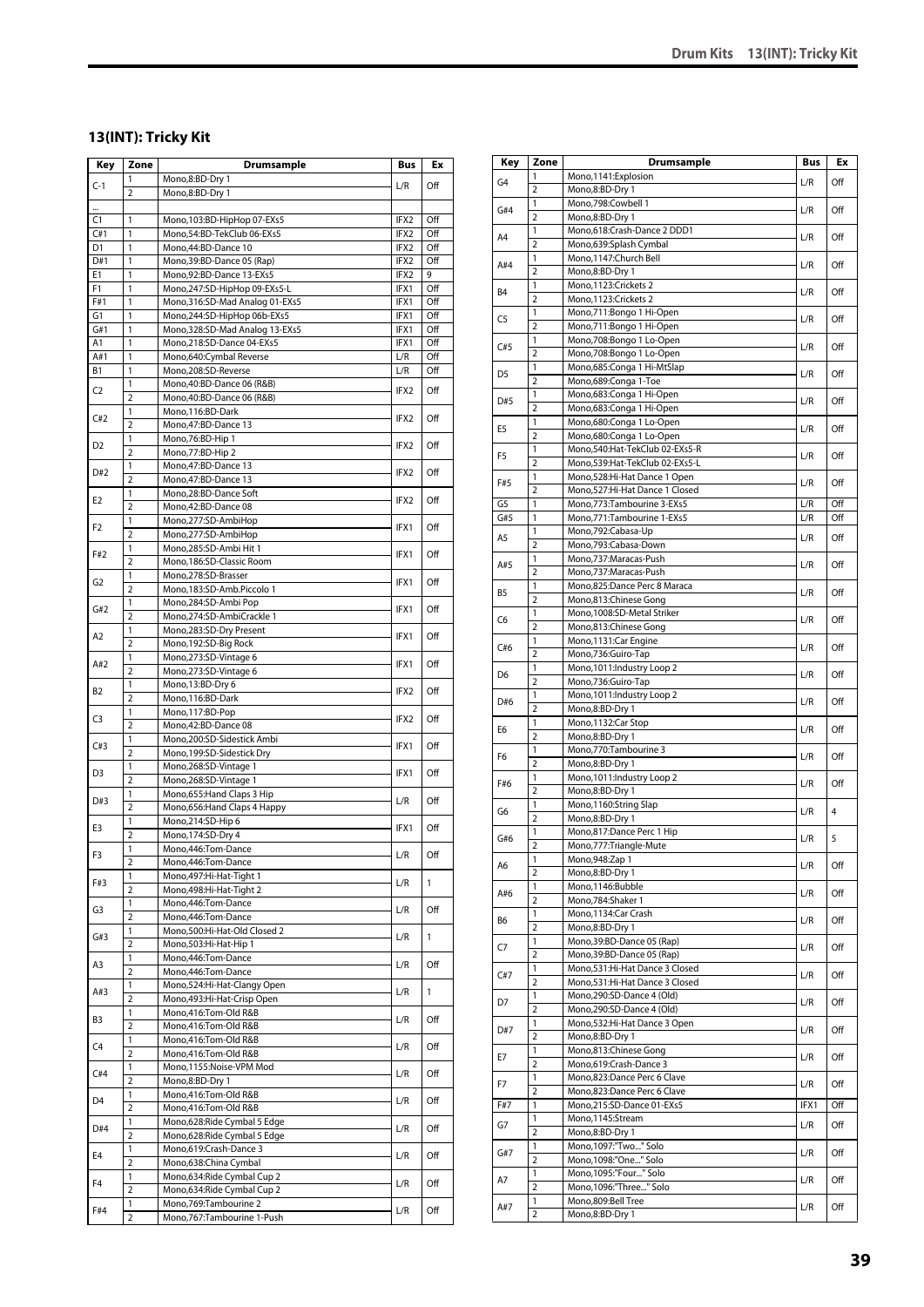| Key            | Zone           | <b>Drumsample</b>    | <b>Bus</b> | Ex  |
|----------------|----------------|----------------------|------------|-----|
| <b>B7</b>      | 1              | Mono,1149:Space Lore | L/R        | Off |
|                | $\overline{2}$ | Mono,8:BD-Dry 1      |            |     |
| C8             | $\mathbf{1}$   | Mono.1124: Hart Beat | L/R        | Off |
|                | $\overline{2}$ | Mono,8:BD-Dry 1      |            |     |
| C#8            | $\mathbf{1}$   | Mono,8:BD-Dry 1      | L/R        | Off |
|                | $\overline{2}$ | Mono,8:BD-Dry 1      |            |     |
| D <sub>8</sub> | $\mathbf{1}$   | Mono,8:BD-Dry 1      | L/R        | Off |
|                | $\overline{2}$ | Mono,8:BD-Dry 1      |            |     |
| D#8            | $\mathbf{1}$   | Mono,8:BD-Dry 1      | L/R        | Off |
|                | $\overline{2}$ | Mono,8:BD-Dry 1      |            |     |
| E8             | 1              | Mono,8:BD-Dry 1      | L/R        | Off |
|                | $\overline{2}$ | Mono,8:BD-Dry 1      |            |     |
| F8             | 1              | Mono,8:BD-Dry 1      | L/R        | Off |
|                | $\overline{2}$ | Mono,8:BD-Dry 1      |            |     |
| F#8            | $\mathbf{1}$   | Mono,8:BD-Dry 1      | L/R        | Off |
|                | $\overline{2}$ | Mono,8:BD-Dry 1      |            |     |
| G8             | $\mathbf{1}$   | Mono,8:BD-Dry 1      | L/R        | Off |
|                | $\overline{2}$ | Mono.8:BD-Drv 1      |            |     |
| G#8            | $\mathbf{1}$   | Mono,8:BD-Dry 1      | L/R        | Off |
|                | $\overline{2}$ | Mono.8:BD-Drv 1      |            |     |
| A8             | $\mathbf{1}$   | Mono.8:BD-Drv 1      | L/R        | Off |
|                | $\overline{2}$ | Mono,8:BD-Dry 1      |            |     |
| A#8            | $\mathbf{1}$   | Mono,8:BD-Dry 1      | L/R        | Off |
|                | $\overline{2}$ | Mono,8:BD-Dry 1      |            |     |
| B <sub>8</sub> | $\mathbf{1}$   | Mono,8:BD-Dry 1      | L/R        | Off |
|                | $\overline{2}$ | Mono,8:BD-Dry 1      |            |     |
| C <sub>9</sub> | $\mathbf{1}$   | Mono,8:BD-Dry 1      | L/R        | Off |
|                | $\overline{2}$ | Mono,8:BD-Dry 1      |            |     |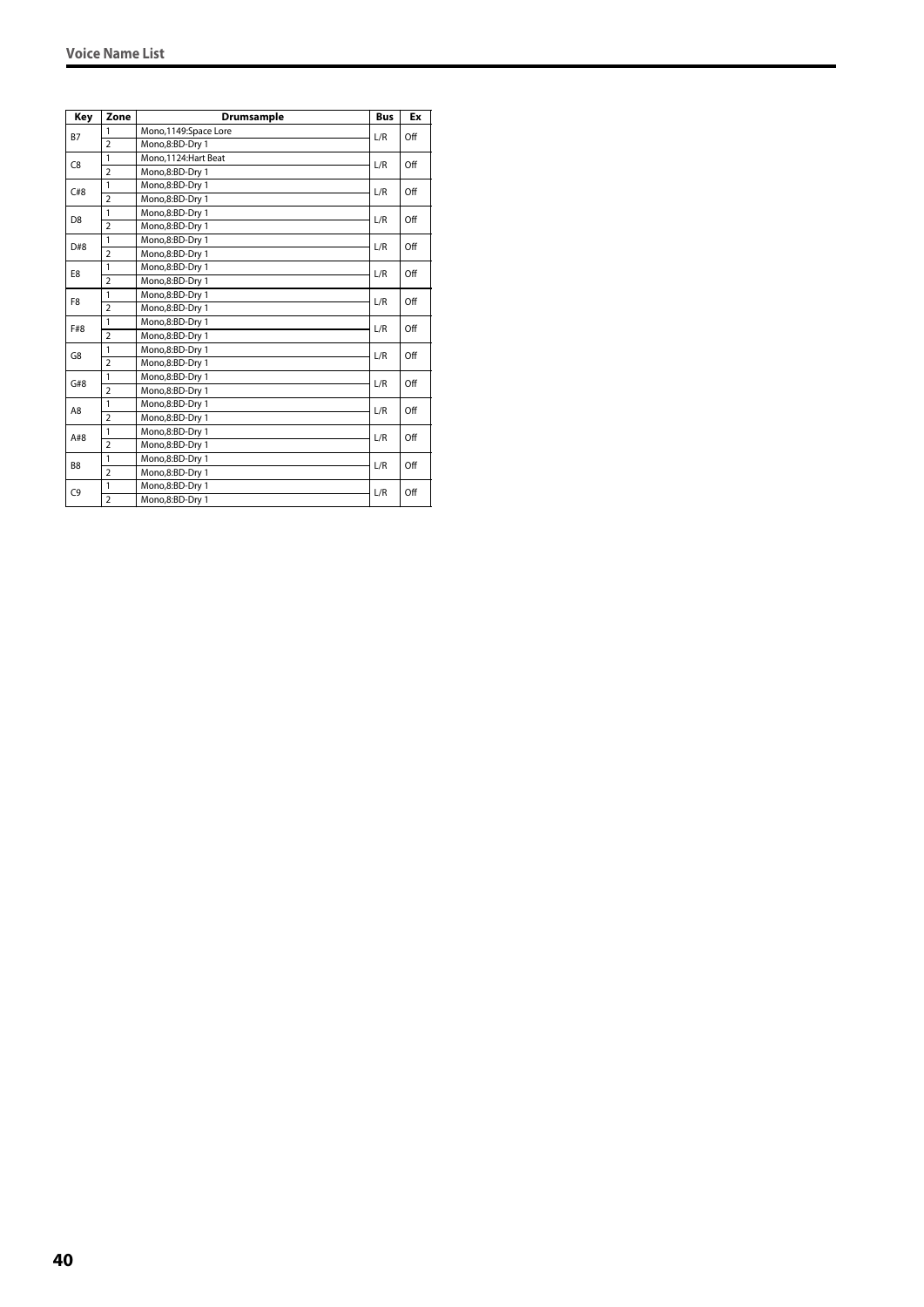#### **14(INT): Drum'n'Bass Kit 1**

| Key            | Zone                | <b>Drumsample</b>                                          | <b>Bus</b> | Ex  |
|----------------|---------------------|------------------------------------------------------------|------------|-----|
| C1             | 1                   | Mono,754:Taiko-Rim                                         | L/R        | Off |
|                | $\overline{2}$      | Mono,753:Taiko-Open                                        |            |     |
| C#1            | 1<br>$\overline{2}$ | Mono,755:Tsuzumi<br>Mono,755:Tsuzumi                       | L/R        | Off |
|                | 1                   | Mono,728:Djembe-Open                                       |            |     |
| D1             | $\overline{2}$      | Mono,728:Djembe-Open                                       | L/R        | Off |
| D#1            | 1                   | Mono,730:Djembe-Slap                                       | L/R        | Off |
|                | $\overline{2}$      | Mono,729:Djembe-Mute                                       |            |     |
| Ε1             | 1                   | Mono,740:Baya-Ghe                                          | L/R        | 10  |
|                | $\overline{2}$<br>1 | Mono,739:Baya-Open<br>Mono, 741: Baya-Mute 1               |            |     |
| F1             | $\overline{2}$      | Mono, 743: Baya-Mute 3                                     | L/R        | Off |
|                | 1                   | Mono, 745: Baya-Mute 5                                     |            |     |
| F#1            | $\overline{2}$      | Mono, 744: Baya-Mute 4                                     | L/R        | Off |
| G1             | $\mathbf{1}$        | Mono, 747: Tabla-Open                                      | L/R        | Off |
|                | $\overline{2}$      | Mono, 747: Tabla-Open                                      |            |     |
| G#1            | 1<br>$\overline{2}$ | Mono,748:Tabla-Tin<br>Mono, 752: Tabla-Mute 4              | L/R        | Off |
|                | 1                   | Mono,679:Drumstick Hit                                     |            |     |
| A1             | $\overline{2}$      | Mono,8:BD-Dry 1                                            | L/R        | Off |
| A#1            | 1                   | Mono,640:Cymbal Reverse                                    | L/R        | Off |
|                | $\overline{2}$      | Mono,8:BD-Dry 1                                            |            |     |
| В1             | 1                   | Mono,208:SD-Reverse                                        | IFX1       | Off |
|                | $\overline{2}$<br>1 | Mono,8:BD-Dry 1<br>Mono,31:BD-PhatJaz                      |            |     |
| C <sub>2</sub> | $\overline{2}$      | Mono,31:BD-PhatJaz                                         | IFX2       | Off |
|                | $\mathbf{1}$        | Mono,22:BD-Tubby                                           |            |     |
| C#2            | $\overline{2}$      | Mono, 11:BD-Dry 4                                          | IFX2       | Off |
| D2             | $\mathbf{1}$        | Mono, 13:BD-Dry 6                                          | IFX2       | Off |
|                | $\overline{2}$      | Mono, 13:BD-Dry 6                                          |            |     |
| D#2            | 1                   | Mono, 33: BD-Klanger                                       | IFX2       | Off |
|                | $\overline{2}$<br>1 | Mono, 76: BD-Hip 1                                         |            |     |
| E2             | $\overline{2}$      | Mono, 18:BD-Pillow<br>Mono, 18:BD-Pillow                   | IFX2       | Off |
|                | $\mathbf{1}$        | Mono,287:SD-Ambi Hit 3                                     |            |     |
| F <sub>2</sub> | $\overline{2}$      | Mono,287:SD-Ambi Hit 3                                     | IFX1       | Off |
| F#2            | 1                   | Mono,211:SD-Hip 3                                          | IFX1       | Off |
|                | $\overline{2}$      | Mono, 211: SD-Hip 3                                        |            |     |
| G2             | 1                   | Mono,280:SD-Klanger                                        | IFX1       | Off |
|                | $\overline{2}$      | Mono,183:SD-Amb.Piccolo 1                                  |            |     |
| G#2            | 1<br>$\overline{2}$ | Mono,266:SD-Ringy<br>Mono,266:SD-Ringy                     | IFX1       | Off |
|                | 1                   | Mono,279:SD-Chili                                          |            |     |
| A <sub>2</sub> | $\overline{2}$      | Mono,279:SD-Chili                                          | IFX1       | Off |
| A#2            | 1                   | Mono, 172:SD-Dry 2                                         | IFX1       | Off |
|                | $\overline{2}$      | Mono, 172:SD-Dry 2                                         |            |     |
| B2             | 1                   | Mono, 118: BD-Ringy                                        | IFX2       | Off |
|                | $\overline{2}$<br>1 | Mono,42:BD-Dance 08<br>Mono,26:BD-Ambi Crackle             |            |     |
| C3             | $\overline{2}$      | Mono,25:BD-Ambi                                            | IFX2       | Off |
|                | 1                   | Mono, 199: SD-Sidestick Dry                                |            |     |
| C#3            | $\overline{2}$      | Mono, 375: Rimshot-Dance 2                                 | L/R        | Off |
| D3             | 1                   | Mono,279:SD-Chili                                          | IFX1       | Off |
|                | $\overline{2}$      | Mono,279:SD-Chili                                          |            |     |
| D#3            | 1                   | Mono, 656: Hand Claps 4 Happy                              | L/R        | Off |
|                | $\overline{2}$<br>1 | Mono, 655: Hand Claps 3 Hip<br>Mono,276:SD-AmbiCrackle 3   |            |     |
| E3             | $\overline{2}$      | Mono,276:SD-AmbiCrackle 3                                  | IFX1       | Off |
|                | 1                   | Mono,416:Tom-Old R&B                                       |            |     |
| F3             | $\overline{2}$      | Mono,416:Tom-Old R&B                                       | L/R        | Off |
| F#3            | 1                   | Mono, 492: Hi-Hat-Crisp Closed 2                           | L/R        | 1   |
|                | $\overline{2}$      | Mono, 492: Hi-Hat-Crisp Closed 2                           |            |     |
| G3             | 1                   | Mono,416:Tom-Old R&B                                       | L/R        | Off |
|                | $\overline{2}$<br>1 | Mono,416:Tom-Old R&B<br>Mono, 477: Hi-Hat 2-Closed 2       |            |     |
| G#3            | $\overline{2}$      | Mono, 477: Hi-Hat 2-Closed 2                               | L/R        | 1   |
|                | 1                   | Mono,416:Tom-Old R&B                                       |            |     |
| A3             | $\overline{2}$      | Mono,416:Tom-Old R&B                                       | L/R        | Off |
| A#3            | 1                   | Mono, 493: Hi-Hat-Crisp Open                               | L/R        | 1   |
|                | $\overline{2}$      | Mono, 481: Hi-Hat 2-Open 2                                 |            |     |
| B3             | 1                   | Mono, 495: Hi-Hat-Vintage 1                                | L/R        | Off |
|                | $\overline{2}$<br>1 | Mono, 495: Hi-Hat-Vintage 1<br>Mono,522:Hi-Hat-Amb Crackle |            |     |
| C4             | $\overline{2}$      | Mono,522:Hi-Hat-Amb Crackle                                | L/R        | Off |
|                | 1                   | Mono,608:Crash Cymbal 3                                    |            |     |
| C#4            | $\overline{2}$      | Mono,8:BD-Dry 1                                            | L/R        | Off |
| D4             | 1                   | Mono,502:Hi-Hat-Old Open                                   | L/R        | Off |
|                | $\overline{2}$      | Mono,502:Hi-Hat-Old Open                                   |            |     |

| Key            | Zone                    | Drumsample                                             | Bus  | Ex             |
|----------------|-------------------------|--------------------------------------------------------|------|----------------|
| D#4            | 1                       | Mono,627:Ride Cymbal 4 Edge                            | L/R  | Off            |
|                | 2                       | Mono,627:Ride Cymbal 4 Edge                            |      |                |
| E <sub>4</sub> | 1                       | Mono,1155:Noise-VPM Mod                                | L/R  | Off            |
|                | 2                       | Mono,1152:Cricket Spectrum                             |      |                |
| F <sub>4</sub> | 1<br>$\overline{2}$     | Mono,634: Ride Cymbal Cup 2                            | L/R  | Off            |
|                | $\mathbf{1}$            | Mono,634: Ride Cymbal Cup 2<br>Mono,769:Tambourine 2   |      |                |
| F#4            | $\overline{2}$          | Mono,767:Tambourine 1-Push                             | L/R  | Off            |
|                | 1                       | Mono,770:Tambourine 3                                  |      |                |
| G <sub>4</sub> | 2                       | Mono,768:Tambourine 1-Pull                             | L/R  | Off            |
| G#4            | 1                       | Mono,504:Hi-Hat-Hip 2                                  | L/R  | Off            |
|                | $\overline{2}$          | Mono,8:BD-Dry 1                                        |      |                |
| A4             | 1                       | Mono, 607: Crash Cymbal 2                              | L/R  | Off            |
|                | 2                       | Mono,8:BD-Dry 1                                        |      |                |
| A#4            | 1                       | Mono,1139:MachineGun                                   | L/R  | Off            |
|                | $\overline{2}$          | Mono,1139:MachineGun                                   |      |                |
| B4             | 1<br>2                  | Mono,636:Ride-Dance 2 DDD1                             | L/R  | Off            |
|                | 1                       | Mono,636:Ride-Dance 2 DDD1<br>Mono,711:Bongo 1 Hi-Open |      |                |
| C5             | $\overline{2}$          | Mono,711:Bongo 1 Hi-Open                               | L/R  | Off            |
|                | 1                       | Mono,708:Bongo 1 Lo-Open                               |      |                |
| C#5            | $\overline{2}$          | Mono,708:Bongo 1 Lo-Open                               | L/R  | Off            |
|                | 1                       | Mono,685:Conga 1 Hi-MtSlap                             |      |                |
| D5             | $\overline{2}$          | Mono,689:Conga 1-Toe                                   | L/R  | Off            |
|                | 1                       | Mono,683:Conga 1 Hi-Open                               |      |                |
| D#5            | 2                       | Mono,683:Conga 1 Hi-Open                               | L/R  | Off            |
| E5             | 1                       | Mono,680:Conga 1 Lo-Open                               | L/R  | Off            |
|                | 2                       | Mono,680:Conga 1 Lo-Open                               |      |                |
| F5             | 1                       | Mono, 764: Timbales Hi-Rim 1                           | L/R  | Off            |
|                | $\overline{2}$          | Mono,763:Timbales Hi-Edge                              |      |                |
| F#5            | 1                       | Mono,760:Timbales Lo-Open                              | L/R  | Off            |
|                | 2                       | Mono,760:Timbales Lo-Open                              |      |                |
| G5             | 1<br>2                  | Mono,817:Dance Perc 1 Hip                              | L/R  | Off            |
|                | 1                       | Mono,8:BD-Dry 1<br>Mono,817:Dance Perc 1 Hip           |      |                |
| G#5            | $\overline{2}$          | Mono,8:BD-Dry 1                                        | L/R  | Off            |
|                | 1                       | Mono,792:Cabasa-Up                                     |      |                |
| A5             | $\overline{2}$          | Mono,793:Cabasa-Down                                   | L/R  | Off            |
|                | 1                       | Mono,737:Maracas-Push                                  |      |                |
| A#5            | 2                       | Mono,737:Maracas-Push                                  | L/R  | Off            |
|                | 1                       | Mono,177:SD-GhostSet f                                 |      |                |
| B5             | $\overline{2}$          | Mono,177:SD-GhostSet f                                 | IFX1 | 9              |
| C6             | 1                       | Mono,176:SD-GhostSet roll                              | IFX1 | 9              |
|                | $\overline{2}$          | Mono,176:SD-GhostSet roll                              |      |                |
| C#6            | 1                       | Mono,1136:Train                                        | L/R  | $\overline{2}$ |
|                | $\overline{2}$          | Mono,813:Chinese Gong                                  |      |                |
| D6             | 1                       | Mono, 1149: Space Lore                                 | L/R  | 3              |
|                | $\overline{2}$          | Mono,1149:Space Lore                                   |      |                |
| D#6            | 1<br>$\overline{2}$     | Mono,1155:Noise-VPM Mod<br>Mono.8:BD-Drv 1             | L/R  | Off            |
|                | 1                       | Mono, 1153: Air Vortex                                 |      |                |
| E6             | $\overline{2}$          | Mono,8:BD-Dry 1                                        | L/R  | Off            |
|                | 1                       | Mono,1152:Cricket Spectrum                             |      |                |
| F6             | $\overline{2}$          | Mono,1152:Cricket Spectrum                             | L/R  | Off            |
|                | 1                       | Mono, 1131: Car Engine                                 |      | $\overline{4}$ |
| F#6            | $\overline{2}$          | Mono,8:BD-Dry 1                                        | L/R  |                |
| G6             | 1                       | Mono,1130:Door Slam                                    | L/R  | 4              |
|                | $\overline{\mathbf{c}}$ | Mono,8:BD-Dry 1                                        |      |                |
| G#6            | 1                       | Mono,777:Triangle-Mute                                 | L/R  | 5              |
|                | $\overline{2}$          | Mono,777:Triangle-Mute                                 |      |                |
| A6             | 1                       | Mono,774:Triangle-Open                                 | L/R  | 5              |
|                | $\overline{2}$          | Mono,8:BD-Dry 1                                        |      |                |
| A#6            | 1<br>2                  | Mono,784:Shaker 1<br>Mono,784:Shaker 1                 | L/R  | Off            |
|                | 1                       | Mono,809:Bell Tree                                     |      |                |
| B6             | $\overline{2}$          | Mono,8:BD-Dry 1                                        | L/R  | Off            |
|                | $\mathbf{1}$            | Mono,40:BD-Dance 06 (R&B)                              |      |                |
| C7             | $\overline{2}$          | Mono, 39: BD-Dance 05 (Rap)                            | L/R  | 6              |
|                | 1                       | Mono,531:Hi-Hat Dance 3 Closed                         |      |                |
| C#7            | $\overline{2}$          | Mono,531:Hi-Hat Dance 3 Closed                         | L/R  | $\overline{7}$ |
|                | 1                       | Mono,289:SD-Dance 3 (New)                              |      |                |
| D7             | $\overline{\mathbf{c}}$ | Mono,289:SD-Dance 3 (New)                              | L/R  | Off            |
|                | 1                       | Mono,532:Hi-Hat Dance 3 Open                           |      | 7              |
| D#7            | 2                       | Mono,8:BD-Dry 1                                        | L/R  |                |
|                | 1                       | Mono,619:Crash-Dance 3                                 | L/R  | Off            |
| Е7             | $\overline{2}$          | Mono,619:Crash-Dance 3                                 |      |                |
| F7             | 1                       | Mono,824:Dance Perc 7 Cowbell                          | L/R  | Off            |
|                | $\overline{2}$          | Mono,824:Dance Perc 7 Cowbell                          |      |                |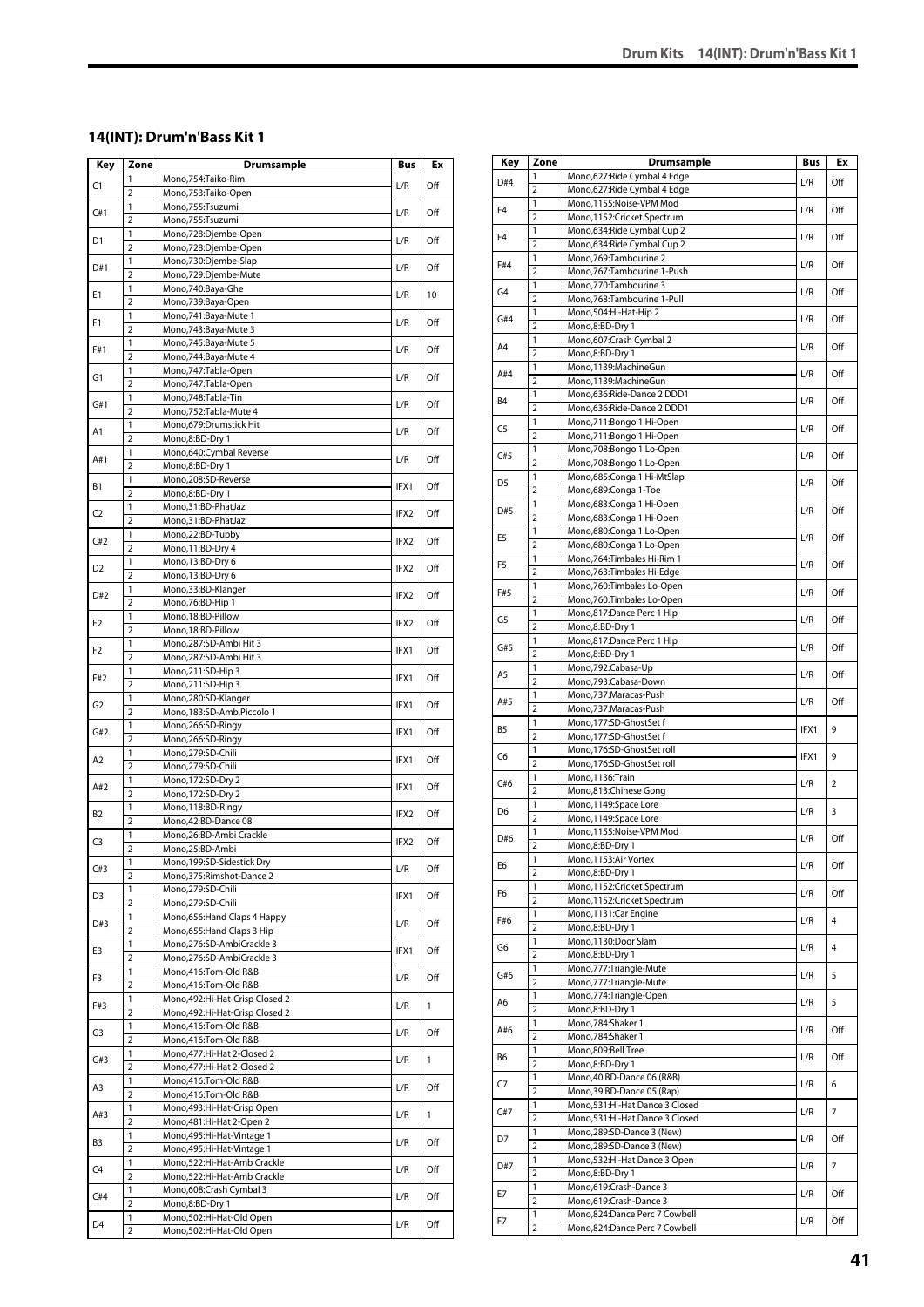| Key            | Zone           | <b>Drumsample</b>            | <b>Bus</b> | Ex  |
|----------------|----------------|------------------------------|------------|-----|
|                | 1              | Mono,657:Dance Claps 1       |            |     |
| F#7            | $\overline{2}$ | Mono,8:BD-Dry 1              | L/R        | Off |
| G7             | 1              | Mono,825:Dance Perc 8 Maraca | L/R        |     |
|                | $\overline{2}$ | Mono,8:BD-Dry 1              |            | Off |
|                | 1              | Mono,648:Orch.SD Roll 2      |            | 8   |
| G#7            | $\overline{2}$ | Mono,8:BD-Dry 1              | L/R        |     |
|                | 1              | Mono,646:Orchestral SD       | L/R        | 8   |
| A7             | $\overline{2}$ | Mono,646:Orchestral SD       |            |     |
|                | $\mathbf{1}$   | Mono,809:Bell Tree           | L/R        | Off |
| A#7            | $\overline{2}$ | Mono,8:BD-Dry 1              |            |     |
|                | 1              | Mono,1111:Stadium            |            | Off |
| <b>B7</b>      | $\overline{2}$ | Mono,8:BD-Dry 1              | L/R        |     |
| C8             | 1              | Mono,1112:Applause           |            |     |
|                | $\overline{2}$ | Mono,8:BD-Dry 1              | L/R        | Off |
| C#8            | $\mathbf{1}$   | Mono,8:BD-Dry 1              |            |     |
|                | $\overline{2}$ | Mono,8:BD-Dry 1              | L/R        | Off |
| D <sub>8</sub> | $\mathbf{1}$   | Mono,8:BD-Dry 1              | L/R        | Off |
|                | $\overline{2}$ | Mono,8:BD-Dry 1              |            |     |
| D#8            | $\mathbf{1}$   | Mono,8:BD-Dry 1              | L/R        | Off |
|                | $\overline{2}$ | Mono,8:BD-Dry 1              |            |     |
|                | 1              | Mono,8:BD-Dry 1              | L/R        | Off |
| E8             | $\overline{2}$ | Mono,8:BD-Dry 1              |            |     |
|                | $\mathbf{1}$   | Mono,8:BD-Dry 1              |            | Off |
| F <sub>8</sub> | $\overline{2}$ | Mono,8:BD-Dry 1              | L/R        |     |
|                | 1              | Mono,8:BD-Dry 1              |            |     |
| F#8            | $\overline{2}$ | Mono,8:BD-Dry 1              | L/R        | Off |
|                | $\mathbf{1}$   | Mono,8:BD-Dry 1              |            |     |
| G8             | $\overline{2}$ | Mono,8:BD-Dry 1              | L/R        | Off |
|                | 1              | Mono,8:BD-Dry 1              |            |     |
| G#8            | $\overline{2}$ | Mono,8:BD-Dry 1              | L/R        | Off |
|                | 1              | Mono,8:BD-Dry 1              |            |     |
| A8             | $\overline{2}$ | Mono,8:BD-Dry 1              | L/R        | Off |
|                | 1              | Mono,8:BD-Dry 1              |            |     |
| A#8            | $\overline{2}$ | Mono,8:BD-Dry 1              | L/R        | Off |
|                | 1              | Mono,8:BD-Dry 1              |            |     |
| B <sub>8</sub> | $\overline{2}$ | Mono,8:BD-Dry 1              | L/R        | Off |
|                | 1              | Mono,8:BD-Dry 1              |            |     |
| C9             | $\overline{2}$ | Mono,8:BD-Dry 1              | L/R        | Off |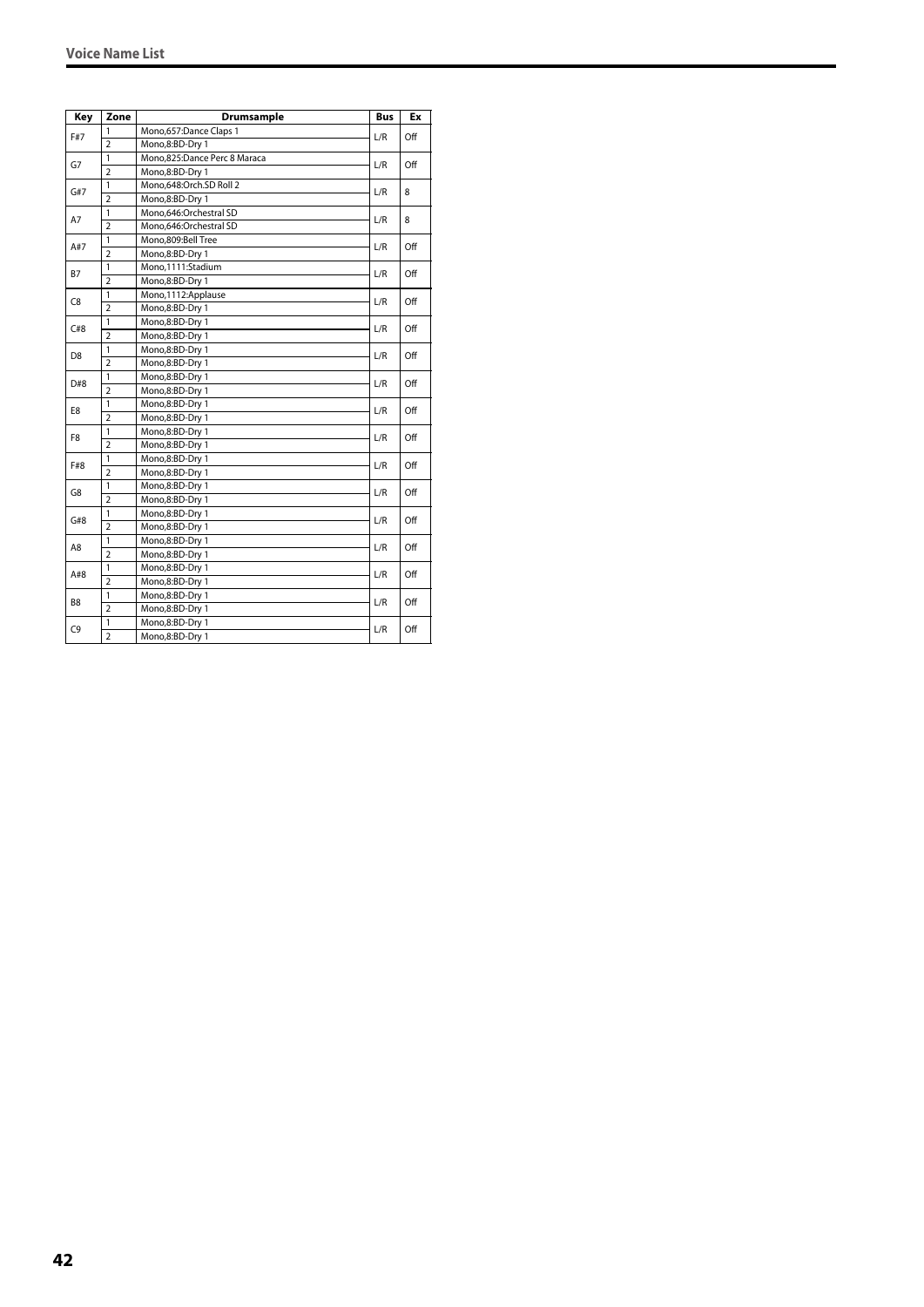#### **15(INT): Drum'n'Bass Kit 2**

| Key            | Zone                           | <b>Drumsample</b>                                           | Bus              | Ex           |
|----------------|--------------------------------|-------------------------------------------------------------|------------------|--------------|
| C1             | 1                              | Mono, 40: BD-Dance 06 (R&B)                                 | IFX2             | Off          |
| C#1            | $\overline{2}$<br>$\mathbf{1}$ | Mono,913:Perc-Granular 16-EXs5-L                            |                  |              |
|                | 1                              | Mono,159:BD-Granular 28-EXs5<br>Mono, 39: BD-Dance 05 (Rap) | IFX2             | Off          |
| D1             | $\overline{2}$                 | Mono, 79: BD-Hip 4                                          | IFX2             | Off          |
| D#1            | 1                              | Mono,64:BD-Mad Analog 04-EXs5                               | IFX2             | Off          |
| E1             | 1                              | Mono, 117: BD-Pop                                           | L/R              | 10           |
| F <sub>1</sub> | $\mathbf{1}$                   | Mono,239:SD-HipHop 03-EXs5-L                                | IFX1             | Off          |
| F#1            | 1<br>1                         | Mono,262:SD-HipHop 15d-EXs5-L                               | IFX1             | Off          |
| G1             | $\overline{2}$                 | Mono,338:SD-Granular 06-EXs5<br>Mono, 167: SD-dry 1 f-R     | IFX1             | Off          |
|                | 1                              | Mono, 349: SD-Granular 14-EXs5-L                            |                  |              |
| G#1            | $\overline{2}$                 | Mono,244:SD-HipHop 06b-EXs5                                 | L/R              | Off          |
| A1             | 1                              | Mono,207:SD-Sizzle                                          | IFX1             | Off          |
|                | $\overline{2}$                 | Mono, 241: SD-HipHop 04-EXs5                                |                  |              |
| A#1            | 1                              | Mono,640:Cymbal Reverse                                     | L/R              | Off          |
| В1             | 1<br>1                         | Mono,208:SD-Reverse<br>Mono,21:BD-Terminator                | IFX1             | Off          |
| C <sub>2</sub> | $\overline{2}$                 | Mono, 47: BD-Dance 13                                       | IFX <sub>2</sub> | Off          |
|                | 1                              | Mono, 47: BD-Dance 13                                       |                  |              |
| C#2            | $\overline{2}$                 | Mono, 10:BD-Dry 3                                           | IFX2             | Off          |
| D2             | 1                              | Mono, 118: BD-Ringy                                         | IFX2             | Off          |
|                | $\overline{2}$                 | Mono, 47: BD-Dance 13                                       |                  |              |
| D#2            | 1<br>1                         | Mono, 114: BD-HipHop 14a-EXs5<br>Mono, 47: BD-Dance 13      | IFX1             | Off          |
| E2             | $\overline{2}$                 | Mono,87:BD-Dance 08-EXs5                                    | IFX <sub>2</sub> | Off          |
|                | 1                              | Mono,299:SD-TekClub 05-EXs5-L                               |                  |              |
| F <sub>2</sub> | $\overline{2}$                 | Mono,288:SD-Dance 2                                         | IFX1             | Off          |
|                | 1                              | Mono,281:SD-Jungle                                          |                  |              |
| F#2            | $\overline{2}$                 | Mono,281:SD-Jungle                                          | IFX1             | Off          |
|                | 3<br>1                         | Mono,281:SD-Jungle                                          |                  |              |
| G2             | $\overline{2}$                 | Mono,229:SD-Dance 15-EXs5<br>Mono,229:SD-Dance 15-EXs5      | IFX1             | Off          |
|                | 1                              | Mono, 213: SD-Hip 5                                         |                  |              |
| G#2            | $\overline{2}$                 | Mono,200:SD-Sidestick Ambi                                  | IFX1             | Off          |
|                | $\mathbf{1}$                   | Mono,281:SD-Jungle                                          |                  |              |
| A <sub>2</sub> | $\overline{2}$                 | Mono,281:SD-Jungle                                          | IFX1             | Off          |
|                | 3<br>1                         | Mono,281:SD-Jungle                                          |                  |              |
| A#2            | $\overline{2}$                 | Mono,192:SD-Big Rock<br>Mono, 192: SD-Big Rock              | IFX1             | Off          |
|                | 1                              | Mono,24:BD-Tight                                            |                  |              |
| B2             | $\overline{2}$                 | Mono, 42: BD-Dance 08                                       | IFX <sub>2</sub> | Off          |
| C <sub>3</sub> | 1                              | Mono, 47: BD-Dance 13                                       | IFX2             | Off          |
|                | $\overline{2}$                 | Mono,21:BD-Terminator                                       |                  |              |
| C#3            | 1<br>$\overline{2}$            | Mono, 199: SD-Sidestick Dry<br>Mono,207:SD-Sizzle           | L/R              | Off          |
|                | 1                              | Mono,288:SD-Dance 2                                         |                  |              |
| D3             | $\overline{2}$                 | Mono,657:Dance Claps 1                                      | IFX1             | Off          |
| D#3            | 1                              | Mono,658:Dance Claps 2                                      | L/R              | Off          |
|                | $\overline{2}$                 | Mono, 655: Hand Claps 3 Hip                                 |                  |              |
| E3             | 1                              | Mono,288:SD-Dance 2                                         | IFX1             | Off          |
|                | $\overline{2}$<br>1            | Mono,287:SD-Ambi Hit 3<br>Mono,416:Tom-Old R&B              |                  |              |
| F3             | $\overline{2}$                 | Mono,416:Tom-Old R&B                                        | L/R              | Off          |
|                | 1                              | Mono, 495: Hi-Hat-Vintage 1                                 |                  |              |
| F#3            | 2                              | Mono, 495: Hi-Hat-Vintage 1                                 | L/R              | Off          |
| G3             | 1                              | Mono,416:Tom-Old R&B                                        | L/R              | Off          |
|                | $\overline{2}$                 | Mono,416:Tom-Old R&B                                        |                  |              |
| G#3            | $\mathbf{1}$<br>$\overline{2}$ | Mono,522:Hi-Hat-Amb Crackle<br>Mono,522:Hi-Hat-Amb Crackle  | L/R              | Off          |
|                | 1                              | Mono,416:Tom-Old R&B                                        |                  |              |
| A3             | $\overline{2}$                 | Mono,416:Tom-Old R&B                                        | L/R              | Off          |
| A#3            | 1                              | Mono,639:Splash Cymbal                                      | L/R              | 1            |
|                | $\overline{2}$                 | Mono,1154:Noise-White                                       |                  |              |
| B3             | 1                              | Mono, 470: Hi-Hat 1-Closed mf                               | L/R              | $\mathbf{1}$ |
|                | $\overline{2}$<br>1            | Mono,1154:Noise-White<br>Mono, 471: Hi-Hat 1-Closed ff      |                  |              |
| C4             | 2                              | Mono,1154:Noise-White                                       | L/R              | 1            |
|                | 1                              | Mono,617:Crash-Dance 1                                      |                  |              |
| C#4            | $\overline{2}$                 | Mono,8:BD-Dry 1                                             | L/R              | Off          |
| D4             | 1                              | Mono,502:Hi-Hat-Old Open                                    | L/R              | Off          |
|                | $\overline{2}$                 | Mono,502:Hi-Hat-Old Open                                    |                  |              |
| D#4            | 1                              | Mono, 627: Ride Cymbal 4 Edge                               | L/R              | Off          |
|                | $\overline{2}$<br>1            | Mono,627:Ride Cymbal 4 Edge<br>Mono,638:China Cymbal        |                  |              |
| E4             | $\overline{2}$                 | Mono,1111:Stadium                                           | L/R              | Off          |
|                | 1                              | Mono,634: Ride Cymbal Cup 2                                 |                  |              |
| F <sub>4</sub> | $\overline{2}$                 | Mono,634: Ride Cymbal Cup 2                                 | L/R              | Off          |

| Key            | Zone                | Drumsample                                                | Bus  | Ex  |
|----------------|---------------------|-----------------------------------------------------------|------|-----|
| F#4            | 1                   | Mono,577: Hi Hat Granular 03-EXs5-L                       | L/R  | Off |
|                | 2                   | Mono,578: Hi Hat Granular 03-EXs5-R                       |      |     |
| G4             | 1                   | Mono,620:Crash-Jungle                                     | L/R  | Off |
| G#4            | 1                   | Mono,818:Dance Perc 2a                                    | L/R  | Off |
| A4             | 1                   | Mono,607:Crash Cymbal 2                                   | L/R  | Off |
|                | $\overline{2}$      | Mono,620:Crash-Jungle                                     |      |     |
| A#4            | $\mathbf{1}$<br>1   | Mono,819:Dance Perc 2b                                    | L/R  | Off |
| <b>B4</b>      | $\overline{2}$      | Mono,636:Ride-Dance 2 DDD1<br>Mono,636:Ride-Dance 2 DDD1  | L/R  | Off |
|                | 1                   | Mono,711:Bongo 1 Hi-Open                                  |      |     |
| C <sub>5</sub> | $\overline{2}$      | Mono,711:Bongo 1 Hi-Open                                  | L/R  | Off |
|                | 1                   | Mono,708:Bongo 1 Lo-Open                                  |      |     |
| C#5            | $\overline{2}$      | Mono,708:Bongo 1 Lo-Open                                  | L/R  | Off |
|                | 1                   | Mono,685:Conga 1 Hi-MtSlap                                |      |     |
| D <sub>5</sub> | $\overline{2}$      | Mono,689:Conga 1-Toe                                      | L/R  | Off |
| D#5            | 1                   | Mono,683:Conga 1 Hi-Open                                  | L/R  | Off |
|                | $\overline{2}$      | Mono,683:Conga 1 Hi-Open                                  |      |     |
| E5             | 1                   | Mono,680:Conga 1 Lo-Open                                  | L/R  | Off |
|                | $\overline{2}$      | Mono,680:Conga 1 Lo-Open                                  |      |     |
| F <sub>5</sub> | 1                   | Mono,510:Hi-Hat Dance 06-EXs5                             | L/R  | Off |
| F#5            | 1                   | Mono, 513: Hi-Hat Dance 10-EXs5                           | L/R  | Off |
| G5             | 1                   | Mono,557:Hat-TekClub 12-EXs5-L                            | L/R  | Off |
| G#5            | 1                   | Mono,558:Hat-TekClub 12-EXs5-R                            | L/R  | Off |
| A5             | 1                   | Mono, 769: Tambourine 2                                   | L/R  | Off |
| A#5            | 1                   | Mono,770:Tambourine 3                                     | L/R  | Off |
| B5             | 1<br>$\overline{2}$ | Mono,177:SD-GhostSet f<br>Mono,177:SD-GhostSet f          | IFX1 | 9   |
|                | 1                   | Mono,176:SD-GhostSet roll                                 |      |     |
| C6             | $\overline{2}$      | Mono,176:SD-GhostSet roll                                 | IFX1 | 9   |
| C#6            | 1                   | Mono, 949: Zap 2                                          | L/R  | 2   |
| D <sub>6</sub> | 1                   | Mono,951:Zap-EXs5                                         | L/R  | 3   |
| D#6            | 1                   | Mono,1155:Noise-VPM Mod                                   | L/R  | Off |
| E <sub>6</sub> | 1                   | Mono,1155:Noise-VPM Mod                                   | L/R  | Off |
|                | 1                   | Mono,1158:Tambura                                         |      |     |
| F6             | $\overline{2}$      | Mono,1152:Cricket Spectrum                                | L/R  | Off |
| F#6            | 1                   | Mono, 1033: Voice 21                                      | L/R  | 4   |
| G6             | 1                   | Mono,805:Marc Tree                                        | L/R  | 4   |
| G#6            | 1                   | Mono,777:Triangle-Mute                                    |      | 5   |
|                | $\overline{2}$      | Mono,777:Triangle-Mute                                    | L/R  |     |
| A6             | 1                   | Mono,774:Triangle-Open                                    | L/R  | 5   |
| A#6            | 1                   | Mono,784:Shaker 1                                         | L/R  | Off |
|                | $\overline{2}$      | Mono,784:Shaker 1                                         |      |     |
| B6             | 1                   | Mono,809:Bell Tree                                        | L/R  | Off |
| C7             | 1                   | Mono,40:BD-Dance 06 (R&B)                                 | L/R  | 6   |
|                | $\overline{2}$      | Mono, 39: BD-Dance 05 (Rap)                               |      |     |
| C#7            | 1<br>$\overline{2}$ | Mono,531:Hi-Hat Dance 3 Closed                            | L/R  | 7   |
|                | 1                   | Mono,531:Hi-Hat Dance 3 Closed                            |      |     |
| D7             | 2                   | Mono,289:SD-Dance 3 (New)                                 | L/R  | Off |
| D#7            | 1                   | Mono,289:SD-Dance 3 (New)<br>Mono,532:Hi-Hat Dance 3 Open | L/R  | 7   |
|                | 1                   | Mono,619:Crash-Dance 3                                    |      | Off |
| Е7             | $\overline{2}$      | Mono,619:Crash-Dance 3                                    | L/R  |     |
|                | 1                   | Mono,824:Dance Perc 7 Cowbell                             |      |     |
| F7             | $\overline{2}$      | Mono,824:Dance Perc 7 Cowbell                             | L/R  | Off |
| F#7            | 1                   | Mono,657:Dance Claps 1                                    | L/R  | Off |
| G7             | 1                   | Mono,825:Dance Perc 8 Maraca                              | L/R  | Off |
| G#7            | 1                   | Mono,648:Orch.SD Roll 2                                   | L/R  | 8   |
|                | $\mathbf{1}$        | Mono,646:Orchestral SD                                    |      | 8   |
| Α7             | $\overline{2}$      | Mono,646:Orchestral SD                                    | L/R  |     |
| A#7            | 1                   | Mono,809:Bell Tree                                        | L/R  | Off |
| <b>B7</b>      | 1                   | Mono,1111:Stadium                                         | L/R  | Off |
| C8             | 1                   | Mono, 1112: Applause                                      | L/R  | Off |
| C#8            | 1                   | Mono, 1052: Voice Perc-Kick 1-EXs5                        | L/R  | Off |
| D8             | 1                   | Mono, 1053: Voice Perc-Kick 2a-EXs5                       | L/R  | Off |
| D#8            | 1                   | Mono, 1054: Voice Perc-Kick 2b-EXs5                       | L/R  | Off |
| E8             | 1                   | Mono, 114: BD-HipHop 14a-EXs5                             | IFX1 | Off |
|                | $\overline{2}$      | Mono,119:BD-Jungle                                        |      |     |
| F8             | 1                   | Mono,8:BD-Dry 1                                           | L/R  | Off |
|                | $\overline{2}$      | Mono,8:BD-Dry 1                                           |      |     |
| F#8            | 1                   | Mono,8:BD-Dry 1                                           | L/R  | Off |
|                | $\overline{2}$      | Mono,8:BD-Dry 1                                           |      |     |
| G8             | 1<br>$\mathbf 2$    | Mono,8:BD-Dry 1                                           | L/R  | Off |
|                | 1                   | Mono,8:BD-Dry 1<br>Mono,8:BD-Dry 1                        |      |     |
| G#8            | $\overline{2}$      | Mono,8:BD-Dry 1                                           | L/R  | Off |
|                | 1                   | Mono,8:BD-Dry 1                                           |      |     |
| A8             | $\overline{2}$      | Mono,8:BD-Dry 1                                           | L/R  | Off |
|                |                     |                                                           |      |     |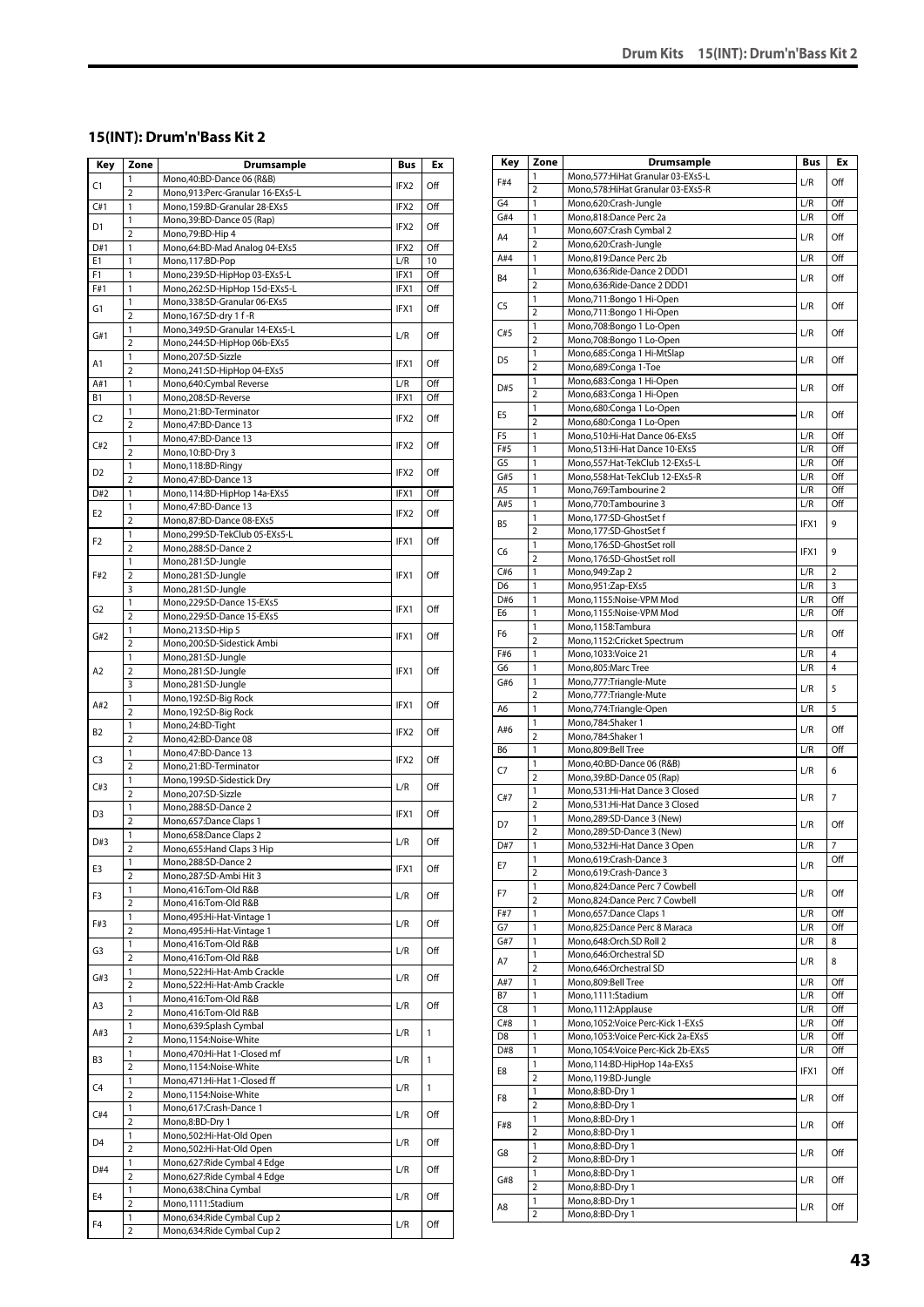| Key            | Zone | Drumsample      | <b>Bus</b> | Ex  |
|----------------|------|-----------------|------------|-----|
| A#8            |      | Mono,8:BD-Dry 1 | L/R        | Off |
|                |      | Mono,8:BD-Dry 1 |            |     |
| B <sub>8</sub> |      | Mono,8:BD-Dry 1 | L/R        | Off |
|                |      | Mono,8:BD-Dry 1 |            |     |
| C <sub>9</sub> |      | Mono,8:BD-Dry 1 | L/R        | Off |
|                |      | Mono,8:BD-Dry 1 |            |     |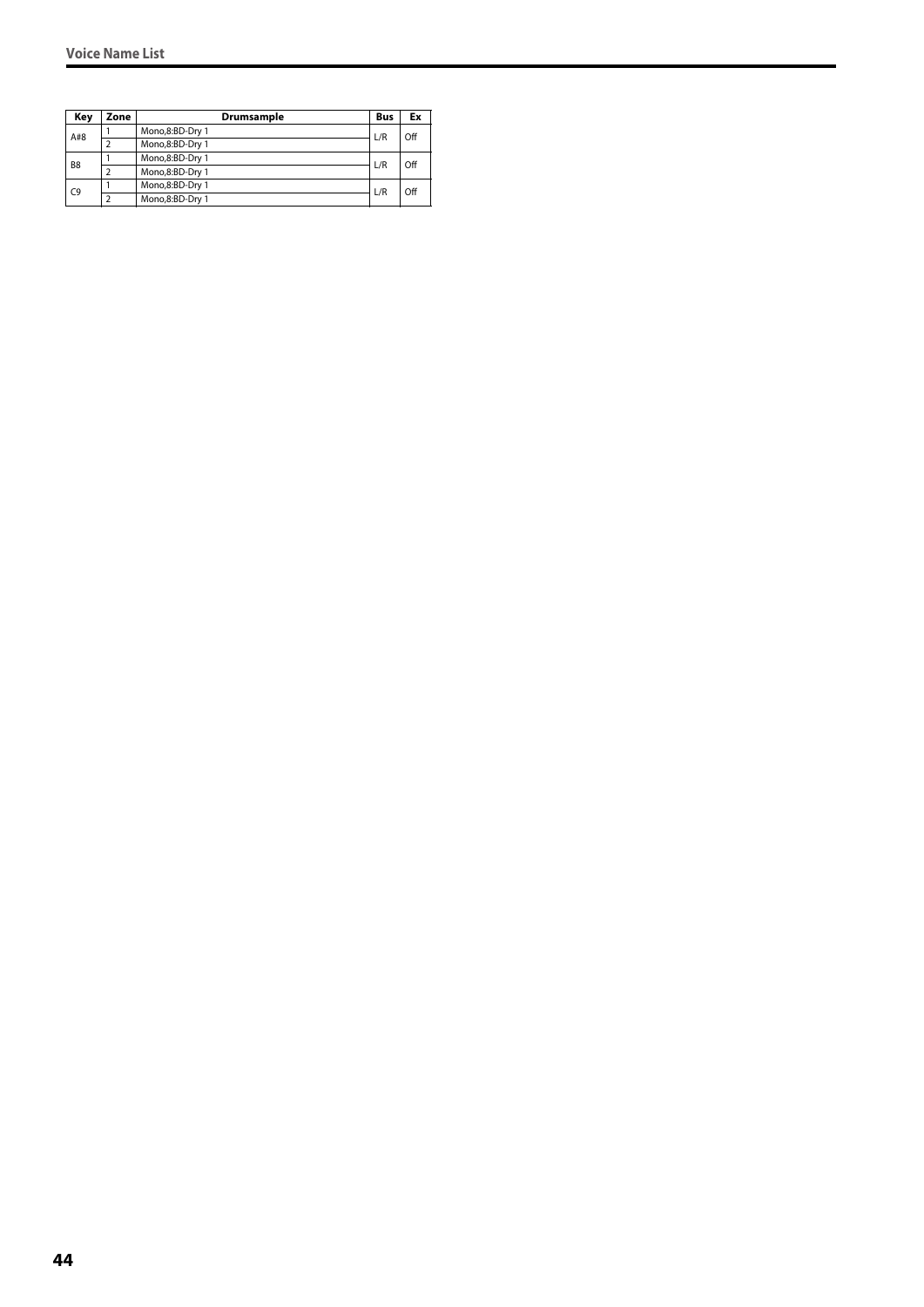# **16(INT): Hip Hop Kit 1**

| Key            | Zone                | <b>Drumsample</b>                                         | Bus              | Ex           |
|----------------|---------------------|-----------------------------------------------------------|------------------|--------------|
| C1             | 1                   | Mono,754:Taiko-Rim                                        | L/R              | Off          |
|                | $\overline{2}$      | Mono,753:Taiko-Open                                       |                  |              |
| C#1            | 1                   | Mono,755:Tsuzumi                                          | L/R              | Off          |
|                | $\overline{2}$<br>1 | Mono,755:Tsuzumi<br>Mono,728:Djembe-Open                  |                  |              |
| D1             | $\overline{2}$      | Mono,728:Djembe-Open                                      | L/R              | Off          |
| D#1            | 1                   | Mono,730:Djembe-Slap                                      | L/R              | Off          |
|                | $\overline{2}$      | Mono,729:Djembe-Mute                                      |                  |              |
| E1             | 1                   | Mono,740:Baya-Ghe                                         | L/R              | 9            |
|                | $\overline{2}$<br>1 | Mono,739:Baya-Open<br>Mono, 741: Baya-Mute 1              |                  |              |
| F1             | $\overline{2}$      | Mono, 743: Baya-Mute 3                                    | L/R              | Off          |
|                | 1                   | Mono, 745: Baya-Mute 5                                    |                  |              |
| F#1            | $\overline{2}$      | Mono, 744: Baya-Mute 4                                    | L/R              | Off          |
| G1             | 1                   | Mono, 747: Tabla-Open                                     | L/R              | Off          |
|                | $\overline{2}$      | Mono, 747: Tabla-Open                                     |                  |              |
| G#1            | 1<br>$\overline{2}$ | Mono, 748: Tabla-Tin<br>Mono, 752: Tabla-Mute 4           | L/R              | Off          |
|                | 1                   | Mono,679:Drumstick Hit                                    |                  |              |
| A1             | $\overline{2}$      | Mono,8:BD-Dry 1                                           | L/R              | Off          |
| A#1            | 1                   | Mono,640:Cymbal Reverse                                   | L/R              | Off          |
|                | $\overline{2}$      | Mono,8:BD-Dry 1                                           |                  |              |
| В1             | 1                   | Mono,208:SD-Reverse                                       | IFX1             | Off          |
|                | $\overline{2}$<br>1 | Mono,8:BD-Dry 1<br>Mono,31:BD-PhatJaz                     |                  |              |
| C <sub>2</sub> | $\overline{2}$      | Mono,8:BD-Dry 1                                           | IFX2             | Off          |
|                | 1                   | Mono, 76: BD-Hip 1                                        |                  |              |
| C#2            | $\overline{2}$      | Mono, 11:BD-Dry 4                                         | IFX2             | Off          |
| D2             | 1                   | Mono, 38: BD-Dance 04                                     | IFX <sub>2</sub> | Off          |
|                | $\overline{2}$      | Mono, 38: BD-Dance 04                                     |                  |              |
| D#2            | 1                   | Mono,29:BD-AmbiRocker                                     | IFX <sub>2</sub> | Off          |
|                | 2<br>1              | Mono,29:BD-AmbiRocker<br>Mono, 47: BD-Dance 13            |                  |              |
| E2             | $\overline{2}$      | Mono, 18:BD-Pillow                                        | IFX2             | Off          |
|                | 1                   | Mono,272:SD-Vintage 5                                     |                  |              |
| F2             | $\overline{2}$      | Mono,180:SD-Full Room                                     | IFX1             | Off          |
| F#2            | 1                   | Mono,285:SD-Ambi Hit 1                                    | IFX1             | Off          |
|                | $\overline{2}$      | Mono, 186: SD-Classic Room                                |                  |              |
| G2             | 1<br>$\overline{2}$ | Mono,275:SD-AmbiCrackle 2<br>Mono, 183: SD-Amb. Piccolo 1 | IFX1             | Off          |
|                | 1                   | Mono,269:SD-Vintage 2                                     |                  |              |
| G#2            | $\overline{2}$      | Mono, 185:SD-Paper                                        | IFX1             | Off          |
| A2             | 1                   | Mono,211:SD-Hip 3                                         | IFX1             | Off          |
|                | $\overline{2}$      | Mono, 174:SD-Dry 4                                        |                  |              |
| A#2            | 1<br>$\overline{2}$ | Mono,202:SD-Ambi House<br>Mono, 172:SD-Dry 2              | IFX1             | Off          |
|                | 1                   | Mono,41:BD-Dance 07                                       |                  |              |
| <b>B2</b>      | $\overline{2}$      | Mono, 10:BD-Dry 3                                         | IFX2             | Off          |
| C3             | 1                   | Mono,25:BD-Ambi                                           | IFX2             | Off          |
|                | $\overline{2}$      | Mono,9:BD-Dry 2                                           |                  |              |
| C#3            | 1                   | Mono, 199: SD-Sidestick Dry                               | L/R              | Off          |
|                | $\overline{2}$<br>1 | Mono, 199: SD-Sidestick Dry<br>Mono,282:SD-Whopper        |                  |              |
| D3             | 2                   | Mono,184:SD-Amb.Piccolo 2                                 | IFX1             | Off          |
|                | 1                   | Mono,656: Hand Claps 4 Happy                              |                  |              |
| D#3            | $\overline{2}$      | Mono, 654: Hand Claps 2                                   | L/R              | Off          |
| E3             | 1                   | Mono,268:SD-Vintage 1                                     | IFX1             | Off          |
|                | $\overline{2}$      | Mono, 192: SD-Big Rock                                    |                  |              |
| F3             | 1<br>$\overline{2}$ | Mono,415:Tom-Dirty Funk<br>Mono,415:Tom-Dirty Funk        | L/R              | Off          |
|                | 1                   | Mono,522:Hi-Hat-Amb Crackle                               |                  |              |
| F#3            | 2                   | Mono, 477: Hi-Hat 2-Closed 2                              | L/R              | $\mathbf{1}$ |
| G3             | 1                   | Mono,415:Tom-Dirty Funk                                   | L/R              | Off          |
|                | $\overline{2}$      | Mono, 415: Tom-Dirty Funk                                 |                  |              |
| G#3            | 1                   | Mono,500:Hi-Hat-Old Closed 2                              | L/R              | $\mathbf{1}$ |
|                | 2<br>1              | Mono, 478: Hi-Hat 2-Pedal<br>Mono, 415: Tom-Dirty Funk    |                  |              |
| A3             | $\overline{2}$      | Mono,415:Tom-Dirty Funk                                   | L/R              | Off          |
|                | 1                   | Mono, 493: Hi-Hat-Crisp Open                              |                  |              |
| A#3            | $\overline{2}$      | Mono, 481: Hi-Hat 2-Open 2                                | L/R              | 1            |
| B3             | 1                   | Mono,416:Tom-Old R&B                                      | L/R              | Off          |
|                | $\overline{2}$      | Mono,416:Tom-Old R&B                                      |                  |              |
| C4             | 1                   | Mono,416:Tom-Old R&B                                      | L/R              | Off          |
|                | $\overline{2}$<br>1 | Mono,416:Tom-Old R&B                                      |                  |              |
| C#4            | $\overline{2}$      | Mono,608:Crash Cymbal 3<br>Mono,8:BD-Dry 1                | L/R              | Off          |
|                | 1                   | Mono,416:Tom-Old R&B                                      |                  |              |
| D4             | 2                   | Mono,416:Tom-Old R&B                                      | L/R              | Off          |

| Key            | Zone                | <b>Drumsample</b>                                         | Bus | Ex             |
|----------------|---------------------|-----------------------------------------------------------|-----|----------------|
| D#4            | 1                   | Mono,627:Ride Cymbal 4 Edge                               | L/R | Off            |
|                | 2                   | Mono,627: Ride Cymbal 4 Edge                              |     |                |
| E <sub>4</sub> | 1<br>$\overline{2}$ | Mono,638:China Cymbal                                     | L/R | Off            |
|                | 1                   | Mono,638:China Cymbal<br>Mono,634: Ride Cymbal Cup 2      |     |                |
| F <sub>4</sub> | $\overline{2}$      | Mono,634: Ride Cymbal Cup 2                               | L/R | Off            |
| F#4            | 1                   | Mono,769:Tambourine 2                                     |     |                |
|                | $\overline{2}$      | Mono,767:Tambourine 1-Push                                | L/R | Off            |
| G <sub>4</sub> | 1                   | Mono,639:Splash Cymbal                                    | L/R | Off            |
|                | $\overline{2}$      | Mono,639:Splash Cymbal                                    |     |                |
| G#4            | 1<br>$\overline{2}$ | Mono,798:Cowbell 1<br>Mono,8:BD-Dry 1                     | L/R | Off            |
|                | 1                   | Mono,607:Crash Cymbal 2                                   |     |                |
| A4             | $\overline{2}$      | Mono,8:BD-Dry 1                                           | L/R | Off            |
| A#4            | 1                   | Mono,756:Vibraslap                                        | L/R | Off            |
|                | $\overline{2}$      | Mono,8:BD-Dry 1                                           |     |                |
| <b>B4</b>      | 1                   | Mono,628: Ride Cymbal 5 Edge                              | L/R | Off            |
|                | $\overline{2}$<br>1 | Mono,628: Ride Cymbal 5 Edge<br>Mono,711:Bongo 1 Hi-Open  |     |                |
| C5             | $\overline{2}$      | Mono,711:Bongo 1 Hi-Open                                  | L/R | Off            |
|                | 1                   | Mono,708:Bongo 1 Lo-Open                                  |     |                |
| C#5            | 2                   | Mono,708:Bongo 1 Lo-Open                                  | L/R | Off            |
| D <sub>5</sub> | 1                   | Mono,685:Conga 1 Hi-MtSlap                                | L/R | Off            |
|                | 2                   | Mono,689:Conga 1-Toe                                      |     |                |
| D#5            | 1                   | Mono,683:Conga 1 Hi-Open                                  | L/R | Off            |
|                | 2<br>1              | Mono,683:Conga 1 Hi-Open                                  |     |                |
| E <sub>5</sub> | $\overline{2}$      | Mono,680:Conga 1 Lo-Open<br>Mono,680:Conga 1 Lo-Open      | L/R | Off            |
|                | 1                   | Mono, 764: Timbales Hi-Rim 1                              |     |                |
| F <sub>5</sub> | $\overline{2}$      | Mono,763:Timbales Hi-Edge                                 | L/R | Off            |
|                | 1                   | Mono,760:Timbales Lo-Open                                 |     |                |
| F#5            | $\overline{2}$      | Mono,760:Timbales Lo-Open                                 | L/R | Off            |
| G5             | 1                   | Mono,797:Agogo Bell                                       | L/R | Off            |
|                | $\overline{2}$      | Mono,8:BD-Dry 1                                           |     |                |
| G#5            | 1<br>2              | Mono,797:Agogo Bell                                       | L/R | Off            |
|                | 1                   | Mono,8:BD-Dry 1<br>Mono, 792: Cabasa-Up                   |     |                |
| A5             | $\overline{2}$      | Mono,793:Cabasa-Down                                      | L/R | Off            |
|                | 1                   | Mono,737:Maracas-Push                                     |     |                |
| A#5            | $\overline{2}$      | Mono,737:Maracas-Push                                     | L/R | Off            |
| B5             | 1                   | Mono,811:Samba Whistle 1                                  | L/R | 2              |
|                | $\overline{2}$      | Mono,813:Chinese Gong                                     |     |                |
| C6             | 1                   | Mono,811:Samba Whistle 1                                  | L/R | 2              |
|                | 2                   | Mono,813:Chinese Gong                                     |     |                |
| C#6            | 1<br>$\overline{2}$ | Mono,735:Guiro-Short<br>Mono,736:Guiro-Tap                | L/R | 3              |
|                | 1                   | Mono,734:Guiro-Long                                       |     |                |
| D6             | $\overline{2}$      | Mono,8:BD-Dry 1                                           | L/R | 3              |
| D#6            | 1                   | Mono, 757: Claves                                         | L/R | Off            |
|                | $\overline{2}$      | Mono,8:BD-Dry 1                                           |     |                |
| E6             | 1                   | Mono,758:Woodblock 1                                      | L/R | Off            |
|                | 2                   | Mono,8:BD-Dry 1                                           |     |                |
| F6             | 1<br>2              | Mono,758:Woodblock 1                                      | L/R | Off            |
|                | 1                   | Mono,8:BD-Dry 1<br>Mono,781:Cuica 1-Hi                    |     |                |
| F#6            | $\overline{2}$      | Mono,8:BD-Dry 1                                           | L/R | $\overline{4}$ |
|                | 1                   | Mono,780:Cuica 1-Lo                                       |     |                |
| G6             | $\overline{2}$      | Mono,8:BD-Dry 1                                           | L/R | 4              |
| G#6            | 1                   | Mono,777:Triangle-Mute                                    | L/R | 5              |
|                | $\overline{2}$      | Mono,777:Triangle-Mute                                    |     |                |
| A6             | 1                   | Mono,774:Triangle-Open                                    | L/R | 5              |
|                | 2<br>1              | Mono,8:BD-Dry 1<br>Mono, 784: Shaker 1                    |     |                |
| A#6            | $\overline{2}$      | Mono,784:Shaker 1                                         | L/R | Off            |
|                | 1                   | Mono,805:Marc Tree                                        |     |                |
| В6             | $\overline{2}$      | Mono,8:BD-Dry 1                                           | L/R | Off            |
| C7             | 1                   | Mono,40:BD-Dance 06 (R&B)                                 | L/R | 6              |
|                | $\overline{2}$      | Mono, 39: BD-Dance 05 (Rap)                               |     |                |
| C#7            | 1                   | Mono,531:Hi-Hat Dance 3 Closed                            | L/R | 7              |
|                | $\overline{2}$      | Mono,531:Hi-Hat Dance 3 Closed                            |     |                |
| D7             | 1<br>$\overline{2}$ | Mono,289:SD-Dance 3 (New)                                 | L/R | Off            |
|                | 1                   | Mono,289:SD-Dance 3 (New)<br>Mono,532:Hi-Hat Dance 3 Open |     |                |
| D#7            | $\overline{2}$      | Mono,8:BD-Dry 1                                           | L/R | $\overline{7}$ |
|                | 1                   | Mono,619:Crash-Dance 3                                    |     |                |
| E7             | 2                   | Mono,619:Crash-Dance 3                                    | L/R | Off            |
|                | 1                   | Mono,824:Dance Perc 7 Cowbell                             |     |                |
| F7             | 2                   | Mono,824:Dance Perc 7 Cowbell                             | L/R | Off            |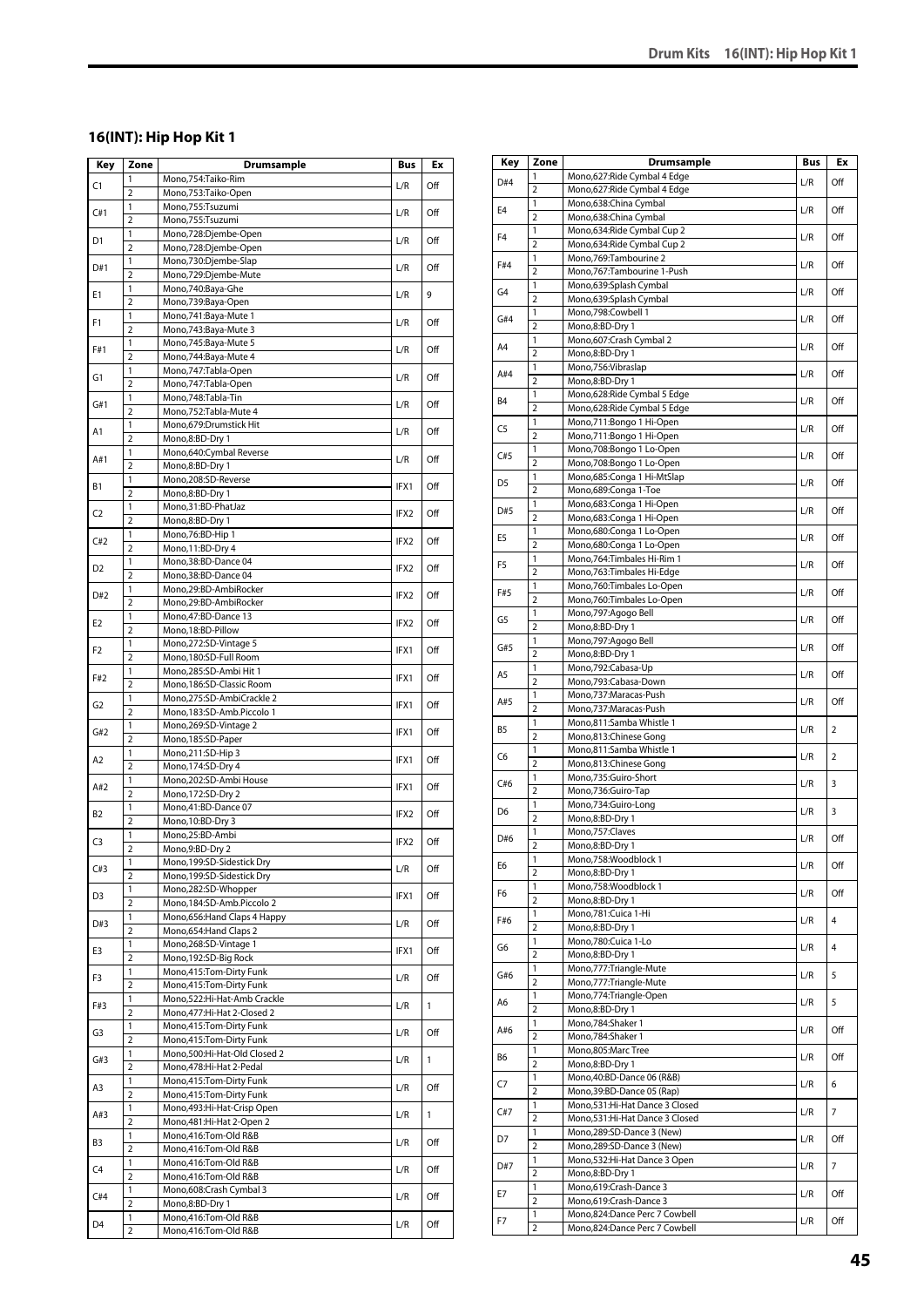| Key            | Zone           | <b>Drumsample</b>            | <b>Bus</b> | Ex  |
|----------------|----------------|------------------------------|------------|-----|
| F#7            | 1              | Mono,657:Dance Claps 1       | L/R        | Off |
|                | $\overline{2}$ | Mono,8:BD-Dry 1              |            |     |
| G7             | $\mathbf{1}$   | Mono,825:Dance Perc 8 Maraca | L/R        | Off |
|                | $\overline{2}$ | Mono,8:BD-Dry 1              |            |     |
| G#7            | $\mathbf{1}$   | Mono,648:Orch.SD Roll 2      | L/R        | 8   |
|                | $\overline{2}$ | Mono,8:BD-Dry 1              |            |     |
| A7             | 1              | Mono,646:Orchestral SD       | L/R        |     |
|                | $\overline{2}$ | Mono,646:Orchestral SD       |            | 8   |
| A#7            | 1              | Mono.809:Bell Tree           | L/R        | Off |
|                | $\overline{2}$ | Mono,8:BD-Dry 1              |            |     |
| B7             | $\mathbf{1}$   | Mono,1111:Stadium            | L/R        | Off |
|                | $\overline{2}$ | Mono,8:BD-Dry 1              |            |     |
|                | 1              | Mono, 1112: Applause         | L/R        | Off |
| C8             | $\overline{2}$ | Mono,8:BD-Dry 1              |            |     |
| C#8            | $\mathbf{1}$   | Mono,8:BD-Dry 1              |            | Off |
|                | $\overline{2}$ | Mono,8:BD-Dry 1              | L/R        |     |
|                | $\mathbf{1}$   | Mono,8:BD-Dry 1              | L/R        | Off |
| D <sub>8</sub> | $\overline{2}$ | Mono,8:BD-Dry 1              |            |     |
| D#8            | $\mathbf{1}$   | Mono,8:BD-Dry 1              | L/R        | Off |
|                | $\overline{2}$ | Mono,8:BD-Dry 1              |            |     |
| E8             | 1              | Mono,8:BD-Dry 1              | L/R        | Off |
|                | $\overline{2}$ | Mono,8:BD-Dry 1              |            |     |
| F8             | 1              | Mono,8:BD-Dry 1              |            | Off |
|                | $\overline{2}$ | Mono,8:BD-Dry 1              | L/R        |     |
|                | $\mathbf{1}$   | Mono,8:BD-Dry 1              |            | Off |
| F#8            | $\overline{2}$ | Mono,8:BD-Dry 1              | L/R        |     |
| G8             | $\mathbf{1}$   | Mono,8:BD-Dry 1              | L/R        | Off |
|                | $\overline{2}$ | Mono,8:BD-Dry 1              |            |     |
| G#8            | $\mathbf{1}$   | Mono,8:BD-Dry 1              | L/R        | Off |
|                | $\overline{2}$ | Mono,8:BD-Dry 1              |            |     |
|                | $\mathbf{1}$   | Mono,8:BD-Dry 1              |            | Off |
| A8             | $\overline{2}$ | Mono,8:BD-Dry 1              | L/R        |     |
| A#8            | 1              | Mono,8:BD-Dry 1              |            | Off |
|                | $\overline{2}$ | Mono,8:BD-Dry 1              | L/R        |     |
|                | 1              | Mono,8:BD-Dry 1              |            |     |
| B <sub>8</sub> | $\overline{2}$ | Mono,8:BD-Dry 1              | L/R        | Off |
|                | $\mathbf{1}$   | Mono,8:BD-Dry 1              |            |     |
| C9             | $\overline{2}$ | Mono,8:BD-Dry 1              | L/R        | Off |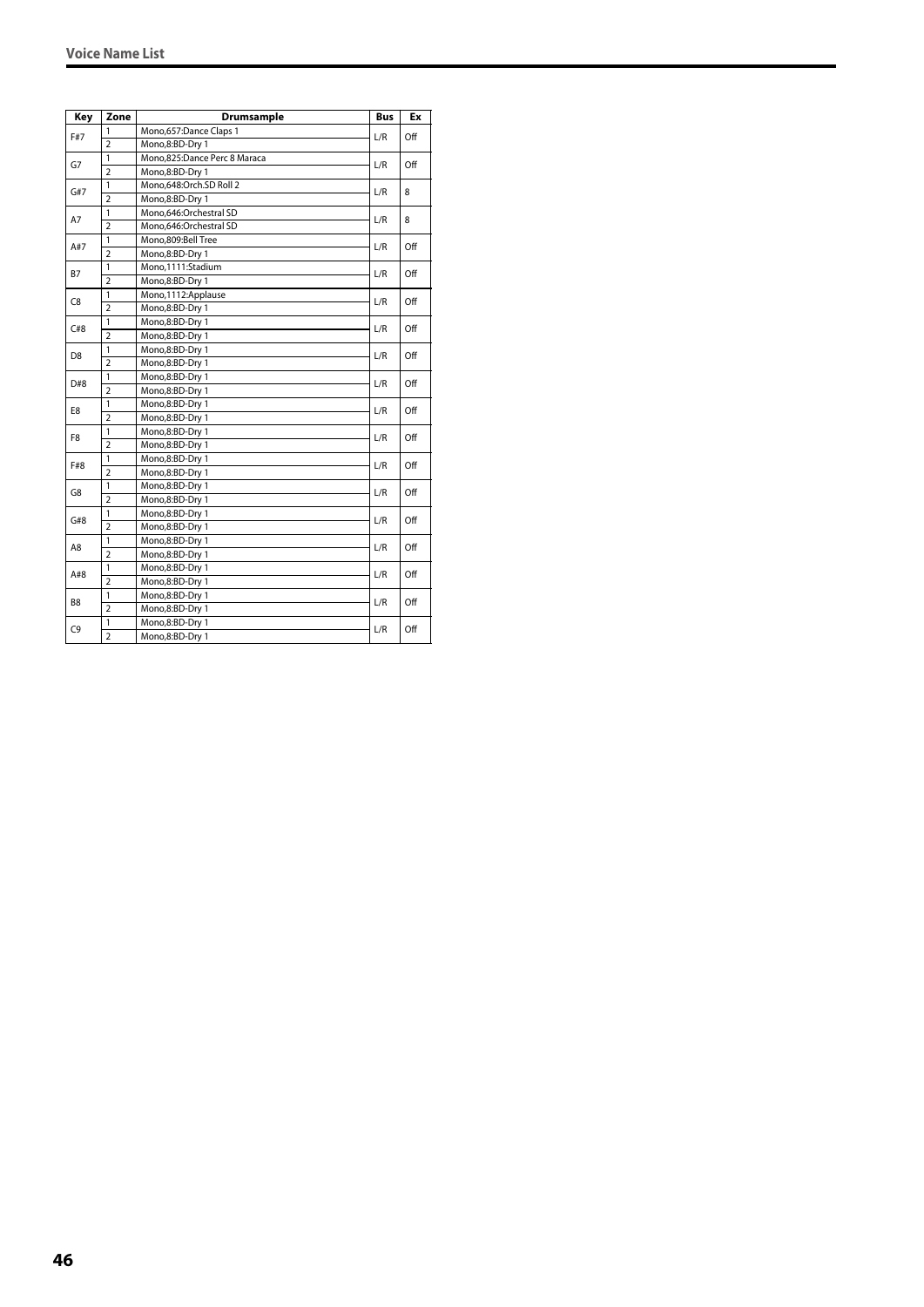# **17(INT): Hip Hop Kit 2**

| Key            | Zone                           | <b>Drumsample</b>                                                    | Bus              | Ex           |
|----------------|--------------------------------|----------------------------------------------------------------------|------------------|--------------|
| C <sub>1</sub> | 1                              | Mono, 979: DJ Vinyl Sliced 15                                        | IFX2             | Off          |
| C#1            | 1                              | Mono, 977: DJ Vinyl Sliced 13                                        | IFX2             | Off          |
| D1<br>D#1      | 1<br>1                         | Mono, 1054: Voice Perc-Kick 2b-EXs5<br>Mono,68:BD-Mad Analog 08-EXs5 | IFX2<br>IFX2     | Off<br>Off   |
| E1             | 1                              | Mono,72:BD-Mad Analog 12-EXs5                                        | IFX2             | 9            |
| F1             | 1                              | Mono,253:SD-HipHop 12-EXs5-R                                         | IFX1             | Off          |
| F#1            | 1                              | Mono,378:Sidestick-HipHop-EXs5-L                                     | IFX1             | Off          |
| G <sub>1</sub> | $\overline{1}$                 | Mono, 1059: Voice Perc-Snare 3-EXs5                                  | IFX1             | Off          |
| G#1            | 1                              | Mono, 327: SD-Mad Analog 12-EXs5                                     | IFX1             | Off          |
| A1             | 1                              | Mono,240:SD-HipHop 03-EXs5-R                                         | IFX1             | Off          |
| A#1            | 1                              | Mono,640:Cymbal Reverse                                              | L/R              | Off          |
|                | $\overline{2}$<br>$\mathbf{1}$ | Mono,8:BD-Dry 1<br>Mono,208:SD-Reverse                               |                  |              |
| В1             | $\overline{2}$                 | Mono,8:BD-Dry 1                                                      | IFX1             | Off          |
|                | 1                              | Mono,28:BD-Dance Soft                                                |                  |              |
| C <sub>2</sub> | $\overline{2}$                 | Mono,8:BD-Dry 1                                                      | IFX2             | Off          |
| C#2            | $\mathbf{1}$                   | Mono,963:DJ-BD Rub                                                   | IFX2             | Off          |
| D <sub>2</sub> | 1                              | Mono, 42: BD-Dance 08                                                | IFX2             | Off          |
|                | $\overline{2}$                 | Mono, 948: Zap 1                                                     |                  |              |
| D#2            | 1                              | Mono, 37: BD-Dance 03                                                | IFX2             | Off          |
|                | $\overline{2}$<br>1            | Mono, 444: Tom-VPM<br>Mono, 40: BD-Dance 06 (R&B)                    |                  |              |
| E2             | $\overline{2}$                 | Mono, 18:BD-Pillow                                                   | IFX2             | Off          |
|                | 1                              | Mono,964:DJ-SD Rub                                                   |                  |              |
| F <sub>2</sub> | $\overline{2}$                 | Mono, 172:SD-Dry 2                                                   | IFX1             | Off          |
| F#2            | 1                              | Mono,659:Dance Claps 3                                               | IFX1             | Off          |
|                | $\overline{2}$                 | Mono,1113:Scream                                                     |                  |              |
| G <sub>2</sub> | 1                              | Mono,275:SD-AmbiCrackle 2                                            | IFX1             | Off          |
|                | $\overline{2}$                 | Mono, 183: SD-Amb. Piccolo 1                                         |                  |              |
| G#2            | 1<br>$\overline{2}$            | Mono,288:SD-Dance 2<br>Mono, 199: SD-Sidestick Dry                   | IFX1             | Off          |
|                | 1                              | Stereo, 24: SD-Sidestick mf-L                                        |                  |              |
| A <sub>2</sub> | $\overline{2}$                 | Mono, 658: Dance Claps 2                                             | IFX1             | Off          |
|                | 1                              | Mono,272:SD-Vintage 5                                                |                  |              |
| A#2            | $\overline{2}$                 | Mono,180:SD-Full Room                                                | IFX1             | Off          |
| B2             | 1                              | Mono, 46: BD-Dance 12                                                | IFX2             | Off          |
|                | $\overline{2}$                 | Mono,645:Orchestral BD                                               |                  |              |
| C3             | 1                              | Mono, 47: BD-Dance 13                                                | IFX <sub>2</sub> | Off          |
| C#3            | $\overline{2}$<br>1            | Mono,753:Taiko-Open<br>Mono, 374: Rimshot-Dance 1                    | L/R              | Off          |
|                | 1                              | Mono,659:Dance Claps 3                                               |                  |              |
| D <sub>3</sub> | $\overline{2}$                 | Stereo, 24: SD-Sidestick mf-L                                        | IFX1             | Off          |
|                | 1                              | Mono,657:Dance Claps 1                                               |                  |              |
| D#3            | $\overline{2}$                 | Stereo, 93: Hand Claps 1 - L                                         | L/R              | Off          |
| E3             | 1                              | Mono,212:SD-Hip 4                                                    | IFX1             | Off          |
|                | $\overline{2}$                 | Mono,293:SD-Dance 7                                                  |                  |              |
| F3             | 1<br>$\overline{2}$            | Mono, 76: BD-Hip 1<br>Mono, 1141: Explosion                          | L/R              | Off          |
|                | 1                              | Mono,531:Hi-Hat Dance 3 Closed                                       |                  |              |
| F#3            | $\overline{2}$                 | Mono, 478: Hi-Hat 2-Pedal                                            | L/R              | $\mathbf{1}$ |
|                | 1                              | Mono,753:Taiko-Open                                                  |                  | Off          |
| G3             | $\overline{2}$                 | Mono, 1141: Explosion                                                | L/R              |              |
| G#3            | 1                              | Mono, 532: Hi-Hat Dance 3 Open                                       | L/R              | 1            |
|                | $\overline{2}$                 | Mono, 477: Hi-Hat 2-Closed 2                                         |                  |              |
| A3             | 1<br>$\overline{2}$            | Mono, 76: BD-Hip 1<br>Mono, 1141: Explosion                          | L/R              | Off          |
|                | 1                              | Mono,534:Hi-Hat Dance 4 Open                                         |                  |              |
| A#3            | $\overline{2}$                 | Mono, 481: Hi-Hat 2-Open 2                                           | L/R              | 1            |
|                | 1                              | Mono,815:Vocal Cowbell                                               |                  |              |
| B3             | 2                              | Mono,416:Tom-Old R&B                                                 | L/R              | Off          |
| C4             | 1                              | Mono,815:Vocal Cowbell                                               | L/R              | Off          |
|                | $\overline{2}$                 | Mono,416:Tom-Old R&B                                                 |                  |              |
| C#4            | 1<br>$\overline{2}$            | Mono, 608: Crash Cymbal 3<br>Mono,8:BD-Dry 1                         | L/R              | Off          |
|                | 1                              | Mono, 757: Claves                                                    |                  |              |
| D4             | $\overline{2}$                 | Mono,416:Tom-Old R&B                                                 | L/R              | Off          |
|                | 1                              | Mono,627: Ride Cymbal 4 Edge                                         |                  |              |
| D#4            | $\overline{2}$                 | Mono,627:Ride Cymbal 4 Edge                                          | L/R              | Off          |
| E4             | 1                              | Mono,638:China Cymbal                                                | L/R              | Off          |
|                | $\overline{2}$                 | Mono,638:China Cymbal                                                |                  |              |
| F4             | 1                              | Mono,634: Ride Cymbal Cup 2                                          | L/R              | Off          |
|                | $\overline{2}$<br>1            | Mono,634: Ride Cymbal Cup 2<br>Mono,819:Dance Perc 2b                |                  |              |
| F#4            | $\overline{2}$                 | Mono,818:Dance Perc 2a                                               | L/R              | Off          |
|                | 1                              | Mono, 1126: Tribe                                                    |                  |              |
| G4             | $\overline{2}$                 | Mono,813:Chinese Gong                                                | L/R              | Off          |
| G#4            | 1                              | Mono,1158:Tambura                                                    | L/R              | Off          |
|                | 2                              | Mono,1157:Gamelan                                                    |                  |              |

| Key            | Zone                | Drumsample                                                     | <b>Bus</b> | Ex             |
|----------------|---------------------|----------------------------------------------------------------|------------|----------------|
| A4             | 1                   | Mono,650:Orch Cymbal-Open                                      | L/R        | Off            |
|                | $\overline{2}$      | Mono,651:Timpani                                               |            |                |
| A#4            | 1                   | Mono,1112:Applause                                             | L/R        | Off            |
|                | $\overline{2}$      | Mono,1111:Stadium                                              |            |                |
| <b>B4</b>      | 1<br>$\overline{2}$ | Mono,623: Ride Cymbal 1 - L<br>Mono,627: Ride Cymbal 4 Edge    | L/R        | Off            |
|                | 1                   | Mono,712:Bongo 1 Hi-Slap                                       |            |                |
| C5             | $\overline{2}$      | Mono,711:Bongo 1 Hi-Open                                       | L/R        | Off            |
|                | 1                   | Mono,709:Bongo 1 Lo-Slap                                       |            |                |
| C#5            | $\overline{2}$      | Mono,708:Bongo 1 Lo-Open                                       | L/R        | Off            |
| D <sub>5</sub> | 1                   | Mono,684:Conga 1 Hi-Mute                                       | L/R        | Off            |
|                | $\overline{2}$      | Mono,689:Conga 1-Toe                                           |            |                |
| D#5            | 1                   | Mono,685:Conga 1 Hi-MtSlap                                     | L/R        | Off            |
|                | $\overline{2}$      | Mono,683:Conga 1 Hi-Open                                       |            |                |
| E5             | 1<br>$\overline{2}$ | Mono, 682: Conga 1 Lo-Slap<br>Mono,680:Conga 1 Lo-Open         | L/R        | Off            |
| F <sub>5</sub> | 1                   | Mono,533:Hi-Hat Dance 4 Closed                                 | L/R        | 9              |
| F#5            | 1                   | Mono,534:Hi-Hat Dance 4 Open                                   | L/R        | 9              |
| G5             | 1                   | Mono,770:Tambourine 3                                          | L/R        | Off            |
| G#5            | 1                   | Mono, 769: Tambourine 2                                        | L/R        | Off            |
| A <sub>5</sub> | 1                   | Mono,792:Cabasa-Up                                             | L/R        | Off            |
|                | $\overline{2}$      | Mono,793:Cabasa-Down                                           |            |                |
| A#5            | 1                   | Mono,737:Maracas-Push                                          | L/R        | Off            |
|                | $\overline{2}$      | Mono.737:Maracas-Push                                          |            |                |
| B <sub>5</sub> | 1                   | Mono,963:DJ-BD Rub                                             | L/R        | $\overline{2}$ |
| C6             | 1                   | Mono,964:DJ-SD Rub                                             | L/R        | 2              |
| C#6            | 1<br>$\overline{2}$ | Mono, 975: DJ Vinyl Sliced 11<br>Mono, 976: DJ Vinyl Sliced 12 | L/R        | 3              |
| D <sub>6</sub> | 1                   | Mono,973:DJ Vinyl Sliced 09                                    |            |                |
|                | $\overline{2}$      | Mono, 974: DJ Vinyl Sliced 10                                  | L/R        | 3              |
| D#6            | 1                   | Mono,985:DJ-Reverse                                            | L/R        | Off            |
|                | 1                   | Mono,758:Woodblock 1                                           |            |                |
| E6             | $\overline{2}$      | Mono,8:BD-Dry 1                                                | L/R        | Off            |
| F <sub>6</sub> | 1                   | Mono,758:Woodblock 1                                           | L/R        | Off            |
|                | $\overline{2}$      | Mono,8:BD-Dry 1                                                |            |                |
| F#6            | 1                   | Mono,781:Cuica 1-Hi                                            | L/R        | 4              |
|                | $\overline{2}$<br>1 | Mono,8:BD-Dry 1                                                |            |                |
| G6             | $\overline{2}$      | Mono,780:Cuica 1-Lo<br>Mono,8:BD-Dry 1                         | L/R        | $\overline{4}$ |
|                | 1                   | Mono,777:Triangle-Mute                                         |            |                |
| G#6            | $\overline{2}$      | Mono,777:Triangle-Mute                                         | L/R        | 5              |
|                | 1                   | Mono,774:Triangle-Open                                         |            |                |
| A6             | $\overline{2}$      | Mono,8:BD-Dry 1                                                | L/R        | 5              |
| A#6            | 1                   | Mono,784:Shaker 1                                              | L/R        | Off            |
|                | $\overline{2}$      | Mono,784:Shaker 1                                              |            |                |
| B6             | 1                   | Mono,805:Marc Tree                                             | L/R        | Off            |
|                | $\overline{2}$<br>1 | Mono,8:BD-Dry 1                                                |            |                |
| C7             | $\overline{2}$      | Mono,40:BD-Dance 06 (R&B)<br>Mono, 39: BD-Dance 05 (Rap)       | L/R        | 6              |
|                | 1                   | Mono,531:Hi-Hat Dance 3 Closed                                 |            |                |
| C#7            | $\overline{2}$      | Mono,531:Hi-Hat Dance 3 Closed                                 | L/R        | $\overline{7}$ |
|                | $\mathbf{1}$        | Mono,289:SD-Dance 3 (New)                                      |            |                |
| D7             | $\overline{2}$      | Mono,289:SD-Dance 3 (New)                                      | L/R        | Off            |
| D#7            | 1                   | Mono,532:Hi-Hat Dance 3 Open                                   | L/R        | $\overline{7}$ |
|                | $\overline{2}$      | Mono,8:BD-Dry 1                                                |            |                |
| E7             | $\mathbf{1}$        | Mono,619:Crash-Dance 3                                         | L/R        | Off            |
|                | $\overline{2}$      | Mono,619:Crash-Dance 3                                         |            |                |
| F7             | 1<br>$\overline{2}$ | Mono,824:Dance Perc 7 Cowbell<br>Mono,824:Dance Perc 7 Cowbell | L/R        | Off            |
|                | 1                   | Mono,657:Dance Claps 1                                         |            |                |
| F#7            | 2                   | Mono,8:BD-Dry 1                                                | L/R        | Off            |
|                | 1                   | Mono,825:Dance Perc 8 Maraca                                   |            |                |
| G7             | $\overline{2}$      | Mono,8:BD-Dry 1                                                | L/R        | Off            |
| G#7            | 1                   | Mono,648:Orch.SD Roll 2                                        | L/R        | 8              |
|                | 2                   | Mono,8:BD-Dry 1                                                |            |                |
| A7             | 1                   | Mono,646:Orchestral SD                                         | L/R        | 8              |
|                | $\overline{2}$      | Mono,646:Orchestral SD                                         |            |                |
| A#7            | $\mathbf{1}$        | Mono,809:Bell Tree                                             | L/R        | Off            |
|                | 2<br>1              | Mono,8:BD-Dry 1<br>Mono,1111:Stadium                           |            |                |
| Β7             | $\overline{2}$      | Mono,8:BD-Dry 1                                                | L/R        | Off            |
|                | $\mathbf{1}$        | Mono, 1112: Applause                                           |            |                |
| C8             | 2                   | Mono,8:BD-Dry 1                                                | L/R        | Off            |
| C#8            | 1                   | Mono,8:BD-Dry 1                                                | L/R        | Off            |
|                | $\overline{2}$      | Mono,8:BD-Dry 1                                                |            |                |
| D <sub>8</sub> | 1                   | Mono,8:BD-Dry 1                                                | L/R        | Off            |
|                | 2                   | Mono,8:BD-Dry 1                                                |            |                |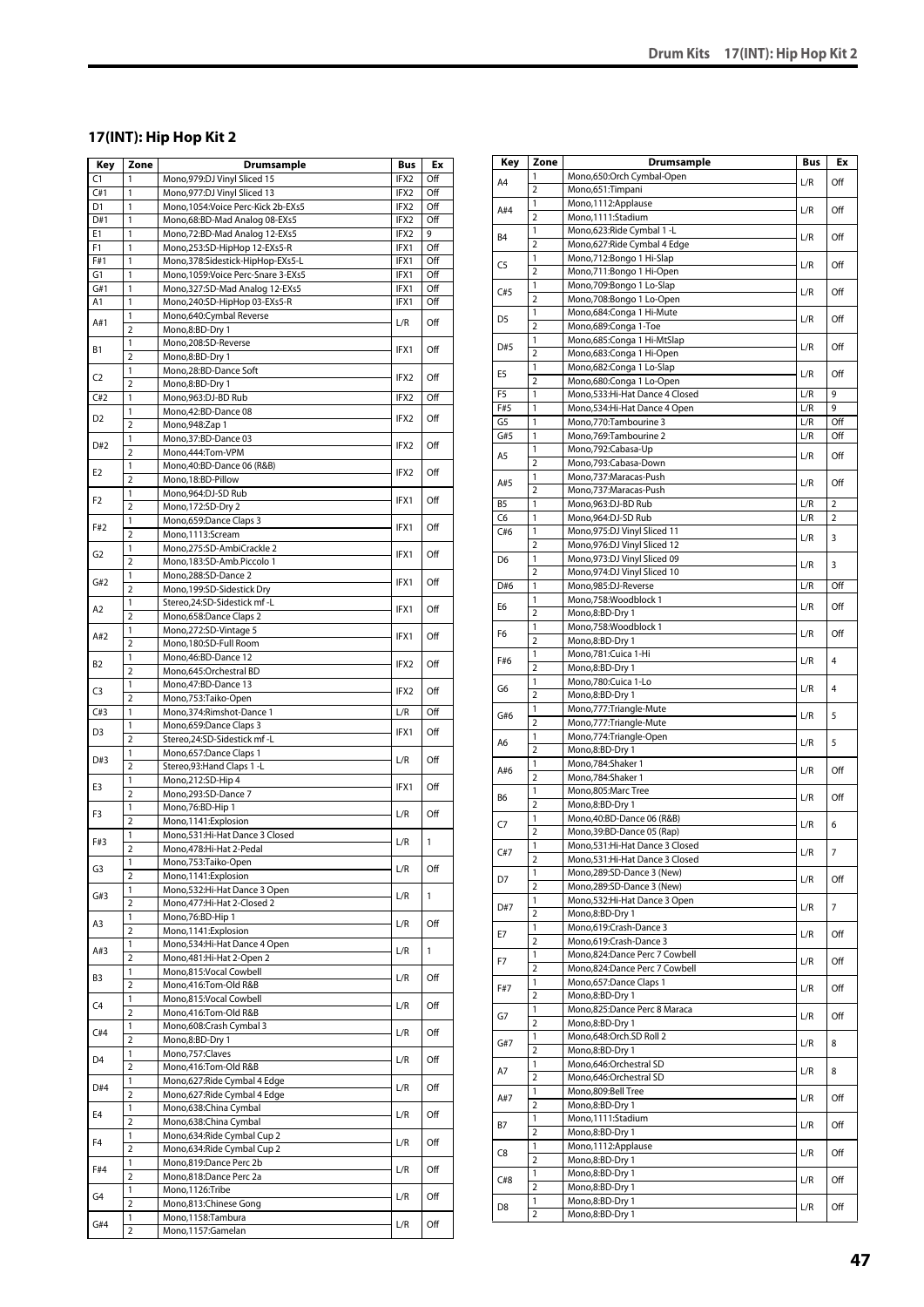| Key            | Zone           | Drumsample      | <b>Bus</b> | Ex  |
|----------------|----------------|-----------------|------------|-----|
| D#8            | 1              | Mono,8:BD-Dry 1 | L/R        | Off |
|                | $\overline{2}$ | Mono,8:BD-Dry 1 |            |     |
| E8             | 1              | Mono,8:BD-Dry 1 | L/R        | Off |
|                | $\overline{2}$ | Mono,8:BD-Dry 1 |            |     |
| F <sub>8</sub> | 1              | Mono,8:BD-Dry 1 | L/R        | Off |
|                | $\overline{2}$ | Mono,8:BD-Dry 1 |            |     |
| F#8            | 1              | Mono,8:BD-Dry 1 | L/R        | Off |
|                | $\overline{2}$ | Mono,8:BD-Dry 1 |            |     |
| G8             | 1              | Mono,8:BD-Dry 1 | L/R        | Off |
|                | $\overline{2}$ | Mono,8:BD-Dry 1 |            |     |
| G#8            | 1              | Mono,8:BD-Dry 1 | L/R        | Off |
|                | $\overline{2}$ | Mono,8:BD-Dry 1 |            |     |
| A8             | 1              | Mono,8:BD-Dry 1 | L/R        | Off |
|                | $\overline{2}$ | Mono,8:BD-Dry 1 |            |     |
| A#8            | 1              | Mono,8:BD-Dry 1 | L/R        | Off |
|                | $\overline{2}$ | Mono,8:BD-Dry 1 |            |     |
| B <sub>8</sub> | 1              | Mono,8:BD-Dry 1 | L/R        | Off |
|                | $\overline{2}$ | Mono,8:BD-Dry 1 |            |     |
| C9             | 1              | Mono,8:BD-Dry 1 | L/R        | Off |
|                | $\overline{2}$ | Mono,8:BD-Dry 1 |            |     |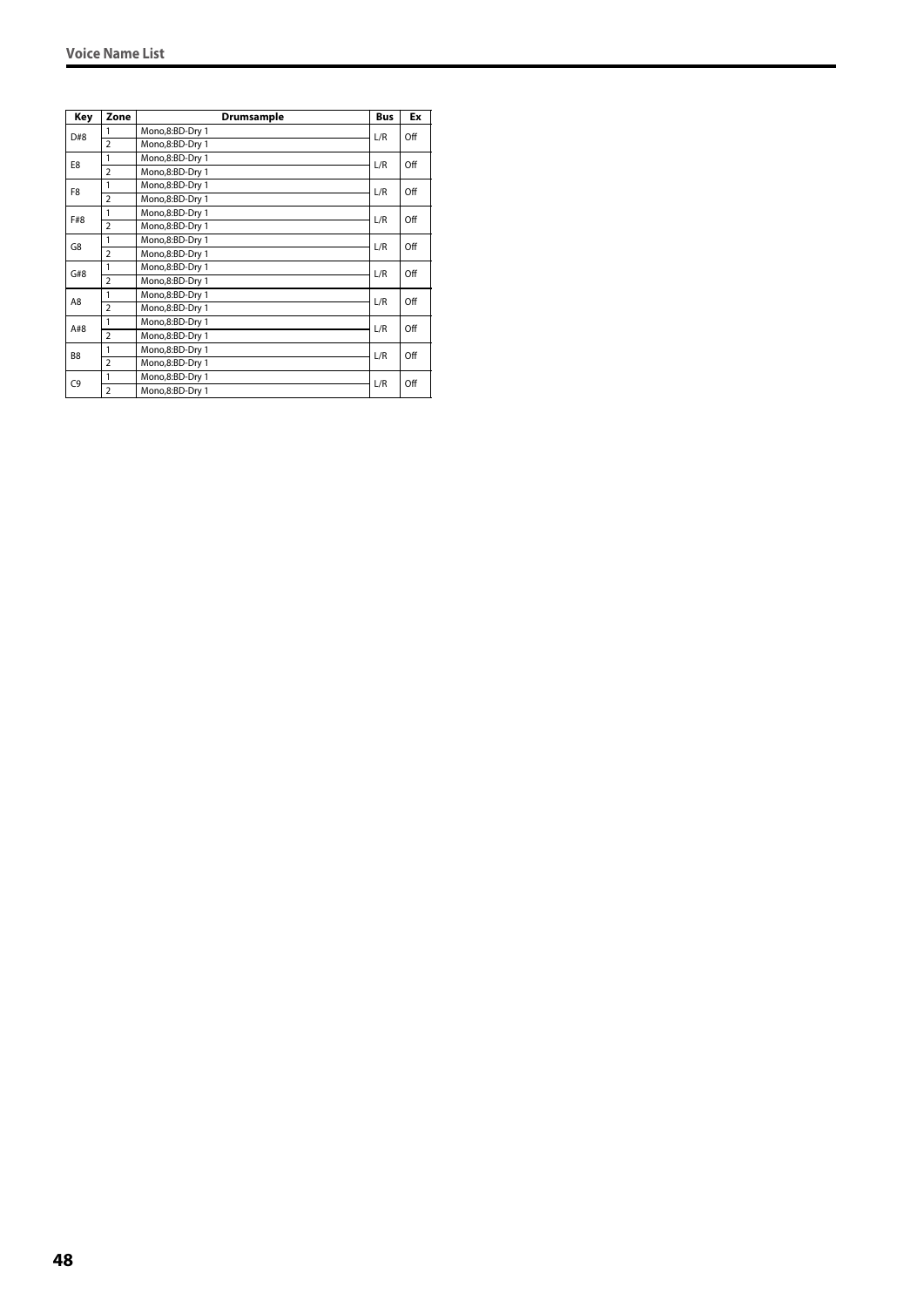# **18(INT): Urban Hip Hop Kit**

| Key              | Zone           | <b>Drumsample</b>                                    | Bus          | Ex           |
|------------------|----------------|------------------------------------------------------|--------------|--------------|
| E0               | 1              | Mono, 483: Hi-Hat 3-Closed 1                         | L/R          | Off          |
| F <sub>0</sub>   | 1              | Mono, 470: Hi-Hat 1-Closed mf                        | L/R          | Off          |
| F#0              | 1              | Mono, 474: Hi-Hat 1-Open mf                          | L/R          | Off          |
| G <sub>0</sub>   | 1              | Mono,525:Hi-Hat-Whispy                               | L/R          | Off          |
| G#0              | 1              | Mono, 475: Hi-Hat 1-Open ff                          | L/R          | Off          |
| A0               | 1              | Mono,490:Hi-Hat-Chili                                | L/R          | Off          |
| A#0              | 1              | Mono,526:Hi-Hat-Alpo Closed                          | L/R          | Off          |
| B <sub>0</sub>   | 1              | Mono, 968: DJ Vinyl Sliced 04                        | L/R          | Off          |
| C1               | 1              | Mono, 10:BD-Dry 3                                    | IFX2         | Off          |
| C#1              | 1              | Mono, 977: DJ Vinyl Sliced 13                        | IFX2         | Off          |
| D <sub>1</sub>   | 1              | Mono, 37: BD-Dance 03                                | IFX2         | Off          |
| D#1              | 1              | Mono, 40: BD-Dance 06 (R&B)                          | IFX2         | Off          |
| E <sub>1</sub>   | 1              | Mono,25:BD-Ambi                                      | IFX2         | Off          |
| F1               | 1              | Mono,278:SD-Brasser                                  | IFX1         | Off          |
| F#1              | 1              | Mono, 1072:"kkk"                                     | IFX1         | Off          |
| G1               | 1              | Mono, 1032: Voice 20                                 | IFX1         | Off          |
| G#1<br>Α1        | 1<br>1         | Mono,284:SD-Ambi Pop                                 | IFX1<br>IFX1 | Off<br>Off   |
|                  | 1              | Mono, 172:SD-Dry 2                                   |              | Off          |
| A#1<br><b>B1</b> | 1              | Mono,640:Cymbal Reverse                              | IFX4         | Off          |
| C <sub>2</sub>   | 1              | Mono,674:Finger Snap                                 | L/R          | Off          |
| C#2              | 1              | Mono,85:BD-Dance 06-EXs5<br>Mono.84:BD-Dance 05-EXs5 | IFX2<br>IFX2 | Off          |
| D <sub>2</sub>   | 1              | Mono,82:BD-Dance 03-EXs5                             | IFX2         | Off          |
| D#2              | 1              | Mono,85:BD-Dance 06-EXs5                             | IFX2         | Off          |
| E <sub>2</sub>   | 1              | Mono,88:BD-Dance 09-EXs5                             | IFX2         | Off          |
| F <sub>2</sub>   | 1              | Mono,219:SD-Dance 05-EXs5                            | IFX1         | Off          |
| F#2              | 1              | Mono,224:SD-Dance 10-EXs5                            | IFX1         | Off          |
| G <sub>2</sub>   | 1              | Mono.221:SD-Dance 07-EXs5                            | IFX1         | Off          |
| G#2              | 1              | Mono.223:SD-Dance 09-EXs5                            | L/R          | Off          |
| A <sub>2</sub>   | 1              | Mono,216:SD-Dance 02-EXs5                            | IFX1         | Off          |
| A#2              | 1              | Mono.218:SD-Dance 04-EXs5                            | IFX1         | Off          |
| <b>B2</b>        | 1              | Mono,83:BD-Dance 04-EXs5                             | IFX2         | Off          |
| C <sub>3</sub>   | 1              | Mono,87:BD-Dance 08-EXs5                             | IFX2         | Off          |
| C#3              | 1              | Mono,220:SD-Dance 06-EXs5                            | IFX1         | Off          |
| D <sub>3</sub>   | 1              | Mono,217:SD-Dance 03-EXs5                            | IFX1         | Off          |
| D#3              | $\mathbf{1}$   | Mono,215:SD-Dance 01-EXs5                            | IFX5         | Off          |
| E3               | 1              | Mono,221:SD-Dance 07-EXs5                            | IFX1         | Off          |
| F3               | 1              | Mono, 425: Tom-Dance i-EXs5                          | IFX3         | Off          |
|                  | 1              | Mono,505:Hi-Hat Dance 01-EXs5                        |              |              |
| F#3              | $\overline{2}$ | Mono,505:Hi-Hat Dance 01-EXs5                        | IFX4         | $\mathbf{1}$ |
| G <sub>3</sub>   | 1              | Mono, 426: Tom-Dance j-EXs5                          | IFX3         | Off          |
| G#3              | 1              | Mono,506:Hi-Hat Dance 02-EXs5                        | IFX4         | 1            |
| A3               | 1              | Mono, 427: Tom-Dance k-EXs5                          | IFX3         | Off          |
| A#3              | 1              | Mono, 508: Hi-Hat Dance 04-EXs5                      | IFX4         | 1            |
| B <sub>3</sub>   | 1              | Mono, 417: Tom-Dance a-EXs5                          | IFX3         | Off          |
| C4               | 1              | Mono,418:Tom-Dance b-EXs5                            | IFX3         | Off          |
| C#4              | 1              | Mono,610:Crash Dance 1-EXs5                          | IFX4         | Off          |
| $\overline{D4}$  | 1              | Mono,419:Tom-Dance c-EXs5                            | IFX3         | Off          |
| D#4              | 1              | Mono,637:Ride Dance-EXs5                             | IFX4         | Off          |
| E <sub>4</sub>   | $\overline{1}$ | Mono,611:Crash Dance 2-EXs5                          | IFX4         | Off          |
| F4               | 1              | Mono,650:Orch Cymbal-Open                            | IFX4         | Off          |
| F#4              | 1              | Mono,771:Tambourine 1-EXs5                           | IFX5         | Off          |
| G4               | 1              | Mono,641:Cymbal Reverse 1-EXs5                       | IFX4         | Off          |
|                  | 1              | Mono,826:Perc-Dance 01-EXs5                          |              |              |
| G#4              | $\overline{2}$ | Mono,826:Perc-Dance 01-EXs5                          | IFX5         | Off          |
| A4               | 1              | Mono,614:Crash HipHop 1-EXs5-L                       | IFX4         | Off          |
| A#4              | 1              | Mono,802:Sleigh Bell                                 | L/R          | Off          |
| <b>B4</b>        | 1              | Mono,613:Crash Dance 4-EXs5                          | IFX4         | Off          |
| C <sub>5</sub>   | 1              | Mono,827:Perc-Dance 02-EXs5                          | IFX5         | Off          |
| C#5              | 1              | Mono,828:Perc-Dance 03-EXs5                          | IFX5         | Off          |
| D <sub>5</sub>   | 1              | Mono,837:Perc-Dance 12-EXs5                          | IFX5         | Off          |
| D#5              | 1              | Mono,830:Perc-Dance 05-EXs5                          | IFX5         | Off          |
| E5               | 1              | Mono,829:Perc-Dance 04-EXs5                          | IFX5         | Off          |
| F5               | 1              | Mono,507:Hi-Hat Dance 03-EXs5                        | IFX4         | Off          |
| F#5              | 1              | Mono,509:Hi-Hat Dance 05-EXs5                        | IFX4         | Off          |
| G5               | 1              | Mono,772:Tambourine 2-EXs5                           | IFX5         | Off          |
| G#5              | 1              | Mono,773:Tambourine 3-EXs5                           | IFX5         | Off          |
| A5               | 1              | Mono,786:Shaker 1-EXs5                               | IFX5         | Off          |
| A#5              | 1              | Mono,788:Shaker 3-EXs5                               | IFX5         | Off          |
| <b>B5</b>        | 1              | Mono,953:DJ-Scratch 2-EXs5                           | IFX5         | Off          |
| C6               | 1              | Mono,1135:DJ-Horn-EXs5                               | IFX5         | Off          |
| C#6              | 1              | Mono,952:DJ-Scratch 1-EXs5                           | IFX5         | Off          |
| D <sub>6</sub>   | 1              | Mono, 1142: DJ-Big Cannon-EXs5                       | IFX5         | Off          |
| D#6              | 1              | Mono,894:Perc-Mad Analog 37-EXs5                     | IFX5         | Off          |
|                  | 1              | Mono, 1002: DJ-Vinyl Sliced 09-EXs5                  |              |              |
|                  | $\overline{2}$ | Mono,996:DJ-Vinyl Sliced 03-EXs5                     |              |              |
| E6               | 3              | Mono, 1004: DJ-Vinyl Sliced 11-EXs5                  | IFX5         | Off          |
|                  | 4              | Mono,998:DJ-Vinyl Sliced 05-EXs5                     |              |              |

| Key            | Zone           | Drumsample                          | <b>Bus</b> | Ex  |
|----------------|----------------|-------------------------------------|------------|-----|
|                | 1              | Mono, 1005: DJ-Vinyl Sliced 12-EXs5 |            |     |
| F <sub>6</sub> | $\overline{2}$ | Mono, 1002: DJ-Vinyl Sliced 09-EXs5 | IFX5       | Off |
|                | 3              | Mono, 1005: DJ-Vinyl Sliced 12-EXs5 |            |     |
|                | 4              | Mono,995:DJ-Vinyl Sliced 02-EXs5    |            |     |
| F#6            | 1              | Mono, 969: DJ Vinyl Sliced 05       |            |     |
|                | $\overline{2}$ | Mono,997:DJ-Vinyl Sliced 04-EXs5    | IFX5       | Off |
|                | $\overline{3}$ | Mono, 1000: DJ-Vinyl Sliced 07-EXs5 |            |     |
|                | $\overline{4}$ | Mono,999:DJ-Vinyl Sliced 06-EXs5    |            |     |
| G <sub>6</sub> | 1              | Mono, 983: DJ-Record Stop-EXs5      | IFX5       | 4   |
| G#6            | $\mathbf{1}$   | Mono,778:Triangle-Mute-EXs5         | L/R        | Off |
| A6             | $\mathbf{1}$   | Mono, 775: Triangle Open 1-EXs5     | L/R        | 5   |
| A#6            | 1              | Mono,787:Shaker 2-EXs5              | IFX5       | Off |
| <b>B6</b>      | 1              | Mono,808:Marc Tree Rev-EXs5         | IFX5       | Off |
| C7             | 1              | Mono.80:BD-Dance 01-EXs5            | IFX2       | Off |
| C#7            | 1              | Mono, 531: Hi-Hat Dance 3 Closed    | IFX4       | 20  |
| D7             | $\mathbf{1}$   | Mono,289:SD-Dance 3 (New)           | IFX1       | Off |
| D#7            | 1              | Mono, 532: Hi-Hat Dance 3 Open      | L/R        | 20  |
| E7             | $\mathbf{1}$   | Mono.619:Crash-Dance 3              | IFX4       | Off |
| F7             | $\mathbf{1}$   | Mono,824:Dance Perc 7 Cowbell       | IFX5       | Off |
| F#7            | $\mathbf{1}$   | Mono, 657: Dance Claps 1            | IFX1       | Off |
| G7             | $\mathbf{1}$   | Mono,825:Dance Perc 8 Maraca        | IFX5       | Off |
| G#7            | 1              | Mono, 1024: Voice 12                | IFX5       | Off |
| A7             | 1              | Mono, 1021: Voice 09                | IFX5       | Off |
| A#7            | 1              | Mono.809:Bell Tree                  | IFX5       | Off |
| <b>B7</b>      | $\mathbf{1}$   | Mono,1111:Stadium                   | IFX5       | Off |
| C <sub>8</sub> | 1              | Mono,1112:Applause                  | IFX5       | Off |
| C#8            | 1              | Mono.646:Orchestral SD              | L/R        | Off |
| D <sub>8</sub> | 1              | Mono.1033: Voice 21                 | L/R        | Off |
| D#8            | 1              | Mono.1035: Voice 23                 | L/R        | Off |
| E8             | $\mathbf{1}$   | Mono, 1036: Voice 24                | L/R        | Off |
| F <sub>8</sub> | $\mathbf{1}$   | Mono.1037: Voice 25                 | L/R        | Off |
| F#8            | 1              | Mono, 1038: Voice 26                | L/R        | Off |
| G8             | 1              | Mono.1127:GunShot                   | L/R        | Off |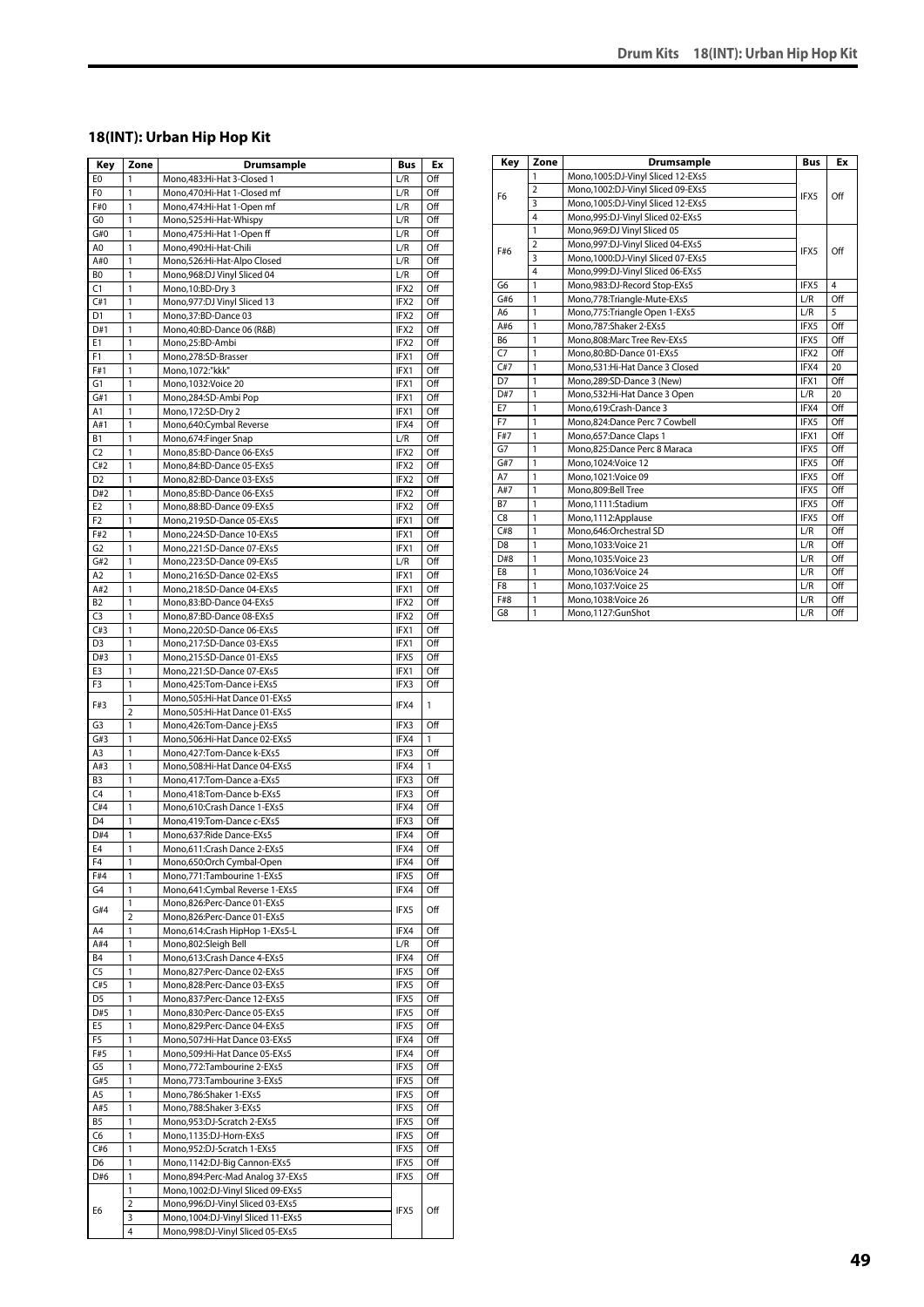### **19(INT): NuHop Kit**

| Key            | Zone                | Drumsample                                                    | Bus          | Ex         |
|----------------|---------------------|---------------------------------------------------------------|--------------|------------|
| $C-1$          | 1                   | Mono, 0: BD-amb 1 mf-L                                        | L/R          | Off        |
|                |                     |                                                               |              |            |
| E0             | 1                   | Mono,531:Hi-Hat Dance 3 Closed                                | IFX4         | Off        |
| F0             | 1                   | Mono,532:Hi-Hat Dance 3 Open                                  | IFX4         | Off        |
| F#0            | 1                   | Mono,500:Hi-Hat-Old Closed 2                                  | IFX4         | Off        |
| G0             | 1                   | Mono,533:Hi-Hat Dance 4 Closed                                | IFX4         | Off        |
| G#0            | 1                   | Mono,766:Timbales-Paila                                       | IFX4         | Off        |
|                | $\overline{2}$      | Mono,789:Shaker 4-EXs5                                        |              |            |
| A0             | 1<br>$\overline{2}$ | Mono,483:Hi-Hat 3-Closed 1                                    | IFX4         |            |
|                | 3                   | Mono,490:Hi-Hat-Chili<br>Mono,535:Hi-Hat Dance 5 Closed       |              | Off        |
|                | 1                   | Mono, 495: Hi-Hat-Vintage 1                                   |              |            |
| A#0            | $\overline{2}$      | Mono, 492: Hi-Hat-Crisp Closed 2                              | IFX4         | Off        |
|                | 1                   | Mono, 479: Hi-Hat 2-Pedal Open                                |              |            |
| B <sub>0</sub> | $\overline{2}$      | Mono, 476: Hi-Hat 2-Closed 1                                  | IFX4         | Off        |
|                | 3                   | Mono,478:Hi-Hat 2-Pedal                                       |              |            |
|                | 1                   | Mono,96:BD-HipHop 01b-EXs5                                    |              |            |
| C1             | $\overline{2}$      | Mono,97:BD-HipHop 02a-EXs5                                    | IFX2         | Off        |
| C#1            | 1                   | Mono, 108: BD-HipHop 11-EXs5                                  | IFX2         | Off        |
|                | $\overline{2}$      | Mono, 108: BD-HipHop 11-EXs5                                  |              |            |
| D1             | 1                   | Mono, 107: BD-HipHop 10-EXs5                                  | IFX2         | Off        |
|                | $\overline{2}$      | Mono, 106: BD-HipHop 09-EXs5                                  |              |            |
| D#1            | 1                   | Mono,115:BD-HipHop 14b-EXs5                                   | L/R          | Off        |
|                | $\overline{2}$      | Mono, 114: BD-HipHop 14a-EXs5                                 |              |            |
| E1             | 1                   | Mono,100:BD-HipHop 04-EXs5                                    | IFX2         | Off        |
| F1             | 1<br>1              | Stereo,27:SD-HipHop 09-EXs5-L                                 | IFX1         | Off        |
| F#1            | 1                   | Mono,238:SD-HipHop 02-EXs5                                    | IFX1<br>IFX1 | Off<br>Off |
| G1<br>G#1      | 1                   | Mono,241:SD-HipHop 04-EXs5<br>Mono,243:SD-HipHop 06a-EXs5     | IFX1         | Off        |
| A1             | 1                   | Mono,249:SD-HipHop 10-EXs5                                    | L/R          | Off        |
| A#1            | 1                   | Mono,617:Crash-Dance 1                                        | IFX4         | Off        |
| B1             | 1                   | Mono,193:SD-Yowie                                             | IFX1         | Off        |
|                | 1                   | Mono, 108: BD-HipHop 11-EXs5                                  |              |            |
| C <sub>2</sub> | $\overline{2}$      | Mono,90:BD-Dance 11-EXs5                                      | IFX2         | Off        |
| C#2            | 1                   | Mono,102:BD-HipHop 06-EXs5                                    | IFX2         | Off        |
|                | 1                   | Mono, 109: BD-HipHop 12-EXs5                                  |              |            |
| D <sub>2</sub> | $\overline{2}$      | Mono, 109: BD-HipHop 12-EXs5                                  | IFX2         | Off        |
|                | 3                   | Mono,99:BD-HipHop 03-EXs5                                     |              |            |
|                | 1                   | Mono,98:BD-HipHop 02b-EXs5                                    |              |            |
| D#2            | 2                   | Mono,97:BD-HipHop 02a-EXs5                                    | IFX2         | Off        |
|                | 3                   | Mono,97:BD-HipHop 02a-EXs5                                    |              |            |
| E2             | 1                   | Mono, 102: BD-HipHop 06-EXs5                                  | IFX2         | Off        |
|                | $\overline{2}$      | Mono, 109: BD-HipHop 12-EXs5                                  |              |            |
| F <sub>2</sub> | 1                   | Mono,245:SD-HipHop 07-EXs5                                    | IFX1         | Off        |
|                | $\overline{2}$      | Stereo, 28: SD-HipHop 11-EXs5-L                               |              |            |
| F#2            | 1                   | Mono,246:SD-HipHop 08-EXs5                                    | IFX1         | Off        |
| G <sub>2</sub> | 1                   | Mono,239:SD-HipHop 03-EXs5-L                                  | IFX1         | Off        |
|                | 1                   | Mono,254:SD-HipHop 13-EXs5                                    |              |            |
| G#2            | $\overline{2}$      | Mono,168:SD-dry 1 ff-L                                        | IFX1         | Off        |
|                | 3                   | Mono.162:SD-drv 1 mp -L                                       |              |            |
|                | $\overline{4}$      | Mono,160:SD-dry 1 p-L                                         |              |            |
| A2             | 1                   | Stereo, 29: SD-HipHop 12-EXs5-L<br>Mono,245:SD-HipHop 07-EXs5 | IFX1         | Off        |
| A#2            | 1<br>1              | Stereo,5:BD-HipHop 13b-EXs5-L                                 | IFX1         | Off        |
| B2             | $\overline{2}$      | Stereo, 4: BD-HipHop 13a-EXs5-L                               | IFX2         | Off        |
|                | 1                   | Mono, 103: BD-HipHop 07-EXs5                                  |              |            |
| C3             | 2                   | Mono, 105: BD-HipHop 08b-EXs5                                 | IFX2         | Off        |
|                | 3                   | Mono, 104: BD-HipHop 08a-EXs5                                 |              |            |
| C#3            | $\mathbf{1}$        | Stereo, 56: Sidestick-HipHop-EXs5-L                           | IFX1         | Off        |
|                | 1                   | Stereo, 33: SD-HipHop 15d-EXs5-L                              |              |            |
|                | 2                   | Stereo, 32: SD-HipHop 15c-EXs5-L                              |              |            |
| D3             | 3                   | Stereo, 31: SD-HipHop 15b-EXs5-L                              | IFX1         | Off        |
|                | 4                   | Stereo, 30: SD-HipHop 15a-EXs5-L                              |              |            |
|                | 1                   | Mono, 662: Clap HipHop 1-EXs5                                 |              | Off        |
| D#3            | 2                   | Mono, 663: Clap HipHop 2-EXs5                                 | IFX5         |            |
| E3             | 1                   | Stereo, 30: SD-HipHop 15a-EXs5-L                              | IFX1         | Off        |
|                | 2                   | Mono,920:Perc-Granular 21-EXs5                                |              |            |
| F3             | 1                   | Mono, 431: Tom-HipHop Lo 3-EXs5                               |              |            |
|                | 2                   | Mono,430:Tom-HipHop Lo 2-EXs5                                 | IFX5         | Off        |
|                | 3                   | Mono,429:Tom-HipHop Lo 1-EXs5                                 |              |            |
|                | 1                   | Mono,517:Hi-Hat HipHop 03-EXs5                                |              |            |
| F#3            | 2                   | Mono,516:Hi-Hat HipHop 02-EXs5                                | IFX4         | 1          |
|                | 3                   | Mono,515:Hi-Hat HipHop 01-EXs5                                |              |            |
|                | 1                   | Mono,435:Tom-HipHop Mid Lo 4-EXs5                             |              |            |
| G3             | 2                   | Mono,434:Tom-HipHop Mid Lo 3-EXs5                             | IFX3         | Off        |
|                | 3<br>4              | Mono,433:Tom-HipHop Mid Lo 2-EXs5                             |              |            |
|                |                     | Mono,432:Tom-HipHop Mid Lo 1-EXs5                             |              |            |

| Key            |           | <b>Drumsample</b>                                                | Bus  | Ex           |
|----------------|-----------|------------------------------------------------------------------|------|--------------|
|                | Zone<br>1 | Mono,520:Hi-Hat HipHop 06-EXs5                                   |      |              |
| G#3            | 2         | Mono,521:Hi-Hat HipHop 07-EXs5                                   | IFX4 | 1            |
|                | 3         | Mono,521:Hi-Hat HipHop 07-EXs5                                   |      |              |
|                | 1         | Mono,439:Tom-HipHop Mid Hi 4-EXs5                                |      |              |
|                | 2         | Mono,438:Tom-HipHop Mid Hi 3-EXs5                                |      |              |
| A3             | 3         | Mono,437:Tom-HipHop Mid Hi 2-EXs5                                | L/R  | Off          |
|                | 4         | Mono,436:Tom-HipHop Mid Hi 1-EXs5                                |      |              |
|                | 1         | Mono,519:Hi-Hat HipHop 05-EXs5                                   |      |              |
| A#3            | 2         | Mono,518:Hi-Hat HipHop 04-EXs5                                   | IFX4 | $\mathbf{1}$ |
|                | 1         | Mono,439:Tom-HipHop Mid Hi 4-EXs5                                |      |              |
|                | 2         | Mono,438:Tom-HipHop Mid Hi 3-EXs5                                |      | Off          |
| B3             | 3         | Mono,437:Tom-HipHop Mid Hi 2-EXs5                                | IFX3 |              |
|                | 4         | Mono,436:Tom-HipHop Mid Hi 1-EXs5                                |      |              |
|                | 1         | Mono,443:Tom-HipHop Hi 4-EXs5                                    |      |              |
| C4             | 2         | Mono,442:Tom-HipHop Hi 3-EXs5                                    | IFX3 | Off          |
|                | 3         | Mono, 441: Tom-HipHop Hi 2-EXs5                                  |      |              |
|                | 4         | Mono, 440: Tom-HipHop Hi 1-EXs5                                  |      |              |
| C#4            | 1         | Stereo, 88: Crash HipHop 1-EXs5-L                                | IFX4 | Off          |
|                | 1         | Mono, 443: Tom-HipHop Hi 4-EXs5                                  |      |              |
| D <sub>4</sub> | 2         | Mono, 442: Tom-HipHop Hi 3-EXs5                                  | IFX3 | Off          |
|                | 3         | Mono, 441: Tom-HipHop Hi 2-EXs5                                  |      |              |
|                | 4         | Mono,440:Tom-HipHop Hi 1-EXs5                                    |      |              |
| D#4            | 1         | Mono,627: Ride Cymbal 4 Edge                                     | IFX4 | Off          |
|                | 2         | Mono,627:Ride Cymbal 4 Edge                                      |      |              |
| E4             | 1         | Mono,536:Hi-Hat Dance 5 Open                                     | IFX4 | Off          |
| F4             | 1         | Mono,630:Ride HipHop 2-EXs5                                      | IFX4 | Off          |
|                | 1         | Mono,936:Perc-Granular 36-EXs5                                   |      |              |
| F#4            | 2<br>3    | Mono,939:Perc-Granular 39-EXs5<br>Mono,937:Perc-Granular 37-EXs5 | IFX5 | Off          |
| G4             | 1         |                                                                  | IFX4 | Off          |
| G#4            | 1         | Mono,619:Crash-Dance 3<br>Mono,876:Perc-Mad Analog 19-EXs5       | IFX5 | Off          |
| A4             | 1         | Mono,616:Crash HipHop 2-EXs5                                     | IFX4 | Off          |
| A#4            | 1         | Mono,1144:Wind                                                   | IFX5 | Off          |
| <b>B4</b>      | 1         | Mono,629: Ride HipHop 1-EXs5                                     | IFX4 | Off          |
| C <sub>5</sub> | 1         | Mono,889:Perc-Mad Analog 32-EXs5                                 | IFX5 | Off          |
| C#5            | 1         | Mono,891:Perc-Mad Analog 34-EXs5                                 | IFX5 | Off          |
| D <sub>5</sub> | 1         | Mono,710:Bongo 1 Lo-Stick                                        | IFX5 | Off          |
| D#5            | 1         | Mono,683:Conga 1 Hi-Open                                         | IFX5 | Off          |
| E5             | 1         | Mono,686:Conga 1 Hi-Slap 1                                       | IFX5 | Off          |
|                | 1         | Mono,879:Perc-Mad Analog 22-EXs5                                 |      |              |
| F5             | 2         | Mono,878:Perc-Mad Analog 21-EXs5                                 | IFX5 | Off          |
|                | 3         | Mono,877:Perc-Mad Analog 20-EXs5                                 |      |              |
| F#5            | 1         | Mono,881:Perc-Mad Analog 24-EXs5                                 | IFX5 | Off          |
| G5             | 1         | Mono,885:Perc-Mad Analog 28-EXs5                                 | IFX5 | Off          |
| G#5            | 1         | Mono,886:Perc-Mad Analog 29-EXs5                                 | IFX5 | Off          |
| A5             | 1         | Mono,880:Perc-Mad Analog 23-EXs5                                 | IFX5 | Off          |
| A#5            | 1         | Mono,936:Perc-Granular 36-EXs5                                   | IFX5 | Off          |
| B5             | 1         | Mono,863:Perc-Mad Analog 06-EXs5                                 | IFX5 | Off          |
| C6             | 1         | Mono,862:Perc-Mad Analog 05-EXs5                                 | IFX5 | Off          |
| C#6            | 1         | Mono,869:Perc-Mad Analog 12-EXs5                                 | IFX5 | Off          |
| D6             | 1         | Mono,870:Perc-Mad Analog 13-EXs5                                 | IFX5 | Off          |
| D#6            | 1         | Mono,894:Perc-Mad Analog 37-EXs5                                 | IFX5 | Off          |
| E6             | 1         | Mono, 887: Perc-Mad Analog 30-EXs5                               | IFX5 | Off          |
| F6             | 1         | Mono,887:Perc-Mad Analog 30-EXs5                                 | IFX5 | Off          |
| F#6            | 1         | Mono,857:Perc-TekClub 18-EXs5                                    | IFX5 | Off          |
| G6             | 1         | Mono,857:Perc-TekClub 18-EXs5                                    | IFX5 | Off          |
| G#6            | 1         | Mono,947:Perc-Granular 46-EXs5                                   | IFX5 | Off          |
| A6             | 1         | Mono, 947: Perc-Granular 46-EXs5                                 | IFX5 | Off          |
| A#6            | 1         | Mono,892:Perc-Mad Analog 35-EXs5                                 | IFX5 | Off          |
| B6             | 1         | Mono,805:Marc Tree                                               | IFX5 | Off          |
| C7             | 1         | Mono,99:BD-HipHop 03-EXs5                                        | IFX2 | Off          |
| C#7            | 1         | Mono,531:Hi-Hat Dance 3 Closed                                   | IFX4 | Off          |
| D7             | 1         | Mono,238:SD-HipHop 02-EXs5                                       | IFX1 | Off          |
| D#7            | 1<br>1    | Mono,532:Hi-Hat Dance 3 Open                                     | IFX4 | Off          |
| Ε7             |           | Mono,619:Crash-Dance 3                                           | IFX4 | Off          |
| F7             | 1         | Mono,824:Dance Perc 7 Cowbell                                    | IFX5 | Off          |
| F#7            | 1         | Mono, 657: Dance Claps 1                                         | IFX5 | Off          |
| G7             | 1         | Mono,825:Dance Perc 8 Maraca                                     | IFX5 | Off          |
| G#7            | 1         | Mono,648:Orch.SD Roll 2                                          | IFX1 | 2            |
| Α7             | 1<br>1    | Mono,646:Orchestral SD<br>Mono,809:Bell Tree                     | IFX1 | 2            |
| A#7            | 2         |                                                                  | IFX5 | Off          |
| В7             | 1         | Mono,809:Bell Tree<br>Mono, 1111: Stadium                        | IFX5 | Off          |
| C8             | 1         |                                                                  | IFX5 | Off          |
|                |           | Mono, 1112: Applause                                             |      |              |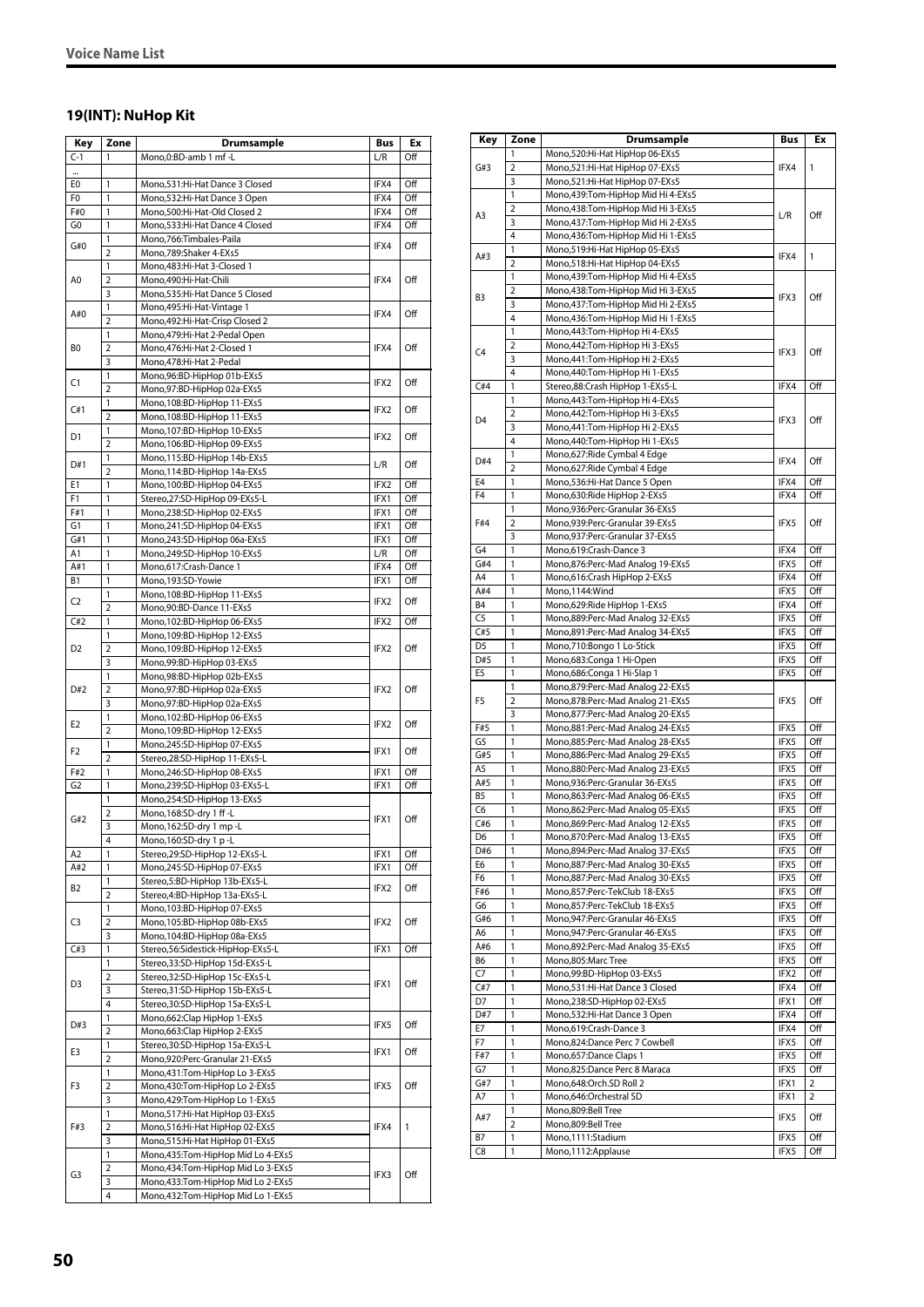### **20(INT): R&B Kit 1**

| Key            | Zone           | <b>Drumsample</b>                                          | Bus              | Ex           |
|----------------|----------------|------------------------------------------------------------|------------------|--------------|
| $C-1$          | 1              | Mono,0:BD-amb 1 mf -L                                      | L/R              | Off          |
|                |                |                                                            |                  |              |
| E0             | 1              | Mono,533:Hi-Hat Dance 4 Closed                             | L/R              | Off          |
| F0             | 1              | Mono,534:Hi-Hat Dance 4 Open                               | L/R              | Off          |
| F#0            | 1              | Mono, 490: Hi-Hat-Chili                                    | L/R              | Off          |
| G <sub>0</sub> | 1              | Mono,502:Hi-Hat-Old Open                                   | L/R              | Off          |
| G#0            | 1              | Mono,766:Timbales-Paila                                    | L/R              | Off          |
| A0<br>A#0      | 1<br>1         | Mono, 493: Hi-Hat-Crisp Open                               | L/R              | Off<br>Off   |
| B <sub>0</sub> | 1              | Mono, 495: Hi-Hat-Vintage 1                                | L/R<br>L/R       | Off          |
| C1             | 1              | Mono, 486: Hi-Hat 3-Pedal Open<br>Mono,80:BD-Dance 01-EXs5 | IFX2             | Off          |
| C#1            | 1              | Mono,93:BD-Dance 14-EXs5                                   | IFX2             | Off          |
| D1             | 1              | Mono,60:BD-TekClub 12-EXs5                                 | IFX2             | Off          |
|                | 1              | Mono,105:BD-HipHop 08b-EXs5                                |                  |              |
| D#1            | 2              | Mono, 104: BD-HipHop 08a-EXs5                              | IFX1             | Off          |
|                | 1              | Mono, 77: BD-Hip 2                                         |                  |              |
| E1             | 2              | Mono, 77: BD-Hip 2                                         | IFX <sub>2</sub> | Off          |
|                | 1              | Mono,223:SD-Dance 09-EXs5                                  |                  |              |
| F1             | $\overline{2}$ | Mono,223:SD-Dance 09-EXs5                                  | IFX1             | Off          |
| F#1            | 1              | Mono,298:SD-TekClub 04-EXs5                                | IFX1             | Off          |
| G1             | 1              | Mono,245:SD-HipHop 07-EXs5                                 | L/R              | Off          |
|                | 1              | Mono, 330: SD-Mad Analog 15-EXs5                           |                  |              |
| G#1            | $\overline{2}$ | Mono, 330: SD-Mad Analog 15-EXs5                           | IFX1             | Off          |
| A1             | 1              | Mono, 314: SD-TekClub 16-EXs5                              | IFX1             | Off          |
| A#1            | 1              | Mono,640:Cymbal Reverse                                    | IFX4             | Off          |
| B1             | 1              | Mono,266:SD-Ringy                                          | IFX1             | Off          |
| C <sub>2</sub> | 1              | Mono, 94: BD-Dance 15-EXs5                                 | IFX2             | Off          |
| C#2            | 1              | Mono,89:BD-Dance 10-EXs5                                   | IFX2             | Off          |
|                | 1              | Mono,51:BD-TekClub 03-EXs5                                 |                  |              |
| D <sub>2</sub> | $\overline{2}$ | Mono,51:BD-TekClub 03-EXs5                                 | IFX2             | Off          |
| D#2            | 1              | Mono,87:BD-Dance 08-EXs5                                   | IFX2             | Off          |
| E <sub>2</sub> | 1              | Mono,90:BD-Dance 11-EXs5                                   | IFX2             | Off          |
| F <sub>2</sub> | 1              | Mono,228:SD-Dance 14-EXs5                                  | IFX1             | Off          |
| F#2            | 1              | Mono,233:SD-Dance 19-EXs5                                  | IFX1             | Off          |
| G <sub>2</sub> | 1              | Mono,226:SD-Dance 12-EXs5                                  | IFX1             | Off          |
| G#2            | 1              | Mono,234:SD-Dance 20-EXs5                                  | IFX1             | Off          |
| A2             | 1              | Mono,235:SD-Dance 21-EXs5                                  | IFX1             | Off          |
|                | 1              | Mono,232:SD-Dance 18-EXs5                                  |                  |              |
| A#2            | $\overline{2}$ | Mono,231:SD-Dance 17-EXs5                                  | IFX1             | Off          |
| B2             | 1              | Mono,91:BD-Dance 12-EXs5                                   | IFX2             | Off          |
| C <sub>3</sub> | 1              | Mono,92:BD-Dance 13-EXs5                                   | IFX2             | Off          |
| C#3            | 1              | Mono,227:SD-Dance 13-EXs5                                  | IFX1             | Off          |
| D <sub>3</sub> | 1              | Mono,229:SD-Dance 15-EXs5                                  | IFX1             | Off          |
| D#3            | 1              | Mono,230:SD-Dance 16-EXs5                                  | IFX1             | Off          |
| E3             | 1              | Mono,228:SD-Dance 14-EXs5                                  | IFX1             | Off          |
| F3             | 1              | Mono,420:Tom-Dance d-EXs5                                  | IFX3             | Off          |
| F#3            | 1              | Mono, 510: Hi-Hat Dance 06-EXs5                            | IFX4             | 1            |
| G3             | 1              | Mono,420:Tom-Dance d-EXs5                                  | IFX3             | Off          |
| G#3            | 1              | Mono, 511: Hi-Hat Dance 07-EXs5                            | IFX4             | $\mathbf{1}$ |
| A3             | 1              | Mono, 421: Tom-Dance e-EXs5                                | IFX3             | Off          |
| A#3            | 1              | Mono,514:Hi-Hat Dance 11-EXs5                              | IFX4             | 1            |
| B <sub>3</sub> | 1              | Mono, 422: Tom-Dance f-EXs5                                | IFX3             | Off          |
| C4             | 1              | Mono, 423: Tom-Dance q-EXs5                                | IFX3             | Off          |
| C#4            | 1              | Mono,610:Crash Dance 1-EXs5                                | IFX4             | Off          |
| D4             | 1              | Mono, 424: Tom-Dance h-EXs5                                | IFX3             | Off          |
| D#4            | 1              | Mono,613:Crash Dance 4-EXs5                                | IFX4             | Off          |
|                | $\overline{2}$ | Mono,613:Crash Dance 4-EXs5                                |                  |              |
| E4             | 1              | Mono,612:Crash Dance 3-EXs5                                | IFX4             | Off          |
| F4             | 1              | Mono,630:Ride HipHop 2-EXs5                                | IFX4             | Off          |
| F#4            | 1              | Mono,773:Tambourine 3-EXs5                                 | IFX5             | Off          |
|                | 2              | Mono, 771: Tambourine 1-EXs5                               |                  |              |
| G4             | 1              | Mono, 611: Crash Dance 2-EXs5                              | IFX5             | Off          |
| G#4            | 1              | Mono,826:Perc-Dance 01-EXs5                                | IFX5             | Off          |
| A4             | 1              | Mono,615:Crash HipHop 1-EXs5-R                             | IFX5             | Off          |
| A#4            | 1              | Mono,834:Perc-Dance 09-EXs5                                | IFX5             | Off          |
| B4             | 1              | Mono,629:Ride HipHop 1-EXs5                                | IFX5             | Off          |
| C <sub>5</sub> | 1              | Mono,827:Perc-Dance 02-EXs5                                | IFX5             | Off          |
| C#5            | 1              | Mono,828:Perc-Dance 03-EXs5                                | IFX5             | Off          |
| D <sub>5</sub> | 1              | Mono,837:Perc-Dance 12-EXs5                                | IFX5             | Off          |
| D#5            | 1              | Mono,830:Perc-Dance 05-EXs5                                | IFX5             | Off          |
| E5             | 1              | Mono,829:Perc-Dance 04-EXs5                                | IFX5             | Off          |
| F5             | 1              | Mono,512:Hi-Hat Dance 09-EXs5                              | IFX4             | Off          |
| F#5            | 1              | Mono,513:Hi-Hat Dance 10-EXs5                              | IFX4             | Off          |
| G5             | 1              | Mono,876:Perc-Mad Analog 19-EXs5                           | IFX5             | Off          |
| G#5            | 1              | Mono,876:Perc-Mad Analog 19-EXs5                           | IFX5             | Off          |
| A5             | 1              | Mono,789:Shaker 4-EXs5                                     | IFX5             | Off          |
| A#5            | 1              | Mono,790:Shaker 5-EXs5                                     | IFX5             | Off          |
| B5             | 1              | Mono,645:Orchestral BD                                     | IFX5             | Off          |

| Key            | Zone | Drumsample                     | <b>Bus</b> | Ex  |
|----------------|------|--------------------------------|------------|-----|
| C6             |      | Mono,645:Orchestral BD         | IFX5       | Off |
| C#6            |      | Mono,951:Zap-EXs5              | IFX5       | Off |
| D <sub>6</sub> |      | Mono.832:Perc-Dance 07-EXs5    | IFX5       | Off |
| D#6            |      | Mono, 532: Hi-Hat Dance 3 Open | IFX4       | Off |
| E6             |      | Mono.619:Crash-Dance 3         | IFX5       | Off |
| F <sub>6</sub> |      | Mono,824:Dance Perc 7 Cowbell  | IFX5       | Off |
| F#6            |      | Mono,657:Dance Claps 1         | IFX1       | Off |
| G6             |      | Mono.825:Dance Perc 8 Maraca   | IFX5       | Off |
| G#6            |      | Mono.648:Orch.SD Roll 2        | IFX1       | 5   |
| A <sub>6</sub> |      | Mono.646:Orchestral SD         | IFX1       | 5   |
| A#6            |      | Mono.809:Bell Tree             | IFX5       | Off |
| B <sub>6</sub> |      | Mono,1111:Stadium              | IFX5       | Off |
| C7             |      | Mono,1112:Applause             | IFX5       | Off |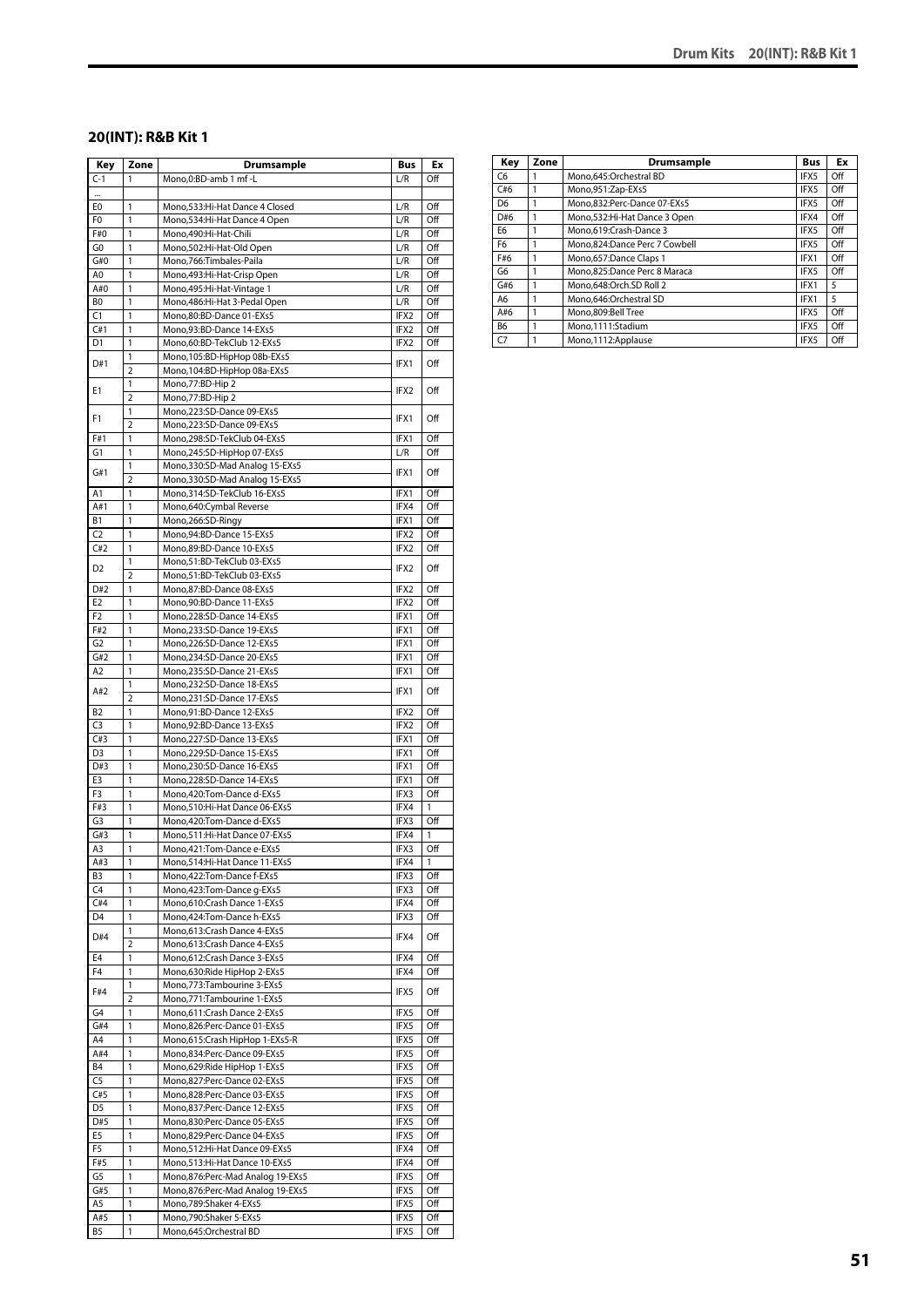### **21(INT): R&B Kit 2**

| Key            | Zone                           | <b>Drumsample</b>                                       | Bus  | Ex  |
|----------------|--------------------------------|---------------------------------------------------------|------|-----|
| C1             | $\mathbf{1}$                   | Mono,754:Taiko-Rim                                      | L/R  | Off |
|                | $\overline{2}$                 | Mono,753:Taiko-Open                                     |      |     |
| C#1            | 1                              | Mono,755:Tsuzumi                                        | L/R  | Off |
|                | $\overline{2}$                 | Mono,755:Tsuzumi                                        |      |     |
| D1             | 1                              | Mono,728:Djembe-Open                                    | L/R  | Off |
|                | $\overline{2}$<br>1            | Mono,728:Djembe-Open<br>Mono,730:Djembe-Slap            |      |     |
| D#1            | $\overline{2}$                 | Mono,729:Djembe-Mute                                    | L/R  | Off |
|                | 1                              | Mono,740:Baya-Ghe                                       |      |     |
| E1             | $\overline{2}$                 | Mono,739:Baya-Open                                      | L/R  | 9   |
|                | 1                              | Mono, 741: Baya-Mute 1                                  |      |     |
| F1             | $\overline{2}$                 | Mono,743:Baya-Mute 3                                    | L/R  | Off |
| F#1            | 1                              | Mono,745:Baya-Mute 5                                    | L/R  | Off |
|                | $\overline{2}$                 | Mono, 744: Baya-Mute 4                                  |      |     |
| G1             | 1                              | Mono, 747: Tabla-Open                                   | L/R  | Off |
|                | $\overline{2}$<br>1            | Mono, 747: Tabla-Open<br>Mono,748:Tabla-Tin             |      |     |
| G#1            | $\overline{2}$                 | Mono,752:Tabla-Mute 4                                   | L/R  | Off |
| A <sub>1</sub> | $\mathbf{1}$                   | Mono,679:Drumstick Hit                                  | L/R  | Off |
| A#1            | 1                              | Mono,640:Cymbal Reverse                                 | L/R  | Off |
| B1             | 1                              | Mono,208:SD-Reverse                                     | IFX1 | Off |
| C <sub>2</sub> | 1                              | Mono, 17:BD-Jazz 2                                      | IFX2 | Off |
| C#2            | 1                              | Mono,40:BD-Dance 06 (R&B)                               | IFX2 | Off |
|                | $\overline{2}$                 | Mono,12:BD-Dry 5                                        |      |     |
| D2             | 1                              | Mono, 18: BD-Pillow                                     | IFX2 | Off |
|                | $\overline{2}$                 | Mono,984:DJ-Record Stop                                 |      |     |
| D#2            | 1<br>$\overline{2}$            | Mono,118:BD-Ringy                                       | IFX2 | Off |
|                | 1                              | Mono,819:Dance Perc 2b<br>Mono,26:BD-Ambi Crackle       |      |     |
| E <sub>2</sub> | $\overline{2}$                 | Mono,986:DJ-Old Record                                  | IFX2 | Off |
|                | 1                              | Mono,276:SD-AmbiCrackle 3                               |      |     |
| F <sub>2</sub> | $\overline{2}$                 | Mono,986:DJ-Old Record                                  | IFX1 | Off |
| F#2            |                                | Mono,646:Orchestral SD                                  | IFX1 | Off |
| G2             | 1                              | Mono,190:SD-Brush Swirl                                 | IFX1 | Off |
|                | $\overline{2}$                 | Mono, 188: SD-Brush Tap 1                               |      |     |
| G#2            | 1                              | Mono,269:SD-Vintage 2                                   | IFX1 | Off |
|                | $\overline{2}$                 | Mono,187:SD-Brush Hit                                   |      |     |
| A2             | 1<br>$\overline{2}$            | Mono,211:SD-Hip 3<br>Mono,177:SD-GhostSet f             | IFX1 | Off |
|                | $\mathbf{1}$                   | Mono, 182: SD-Jazz Ring                                 |      |     |
| A#2            | $\overline{2}$                 | Mono, 189: SD-Brush Tap 2                               | IFX1 | Off |
| <b>B2</b>      | 1                              | Mono, 79: BD-Hip 4                                      | IFX2 | Off |
| C3             | 1                              | Mono,28:BD-Dance Soft                                   | IFX2 | Off |
| C#3            | 1                              | Mono,198:SD-Sidestick mf-R                              | IFX1 | Off |
| D <sub>3</sub> | 1                              | Mono,187:SD-Brush Hit                                   | IFX1 | Off |
|                | $\overline{2}$                 | Mono, 402: Tom 2-Hi                                     |      |     |
| D#3            | 1                              | Mono,657:Dance Claps 1                                  | L/R  | Off |
|                | $\overline{2}$                 | Mono,652: Hand Claps 1 - L                              |      |     |
| E3             | $\mathbf{1}$<br>$\overline{2}$ | Mono,213:SD-Hip 5<br>Mono, 199: SD-Sidestick Dry        | L/R  | Off |
| F3             | 1                              | Mono,416:Tom-Old R&B                                    | L/R  | Off |
|                | 1                              | Mono, 491: Hi-Hat-Crisp Closed 1                        |      |     |
| F#3            | 2                              | Mono,470:Hi-Hat 1-Closed mf                             | L/R  | 1   |
|                | 3                              | Mono,8:BD-Dry 1                                         |      |     |
| G3             | 1                              | Mono,416:Tom-Old R&B                                    | L/R  | Off |
| G#3            | 1                              | Mono, 491: Hi-Hat-Crisp Closed 1                        | L/R  | 1   |
|                | $\overline{2}$                 | Mono, 472: Hi-Hat 1-Pedal mf                            |      |     |
| A3             | 1                              | Mono,416:Tom-Old R&B                                    | L/R  | Off |
| A#3            | 1<br>$\overline{2}$            | Mono,502:Hi-Hat-Old Open<br>Mono, 474: Hi-Hat 1-Open mf | L/R  | 1   |
| B <sub>3</sub> | 1                              | Mono,446:Tom-Dance                                      | L/R  | Off |
| C4             | 1                              | Mono,446:Tom-Dance                                      | L/R  | Off |
| C#4            | 1                              | Mono,605:Crash Cymbal 1 mf-L                            | L/R  | Off |
| D4             | $\mathbf{1}$                   | Mono,446:Tom-Dance                                      | L/R  | Off |
| D#4            | 1                              | Mono,623: Ride Cymbal 1 - L                             | L/R  | Off |
|                | $\overline{2}$                 | Mono,627: Ride Cymbal 4 Edge                            |      |     |
| E4             | 1                              | Mono,618:Crash-Dance 2 DDD1                             | L/R  | Off |
|                | $\overline{2}$                 | Mono,638:China Cymbal                                   |      |     |
| F4             | 1                              | Mono,633: Ride Cymbal Cup 1 - R                         | L/R  | Off |
|                | $\overline{2}$                 | Mono,635:Ride-Dance 1                                   |      |     |
| F#4            | 1<br>$\overline{2}$            | Mono, 769: Tambourine 2                                 | L/R  | Off |
| G4             | 1                              | Mono,767:Tambourine 1-Push<br>Mono,617:Crash-Dance 1    | L/R  | Off |
|                | 1                              | Mono,674:Finger Snap                                    |      |     |
| G#4            | $\overline{2}$                 | Mono,674:Finger Snap                                    | L/R  | Off |
| A4             | 1                              | Mono,607:Crash Cymbal 2                                 | L/R  | Off |
|                | 1                              | Mono,804:Finger Cymbal                                  |      |     |
| A#4            | $\overline{2}$                 | Mono,8:BD-Dry 1                                         | L/R  | Off |
| Β4             | 1                              | Mono,635: Ride-Dance 1                                  | L/R  | Off |

| Key                  | Zone                | <b>Drumsample</b>                                                | <b>Bus</b>  | Ex             |
|----------------------|---------------------|------------------------------------------------------------------|-------------|----------------|
|                      | 1                   | Mono,711:Bongo 1 Hi-Open                                         |             |                |
| C5                   | $\overline{2}$      | Mono,711:Bongo 1 Hi-Open                                         | L/R         | Off            |
| C#5                  | 1                   | Mono,708:Bongo 1 Lo-Open                                         | L/R         | Off            |
|                      | $\overline{2}$      | Mono,708:Bongo 1 Lo-Open                                         |             |                |
| D5                   | 1                   | Mono,685:Conga 1 Hi-MtSlap                                       | L/R         | Off            |
|                      | $\overline{2}$      | Mono,689:Conga 1-Toe                                             |             |                |
| D#5                  | 1<br>$\overline{2}$ | Mono,683:Conga 1 Hi-Open<br>Mono,683:Conga 1 Hi-Open             | L/R         | Off            |
|                      | 1                   | Mono,680:Conga 1 Lo-Open                                         |             |                |
| E5                   | $\overline{2}$      | Mono,680:Conga 1 Lo-Open                                         | L/R         | Off            |
|                      | 1                   | Mono, 764: Timbales Hi-Rim 1                                     |             |                |
| F <sub>5</sub>       | $\overline{2}$      | Mono,763:Timbales Hi-Edge                                        | L/R         | Off            |
| F#5                  | 1                   | Mono,760:Timbales Lo-Open                                        | L/R         | Off            |
|                      | $\overline{2}$      | Mono,760:Timbales Lo-Open                                        |             |                |
| G5                   | $\mathbf{1}$        | Mono, 797: Agogo Bell                                            | L/R         | Off            |
| G#5                  | 1                   | Mono,797:Agogo Bell                                              | L/R         | Off            |
|                      | $\overline{2}$      | Mono,8:BD-Dry 1                                                  |             |                |
| A5                   | 1<br>$\overline{2}$ | Mono,792:Cabasa-Up<br>Mono,793:Cabasa-Down                       | L/R         | Off            |
|                      | 1                   | Mono,737:Maracas-Push                                            |             |                |
| A#5                  | $\overline{2}$      | Mono,738:Maracas-Pull                                            | L/R         | Off            |
| <b>B5</b>            | $\mathbf{1}$        | Mono, 1049: Uhh Solo                                             | L/R         | $\overline{2}$ |
| C6                   | 1                   | Mono, 1047: Yea Solo                                             | L/R         | $\overline{2}$ |
| C#6                  | 1                   | Mono,735:Guiro-Short                                             |             | 3              |
|                      |                     | Mono,736:Guiro-Tap                                               | L/R         |                |
| D <sub>6</sub>       | 1                   | Mono,734:Guiro-Long                                              | L/R         | 3              |
| D#6                  | 1                   | Mono,757:Claves                                                  | L/R         | Off            |
| E6<br>F <sub>6</sub> | 1<br>1              | Mono,758:Woodblock 1<br>Mono,758:Woodblock 1                     | L/R<br>L/R  | Off<br>Off     |
| F#6                  | $\mathbf{1}$        | Mono, 781: Cuica 1-Hi                                            | L/R         | 4              |
|                      | 1                   | Mono,780:Cuica 1-Lo                                              |             |                |
| G6                   | $\overline{2}$      | Mono,8:BD-Dry 1                                                  | L/R         | $\overline{4}$ |
|                      | 1                   | Mono, 777: Triangle-Mute                                         |             |                |
| G#6                  | $\overline{2}$      | Mono, 777: Triangle-Mute                                         | ${\sf L/R}$ | 5              |
| A6                   | 1                   | Mono, 774: Triangle-Open                                         | L/R         | 5              |
| A#6                  | 1                   | Mono,784:Shaker 1                                                | L/R         | Off            |
|                      | $\overline{2}$      | Mono,784:Shaker 1                                                |             |                |
| B6                   | 1                   | Mono,805:Marc Tree                                               | L/R         | Off            |
| C7                   | 1<br>1              | Mono,809:Bell Tree                                               | L/R         | 6              |
| C#7                  | $\overline{2}$      | Mono,531:Hi-Hat Dance 3 Closed<br>Mono,531:Hi-Hat Dance 3 Closed | L/R         | $\overline{7}$ |
|                      | 1                   | Mono,289:SD-Dance 3 (New)                                        |             |                |
| D7                   | $\overline{2}$      | Mono,289:SD-Dance 3 (New)                                        | L/R         | Off            |
|                      | 1                   | Mono,532:Hi-Hat Dance 3 Open                                     |             |                |
| D#7                  | $\overline{2}$      | Mono,8:BD-Dry 1                                                  | L/R         | $\overline{7}$ |
| E7                   | 1                   | Mono,619:Crash-Dance 3                                           | L/R         | Off            |
|                      | $\overline{2}$      | Mono,619:Crash-Dance 3                                           |             |                |
| F7                   | 1                   | Mono,824:Dance Perc 7 Cowbell                                    | L/R         | Off            |
|                      | $\overline{2}$<br>1 | Mono,824:Dance Perc 7 Cowbell                                    |             |                |
| F#7                  | 2                   | Mono,657:Dance Claps 1<br>Mono,8:BD-Dry 1                        | L/R         | Off            |
|                      | 1                   | Mono,825:Dance Perc 8 Maraca                                     |             |                |
| G7                   | 2                   | Mono,8:BD-Dry 1                                                  | L/R         | Off            |
|                      | 1                   | Mono,648:Orch.SD Roll 2                                          |             |                |
| G#7                  | 2                   | Mono,8:BD-Dry 1                                                  | L/R         | 8              |
| A7                   | 1                   | Mono,646:Orchestral SD                                           | L/R         | 8              |
|                      | 2                   | Mono,646:Orchestral SD                                           |             |                |
| A#7                  | 1                   | Mono,809:Bell Tree                                               | L/R         | Off            |
|                      | 2<br>1              | Mono,8:BD-Dry 1<br>Mono,1111:Stadium                             |             |                |
| В7                   | 2                   | Mono,8:BD-Dry 1                                                  | L/R         | Off            |
|                      | 1                   | Mono,1112:Applause                                               |             |                |
| C8                   | 2                   | Mono,8:BD-Dry 1                                                  | L/R         | Off            |
|                      | 1                   | Mono,8:BD-Dry 1                                                  |             |                |
| C#8                  | 2                   | Mono,8:BD-Dry 1                                                  | L/R         | Off            |
| D8                   | 1                   | Mono,8:BD-Dry 1                                                  | L/R         | Off            |
|                      | 2                   | Mono,8:BD-Dry 1                                                  |             |                |
| D#8                  | 1                   | Mono,8:BD-Dry 1                                                  | L/R         | Off            |
|                      | 2                   | Mono,8:BD-Dry 1                                                  |             |                |
| E8                   | 1<br>$\overline{2}$ | Mono,8:BD-Dry 1                                                  | L/R         | Off            |
|                      | 1                   | Mono,8:BD-Dry 1<br>Mono,8:BD-Dry 1                               |             |                |
| F8                   | 2                   | Mono,8:BD-Dry 1                                                  | L/R         | Off            |
|                      | 1                   | Mono,8:BD-Dry 1                                                  |             |                |
| F#8                  | $\overline{2}$      | Mono,8:BD-Dry 1                                                  | L/R         | Off            |
|                      | 1                   | Mono,8:BD-Dry 1                                                  |             |                |
| G8                   | 2                   | Mono,8:BD-Dry 1                                                  | L/R         | Off            |
| G#8                  | 1                   | Mono,8:BD-Dry 1                                                  | L/R         | Off            |
|                      | 2                   | Mono,8:BD-Dry 1                                                  |             |                |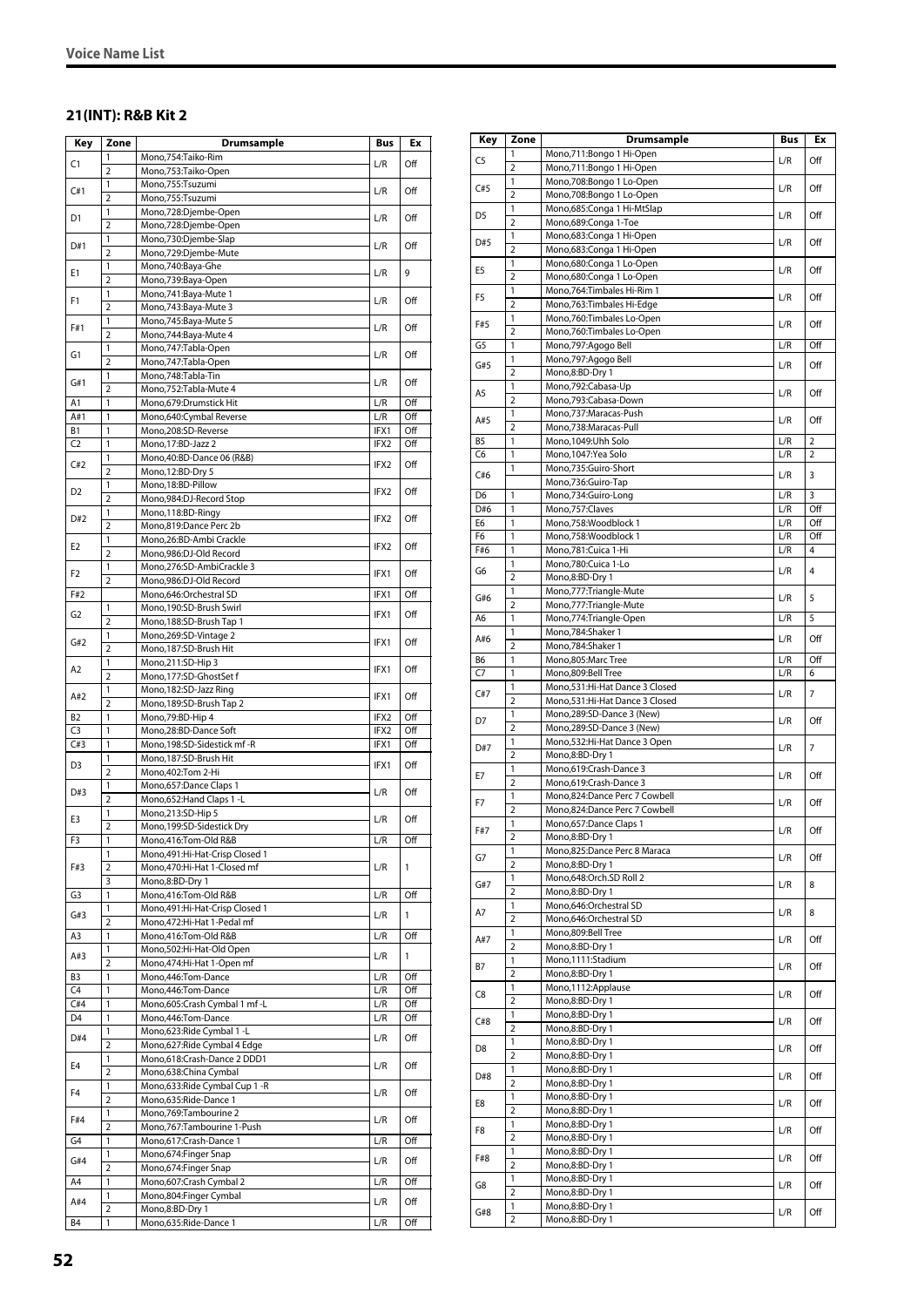| Key            | Zone | <b>Drumsample</b> | <b>Bus</b> | Ex  |
|----------------|------|-------------------|------------|-----|
| A8             |      | Mono,8:BD-Dry 1   | L/R        | Off |
|                |      | Mono,8:BD-Dry 1   |            |     |
| A#8            |      | Mono,8:BD-Dry 1   | L/R        | Off |
|                |      | Mono,8:BD-Dry 1   |            |     |
| B <sub>8</sub> |      | Mono,8:BD-Dry 1   | L/R        | Off |
|                | າ    | Mono,8:BD-Dry 1   |            |     |
| C9             |      | Mono,8:BD-Dry 1   | L/R        | Off |
|                |      | Mono,8:BD-Dry 1   |            |     |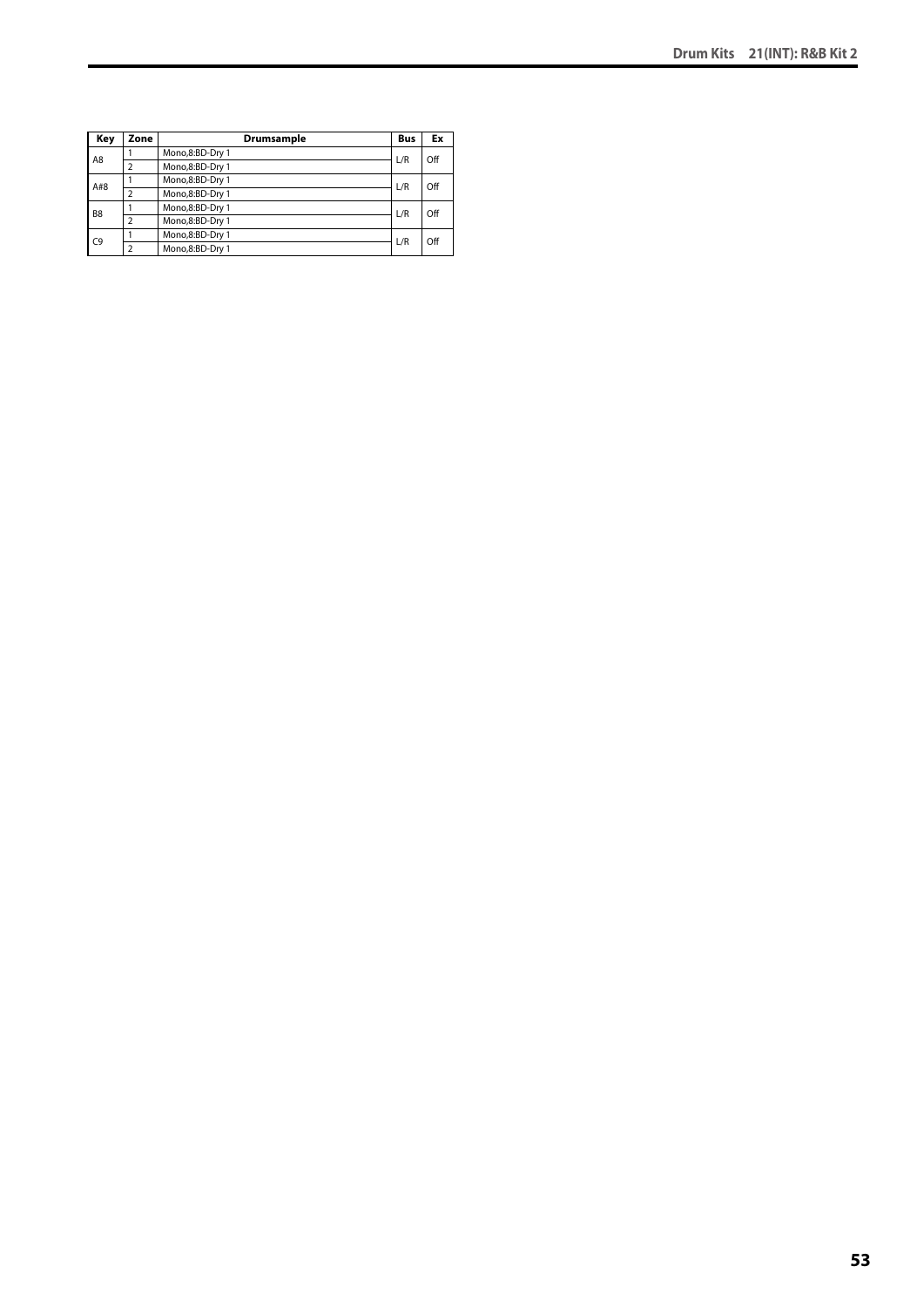### **22(INT): Psycho Kit**

| Key            | Zone           | Drumsample                       | Bus              | Ex             |
|----------------|----------------|----------------------------------|------------------|----------------|
| C1             | 1              | Mono,134:BD-Granular 11-EXs5-R   | IFX2             | Off            |
| C#1            | 1              | Mono, 107: BD-HipHop 10-EXs5     | IFX2             | Off            |
| D1             | $\mathbf{1}$   | Mono.154:BD-Granular 25-EXs5     | IFX1             | Off            |
| D#1            | 1              | Mono,155:BD-Granular 26-EXs5-L   | IFX2             | Off            |
| E1             | 1              | Mono,159:BD-Granular 28-EXs5     | IFX2             | Off            |
|                | 1              | Mono,207:SD-Sizzle               |                  |                |
| F1             | $\overline{2}$ | Mono,207:SD-Sizzle               | IFX1             | Off            |
| F#1            | 1              | Mono,338:SD-Granular 06-EXs5     | IFX1             | Off            |
|                |                |                                  |                  |                |
| G1             | 1              | Mono,205:SD-Rap 2                | IFX1             | Off            |
|                | $\overline{2}$ | Mono,205:SD-Rap 2                |                  |                |
| G#1            | 1              | Mono,239:SD-HipHop 03-EXs5-L     | IFX1             | 4              |
| A1             |                | Mono, 339: SD-Granular 07-EXs5-L | IFX1             | Off            |
| A#1            | 1              | Mono,640:Cymbal Reverse          | IFX1             | 5              |
|                | $\overline{2}$ | Mono,640:Cymbal Reverse          |                  |                |
| B <sub>1</sub> | $\mathbf{1}$   | Mono,208:SD-Reverse              | IFX2             | Off            |
| C2             | 1              | Mono,34:BD-Squash                | IFX2             | Off            |
|                | $\overline{2}$ | Mono,34:BD-Squash                |                  |                |
| C#2            | 1              | Mono, 17:BD-Jazz 2               | IFX2             | Off            |
|                | $\overline{2}$ | Mono, 17:BD-Jazz 2               |                  |                |
| D <sub>2</sub> | 1              | Mono, 948: Zap 1                 | IFX <sub>2</sub> | Off            |
|                | $\overline{2}$ | Mono, 948: Zap 1                 |                  |                |
| D#2            | 1              | Mono,1115:Footstep 1             | IFX <sub>2</sub> | Off            |
|                | $\overline{2}$ | Mono, 1116: Footstep 2           |                  |                |
|                | 1              | Mono,1007:Cyber Drum             |                  | Off            |
| E <sub>2</sub> | $\overline{2}$ | Mono,1007:Cyber Drum             | IFX2             |                |
|                | 1              | Mono, 746: Tabla-Na              |                  |                |
| F <sub>2</sub> | $\overline{2}$ | Mono, 747: Tabla-Open            | IFX1             | Off            |
|                | 1              | Mono,646:Orchestral SD           |                  |                |
| F#2            | $\overline{2}$ | Mono,646:Orchestral SD           | IFX1             | 1              |
|                | 1              | Mono,205:SD-Rap 2                |                  |                |
| G2             | $\overline{2}$ | Mono,205:SD-Rap 2                | IFX1             | Off            |
|                | 1              | Mono,203:SD-Dance 1              |                  |                |
| G#2            | $\overline{2}$ | Mono,203:SD-Dance 1              | IFX1             | $\mathbf{1}$   |
|                | 1              | Mono, 184: SD-Amb. Piccolo 2     |                  |                |
| A2             | $\overline{2}$ | Mono,181:SD-Off Center           | IFX1             | Off            |
|                | 1              |                                  |                  |                |
| A#2            | $\overline{2}$ | Mono,191:SD-Atomic               | IFX1             | Off            |
|                |                | Mono,191:SD-Atomic               |                  |                |
| В2             | 1              | Mono,728:Djembe-Open             | IFX2             | Off            |
|                | $\overline{2}$ | Mono,728:Djembe-Open             |                  |                |
| C3             | 1              | Mono,36:BD-Dance 02              | IFX2             | Off            |
|                | $\overline{2}$ | Mono,36:BD-Dance 02              |                  |                |
| C#3            | 1              | Mono, 764: Timbales Hi-Rim 1     | IFX1             | Off            |
|                | $\overline{2}$ | Mono, 764: Timbales Hi-Rim 1     |                  |                |
| D3             | 1              | Mono, 182: SD-Jazz Ring          | IFX1             | Off            |
|                | $\overline{2}$ | Mono, 182: SD-Jazz Ring          |                  |                |
| D#3            | 1              | Mono, 950: Zap 3                 | IFX1             | Off            |
|                | $\overline{2}$ | Mono, 950: Zap 3                 |                  |                |
| E3             | 1              | Mono,290:SD-Dance 4 (Old)        | IFX1             | Off            |
|                | $\overline{2}$ | Mono,290:SD-Dance 4 (Old)        |                  |                |
| F3             | $\mathbf{1}$   | Mono, 404: Tom 3-Lo              |                  |                |
|                | 2              | Mono, 404: Tom 3-Lo              | IFX1             | Off            |
|                | 1              | Mono,527:Hi-Hat Dance 1 Closed   |                  |                |
| F#3            | $\overline{2}$ | Mono,527:Hi-Hat Dance 1 Closed   | L/R              | 2              |
|                | 1              | Mono,413:Tom-Brush Floor         |                  |                |
| G3             | 2              | Mono,413:Tom-Brush Floor         | IFX1             | Off            |
|                | 1              | Mono,532:Hi-Hat Dance 3 Open     |                  |                |
| G#3            | $\overline{2}$ | Mono,532:Hi-Hat Dance 3 Open     | L/R              | $\overline{2}$ |
|                | 1              | Mono,445:Tom-Synth               |                  |                |
| A3             | $\overline{2}$ | Mono,445:Tom-Synth               | IFX1             | Off            |
|                | 1              | Mono,774:Triangle-Open           |                  |                |
| A#3            | $\overline{2}$ | Mono,528:Hi-Hat Dance 1 Open     | L/R              | $\overline{2}$ |
| B <sub>3</sub> | 1              | Mono, 445: Tom-Synth             | IFX1             | Off            |
| C4             | 1              | Mono,411:Tom-Jazz Hi             | IFX1             | Off            |
| C#4            | $\mathbf{1}$   | Mono,650:Orch Cymbal-Open        | IFX1             | Off            |
|                | 1              | Mono, 407: Tom 4-Lo              |                  |                |
| D4             | $\overline{2}$ | Mono,8:BD-Dry 1                  | IFX1             | Off            |
| D#4            | 1              | Mono,631:Ride Cymbal-Jazz        | IFX1             | Off            |
|                | 1              |                                  |                  |                |
| E4             |                | Mono,1153:Air Vortex             | IFX1             | Off            |
|                | 2              | Mono,1153:Air Vortex             |                  |                |
| F4             | 1              | Mono,633: Ride Cymbal Cup 1 - R  | IFX1             | Off            |
| F#4            | 1              | Mono,770:Tambourine 3            | L/R              | Off            |
|                | $\overline{2}$ | Mono, 769: Tambourine 2          |                  |                |
| G4             | 1              | Mono,639:Splash Cymbal           | L/R              | Off            |
| G#4            | 1              | Mono,1165:Dist.Slide 1           | IFX1             | Off            |
|                | $\overline{2}$ | Mono,1166:Dist.Slide 2           |                  |                |
| A4             | 1              | Mono,625: Ride Cymbal 2 - L      | L/R              | Off            |
|                | $\overline{2}$ | Mono,625: Ride Cymbal 2 - L      |                  |                |
| A#4            | 1              | Mono, 1118: Bird 1               | L/R              | Off            |

| Key            | Zone                           | Drumsample                                                       | <b>Bus</b> | Ex  |
|----------------|--------------------------------|------------------------------------------------------------------|------------|-----|
| B <sub>4</sub> | 1                              | Mono,802:Sleigh Bell                                             | L/R        | Off |
|                | $\overline{2}$                 | Mono,802:Sleigh Bell                                             |            |     |
| C <sub>5</sub> | 1<br>$\overline{2}$            | Mono,722:Bongo 2 Hi-Open f<br>Mono,721:Bongo 2 Hi-Open mf        | L/R        | Off |
|                | 1                              | Mono,716:Bongo 2 Lo-Muffled f                                    |            |     |
| C#5            | $\overline{2}$                 | Mono,715:Bongo 2 Lo-Muffled mp                                   | L/R        | Off |
| D <sub>5</sub> | 1                              | Mono,705:Conga 2 Hi-ClosedSlap                                   | L/R        | Off |
|                | $\overline{2}$                 | Mono,704:Conga 2 Hi-Closed                                       |            |     |
| D#5            | 1<br>$\overline{2}$            | Mono,702:Conga 2 Hi-OpenSlap<br>Mono,700:Conga 2 Hi-Open mf      | L/R        | Off |
|                | 1                              | Mono,692:Conga 2 Lo-OpenSlap                                     |            |     |
| E <sub>5</sub> | $\overline{2}$                 | Mono,690:Conga 2 Lo-Open mf                                      | L/R        | Off |
| F <sub>5</sub> | 1                              | Mono,892:Perc-Mad Analog 35-EXs5                                 | L/R        | Off |
| F#5            | 1                              | Mono,893:Perc-Mad Analog 36-EXs5                                 | L/R        | Off |
| G5             | 1<br>$\overline{2}$            | Mono,939:Perc-Granular 39-EXs5<br>Mono,938:Perc-Granular 38-EXs5 | L/R        | Off |
|                | 1                              | Mono, 769: Tambourine 2                                          |            |     |
| G#5            | $\overline{2}$                 | Mono, 768: Tambourine 1-Pull                                     | L/R        | Off |
| A5             | 1                              | Mono,788:Shaker 3-EXs5                                           | L/R        | Off |
|                | $\overline{2}$                 | Mono,787:Shaker 2-EXs5                                           |            |     |
| A#5            | 1<br>1                         | Mono,825:Dance Perc 8 Maraca<br>Mono,804:Finger Cymbal           | L/R        | Off |
| <b>B5</b>      | $\overline{2}$                 | Mono,804:Finger Cymbal                                           | IFX1       | Off |
|                | 1                              | Mono,734:Guiro-Long                                              |            |     |
| C6             | $\overline{2}$                 | Mono,734:Guiro-Long                                              | IFX1       | Off |
| C#6            | 1                              | Mono,814:Vocal SD                                                | L/R        | Off |
|                | $\overline{2}$<br>1            | Mono,814:Vocal SD                                                |            |     |
| D6             | $\overline{2}$                 | Mono,753:Taiko-Open<br>Mono,1157:Gamelan                         | IFX1       | Off |
| D#6            | 1                              | Mono,927:Perc-Granular 28-EXs5-L                                 | IFX1       | Off |
| E6             | 1                              | Mono,1148:Telephone Ring                                         | IFX1       | Off |
|                | $\overline{2}$                 | Mono,1148:Telephone Ring                                         |            |     |
| F6             | 1<br>$\overline{2}$            | Mono,1115:Footstep 1                                             | IFX2       | Off |
|                | 1                              | Mono, 1116: Footstep 2<br>Mono, 948: Zap 1                       |            |     |
| F#6            | $\overline{2}$                 | Mono, 948: Zap 1                                                 | IFX1       | Off |
| G6             | 1                              | Mono,1152:Cricket Spectrum                                       | IFX1       | Off |
|                | $\overline{2}$                 | Mono,1152:Cricket Spectrum                                       |            |     |
| G#6            | 1<br>$\overline{2}$            | Mono,1155:Noise-VPM Mod<br>Mono,1155:Noise-VPM Mod               | L/R        | Off |
|                | 1                              | Mono,1154:Noise-White                                            |            |     |
| A6             | $\overline{2}$                 | Mono,1154:Noise-White                                            | IFX1       | Off |
| A#6            | 1                              | Mono,1155:Noise-VPM Mod                                          | L/R        | Off |
|                | $\overline{2}$                 | Mono,1155:Noise-VPM Mod                                          |            |     |
| B6             | $\mathbf{1}$<br>$\overline{2}$ | Mono,797:Agogo Bell<br>Mono, 797: Agogo Bell                     | IFX1       | Off |
|                | 1                              | Mono,1127:GunShot                                                |            |     |
| C7             | $\overline{2}$                 | Mono,1127:GunShot                                                | IFX1       | Off |
| C#7            | 1                              | Mono,804:Finger Cymbal                                           | IFX1       | Off |
|                | $\overline{2}$                 | Mono,805:Marc Tree                                               |            |     |
| D7             | 1<br>$\overline{2}$            | Mono,811:Samba Whistle 1<br>Mono,811:Samba Whistle 1             | IFX1       | 3   |
|                | 1                              | Mono,598: Hi Hat Granular 18-EXs5-R                              |            |     |
| D#7            | $\overline{2}$                 | Mono,597: Hi Hat Granular 18-EXs5-L                              | L/R        | Off |
| E7             | 1                              | Mono,963:DJ-BD Rub                                               | L/R        | Off |
|                | $\overline{2}$                 | Mono,963:DJ-BD Rub                                               |            |     |
| F7             | 1<br>$\overline{2}$            | Mono, 1006: Industry<br>Mono, 1006: Industry                     | IFX1       | Off |
|                | 1                              | Mono, 1166: Dist. Slide 2                                        |            |     |
| F#7            | $\overline{2}$                 | Mono,1165:Dist.Slide 1                                           | IFX2       | Off |
| G7             | 1                              | Mono, 1159: Harp-Glissando                                       | L/R        | Off |
|                | $\overline{2}$                 | Mono, 1128: Rainstick                                            |            |     |
| G#7            | 1<br>2                         | Mono, 732: Castanet-Double 1<br>Mono, 756: Vibraslap             | L/R        | Off |
|                | 1                              | Mono,984:DJ-Record Stop                                          |            |     |
| Α7             | 2                              | Mono,985:DJ-Reverse                                              | IFX2       | Off |
| A#7            | 1                              | Mono, 955: DJ-Scratch 2                                          | IFX2       | Off |
|                | $\overline{2}$                 | Mono,954:DJ-Scratch 1                                            |            |     |
| B7             | 1<br>2                         | Mono, 1126: Tribe<br>Mono, 1126: Tribe                           | IFX2       | Off |
|                | 1                              | Mono,824:Dance Perc 7 Cowbell                                    |            |     |
| C8             | 2                              | Mono,824:Dance Perc 7 Cowbell                                    | IFX1       | Off |
| C#8            | 1                              | Mono,8:BD-Dry 1                                                  | L/R        | Off |
|                | $\overline{2}$                 | Mono,8:BD-Dry 1                                                  |            |     |
| D8             | 1                              | Mono,8:BD-Dry 1                                                  | L/R        | Off |
|                | $\overline{2}$<br>1            | Mono,8:BD-Dry 1<br>Mono,8:BD-Dry 1                               |            |     |
| D#8            | $\overline{2}$                 | Mono,8:BD-Dry 1                                                  | L/R        | Off |
| E8             | 1                              | Mono,8:BD-Dry 1                                                  | L/R        | Off |
|                | 2                              | Mono,8:BD-Dry 1                                                  |            |     |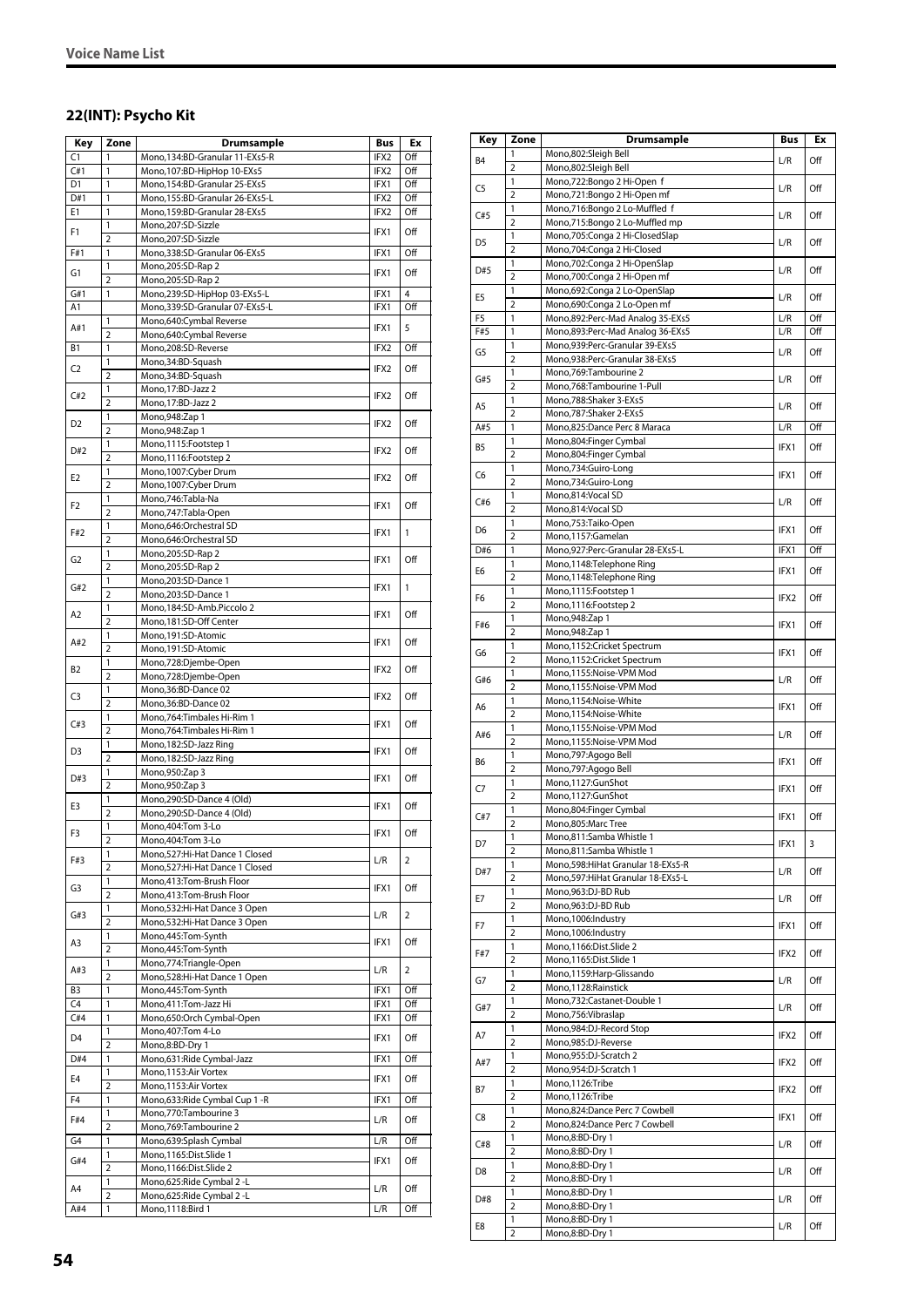| Key            | Zone           | Drumsample      | <b>Bus</b> | Ex  |
|----------------|----------------|-----------------|------------|-----|
| F <sub>8</sub> |                | Mono,8:BD-Dry 1 | L/R        | Off |
|                | $\overline{2}$ | Mono,8:BD-Dry 1 |            |     |
| F#8            | 1              | Mono,8:BD-Dry 1 | L/R        | Off |
|                | $\overline{2}$ | Mono,8:BD-Dry 1 |            |     |
| G8             | 1              | Mono,8:BD-Dry 1 | L/R        | Off |
|                | $\overline{2}$ | Mono,8:BD-Dry 1 |            |     |
| G#8            | 1              | Mono,8:BD-Dry 1 | L/R        | Off |
|                | $\overline{2}$ | Mono,8:BD-Dry 1 |            |     |
| A8             | 1              | Mono,8:BD-Dry 1 | L/R        | Off |
|                | $\overline{2}$ | Mono,8:BD-Dry 1 |            |     |
| A#8            | 1              | Mono,8:BD-Dry 1 | L/R        | Off |
|                | $\overline{2}$ | Mono,8:BD-Dry 1 |            |     |
|                | 1              | Mono,8:BD-Dry 1 | L/R        | Off |
| B <sub>8</sub> | $\overline{2}$ | Mono,8:BD-Dry 1 |            |     |
| C <sub>9</sub> | 1              | Mono,8:BD-Dry 1 | L/R        | Off |
|                | $\overline{2}$ | Mono,8:BD-Dry 1 |            |     |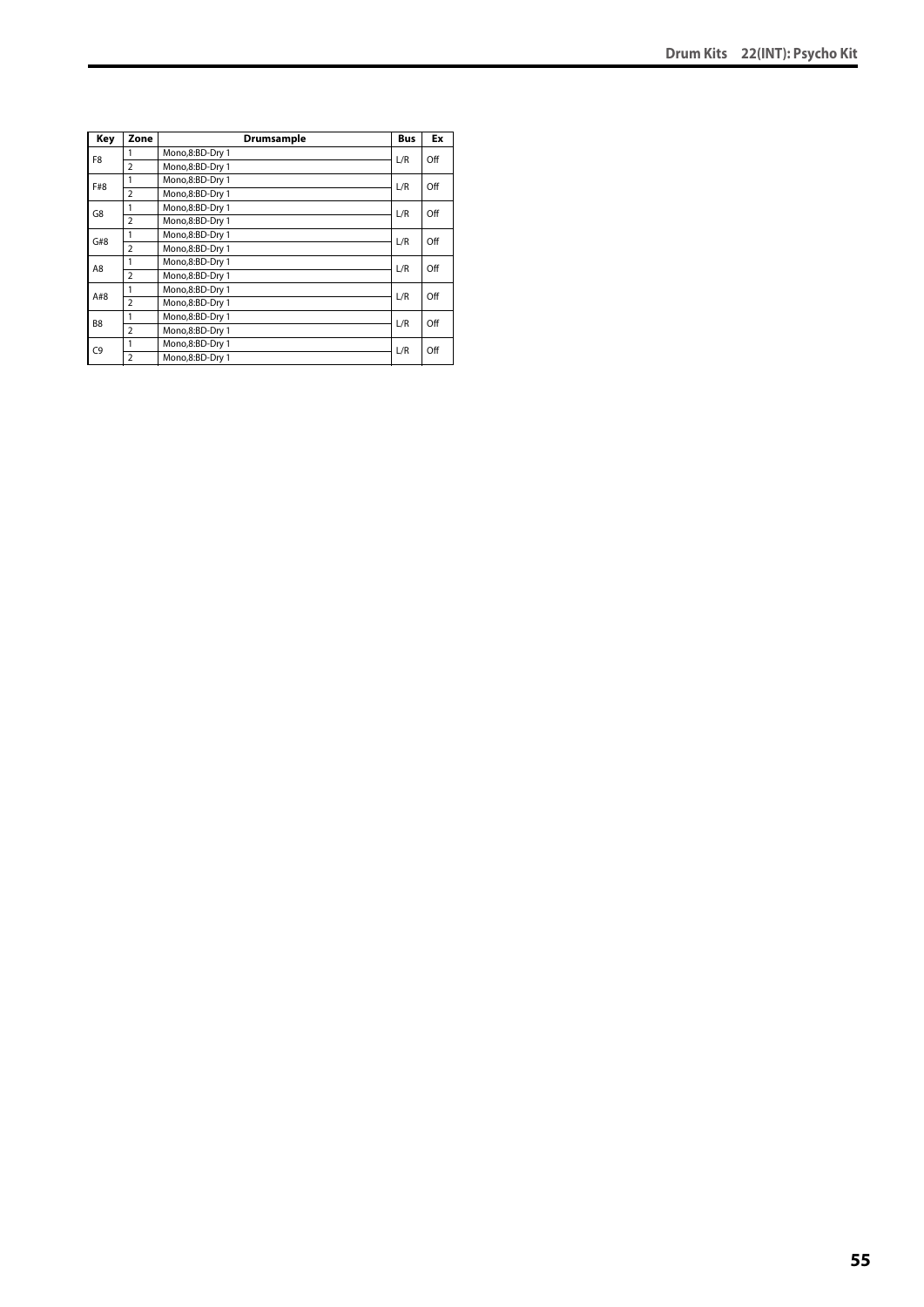# **23(INT): Ana-Log Kit**

| Key            | Zone                | Drumsample                                          | Bus              | Ex             |
|----------------|---------------------|-----------------------------------------------------|------------------|----------------|
| C1             | $\mathbf{1}$        | Mono,92:BD-Dance 13-EXs5                            | IFX2             | Off            |
|                | 1                   | Mono,91:BD-Dance 12-EXs5                            |                  |                |
| C#1            | $\overline{2}$      | Mono,91:BD-Dance 12-EXs5                            | IFX <sub>2</sub> | 6              |
|                | 1                   | Mono,63:BD-Mad Analog 03-EXs5                       |                  |                |
| D1             | $\overline{2}$      | Mono,63:BD-Mad Analog 03-EXs5                       | IFX2             | Off            |
| D#1            | 1                   | Mono,103:BD-HipHop 07-EXs5                          | IFX2             | Off            |
|                | $\overline{2}$      | Mono,103:BD-HipHop 07-EXs5                          |                  |                |
| Е1             | 1                   | Mono,94:BD-Dance 15-EXs5                            | IFX2             | Off            |
|                | $\overline{2}$      | Mono,94:BD-Dance 15-EXs5                            |                  |                |
| F1             | 1                   | Mono, 326: SD-Mad Analog 11-EXs5                    | IFX1             | Off            |
| F#1            | 1                   | Mono,337:SD-Granular 05-EXs5-R                      | IFX1             | Off            |
|                | $\overline{2}$      | Mono,336:SD-Granular 05-EXs5-L                      |                  |                |
| G1             | 1                   | Mono,320:SD-Mad Analog 05-EXs5                      | IFX1             | Off            |
| G#1            | 1                   | Mono,226:SD-Dance 12-EXs5                           | IFX1             | Off            |
|                | $\overline{2}$      | Mono,226:SD-Dance 12-EXs5                           |                  |                |
| A1             | 1                   | Mono,328:SD-Mad Analog 13-EXs5                      | IFX1             | Off            |
|                | $\overline{2}$      | Mono,328:SD-Mad Analog 13-EXs5                      |                  |                |
| A#1            | $\mathbf{1}$        | Mono,66:BD-Mad Analog 06-EXs5                       | IFX2             | Off            |
| <b>B1</b>      | 1                   | Mono,67:BD-Mad Analog 07-EXs5                       | IFX2             | Off            |
| C2             | 1                   | Mono,45:BD-Dance 11                                 | IFX2             | Off            |
|                | 2                   | Mono,45:BD-Dance 11                                 |                  |                |
| C#2            | 1                   | Mono, 37: BD-Dance 03                               | IFX2             | Off            |
|                | $\overline{2}$      | Mono, 37: BD-Dance 03                               |                  |                |
| D <sub>2</sub> | 1                   | Mono,42:BD-Dance 08                                 | IFX <sub>2</sub> | Off            |
|                | $\overline{2}$      | Mono,42:BD-Dance 08                                 |                  |                |
| D#2            | 1                   | Mono,35:BD-Dance 01                                 | IFX2             | Off            |
|                | $\overline{2}$      | Mono,35:BD-Dance 01                                 |                  |                |
| E <sub>2</sub> | 1                   | Mono,41:BD-Dance 07                                 | IFX2             | Off            |
|                | $\overline{2}$      | Mono,446:Tom-Dance                                  |                  |                |
| F <sub>2</sub> | 1                   | Mono,290:SD-Dance 4 (Old)                           | IFX2             | Off            |
|                | $\overline{2}$      | Mono,290:SD-Dance 4 (Old)                           |                  |                |
| F#2            | 1<br>$\overline{2}$ | Mono,291:SD-Dance 5<br>Mono,291:SD-Dance 5          | IFX1             | Off            |
|                | 1                   |                                                     |                  |                |
| G <sub>2</sub> | $\overline{2}$      | Mono,1154:Noise-White<br>Mono,200:SD-Sidestick Ambi | IFX1             | Off            |
|                | 1                   | Mono,205:SD-Rap 2                                   |                  |                |
| G#2            | $\overline{2}$      | Mono,205:SD-Rap 2                                   | IFX1             | Off            |
|                | 1                   | Mono,659:Dance Claps 3                              |                  |                |
| A2             | $\overline{2}$      | Mono,1117:Click                                     | IFX1             | Off            |
|                | 1                   | Mono,292:SD-Dance 6                                 |                  |                |
| A#2            | $\overline{2}$      | Mono,292:SD-Dance 6                                 | IFX1             | Off            |
|                | 1                   | Mono,40:BD-Dance 06 (R&B)                           |                  |                |
| B <sub>2</sub> | $\overline{2}$      | Mono,40:BD-Dance 06 (R&B)                           | IFX2             | Off            |
|                | 1                   | Mono,41:BD-Dance 07                                 |                  |                |
| C3             | $\overline{2}$      | Mono,41:BD-Dance 07                                 | IFX2             | Off            |
|                | 1                   | Mono, 375: Rimshot-Dance 2                          |                  |                |
| C#3            | $\overline{2}$      | Mono, 375: Rimshot-Dance 2                          | L/R              | Off            |
|                | 1                   | Mono,289:SD-Dance 3 (New)                           |                  |                |
| D3             | $\overline{2}$      | Mono,289:SD-Dance 3 (New)                           | IFX1             | Off            |
|                | $\mathbf{1}$        | Mono,657:Dance Claps 1                              |                  |                |
| D#3            | $\overline{2}$      | Mono,657:Dance Claps 1                              | L/R              | Off            |
|                | 1                   | Mono,288:SD-Dance 2                                 | IFX1             | Off            |
| E3             | $\overline{2}$      | Mono,199:SD-Sidestick Dry                           |                  |                |
| F3             | $\mathbf{1}$        | Mono,446:Tom-Dance                                  | L/R              | Off            |
|                | 2                   | Mono,446:Tom-Dance                                  |                  |                |
| F#3            | 1                   | Mono,531:Hi-Hat Dance 3 Closed                      | L/R              | 1              |
|                | $\overline{2}$      | Mono,531:Hi-Hat Dance 3 Closed                      |                  |                |
| G3             | 1                   | Mono, 446: Tom-Dance                                | L/R              | Off            |
|                | 2                   | Mono,446:Tom-Dance                                  |                  |                |
| G#3            | 1                   | Mono,532:Hi-Hat Dance 3 Open                        | L/R              | 1              |
|                | $\overline{2}$      | Mono,532:Hi-Hat Dance 3 Open                        |                  |                |
| A3             | 1                   | Mono,446:Tom-Dance                                  | L/R              | Off            |
|                | 2                   | Mono, 446: Tom-Dance                                |                  |                |
| A#3            | 1                   | Mono,532:Hi-Hat Dance 3 Open                        | L/R              | 1              |
|                | $\overline{2}$      | Mono,532:Hi-Hat Dance 3 Open                        |                  |                |
| B3             | 1                   | Mono,825:Dance Perc 8 Maraca                        | L/R              | Off            |
|                | $\overline{2}$      | Mono,825:Dance Perc 8 Maraca                        |                  |                |
| C4             | $\mathbf{1}$        | Mono,533:Hi-Hat Dance 4 Closed                      | L/R              | $\overline{2}$ |
| C#4            | 1                   | Mono,619:Crash-Dance 3                              | L/R              | Off            |
|                | $\overline{2}$      | Mono,619:Crash-Dance 3                              |                  |                |
| D4             | 1                   | Mono,534:Hi-Hat Dance 4 Open                        | L/R              | 2              |
| D#4            | 1                   | Mono,635:Ride-Dance 1                               | L/R              | Off            |
|                | $\overline{2}$      | Mono,635:Ride-Dance 1                               |                  |                |
| E4             | 1                   | Mono,618:Crash-Dance 2 DDD1                         | L/R              | Off            |
| F <sub>4</sub> | 1                   | Mono,636:Ride-Dance 2 DDD1                          | L/R              | Off            |
|                | $\overline{2}$      | Mono,636:Ride-Dance 2 DDD1                          |                  |                |
| F#4            | 1                   | Mono,770:Tambourine 3                               | L/R              | Off            |
| G4             | 2<br>1              | Mono, 769: Tambourine 2                             |                  | Off            |
|                |                     | Mono,1155:Noise-VPM Mod                             | L/R              |                |

| Key            | Zone                    | Drumsample                                                 | Bus | Ex  |
|----------------|-------------------------|------------------------------------------------------------|-----|-----|
| G#4            | 1                       | Mono,824:Dance Perc 7 Cowbell                              | L/R | Off |
|                | $\overline{2}$          | Mono,824:Dance Perc 7 Cowbell                              |     |     |
| A4             | 1<br>$\overline{2}$     | Mono,617:Crash-Dance 1<br>Mono,617:Crash-Dance 1           | L/R | Off |
|                | 1                       | Mono,1152:Cricket Spectrum                                 |     |     |
| A#4            | $\overline{2}$          | Mono, 770: Tambourine 3                                    | L/R | Off |
| B4             | 1                       | Mono, 863: Perc-Mad Analog 06-EXs5                         | L/R | Off |
| C <sub>5</sub> | 1<br>$\overline{2}$     | Mono, 948: Zap 1<br>Mono, 948: Zap 1                       | L/R | Off |
|                | 1                       | Mono, 949: Zap 2                                           |     |     |
| C#5            | $\overline{2}$          | Mono, 949: Zap 2                                           | L/R | Off |
| D <sub>5</sub> | 1                       | Mono,823:Dance Perc 6 Clave                                | L/R | Off |
|                | 2                       | Mono, 39: BD-Dance 05 (Rap)                                |     |     |
| D#5            | 1<br>$\overline{2}$     | Mono,822:Dance Perc 5 Conga<br>Mono,822:Dance Perc 5 Conga | L/R | Off |
|                | 1                       | Mono,822:Dance Perc 5 Conga                                |     |     |
| E5             | $\overline{2}$          | Mono,822:Dance Perc 5 Conga                                | L/R | Off |
| F5             | 1                       | Mono, 559: Hi Hat Mad Analog 01-EXs5                       | L/R | Off |
| F#5            | 1<br>$\overline{2}$     | Mono, 777: Triangle-Mute<br>Mono, 39: BD-Dance 05 (Rap)    | L/R | 3   |
| G5             | 1                       | Mono, 574: Hi Hat Mad Analog 16-EXs5                       | L/R | Off |
| G#5            | 1                       | Mono,774:Triangle-Open                                     |     |     |
|                | $\overline{2}$          | Mono,414:Tom-Brush Hi                                      | L/R | 3   |
| A5             | 1                       | Mono,535:Hi-Hat Dance 5 Closed                             | L/R | Off |
| A#5            | $\overline{2}$<br>1     | Mono,964:DJ-SD Rub<br>Mono, 536: Hi-Hat Dance 5 Open       | L/R | Off |
| <b>B5</b>      | 1                       | Mono, 374: Rimshot-Dance 1                                 | L/R | Off |
| C6             | 1                       | Mono,1101:PC Vox-Cks                                       | L/R | Off |
|                | $\overline{2}$          | Mono,19:BD-Woofer                                          |     |     |
| C#6            | 1<br>$\overline{2}$     | Mono,527:Hi-Hat Dance 1 Closed<br>Mono,8:BD-Dry 1          | L/R | Off |
|                | 1                       | Mono,1154:Noise-White                                      |     |     |
| D6             | $\overline{2}$          | Mono,183:SD-Amb.Piccolo 1                                  | L/R | Off |
| D#6            | 1                       | Mono,530:Hi-Hat Dance 2 Open                               | L/R | Off |
|                | $\overline{2}$          | Mono,984:DJ-Record Stop                                    |     |     |
| E6             | 1<br>$\overline{2}$     | Mono, 1099:PC Vox-Sis<br>Mono,185:SD-Paper                 | L/R | Off |
|                | 1                       | Mono,1100:PC Vox-Dunc                                      |     |     |
| F <sub>6</sub> | $\overline{2}$          | Mono,814: Vocal SD                                         | L/R | Off |
| F#6            | 1                       | Mono,526:Hi-Hat-Alpo Closed                                | L/R | 4   |
|                | $\overline{2}$<br>1     | Mono,526:Hi-Hat-Alpo Closed                                |     |     |
| G6             | $\overline{2}$          | Mono,1102:PC Vox-For<br>Mono,414:Tom-Brush Hi              | L/R | Off |
|                | 1                       | Mono,522:Hi-Hat-Amb Crackle                                | L/R | Off |
| G#6            | 2                       | Mono,635:Ride-Dance 1                                      |     |     |
| A6             | 1                       | Mono,1105:PC Vox-Zee                                       | L/R | Off |
|                | $\overline{2}$<br>1     | Mono,412:Tom-Jazz Hi Rim<br>Mono,493:Hi-Hat-Crisp Open     |     |     |
| A#6            | $\overline{2}$          | Mono,635:Ride-Dance 1                                      | L/R | 4   |
| В6             | 1                       | Mono, 1107:PC Vox-Pa                                       | L/R | Off |
|                | $\overline{\mathbf{c}}$ | Mono,1150:Swish Terra                                      |     |     |
| C7             | 1<br>2                  | Mono,1110:PC Vox-Tu<br>Mono,17:BD-Jazz 2                   | L/R | Off |
|                | 1                       | Mono,607:Crash Cymbal 2                                    |     |     |
| C#7            | $\overline{2}$          | Mono,607:Crash Cymbal 2                                    | L/R | Off |
| D7             | 1                       | Mono,638:China Cymbal                                      | L/R | Off |
|                | $\overline{2}$<br>1     | Mono,638:China Cymbal<br>Mono,627: Ride Cymbal 4 Edge      |     |     |
| D#7            | 2                       | Mono,627: Ride Cymbal 4 Edge                               | L/R | Off |
|                | 1                       | Mono,686:Conga 1 Hi-Slap 1                                 |     | Off |
| E7             | $\overline{2}$          | Mono,708:Bongo 1 Lo-Open                                   | L/R |     |
| F7             | 1<br>$\overline{2}$     | Mono,683:Conga 1 Hi-Open<br>Mono, 681: Conga 1 Lo-MuteSlap | L/R | Off |
|                | 1                       | Mono,634: Ride Cymbal Cup 2                                |     |     |
| F#7            | $\overline{2}$          | Mono,634: Ride Cymbal Cup 2                                | L/R | Off |
| G7             | 1                       | Mono,687:Conga 1 Hi-Slap 2                                 | L/R | Off |
|                | 2                       | Mono,684:Conga 1 Hi-Mute                                   |     |     |
| G#7            | 1<br>$\overline{2}$     | Mono,798:Cowbell 1<br>Mono, 798: Cowbell 1                 | L/R | Off |
|                | 1                       | Mono,800:Chacha Bell                                       |     |     |
| A7             | 2                       | Mono,800:Chacha Bell                                       | L/R | Off |
| A#7            | 1                       | Mono,798:Cowbell 1                                         | L/R | Off |
|                | $\overline{2}$          | Mono,798:Cowbell 1                                         |     |     |
| Β7             | 1<br>2                  | Mono,735:Guiro-Short<br>Mono,8:BD-Dry 1                    | L/R | 6   |
|                | 1                       | Mono, 736: Guiro-Tap                                       |     |     |
| C8             | $\overline{2}$          | Mono, 736: Guiro-Tap                                       | L/R | 6   |
| C#8            | 1                       | Mono, 1012: Metal Hit                                      | L/R | Off |
|                | $\overline{2}$          | Mono,804:Finger Cymbal                                     |     |     |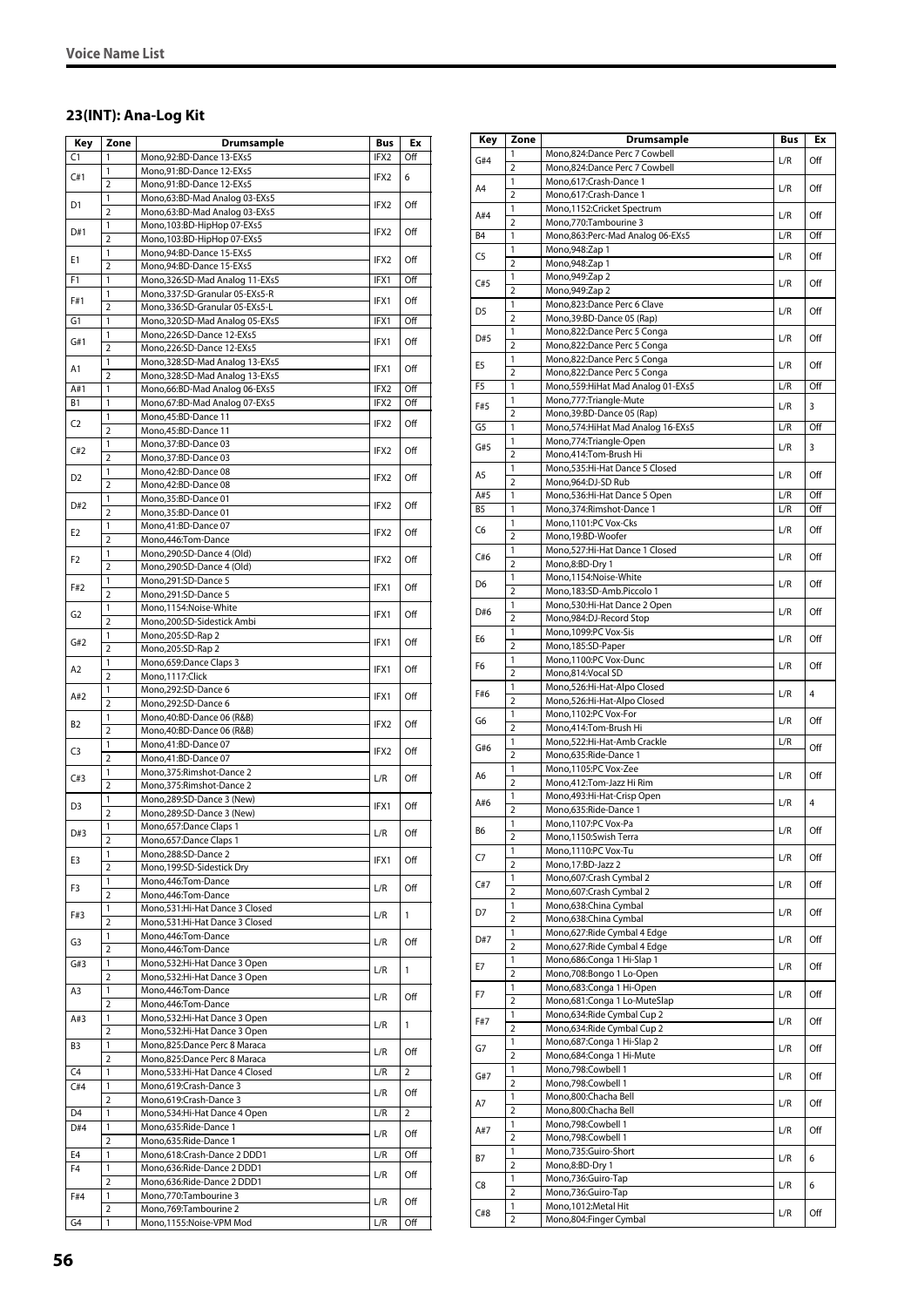| Key            | Zone                     | Drumsample                   | <b>Bus</b> | Ex  |
|----------------|--------------------------|------------------------------|------------|-----|
| D <sub>8</sub> | 1                        | Mono,817:Dance Perc 1 Hip    | L/R        | Off |
|                | $\overline{2}$           | Mono,8:BD-Dry 1              |            |     |
| D#8            | 1                        | Mono,1150:Swish Terra        | L/R        | Off |
|                | $\overline{2}$           | Mono,1150:Swish Terra        |            |     |
| E8             | 1                        | Mono, 1007: Cyber Drum       | L/R        | Off |
|                | $\overline{\phantom{a}}$ | Mono,1007:Cyber Drum         |            |     |
| F <sub>8</sub> | 1                        | Mono, 767: Tambourine 1-Push | IFX1       | Off |
|                | $\overline{2}$           | Mono,767:Tambourine 1-Push   |            |     |
| F#8            | 1                        | Mono, 1153: Air Vortex       | L/R        | Off |
|                | $\overline{2}$           | Mono, 1153: Air Vortex       |            |     |
| G8             | 1                        | Mono,1156:Tubular            | L/R        | Off |
|                | $\overline{2}$           | Mono,1156:Tubular            |            |     |
| G#8            | 1                        | Mono,1148:Telephone Ring     | L/R        | Off |
|                | $\overline{2}$           | Mono,1148:Telephone Ring     |            |     |
| A8             | 1                        | Mono, 1116: Footstep 2       | L/R        | Off |
|                | $\overline{\phantom{a}}$ | Mono,1116:Footstep 2         |            |     |
| A#8            | 1                        | Mono, 777: Triangle-Mute     | L/R        | Off |
|                | $\overline{2}$           | Mono,777:Triangle-Mute       |            |     |
| B <sub>8</sub> | 1                        | Mono,1126:Tribe              | L/R        | Off |
|                | $\overline{2}$           | Mono,1126:Tribe              |            |     |
| C9             | 1                        | Mono,817:Dance Perc 1 Hip    | L/R        | Off |
|                | $\overline{\phantom{a}}$ | Mono,8:BD-Dry 1              |            |     |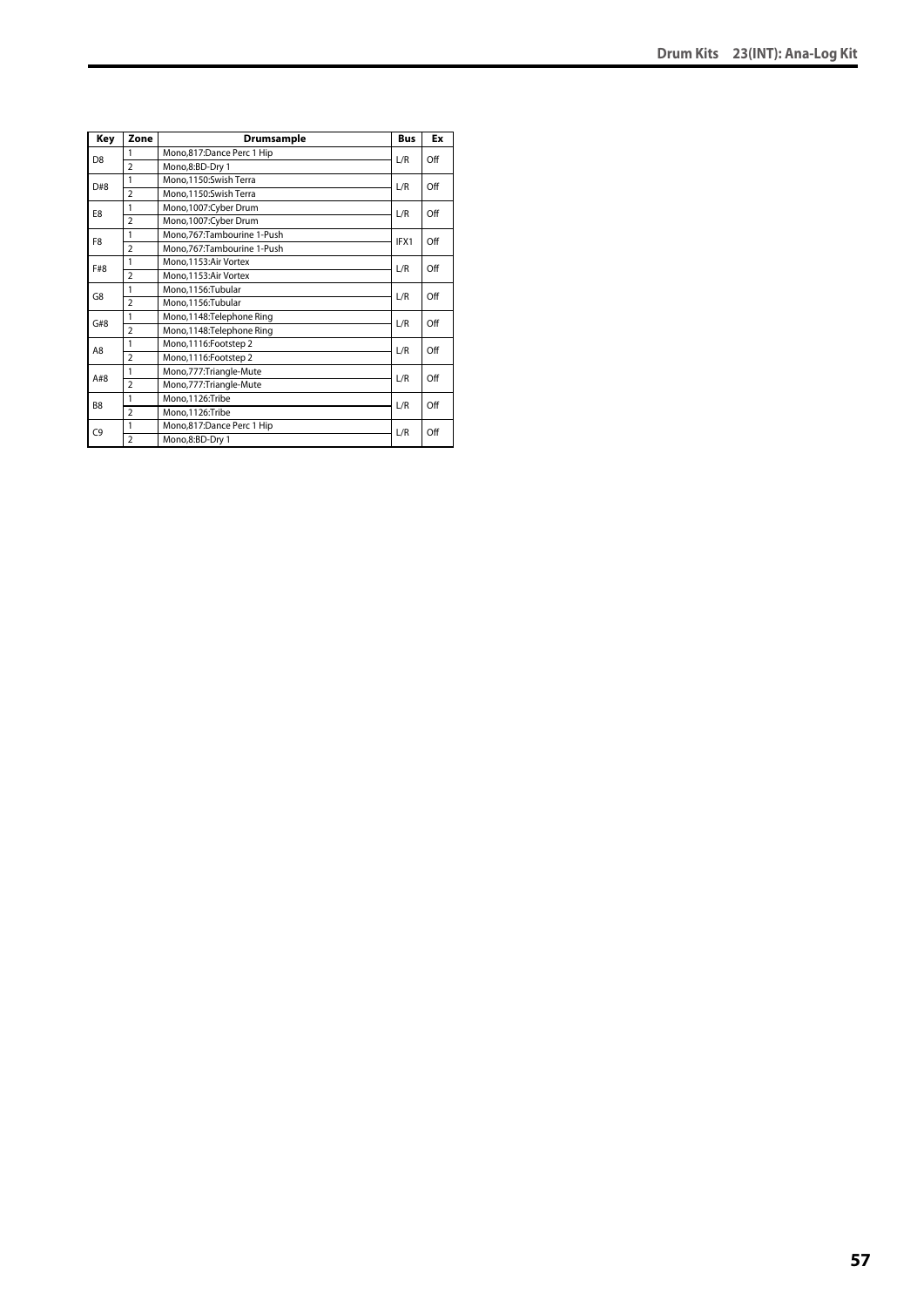### **24(INT): Mad Analog Kit**

| Key            | Zone                    | Drumsample                          | <b>Bus</b> | Ex  |
|----------------|-------------------------|-------------------------------------|------------|-----|
| $C-1$          | 1                       | Mono.0:BD-amb 1 mf -L               | L/R        | Off |
|                |                         |                                     |            |     |
| E0             | 1                       | Mono,533:Hi-Hat Dance 4 Closed      | IFX4       | Off |
|                | 1                       | Mono, 534: Hi-Hat Dance 4 Open      |            |     |
| F <sub>0</sub> | $\overline{2}$          | Mono,533:Hi-Hat Dance 4 Closed      | IFX4       | Off |
|                | 3                       | Mono,533:Hi-Hat Dance 4 Closed      |            |     |
| F#0            | 1                       | Mono,507:Hi-Hat Dance 03-EXs5       | IFX4       | Off |
| G0             | 1                       | Mono,531:Hi-Hat Dance 3 Closed      | IFX4       | Off |
|                | 1                       | Mono,766:Timbales-Paila             |            |     |
| G#0            | $\overline{2}$          | Mono,784:Shaker 1                   | IFX4       | Off |
|                | 1                       | Mono, 493: Hi-Hat-Crisp Open        |            |     |
| A0             | $\overline{2}$          | Mono,490:Hi-Hat-Chili               | IFX4       | Off |
|                | 3                       | Mono,525:Hi-Hat-Whispy              |            |     |
|                | 1                       | Mono, 495: Hi-Hat-Vintage 1         |            |     |
| A#0            | $\overline{2}$          |                                     | IFX4       | Off |
|                | $\mathbf{1}$            | Mono, 495: Hi-Hat-Vintage 1         |            |     |
|                | $\overline{2}$          | Mono, 479: Hi-Hat 2-Pedal Open      |            |     |
| B <sub>0</sub> |                         | Mono, 476: Hi-Hat 2-Closed 1        | IFX4       | Off |
|                | 3                       | Mono,478:Hi-Hat 2-Pedal             |            |     |
| C1             | 1                       | Mono,63:BD-Mad Analog 03-EXs5       | IFX2       | Off |
| C#1            | 1                       | Mono,75:BD-Mad Analog 15-EXs5       | IFX2       | Off |
|                | $\overline{2}$          | Mono,75:BD-Mad Analog 15-EXs5       |            |     |
| D1             | 1                       | Mono,72:BD-Mad Analog 12-EXs5       | IFX2       | Off |
| D#1            | 1                       | Mono, 73: BD-Mad Analog 13-EXs5     | IFX2       | Off |
|                | $\overline{2}$          | Mono,74:BD-Mad Analog 14-EXs5       |            |     |
| E1             | 1                       | Mono,69:BD-Mad Analog 09-EXs5       | IFX2       | Off |
| F1             | 1                       | Mono,316:SD-Mad Analog 01-EXs5      | IFX1       | Off |
| F#1            | 1                       | Mono, 319: SD-Mad Analog 04-EXs5    | IFX1       | Off |
| G1             | 1                       | Mono, 321: SD-Mad Analog 06-EXs5    | IFX1       | Off |
| G#1            | 1                       | Mono, 326: SD-Mad Analog 11-EXs5    | IFX1       | Off |
| Α1             | 1                       | Mono,322:SD-Mad Analog 07-EXs5      | IFX1       | Off |
|                | $\overline{2}$          | Mono,365:SD-Granular 22-EXs5-L      |            |     |
| A#1            | 1                       | Mono,640:Cymbal Reverse             | L/R        | Off |
| <b>B1</b>      | 1                       | Mono, 316: SD-Mad Analog 01-EXs5    | IFX1       | Off |
| C2             | 1                       | Mono,61:BD-Mad Analog 01-EXs5       | IFX2       | Off |
| C#2            | 1                       | Mono,65:BD-Mad Analog 05-EXs5       | IFX2       | Off |
| D <sub>2</sub> | 1                       | Mono,917:Perc-Granular 18-EXs5      | IFX2       | Off |
|                | $\overline{2}$          | Mono,917:Perc-Granular 18-EXs5      |            |     |
| D#2            | 1                       | Mono,62:BD-Mad Analog 02-EXs5       | IFX2       | Off |
|                | $\overline{2}$          | Mono,58:BD-TekClub 10-EXs5          |            |     |
|                | 1                       | Mono,71:BD-Mad Analog 11-EXs5       |            | Off |
| E2             | $\overline{2}$          | Mono,70:BD-Mad Analog 10-EXs5       | IFX2       |     |
|                | 1                       | Mono, 329: SD-Mad Analog 14-EXs5    |            |     |
| F <sub>2</sub> | $\overline{2}$          | Mono,945:Perc-Granular 44-EXs5      | IFX1       | Off |
| F#2            | 1                       | Mono,298:SD-TekClub 04-EXs5         | IFX1       | Off |
| G2             | 1                       | Mono, 330: SD-Mad Analog 15-EXs5    | IFX1       | Off |
|                | 1                       | Mono, 327: SD-Mad Analog 12-EXs5    |            | Off |
| G#2            | $\overline{2}$          | Mono,575:Hi-Hat Granular 01-EXs5    | IFX1       |     |
| A2             | 1                       | Mono, 328: SD-Mad Analog 13-EXs5    | IFX1       | Off |
| A#2            | 1                       | Mono, 317: SD-Mad Analog 02-EXs5    | IFX1       | Off |
|                | 1                       | Mono,66:BD-Mad Analog 06-EXs5       |            |     |
| B2             | $\overline{\mathbf{c}}$ | Mono,67:BD-Mad Analog 07-EXs5       | IFX2       | Off |
|                | 3                       | Mono,68:BD-Mad Analog 08-EXs5       |            |     |
|                | 1                       | Mono,64:BD-Mad Analog 04-EXs5       |            |     |
| C3             | 2                       | Mono,64:BD-Mad Analog 04-EXs5       | IFX2       | Off |
|                | 1                       | Mono, 381: Sidestick-Mad Ana 2-EXs5 |            |     |
| C#3            | $\overline{2}$          | Mono, 326: SD-Mad Analog 11-EXs5    | IFX1       | Off |
| D3             | 1                       | Mono, 325: SD-Mad Analog 10-EXs5    | IFX1       | Off |
|                | 1                       | Stereo, 51: SD-Granular 21-EXs5-L   |            |     |
| D#3            | $\overline{2}$          | Mono,666:Clap Mad Analog 2-EXs5     | IFX5       | Off |
| E3             | 1                       | Mono, 328: SD-Mad Analog 13-EXs5    |            |     |
|                | 2                       | Mono, 327: SD-Mad Analog 12-EXs5    | IFX1       | Off |
| F3             | 1                       | Mono, 451: Tom-Mad Analog 3-EXs5    | IFX3       | Off |
|                | 1                       | Mono,559: HiHat Mad Analog 01-EXs5  |            |     |
| F#3            | 2                       | Mono, 59: HiHat Mad Analog 01-EXs5  | IFX4       | 1   |
| G3             | $\mathbf{1}$            | Mono,450:Tom-Mad Analog 2-EXs5      | IFX3       | Off |
|                | $\mathbf{1}$            | Mono, 568: HiHat Mad Analog 10-EXs5 |            |     |
| G#3            | 2                       | Mono, 567: HiHat Mad Analog 09-EXs5 | IFX4       | 1   |
| A3             | 1                       | Mono, 449: Tom-Mad Analog 1-EXs5    | IFX3       | Off |
|                | 1                       | Mono, 574: HiHat Mad Analog 16-EXs5 |            |     |
| A#3            | $\overline{2}$          | Mono,573: Hi Hat Mad Analog 15-EXs5 | IFX4       | 1   |
|                | 3                       | Mono, 572: HiHat Mad Analog 14-EXs5 |            |     |
|                | 1                       | Mono,455:Tom-Mad Analog 5b-EXs5     |            |     |
| B3             | 2                       | Mono, 454: Tom-Mad Analog 5a-EXs5   | IFX3       | Off |
|                | $\mathbf{1}$            | Mono, 457: Tom-Mad Analog 6b-EXs5   |            |     |
| C4             | $\overline{2}$          |                                     | IFX3       | Off |
|                |                         | Mono, 456: Tom-Mad Analog 6a-EXs5   |            |     |
| C#4            | 1<br>$\overline{2}$     | Mono,524:Hi-Hat-Clangy Open         | IFX4       | Off |
|                |                         | Mono, 1011: Industry Loop 2         |            |     |
| D4             | 1                       | Mono,453:Tom-Mad Analog 4b-EXs5     | IFX3       | Off |
|                | 2                       | Mono,452:Tom-Mad Analog 4a-EXs5     |            |     |

| Key            | Zone                    | Drumsample                           | Bus  | Ex             |
|----------------|-------------------------|--------------------------------------|------|----------------|
| D#4            | 1                       | Mono,865:Perc-Mad Analog 08-EXs5     | IFX4 | Off            |
| E <sub>4</sub> | 1                       | Mono,639:Splash Cymbal               | IFX4 | Off            |
| F4             | 1                       | Mono, 632: Ride Cymbal Cup 1 - L     | IFX4 | Off            |
|                | 1                       | Mono,818:Dance Perc 2a               |      |                |
| F#4            | $\overline{2}$          | Mono,818:Dance Perc 2a               | IFX5 | Off            |
| G4             | 1                       | Mono,621:Crash-Granular-EXs5-L       | IFX4 | Off            |
| G#4            | 1                       | Mono,921:Perc-Granular 22-EXs5       | IFX5 | Off            |
| A4             | $\overline{1}$          | Mono,616:Crash HipHop 2-EXs5         | L/R  | Off            |
| A#4            | 1                       | Mono,860:Perc-Mad Analog 03-EXs5     | IFX5 | Off            |
| <b>B4</b>      | 1                       | Mono, 598: Hi Hat Granular 18-EXs5-R | IFX5 | Off            |
| C <sub>5</sub> | $\mathbf{1}$            | Mono,845:Perc-TekClub 08-EXs5        | IFX5 | Off            |
| C#5            | 1                       | Mono,845:Perc-TekClub 08-EXs5        | IFX5 | Off            |
|                | 1                       | Mono,889:Perc-Mad Analog 32-EXs5     |      |                |
| D5             | $\overline{\mathbf{c}}$ | Mono,704:Conga 2 Hi-Closed           | IFX5 | Off            |
|                | 1                       | Mono, 702: Conga 2 Hi-OpenSlap       |      |                |
| D#5            | $\overline{\mathbf{c}}$ | Mono,891:Perc-Mad Analog 34-EXs5     | IFX5 | Off            |
|                | 1                       | Mono,692:Conga 2 Lo-OpenSlap         |      |                |
| E5             | $\overline{2}$          | Mono,890:Perc-Mad Analog 33-EXs5     | IFX5 | Off            |
| F <sub>5</sub> | 1                       | Mono,869:Perc-Mad Analog 12-EXs5     | IFX5 | Off            |
| F#5            | 1                       | Mono,872:Perc-Mad Analog 15-EXs5     | IFX5 | Off            |
| G <sub>5</sub> | $\overline{1}$          | Mono,922:Perc-Granular 23-EXs5       | IFX5 | Off            |
| G#5            | 1                       | Mono,922:Perc-Granular 23-EXs5       | IFX5 | Off            |
| A5             | $\overline{1}$          | Mono,880:Perc-Mad Analog 23-EXs5     | IFX5 | Off            |
| A#5            | $\mathbf{1}$            | Mono,866:Perc-Mad Analog 09-EXs5     | IFX5 | Off            |
|                | 1                       | Mono,862:Perc-Mad Analog 05-EXs5     |      |                |
| B5             | $\overline{2}$          | Mono,862:Perc-Mad Analog 05-EXs5     | IFX5 | $\overline{2}$ |
| C <sub>6</sub> | 1                       | Mono,861:Perc-Mad Analog 04-EXs5     | IFX5 | $\overline{2}$ |
| C#6            | 1                       | Mono, 566: HiHat Mad Analog 08-EXs5  | IFX4 | 3              |
| D6             | 1                       | Mono, 565: HiHat Mad Analog 07-EXs5  | IFX4 | 3              |
|                | 1                       | Mono,869:Perc-Mad Analog 12-EXs5     | IFX5 |                |
| D#6            | $\overline{2}$          | Mono,868:Perc-Mad Analog 11-EXs5     |      | Off            |
|                | 3                       | Mono,868:Perc-Mad Analog 11-EXs5     |      |                |
|                | 1                       | Mono,872:Perc-Mad Analog 15-EXs5     |      |                |
| E6             | $\overline{2}$          | Mono,871:Perc-Mad Analog 14-EXs5     | IFX5 | Off            |
|                | 3                       | Mono,870:Perc-Mad Analog 13-EXs5     |      |                |
|                | $\mathbf{1}$            | Mono,875:Perc-Mad Analog 18-EXs5     |      |                |
| F6             | $\overline{2}$          | Mono,874:Perc-Mad Analog 17-EXs5     | IFX5 | Off            |
|                | 3                       | Mono,873:Perc-Mad Analog 16-EXs5     |      |                |
| F#6            | 1                       | Mono,888:Perc-Mad Analog 31-EXs5     | IFX5 | Off            |
| G <sub>6</sub> | $\overline{1}$          | Mono,888:Perc-Mad Analog 31-EXs5     | IFX5 | Off            |
| G#6            | 1                       | Mono, 777: Triangle-Mute             | IFX5 | Off            |
| A6             | 1                       | Mono, 774: Triangle-Open             | IFX5 | 4              |
|                | 1                       | Mono,784:Shaker 1                    |      |                |
| A#6            | $\overline{2}$          | Mono,785:Shaker 2                    | IFX5 | Off            |
| B6             | 1                       |                                      | IFX5 | Off            |
| C <sub>7</sub> | 1                       | Mono,805:Marc Tree                   | IFX2 | Off            |
| C#7            | 1                       | Mono, 40: BD-Dance 06 (R&B)          |      | Off            |
|                | 1                       | Mono,531:Hi-Hat Dance 3 Closed       | IFX4 |                |
| D7             |                         | Mono,289:SD-Dance 3 (New)            | IFX1 | Off            |
| D#7            | $\overline{1}$          | Mono,532:Hi-Hat Dance 3 Open         | IFX4 | Off            |
| E7             | 1                       | Mono,619:Crash-Dance 3               | IFX4 | Off            |
| F7             | 1                       | Mono,824:Dance Perc 7 Cowbell        | IFX5 | Off            |
| F#7            | 1                       | Mono, 657: Dance Claps 1             | IFX5 | Off            |
| G7             | 1                       | Mono,825:Dance Perc 8 Maraca         | IFX5 | Off            |
| G#7            | 1                       | Mono,648:Orch.SD Roll 2              | IFX1 | 5              |
| A7             | 1                       | Mono,646:Orchestral SD               | IFX1 | 5              |
| A#7            | 1                       | Mono,809:Bell Tree                   | IFX5 | Off            |
| <b>B7</b>      | $\mathbf{1}$            | Mono, 1111: Stadium                  | IFX5 | Off            |
| C <sub>8</sub> | 1                       | Mono, 1112: Applause                 | IFX5 | Off            |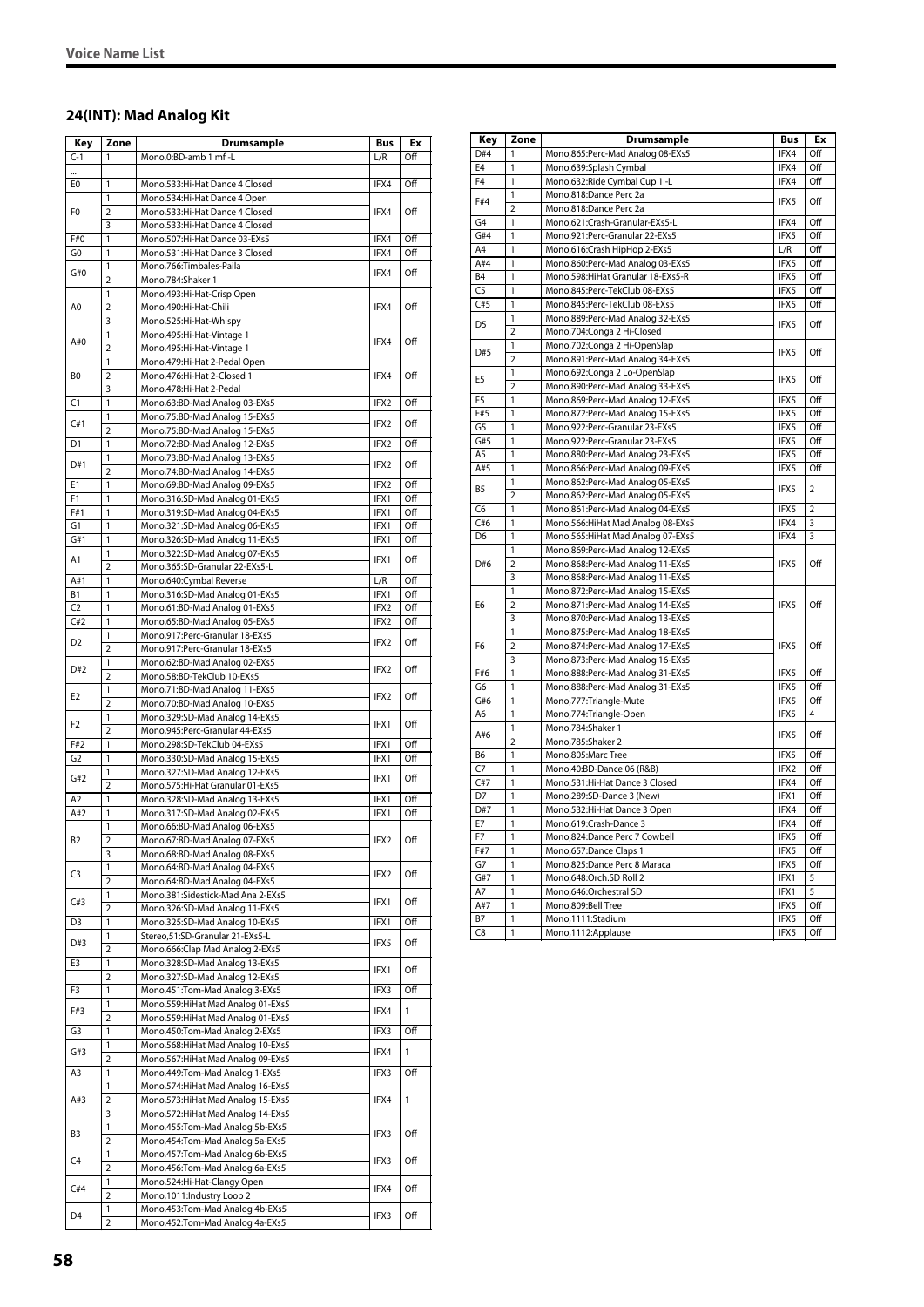# **25(INT): Noisy Kit**

| Key            | Zone                         | <b>Drumsample</b>                                                      | Bus              | Ex           |
|----------------|------------------------------|------------------------------------------------------------------------|------------------|--------------|
| C1             | 1                            | Mono.27:BD-Ambi Soft                                                   | L/R              | Off          |
|                | $\overline{2}$               | Mono, 1076:"Tuunn"                                                     |                  |              |
| C#1            | 1<br>1                       | Mono,63:BD-Mad Analog 03-EXs5<br>Mono, 979: DJ Vinyl Sliced 15         | IFX1             | Off          |
| D1             | $\overline{2}$               | Mono,874:Perc-Mad Analog 17-EXs5                                       | L/R              | Off          |
|                | 1                            | Mono, 68: BD-Mad Analog 08-EXs5                                        |                  |              |
| D#1            | $\overline{2}$               | Mono,1091:CompuVoice-Do it                                             | IFX2             | Off          |
| Ε1             | 1                            | Mono,882:Perc-Mad Analog 25-EXs5                                       | IFX2             | 9            |
|                | $\overline{2}$               | Mono,882:Perc-Mad Analog 25-EXs5                                       |                  |              |
| F1             | 1                            | Mono,320:SD-Mad Analog 05-EXs5                                         | IFX1             | Off          |
| F#1            | 1<br>$\overline{2}$          | Mono,669:Clap Mad Analog 5-EXs5<br>Mono, 1058: Voice Perc-Snare 2-EXs5 | IFX1             | Off          |
|                | 1                            | Mono,932:Perc-Granular 32-EXs5                                         |                  |              |
| G1             | $\overline{2}$               | Mono,931:Perc-Granular 31-EXs5                                         | IFX1             | Off          |
| G#1            | 1                            | Mono, 322: SD-Mad Analog 07-EXs5                                       | IFX1             | Off          |
|                | $\overline{2}$               | Mono, 322: SD-Mad Analog 07-EXs5                                       |                  |              |
| Α1             | 1<br>$\overline{2}$          | Mono, 324: SD-Mad Analog 09-EXs5<br>Mono, 324: SD-Mad Analog 09-EXs5   | IFX1             | Off          |
|                | 1                            | Mono,132:BD-Granular 10-EXs5-R                                         |                  |              |
| A#1            | $\overline{2}$               | Mono, 131:BD-Granular 10-EXs5-L                                        | IFX2             | Off          |
| В1             | 1                            | Mono, 66: BD-Mad Analog 06-EXs5                                        | IFX2             | Off          |
|                | $\overline{2}$               | Mono,67:BD-Mad Analog 07-EXs5                                          |                  |              |
| C <sub>2</sub> | 1                            | Mono, 47: BD-Dance 13                                                  | IFX2             | Off          |
|                | $\overline{2}$<br>1          | Mono,919:Perc-Granular 20-EXs5                                         |                  |              |
| C#2            | $\overline{2}$               | Mono,43:BD-Dance 09<br>Mono, 1117: Click                               | IFX2             | Off          |
|                | 1                            | Mono,986:DJ-Old Record                                                 |                  |              |
| D2             | $\overline{2}$               | Mono,42:BD-Dance 08                                                    | IFX2             | Off          |
| D#2            | 1                            | Mono, 12:BD-Dry 5                                                      | IFX2             | Off          |
|                | $\overline{2}$               | Mono,41:BD-Dance 07                                                    |                  |              |
| E2             | 1                            | Mono,41:BD-Dance 07                                                    | IFX <sub>2</sub> | Off          |
|                | $\overline{2}$<br>1          | Mono, 534: Hi-Hat Dance 4 Open<br>Mono, 173: SD-Dry 3                  |                  |              |
| F2             | 2                            | Mono, 763: Timbales Hi-Edge                                            | IFX1             | Off          |
| F#2            | 1                            | Mono,289:SD-Dance 3 (New)                                              | IFX1             | Off          |
| G <sub>2</sub> | 1                            | Mono,281:SD-Jungle                                                     | IFX1             | Off          |
|                | $\overline{2}$               | Mono, 656: Hand Claps 4 Happy                                          |                  |              |
| G#2            | 1                            | Mono,285:SD-Ambi Hit 1                                                 | IFX1             | Off          |
|                | $\overline{2}$<br>1          | Mono,285:SD-Ambi Hit 1<br>Mono, 659: Dance Claps 3                     |                  |              |
| A2             | $\overline{2}$               | Mono,657:Dance Claps 1                                                 | IFX1             | Off          |
|                | 1                            | Mono,825:Dance Perc 8 Maraca                                           |                  |              |
| A#2            | $\overline{2}$               | Mono, 199: SD-Sidestick Dry                                            | IFX1             | Off          |
| B2             | 1                            | Mono,1154:Noise-White                                                  | IFX2             | Off          |
|                | $\overline{2}$<br>1          | Mono, 1007: Cyber Drum                                                 |                  |              |
| C3             | $\overline{2}$               | Mono, 1124: Hart Beat<br>Mono, 949: Zap 2                              | IFX2             | Off          |
| C#3            | 1                            | Mono,1087:CompuVoice-Beep                                              | IFX1             | Off          |
| D <sub>3</sub> | 1                            | Mono,1154:Noise-White                                                  | IFX1             | Off          |
| D#3            | 1                            | Mono,1154:Noise-White                                                  | IFX1             | Off          |
|                | $\overline{2}$               | Mono, 1112: Applause                                                   |                  |              |
| E3             | 1                            | Mono,292:SD-Dance 6                                                    | IFX1             | Off          |
|                | 2<br>1                       | Mono, 1009: SD-Air Explosion<br>Mono, 445: Tom-Synth                   |                  |              |
| F3             | $\overline{2}$               | Mono,1154:Noise-White                                                  | L/R              | Off          |
|                | 1                            | Mono,1154:Noise-White                                                  |                  |              |
| F#3            | $\overline{2}$               | Mono,1117:Click                                                        | L/R              | $\mathbf{1}$ |
| G3             | 1                            | Mono,445:Tom-Synth                                                     | L/R              | Off          |
|                | $\overline{2}$               | Mono,1154:Noise-White                                                  |                  |              |
| G#3            | 1<br>$\overline{2}$          | Mono,1154:Noise-White<br>Mono, 1117: Click                             | L/R              | $\mathbf{1}$ |
|                | 1                            | Mono, 445: Tom-Synth                                                   |                  |              |
| A3             | $\overline{2}$               | Mono,1154:Noise-White                                                  | L/R              | Off          |
| A#3            | 1                            | Mono,1154:Noise-White                                                  | L/R              | 1            |
|                | $\overline{\mathbf{2}}$      | Mono,1117:Click                                                        |                  |              |
| B3             | 1                            | Mono, 445: Tom-Synth                                                   | L/R              | Off          |
| C4             | $\overline{\mathbf{2}}$<br>1 | Mono,1154:Noise-White<br>Mono,533:Hi-Hat Dance 4 Closed                | L/R              | Off          |
|                | 1                            | Mono,1155:Noise-VPM Mod                                                |                  |              |
| C#4            | $\overline{2}$               | Mono,1154:Noise-White                                                  | L/R              | Off          |
| D4             | 1                            | Mono,534:Hi-Hat Dance 4 Open                                           | L/R              | Off          |
| D#4            | 1                            | Mono,636:Ride-Dance 2 DDD1                                             | L/R              | Off          |
|                | $\overline{2}$               | Mono,1148:Telephone Ring                                               |                  |              |
| E4             | 1                            | Mono,619:Crash-Dance 3                                                 | L/R              | Off          |
| F4             | $\overline{2}$<br>1          | Mono,638:China Cymbal<br>Mono,636:Ride-Dance 2 DDD1                    | L/R              | Off          |
|                | 1                            | Mono,792:Cabasa-Up                                                     |                  |              |
| F#4            | $\overline{2}$               | Mono,793:Cabasa-Down                                                   | L/R              | Off          |
|                |                              |                                                                        |                  |              |

| Key            | Zone                    | Drumsample                                               | Bus | Ex  |
|----------------|-------------------------|----------------------------------------------------------|-----|-----|
| G4             | 1                       | Mono,639:Splash Cymbal                                   | L/R | Off |
| G#4            | 1                       | Mono,785:Shaker 2                                        |     |     |
|                | $\overline{2}$          | Mono,784:Shaker 1                                        | L/R | Off |
| A4             | 1                       | Mono,618:Crash-Dance 2 DDD1                              | L/R | Off |
| A#4            | 1                       | Mono,823:Dance Perc 6 Clave                              | L/R | Off |
| B4             | 1                       | Mono,640:Cymbal Reverse                                  | L/R | Off |
|                | $\overline{2}$          | Mono,640:Cymbal Reverse                                  |     |     |
| C5             | 1<br>$\overline{2}$     | Mono,822:Dance Perc 5 Conga<br>Mono,711:Bongo 1 Hi-Open  | L/R | Off |
|                | 1                       | Mono,822:Dance Perc 5 Conga                              |     |     |
| C#5            | $\overline{2}$          | Mono,708:Bongo 1 Lo-Open                                 | L/R | Off |
|                | 1                       | Mono,685:Conga 1 Hi-MtSlap                               |     |     |
| D <sub>5</sub> | $\overline{2}$          | Mono,689:Conga 1-Toe                                     | L/R | Off |
|                | 1                       | Mono,822:Dance Perc 5 Conga                              |     |     |
| D#5            | $\overline{2}$          | Mono,683:Conga 1 Hi-Open                                 | L/R | Off |
| E5             | 1                       | Mono,822:Dance Perc 5 Conga                              | L/R | Off |
|                | $\overline{2}$          | Mono,680:Conga 1 Lo-Open                                 |     |     |
| F5             | 1                       | Mono,767:Tambourine 1-Push                               | L/R | Off |
|                | $\overline{2}$          | Mono,768:Tambourine 1-Pull                               |     |     |
| F#5            | 1<br>$\overline{2}$     | Mono,770:Tambourine 3                                    | L/R | Off |
|                | 1                       | Mono, 769: Tambourine 2<br>Mono,824:Dance Perc 7 Cowbell |     |     |
| G5             | $\overline{2}$          | Mono,8:BD-Dry 1                                          | L/R | Off |
|                | 1                       | Mono, 375: Rimshot-Dance 2                               |     |     |
| G#5            | $\overline{2}$          | Mono,985:DJ-Reverse                                      | L/R | Off |
|                | 1                       | Mono,792:Cabasa-Up                                       |     |     |
| A5             | 2                       | Mono,793:Cabasa-Down                                     | L/R | Off |
| A#5            | 1                       | Mono,737:Maracas-Push                                    | L/R | Off |
|                | $\overline{2}$          | Mono,737:Maracas-Push                                    |     |     |
| B5             | 1                       | Mono,825:Dance Perc 8 Maraca                             | L/R | Off |
|                | $\overline{2}$          | Mono,813:Chinese Gong                                    |     |     |
| C6             | 1                       | Mono,1008:SD-Metal Striker                               | L/R | Off |
|                | $\overline{2}$<br>1     | Mono,813:Chinese Gong                                    |     |     |
| C#6            | $\overline{2}$          | Mono,1131:Car Engine<br>Mono,736:Guiro-Tap               | L/R | Off |
| D <sub>6</sub> | 1                       | Mono, 1011: Industry Loop 2                              | L/R | Off |
| D#6            | 1                       | Mono, 1011: Industry Loop 2                              | L/R | Off |
| E6             | 1                       | Mono,876:Perc-Mad Analog 19-EXs5                         | L/R | Off |
|                | 1                       | Mono,770:Tambourine 3                                    |     |     |
| F6             | $\overline{2}$          | Mono,8:BD-Dry 1                                          | L/R | Off |
| F#6            | 1                       | Mono,939:Perc-Granular 39-EXs5                           | L/R | Off |
| G6             | 1                       | Mono,1160:String Slap                                    | L/R | 4   |
|                | $\overline{2}$          | Mono,8:BD-Dry 1                                          |     |     |
| G#6            | 1                       | Mono,863:Perc-Mad Analog 06-EXs5                         | L/R | 5   |
| A6             | 1<br>$\overline{2}$     | Mono, 948: Zap 1                                         | L/R | Off |
| A#6            | 1                       | Mono,8:BD-Dry 1<br>Mono,927:Perc-Granular 28-EXs5-L      | L/R | Off |
|                | 1                       | Mono,1134:Car Crash                                      |     |     |
| B6             | 2                       | Mono,8:BD-Dry 1                                          | L/R | Off |
|                | 1                       | Mono.39:BD-Dance 05 (Rap)                                |     |     |
| C7             | $\overline{2}$          | Mono, 39: BD-Dance 05 (Rap)                              | L/R | Off |
|                | 1                       | Mono,531:Hi-Hat Dance 3 Closed                           |     |     |
| C#7            | $\overline{2}$          | Mono,531:Hi-Hat Dance 3 Closed                           | L/R | Off |
| D7             | 1                       | Mono,290:SD-Dance 4 (Old)                                | L/R | Off |
|                | $\overline{2}$          | Mono,290:SD-Dance 4 (Old)                                |     |     |
| D#7            | 1                       | Mono,532:Hi-Hat Dance 3 Open                             | L/R | Off |
|                | $\overline{2}$          | Mono,8:BD-Dry 1                                          |     |     |
| E7             | 1<br>1                  | Mono,620:Crash-Jungle<br>Mono,823:Dance Perc 6 Clave     | L/R | Off |
| F7             | $\overline{2}$          | Mono,823:Dance Perc 6 Clave                              | L/R | Off |
| F#7            | 1                       | Mono,1144:Wind                                           |     |     |
|                | $\overline{2}$          | Mono,8:BD-Dry 1                                          | L/R | Off |
|                | 1                       | Mono,1145:Stream                                         |     |     |
| G7             | $\overline{2}$          | Mono,8:BD-Dry 1                                          | L/R | Off |
| G#7            | 1                       | Mono,1097:"Two" Solo                                     | L/R | Off |
|                | $\overline{2}$          | Mono,1098:"One" Solo                                     |     |     |
| A7             | 1                       | Mono,1095:"Four" Solo                                    | L/R | Off |
|                | $\overline{2}$          | Mono,1096:"Three" Solo                                   |     |     |
| A#7            | 1                       | Mono,809:Bell Tree                                       | L/R | Off |
|                | $\overline{2}$          | Mono,8:BD-Dry 1                                          |     |     |
| В7             | 1<br>$\overline{2}$     | Mono, 1149: Space Lore                                   | L/R | Off |
|                | 1                       | Mono,8:BD-Dry 1                                          |     |     |
| C8             | $\overline{\mathbf{c}}$ | Mono,1124: Hart Beat<br>Mono,8:BD-Dry 1                  | L/R | Off |
|                | 1                       | Mono,8:BD-Dry 1                                          |     |     |
| C#8            | $\overline{2}$          | Mono,8:BD-Dry 1                                          | L/R | Off |
|                | 1                       | Mono,8:BD-Dry 1                                          |     |     |
| D8             | $\overline{2}$          | Mono,8:BD-Dry 1                                          | L/R | Off |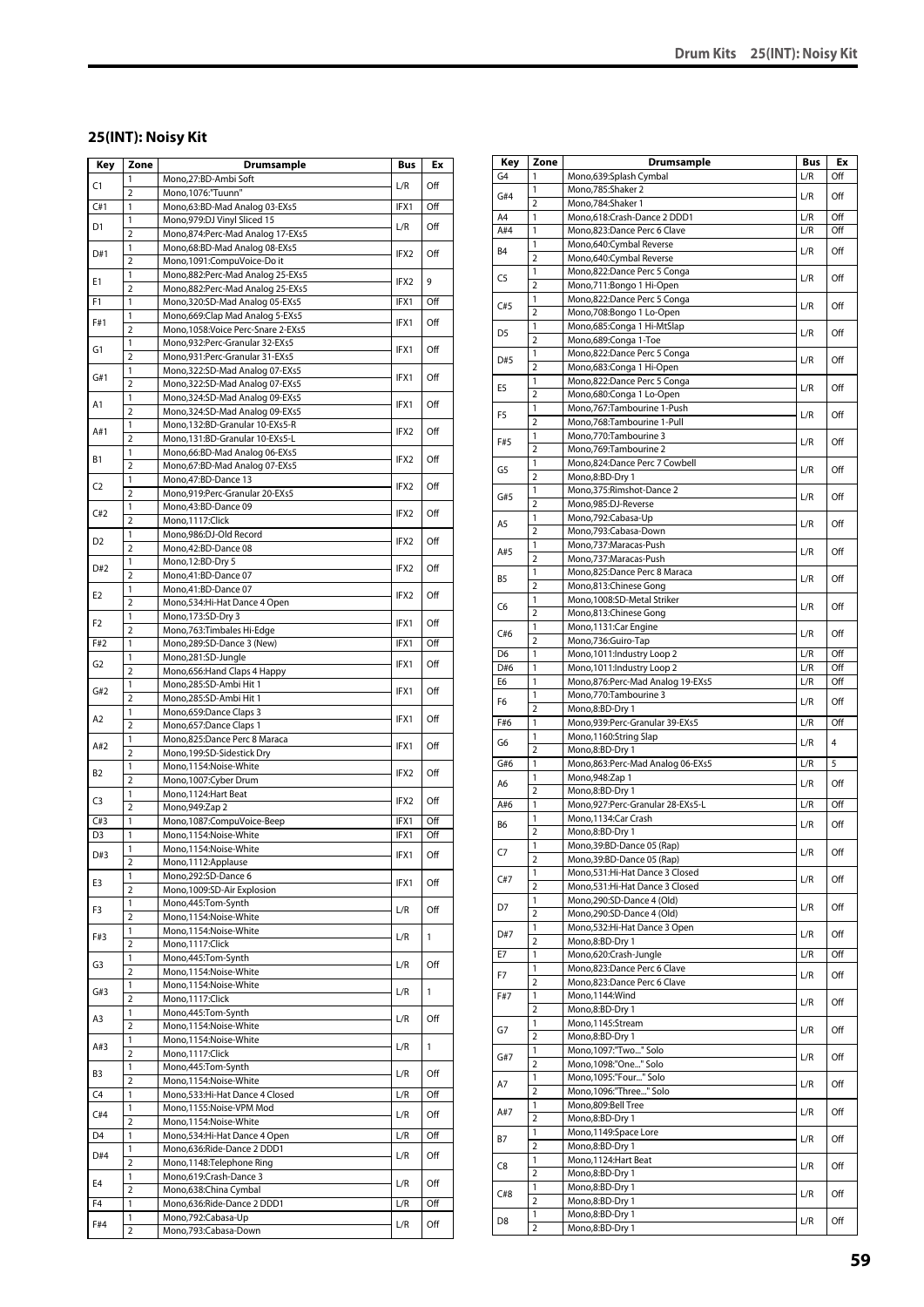| Key            | Zone           | Drumsample      | <b>Bus</b> | Ex  |
|----------------|----------------|-----------------|------------|-----|
| D#8            | 1              | Mono,8:BD-Dry 1 | L/R        | Off |
|                | $\overline{2}$ | Mono,8:BD-Dry 1 |            |     |
| E8             | 1              | Mono,8:BD-Dry 1 | L/R        | Off |
|                | $\overline{2}$ | Mono,8:BD-Dry 1 |            |     |
| F <sub>8</sub> | 1              | Mono,8:BD-Dry 1 | L/R        | Off |
|                | $\overline{2}$ | Mono,8:BD-Dry 1 |            |     |
| F#8            | 1              | Mono,8:BD-Dry 1 | L/R        | Off |
|                | $\overline{2}$ | Mono,8:BD-Dry 1 |            |     |
| G8             | 1              | Mono,8:BD-Dry 1 | L/R        | Off |
|                | $\overline{2}$ | Mono,8:BD-Dry 1 |            |     |
| G#8            | 1              | Mono,8:BD-Dry 1 | L/R        | Off |
|                | $\overline{2}$ | Mono,8:BD-Dry 1 |            |     |
| A8             | 1              | Mono,8:BD-Dry 1 | L/R        | Off |
|                | $\overline{2}$ | Mono,8:BD-Dry 1 |            |     |
| A#8            | 1              | Mono,8:BD-Dry 1 | L/R        | Off |
|                | $\overline{2}$ | Mono,8:BD-Dry 1 |            |     |
| B <sub>8</sub> | 1              | Mono,8:BD-Dry 1 | L/R        | Off |
|                | $\overline{2}$ | Mono,8:BD-Dry 1 |            |     |
| C <sub>9</sub> | 1              | Mono,8:BD-Dry 1 | L/R        | Off |
|                | $\overline{2}$ | Mono,8:BD-Dry 1 |            |     |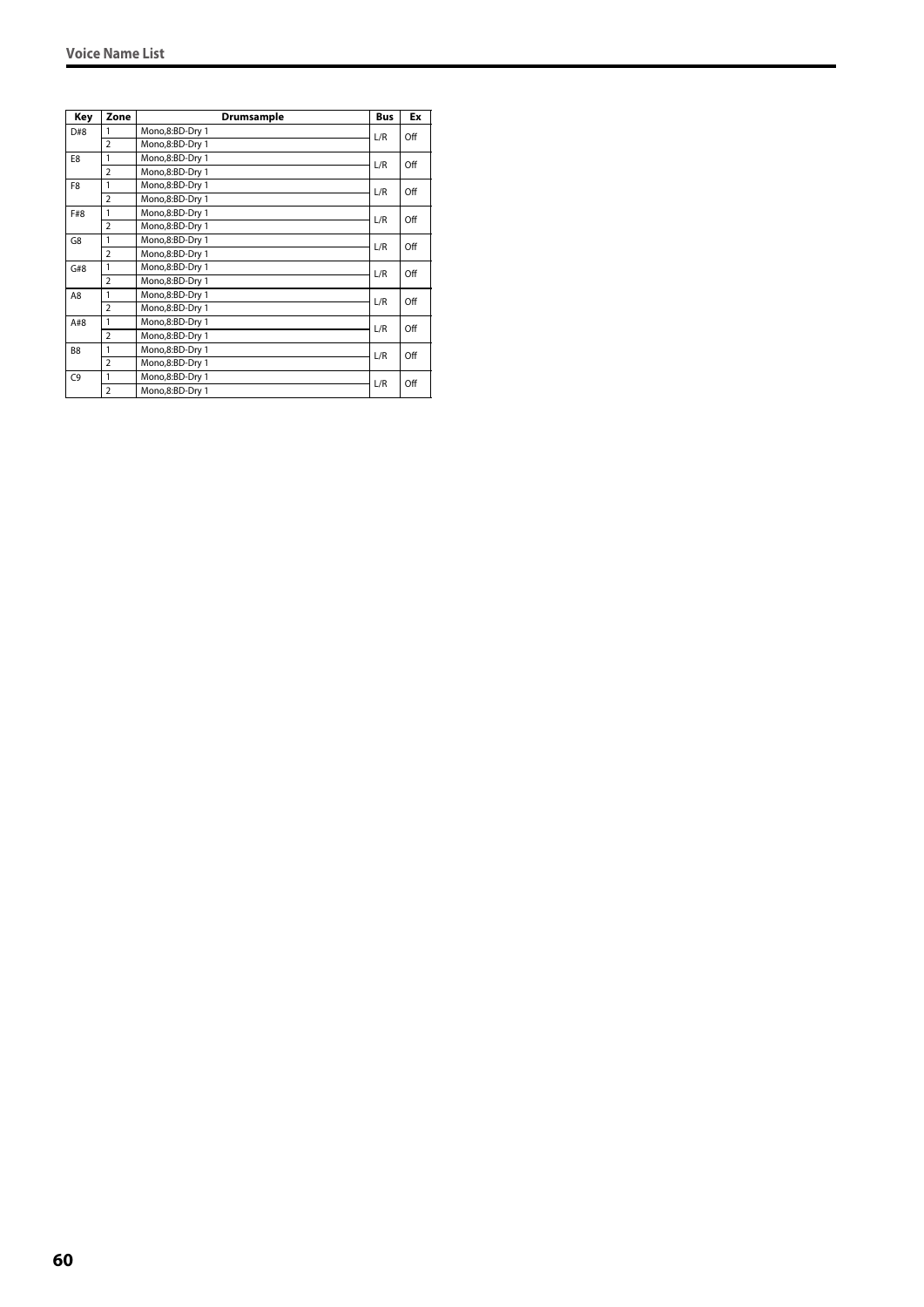#### **26(INT): Percussion Kit**

| Key            | Zone                | <b>Drumsample</b>                                  | Bus  | Ex             |
|----------------|---------------------|----------------------------------------------------|------|----------------|
| C1             | 1                   | Mono,754:Taiko-Rim                                 | L/R  | Off            |
|                | $\overline{2}$      | Mono,753:Taiko-Open                                |      |                |
| C#1            | 1                   | Mono,755:Tsuzumi                                   | L/R  | Off            |
|                | $\overline{2}$<br>1 | Mono,755:Tsuzumi                                   |      |                |
| D1             | $\overline{2}$      | Mono,728:Djembe-Open<br>Mono,728:Djembe-Open       | IFX1 | Off            |
|                | 1                   | Mono,730:Djembe-Slap                               |      |                |
| D#1            | $\overline{2}$      | Mono,729:Djembe-Mute                               | IFX1 | Off            |
| Ε1             | 1                   | Mono,740:Baya-Ghe                                  | L/R  | 5              |
|                | $\overline{2}$      | Mono,739:Baya-Open                                 |      |                |
| F1             | 1                   | Mono, 741: Baya-Mute 1                             | L/R  | Off            |
|                | $\overline{2}$      | Mono, 743: Baya-Mute 3                             |      |                |
| F#1            | 1<br>$\overline{2}$ | Mono, 745: Baya-Mute 5<br>Mono, 744: Baya-Mute 4   | L/R  | Off            |
|                | 1                   | Mono, 747: Tabla-Open                              |      |                |
| G1             | $\overline{2}$      | Mono,747:Tabla-Open                                | L/R  | Off            |
|                | 1                   | Mono,748:Tabla-Tin                                 |      |                |
| G#1            | $\overline{2}$      | Mono, 752: Tabla-Mute 4                            | L/R  | Off            |
| A1             | 1                   | Mono,750:Tabla-Mute 2                              | L/R  | Off            |
|                | $\overline{2}$      | Mono, 751: Tabla-Mute 3                            |      |                |
| A#1            | 1<br>$\overline{2}$ | Mono, 746: Tabla-Na                                | L/R  | 6              |
|                | 1                   | Mono, 749: Tabla-Mute 1<br>Mono, 749: Tabla-Mute 1 |      |                |
| <b>B1</b>      | $\overline{2}$      | Mono,750:Tabla-Mute 2                              | L/R  | Off            |
|                | 1                   | Mono,645:Orchestral BD                             |      |                |
| C <sub>2</sub> | $\overline{2}$      | Mono,8:BD-Dry 1                                    | L/R  | Off            |
| C#2            | 1                   | Mono,1126:Tribe                                    | L/R  | Off            |
|                | $\overline{2}$      | Mono,8:BD-Dry 1                                    |      |                |
| D2             | 1                   | Mono, 674: Finger Snap                             | L/R  | Off            |
|                | $\overline{2}$<br>1 | Mono,8:BD-Dry 1                                    |      |                |
| D#2            | $\overline{2}$      | Mono, 654: Hand Claps 2<br>Mono,8:BD-Dry 1         | L/R  | Off            |
|                | 1                   | Mono,777:Triangle-Mute                             |      |                |
| E2             | $\overline{2}$      | Mono,8:BD-Dry 1                                    | L/R  | 1              |
| F <sub>2</sub> | 1                   | Mono,774:Triangle-Open                             | L/R  | 1              |
|                | $\overline{2}$      | Mono,8:BD-Dry 1                                    |      |                |
| F#2            | 1                   | Mono,733:Castanet-Double 2                         | IFX1 | Off            |
|                | $\overline{2}$      | Mono,8:BD-Dry 1                                    |      |                |
| G2             | 1<br>$\overline{2}$ | Mono,731:Castanet-Single<br>Mono,8:BD-Dry 1        | IFX1 | Off            |
|                | 1                   | Mono,732:Castanet-Double 1                         |      |                |
| G#2            | $\overline{2}$      | Mono,8:BD-Dry 1                                    | IFX1 | Off            |
| A <sub>2</sub> | 1                   | Mono,734:Guiro-Long                                |      | $\overline{2}$ |
|                | $\overline{2}$      | Mono,8:BD-Dry 1                                    | L/R  |                |
| A#2            | 1                   | Mono,735:Guiro-Short                               | L/R  | $\overline{2}$ |
|                | $\overline{2}$      | Mono,735:Guiro-Short                               |      |                |
| B2             | 1<br>$\overline{2}$ | Mono,736:Guiro-Tap<br>Mono,8:BD-Dry 1              | L/R  | $\overline{2}$ |
|                | 1                   | Mono,756:Vibraslap                                 |      |                |
| C <sub>3</sub> | $\overline{2}$      | Mono,8:BD-Dry 1                                    | IFX1 | Off            |
| C#3            | 1                   | Mono, 757: Claves                                  | IFX1 | Off            |
|                | $\overline{2}$      | Mono,8:BD-Dry 1                                    |      |                |
| D3             | 1                   | Mono,823:Dance Perc 6 Clave                        | IFX1 | Off            |
|                | $\overline{2}$<br>1 | Mono,8:BD-Dry 1<br>Mono,780:Cuica 1-Lo             |      |                |
| D#3            | $\overline{2}$      | Mono,8:BD-Dry 1                                    | IFX1 | 3              |
|                | $\mathbf{1}$        | Mono,781:Cuica 1-Hi                                |      |                |
| E3             | 2                   | Mono,8:BD-Dry 1                                    | IFX1 | 3              |
| F3             | 1                   | Mono,760:Timbales Lo-Open                          | IFX1 | Off            |
|                | $\overline{2}$      | Mono,8:BD-Dry 1                                    |      |                |
| F#3            | 1                   | Mono,758:Woodblock 1                               | IFX1 | Off            |
|                | $\overline{2}$<br>1 | Mono,8:BD-Dry 1<br>Mono, 762: Timbales Lo-Rim      |      |                |
| G3             | $\overline{2}$      | Mono,8:BD-Dry 1                                    | IFX1 | Off            |
|                | 1                   | Mono,758:Woodblock 1                               |      |                |
| G#3            | $\overline{2}$      | Mono,8:BD-Dry 1                                    | IFX1 | Off            |
| A3             | 1                   | Mono,761:Timbales Lo-Mute                          | IFX1 | Off            |
|                | $\overline{2}$      | Mono,8:BD-Dry 1                                    |      |                |
| A#3            | 1                   | Mono,816:Vocal Woodblock                           | IFX1 | Off            |
|                | $\overline{2}$      | Mono,8:BD-Dry 1<br>Mono, 763: Timbales Hi-Edge     |      |                |
| B3             | 1<br>$\overline{2}$ | Mono,8:BD-Dry 1                                    | IFX1 | Off            |
|                | 1                   | Mono, 765: Timbales Hi-Rim 2                       |      |                |
| C4             | $\overline{2}$      | Mono,8:BD-Dry 1                                    | IFX1 | Off            |
| C#4            | 1                   | Mono,800:Chacha Bell                               | IFX1 | Off            |
|                | $\overline{2}$      | Mono,8:BD-Dry 1                                    |      |                |
| D4             | 1                   | Mono, 764: Timbales Hi-Rim 1                       | IFX1 | Off            |
|                | 2                   | Mono,8:BD-Dry 1                                    |      |                |

| Key            | Zone                    | <b>Drumsample</b>                                    | Bus  | Ex             |
|----------------|-------------------------|------------------------------------------------------|------|----------------|
| D#4            | 1                       | Mono,801:Mambo Bell                                  | IFX1 | Off            |
|                | $\overline{2}$          | Mono,8:BD-Dry 1                                      |      |                |
| E <sub>4</sub> | 1<br>$\overline{2}$     | Mono,766:Timbales-Paila                              | IFX1 | Off            |
|                | 1                       | Mono,8:BD-Dry 1<br>Mono,708:Bongo 1 Lo-Open          |      |                |
| F <sub>4</sub> | $\overline{2}$          | Mono,8:BD-Dry 1                                      | L/R  | Off            |
|                | 1                       | Mono,798:Cowbell 1                                   |      |                |
| F#4            | $\overline{2}$          | Mono,8:BD-Dry 1                                      | L/R  | Off            |
| G4             | 1                       | Mono,709:Bongo 1 Lo-Slap                             | L/R  | Off            |
|                | $\overline{2}$          | Mono,8:BD-Dry 1                                      |      |                |
| G#4            | 1<br>$\overline{2}$     | Mono,799:Cowbell 2<br>Mono,8:BD-Dry 1                | L/R  | Off            |
|                | 1                       | Mono,711:Bongo 1 Hi-Open                             |      |                |
| A4             | 2                       | Mono,8:BD-Dry 1                                      | L/R  | Off            |
|                | 1                       | Mono,815:Vocal Cowbell                               |      |                |
| A#4            | $\overline{2}$          | Mono,8:BD-Dry 1                                      | L/R  | Off            |
| B4             | 1                       | Mono,712:Bongo 1 Hi-Slap                             | L/R  | Off            |
|                | $\overline{2}$          | Mono,712:Bongo 1 Hi-Slap                             |      |                |
| C5             | 1                       | Mono,680:Conga 1 Lo-Open                             | L/R  | Off            |
|                | $\overline{2}$<br>1     | Mono,680:Conga 1 Lo-Open<br>Mono,682:Conga 1 Lo-Slap |      |                |
| C#5            | 2                       | Mono,8:BD-Dry 1                                      | L/R  | Off            |
|                | 1                       | Mono,681:Conga 1 Lo-MuteSlap                         |      |                |
| D <sub>5</sub> | $\overline{2}$          | Mono,8:BD-Dry 1                                      | L/R  | Off            |
| D#5            | 1                       | Mono,685:Conga 1 Hi-MtSlap                           | L/R  | Off            |
|                | $\overline{2}$          | Mono,8:BD-Dry 1                                      |      |                |
| E5             | 1                       | Mono,683:Conga 1 Hi-Open                             | L/R  | Off            |
|                | $\overline{2}$          | Mono,683:Conga 1 Hi-Open                             |      |                |
| F5             | 1<br>$\overline{2}$     | Mono,684:Conga 1 Hi-Mute                             | L/R  | Off            |
|                | 1                       | Mono,8:BD-Dry 1<br>Mono,688:Conga 1-Heel             |      |                |
| F#5            | 2                       | Mono,8:BD-Dry 1                                      | L/R  | Off            |
|                | 1                       | Mono,686:Conga 1 Hi-Slap 1                           |      |                |
| G5             | $\overline{2}$          | Mono,8:BD-Dry 1                                      | L/R  | Off            |
| G#5            | 1                       | Mono,689:Conga 1-Toe                                 | L/R  | Off            |
|                | $\overline{2}$          | Mono,8:BD-Dry 1                                      |      |                |
| A5             | 1                       | Mono,687:Conga 1 Hi-Slap 2                           | L/R  | Off            |
|                | 2<br>1                  | Mono,8:BD-Dry 1                                      |      |                |
| A#5            | $\overline{2}$          | Mono,797:Agogo Bell<br>Mono,8:BD-Dry 1               | IFX1 | Off            |
|                | 1                       | Mono,797:Agogo Bell                                  |      |                |
| B5             | $\overline{2}$          | Mono,8:BD-Dry 1                                      | IFX1 | Off            |
| C6             | 1                       | Mono,738:Maracas-Pull                                | IFX1 | Off            |
|                | $\overline{2}$          | Mono,737:Maracas-Push                                |      |                |
| C#6            | 1                       | Mono,784:Shaker 1                                    | L/R  | Off            |
|                | $\overline{2}$          | Mono,784:Shaker 1                                    |      |                |
| D6             | 1<br>$\overline{2}$     | Mono,785:Shaker 2<br>Mono,785:Shaker 2               | L/R  | Off            |
|                | 1                       | Mono,794:Cabasa-Tap                                  |      |                |
| D#6            | $\overline{2}$          | Mono,793:Cabasa-Down                                 | L/R  | Off            |
|                | 1                       | Mono, 794: Cabasa-Tap                                | L/R  | Off            |
| E6             | 2                       | Mono,792:Cabasa-Up                                   |      |                |
| F6             | 1                       | Mono,795:Caxixi-Hard                                 | L/R  | Off            |
|                | $\overline{2}$          | Mono,796:Caxixi-Soft                                 |      |                |
| F#6            | 1<br>$\overline{2}$     | Mono,767:Tambourine 1-Push<br>Mono,8:BD-Dry 1        | L/R  | Off            |
|                | 1                       | Mono, 769: Tambourine 2                              |      |                |
| G6             | $\overline{2}$          | Mono, 769: Tambourine 2                              | L/R  | Off            |
|                | 1                       | Mono,768:Tambourine 1-Pull                           |      |                |
| G#6            | $\overline{2}$          | Mono,8:BD-Dry 1                                      | L/R  | Off            |
| A6             | 1                       | Mono,770:Tambourine 3                                | IFX1 | Off            |
|                | $\overline{\mathbf{c}}$ | Mono,770:Tambourine 3                                |      |                |
| A#6            | 1                       | Mono,802:Sleigh Bell                                 | L/R  | Off            |
|                | 2                       | Mono,802:Sleigh Bell                                 |      |                |
| В6             | 1<br>2                  | Mono,811:Samba Whistle 1<br>Mono,8:BD-Dry 1          | L/R  | $\overline{4}$ |
|                | 1                       | Mono,811:Samba Whistle 1                             |      |                |
| С7             | 2                       | Mono,8:BD-Dry 1                                      | L/R  | 4              |
|                | 1                       | Mono,809:Bell Tree                                   |      |                |
| C#7            | 2                       | Mono,8:BD-Dry 1                                      | L/R  | Off            |
| D7             | 1                       | Mono,811:Samba Whistle 1                             | L/R  | 4              |
|                | $\overline{2}$          | Mono,8:BD-Dry 1                                      |      |                |
| D#7            | 1<br>$\overline{2}$     | Mono,805:Marc Tree<br>Mono,8:BD-Dry 1                | L/R  | Off            |
|                | 1                       | Mono,811:Samba Whistle 1                             |      |                |
| E7             | 2                       | Mono,8:BD-Dry 1                                      | L/R  | 4              |
|                | 1                       | Mono,803:Rap Sleigh bell                             |      |                |
| F7             | 2                       | Mono,803:Rap Sleigh bell                             | L/R  | Off            |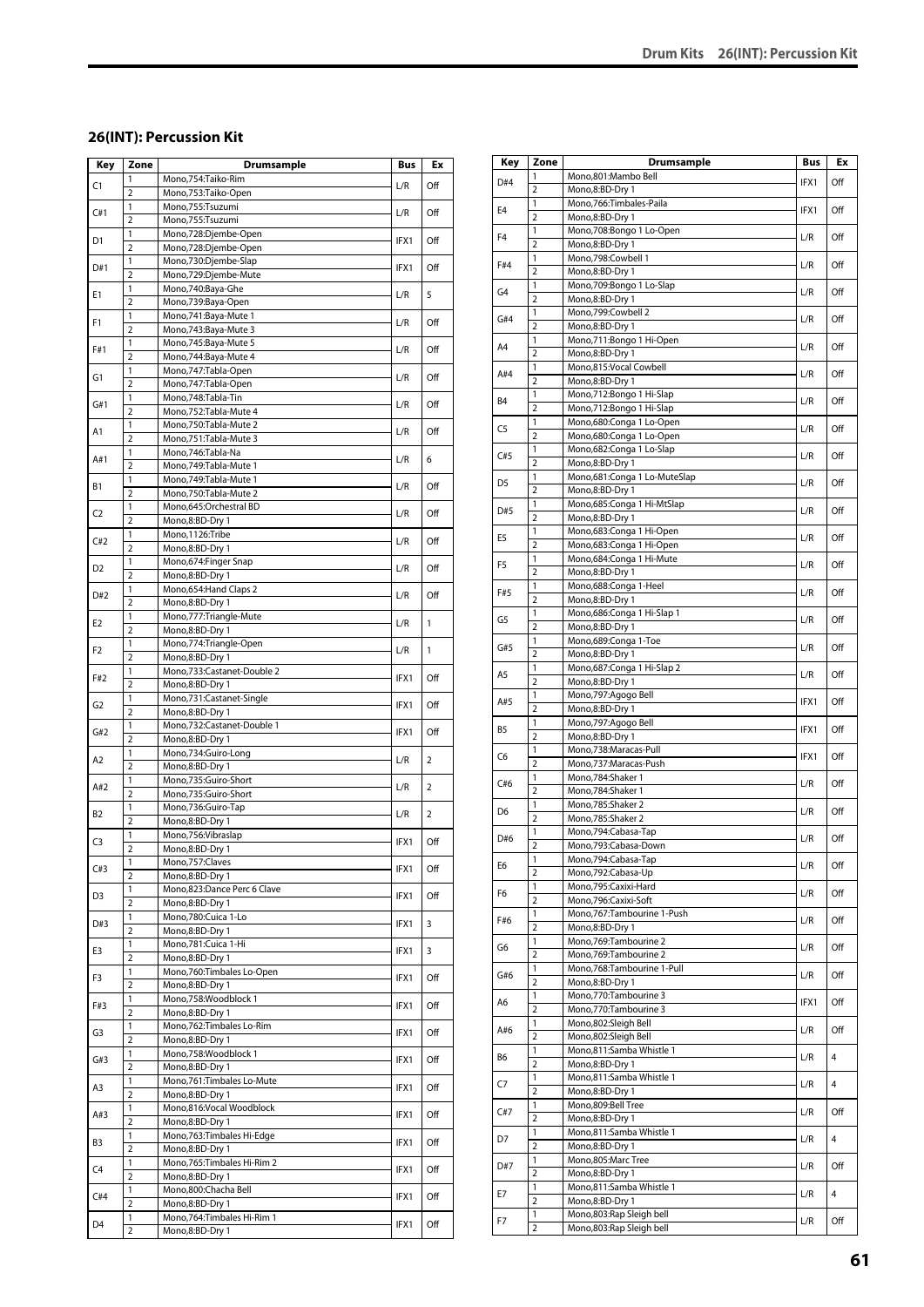| Key            | Zone           | <b>Drumsample</b>          | <b>Bus</b> | Ex  |
|----------------|----------------|----------------------------|------------|-----|
|                | 1              | Mono,1128: Rainstick       |            |     |
| F#7            | $\overline{2}$ | Mono,8:BD-Dry 1            | L/R        | Off |
|                | 1              | Mono,813:Chinese Gong      | L/R        | Off |
| G7             | $\overline{2}$ | Mono,8:BD-Dry 1            |            |     |
|                | $\mathbf{1}$   | Mono, 1118: Bird 1         |            |     |
| G#7            | $\overline{2}$ | Mono,8:BD-Dry 1            | L/R        | Off |
| A7             | 1              | Mono, 1119: Bird 2         |            | Off |
|                | $\overline{2}$ | Mono,8:BD-Dry 1            | L/R        |     |
| A#7            | 1              | Mono, 1118: Bird 1         | L/R        |     |
|                | $\overline{2}$ | Mono,8:BD-Dry 1            |            | Off |
| <b>B7</b>      | 1              | Mono,1152:Cricket Spectrum |            | Off |
|                | $\overline{2}$ | Mono,8:BD-Dry 1            | L/R        |     |
| C8             | 1              | Mono.805:Marc Tree         |            |     |
|                | $\overline{2}$ | Mono,8:BD-Dry 1            | L/R        | Off |
| C#8            | 1              | Mono,1117:Click            |            |     |
|                | $\overline{2}$ | Mono,8:BD-Dry 1            | L/R        | Off |
| D <sub>8</sub> | $\mathbf{1}$   | Mono,1117:Click            | L/R        |     |
|                | $\overline{2}$ | Mono,8:BD-Dry 1            |            | Off |
| D#8            | $\mathbf{1}$   | Mono,1117:Click            | L/R        | Off |
|                | $\overline{2}$ | Mono,8:BD-Dry 1            |            |     |
|                | 1              | Mono,1117:Click            |            | Off |
| E8             | $\overline{2}$ | Mono,8:BD-Dry 1            | L/R        |     |
|                | 1              | Mono,1117:Click            |            |     |
| F8             | $\overline{2}$ | Mono,8:BD-Dry 1            | L/R        | Off |
|                | $\mathbf{1}$   | Mono,1117:Click            |            |     |
| F#8            | $\overline{2}$ | Mono,8:BD-Dry 1            | L/R        | Off |
|                | $\mathbf{1}$   | Mono,1117:Click            |            |     |
| G8             | $\overline{2}$ | Mono,8:BD-Dry 1            | L/R        | Off |
|                | 1              | Mono,1117:Click            |            |     |
| G#8            | $\overline{2}$ | Mono,8:BD-Dry 1            | L/R        | Off |
|                | 1              | Mono,1117:Click            |            |     |
| A8             | $\overline{2}$ | Mono,8:BD-Dry 1            | L/R        | Off |
|                | $\mathbf{1}$   | Mono,1117:Click            |            |     |
| A#8            | $\overline{2}$ | Mono,8:BD-Dry 1            | L/R        | Off |
|                | 1              | Mono, 1117: Click          |            |     |
| B <sub>8</sub> | $\overline{2}$ | Mono,8:BD-Dry 1            | L/R        | Off |
|                | 1              | Mono,1117:Click            |            |     |
| C <sub>9</sub> | $\overline{2}$ | Mono,8:BD-Dry 1            | L/R        | Off |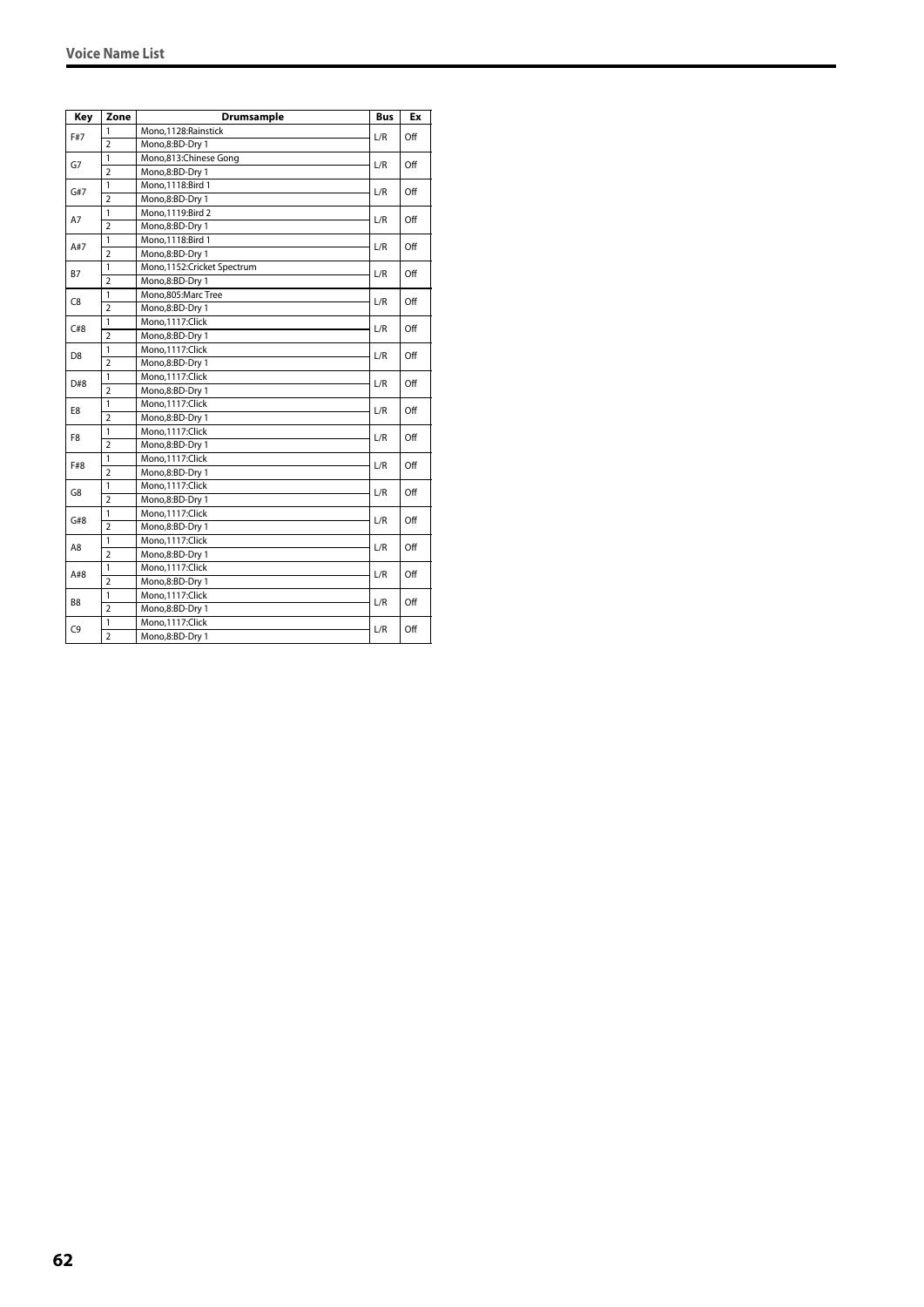#### **27(INT): Orchestra&Ethnic**

| Key            | Zone                           | <b>Drumsample</b>                                    | Bus  | Еx             |
|----------------|--------------------------------|------------------------------------------------------|------|----------------|
| $C-1$          | 1                              | Mono,8:BD-Dry 1                                      | L/R  | Off            |
|                | $\overline{2}$                 | Mono,8:BD-Dry 1                                      |      |                |
|                | 1                              | Mono,989:Orchestra Hit                               |      |                |
| C1             | $\overline{2}$                 | Mono,989:Orchestra Hit                               | L/R  | Off            |
|                | 1                              | Mono,989:Orchestra Hit                               |      |                |
| C#1            | $\overline{2}$                 | Mono,989:Orchestra Hit                               | L/R  | Off            |
| D1             | 1                              | Mono,989:Orchestra Hit                               | L/R  | Off            |
|                | $\overline{2}$                 | Mono,989:Orchestra Hit                               |      |                |
| D#1            | $\mathbf{1}$<br>$\overline{2}$ | Mono, 989: Orchestra Hit<br>Mono,989:Orchestra Hit   | L/R  | Off            |
|                | $\mathbf{1}$                   | Mono,989:Orchestra Hit                               |      |                |
| Ε1             | $\overline{2}$                 | Mono,989:Orchestra Hit                               | L/R  | Off            |
|                | 1                              | Mono,989:Orchestra Hit                               |      |                |
| F1             | $\overline{2}$                 | Mono,989:Orchestra Hit                               | L/R  | Off            |
| F#1            | 1                              | Mono,989:Orchestra Hit                               | L/R  | Off            |
|                | $\overline{2}$                 | Mono,989:Orchestra Hit                               |      |                |
| G1             | 1<br>$\overline{2}$            | Mono,989:Orchestra Hit<br>Mono,989:Orchestra Hit     | L/R  | Off            |
|                | 1                              | Mono,989:Orchestra Hit                               |      |                |
| G#1            | $\overline{2}$                 | Mono,989:Orchestra Hit                               | L/R  | Off            |
| Α1             | 1                              | Mono,989:Orchestra Hit                               | L/R  | Off            |
|                | $\overline{2}$                 | Mono,989:Orchestra Hit                               |      |                |
| A#1            | 1                              | Mono,989:Orchestra Hit                               | L/R  | Off            |
|                | $\overline{2}$<br>$\mathbf{1}$ | Mono,989:Orchestra Hit                               |      |                |
| Β1             | $\overline{2}$                 | Mono,989:Orchestra Hit<br>Mono,989:Orchestra Hit     | L/R  | Off            |
|                | 1                              | Mono,645:Orchestral BD                               |      |                |
| C <sub>2</sub> | $\overline{2}$                 | Mono,645:Orchestral BD                               | IFX2 | Off            |
| C#2            | 1                              | Mono,647:Orch.SD Roll 1                              | L/R  | 1              |
|                | $\overline{2}$                 | Mono,647:Orch.SD Roll 1                              |      |                |
| D <sub>2</sub> | 1                              | Mono,646:Orchestral SD                               | L/R  | Off            |
|                | $\overline{2}$<br>1            | Mono,646:Orchestral SD<br>Mono,648:Orch.SD Roll 2    |      |                |
| D#2            | $\overline{2}$                 | Mono,648:Orch.SD Roll 2                              | L/R  | 1              |
|                | 1                              | Mono,646:Orchestral SD                               |      |                |
| E2             | $\overline{2}$                 | Mono,646:Orchestral SD                               | L/R  | $\mathbf{1}$   |
| F2             | 1                              | Mono,650:Orch Cymbal-Open                            | L/R  | $\overline{2}$ |
|                | $\overline{2}$                 | Mono,650:Orch Cymbal-Open                            |      |                |
| F#2            | 1                              | Mono,649:Orch Cymbal-Closed                          | L/R  | 2              |
|                | $\overline{2}$<br>1            | Mono,649:Orch Cymbal-Closed<br>Mono,753:Taiko-Open   |      |                |
| G2             | $\overline{2}$                 | Mono,753:Taiko-Open                                  | IFX2 | Off            |
|                | 1                              | Mono,647:Orch.SD Roll 1                              |      |                |
| G#2            | $\overline{2}$                 | Mono,647:Orch.SD Roll 1                              | L/R  | 3              |
| A2             | 1                              | Mono,646:Orchestral SD                               | L/R  | Off            |
|                | $\overline{2}$                 | Mono,646:Orchestral SD                               |      |                |
| A#2            | 1<br>$\overline{2}$            | Mono,648:Orch.SD Roll 2<br>Mono,648:Orch.SD Roll 2   | L/R  | 3              |
|                | 1                              | Mono,646:Orchestral SD                               |      |                |
| <b>B2</b>      | 2                              | Mono,646:Orchestral SD                               | L/R  | 3              |
| C3             | 1                              | Mono,777:Triangle-Mute                               | L/R  | 4              |
|                | $\overline{2}$                 | Mono,777:Triangle-Mute                               |      |                |
| C#3            | 1                              | Mono,779:Triangle-Roll                               | L/R  | 4              |
|                | $\overline{2}$<br>1            | Mono, 779: Triangle-Roll<br>Mono, 774: Triangle-Open |      |                |
| D3             | $\overline{2}$                 | Mono, 774: Triangle-Open                             | L/R  | 4              |
|                | 1                              | Mono,813:Chinese Gong                                |      |                |
| D#3            | $\overline{2}$                 | Mono,813:Chinese Gong                                | IFX1 | Off            |
| E3             | 1                              | Mono,770:Tambourine 3                                | L/R  | Off            |
|                | $\overline{2}$                 | Mono,770:Tambourine 3                                |      |                |
| F3             | 1                              | Mono,758:Woodblock 1                                 | IFX1 | Off            |
|                | $\overline{2}$<br>1            | Mono,758:Woodblock 1<br>Mono,732:Castanet-Double 1   |      |                |
| F#3            | $\overline{2}$                 | Mono,732:Castanet-Double 1                           | L/R  | Off            |
|                | 1                              | Mono,758:Woodblock 1                                 |      |                |
| G3             | $\overline{2}$                 | Mono,758:Woodblock 1                                 | IFX1 | Off            |
| G#3            | 1                              | Mono,733:Castanet-Double 2                           | L/R  | Off            |
|                | $\overline{2}$                 | Mono,733:Castanet-Double 2                           |      |                |
| A3             | 1                              | Mono,758:Woodblock 1                                 | IFX1 | Off            |
|                | $\overline{2}$<br>1            | Mono,758:Woodblock 1<br>Mono,731:Castanet-Single     |      |                |
| A#3            | $\overline{2}$                 | Mono,731:Castanet-Single                             | L/R  | Off            |
|                | 1                              | Mono,758:Woodblock 1                                 |      |                |
| B3             | $\overline{2}$                 | Mono,758:Woodblock 1                                 | IFX1 | Off            |
| C4             | $\mathbf{1}$                   | Mono,758:Woodblock 1                                 | IFX1 | Off            |
|                | $\overline{2}$                 | Mono,758:Woodblock 1                                 |      |                |

| Key            | Zone                         | <b>Drumsample</b>                                            | Bus              | Ex  |
|----------------|------------------------------|--------------------------------------------------------------|------------------|-----|
| C#4            | 1                            | Mono,651:Timpani                                             | IFX2             | Off |
|                | $\overline{2}$               | Mono,651:Timpani                                             |                  |     |
| D <sub>4</sub> | 1                            | Mono,651:Timpani                                             | IFX <sub>2</sub> | Off |
|                | $\overline{2}$               | Mono,651:Timpani                                             |                  |     |
| D#4            | 1<br>2                       | Mono,651:Timpani                                             | IFX2             | Off |
|                | 1                            | Mono,651:Timpani<br>Mono,651:Timpani                         |                  |     |
| E <sub>4</sub> | $\overline{2}$               | Mono,651:Timpani                                             | IFX2             | Off |
|                | 1                            | Mono,728:Djembe-Open                                         |                  |     |
| F <sub>4</sub> | $\overline{2}$               | Mono,728:Djembe-Open                                         | IFX1             | Off |
| F#4            | 1                            | Mono,729:Djembe-Mute                                         | IFX1             | Off |
|                | $\overline{2}$               | Mono,729:Djembe-Mute                                         |                  |     |
| G <sub>4</sub> | 1<br>2                       | Mono,730:Djembe-Slap<br>Mono,730:Djembe-Slap                 | IFX1             | Off |
|                | 1                            | Mono,795:Caxixi-Hard                                         |                  |     |
| G#4            | $\overline{2}$               | Mono,796:Caxixi-Soft                                         | L/R              | Off |
| A4             | 1                            | Mono,802:Sleigh Bell                                         | IFX1             | Off |
|                | 2                            | Mono,802:Sleigh Bell                                         |                  |     |
| A#4            | 1                            | Mono,792:Cabasa-Up                                           | L/R              | Off |
|                | $\overline{2}$               | Mono,793:Cabasa-Down                                         |                  |     |
| B4             | 1<br>2                       | Mono,804:Finger Cymbal<br>Mono,804:Finger Cymbal             | L/R              | Off |
|                | 1                            | Mono,740:Baya-Ghe                                            |                  |     |
| C5             | 2                            | Mono,740:Baya-Ghe                                            | IFX1             | Off |
| C#5            | 1                            | Mono,739:Baya-Open                                           | IFX1             | Off |
|                | 2                            | Mono,739:Baya-Open                                           |                  |     |
| D5             | 1                            | Mono, 741: Baya-Mute 1                                       | IFX1             | Off |
|                | $\overline{2}$               | Mono, 741: Baya-Mute 1                                       |                  |     |
| D#5            | 1<br>$\overline{2}$          | Mono, 742: Baya-Mute 2<br>Mono, 742: Baya-Mute 2             | IFX1             | Off |
|                | 1                            | Mono, 743: Baya-Mute 3                                       |                  |     |
| E5             | 2                            | Mono, 743: Baya-Mute 3                                       | IFX1             | Off |
| F <sub>5</sub> | 1                            | Mono, 744: Baya-Mute 4                                       | IFX1             | Off |
|                | $\overline{2}$               | Mono, 744: Baya-Mute 4                                       |                  |     |
| F#5            | 1                            | Mono, 745: Baya-Mute 5                                       | IFX1             | Off |
|                | 2                            | Mono, 745: Baya-Mute 5                                       |                  |     |
| G5             | 1<br>2                       | Mono,746:Tabla-Na<br>Mono, 746: Tabla-Na                     | IFX1             | Off |
|                | 1                            | Mono, 747: Tabla-Open                                        |                  |     |
| G#5            | $\overline{2}$               | Mono, 747: Tabla-Open                                        | IFX1             | Off |
| A5             | 1                            | Mono,748:Tabla-Tin                                           | IFX1             | Off |
|                | $\overline{2}$               | Mono,748:Tabla-Tin                                           |                  |     |
| A#5            | 1                            | Mono,749:Tabla-Mute 1                                        | IFX1             | Off |
|                | 2<br>1                       | Mono, 749: Tabla-Mute 1<br>Mono,750:Tabla-Mute 2             |                  |     |
| B5             | $\overline{2}$               | Mono,750:Tabla-Mute 2                                        | IFX1             | Off |
|                | 1                            | Mono, 751: Tabla-Mute 3                                      |                  | Off |
| C6             | $\overline{2}$               | Mono, 751: Tabla-Mute 3                                      | IFX1             |     |
| C#6            | 1                            | Mono,752:Tabla-Mute 4                                        | IFX1             | Off |
|                | $\overline{2}$               | Mono,752:Tabla-Mute 4                                        |                  |     |
| D6             | 1<br>2                       | Mono,753:Taiko-Open<br>Mono,753:Taiko-Open                   | IFX1             | Off |
|                | 1                            | Mono,755:Tsuzumi                                             |                  |     |
| D#6            | $\overline{2}$               | Mono,756:Vibraslap                                           | IFX1             | Off |
| E6             | 1                            | Mono,754:Taiko-Rim                                           | IFX1             | Off |
|                | $\overline{2}$               | Mono,754:Taiko-Rim                                           |                  |     |
| F6             | 1                            | Mono,680:Conga 1 Lo-Open                                     | IFX1             | Off |
|                | $\overline{2}$<br>1          | Mono,8:BD-Dry 1                                              |                  |     |
| F#6            | $\overline{2}$               | Mono,681:Conga 1 Lo-MuteSlap<br>Mono, 687: Conga 1 Hi-Slap 2 | IFX1             | Off |
|                | 1                            | Mono,684:Conga 1 Hi-Mute                                     |                  |     |
| G6             | $\overline{\mathbf{c}}$      | Mono,712:Bongo 1 Hi-Slap                                     | IFX1             | Off |
| G#6            | 1                            | Mono, 686: Conga 1 Hi-Slap 1                                 | IFX1             | Off |
|                | 2                            | Mono,8:BD-Dry 1                                              |                  |     |
| A6             | 1                            | Mono,792:Cabasa-Up                                           | L/R              | Off |
|                | $\overline{2}$<br>1          | Mono,792:Cabasa-Up                                           |                  |     |
| A#6            | 2                            | Mono,1128:Rainstick<br>Mono, 1128: Rainstick                 | L/R              | Off |
|                | 1                            | Mono, 1159: Harp-Glissando                                   |                  |     |
| B6             | 2                            | Mono, 1159: Harp-Glissando                                   | L/R              | Off |
| C7             | 1                            | Mono,1128:Rainstick                                          | L/R              | Off |
|                | $\overline{2}$               | Mono,1128:Rainstick                                          |                  |     |
|                | 1<br>$\overline{2}$          | Mono,8:BD-Dry 1                                              | IFX1             | Off |
| C#7            |                              | Mono,8:BD-Dry 1                                              |                  |     |
|                |                              |                                                              |                  |     |
| D7             | 1                            | Mono,8:BD-Dry 1                                              | L/R              | Off |
| D#7            | $\overline{\mathbf{c}}$<br>1 | Mono,8:BD-Dry 1<br>Mono,1157:Gamelan                         | L/R              | Off |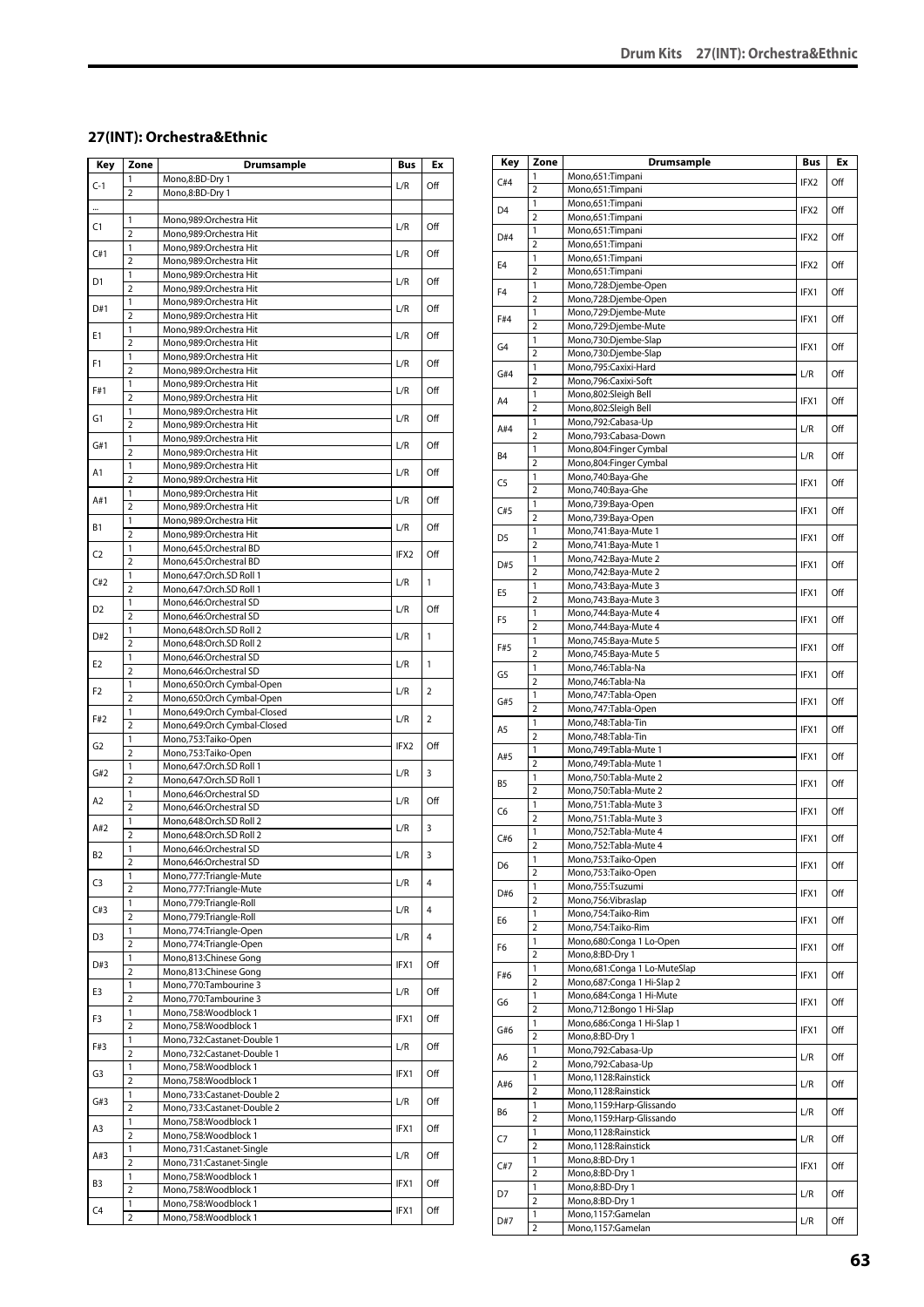| Key            | Zone           | Drumsample                 | <b>Bus</b> | Ex  |
|----------------|----------------|----------------------------|------------|-----|
|                | 1              | Mono,1157:Gamelan          | L/R        |     |
| E7             | $\overline{2}$ | Mono,1157:Gamelan          |            | Off |
| F7             | 1              | Mono, 1118: Bird 1         | L/R        | 11  |
|                | $\overline{2}$ | Mono, 1118: Bird 1         |            |     |
| F#7            | 1              | Mono,1152:Cricket Spectrum | L/R        | Off |
|                | $\overline{2}$ | Mono,8:BD-Dry 1            |            |     |
|                | 1              | Mono,1126:Tribe            | L/R        | Off |
| G7             | $\overline{2}$ | Mono,1126:Tribe            |            |     |
| G#7            | 1              | Mono,8:BD-Dry 1            | L/R        | Off |
|                | $\overline{2}$ | Mono,8:BD-Dry 1            |            |     |
| A7             | 1              | Mono,1157:Gamelan          | L/R        | Off |
|                | $\overline{2}$ | Mono,1157:Gamelan          |            |     |
| A#7            | 1              | Mono,1157:Gamelan          | L/R        | Off |
|                | $\overline{2}$ | Mono,1158:Tambura          |            |     |
| B7             | 1              | Mono,1157:Gamelan          | L/R        | Off |
|                | $\overline{2}$ | Mono,1157:Gamelan          |            |     |
| C8             | 1              | Mono,1157:Gamelan          | L/R        | Off |
|                | $\overline{2}$ | Mono,1157:Gamelan          |            |     |
| C#8            | 1              | Mono,8:BD-Dry 1            | L/R        | Off |
|                | $\overline{2}$ | Mono,8:BD-Dry 1            |            |     |
|                | 1              | Mono,8:BD-Dry 1            | L/R        | Off |
| D <sub>8</sub> | $\overline{2}$ | Mono,8:BD-Dry 1            |            |     |
| D#8            | 1              | Mono,8:BD-Dry 1            | L/R        | Off |
|                | $\overline{2}$ | Mono,8:BD-Dry 1            |            |     |
| E8             | 1              | Mono,8:BD-Dry 1            | L/R        | Off |
|                | $\overline{2}$ | Mono,8:BD-Dry 1            |            |     |
| F8             | 1              | Mono,8:BD-Dry 1            |            | Off |
|                | $\overline{2}$ | Mono,8:BD-Dry 1            | L/R        |     |
| F#8            | 1              | Mono,8:BD-Dry 1            | L/R        | Off |
|                | $\overline{2}$ | Mono,8:BD-Dry 1            |            |     |
| G8             | 1              | Mono,8:BD-Dry 1            | L/R        | Off |
|                | $\overline{2}$ | Mono,8:BD-Dry 1            |            |     |
| G#8            | 1              | Mono,8:BD-Dry 1            | L/R        | Off |
|                | 2              | Mono,8:BD-Dry 1            |            |     |
| A8             | 1              | Mono,8:BD-Dry 1            | L/R        | Off |
|                | $\overline{2}$ | Mono,8:BD-Dry 1            |            |     |
| A#8            | 1              | Mono,8:BD-Dry 1            | L/R        | Off |
|                | $\overline{2}$ | Mono,8:BD-Dry 1            |            |     |
| B <sub>8</sub> | 1              | Mono,8:BD-Dry 1            | L/R        | Off |
|                | $\overline{2}$ | Mono,8:BD-Dry 1            |            |     |
|                | 1              | Mono,8:BD-Dry 1            | L/R        | Off |
| C9             | $\overline{2}$ | Mono,8:BD-Dry 1            |            |     |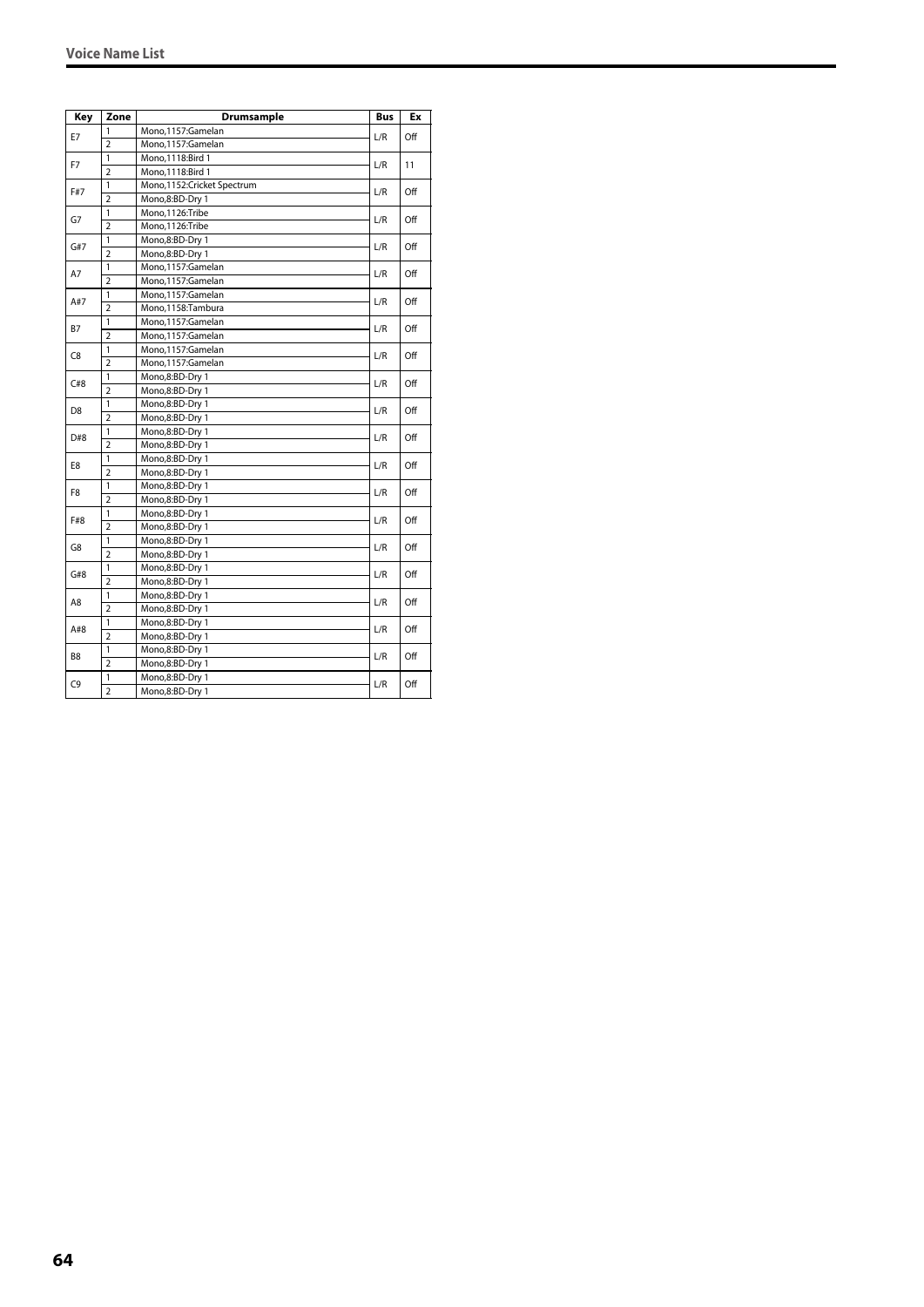#### **28(INT): Human Beat Box Kit**

| Key            | Zone           | Drumsample                           | Bus              | Ex  |
|----------------|----------------|--------------------------------------|------------------|-----|
| $C-1$          | 1              | Mono,0:BD-amb 1 mf -L                | L/R              | Off |
| u.             |                |                                      |                  |     |
| C <sub>1</sub> | 1              | Mono, 44: BD-Dance 10                | IFX2             | Off |
| C#1            | 1              | Mono, 977: DJ Vinyl Sliced 13        | IFX <sub>2</sub> | Off |
| D <sub>1</sub> | 1              | Mono,41:BD-Dance 07                  | IFX2             | Off |
| D#1            | 1              | Mono, 42: BD-Dance 08                | IFX2             | Off |
| E1             | 1              | Mono,241:SD-HipHop 04-EXs5           | IFX2             | Off |
| F1             | 1              |                                      | IFX1             | Off |
|                |                | Mono,269:SD-Vintage 2                |                  |     |
| F#1            | 1              | Mono,820:Dance Perc 3 House          | IFX1             | Off |
|                | $\overline{2}$ | Mono, 12:BD-Dry 5                    |                  |     |
| G1             | 1              | Mono, 1032: Voice 20                 | IFX1             | Off |
| G#1            | 1              | Mono, 182: SD-Jazz Ring              | IFX1             | Off |
| A1             | 1              | Mono.180:SD-Full Room                | IFX1             | Off |
| A#1            | 1              | Mono,640:Cymbal Reverse              | IFX4             | Off |
| <b>B1</b>      | 1              | Mono,282:SD-Whopper                  | IFX1             | Off |
| C <sub>2</sub> | 1              | Mono,77:BD-Hip 2                     | IFX2             | Off |
| C#2            | 1              | Mono, 33: BD-Klanger                 | IFX2             | Off |
| D <sub>2</sub> | 1              | Mono,31:BD-PhatJaz                   | IFX2             | Off |
| D#2            | 1              | Mono,43:BD-Dance 09                  | IFX2             | Off |
| E <sub>2</sub> | 1              |                                      |                  | Off |
|                |                | Mono, 948: Zap 1                     | IFX2             |     |
| F <sub>2</sub> | 1              | Mono,278:SD-Brasser                  | IFX1             | Off |
| F#2            | 1              | Mono, 980: DJ Vinyl Sliced 16        | IFX1             | Off |
| G <sub>2</sub> | 1              | Mono,285:SD-Ambi Hit 1               | IFX1             | Off |
| G#2            | 1              | Mono,277:SD-AmbiHop                  | IFX1             | Off |
| A <sub>2</sub> | 1              | Mono,205:SD-Rap 2                    | IFX1             | Off |
| A#2            | 1              | Mono,203:SD-Dance 1                  | IFX1             | Off |
| <b>B2</b>      | 1              | Mono, 1052: Voice Perc-Kick 1-EXs5   |                  |     |
|                | 2              | Mono, 1052: Voice Perc-Kick 1-EXs5   | IFX2             | Off |
|                | 3              | Mono, 1055: Voice Perc-Kick 3-EXs5   |                  |     |
| C <sub>3</sub> | 1              | Mono, 1053: Voice Perc-Kick 2a-EXs5  |                  |     |
|                | $\overline{2}$ | Mono, 1054: Voice Perc-Kick 2b-EXs5  | IFX2             | Off |
| C#3            | 1              | Mono, 1060: Voice Perc-Snare 4-EXs5  | IFX1             | Off |
| D <sub>3</sub> | 1              |                                      | IFX1             | Off |
|                |                | Mono, 1057: Voice Perc-Snare 1-EXs5  |                  |     |
| D#3            | 1              | Mono, 1059: Voice Perc-Snare 3-EXs5  | IFX1             | Off |
| E3             | 1              | Mono, 1058: Voice Perc-Snare 2-EXs5  | IFX1             | Off |
| F <sub>3</sub> | 1              | Mono,1061:Voice Perc-Tom-Lo-EXs5     | IFX3             | Off |
| F#3            | 1              | Mono, 1064: VoicePerc-HH-Close1-EXs5 | IFX4             | 1   |
| G3             | 1              | Mono, 1061: Voice Perc-Tom-Lo-EXs5   | IFX3             | Off |
| G#3            | 1              | Mono, 1065: VoicePerc-HH-Close2-EXs5 | IFX4             | 1   |
| A3             | 1              | Mono, 1062: Voice Perc-Tom-Mid-EXs5  | IFX3             | Off |
| A#3            | 1              | Mono, 1066: Voice Perc-Cymbal-EXs5   | IFX4             | 1   |
| B <sub>3</sub> | 1              | Mono, 1062: Voice Perc-Tom-Mid-EXs5  | IFX3             | Off |
| C <sub>4</sub> | 1              | Mono, 1063: Voice Perc-Tom-Hi-EXs5   | IFX3             | Off |
| C#4            | 1              | Mono, 1066: Voice Perc-Cymbal-EXs5   | IFX4             | Off |
| D <sub>4</sub> | 1              | Mono, 1063: Voice Perc-Tom-Hi-EXs5   | IFX3             | Off |
| D#4            | 1              |                                      | IFX4             | Off |
|                |                | Mono,630:Ride HipHop 2-EXs5          |                  |     |
| E <sub>4</sub> | 1              | Mono, 1132: Car Stop                 | IFX5             | Off |
| F <sub>4</sub> | 1              | Mono, 1069: Voice Perc-"Pa"-EXs5     | IFX5             | Off |
| F#4            | 1              | Mono, 1010: Industry Loop 1          | IFX5             | Off |
| G4             | 1              | Mono,932:Perc-Granular 32-EXs5       | IFX5             | Off |
| G#4            | 1              | Mono,1068:Voice Perc-Cowbell-EXs5    | IFX5             | Off |
| A4             | 1              | Mono, 1066: Voice Perc-Cymbal-EXs5   | IFX4             | Off |
| A#4            | 1              | Mono, 1067: Voice Perc-Shaker-EXs5   | IFX5             | Off |
| Β4             | 1              | Mono,926:Perc-Granular 27-EXs5       | IFX4             | Off |
| C5             | 1              | Mono, 949: Zap 2                     | IFX5             | Off |
| C#5            | 1              | Mono,982:DJ Vinyl Sliced 18          | IFX5             | Off |
| D <sub>5</sub> | 1              | Mono, 981: DJ Vinyl Sliced 17        | IFX5             | Off |
| D#5            | 1              | Mono, 1001:DJ-Vinyl Sliced 08-EXs5   | IFX5             | Off |
|                |                |                                      |                  |     |
| E5             | 1              | Mono,969:DJ Vinyl Sliced 05          | IFX5             | Off |
| F <sub>5</sub> | 1              | Mono, 1035: Voice 23                 | IFX4             | Off |
| F#5            | 1              | Mono,985:DJ-Reverse                  | IFX5             | Off |
| G5             | 1              | Mono, 967: DJ Vinyl Sliced 03        | IFX5             | Off |
| G#5            | 1              | Mono, 1033: Voice 21                 | IFX4             | Off |
| A5             | 1              | Mono,957:DJ-Scratch 3b               | IFX5             | Off |
| A#5            | 1              | Mono, 1038: Voice 26                 | IFX4             | Off |
| <b>B5</b>      | 1              | Mono,960:DJ-Hit Rub                  | IFX5             | Off |
| C6             | 1              | Mono, 1021: Voice 09                 | L/R              | Off |
| C#6            | 1              | Mono, 977: DJ Vinyl Sliced 13        | IFX5             | Off |
|                | 1              | Mono,952:DJ-Scratch 1-EXs5           | IFX5             | Off |
| D6             |                |                                      |                  |     |
| D#6            | 1              | Mono,953:DJ-Scratch 2-EXs5           | IFX5             | Off |
| E6             | 1              | Mono,983:DJ-Record Stop-EXs5         | IFX5             | Off |
| F6             | 1              | Mono,972:DJ Vinyl Sliced 08          | IFX5             | Off |
| F#6            | 1              | Mono,968:DJ Vinyl Sliced 04          | IFX5             | Off |
| G6             | 1              | Mono,969:DJ Vinyl Sliced 05          | IFX5             | Off |
| G#6            | 1              | Mono,777:Triangle-Mute               | IFX5             | 3   |
| A6             | 1              | Mono, 774: Triangle-Open             | IFX5             | 3   |
| A#6            | 1              | Mono,961:DJ-Vocal Rub 1              | IFX5             | Off |
| B6             | 1              | Mono,966:DJ Vinyl Sliced 02          | IFX5             | Off |
|                |                |                                      |                  |     |

| Key            | Zone | <b>Drumsample</b>             | <b>Bus</b> | Ex  |
|----------------|------|-------------------------------|------------|-----|
| C <sub>7</sub> |      | Mono, 970: DJ Vinyl Sliced 06 | IFX5       | Off |
| C#7            |      | Mono, 971: DJ Vinyl Sliced 07 | IFX5       | Off |
| D7             |      | Mono.953:DJ-Scratch 2-EXs5    | IFX5       | Off |
| D#7            | 1    | Mono, 973: DJ Vinyl Sliced 09 | IFX5       | Off |
| E7             |      | Mono, 974: DJ Vinyl Sliced 10 | IFX5       | Off |
| F7             |      | Mono.962:DJ-Vocal Rub 2       | IFX5       | Off |
| F#7            |      | Mono, 975: DJ Vinyl Sliced 11 | IFX5       | Off |
| G7             | 1    | Mono, 976: DJ Vinyl Sliced 12 | IFX5       | Off |
| G#7            |      | Mono.962:DJ-Vocal Rub 2       | IFX5       | Off |
| A7             |      | Mono.1019: Voice 07           | IFX5       | Off |
| A#7            |      | Mono.1101:PC Vox-Cks          | IFX5       | Off |
| <b>B7</b>      |      | Mono.954:DJ-Scratch 1         | IFX5       | Off |
| C <sub>8</sub> |      | Mono, 982: DJ Vinyl Sliced 18 | IFX5       | Off |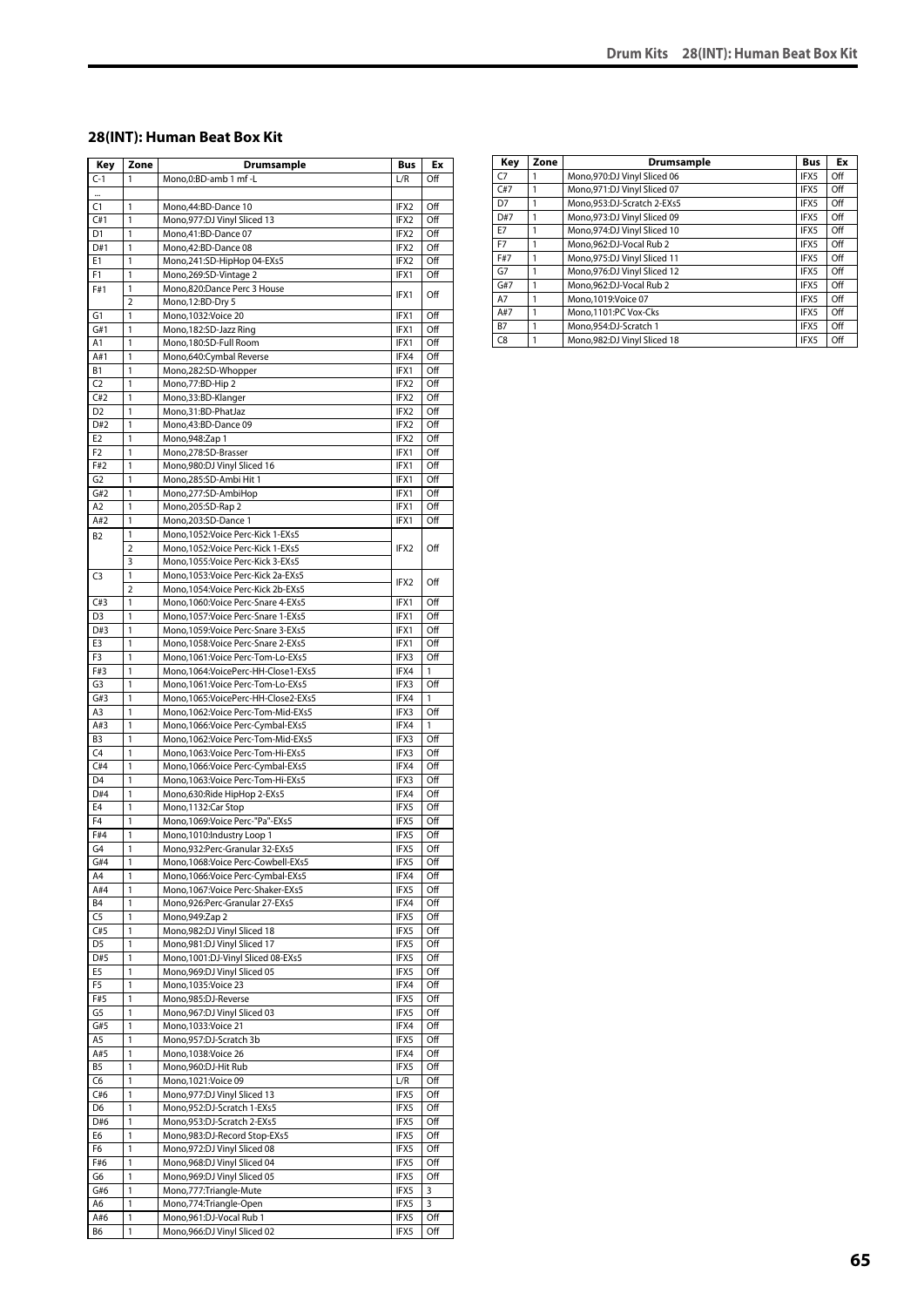### **29(INT): BD&SD Catalog 1**

| Key            | Zone                           | Drumsample                                           | Bus              | Ex         |
|----------------|--------------------------------|------------------------------------------------------|------------------|------------|
| $C-1$          | 1                              | Mono,8:BD-Dry 1                                      | L/R              | Off        |
|                | 2                              | Mono,8:BD-Dry 1                                      |                  |            |
|                |                                |                                                      |                  |            |
| C1<br>C#1      | 1<br>1                         | Mono,8:BD-Dry 1<br>Mono,8:BD-Dry 1                   | L/R<br>L/R       | Off<br>Off |
| D1             | 1                              | Mono,8:BD-Dry 1                                      | L/R              | Off        |
| D#1            | 1                              | Mono,8:BD-Dry 1                                      | L/R              | Off        |
| E1             | 1                              | Mono,8:BD-Dry 1                                      | L/R              | Off        |
| F1             | 1                              | Mono,8:BD-Dry 1                                      | L/R              | Off        |
| F#1            | 1                              | Mono,8:BD-Dry 1                                      | L/R              | Off        |
| G1             | 1                              | Mono,8:BD-Dry 1                                      | L/R              | Off        |
| G#1            | 1                              | Stereo,0:BD-amb 1 mf -L<br>Stereo,1:BD-amb 1 f-L     | L/R              | Off        |
| A1<br>A#1      | 1<br>1                         | Stereo,2:BD-amb 2 mf -L                              | L/R<br>L/R       | Off<br>Off |
| B1             | 1                              | Stereo, 3:BD-amb 2 f-L                               | L/R              | Off        |
|                | 1                              | Mono,8:BD-Dry 1                                      |                  |            |
| C2             | 2                              | Mono,8:BD-Dry 1                                      | IFX2             | Off        |
| C#2            | 1                              | Mono,9:BD-Dry 2                                      | IFX2             | Off        |
|                | $\overline{2}$                 | Mono,9:BD-Dry 2                                      |                  |            |
| D2             | 1                              | Mono, 10:BD-Dry 3                                    | IFX2             | Off        |
|                | $\overline{2}$<br>1            | Mono, 10:BD-Dry 3<br>Mono, 11:BD-Dry 4               |                  |            |
| D#2            | $\overline{2}$                 | Mono, 11:BD-Dry 4                                    | IFX2             | Off        |
|                | 1                              | Mono, 12:BD-Dry 5                                    |                  |            |
| E2             | $\overline{2}$                 | Mono,12:BD-Dry 5                                     | IFX2             | Off        |
| F2             | 1                              | Mono, 14:BD-Soft                                     | IFX2             | Off        |
|                | $\overline{2}$                 | Mono, 14:BD-Soft                                     |                  |            |
| F#2            | 1                              | Mono,15:BD-Soft Room                                 | IFX2             | Off        |
|                | $\overline{2}$<br>1            | Mono,15:BD-Soft Room                                 |                  |            |
| G2             | $\overline{2}$                 | Mono, 16:BD-Jazz 1<br>Mono, 16:BD-Jazz 1             | IFX2             | Off        |
|                | 1                              | Mono, 17:BD-Jazz 2                                   |                  |            |
| G#2            | $\overline{2}$                 | Mono, 17:BD-Jazz 2                                   | IFX2             | Off        |
| A2             | $\mathbf{1}$                   | Mono, 18:BD-Pillow                                   | IFX2             | Off        |
|                | $\overline{2}$                 | Mono, 18:BD-Pillow                                   |                  |            |
| A#2            | 1                              | Mono,19:BD-Woofer                                    | IFX2             | Off        |
|                | $\overline{2}$                 | Mono,19:BD-Woofer                                    |                  |            |
| B <sub>2</sub> | $\mathbf{1}$<br>$\overline{2}$ | Mono,20:BD-Mondo Kill<br>Mono,20:BD-Mondo Kill       | IFX2             | Off        |
|                | 1                              | Mono,21:BD-Terminator                                |                  |            |
| C3             | $\overline{2}$                 | Mono,21:BD-Terminator                                | IFX2             | Off        |
|                | 1                              | Mono,22:BD-Tubby                                     |                  | Off        |
| C#3            | $\overline{2}$                 | Mono,22:BD-Tubby                                     | IFX2             |            |
| D <sub>3</sub> | 1                              | Mono,23:BD-Gated                                     | IFX2             | Off        |
|                | $\overline{2}$                 | Mono,23:BD-Gated<br>Mono,24:BD-Tight                 |                  |            |
| D#3            | 1<br>$\overline{2}$            | Mono,24:BD-Tight                                     | IFX2             | Off        |
|                | 1                              | Mono,34:BD-Squash                                    |                  |            |
| E3             | $\overline{2}$                 | Mono,34:BD-Squash                                    | IFX2             | Off        |
|                | 1                              | Mono,37:BD-Dance 03                                  |                  | Off        |
| F3             | $\overline{2}$                 | Mono,37:BD-Dance 03                                  | IFX2             |            |
| F#3            | 1                              | Mono,116:BD-Dark                                     | IFX2             | Off        |
|                | $\overline{2}$                 | Mono, 116:BD-Dark                                    |                  |            |
| G3             | 1<br>2                         | Mono,118:BD-Ringy<br>Mono,118:BD-Ringy               | IFX2             | Off        |
|                | 1                              | Mono,28:BD-Dance Soft                                |                  |            |
| G#3            | $\overline{2}$                 | Mono,28:BD-Dance Soft                                | IFX2             | Off        |
| A3             | 1                              | Mono,31:BD-PhatJaz                                   | IFX <sub>2</sub> | Off        |
|                | 2                              | Mono,31:BD-PhatJaz                                   |                  |            |
| A#3            | 1                              | Mono,645:Orchestral BD                               | IFX2             | Off        |
|                | $\overline{2}$                 | Mono,645:Orchestral BD                               |                  |            |
| B3             | 1<br>$\overline{2}$            | Mono, 172: SD-Dry 2<br>Mono, 172: SD-Dry 2           | IFX1             | Off        |
|                | 1                              | Mono, 173: SD-Dry 3                                  |                  |            |
| C4             | $\overline{2}$                 | Mono, 173: SD-Dry 3                                  | IFX1             | Off        |
|                | 1                              | Mono, 174: SD-Dry 4                                  |                  |            |
| C#4            | $\overline{2}$                 | Mono, 174: SD-Dry 4                                  | IFX1             | Off        |
| D4             | 1                              | Mono,175:SD-Normal                                   | IFX1             | Off        |
|                | 2                              | Mono,175:SD-Normal                                   |                  |            |
| D#4            | 1                              | Mono,176:SD-GhostSet roll                            | IFX1             | Off        |
|                | 2<br>1                         | Mono,176:SD-GhostSet roll<br>Mono,179:SD-GhostSet p2 |                  |            |
| E4             | $\overline{2}$                 | Mono,179:SD-GhostSet p2                              | IFX1             | Off        |
|                | 1                              | Mono,178:SD-GhostSet p1                              |                  |            |
| F4             | $\overline{2}$                 | Mono,178:SD-GhostSet p1                              | IFX1             | Off        |
| F#4            | $\mathbf{1}$                   | Mono,177:SD-GhostSet f                               | IFX1             | Off        |
|                | 2                              | Mono,177:SD-GhostSet f                               |                  |            |
| G4             | 1<br>$\overline{\mathbf{c}}$   | Mono, 180: SD-Full Room<br>Mono,180:SD-Full Room     | IFX1             | Off        |
|                |                                |                                                      |                  |            |

| Key                   | Zone                | <b>Drumsample</b>                                    | Bus        | Ex           |
|-----------------------|---------------------|------------------------------------------------------|------------|--------------|
| G#4                   | 1                   | Mono,181:SD-Off Center                               | IFX1       | Off          |
|                       | 2<br>1              | Mono,181:SD-Off Center<br>Mono,182:SD-Jazz Ring      |            |              |
| A4                    | 2                   | Mono,182:SD-Jazz Ring                                | IFX1       | Off          |
| A#4                   | 1                   | Mono,183:SD-Amb.Piccolo 1                            | IFX1       | Off          |
|                       | $\overline{2}$      | Mono,183:SD-Amb.Piccolo 1                            |            |              |
| <b>B4</b>             | 1<br>$\overline{2}$ | Mono, 184: SD-Amb. Piccolo 2                         | IFX1       | Off          |
|                       | 1                   | Mono, 184: SD-Amb. Piccolo 2<br>Mono,185:SD-Paper    |            |              |
| C <sub>5</sub>        | 2                   | Mono,185:SD-Paper                                    | IFX1       | Off          |
| C#5                   | 1                   | Mono, 186: SD-Classic Room                           | IFX1       | Off          |
|                       | $\overline{2}$      | Mono, 186: SD-Classic Room                           |            |              |
| D <sub>5</sub>        | 1<br>$\overline{2}$ | Mono,187:SD-Brush Hit<br>Mono,187:SD-Brush Hit       | IFX1       | Off          |
|                       | 1                   | Mono,188:SD-Brush Tap 1                              |            |              |
| D#5                   | $\overline{2}$      | Mono, 188: SD-Brush Tap 1                            | IFX1       | Off          |
| E5                    | 1                   | Mono, 189: SD-Brush Tap 2                            | IFX1       | Off          |
|                       | $\overline{2}$      | Mono, 189: SD-Brush Tap 2                            |            |              |
| F5                    | 1<br>2              | Mono,190:SD-Brush Swirl<br>Mono,190:SD-Brush Swirl   | IFX1       | Off          |
|                       | 1                   | Mono,191:SD-Atomic                                   |            |              |
| F#5                   | $\overline{2}$      | Mono,191:SD-Atomic                                   | IFX1       | Off          |
| G5                    | 1                   | Mono,192:SD-Big Rock                                 | IFX1       | Off          |
|                       | $\overline{2}$      | Mono,192:SD-Big Rock                                 |            |              |
| G#5                   | 1<br>$\overline{2}$ | Mono,193:SD-Yowie<br>Mono.193:SD-Yowie               | IFX1       | Off          |
|                       | 1                   | Mono,194:SD-Processed 1                              |            |              |
| A5                    | $\overline{2}$      | Mono,194:SD-Processed 1                              | IFX1       | Off          |
| A#5                   | 1                   | Mono,195:SD-Processed 2                              | IFX1       | Off          |
|                       | $\overline{2}$      | Mono,195:SD-Processed 2                              |            |              |
| B5                    | 1<br>$\overline{2}$ | Mono,196:SD-Cracker Room<br>Mono,196:SD-Cracker Room | IFX1       | Off          |
|                       | 1                   | Mono,647:Orch.SD Roll 1                              |            |              |
| C6                    | $\overline{2}$      | Mono,647:Orch.SD Roll 1                              | IFX1       | Off          |
| C#6                   | 1                   | Mono,199:SD-Sidestick Dry                            | IFX1       | Off          |
|                       | $\overline{2}$      | Mono,199:SD-Sidestick Dry                            |            |              |
| D <sub>6</sub>        | 1<br>$\overline{2}$ | Mono,648:Orch.SD Roll 2<br>Mono,648:Orch.SD Roll 2   | IFX1       | Off          |
|                       | 1                   | Mono,607:Crash Cymbal 2                              |            |              |
| D#6                   | $\overline{2}$      | Mono,607:Crash Cymbal 2                              | L/R        | Off          |
| E6                    | 1                   | Mono,646:Orchestral SD                               | IFX1       | Off          |
|                       | $\overline{2}$<br>1 | Mono,646:Orchestral SD                               |            |              |
| F <sub>6</sub>        | $\overline{2}$      | Mono,208:SD-Reverse<br>Mono,208:SD-Reverse           | IFX1       | Off          |
|                       | 1                   | Mono, 476: Hi-Hat 2-Closed 1                         |            |              |
| F#6                   | $\overline{2}$      | Mono, 476: Hi-Hat 2-Closed 1                         | L/R        | 1            |
| G6                    | 1                   | Mono, 213: SD-Hip 5                                  | IFX1       | Off          |
|                       | $\overline{2}$<br>1 | Mono, 213: SD-Hip 5<br>Mono,478:Hi-Hat 2-Pedal       |            |              |
| G#6                   | $\overline{a}$      | Mono, 478: Hi-Hat 2-Pedal                            | L/R        | $\mathbf{1}$ |
| A6                    | 1                   | Mono,277:SD-AmbiHop                                  | IFX1       | Off          |
|                       | $\overline{2}$      | Mono,277:SD-AmbiHop                                  |            |              |
| A#6                   | 1<br>$\overline{2}$ | Mono, 480: Hi-Hat 2-Open 1                           | L/R        | $\mathbf{1}$ |
|                       | 1                   | Mono, 480: Hi-Hat 2-Open 1<br>Mono,282:SD-Whopper    |            |              |
| B6                    | $\overline{2}$      | Mono,282:SD-Whopper                                  | IFX1       | Off          |
| C7                    | 1                   | Mono,284:SD-Ambi Pop                                 | IFX1       | Off          |
|                       | $\overline{2}$      | Mono,284:SD-Ambi Pop                                 |            |              |
| C#7<br>D7             | 1<br>1              | Stereo, 18:SD-dry 1 p-L<br>Stereo, 19:SD-dry 1 mp -L | L/R<br>L/R | Off<br>Off   |
| D#7                   | 1                   | Stereo, 20: SD-dry 1 mf-L                            | L/R        | Off          |
| E7                    | 1                   | Stereo, 21:SD-dry 1 f-L                              | L/R        | Off          |
| F7                    | 1                   | Stereo, 22: SD-dry 1 ff - L                          | L/R        | Off          |
| F#7                   | 1                   | Stereo, 22: SD-dry 1 ff-L                            | L/R        | Off          |
| G7<br>G#7             | 1<br>1              | Stereo, 23: SD-dry 1 fff-L<br>Mono,8:BD-Dry 1        | L/R<br>L/R | Off<br>Off   |
| A7                    | 1                   | Mono,8:BD-Dry 1                                      | L/R        | Off          |
| A#7                   | 1                   | Mono,8:BD-Dry 1                                      | L/R        | Off          |
| <b>B7</b>             | 1                   | Mono,8:BD-Dry 1                                      | L/R        | Off          |
| C8                    | 1                   | Mono,8:BD-Dry 1                                      | L/R        | Off          |
| C#8<br>D <sub>8</sub> | 1<br>1              | Mono,8:BD-Dry 1<br>Mono,8:BD-Dry 1                   | L/R<br>L/R | Off<br>Off   |
| D#8                   | 1                   | Mono,8:BD-Dry 1                                      | L/R        | Off          |
| E8                    | 1                   | Mono,8:BD-Dry 1                                      | L/R        | Off          |
| F8                    | 1                   | Mono,8:BD-Dry 1                                      | L/R        | Off          |
| F#8                   | 1<br>1              | Mono,8:BD-Dry 1                                      | L/R        | Off          |
| G8<br>G#8             | 1                   | Mono,8:BD-Dry 1<br>Mono,8:BD-Dry 1                   | L/R<br>L/R | Off<br>Off   |
| A8                    | 1                   | Mono,8:BD-Dry 1                                      | L/R        | Off          |
| A#8                   | 1                   | Mono,8:BD-Dry 1                                      | L/R        | Off          |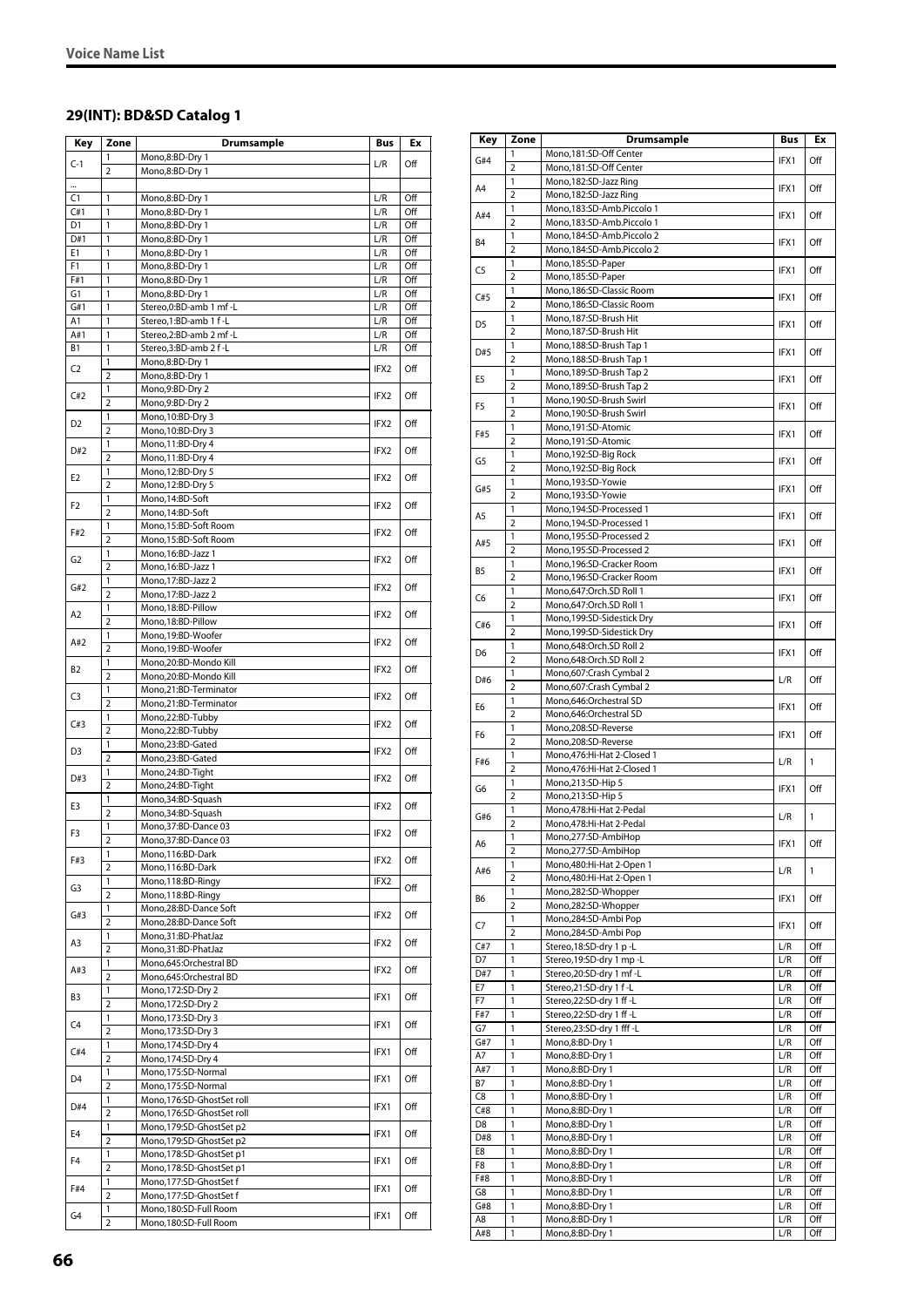| Kev            | Zone | <b>Drumsample</b> | <b>Bus</b> | Ex  |
|----------------|------|-------------------|------------|-----|
| B <sub>8</sub> |      | Mono.8:BD-Drv 1   | L/R        | Off |
| C <sub>9</sub> |      | Mono.8:BD-Drv 1   | L/R        | Off |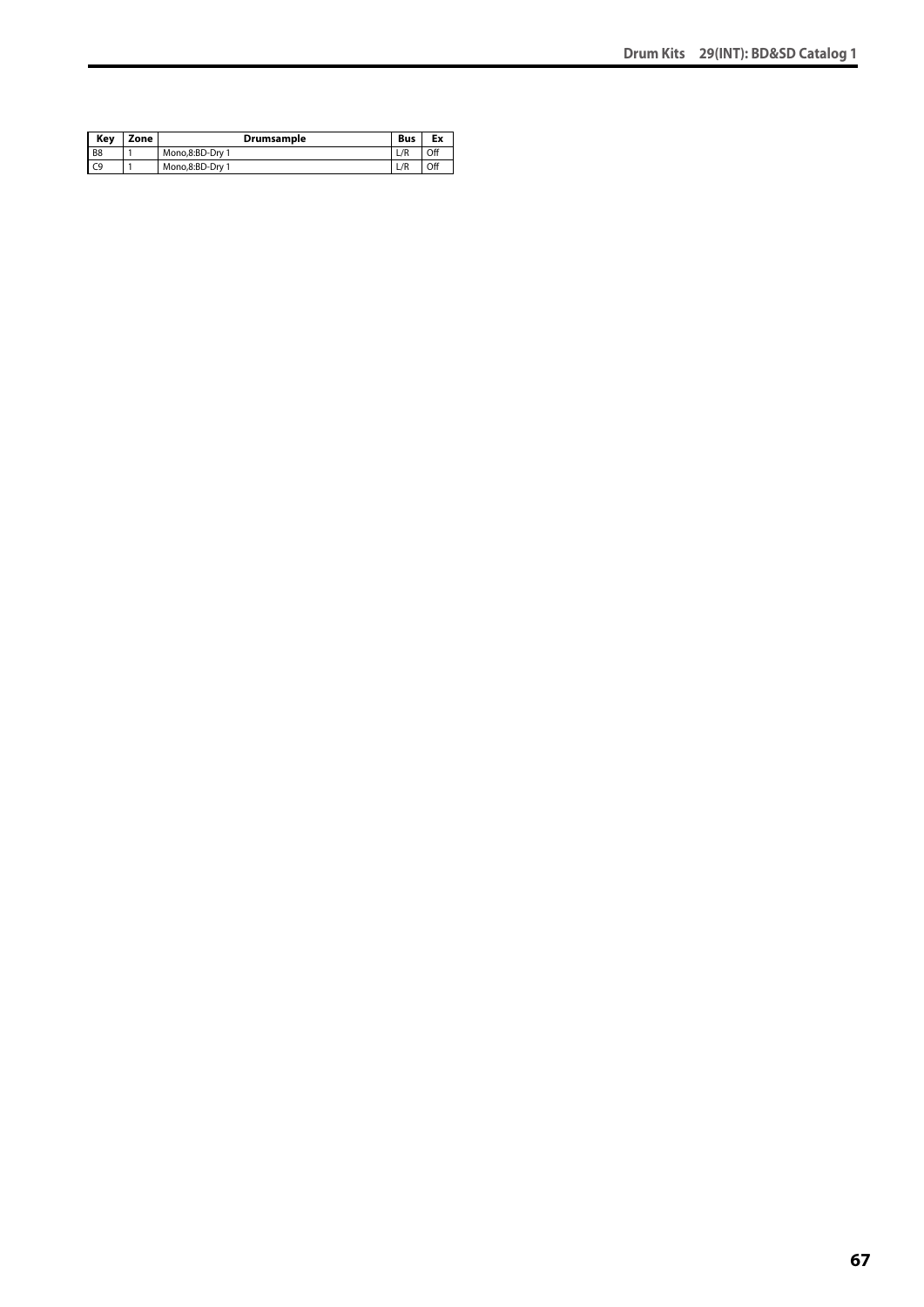### **30(INT): BD&SD Catalog 2**

| Key            | Zone                    | <b>Drumsample</b>                                 | Bus              | Ex         |
|----------------|-------------------------|---------------------------------------------------|------------------|------------|
| $C-1$          |                         | Mono,8:BD-Dry 1                                   | L/R              | Off        |
|                |                         | Mono,8:BD-Dry 1                                   |                  |            |
|                |                         |                                                   |                  |            |
| C1<br>C#1      | $\mathbf{1}$<br>1       | Mono,8:BD-Dry 1<br>Mono,8:BD-Dry 1                | L/R<br>L/R       | Off<br>Off |
| D <sub>1</sub> | 1                       | Mono,8:BD-Dry 1                                   | L/R              | Off        |
| D#1            | 1                       | Mono,8:BD-Dry 1                                   | L/R              | Off        |
| E1             | 1                       | Mono,8:BD-Dry 1                                   | L/R              | Off        |
| F1             | 1                       | Mono,8:BD-Dry 1                                   | L/R              | Off        |
| F#1<br>G1      | 1<br>1                  | Mono,8:BD-Dry 1<br>Mono,8:BD-Dry 1                | L/R<br>L/R       | Off<br>Off |
| G#1            | 1                       | Mono,8:BD-Dry 1                                   | L/R              | Off        |
| A1             | 1                       | Mono,8:BD-Dry 1                                   | L/R              | Off        |
| A#1            | 1                       | Mono,8:BD-Dry 1                                   | L/R              | Off        |
| Β1             | 1                       | Mono,8:BD-Dry 1                                   | L/R              | Off        |
| C <sub>2</sub> | 1<br>$\overline{2}$     | Mono, 13:BD-Dry 6<br>Mono, 13:BD-Dry 6            | IFX2             | Off        |
|                | 1                       | Mono,35:BD-Dance 01                               |                  |            |
| C#2            | $\overline{2}$          | Mono,35:BD-Dance 01                               | IFX2             | Off        |
| D <sub>2</sub> | 1                       | Mono,36:BD-Dance 02                               | IFX2             | Off        |
|                | $\overline{2}$          | Mono,36:BD-Dance 02                               |                  |            |
| D#2            | 1<br>$\overline{2}$     | Mono,45:BD-Dance 11<br>Mono,45:BD-Dance 11        | IFX2             | Off        |
|                | 1                       | Mono,38:BD-Dance 04                               |                  |            |
| E2             | $\overline{2}$          | Mono,38:BD-Dance 04                               | IFX2             | Off        |
| F2             | 1                       | Mono,76:BD-Hip 1                                  | IFX2             | Off        |
|                | $\overline{2}$          | Mono,76:BD-Hip 1                                  |                  |            |
| F#2            | 1<br>$\overline{2}$     | Mono,77:BD-Hip 2<br>Mono,77:BD-Hip 2              | IFX <sub>2</sub> | Off        |
|                | 1                       | Mono,78:BD-Hip 3                                  |                  |            |
| G2             | $\overline{2}$          | Mono,78:BD-Hip 3                                  | IFX2             | Off        |
| G#2            | 1                       | Mono, 79: BD-Hip 4                                | IFX2             | Off        |
|                | $\overline{2}$          | Mono, 79: BD-Hip 4                                |                  |            |
| A2             | 1<br>$\overline{2}$     | Mono,117:BD-Pop<br>Mono,117:BD-Pop                | IFX2             | Off        |
|                | 1                       | Mono,42:BD-Dance 08                               |                  |            |
| A#2            | $\overline{2}$          | Mono,42:BD-Dance 08                               | IFX2             | Off        |
| B <sub>2</sub> | 1                       | Mono, 48: BD-Dance 14                             | IFX2             | Off        |
|                | $\overline{2}$          | Mono, 48: BD-Dance 14                             |                  |            |
| C3             | 1<br>$\overline{2}$     | Mono,25:BD-Ambi<br>Mono,25:BD-Ambi                | IFX2             | Off        |
|                | 1                       | Mono,26:BD-Ambi Crackle                           |                  |            |
| C#3            | $\overline{2}$          | Mono,26:BD-Ambi Crackle                           | IFX2             | Off        |
| D <sub>3</sub> | 1                       | Mono,27:BD-Ambi Soft                              | IFX2             | Off        |
|                | $\overline{2}$<br>1     | Mono,27:BD-Ambi Soft<br>Mono.29:BD-AmbiRocker     |                  |            |
| D#3            | $\overline{2}$          | Mono,29:BD-AmbiRocker                             | IFX2             | Off        |
| E3             | 1                       | Mono,30:BD-Chili                                  | IFX2             | Off        |
|                | $\overline{2}$          | Mono,30:BD-Chili                                  |                  |            |
| F3             | 1                       | Mono,47:BD-Dance 13                               | IFX2             | Off        |
|                | $\overline{2}$<br>1     | Mono, 47: BD-Dance 13<br>Mono.41:BD-Dance 07      |                  |            |
| F#3            | 2                       | Mono,41:BD-Dance 07                               | IFX2             | Off        |
| G3             | 1                       | Mono,32:BD-Cannon                                 | IFX2             | Off        |
|                | $\overline{2}$          | Mono,32:BD-Cannon                                 |                  |            |
| G#3            | 1                       | Mono,33:BD-Klanger                                | IFX2             | Off        |
|                | 2<br>1                  | Mono,33:BD-Klanger<br>Mono, 39: BD-Dance 05 (Rap) |                  |            |
| A3             | $\overline{2}$          | Mono, 39: BD-Dance 05 (Rap)                       | IFX2             | Off        |
| A#3            | 1                       | Mono,40:BD-Dance 06 (R&B)                         | IFX <sub>2</sub> | Off        |
|                | 2                       | Mono,40:BD-Dance 06 (R&B)                         |                  |            |
| B3             | 1<br>$\overline{2}$     | Mono,43:BD-Dance 09<br>Mono,43:BD-Dance 09        | IFX2             | Off        |
|                | 1                       | Mono, 44: BD-Dance 10                             |                  |            |
| C4             | $\overline{2}$          | Mono, 44: BD-Dance 10                             | IFX2             | Off        |
| C#4            | 1                       | Mono, 46: BD-Dance 12                             | IFX2             | Off        |
|                | $\overline{2}$          | Mono, 46: BD-Dance 12                             |                  |            |
| D4             | 1<br>$\overline{2}$     | Mono,202:SD-Ambi House<br>Mono,202:SD-Ambi House  | IFX1             | Off        |
|                | $\mathbf{1}$            | Mono,203:SD-Dance 1                               |                  |            |
| D#4            | $\overline{\mathbf{c}}$ | Mono,203:SD-Dance 1                               | IFX1             | Off        |
| E4             | 1                       | Mono,204:SD-Rap 1                                 | IFX1             | Off        |
|                | $\overline{2}$          | Mono,204:SD-Rap 1                                 |                  |            |
| F4             | 1<br>$\overline{2}$     | Mono,205:SD-Rap 2<br>Mono,205:SD-Rap 2            | IFX1             | Off        |
|                | 1                       | Mono,206:SD-Noise                                 |                  |            |
| F#4            | $\overline{2}$          | Mono,206:SD-Noise                                 | IFX1             | Off        |
| G4             | $\mathbf{1}$            | Mono,207:SD-Sizzle                                | IFX1             | Off        |
|                | $\overline{2}$          | Mono,207:SD-Sizzle                                |                  |            |

| Key            | Zone                | <b>Drumsample</b>                                             | Bus        | Ex           |
|----------------|---------------------|---------------------------------------------------------------|------------|--------------|
|                | 1                   | Mono,209:SD-Hip 1                                             |            |              |
| G#4            | $\overline{2}$      | Mono,209:SD-Hip 1                                             | IFX1       | Off          |
| A4             | 1                   | Mono,210:SD-Hip 2                                             | IFX1       | Off          |
|                | $\overline{2}$      | Mono,210:SD-Hip 2                                             |            |              |
| A#4            | 1<br>$\overline{2}$ | Mono,211:SD-Hip 3<br>Mono,211:SD-Hip 3                        | IFX1       | Off          |
|                | 1                   | Mono,212:SD-Hip 4                                             |            |              |
| <b>B4</b>      | $\overline{2}$      | Mono,212:SD-Hip 4                                             | IFX1       | Off          |
| C <sub>5</sub> | 1                   | Mono,214:SD-Hip 6                                             |            | Off          |
|                | $\overline{2}$      | Mono,214:SD-Hip 6                                             | IFX1       |              |
| C#5            | 1                   | Mono,266:SD-Ringy                                             | IFX1       | Off          |
|                | $\overline{2}$      | Mono,266:SD-Ringy                                             |            |              |
| D <sub>5</sub> | 1<br>$\overline{2}$ | Mono,267:SD-Tiny<br>Mono,267:SD-Tiny                          | IFX1       | Off          |
|                | 1                   | Mono,268:SD-Vintage 1                                         |            |              |
| D#5            | 2                   | Mono,268:SD-Vintage 1                                         | IFX1       | Off          |
| E <sub>5</sub> | 1                   | Mono,269:SD-Vintage 2                                         | IFX1       | Off          |
|                | 2                   | Mono,269:SD-Vintage 2                                         |            |              |
| F5             | 1                   | Mono,270:SD-Vintage 3                                         | IFX1       | Off          |
|                | $\overline{2}$<br>1 | Mono,270:SD-Vintage 3<br>Mono,271:SD-Vintage 4                |            |              |
| F#5            | $\overline{2}$      | Mono,271:SD-Vintage 4                                         | IFX1       | Off          |
|                | 1                   | Mono,272:SD-Vintage 5                                         |            |              |
| G5             | $\overline{2}$      | Mono,272:SD-Vintage 5                                         | IFX1       | Off          |
| G#5            | 1                   | Mono,273:SD-Vintage 6                                         | IFX1       | Off          |
|                | $\overline{2}$      | Mono,273:SD-Vintage 6                                         |            |              |
| A5             | 1                   | Mono,274:SD-AmbiCrackle 1                                     | IFX1       | Off          |
|                | $\overline{2}$<br>1 | Mono,274:SD-AmbiCrackle 1<br>Mono,275:SD-AmbiCrackle 2        |            |              |
| A#5            | $\overline{2}$      | Mono.275:SD-AmbiCrackle 2                                     | IFX1       | Off          |
|                | 1                   | Mono,276:SD-AmbiCrackle 3                                     |            |              |
| B5             | 2                   | Mono,276:SD-AmbiCrackle 3                                     | IFX1       | Off          |
| C6             | 1                   | Mono,278:SD-Brasser                                           | IFX1       | Off          |
|                | $\overline{2}$      | Mono,278:SD-Brasser                                           |            |              |
| C#6            | 1                   | Mono,279:SD-Chili                                             | IFX1       | Off          |
|                | $\overline{2}$<br>1 | Mono,279:SD-Chili<br>Mono,280:SD-Klanger                      |            |              |
| D6             | $\overline{2}$      | Mono,280:SD-Klanger                                           | IFX1       | Off          |
|                | 1                   | Mono,283:SD-Dry Present                                       |            |              |
| D#6            | $\overline{2}$      | Mono, 283: SD-Dry Present                                     | IFX1       | Off          |
| E6             | 1                   | Mono,285:SD-Ambi Hit 1                                        | IFX1       | Off          |
|                | $\overline{2}$      | Mono,285:SD-Ambi Hit 1                                        |            |              |
| F6             | 1<br>$\overline{2}$ | Mono,286:SD-Ambi Hit 2<br>Mono,286:SD-Ambi Hit 2              | IFX1       | Off          |
|                | 1                   | Mono,531:Hi-Hat Dance 3 Closed                                |            |              |
| F#6            | 2                   | Mono,531:Hi-Hat Dance 3 Closed                                | L/R        | $\mathbf{1}$ |
| G6             | 1                   | Mono,287:SD-Ambi Hit 3                                        | IFX1       | Off          |
|                | 2                   | Mono,287:SD-Ambi Hit 3                                        |            |              |
| G#6            | 1                   | Mono,527:Hi-Hat Dance 1 Closed                                | L/R        | $\mathbf{1}$ |
|                | 2<br>1              | Mono, 527: Hi-Hat Dance 1 Closed<br>Mono,289:SD-Dance 3 (New) |            |              |
| A6             | 2                   | Mono,289:SD-Dance 3 (New)                                     | IFX1       | Off          |
|                | 1                   | Mono,528:Hi-Hat Dance 1 Open                                  |            |              |
| A#6            | $\overline{2}$      | Mono,528:Hi-Hat Dance 1 Open                                  | L/R        | $\mathbf{1}$ |
| В6             | 1                   | Mono,290:SD-Dance 4 (Old)                                     | IFX1       | Off          |
|                | $\overline{2}$      | Mono,290:SD-Dance 4 (Old)                                     |            |              |
| C7             | 1<br>$\overline{2}$ | Mono,291:SD-Dance 5                                           | IFX1       | Off          |
|                | 1                   | Mono,291:SD-Dance 5<br>Mono,294:SD-Dance 8                    |            |              |
| C#7            | $\overline{2}$      | Mono,294:SD-Dance 8                                           | IFX1       | Off          |
|                | 1                   | Mono,814:Vocal SD                                             |            |              |
| D7             | $\overline{2}$      | Mono,814:Vocal SD                                             | IFX1       | Off          |
| D#7            | 1                   | Mono,8:BD-Dry 1                                               | L/R        | Off          |
| E7             | 1                   | Mono,8:BD-Dry 1                                               | L/R        | Off          |
| F7<br>F#7      | 1<br>1              | Mono,8:BD-Dry 1<br>Mono,8:BD-Dry 1                            | L/R<br>L/R | Off<br>Off   |
| G7             | 1                   | Mono,8:BD-Dry 1                                               | L/R        | Off          |
| G#7            | 1                   | Mono,8:BD-Dry 1                                               | L/R        | Off          |
| Α7             | 1                   | Mono,8:BD-Dry 1                                               | L/R        | Off          |
| A#7            | 1                   | Mono,8:BD-Dry 1                                               | L/R        | Off          |
| Β7             | 1                   | Mono,8:BD-Dry 1                                               | L/R        | Off          |
| C8<br>C#8      | 1<br>1              | Mono,8:BD-Dry 1<br>Mono,8:BD-Dry 1                            | L/R<br>L/R | Off<br>Off   |
| D8             | 1                   | Mono,8:BD-Dry 1                                               | L/R        | Off          |
| D#8            | 1                   | Mono,8:BD-Dry 1                                               | L/R        | Off          |
| E8             | 1                   | Mono,8:BD-Dry 1                                               | L/R        | Off          |
| F8             | 1                   | Mono,8:BD-Dry 1                                               | L/R        | Off          |
| F#8            | 1                   | Mono,8:BD-Dry 1                                               | L/R        | Off          |
| G8             | 1                   | Mono,8:BD-Dry 1                                               | L/R        | Off          |
| G#8            | 1                   | Mono,8:BD-Dry 1                                               | L/R        | Off          |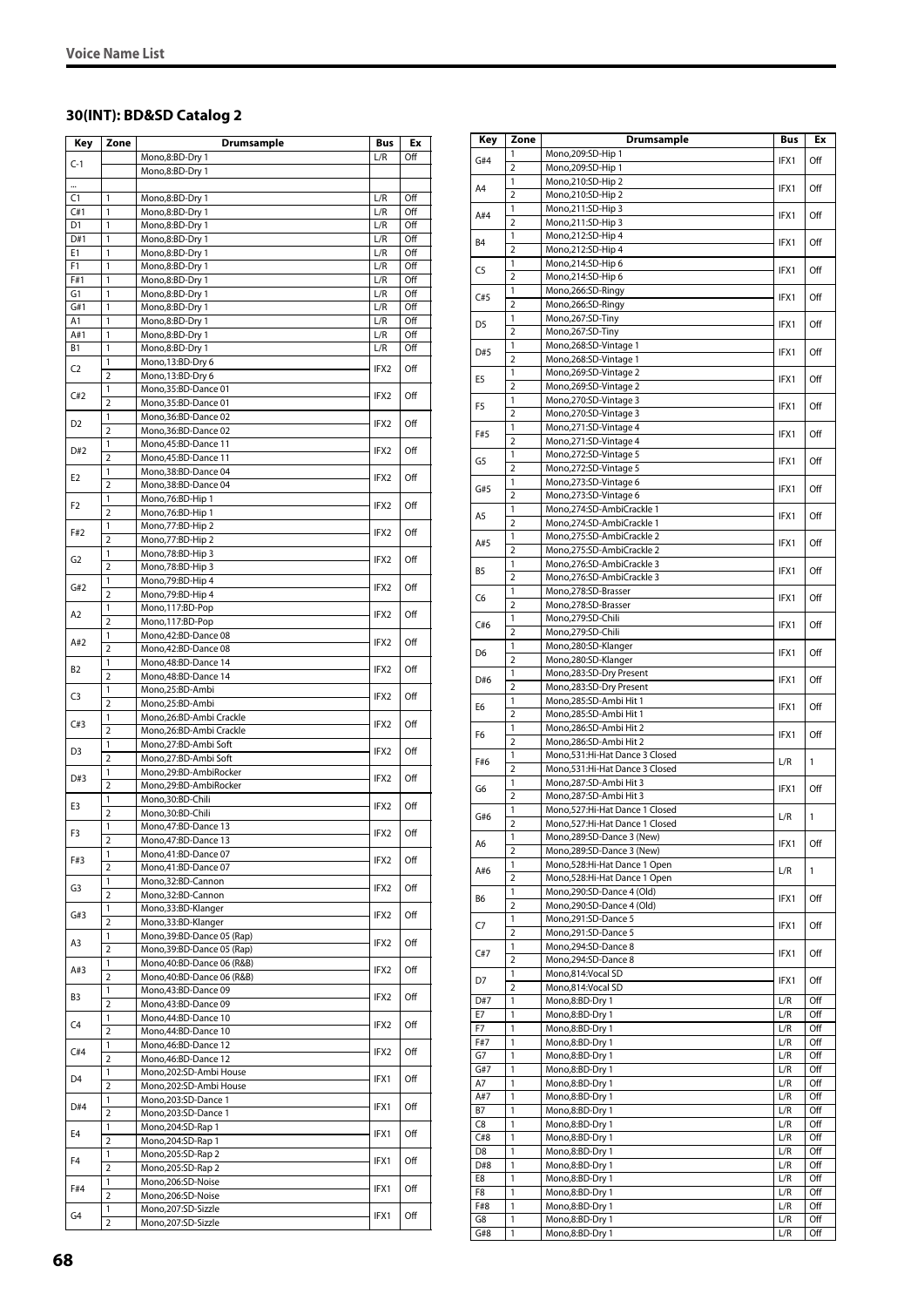| Key            | Zone | Drumsample      | Bus | Ex  |
|----------------|------|-----------------|-----|-----|
| A <sub>8</sub> |      | Mono,8:BD-Dry 1 | L/R | Off |
| A#8            |      | Mono,8:BD-Dry 1 | L/R | Off |
| B <sub>8</sub> |      | Mono,8:BD-Dry 1 | L/R | Off |
|                |      | Mono,8:BD-Dry 1 |     |     |
| C <sub>9</sub> |      | Mono,8:BD-Dry 1 | L/R | Off |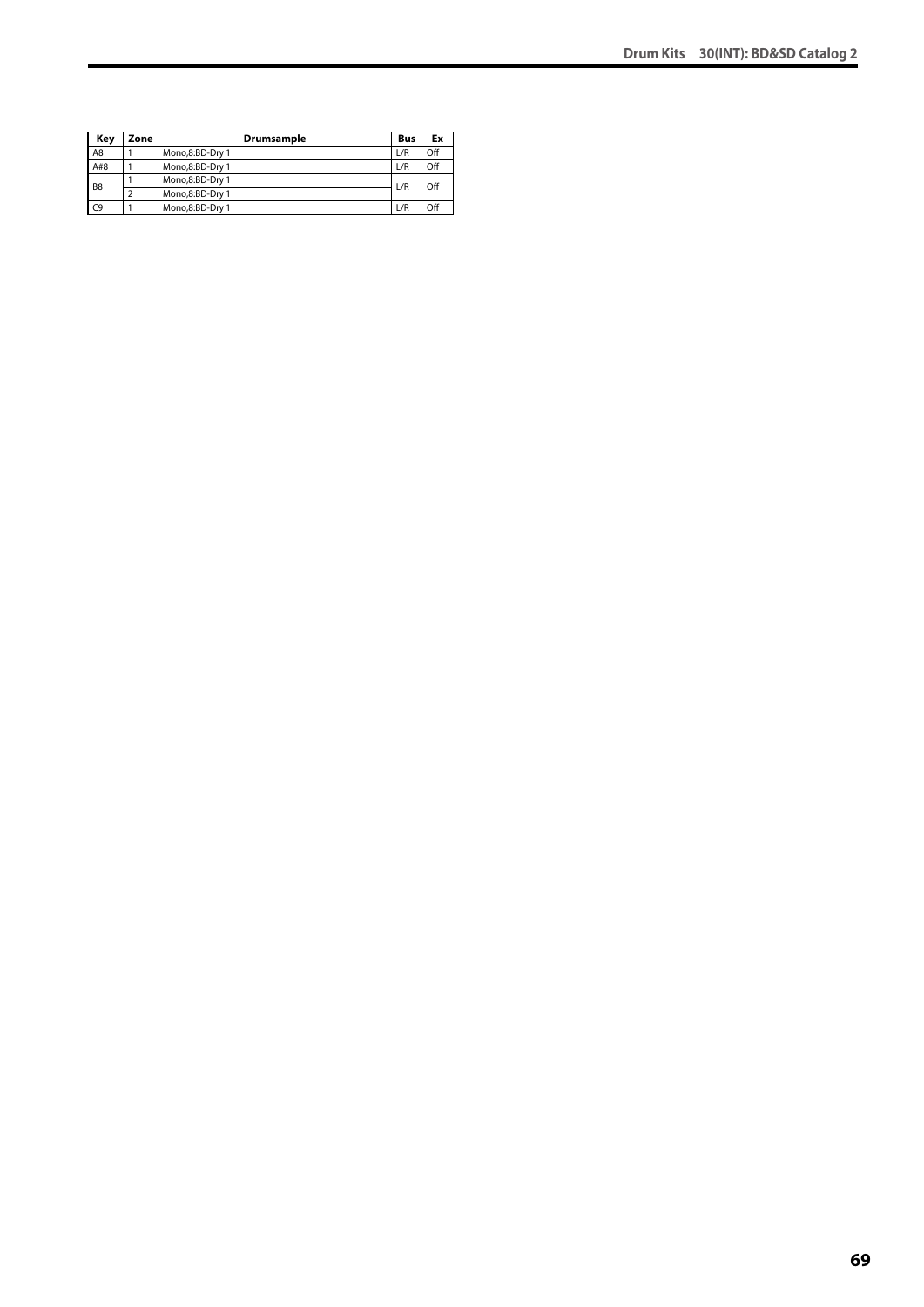# **31(INT): Cymbals Catalog**

| Key                   | Zone                         | <b>Drumsample</b>                                                | Bus        | Ex           |
|-----------------------|------------------------------|------------------------------------------------------------------|------------|--------------|
| E1                    | 1                            | Mono,737:Maracas-Push                                            | L/R        | Off          |
| F <sub>1</sub>        | 1                            | Mono,738:Maracas-Pull                                            | L/R        | Off          |
| F#1                   | 1                            | Mono,795:Caxixi-Hard                                             | L/R        | Off          |
| G <sub>1</sub>        | 1                            | Mono,817:Dance Perc 1 Hip                                        | L/R        | Off          |
| G#1<br>A1             | 1<br>1                       | Mono,767:Tambourine 1-Push<br>Mono,768:Tambourine 1-Pull         | L/R<br>L/R | 6<br>6       |
| A#1                   | 1                            | Mono, 769: Tambourine 2                                          | L/R        | 6            |
| <b>B1</b>             | 1                            | Mono.770:Tambourine 3                                            | L/R        | 6            |
| C <sub>2</sub>        | 1                            | Mono,78:BD-Hip 3                                                 | L/R        | Off          |
| C#2                   | 1                            | Mono, 483: Hi-Hat 3-Closed 1                                     | L/R        | $\mathbf{1}$ |
| D <sub>2</sub>        | 1                            | Mono,279:SD-Chili                                                | L/R        | Off          |
| D#2                   | 1                            | Mono, 484: Hi-Hat 3-Closed 2                                     | L/R        | 1            |
| E <sub>2</sub>        | 1                            | Mono,476:Hi-Hat 2-Closed 1                                       | L/R        | $\mathbf{1}$ |
| F <sub>2</sub>        | 1                            | Mono, 477: Hi-Hat 2-Closed 2                                     | L/R        | 1            |
| F#2                   | 1                            | Mono, 488: Hi-Hat 3-Open 2                                       | L/R        | 1            |
| G <sub>2</sub>        | $\mathbf{1}$                 | Mono, 481: Hi-Hat 2-Open 2                                       | L/R        | 1            |
| G#2                   | 1                            | Mono, 487: Hi-Hat 3-Open 1                                       | L/R        | 1            |
| A <sub>2</sub>        | 1                            | Mono, 480: Hi-Hat 2-Open 1                                       | L/R        | 1            |
| A#2                   | 1                            | Mono, 489: Hi-Hat 3-Sizzle                                       | L/R        | 1            |
| B <sub>2</sub>        | 1                            | Mono, 482: Hi-Hat 2-Sizzle                                       | L/R        | 1            |
| C <sub>3</sub>        | 1<br>1                       | Mono, 478: Hi-Hat 2-Pedal                                        | L/R        | 1<br>1       |
| C#3<br>D <sub>3</sub> | 1                            | Mono, 485: Hi-Hat 3-Pedal                                        | L/R<br>L/R | 1            |
| D#3                   | 1                            | Mono, 479: Hi-Hat 2-Pedal Open<br>Mono, 486: Hi-Hat 3-Pedal Open | L/R        | 1            |
| E3                    | 1                            | Mono,490:Hi-Hat-Chili                                            | L/R        | Off          |
| F3                    | 1                            | Mono, 494: Hi-Hat-Grange                                         | L/R        | Off          |
| F#3                   | 1                            | Mono, 491: Hi-Hat-Crisp Closed 1                                 | L/R        | Off          |
| G3                    | 1                            | Mono, 495: Hi-Hat-Vintage 1                                      | L/R        | Off          |
| G#3                   | 1                            | Mono,492:Hi-Hat-Crisp Closed 2                                   | L/R        | 3            |
| A <sub>3</sub>        | 1                            | Mono, 496: Hi-Hat-Vintage 2                                      | L/R        | Off          |
| A#3                   | $\mathbf{1}$                 | Mono, 493: Hi-Hat-Crisp Open                                     | L/R        | 3            |
| B <sub>3</sub>        | 1                            | Mono, 497: Hi-Hat-Tight 1                                        | L/R        | Off          |
| C <sub>4</sub>        | 1                            | Mono, 498: Hi-Hat-Tight 2                                        | L/R        | 3            |
| C#4                   | 1                            | Mono,502:Hi-Hat-Old Open                                         | L/R        | 3            |
| D4                    | 1                            | Mono,499:Hi-Hat-Old Closed 1                                     | L/R        | Off          |
| D#4                   | 1                            | Mono,524:Hi-Hat-Clangy Open                                      | L/R        | 3            |
| E4                    | 1                            | Mono,500:Hi-Hat-Old Closed 2                                     | L/R        | Off          |
| F <sub>4</sub>        | $\mathbf{1}$                 | Mono, 501: Hi-Hat-Old Closed 3                                   | L/R        | Off          |
| F#4                   | 1                            | Mono,526:Hi-Hat-Alpo Closed                                      | L/R        | Off          |
| G4<br>G#4             | 1<br>1                       | Mono,522:Hi-Hat-Amb Crackle<br>Mono,525:Hi-Hat-Whispy            | L/R<br>L/R | Off<br>Off   |
| A4                    | 1                            | Mono,523:Hi-Hat-Ambi                                             | L/R        | Off          |
| A#4                   | 1                            | Mono,504:Hi-Hat-Hip 2                                            | L/R        | Off          |
| B4                    | 1                            | Mono,503:Hi-Hat-Hip 1                                            | L/R        | Off          |
| C <sub>5</sub>        | 1                            | Mono,527:Hi-Hat Dance 1 Closed                                   | L/R        | 4            |
| C#5                   | 1                            | Mono,802:Sleigh Bell                                             | L/R        | Off          |
| D <sub>5</sub>        | $\mathbf{1}$                 | Mono,528:Hi-Hat Dance 1 Open                                     | L/R        | 4            |
| D#5                   | 1                            | Mono,803:Rap Sleigh bell                                         | L/R        | Off          |
| E5                    | 1                            | Mono,531:Hi-Hat Dance 3 Closed                                   | L/R        | 5            |
| F <sub>5</sub>        | 1                            | Mono,532:Hi-Hat Dance 3 Open                                     | L/R        | 5            |
| F#5                   | 1                            | Mono,609:Crash Cymbal 4                                          | L/R        | Off          |
| G5                    | 1                            | Mono,619:Crash-Dance 3                                           | L/R        | Off          |
| G#5                   | 1                            | Mono,607:Crash Cymbal 2                                          | L/R        | Off          |
| A5                    | $\mathbf{1}$                 | Mono, 638: China Cymbal                                          | L/R        | Off          |
| A#5                   | $\mathbf{1}$                 | Mono,608:Crash Cymbal 3                                          | L/R        | Off          |
| B <sub>5</sub>        | 1<br>1                       | Mono,639:Splash Cymbal<br>Mono,635: Ride-Dance 1                 | L/R<br>L/R | Off          |
| C6<br>C#6             | 1                            | Mono,617:Crash-Dance 1                                           | L/R        | Off<br>Off   |
| D6                    | $\mathbf{1}$                 | Mono,636:Ride-Dance 2 DDD1                                       | L/R        | Off          |
| D#6                   | $\mathbf{1}$                 | Mono,618:Crash-Dance 2 DDD1                                      | L/R        | Off          |
| E6                    | $\mathbf{1}$                 | Mono,627: Ride Cymbal 4 Edge                                     | L/R        | Off          |
| F6                    | $\overline{1}$               | Mono,628: Ride Cymbal 5 Edge                                     | L/R        | Off          |
| F#6                   | 1                            | Mono,631:Ride Cymbal-Jazz                                        | L/R        | Off          |
| G6                    | 1                            | Mono, 634: Ride Cymbal Cup 2                                     | L/R        | Off          |
| G#6                   | 1                            | Mono,640:Cymbal Reverse                                          | L/R        | Off          |
| A6                    | 1                            | Mono,639:Splash Cymbal                                           | L/R        | Off          |
| A#6                   | $\mathbf{1}$                 | Mono,617:Crash-Dance 1                                           | L/R        | Off          |
| B6                    | 1                            | Mono,635:Ride-Dance 1                                            | L/R        | Off          |
| C <sub>7</sub>        | $\mathbf{1}$                 | Mono,634: Ride Cymbal Cup 2                                      | L/R        | Off          |
| C#7                   | $\mathbf{1}$                 | Mono,528:Hi-Hat Dance 1 Open                                     | L/R        | Off          |
| D7                    | 1                            | Mono,500:Hi-Hat-Old Closed 2                                     | L/R        | Off          |
| D#7                   | 1                            | Mono,501:Hi-Hat-Old Closed 3                                     | L/R        | Off          |
| E7                    | 1                            | Mono, 492: Hi-Hat-Crisp Closed 2                                 | L/R        | Off          |
| F7                    | $\mathbf{1}$<br>$\mathbf{1}$ | Mono,527:Hi-Hat Dance 1 Closed                                   | L/R        | Off          |
| F#7<br>G7             | 1                            | Mono, 483: Hi-Hat 3-Closed 1<br>Mono,531:Hi-Hat Dance 3 Closed   | L/R<br>L/R | Off<br>Off   |
| G#7                   | $\mathbf{1}$                 | Mono, 1117: Click                                                | L/R        | Off          |
| A7                    | 1                            | Mono, 1117: Click                                                | L/R        | Off          |
| A#7                   | 1                            | Mono, 1117: Click                                                | L/R        | Off          |
|                       |                              |                                                                  |            |              |

| Key            | Zone | Drumsample      | <b>Bus</b> | Ex  |
|----------------|------|-----------------|------------|-----|
| <b>B7</b>      | 1    | Mono.1117:Click | L/R        | Off |
| C <sub>8</sub> | 1    | Mono,1117:Click | L/R        | Off |
| C#8            | 1    | Mono.1117:Click | L/R        | Off |
| D8             | 1    | Mono.1117:Click | L/R        | Off |
| D#8            | 1    | Mono.1117:Click | L/R        | Off |
| E8             | 1    | Mono.1117:Click | L/R        | Off |
| F8             | 1    | Mono.1117:Click | L/R        | Off |
| F#8            | 1    | Mono.1117:Click | L/R        | Off |
| G8             | 1    | Mono.1117:Click | L/R        | Off |
| G#8            | 1    | Mono.1117:Click | L/R        | Off |
| A8             | 1    | Mono.1117:Click | L/R        | Off |
| A#8            | 1    | Mono.1117:Click | L/R        | Off |
| B <sub>8</sub> | 1    | Mono.1117:Click | L/R        | Off |
| C <sub>9</sub> | 1    | Mono.1117:Click | L/R        | Off |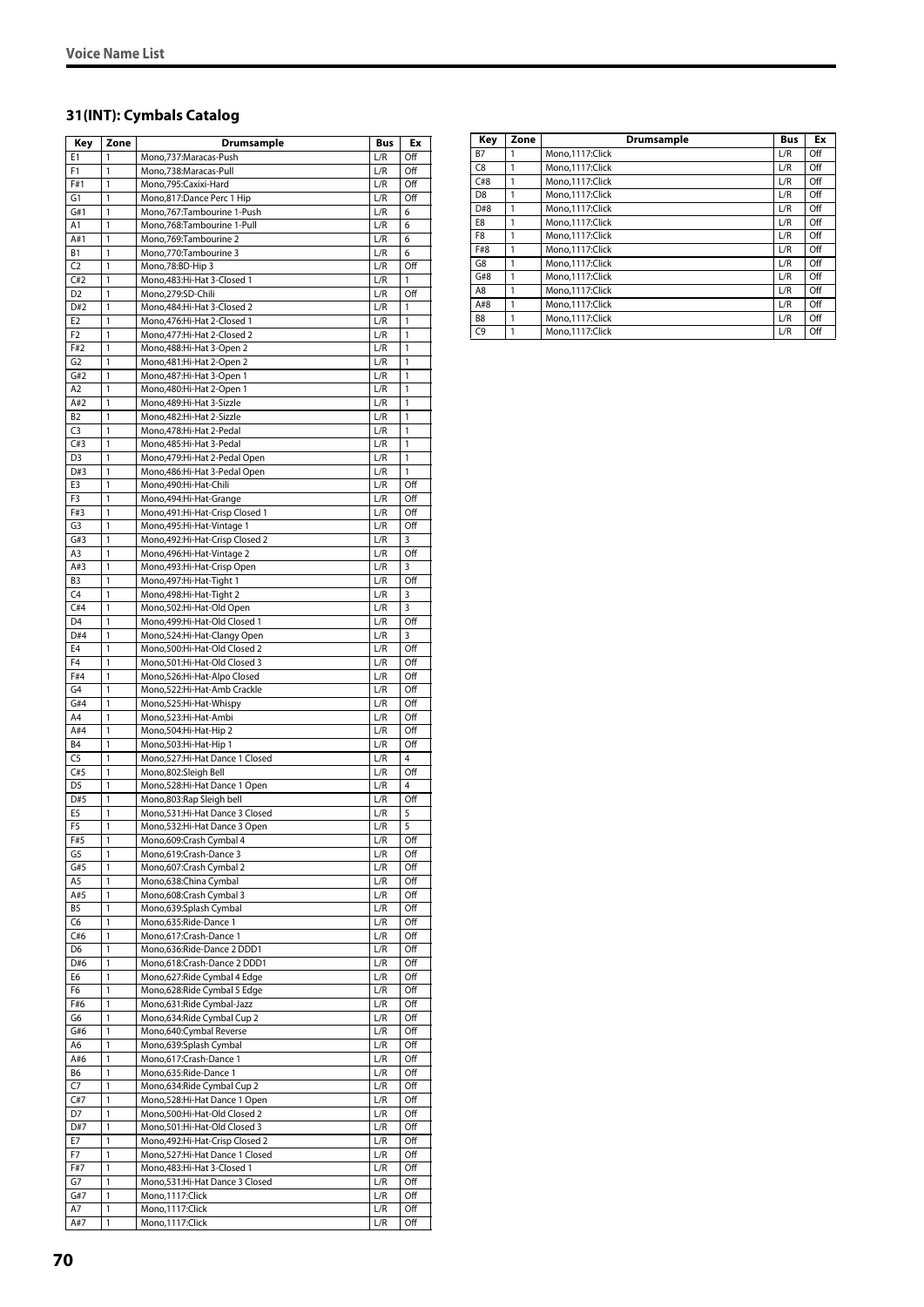### **GM Drum Kits**

### **48(GM): STANDARD**

| Key                   | Zone                         | <b>Drumsample</b>                                           | <b>Bus</b> | Ex         |
|-----------------------|------------------------------|-------------------------------------------------------------|------------|------------|
| $C-1$                 | 1                            | Mono,8:BD-Dry 1                                             | L/R        | Off        |
| $C#-1$                | 1                            | Mono,8:BD-Dry 1                                             | L/R        | Off        |
| D-1                   | 1                            | Mono,8:BD-Dry 1                                             | L/R        | Off        |
| $D#-1$                | 1                            | Mono,8:BD-Dry 1                                             | L/R        | Off        |
| $E-1$                 | 1                            | Mono,8:BD-Dry 1                                             | L/R        | Off        |
| $F-1$<br>$F#-1$       | 1<br>1                       | Mono,8:BD-Dry 1                                             | L/R        | Off        |
| $G-1$                 | 1                            | Mono,8:BD-Dry 1<br>Mono,8:BD-Dry 1                          | L/R<br>L/R | Off<br>Off |
| $G#-1$                | 1                            | Mono,8:BD-Dry 1                                             | L/R        | Off        |
| $A-1$                 | 1                            | Mono,8:BD-Dry 1                                             | L/R        | Off        |
| $A#-1$                | 1                            | Mono,8:BD-Dry 1                                             | L/R        | Off        |
| $B-1$                 | 1                            | Mono,8:BD-Dry 1                                             | L/R        | Off        |
| C <sub>0</sub>        | 1                            | Mono,8:BD-Dry 1                                             | L/R        | Off        |
| C#0                   | 1                            | Mono,8:BD-Dry 1                                             | L/R        | Off        |
| D <sub>0</sub>        | 1                            | Mono,8:BD-Dry 1                                             | L/R        | Off        |
| D#0                   | 1                            | Mono,8:BD-Dry 1                                             | L/R        | Off        |
| E0                    | 1                            | Mono,8:BD-Dry 1                                             | L/R        | Off        |
| F0                    | 1                            | Mono,8:BD-Dry 1                                             | L/R        | Off        |
| F#0<br>G0             | 1<br>1                       | Mono,8:BD-Dry 1<br>Mono,8:BD-Dry 1                          | L/R<br>L/R | Off<br>Off |
| G#0                   | 1                            | Mono,8:BD-Dry 1                                             | L/R        | Off        |
| A0                    | 1                            | Mono,8:BD-Dry 1                                             | L/R        | Off        |
| A#0                   | 1                            | Mono,8:BD-Dry 1                                             | L/R        | Off        |
| B0                    | 1                            | Mono,8:BD-Dry 1                                             | L/R        | Off        |
| C1                    | 1                            | Mono,646:Orchestral SD                                      | L/R        | Off        |
| C#1                   | 1                            | Mono,648:Orch.SD Roll 2                                     | L/R        | Off        |
| D <sub>1</sub>        | 1                            | Mono, 674: Finger Snap                                      | L/R        | Off        |
| D#1                   | 1                            | Mono,915:Perc-Granular 17-EXs5-L                            | L/R        | Off        |
| E1                    | 1                            | Mono,1120:Dog                                               | L/R        | Off        |
| F <sub>1</sub>        | 1                            | Mono,921:Perc-Granular 22-EXs5                              | L/R        | 7          |
| F#1                   | 1                            | Mono,921:Perc-Granular 22-EXs5                              | L/R        | 7          |
| G1                    | 1                            | Mono,679:Drumstick Hit                                      | L/R        | Off        |
| G#1<br>Α1             | 1<br>1                       | Mono,914:Perc-Granular 16-EXs5R<br>Mono, 1083:"Cap"         | L/R<br>L/R | Off<br>Off |
| A#1                   | 1                            | Mono, 743: Baya-Mute 3                                      | L/R        | Off        |
| В1                    | 1                            | Mono,24:BD-Tight                                            | L/R        | Off        |
| C <sub>2</sub>        | 1                            | Mono, 10:BD-Dry 3                                           | L/R        | Off        |
| C#2                   | 1                            | Mono,200:SD-Sidestick Ambi                                  | L/R        | Off        |
| D <sub>2</sub>        | 1                            | Mono,180:SD-Full Room                                       | L/R        | Off        |
| D#2                   | 1                            | Mono, 657: Dance Claps 1                                    | L/R        | Off        |
| E <sub>2</sub>        | 1                            | Mono,180:SD-Full Room                                       | L/R        | Off        |
| F <sub>2</sub>        | 1                            | Mono, 403: Tom 3-Floor                                      | L/R        | Off        |
| F#2                   | 1                            | Mono, 481: Hi-Hat 2-Open 2                                  | L/R        | 1          |
| G <sub>2</sub><br>G#2 | 1<br>1                       | Mono, 403: Tom 3-Floor                                      | L/R<br>L/R | Off<br>1   |
| A <sub>2</sub>        | 1                            | Mono, 485: Hi-Hat 3-Pedal<br>Mono.404:Tom 3-Lo              | L/R        | Off        |
| A#2                   | 1                            | Mono, 488: Hi-Hat 3-Open 2                                  | L/R        | 1          |
| B <sub>2</sub>        | 1                            | Mono, 404: Tom 3-Lo                                         | L/R        | Off        |
| C <sub>3</sub>        | 1                            | Mono, 405: Tom 3-Hi                                         | L/R        | Off        |
| C#3                   | $\mathbf{1}$                 | Mono,608:Crash Cymbal 3                                     | L/R        | Off        |
| D3                    | 1                            | Mono, 405: Tom 3-Hi                                         | L/R        | Off        |
| D#3                   | 1                            | Mono,627:Ride Cymbal 4 Edge                                 | L/R        | Off        |
| E3                    | $\mathbf{1}$                 | Mono,638:China Cymbal                                       | L/R        | Off        |
| F3                    | 1                            | Mono,631:Ride Cymbal-Jazz                                   | L/R        | Off        |
| F#3                   | 1                            | Mono,739:Baya-Open                                          | L/R        | Off        |
| G3                    | 1                            | Mono,638:China Cymbal                                       | L/R        | Off        |
| G#3                   | 1                            | Mono, 766: Timbales-Paila                                   | L/R        | Off        |
| A3<br>A#3             | $\mathbf{1}$<br>$\mathbf{1}$ | Mono,608:Crash Cymbal 3<br>Mono, 725: Bongo 2 Hi-Fingernail | L/R<br>L/R | Off<br>Off |
| B3                    | $\mathbf{1}$                 | Mono,636:Ride-Dance 2 DDD1                                  | L/R        | Off        |
| C <sub>4</sub>        | $\mathbf{1}$                 | Mono, 684: Conga 1 Hi-Mute                                  | L/R        | Off        |
| C#4                   | 1                            | Mono,698:Conga 2 Lo-Toe                                     | L/R        | Off        |
| D4                    | 1                            | Mono,693:Conga 2 Lo-OpenSlapFlam                            | L/R        | Off        |
| D#4                   | $\mathbf{1}$                 | Mono,691:Conga 2 Lo-Open f                                  | L/R        | Off        |
| E4                    | $\mathbf{1}$                 | Mono,680:Conga 1 Lo-Open                                    | L/R        | Off        |
| F <sub>4</sub>        | 1                            | Mono,734:Guiro-Long                                         | L/R        | Off        |
| F#4                   | 1                            | Mono,729:Djembe-Mute                                        | L/R        | Off        |
| G4                    | 1                            | Mono, 764: Timbales Hi-Rim 1                                | L/R        | Off        |
| G#4                   | 1                            | Mono, 764: Timbales Hi-Rim 1                                | L/R        | Off        |
| A4                    | 1                            | Mono,759:Woodblock 2                                        | L/R        | Off        |
| A#4<br><b>B4</b>      | 1<br>1                       | Mono,706:Conga 2 Hi-Heel<br>Mono,778:Triangle-Mute-EXs5     | L/R<br>L/R | Off<br>2   |
| C5                    | $\mathbf{1}$                 | Mono,778:Triangle-Mute-EXs5                                 | L/R        | 2          |
| C#5                   | 1                            | Mono, 704: Conga 2 Hi-Closed                                | L/R        | 3          |
| D5                    | 1                            | Mono,703:Conga 2 Hi-Muffled                                 | L/R        | 3          |
|                       |                              |                                                             |            |            |

| Key            | Zone | Drumsample                  | <b>Bus</b> | Ex  |
|----------------|------|-----------------------------|------------|-----|
| D#5            |      | Mono,726:Bongo 2 Hi-Cuptone | L/R        | Off |
| E <sub>5</sub> |      | Mono,727:Bongo 2 Hi-Slap    | L/R        | Off |
| F <sub>5</sub> |      | Mono,727:Bongo 2 Hi-Slap    | L/R        | Off |
| F#5            |      | Mono.749:Tabla-Mute 1       | L/R        | 4   |
| G <sub>5</sub> |      | Mono.750:Tabla-Mute 2       | L/R        | 4   |
| G#5            |      | Mono.746:Tabla-Na           | L/R        | 5   |
| A <sub>5</sub> |      | Mono, 743: Baya-Mute 3      | L/R        | 5   |
| A#5            |      | Mono, 760: Timbales Lo-Open | L/R        | Off |
| B <sub>5</sub> | 1    | Mono, 769: Tambourine 2     | L/R        | Off |
| C <sub>6</sub> |      | Mono.772:Tambourine 2-EXs5  | L/R        | Off |
| C#6            |      | Mono,700:Conga 2 Hi-Open mf | L/R        | Off |
| D <sub>6</sub> |      | Mono,730:Djembe-Slap        | L/R        | 6   |
| D#6            |      | Mono,729:Djembe-Mute        | L/R        | 6   |
| E <sub>6</sub> |      | Mono.1077:"Pehh"            | L/R        | Off |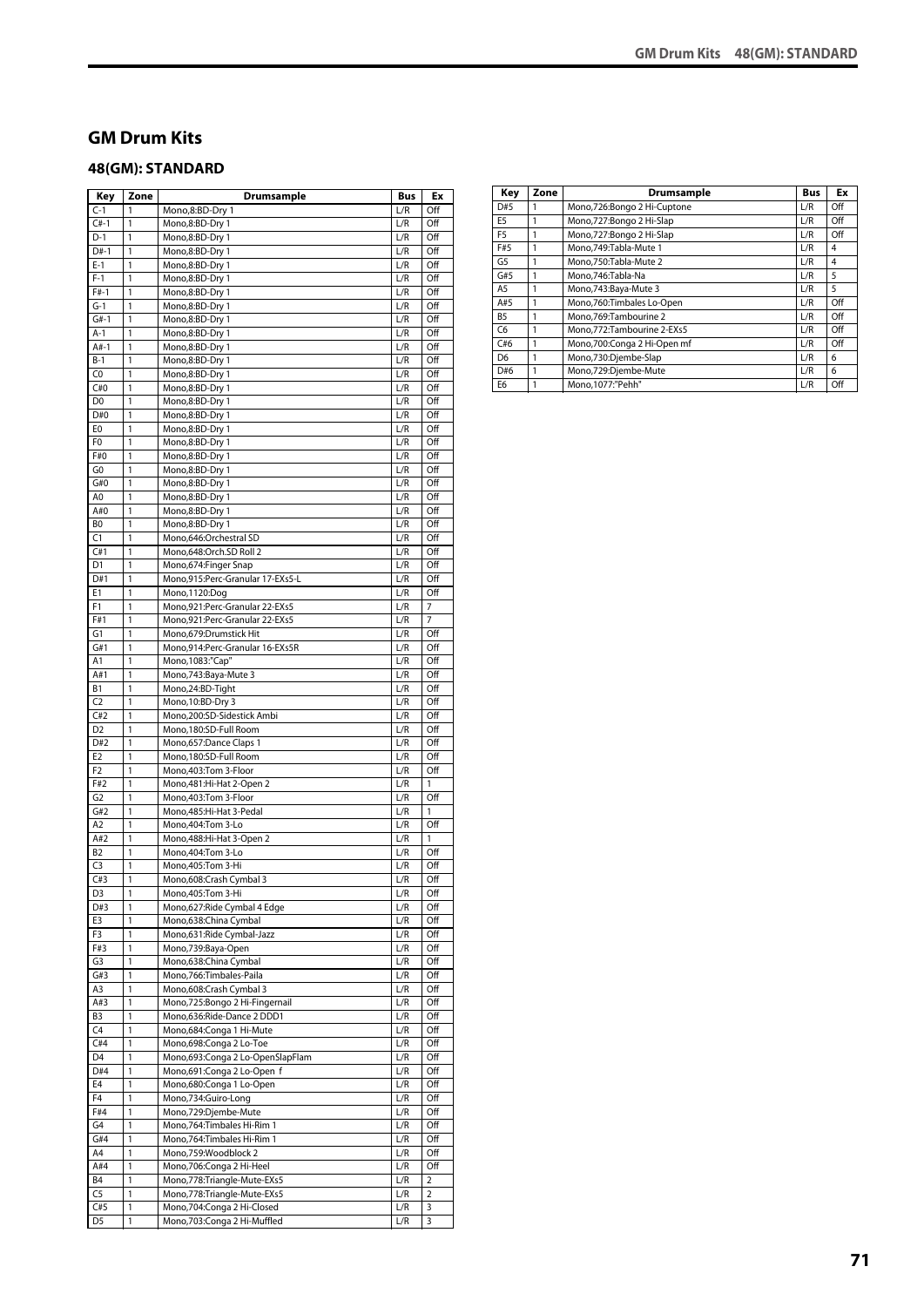### **49(GM): ROOM**

| Key            | Zone                         | <b>Drumsample</b>                                         | Bus        | Ex             |
|----------------|------------------------------|-----------------------------------------------------------|------------|----------------|
| $C-1$          | $\mathbf{1}$                 | Mono,8:BD-Dry 1                                           | L/R        | Off            |
| $C#-1$         | $\mathbf{1}$                 | Mono,8:BD-Dry 1                                           | L/R        | Off            |
| $D-1$          | $\mathbf{1}$                 | Mono,8:BD-Dry 1                                           | L/R        | Off            |
| $D#-1$         | 1                            | Mono,8:BD-Dry 1                                           | L/R        | Off            |
| $E-1$          | 1                            | Mono,8:BD-Dry 1                                           | L/R        | Off            |
| $F-1$          | $\mathbf{1}$                 | Mono,8:BD-Dry 1                                           | L/R        | Off            |
| $F#-1$         | 1                            | Mono,8:BD-Dry 1                                           | L/R        | Off            |
| $G-1$          | $\mathbf{1}$                 | Mono,8:BD-Dry 1                                           | L/R        | Off            |
| $G#-1$         | $\mathbf{1}$                 | Mono,8:BD-Dry 1                                           | L/R        | Off            |
| $A-1$          | $\mathbf{1}$                 | Mono,8:BD-Dry 1                                           | L/R        | Off            |
| $A#-1$         | 1                            | Mono,8:BD-Dry 1                                           | L/R        | Off            |
| $B-1$          | 1                            | Mono,8:BD-Dry 1                                           | L/R        | Off            |
| C0             | 1                            | Mono,8:BD-Dry 1                                           | L/R        | Off            |
| C#0            | 1                            | Mono,8:BD-Dry 1                                           | L/R        | Off            |
| D <sub>0</sub> | 1                            | Mono,8:BD-Dry 1                                           | L/R        | Off            |
| D#0            | $\overline{1}$               | Mono,8:BD-Dry 1                                           | L/R        | Off            |
| E <sub>0</sub> | $\mathbf{1}$                 | Mono,8:BD-Dry 1                                           | L/R        | Off            |
| F0             | 1                            | Mono,8:BD-Dry 1                                           | L/R        | Off            |
| F#0            | 1                            | Mono,8:BD-Dry 1                                           | L/R        | Off            |
| G <sub>0</sub> | 1                            | Mono,8:BD-Dry 1                                           | L/R        | Off            |
| G#0            | $\mathbf{1}$                 | Mono,8:BD-Dry 1                                           | L/R        | Off            |
| A0             | 1                            | Mono,8:BD-Dry 1                                           | L/R        | Off            |
| A#0            | 1                            | Mono,8:BD-Dry 1                                           | L/R        | Off            |
| B <sub>0</sub> | $\mathbf{1}$                 | Mono,8:BD-Dry 1                                           | L/R        | Off            |
| C1             | 1                            | Mono,646:Orchestral SD                                    | L/R        | Off            |
| C#1            | 1                            | Mono,648:Orch.SD Roll 2                                   | L/R        | Off            |
| D <sub>1</sub> | $\mathbf{1}$                 | Mono,674:Finger Snap                                      | L/R        | Off            |
| D#1            | 1                            | Mono,915:Perc-Granular 17-EXs5-L                          | L/R        | Off            |
| E1             | 1                            | Mono, 1120: Dog                                           | L/R        | Off            |
| F1             | 1                            | Mono,921:Perc-Granular 22-EXs5                            | L/R        | $\overline{7}$ |
| F#1            | $\overline{1}$               | Mono, 921: Perc-Granular 22-EXs5                          | L/R        | 7              |
| G1             | $\mathbf{1}$<br>1            | Mono,679:Drumstick Hit                                    | L/R        | Off            |
| G#1<br>A1      | 1                            | Mono,914:Perc-Granular 16-EXs5R<br>Mono, 1083: "Cap"      | L/R<br>L/R | Off<br>Off     |
| A#1            | 1                            | Mono, 743: Baya-Mute 3                                    | L/R        | Off            |
| B1             | $\mathbf{1}$                 | Mono,9:BD-Dry 2                                           | L/R        | Off            |
| C <sub>2</sub> | 1                            | Mono, 10:BD-Dry 3                                         | L/R        | Off            |
| C#2            | 1                            | Mono,200:SD-Sidestick Ambi                                | L/R        | Off            |
| D <sub>2</sub> | $\mathbf{1}$                 | Mono,193:SD-Yowie                                         | L/R        | Off            |
| D#2            | 1                            | Mono,657:Dance Claps 1                                    | L/R        | Off            |
| E <sub>2</sub> | 1                            | Mono,193:SD-Yowie                                         | L/R        | Off            |
| F <sub>2</sub> | 1                            | Mono,406:Tom 4-Floor                                      | L/R        | Off            |
| F#2            | 1                            | Mono, 481: Hi-Hat 2-Open 2                                | L/R        | 1              |
| G <sub>2</sub> | 1                            | Mono, 406: Tom 4-Floor                                    | L/R        | Off            |
| G#2            | 1                            | Mono, 485: Hi-Hat 3-Pedal                                 | L/R        | 1              |
| A <sub>2</sub> | $\mathbf{1}$                 | Mono, 407: Tom 4-Lo                                       | L/R        | Off            |
| A#2            | 1                            | Mono, 488: Hi-Hat 3-Open 2                                | L/R        | 1              |
| B <sub>2</sub> | 1                            | Mono, 407: Tom 4-Lo                                       | L/R        | Off            |
| C <sub>3</sub> | 1                            | Mono, 408: Tom 4-Hi                                       | L/R        | Off            |
| C#3            | $\mathbf{1}$                 | Mono,608:Crash Cymbal 3                                   | L/R        | Off            |
| D3             | 1                            | Mono, 408: Tom 4-Hi                                       | L/R        | Off            |
| D#3<br>E3      | $\mathbf{1}$<br>$\mathbf{1}$ | Mono,627: Ride Cymbal 4 Edge<br>Mono,638:China Cymbal     | L/R        | Off<br>Off     |
| F3             | $\mathbf{1}$                 | Mono,631:Ride Cymbal-Jazz                                 | L/R<br>L/R | Off            |
| F#3            | $\mathbf{1}$                 | Mono,739:Baya-Open                                        | L/R        | Off            |
| G3             | 1                            | Mono,638:China Cymbal                                     | L/R        | Off            |
| G#3            | $\mathbf{1}$                 | Mono,766:Timbales-Paila                                   | L/R        | Off            |
| A3             | $\mathbf{1}$                 | Mono,608:Crash Cymbal 3                                   | L/R        | Off            |
| A#3            | $\mathbf{1}$                 | Mono,725:Bongo 2 Hi-Fingernail                            | L/R        | Off            |
| B3             | 1                            | Mono,636:Ride-Dance 2 DDD1                                | L/R        | Off            |
| C4             | $\mathbf{1}$                 | Mono,684:Conga 1 Hi-Mute                                  | L/R        | Off            |
| C#4            | $\mathbf{1}$                 | Mono,698:Conga 2 Lo-Toe                                   | L/R        | Off            |
| D <sub>4</sub> | $\mathbf{1}$                 | Mono,693:Conga 2 Lo-OpenSlapFlam                          | L/R        | Off            |
| D#4            | $\mathbf{1}$                 | Mono,691:Conga 2 Lo-Open f                                | L/R        | Off            |
| E4             | $\mathbf{1}$                 | Mono,680:Conga 1 Lo-Open                                  | L/R        | Off            |
| F <sub>4</sub> | $\mathbf{1}$                 | Mono,734:Guiro-Long                                       | L/R        | Off            |
| F#4            | $\mathbf{1}$                 | Mono,729:Djembe-Mute                                      | L/R        | Off            |
| G4             | $\mathbf{1}$                 | Mono, 764: Timbales Hi-Rim 1                              | L/R        | Off            |
| G#4            | $\mathbf{1}$                 | Mono, 764: Timbales Hi-Rim 1                              | L/R        | Off            |
| A4             | 1                            | Mono,759:Woodblock 2                                      | L/R        | Off            |
| A#4            | $\mathbf{1}$                 | Mono,706:Conga 2 Hi-Heel                                  | L/R        | Off            |
| B4             | $\mathbf{1}$                 | Mono,778:Triangle-Mute-EXs5                               | L/R        | 2              |
| C5<br>C#5      | 1<br>$\mathbf{1}$            | Mono,778:Triangle-Mute-EXs5<br>Mono,704:Conga 2 Hi-Closed | L/R<br>L/R | 2<br>3         |
| D5             | 1                            | Mono,703:Conga 2 Hi-Muffled                               | L/R        | 3              |
| D#5            | $\mathbf{1}$                 | Mono,726:Bongo 2 Hi-Cuptone                               | L/R        | Off            |
| E5             |                              |                                                           |            |                |
|                | $\mathbf{1}$                 |                                                           |            |                |
| F5             | $\mathbf{1}$                 | Mono,727:Bongo 2 Hi-Slap<br>Mono,727:Bongo 2 Hi-Slap      | L/R<br>L/R | Off<br>Off     |

| Key            | Zone | Drumsample                   | <b>Bus</b> | Ex  |
|----------------|------|------------------------------|------------|-----|
| G5             |      | Mono, 750: Tabla-Mute 2      | L/R        | 4   |
| G#5            |      | Mono, 746: Tabla-Na          | L/R        | 5   |
| A <sub>5</sub> |      | Mono, 743: Baya-Mute 3       | L/R        | 5   |
| A#5            |      | Mono, 760: Timbales Lo-Open  | L/R        | Off |
| B <sub>5</sub> |      | Mono, 769: Tambourine 2      | L/R        | Off |
| C <sub>6</sub> |      | Mono, 772: Tambourine 2-EXs5 | L/R        | Off |
| C#6            |      | Mono,700:Conga 2 Hi-Open mf  | L/R        | Off |
| D <sub>6</sub> |      | Mono,730:Djembe-Slap         | L/R        | 6   |
| D#6            |      | Mono,729:Djembe-Mute         | L/R        | 6   |
| E <sub>6</sub> |      | Mono, 1077:"Pehh"            | L/R        | Off |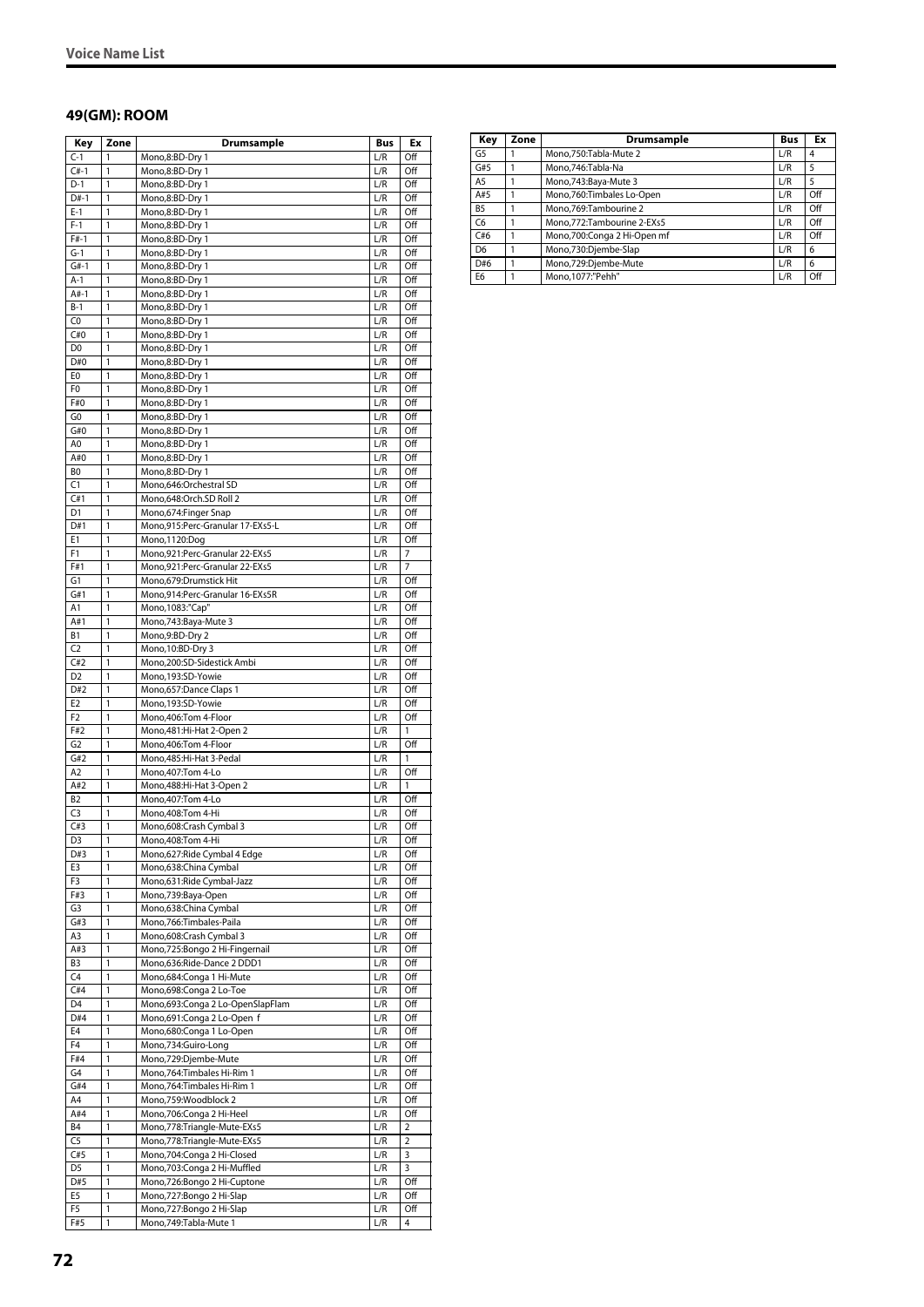#### **50(GM): POWER**

| Key                   | Zone         | <b>Drumsample</b>                                       | Bus              | Ex                    |
|-----------------------|--------------|---------------------------------------------------------|------------------|-----------------------|
| $C-1$                 | 1            | Mono,8:BD-Dry 1                                         | L/R              | Off                   |
| $C#-1$                | 1            | Mono,8:BD-Dry 1                                         | L/R              | Off                   |
| $D-1$                 | 1            | Mono,8:BD-Dry 1                                         | L/R              | Off                   |
| D#-1                  | 1            | Mono,8:BD-Dry 1                                         | L/R              | Off                   |
| $E-1$                 | 1            | Mono,8:BD-Dry 1                                         | L/R              | Off                   |
| $F-1$                 | 1            | Mono,8:BD-Dry 1                                         | L/R              | Off                   |
| $F#-1$<br>$G-1$       | 1<br>1       | Mono,8:BD-Dry 1<br>Mono,8:BD-Dry 1                      | L/R<br>L/R       | Off<br>Off            |
| $G#-1$                | 1            | Mono,8:BD-Dry 1                                         | L/R              | Off                   |
| $A-1$                 | 1            | Mono,8:BD-Dry 1                                         | L/R              | Off                   |
| $A#-1$                | 1            | Mono,8:BD-Dry 1                                         | L/R              | Off                   |
| $B-1$                 | 1            | Mono,8:BD-Dry 1                                         | L/R              | Off                   |
| C0                    | 1            | Mono,8:BD-Dry 1                                         | L/R              | Off                   |
| C#0                   | 1            | Mono,8:BD-Dry 1                                         | L/R              | Off                   |
| D <sub>0</sub>        | 1            | Mono,8:BD-Dry 1                                         | L/R              | Off                   |
| D#0                   | 1            | Mono,8:BD-Dry 1                                         | L/R              | Off                   |
| E0                    | 1            | Mono,8:BD-Dry 1                                         | L/R              | Off                   |
| F0                    | 1            | Mono,8:BD-Dry 1                                         | L/R              | Off                   |
| F#0                   | 1            | Mono,8:BD-Dry 1                                         | L/R              | Off                   |
| G0                    | 1            | Mono,8:BD-Dry 1                                         | L/R              | Off                   |
| G#0                   | 1            | Mono,8:BD-Dry 1                                         | L/R              | Off                   |
| A0                    | 1            | Mono,8:BD-Dry 1                                         | L/R              | Off                   |
| A#0                   | 1            | Mono,8:BD-Dry 1                                         | L/R              | Off                   |
| BO<br>$\overline{C}$  | 1<br>1       | Mono,8:BD-Dry 1                                         | L/R<br>L/R       | Off                   |
| C#1                   | 1            | Mono,646:Orchestral SD<br>Mono,648:Orch.SD Roll 2       | L/R              | Off<br>Off            |
| D1                    | 1            | Mono,674:Finger Snap                                    | L/R              | Off                   |
| D#1                   | 1            | Mono,915:Perc-Granular 17-EXs5-L                        | L/R              | Off                   |
| E1                    | 1            | Mono,1120:Dog                                           | L/R              | Off                   |
| F1                    | 1            | Mono,921:Perc-Granular 22-EXs5                          | L/R              | 7                     |
| F#1                   | 1            | Mono,921:Perc-Granular 22-EXs5                          | L/R              | 7                     |
| G1                    | 1            | Mono,679:Drumstick Hit                                  | L/R              | Off                   |
| G#1                   | 1            | Mono,914:Perc-Granular 16-EXs5R                         | L/R              | Off                   |
| Α1                    | 1            | Mono, 1083:"Cap"                                        | L/R              | Off                   |
| A#1                   | 1            | Mono,743:Baya-Mute 3                                    | L/R              | Off                   |
| <b>B1</b>             | 1            | Mono,23:BD-Gated                                        | L/R              | Off                   |
| C <sub>2</sub>        | 1            | Mono,20:BD-Mondo Kill                                   | L/R              | Off                   |
| C#2                   | 1            | Mono,200:SD-Sidestick Ambi                              | L/R              | Off                   |
| D <sub>2</sub>        | 1            | Mono, 192: SD-Big Rock                                  | L/R              | Off                   |
| D#2                   | 1            | Mono,657:Dance Claps 1                                  | L/R              | Off                   |
| E <sub>2</sub>        | 1            | Mono, 192: SD-Big Rock                                  | L/R              | Off                   |
| F <sub>2</sub><br>F#2 | 1<br>1       | Mono,406:Tom 4-Floor                                    | L/R<br>L/R       | Off<br>1              |
| G <sub>2</sub>        | 1            | Mono, 481: Hi-Hat 2-Open 2<br>Mono.406:Tom 4-Floor      | L/R              | Off                   |
| G#2                   | 1            | Mono, 485: Hi-Hat 3-Pedal                               | L/R              | 1                     |
| A2                    | 1            | Mono, 407: Tom 4-Lo                                     | L/R              | Off                   |
| A#2                   | 1            | Mono, 488: Hi-Hat 3-Open 2                              | L/R              | 1                     |
| <b>B2</b>             | 1            | Mono, 407: Tom 4-Lo                                     | L/R              | Off                   |
| C <sub>3</sub>        | 1            | Mono, 408: Tom 4-Hi                                     | L/R              | Off                   |
| C#3                   | 1            | Mono,608:Crash Cymbal 3                                 | L/R              | Off                   |
| D3                    | 1            | Mono, 408: Tom 4-Hi                                     | L/R              | Off                   |
| D#3                   | 1            | Mono,627:Ride Cymbal 4 Edge                             | L/R              | Off                   |
| E3                    | 1            | Mono,638:China Cymbal                                   | L/R              | Off                   |
| F3                    | 1            | Mono,631:Ride Cymbal-Jazz                               | L/R              | Off                   |
| F#3<br>G3             | 1<br>1       | Mono,739:Baya-Open<br>Mono,638:China Cymbal             | $\overline{L/R}$ | Off<br>Off            |
| G#3                   | 1            | Mono,766:Timbales-Paila                                 | L/R<br>L/R       | Off                   |
| A3                    | 1            | Mono,608:Crash Cymbal 3                                 | L/R              | Off                   |
| A#3                   | 1            | Mono,725:Bongo 2 Hi-Fingernail                          | L/R              | Off                   |
| B3                    | $\mathbf{1}$ | Mono,636:Ride-Dance 2 DDD1                              | L/R              | Off                   |
| C4                    | 1            | Mono,684:Conga 1 Hi-Mute                                | L/R              | Off                   |
| C#4                   | 1            | Mono,698:Conga 2 Lo-Toe                                 | L/R              | Off                   |
| D4                    | 1            | Mono,693:Conga 2 Lo-OpenSlapFlam                        | L/R              | Off                   |
| D#4                   | 1            | Mono,691:Conga 2 Lo-Open f                              | L/R              | Off                   |
| E4                    | 1            | Mono,680:Conga 1 Lo-Open                                | L/R              | Off                   |
| F4                    | 1            | Mono,734:Guiro-Long                                     | L/R              | Off                   |
| F#4                   | 1            | Mono,729:Djembe-Mute                                    | L/R              | Off                   |
| G4                    | 1            | Mono, 764: Timbales Hi-Rim 1                            | L/R              | Off                   |
| G#4                   | 1            | Mono, 764: Timbales Hi-Rim 1                            | L/R              | Off                   |
| A4                    | 1            | Mono,759:Woodblock 2                                    | L/R              | Off                   |
| A#4<br><b>B4</b>      | 1<br>1       | Mono,706:Conga 2 Hi-Heel<br>Mono,778:Triangle-Mute-EXs5 | L/R<br>L/R       | Off<br>$\overline{2}$ |
| C5                    | 1            | Mono,778:Triangle-Mute-EXs5                             | L/R              | $\overline{2}$        |
| C#5                   | 1            | Mono,704:Conga 2 Hi-Closed                              | L/R              | 3                     |
| D5                    | $\mathbf{1}$ | Mono,703:Conga 2 Hi-Muffled                             | L/R              | 3                     |
| D#5                   | $\mathbf{1}$ | Mono,726:Bongo 2 Hi-Cuptone                             | L/R              | Off                   |
| E5                    | $\mathbf{1}$ | Mono, 727: Bongo 2 Hi-Slap                              | L/R              | Off                   |
| F5                    | 1            | Mono, 727: Bongo 2 Hi-Slap                              | L/R              | Off                   |

| Key            | Zone | Drumsample                   | <b>Bus</b> | Ex  |
|----------------|------|------------------------------|------------|-----|
| F#5            |      | Mono, 749: Tabla-Mute 1      | L/R        | 4   |
| G <sub>5</sub> |      | Mono,750:Tabla-Mute 2        | L/R        | 4   |
| G#5            |      | Mono.746:Tabla-Na            | L/R        | 5   |
| A <sub>5</sub> |      | Mono, 743: Baya-Mute 3       | L/R        | 5   |
| A#5            |      | Mono,760:Timbales Lo-Open    | L/R        | Off |
| B <sub>5</sub> |      | Mono,769:Tambourine 2        | L/R        | Off |
| C <sub>6</sub> |      | Mono, 772: Tambourine 2-EXs5 | L/R        | Off |
| C#6            |      | Mono,700:Conga 2 Hi-Open mf  | L/R        | Off |
| D <sub>6</sub> |      | Mono,730:Djembe-Slap         | L/R        | 6   |
| D#6            |      | Mono,729:Djembe-Mute         | L/R        | 6   |
| E <sub>6</sub> |      | Mono, 1077: "Pehh"           | L/R        | Off |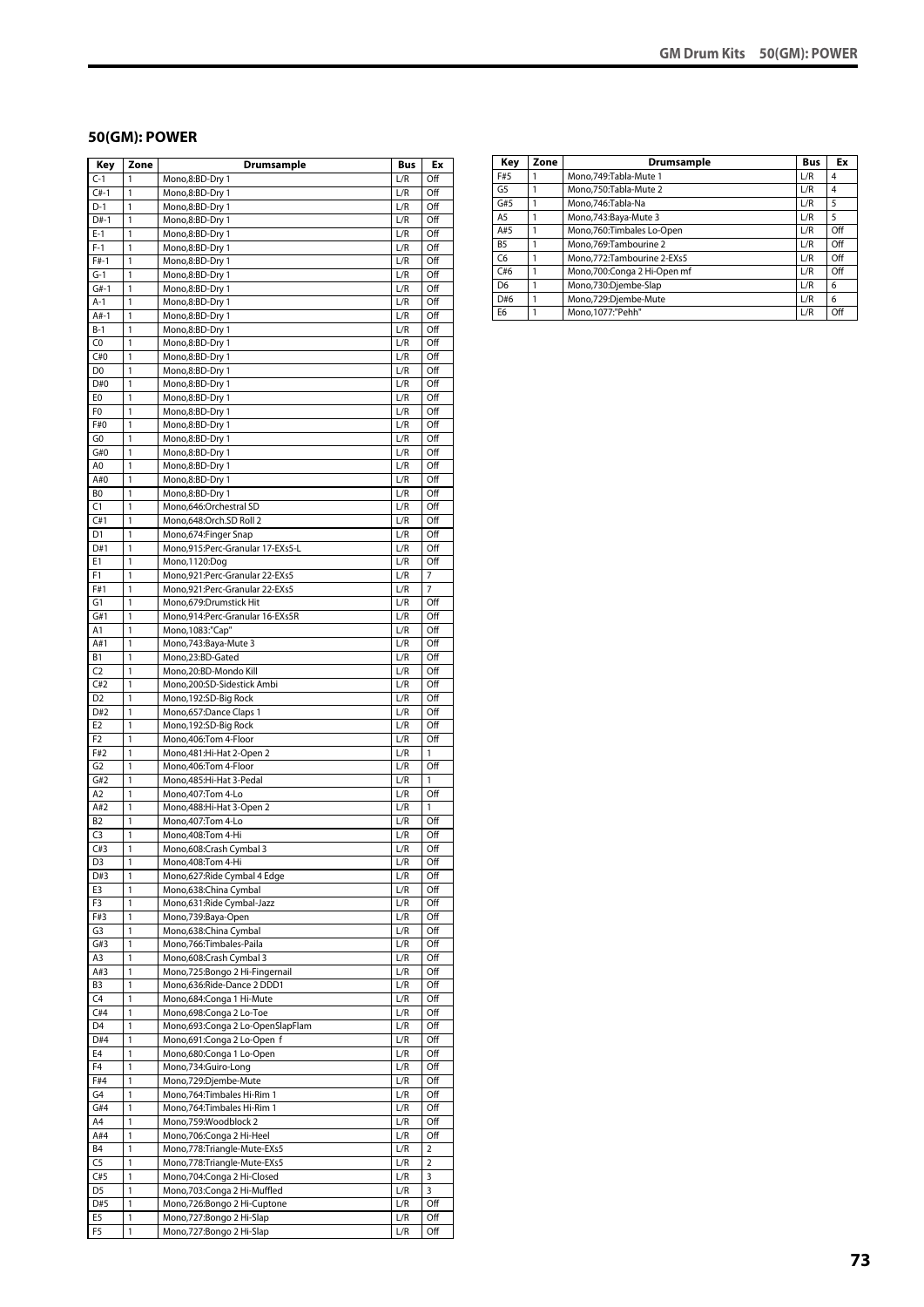#### **51(GM): ELECTRONIC**

| Key                              | Zone         | Drumsample                                                       | Bus                            | Ex             |
|----------------------------------|--------------|------------------------------------------------------------------|--------------------------------|----------------|
| $C-1$                            | 1            | Mono,8:BD-Dry 1                                                  | L/R                            | Off            |
| $C#-1$                           | 1            | Mono,8:BD-Dry 1                                                  | L/R                            | Off            |
| $D-1$                            | 1            | Mono,8:BD-Dry 1                                                  | L/R                            | Off            |
| $D#-1$<br>$E-1$                  | 1<br>1       | Mono,8:BD-Dry 1<br>Mono,8:BD-Dry 1                               | L/R<br>L/R                     | Off<br>Off     |
| $F-1$                            | 1            | Mono,8:BD-Dry 1                                                  | L/R                            | Off            |
| $F#-1$                           | 1            | Mono,8:BD-Dry 1                                                  | L/R                            | Off            |
| $G-1$                            | 1            | Mono,8:BD-Dry 1                                                  | L/R                            | Off            |
| $G#-1$                           | 1            | Mono,8:BD-Dry 1                                                  | L/R                            | Off            |
| $A-1$                            | 1            | Mono,8:BD-Dry 1                                                  | L/R                            | Off            |
| $A#-1$                           | 1            | Mono,8:BD-Dry 1                                                  | L/R                            | Off            |
| $B-1$<br>C0                      | 1<br>1       | Mono,8:BD-Dry 1                                                  | L/R<br>L/R                     | Off<br>Off     |
| C#0                              | 1            | Mono,8:BD-Dry 1<br>Mono,8:BD-Dry 1                               | L/R                            | Off            |
| D0                               | 1            | Mono,8:BD-Dry 1                                                  | L/R                            | Off            |
| D#0                              | 1            | Mono,8:BD-Dry 1                                                  | L/R                            | Off            |
| E0                               | 1            | Mono,8:BD-Dry 1                                                  | L/R                            | Off            |
| F <sub>0</sub>                   | 1            | Mono,8:BD-Dry 1                                                  | L/R                            | Off            |
| F#0                              | 1            | Mono,8:BD-Dry 1                                                  | L/R                            | Off            |
| G <sub>0</sub><br>G#0            | 1<br>1       | Mono,8:BD-Dry 1                                                  | L/R<br>L/R                     | Off<br>Off     |
| A0                               | 1            | Mono,8:BD-Dry 1<br>Mono,8:BD-Dry 1                               | L/R                            | Off            |
| A#0                              | 1            | Mono,8:BD-Dry 1                                                  | L/R                            | Off            |
| BO                               | 1            | Mono,8:BD-Dry 1                                                  | L/R                            | Off            |
| C1                               | 1            | Mono,646:Orchestral SD                                           | L/R                            | Off            |
| C#1                              | 1            | Mono,648:Orch.SD Roll 2                                          | L/R                            | Off            |
| D <sub>1</sub>                   | 1            | Mono,674: Finger Snap                                            | L/R                            | Off            |
| D#1                              | 1            | Mono,915:Perc-Granular 17-EXs5-L                                 | L/R                            | Off            |
| E1                               | 1            | Mono,1120:Dog                                                    | L/R                            | Off            |
| F1<br>F#1                        | 1<br>1       | Mono,921:Perc-Granular 22-EXs5<br>Mono,921:Perc-Granular 22-EXs5 | L/R<br>L/R                     | 7<br>7         |
| G1                               | 1            | Mono,679:Drumstick Hit                                           | L/R                            | Off            |
| G#1                              | 1            | Mono,914:Perc-Granular 16-EXs5R                                  | L/R                            | Off            |
| A1                               | 1            | Mono, 1083:"Cap"                                                 | L/R                            | Off            |
| A#1                              | 1            | Mono, 743: Baya-Mute 3                                           | L/R                            | Off            |
| B <sub>1</sub>                   | 1            | Mono,76:BD-Hip 1                                                 | L/R                            | Off            |
| C <sub>2</sub>                   | 1            | Mono, 48: BD-Dance 14                                            | L/R                            | Off            |
| C#2                              | 1            | Mono,200:SD-Sidestick Ambi                                       | L/R                            | Off            |
| D <sub>2</sub><br>D#2            | 1<br>1       | Mono,445:Tom-Synth<br>Mono,657:Dance Claps 1                     | L/R<br>L/R                     | Off<br>Off     |
| E <sub>2</sub>                   | 1            | Mono,285:SD-Ambi Hit 1                                           | L/R                            | Off            |
| F <sub>2</sub>                   | 1            | Mono,445:Tom-Synth                                               | L/R                            | Off            |
| F#2                              | 1            | Mono,489:Hi-Hat 3-Sizzle                                         | L/R                            | 1              |
| G <sub>2</sub>                   | 1            | Mono,445:Tom-Synth                                               | L/R                            | Off            |
| G#2                              | 1            | Mono, 485: Hi-Hat 3-Pedal                                        | L/R                            | 1              |
| A2                               | 1            | Mono,445:Tom-Synth                                               | L/R                            | Off            |
| A#2                              | 1            | Mono,489:Hi-Hat 3-Sizzle                                         | L/R                            | 1              |
| B <sub>2</sub><br>C <sub>3</sub> | 1<br>1       | Mono,445:Tom-Synth<br>Mono,445:Tom-Synth                         | L/R<br>L/R                     | Off<br>Off     |
| C#3                              | 1            | Mono,608:Crash Cymbal 3                                          | L/R                            | Off            |
| D <sub>3</sub>                   | 1            | Mono,445:Tom-Synth                                               | L/R                            | Off            |
| D#3                              | 1            | Mono,627: Ride Cymbal 4 Edge                                     | L/R                            | Off            |
| E3                               | 1            | Mono,607:Crash Cymbal 2                                          | L/R                            | Off            |
| F3                               | 1            | Mono,631:Ride Cymbal-Jazz                                        | L/R                            | Off            |
| F#3                              | 1<br>1       | Mono,739:Baya-Open                                               | L/R                            | Off            |
| G3<br>G#3                        | 1            | Mono,638:China Cymbal<br>Mono,766:Timbales-Paila                 | L/R<br>L/R                     | Off<br>Off     |
| A3                               | 1            | Mono,608:Crash Cymbal 3                                          | L/R                            | Off            |
| A#3                              | 1            | Mono,725:Bongo 2 Hi-Fingernail                                   | L/R                            | Off            |
| B3                               | 1            | Mono,636:Ride-Dance 2 DDD1                                       | L/R                            | Off            |
| C4                               | 1            | Mono,684:Conga 1 Hi-Mute                                         | L/R                            | Off            |
| C#4                              | $\mathbf{1}$ | Mono,698:Conga 2 Lo-Toe                                          | L/R                            | Off            |
| D4                               | $\mathbf{1}$ | Mono,693:Conga 2 Lo-OpenSlapFlam                                 | L/R                            | Off            |
| D#4<br>E4                        | 1<br>1       | Mono,691:Conga 2 Lo-Open f<br>Mono,680:Conga 1 Lo-Open           | L/R<br>$\mathsf{L}/\mathsf{R}$ | Off<br>Off     |
| F <sub>4</sub>                   | 1            | Mono,734:Guiro-Long                                              | L/R                            | Off            |
| F#4                              | 1            | Mono,729:Djembe-Mute                                             | L/R                            | Off            |
| G4                               | 1            | Mono, 764: Timbales Hi-Rim 1                                     | L/R                            | Off            |
| G#4                              | 1            | Mono, 764: Timbales Hi-Rim 1                                     | L/R                            | Off            |
| A4                               | $\mathbf{1}$ | Mono,759:Woodblock 2                                             | $\mathsf{L}/\mathsf{R}$        | Off            |
| A#4                              | $\mathbf{1}$ | Mono,706:Conga 2 Hi-Heel                                         | L/R                            | Off            |
| B4                               | 1            | Mono,778:Triangle-Mute-EXs5                                      | L/R                            | $\overline{2}$ |
| C5<br>C#5                        | 1<br>1       | Mono,778:Triangle-Mute-EXs5<br>Mono,704:Conga 2 Hi-Closed        | L/R<br>L/R                     | 2<br>3         |
| D5                               | 1            | Mono,703:Conga 2 Hi-Muffled                                      | L/R                            | 3              |
| D#5                              | 1            | Mono,726:Bongo 2 Hi-Cuptone                                      | L/R                            | Off            |
| E5                               | $\mathbf{1}$ | Mono,727:Bongo 2 Hi-Slap                                         | L/R                            | Off            |
| F5                               | $\mathbf{1}$ | Mono,727:Bongo 2 Hi-Slap                                         | L/R                            | Off            |
| F#5                              | 1            | Mono,749:Tabla-Mute 1                                            | L/R                            | 4              |

| Key            | Zone | Drumsample                   | <b>Bus</b> | Ex  |
|----------------|------|------------------------------|------------|-----|
| G5             |      | Mono, 750: Tabla-Mute 2      | L/R        | 4   |
| G#5            |      | Mono, 746: Tabla-Na          | L/R        | 5   |
| A <sub>5</sub> |      | Mono, 743: Baya-Mute 3       | L/R        | 5   |
| A#5            | 1    | Mono, 760: Timbales Lo-Open  | L/R        | Off |
| <b>B5</b>      |      | Mono.769:Tambourine 2        | L/R        | Off |
| C6             |      | Mono, 772: Tambourine 2-EXs5 | L/R        | Off |
| C#6            |      | Mono,700:Conga 2 Hi-Open mf  | L/R        | Off |
| D <sub>6</sub> |      | Mono,730:Djembe-Slap         | L/R        | 6   |
| D#6            |      | Mono,729:Djembe-Mute         | L/R        | 6   |
| E <sub>6</sub> |      | Mono, 1077:"Pehh"            | L/R        | Off |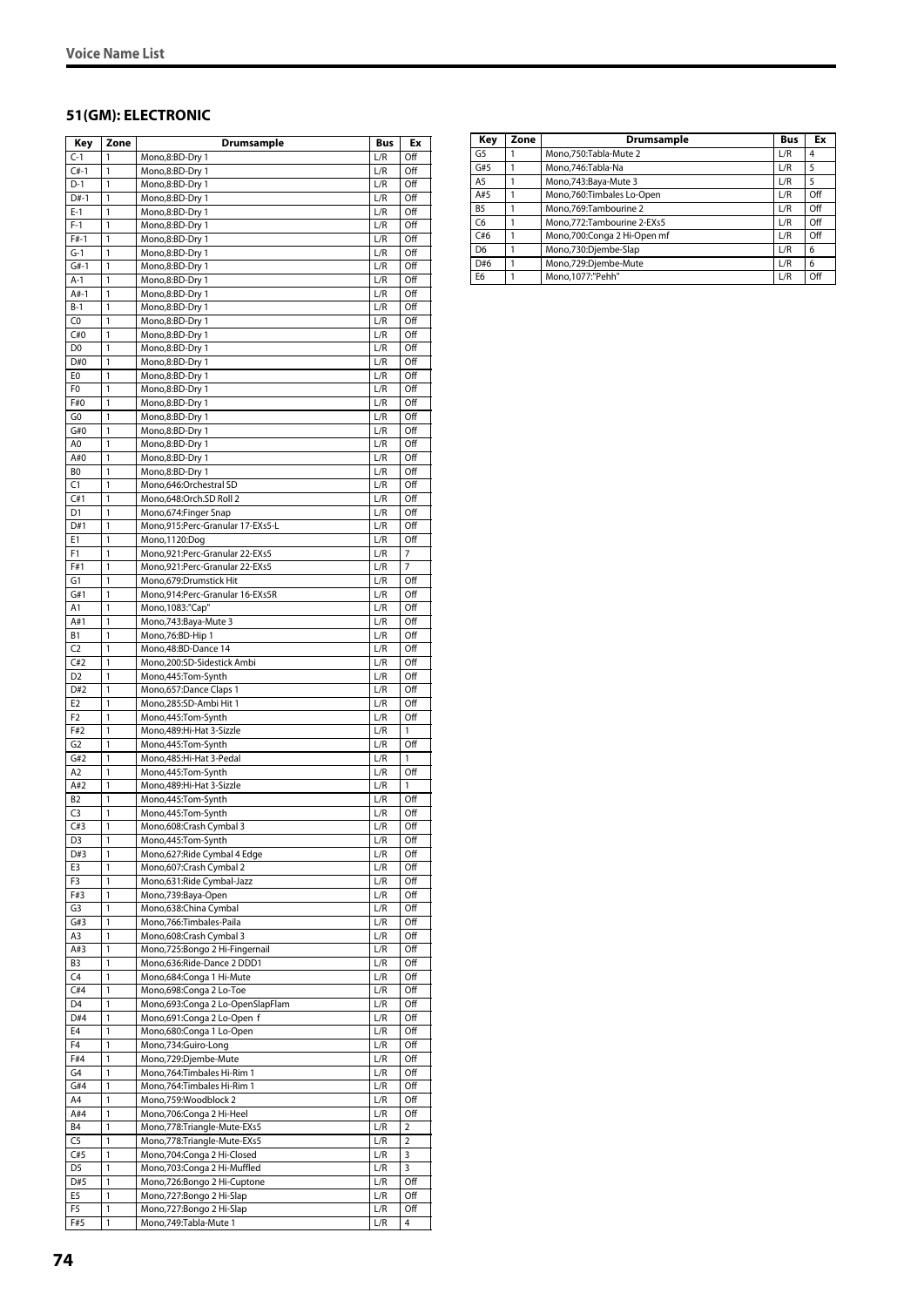#### **52(GM): ANALOG**

| Key                         | Zone         | <b>Drumsample</b>                                                | Bus                            | Ex                               |
|-----------------------------|--------------|------------------------------------------------------------------|--------------------------------|----------------------------------|
| $C-1$                       | 1            | Mono,8:BD-Dry 1                                                  | L/R                            | Off                              |
| $C#-1$                      | 1            | Mono,8:BD-Dry 1                                                  | L/R                            | Off                              |
| $D-1$                       | 1            | Mono,8:BD-Dry 1                                                  | L/R                            | Off                              |
| $D#-1$                      | 1            | Mono,8:BD-Dry 1                                                  | L/R                            | Off                              |
| $E-1$                       | 1            | Mono,8:BD-Dry 1                                                  | L/R                            | Off                              |
| $F-1$                       | 1            | Mono,8:BD-Dry 1                                                  | L/R                            | Off                              |
| $F#-1$<br>$G-1$             | 1<br>1       | Mono,8:BD-Dry 1<br>Mono,8:BD-Dry 1                               | L/R<br>L/R                     | Off<br>Off                       |
| $G#-1$                      | 1            | Mono,8:BD-Dry 1                                                  | L/R                            | Off                              |
| $A-1$                       | 1            | Mono,8:BD-Dry 1                                                  | L/R                            | Off                              |
| $A#-1$                      | 1            | Mono,8:BD-Dry 1                                                  | L/R                            | Off                              |
| $B-1$                       | 1            | Mono,8:BD-Dry 1                                                  | L/R                            | Off                              |
| C <sub>0</sub>              | 1            | Mono,8:BD-Dry 1                                                  | L/R                            | Off                              |
| C#0                         | 1            | Mono,8:BD-Dry 1                                                  | L/R                            | Off                              |
| D <sub>0</sub>              | 1            | Mono,8:BD-Dry 1                                                  | L/R                            | Off                              |
| D#0                         | 1            | Mono,8:BD-Dry 1                                                  | L/R                            | Off                              |
| E0                          | 1            | Mono,8:BD-Dry 1                                                  | L/R                            | Off                              |
| F0                          | 1            | Mono,8:BD-Dry 1                                                  | L/R                            | Off                              |
| F#0                         | 1            | Mono,8:BD-Dry 1                                                  | L/R                            | Off                              |
| G0                          | 1            | Mono,8:BD-Dry 1                                                  | L/R                            | Off                              |
| G#0                         | 1            | Mono,8:BD-Dry 1                                                  | L/R                            | Off                              |
| A0                          | 1            | Mono,8:BD-Dry 1                                                  | L/R                            | Off                              |
| A#0                         | 1            | Mono,8:BD-Dry 1                                                  | L/R                            | Off                              |
| BO                          | 1            | Mono,8:BD-Dry 1                                                  | L/R                            | Off                              |
| C1                          | 1            | Mono,646:Orchestral SD                                           | L/R                            | Off                              |
| C#1                         | 1            | Mono,648:Orch.SD Roll 2                                          | L/R                            | Off                              |
| D <sub>1</sub>              | 1            | Mono,674:Finger Snap                                             | L/R                            | Off                              |
| D#1<br>E1                   | 1<br>1       | Mono,915:Perc-Granular 17-EXs5-L                                 | L/R<br>L/R                     | Off<br>Off                       |
| F1                          | 1            | Mono,1120:Dog                                                    | L/R                            | $\overline{7}$                   |
| F#1                         | 1            | Mono,921:Perc-Granular 22-EXs5<br>Mono,921:Perc-Granular 22-EXs5 | L/R                            | 7                                |
| G1                          | 1            | Mono,679:Drumstick Hit                                           | L/R                            | Off                              |
| G#1                         | 1            | Mono,914:Perc-Granular 16-EXs5R                                  | L/R                            | Off                              |
| Α1                          | 1            | Mono, 1083:"Cap"                                                 | L/R                            | Off                              |
| A#1                         | 1            | Mono, 743: Baya-Mute 3                                           | L/R                            | Off                              |
| <b>B1</b>                   | 1            | Mono,40:BD-Dance 06 (R&B)                                        | L/R                            | Off                              |
| C2                          | 1            | Mono,43:BD-Dance 09                                              | L/R                            | Off                              |
| C#2                         | 1            | Mono, 375: Rimshot-Dance 2                                       | L/R                            | Off                              |
| D <sub>2</sub>              | 1            | Mono,289:SD-Dance 3 (New)                                        | L/R                            | Off                              |
| D#2                         | 1            | Mono, 657: Dance Claps 1                                         | L/R                            | Off                              |
| E <sub>2</sub>              | 1            | Mono,290:SD-Dance 4 (Old)                                        | L/R                            | Off                              |
| F <sub>2</sub>              | 1            | Mono, 446: Tom-Dance                                             | L/R                            | Off                              |
| F#2                         | 1            | Mono,532:Hi-Hat Dance 3 Open                                     | L/R                            | 1                                |
| G <sub>2</sub>              | 1            | Mono, 446: Tom-Dance                                             | L/R                            | Off                              |
| G#2                         | 1            | Mono,532:Hi-Hat Dance 3 Open                                     | L/R                            | 1                                |
| A <sub>2</sub>              | 1            | Mono,446:Tom-Dance                                               | L/R                            | Off                              |
| A#2                         | 1            | Mono,532:Hi-Hat Dance 3 Open                                     | L/R                            | 1                                |
| <b>B2</b>                   | 1            | Mono,446:Tom-Dance                                               | L/R                            | Off                              |
| C <sub>3</sub><br>C#3       | 1            | Mono,446:Tom-Dance                                               | L/R                            | Off                              |
|                             | 1            | Mono,635:Ride-Dance 1                                            | L/R                            | Off                              |
| D3<br>D#3                   | 1<br>1       | Mono,446:Tom-Dance<br>Mono,619:Crash-Dance 3                     | L/R<br>L/R                     | Off<br>Off                       |
| E3                          | 1            | Mono,638:China Cymbal                                            | L/R                            | Off                              |
| F3                          | $\mathbf{1}$ | Mono,631:Ride Cymbal-Jazz                                        | L/R                            | Off                              |
| F#3                         | $\mathbf{1}$ | Mono,739:Baya-Open                                               | L/R                            | Off                              |
| G3                          | 1            | Mono,638:China Cymbal                                            | L/R                            | Off                              |
| G#3                         | 1            | Mono,790:Shaker 5-EXs5                                           | L/R                            | Off                              |
| A3                          | 1            | Mono,608:Crash Cymbal 3                                          | L/R                            | Off                              |
| A#3                         | 1            | Mono,725:Bongo 2 Hi-Fingernail                                   | L/R                            | Off                              |
| B3                          | 1            | Mono,636:Ride-Dance 2 DDD1                                       | L/R                            | Off                              |
| C4                          | 1            | Mono,788:Shaker 3-EXs5                                           | L/R                            | Off                              |
| C#4                         | 1            | Mono,788:Shaker 3-EXs5                                           | L/R                            | Off                              |
| D4                          | $\mathbf{1}$ | Mono, 446: Tom-Dance                                             | $\mathsf{L}/\mathsf{R}$        | Off                              |
| D#4                         | 1            | Mono, 446: Tom-Dance                                             | L/R                            | Off                              |
| E4                          | 1            | Mono, 446: Tom-Dance                                             | L/R                            | Off                              |
| F <sub>4</sub>              | 1            | Mono,734:Guiro-Long                                              | L/R                            | Off                              |
| F#4                         | 1            | Mono,729:Djembe-Mute                                             | L/R                            | Off                              |
| G4                          | 1            | Mono, 764: Timbales Hi-Rim 1                                     | L/R                            | Off                              |
| G#4                         | $\mathbf{1}$ | Mono, 764: Timbales Hi-Rim 1                                     | L/R                            | Off                              |
| A4                          | $\mathbf{1}$ | Mono,759:Woodblock 2                                             | L/R                            | Off                              |
| A#4                         | 1            | Mono,706:Conga 2 Hi-Heel                                         | L/R                            | Off                              |
| <b>B4</b><br>C <sub>5</sub> | 1<br>1       | Mono,778:Triangle-Mute-EXs5                                      | $\mathsf{L}/\mathsf{R}$<br>L/R | $\overline{2}$<br>$\overline{2}$ |
| C#5                         | 1            | Mono,778:Triangle-Mute-EXs5<br>Mono,704:Conga 2 Hi-Closed        | L/R                            | 3                                |
| D5                          | 1            | Mono,703:Conga 2 Hi-Muffled                                      | L/R                            | 3                                |
| D#5                         | 1            | Mono,726:Bongo 2 Hi-Cuptone                                      | L/R                            | Off                              |
| E5                          | $\mathbf{1}$ | Mono,727:Bongo 2 Hi-Slap                                         | L/R                            | Off                              |
| F5                          | 1            | Mono,727:Bongo 2 Hi-Slap                                         | L/R                            | Off                              |
|                             |              |                                                                  |                                |                                  |

| Key            | Zone | Drumsample                  | <b>Bus</b> | Ex  |
|----------------|------|-----------------------------|------------|-----|
| F#5            |      | Mono, 749: Tabla-Mute 1     | L/R        | 4   |
| G5             |      | Mono.749:Tabla-Mute 1       | L/R        | 4   |
| G#5            |      | Mono.746:Tabla-Na           | L/R        | 5   |
| A <sub>5</sub> |      | Mono, 743: Baya-Mute 3      | L/R        | 5   |
| A#5            |      | Mono,760:Timbales Lo-Open   | L/R        | Off |
| B <sub>5</sub> |      | Mono.769:Tambourine 2       | L/R        | Off |
| C <sub>6</sub> |      | Mono,772:Tambourine 2-EXs5  | L/R        | Off |
| C#6            |      | Mono,700:Conga 2 Hi-Open mf | L/R        | Off |
| D <sub>6</sub> |      | Mono,730:Djembe-Slap        | L/R        | 6   |
| D#6            |      | Mono,729:Djembe-Mute        | L/R        | 6   |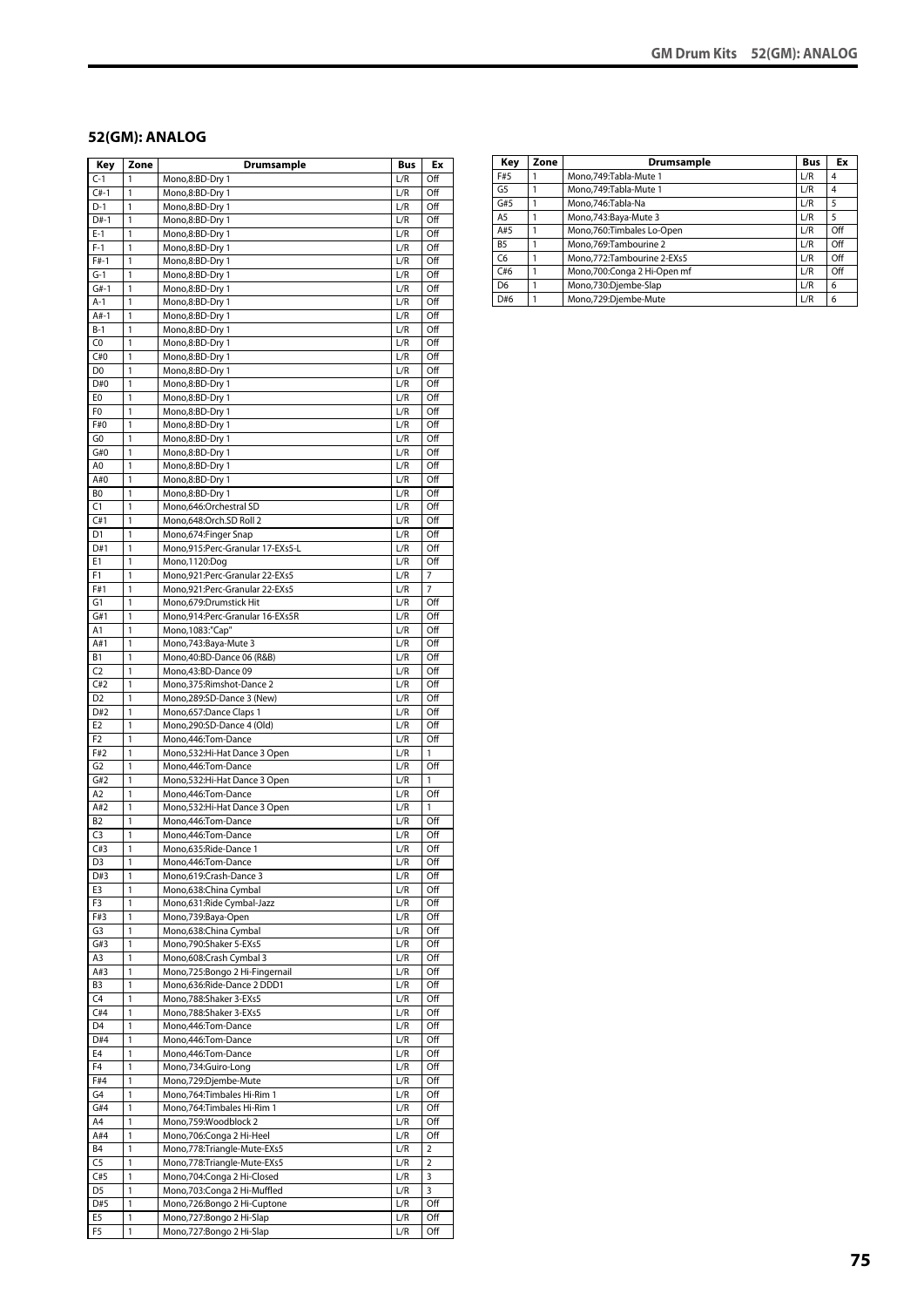#### **53(GM): JAZZ**

| Key                   | Zone         | Drumsample                                                       | Bus                     | Ex                    |
|-----------------------|--------------|------------------------------------------------------------------|-------------------------|-----------------------|
| $C-1$                 | 1            | Mono,8:BD-Dry 1                                                  | L/R                     | Off                   |
| $C#-1$                | 1            | Mono,8:BD-Dry 1                                                  | L/R                     | Off                   |
| $D-1$                 | 1            | Mono,8:BD-Dry 1                                                  | L/R                     | Off                   |
| $D#-1$<br>$E-1$       | 1<br>1       | Mono,8:BD-Dry 1<br>Mono,8:BD-Dry 1                               | L/R<br>L/R              | Off<br>Off            |
| $F-1$                 | 1            | Mono,8:BD-Dry 1                                                  | L/R                     | Off                   |
| $F#-1$                | 1            | Mono,8:BD-Dry 1                                                  | L/R                     | Off                   |
| $G-1$                 | 1            | Mono,8:BD-Dry 1                                                  | L/R                     | Off                   |
| $G#-1$                | 1            | Mono,8:BD-Dry 1                                                  | L/R                     | Off                   |
| $A-1$                 | 1            | Mono,8:BD-Dry 1                                                  | L/R                     | Off                   |
| $A#-1$                | 1            | Mono,8:BD-Dry 1                                                  | L/R                     | Off                   |
| $B-1$<br>C0           | 1<br>1       | Mono,8:BD-Dry 1<br>Mono,8:BD-Dry 1                               | L/R<br>L/R              | Off<br>Off            |
| C#0                   | 1            | Mono,8:BD-Dry 1                                                  | L/R                     | Off                   |
| D <sub>0</sub>        | 1            | Mono,8:BD-Dry 1                                                  | L/R                     | Off                   |
| D#0                   | 1            | Mono,8:BD-Dry 1                                                  | L/R                     | Off                   |
| E <sub>0</sub>        | 1            | Mono,8:BD-Dry 1                                                  | L/R                     | Off                   |
| F0                    | 1            | Mono,8:BD-Dry 1                                                  | L/R                     | Off                   |
| F#0                   | 1            | Mono,8:BD-Dry 1                                                  | L/R                     | Off                   |
| G0                    | 1<br>1       | Mono,8:BD-Dry 1                                                  | L/R                     | Off                   |
| G#0<br>A0             | 1            | Mono,8:BD-Dry 1<br>Mono,8:BD-Dry 1                               | L/R<br>L/R              | Off<br>Off            |
| A#0                   | 1            | Mono,8:BD-Dry 1                                                  | L/R                     | Off                   |
| B <sub>0</sub>        | 1            | Mono,8:BD-Dry 1                                                  | L/R                     | Off                   |
| C1                    | 1            | Mono,646:Orchestral SD                                           | L/R                     | Off                   |
| C#1                   | 1            | Mono,648:Orch.SD Roll 2                                          | L/R                     | Off                   |
| D <sub>1</sub>        | 1            | Mono,674:Finger Snap                                             | L/R                     | Off                   |
| D#1                   | 1            | Mono,915:Perc-Granular 17-EXs5-L                                 | L/R                     | Off                   |
| E1<br>F1              | 1<br>1       | Mono,1120:Dog                                                    | L/R                     | Off<br>$\overline{7}$ |
| F#1                   | 1            | Mono,921:Perc-Granular 22-EXs5<br>Mono,921:Perc-Granular 22-EXs5 | L/R<br>L/R              | $\overline{7}$        |
| G <sub>1</sub>        | 1            | Mono,679:Drumstick Hit                                           | L/R                     | Off                   |
| G#1                   | 1            | Mono,914:Perc-Granular 16-EXs5R                                  | L/R                     | Off                   |
| A1                    | 1            | Mono, 1083:"Cap"                                                 | L/R                     | Off                   |
| A#1                   | 1            | Mono,743:Baya-Mute 3                                             | L/R                     | Off                   |
| B1                    | 1            | Mono, 11:BD-Dry 4                                                | L/R                     | Off                   |
| C <sub>2</sub>        | 1            | Mono, 17:BD-Jazz 2                                               | L/R                     | Off                   |
| C#2<br>D <sub>2</sub> | 1<br>1       | Mono,200:SD-Sidestick Ambi<br>Mono,185:SD-Paper                  | L/R<br>L/R              | Off<br>Off            |
| D#2                   | 1            | Mono,657:Dance Claps 1                                           | L/R                     | Off                   |
| E <sub>2</sub>        | 1            | Mono, 182: SD-Jazz Ring                                          | L/R                     | Off                   |
| F <sub>2</sub>        | 1            | Mono,410:Tom-Jazz Floor                                          | L/R                     | Off                   |
| F#2                   | 1            | Mono, 476: Hi-Hat 2-Closed 1                                     | L/R                     | 1                     |
| G <sub>2</sub>        | 1            | Mono,410:Tom-Jazz Floor                                          | L/R                     | Off                   |
| G#2                   | 1            | Mono,478:Hi-Hat 2-Pedal                                          | L/R                     | 1                     |
| A <sub>2</sub><br>A#2 | 1<br>1       | Mono,411:Tom-Jazz Hi                                             | L/R<br>L/R              | Off<br>1              |
| B <sub>2</sub>        | 1            | Mono, 480: Hi-Hat 2-Open 1<br>Mono,411:Tom-Jazz Hi               | L/R                     | Off                   |
| C <sub>3</sub>        | 1            | Mono,411:Tom-Jazz Hi                                             | L/R                     | Off                   |
| C#3                   | 1            | Mono,607:Crash Cymbal 2                                          | L/R                     | Off                   |
| D <sub>3</sub>        | $\mathbf{1}$ | Mono,411:Tom-Jazz Hi                                             | L/R                     | Off                   |
| D#3                   | $\mathbf{1}$ | Mono,627: Ride Cymbal 4 Edge                                     | L/R                     | Off                   |
| E3                    | 1            | Mono,638:China Cymbal                                            | L/R                     | Off                   |
| F3                    | 1            | Mono,631:Ride Cymbal-Jazz                                        | L/R                     | Off                   |
| F#3<br>G3             | 1<br>1       | Mono,739:Baya-Open<br>Mono,638:China Cymbal                      | L/R<br>L/R              | Off<br>Off            |
| G#3                   | 1            | Mono,766:Timbales-Paila                                          | L/R                     | Off                   |
| A3                    | $\mathbf{1}$ | Mono,608:Crash Cymbal 3                                          | L/R                     | Off                   |
| A#3                   | $\mathbf{1}$ | Mono,725:Bongo 2 Hi-Fingernail                                   | L/R                     | Off                   |
| B3                    | 1            | Mono,628: Ride Cymbal 5 Edge                                     | L/R                     | Off                   |
| C <sub>4</sub>        | 1            | Mono,684:Conga 1 Hi-Mute                                         | L/R                     | Off                   |
| C#4                   | 1            | Mono,698:Conga 2 Lo-Toe                                          | L/R                     | Off                   |
| D <sub>4</sub><br>D#4 | 1<br>1       | Mono,693:Conga 2 Lo-OpenSlapFlam<br>Mono,691:Conga 2 Lo-Open f   | L/R<br>L/R              | Off<br>Off            |
| E4                    | 1            | Mono,680:Conga 1 Lo-Open                                         | L/R                     | Off                   |
| F <sub>4</sub>        | 1            | Mono,734:Guiro-Long                                              | L/R                     | Off                   |
| F#4                   | $\mathbf{1}$ | Mono,729:Djembe-Mute                                             | $\mathsf{L}/\mathsf{R}$ | Off                   |
| G4                    | 1            | Mono, 764: Timbales Hi-Rim 1                                     | L/R                     | Off                   |
| G#4                   | 1            | Mono, 764: Timbales Hi-Rim 1                                     | L/R                     | Off                   |
| A4                    | 1            | Mono,759:Woodblock 2                                             | L/R                     | Off                   |
| A#4                   | 1            | Mono,706:Conga 2 Hi-Heel                                         | L/R                     | Off                   |
| B4<br>C <sub>5</sub>  | 1<br>1       | Mono,778:Triangle-Mute-EXs5<br>Mono,778:Triangle-Mute-EXs5       | L/R<br>L/R              | 2<br>2                |
| C#5                   | $\mathbf{1}$ | Mono,704:Conga 2 Hi-Closed                                       | L/R                     | 3                     |
| D <sub>5</sub>        | $\mathbf{1}$ | Mono,703:Conga 2 Hi-Muffled                                      | L/R                     | 3                     |
| D#5                   | 1            | Mono,726:Bongo 2 Hi-Cuptone                                      | L/R                     | Off                   |
| E5                    | 1            | Mono,727:Bongo 2 Hi-Slap                                         | L/R                     | Off                   |
| F5                    | $\mathbf{1}$ | Mono,727:Bongo 2 Hi-Slap                                         | L/R                     | Off                   |
| F#5                   | 1            | Mono, 749: Tabla-Mute 1                                          | L/R                     | 4                     |

| Key            | Zone | Drumsample                  | <b>Bus</b> | Ex  |
|----------------|------|-----------------------------|------------|-----|
| G5             |      | Mono.750:Tabla-Mute 2       | L/R        | 4   |
| G#5            | 1    | Mono, 746: Tabla-Na         | L/R        | 5   |
| A <sub>5</sub> |      | Mono, 743: Baya-Mute 3      | L/R        | 5   |
| A#5            |      | Mono, 760: Timbales Lo-Open | L/R        | Off |
| <b>B5</b>      |      | Mono.769:Tambourine 2       | L/R        | Off |
| C <sub>6</sub> |      | Mono.772:Tambourine 2-EXs5  | L/R        | Off |
| C#6            |      | Mono,700:Conga 2 Hi-Open mf | L/R        | Off |
| D <sub>6</sub> |      | Mono,730:Djembe-Slap        | L/R        | 6   |
| D#6            |      | Mono,729:Djembe-Mute        | L/R        | 6   |
| E <sub>6</sub> |      | Mono.1078:"Thuum"           | L/R        | Off |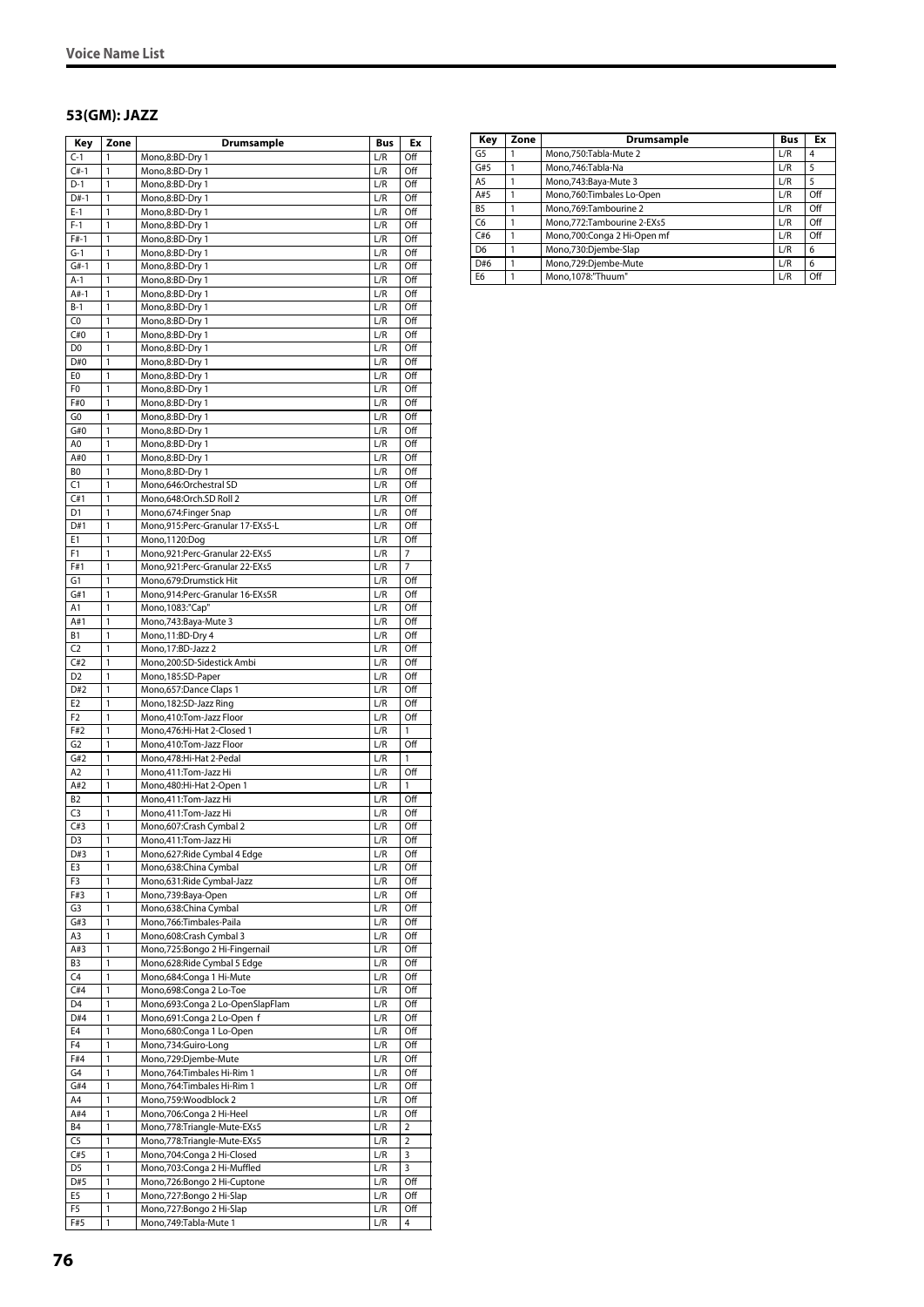#### **54(GM): BRUSH**

| Key                   | Zone   | <b>Drumsample</b>                                       | <b>Bus</b> | Ex             |
|-----------------------|--------|---------------------------------------------------------|------------|----------------|
| $C-1$                 | 1      | Mono,8:BD-Dry 1                                         | L/R        | Off            |
| $C#-1$                | 1      | Mono,8:BD-Dry 1                                         | L/R        | Off            |
| $D-1$                 | 1      | Mono,8:BD-Dry 1                                         | L/R        | Off            |
| $D#-1$                | 1      | Mono,8:BD-Dry 1                                         | L/R        | Off            |
| $E-1$                 | 1      | Mono,8:BD-Dry 1                                         | L/R        | Off            |
| $F-1$                 | 1      | Mono,8:BD-Dry 1                                         | L/R        | Off            |
| $F#-1$                | 1      | Mono,8:BD-Dry 1                                         | L/R        | Off            |
| $G-1$                 | 1      | Mono,8:BD-Dry 1                                         | L/R        | Off            |
| $G#-1$<br>$A-1$       | 1<br>1 | Mono,8:BD-Dry 1<br>Mono,8:BD-Dry 1                      | L/R<br>L/R | Off<br>Off     |
| $A#-1$                | 1      | Mono,8:BD-Dry 1                                         | L/R        | Off            |
| $B-1$                 | 1      | Mono,8:BD-Dry 1                                         | L/R        | Off            |
| C <sub>0</sub>        | 1      | Mono,8:BD-Dry 1                                         | L/R        | Off            |
| C#0                   | 1      | Mono,8:BD-Dry 1                                         | L/R        | Off            |
| D <sub>0</sub>        | 1      | Mono,8:BD-Dry 1                                         | L/R        | Off            |
| D#0                   | 1      | Mono,8:BD-Dry 1                                         | L/R        | Off            |
| E0                    | 1      | Mono,8:BD-Dry 1                                         | L/R        | Off            |
| F <sub>0</sub>        | 1      | Mono,8:BD-Dry 1                                         | L/R        | Off            |
| F#0                   | 1      | Mono,8:BD-Dry 1                                         | L/R        | Off            |
| G <sub>0</sub>        | 1      | Mono,8:BD-Dry 1                                         | L/R        | Off            |
| G#0                   | 1      | Mono,8:BD-Dry 1                                         | L/R        | Off            |
| A0                    | 1      | Mono,8:BD-Dry 1                                         | L/R        | Off            |
| A#0                   | 1      | Mono,8:BD-Dry 1                                         | L/R        | Off            |
| B0                    | 1      | Mono,8:BD-Dry 1                                         | L/R        | Off            |
| C1                    | 1      | Mono,646:Orchestral SD                                  | L/R        | Off            |
| C#1                   | 1      | Mono,648:Orch.SD Roll 2                                 | L/R        | Off            |
| D <sub>1</sub>        | 1      | Mono, 674: Finger Snap                                  | L/R        | Off            |
| D#1                   | 1      | Mono,915:Perc-Granular 17-EXs5-L                        | L/R        | Off            |
| E1                    | 1      | Mono,1120:Dog                                           | L/R        | Off            |
| F <sub>1</sub>        | 1      | Mono,921:Perc-Granular 22-EXs5                          | L/R        | 7              |
| F#1                   | 1      | Mono,921:Perc-Granular 22-EXs5                          | L/R        | 7              |
| G1<br>G#1             | 1<br>1 | Mono,679:Drumstick Hit                                  | L/R<br>L/R | Off            |
| Α1                    | 1      | Mono,914:Perc-Granular 16-EXs5R<br>Mono, 1083:"Cap"     | L/R        | Off<br>Off     |
| A#1                   | 1      | Mono, 743: Baya-Mute 3                                  | L/R        | Off            |
| В1                    | 1      | Mono, 11:BD-Dry 4                                       | L/R        | Off            |
| C <sub>2</sub>        | 1      | Mono, 17:BD-Jazz 2                                      | L/R        | Off            |
| C#2                   | 1      | Mono,200:SD-Sidestick Ambi                              | L/R        | Off            |
| D <sub>2</sub>        | 1      | Mono, 188: SD-Brush Tap 1                               | L/R        | Off            |
| D#2                   | 1      | Mono,187:SD-Brush Hit                                   | L/R        | Off            |
| E <sub>2</sub>        | 1      | Mono,190:SD-Brush Swirl                                 | L/R        | Off            |
| F <sub>2</sub>        | 1      | Mono,410:Tom-Jazz Floor                                 | L/R        | Off            |
| F#2                   | 1      | Mono, 476: Hi-Hat 2-Closed 1                            | L/R        | 1              |
| G <sub>2</sub>        | 1      | Mono,410:Tom-Jazz Floor                                 | L/R        | Off            |
| G#2                   | 1      | Mono, 478: Hi-Hat 2-Pedal                               | L/R        | 1              |
| A <sub>2</sub>        | 1      | Mono,411:Tom-Jazz Hi                                    | L/R        | Off            |
| A#2                   | 1      | Mono, 480: Hi-Hat 2-Open 1                              | L/R        | 1              |
| B <sub>2</sub>        | 1      | Mono, 411: Tom-Jazz Hi                                  | L/R        | Off            |
| C <sub>3</sub>        | 1      | Mono, 411: Tom-Jazz Hi                                  | L/R        | Off            |
| C#3                   | 1      | Mono, 607: Crash Cymbal 2                               | L/R        | Off            |
| D3                    | 1      | Mono, 411: Tom-Jazz Hi                                  | L/R        | Off            |
| D#3                   | 1      | Mono,627: Ride Cymbal 4 Edge                            | L/R        | Off            |
| E3                    | 1      | Mono,638:China Cymbal                                   | L/R        | Off            |
| F3<br>F#3             | 1<br>1 | Mono,631:Ride Cymbal-Jazz<br>Mono,739:Baya-Open         | L/R<br>L/R | Off<br>Off     |
| G3                    | 1      | Mono,638:China Cymbal                                   | L/R        | Off            |
| G#3                   | 1      | Mono, 766: Timbales-Paila                               | L/R        | Off            |
| A3                    | 1      | Mono,608:Crash Cymbal 3                                 | L/R        | Off            |
| A#3                   | 1      | Mono,725:Bongo 2 Hi-Fingernail                          | L/R        | Off            |
| B <sub>3</sub>        | 1      | Mono,628: Ride Cymbal 5 Edge                            | L/R        | Off            |
| C4                    | 1      | Mono,684:Conga 1 Hi-Mute                                | L/R        | Off            |
| C#4                   | 1      | Mono,698:Conga 2 Lo-Toe                                 | L/R        | Off            |
| D <sub>4</sub>        | 1      | Mono,693:Conga 2 Lo-OpenSlapFlam                        | L/R        | Off            |
| D#4                   | 1      | Mono,691:Conga 2 Lo-Open f                              | L/R        | Off            |
| E4                    | 1      | Mono,680:Conga 1 Lo-Open                                | L/R        | Off            |
| F4                    | 1      | Mono,734:Guiro-Long                                     | L/R        | Off            |
| F#4                   | 1      | Mono,729:Djembe-Mute                                    | L/R        | Off            |
| G4                    | 1      | Mono, 764: Timbales Hi-Rim 1                            | L/R        | Off            |
| G#4                   | 1      | Mono, 764: Timbales Hi-Rim 1                            | L/R        | Off            |
| A4                    | 1      | Mono,759:Woodblock 2                                    | L/R        | Off            |
| A#4                   | 1      | Mono,706:Conga 2 Hi-Heel                                | L/R        | Off            |
| <b>B4</b>             | 1      | Mono,778:Triangle-Mute-EXs5                             | L/R        | 2              |
| C <sub>5</sub>        | 1      | Mono,778:Triangle-Mute-EXs5                             | L/R        | $\overline{2}$ |
| C#5                   | 1      | Mono,704:Conga 2 Hi-Closed                              | L/R        | 3              |
| D <sub>5</sub><br>D#5 | 1<br>1 | Mono,703:Conga 2 Hi-Muffled                             | L/R<br>L/R | 3<br>Off       |
| E5                    | 1      | Mono,726:Bongo 2 Hi-Cuptone<br>Mono,727:Bongo 2 Hi-Slap | L/R        | Off            |
| F5                    | 1      | Mono,727:Bongo 2 Hi-Slap                                | L/R        | Off            |
|                       |        |                                                         |            |                |

| Key            | Zone | Drumsample                  | <b>Bus</b> | Ex  |
|----------------|------|-----------------------------|------------|-----|
| F#5            |      | Mono.749:Tabla-Mute 1       | L/R        | 4   |
| G <sub>5</sub> |      | Mono,750:Tabla-Mute 2       | L/R        | 4   |
| G#5            |      | Mono,746:Tabla-Na           | L/R        | 5   |
| A <sub>5</sub> |      | Mono, 743: Baya-Mute 3      | L/R        | 5   |
| A#5            |      | Mono,760:Timbales Lo-Open   | L/R        | Off |
| B <sub>5</sub> |      | Mono, 769: Tambourine 2     | L/R        | Off |
| C <sub>6</sub> |      | Mono,772:Tambourine 2-EXs5  | L/R        | Off |
| C#6            |      | Mono,700:Conga 2 Hi-Open mf | L/R        | Off |
| D <sub>6</sub> |      | Mono,730:Djembe-Slap        | L/R        | 6   |
| D#6            |      | Mono,729:Djembe-Mute        | L/R        | 6   |
| E <sub>6</sub> |      | Mono,1078:"Thuum"           | L/R        | Off |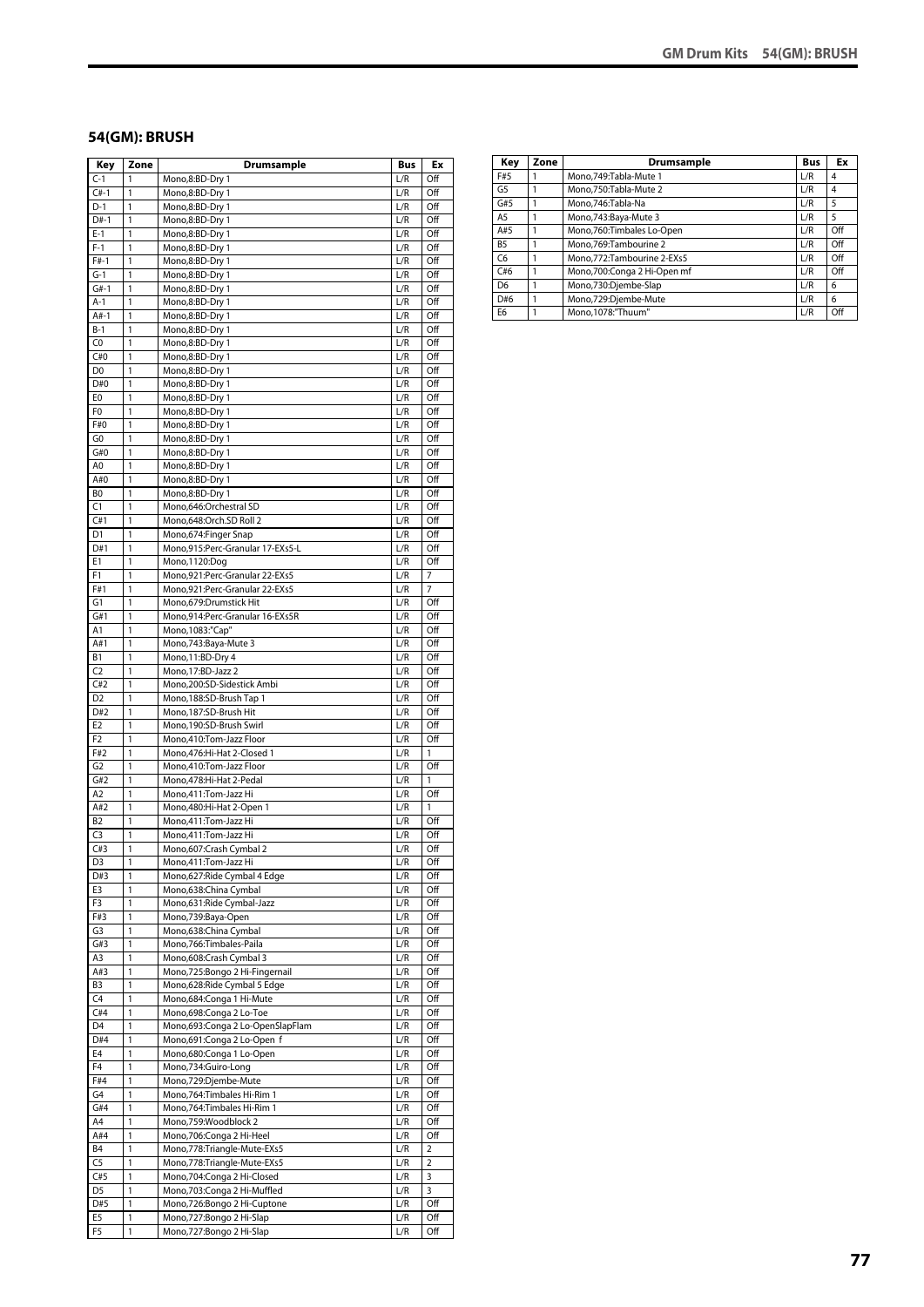#### **55(GM): ORCHESTRA**

| Key                   | Zone                         | <b>Drumsample</b>                                           | Bus              | Ex                    |
|-----------------------|------------------------------|-------------------------------------------------------------|------------------|-----------------------|
| $C-1$                 | 1                            | Mono,8:BD-Dry 1                                             | L/R              | Off                   |
| $C#-1$                | 1                            | Mono,8:BD-Dry 1                                             | L/R              | Off                   |
| $D-1$                 | 1                            | Mono,8:BD-Dry 1                                             | L/R              | Off                   |
| $D#-1$<br>$E-1$       | 1<br>1                       | Mono,8:BD-Dry 1                                             | L/R              | Off<br>Off            |
| $F-1$                 | 1                            | Mono,8:BD-Dry 1                                             | L/R<br>L/R       | Off                   |
| $F#-1$                | 1                            | Mono,8:BD-Dry 1<br>Mono,8:BD-Dry 1                          | L/R              | Off                   |
| $G-1$                 | 1                            | Mono,8:BD-Dry 1                                             | L/R              | Off                   |
| $G#-1$                | 1                            | Mono,8:BD-Dry 1                                             | L/R              | Off                   |
| $A-1$                 | 1                            | Mono,8:BD-Dry 1                                             | L/R              | Off                   |
| $A#-1$                | 1                            | Mono,8:BD-Dry 1                                             | L/R              | Off                   |
| $B-1$                 | $\mathbf{1}$                 | Mono,8:BD-Dry 1                                             | L/R              | Off                   |
| C0                    | 1                            | Mono,8:BD-Dry 1                                             | L/R              | Off                   |
| C#0                   | 1                            | Mono,8:BD-Dry 1                                             | L/R              | Off                   |
| D <sub>0</sub>        | 1<br>$\mathbf{1}$            | Mono,8:BD-Dry 1                                             | L/R              | Off                   |
| D#0<br>E <sub>0</sub> | 1                            | Mono,8:BD-Dry 1<br>Mono,8:BD-Dry 1                          | L/R<br>L/R       | Off<br>Off            |
| F <sub>0</sub>        | 1                            | Mono,8:BD-Dry 1                                             | L/R              | Off                   |
| F#0                   | 1                            | Mono,8:BD-Dry 1                                             | L/R              | Off                   |
| G <sub>0</sub>        | 1                            | Mono,8:BD-Dry 1                                             | L/R              | Off                   |
| G#0                   | 1                            | Mono,8:BD-Dry 1                                             | L/R              | Off                   |
| A <sub>0</sub>        | 1                            | Mono,8:BD-Dry 1                                             | L/R              | Off                   |
| A#0                   | 1                            | Mono,8:BD-Dry 1                                             | L/R              | Off                   |
| B <sub>0</sub>        | 1                            | Mono,8:BD-Dry 1                                             | L/R              | Off                   |
| C1                    | $\mathbf{1}$                 | Mono,646:Orchestral SD                                      | L/R              | Off                   |
| C#1                   | 1                            | Mono,648:Orch.SD Roll 2                                     | L/R              | Off                   |
| D <sub>1</sub><br>D#1 | 1<br>1                       | Mono,674:Finger Snap<br>Mono, 476: Hi-Hat 2-Closed 1        | L/R<br>L/R       | Off<br>1              |
| E1                    | 1                            | Mono, 478: Hi-Hat 2-Pedal                                   | L/R              | 1                     |
| F1                    | 1                            | Mono, 480: Hi-Hat 2-Open 1                                  | L/R              | 1                     |
| F#1                   | 1                            | Mono,627: Ride Cymbal 4 Edge                                | L/R              | Off                   |
| G1                    | 1                            | Mono,679:Drumstick Hit                                      | L/R              | Off                   |
| G#1                   | 1                            | Mono,914:Perc-Granular 16-EXs5R                             | L/R              | Off                   |
| A1                    | 1                            | Mono, 1083:"Cap"                                            | L/R              | Off                   |
| A#1                   | 1                            | Mono, 743: Baya-Mute 3                                      | L/R              | Off                   |
| <b>B1</b>             | 1                            | Mono,15:BD-Soft Room                                        | L/R              | Off                   |
| C <sub>2</sub><br>C#2 | 1<br>1                       | Mono,645:Orchestral BD                                      | L/R<br>L/R       | Off<br>Off            |
| D <sub>2</sub>        | 1                            | Mono,200:SD-Sidestick Ambi<br>Mono,646:Orchestral SD        | L/R              | Off                   |
| D#2                   | $\mathbf{1}$                 | Mono,700:Conga 2 Hi-Open mf                                 | L/R              | Off                   |
| E <sub>2</sub>        | 1                            | Mono,646:Orchestral SD                                      | L/R              | Off                   |
| F <sub>2</sub>        | 1                            | Mono,651:Timpani                                            | L/R              | Off                   |
| F#2                   | 1                            | Mono,651:Timpani                                            | L/R              | Off                   |
| G <sub>2</sub>        | 1                            | Mono,651:Timpani                                            | L/R              | Off                   |
| G#2                   | 1                            | Mono,651:Timpani                                            | L/R              | Off                   |
| A2                    | 1                            | Mono,651:Timpani                                            | L/R              | Off                   |
| A#2                   | 1                            | Mono,651:Timpani                                            | L/R              | Off                   |
| B <sub>2</sub><br>C3  | 1<br>1                       | Mono,651:Timpani                                            | L/R<br>L/R       | Off<br>Off            |
| C#3                   | 1                            | Mono,651:Timpani<br>Mono,651:Timpani                        | L/R              | Off                   |
| D <sub>3</sub>        | 1                            | Mono,651:Timpani                                            | L/R              | Off                   |
| D#3                   | $\mathbf{1}$                 | Mono,651:Timpani                                            | L/R              | Off                   |
| E3                    | $\mathbf{1}$                 | Mono,651:Timpani                                            | L/R              | Off                   |
| F3                    | $\mathbf{1}$                 | Mono,651: Timpani                                           | L/R              | Off                   |
| F#3                   | $\mathbf{1}$                 | Mono,739:Baya-Open                                          | L/R              | Off                   |
| G3                    | $\mathbf{1}$                 | Mono,638:China Cymbal                                       | L/R              | Off                   |
| G#3                   | $\mathbf{1}$                 | Mono,766:Timbales-Paila                                     | L/R              | Off                   |
| A3                    | $\mathbf{1}$                 | Mono,608:Crash Cymbal 3                                     | L/R              | Off                   |
| A#3<br>B3             | $\mathbf{1}$<br>1            | Mono,725:Bongo 2 Hi-Fingernail<br>Mono,650:Orch Cymbal-Open | L/R<br>L/R       | Off<br>Off            |
| C4                    | 1                            | Mono,684:Conga 1 Hi-Mute                                    | L/R              | Off                   |
| C#4                   | 1                            | Mono,698:Conga 2 Lo-Toe                                     | L/R              | Off                   |
| D4                    | $\mathbf{1}$                 | Mono,693:Conga 2 Lo-OpenSlapFlam                            | L/R              | Off                   |
| D#4                   | 1                            | Mono,691:Conga 2 Lo-Open f                                  | L/R              | Off                   |
| E4                    | $\mathbf{1}$                 | Mono,680:Conga 1 Lo-Open                                    | $\overline{L}/R$ | Off                   |
| F <sub>4</sub>        | 1                            | Mono,734:Guiro-Long                                         | L/R              | Off                   |
| F#4                   | 1                            | Mono,729:Djembe-Mute                                        | L/R              | Off                   |
| G4                    | $\mathbf{1}$                 | Mono, 764: Timbales Hi-Rim 1                                | L/R              | Off                   |
| G#4                   | $\mathbf{1}$                 | Mono, 764: Timbales Hi-Rim 1                                | L/R              | Off                   |
| A4                    | $\mathbf{1}$<br>$\mathbf{1}$ | Mono,759:Woodblock 2                                        | L/R              | Off                   |
| A#4<br>B4             | $\mathbf{1}$                 | Mono,706:Conga 2 Hi-Heel<br>Mono,778:Triangle-Mute-EXs5     | L/R<br>L/R       | Off<br>$\overline{2}$ |
| C5                    | $\mathbf{1}$                 | Mono,778:Triangle-Mute-EXs5                                 | L/R              | $\overline{2}$        |
| C#5                   | $\mathbf{1}$                 | Mono,704:Conga 2 Hi-Closed                                  | L/R              | 3                     |
| D5                    | 1                            | Mono,703:Conga 2 Hi-Muffled                                 | L/R              | 3                     |
| D#5                   | $\mathbf{1}$                 | Mono,726:Bongo 2 Hi-Cuptone                                 | L/R              | Off                   |
| E5                    | $\mathbf{1}$                 | Mono, 727: Bongo 2 Hi-Slap                                  | L/R              | Off                   |
| F5                    | $\mathbf{1}$                 | Mono,727:Bongo 2 Hi-Slap                                    | L/R              | Off                   |
| F#5                   | 1                            | Mono, 749: Tabla-Mute 1                                     | L/R              | 4                     |

| Key            | Zone | Drumsample                   | <b>Bus</b> | Ex  |
|----------------|------|------------------------------|------------|-----|
| G5             |      | Mono, 750: Tabla-Mute 2      | L/R        | 4   |
| G#5            |      | Mono, 746: Tabla-Na          | L/R        | 5   |
| A <sub>5</sub> |      | Mono, 743: Baya-Mute 3       | L/R        | 5   |
| A#5            |      | Mono, 760: Timbales Lo-Open  | L/R        | Off |
| B <sub>5</sub> |      | Mono.769:Tambourine 2        | L/R        | Off |
| C <sub>6</sub> |      | Mono, 772: Tambourine 2-EXs5 | L/R        | Off |
| C#6            |      | Mono,700:Conga 2 Hi-Open mf  | L/R        | Off |
| D <sub>6</sub> |      | Mono,730:Djembe-Slap         | L/R        | 6   |
| D#6            |      | Mono,729:Djembe-Mute         | L/R        | 6   |
| E6             |      | Mono.1078:"Thuum"            | L/R        | Off |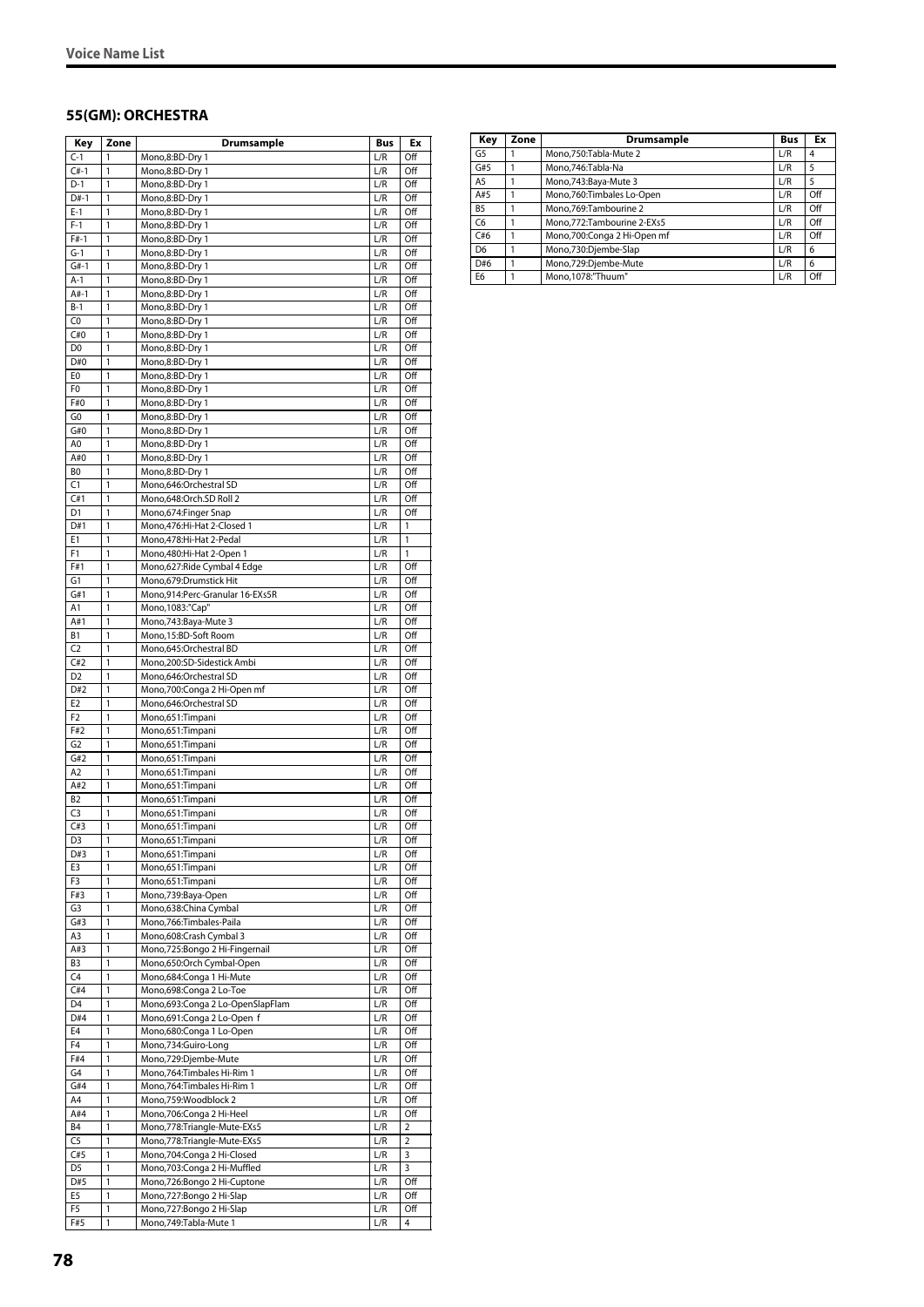#### **56(GM): SFX**

| Key                   | Zone   | <b>Drumsample</b>                                   | Bus        | Ex         |
|-----------------------|--------|-----------------------------------------------------|------------|------------|
| $C-1$                 | 1      | Mono,8:BD-Dry 1                                     | L/R        | Off        |
| $C#-1$                | 1      | Mono,8:BD-Dry 1                                     | L/R        | Off        |
| $D-1$                 | 1      | Mono,8:BD-Dry 1                                     | L/R        | Off        |
| $D#-1$                | 1      | Mono,8:BD-Dry 1                                     | L/R        | Off        |
| $E-1$                 | 1      | Mono,8:BD-Dry 1                                     | L/R        | Off        |
| $F-1$                 | 1      | Mono,8:BD-Dry 1                                     | L/R        | Off        |
| $F#-1$                | 1      | Mono,8:BD-Dry 1                                     | L/R        | Off        |
| $G-1$                 | 1      | Mono,8:BD-Dry 1                                     | L/R        | Off        |
| $G#-1$<br>$A-1$       | 1<br>1 | Mono,8:BD-Dry 1                                     | L/R        | Off        |
| $A#-1$                | 1      | Mono,8:BD-Dry 1                                     | L/R<br>L/R | Off<br>Off |
| $B-1$                 | 1      | Mono,8:BD-Dry 1<br>Mono,8:BD-Dry 1                  | L/R        | Off        |
| C0                    | 1      | Mono,8:BD-Dry 1                                     | L/R        | Off        |
| C#0                   | 1      | Mono,8:BD-Dry 1                                     | L/R        | Off        |
| D <sub>0</sub>        | 1      | Mono,8:BD-Dry 1                                     | L/R        | Off        |
| D#0                   | 1      | Mono,8:BD-Dry 1                                     | L/R        | Off        |
| E0                    | 1      | Mono,8:BD-Dry 1                                     | L/R        | Off        |
| F0                    | 1      | Mono,8:BD-Dry 1                                     | L/R        | Off        |
| F#0                   | 1      | Mono,8:BD-Dry 1                                     | L/R        | Off        |
| G0                    | 1      | Mono,8:BD-Dry 1                                     | L/R        | Off        |
| G#0                   | 1      | Mono,8:BD-Dry 1                                     | L/R        | Off        |
| A0                    | 1      | Mono,8:BD-Dry 1                                     | L/R        | Off        |
| A#0                   | 1      | Mono,8:BD-Dry 1                                     | L/R        | Off        |
| BO                    | 1      | Mono,8:BD-Dry 1                                     | L/R        | Off        |
| $\overline{C}$        | 1      | Mono,8:BD-Dry 1                                     | L/R        | Off        |
| C#1                   | 1      | Mono,8:BD-Dry 1                                     | L/R        | Off        |
| D1                    | 1      | Mono,8:BD-Dry 1                                     | L/R        | Off        |
| D#1                   | 1      | Mono,8:BD-Dry 1                                     | L/R        | Off        |
| E1                    | 1      | Mono,8:BD-Dry 1                                     | L/R        | Off        |
| F1                    | 1      | Mono,8:BD-Dry 1                                     | L/R        | Off        |
| F#1                   | 1      | Mono,8:BD-Dry 1                                     | L/R        | Off        |
| G1                    | 1      | Mono,8:BD-Dry 1                                     | L/R        | Off        |
| G#1                   | 1      | Mono,8:BD-Dry 1                                     | L/R        | Off        |
| A1                    | 1      | Mono,8:BD-Dry 1                                     | L/R        | Off        |
| A#1                   | 1      | Mono,8:BD-Dry 1                                     | L/R        | Off        |
| В1                    | 1      | Mono,8:BD-Dry 1                                     | L/R        | Off        |
| C <sub>2</sub>        | 1      | Mono,8:BD-Dry 1                                     | L/R        | Off        |
| C#2                   | 1      | Mono,8:BD-Dry 1                                     | L/R        | Off        |
| D <sub>2</sub><br>D#2 | 1<br>1 | Mono,8:BD-Dry 1<br>Mono,915:Perc-Granular 17-EXs5-L | L/R<br>L/R | Off<br>Off |
| E <sub>2</sub>        | 1      | Mono,1093:CompuVoice-Toi                            | L/R        | Off        |
| F2                    | 1      | Mono,920:Perc-Granular 21-EXs5                      | L/R        | 7          |
| F#2                   | 1      | Mono,921:Perc-Granular 22-EXs5                      | L/R        | 7          |
| G <sub>2</sub>        | 1      | Mono.679:Drumstick Hit                              | L/R        | Off        |
| G#2                   | 1      | Mono,674:Finger Snap                                | L/R        | Off        |
| A2                    | 1      | Mono, 1083:"Cap"                                    | L/R        | Off        |
| A#2                   | 1      | Mono,1122:Crickets 1                                | L/R        | Off        |
| <b>B2</b>             | 1      | Mono,1130:Door Slam                                 | L/R        | Off        |
| C <sub>3</sub>        | 1      | Mono,1128: Rainstick                                | L/R        | Off        |
| C#3                   | 1      | Mono,1129:Door Creak                                | L/R        | Off        |
| D3                    | 1      | Mono,1126:Tribe                                     | L/R        | Off        |
| D#3                   | 1      | Mono,674:Finger Snap                                | L/R        | Off        |
| E3                    | 1      | Mono, 1080:"Tehh"                                   | L/R        | Off        |
| F3                    | 1      | Mono, 1079:"Kaahh"                                  | L/R        | Off        |
| F#3                   | 1      | Mono,1091:CompuVoice-Do it                          | L/R        | Off        |
| G3                    | 1      | Mono,1090:CompuVoice-Test                           | L/R        | Off        |
| G#3                   | 1      | Mono, 1082:"Ti"                                     | L/R        | Off        |
| A3                    | 1      | Mono, 1081:"Pan"                                    | L/R        | Off        |
| A#3<br>B3             | 1<br>1 | Mono.1078:"Thuum"<br>Mono,1095:"Four" Solo          | L/R        | Off<br>Off |
|                       |        | Mono,1096:"Three" Solo                              | L/R        |            |
| C4<br>C#4             | 1<br>1 | Mono,921:Perc-Granular 22-EXs5                      | L/R<br>L/R | Off<br>Off |
| D4                    | 1      | Mono,772:Tambourine 2-EXs5                          | L/R        | Off        |
| D#4                   | 1      | Mono, 1097: "Two  " Solo                            | L/R        | Off        |
| E4                    | 1      | Mono,1098:"One" Solo                                | L/R        | Off        |
| F4                    | 1      | Mono, 1099:PC Vox-Sis                               | L/R        | Off        |
| F#4                   | 1      | Mono,1100:PC Vox-Dunc                               | L/R        | Off        |
| G4                    | 1      | Mono,1089:CompuVoice-Chi                            | L/R        | Off        |
| G#4                   | 1      | Mono,1102:PC Vox-For                                | L/R        | Off        |
| A4                    | 1      | Mono,1120:Dog                                       | L/R        | Off        |
| A#4                   | 1      | Mono,1103:PC Vox-One                                | L/R        | Off        |
| <b>B4</b>             | 1      | Mono, 1116: Footstep 2                              | L/R        | Off        |
| C <sub>5</sub>        | 1      | Mono, 1104:PC Vox-If                                | L/R        | Off        |
| C#5                   | 1      | Mono,1105:PC Vox-Zee                                | L/R        | Off        |
| D5                    | 1      | Mono, 1106:PC Vox-Ae                                | L/R        | Off        |
| D#5                   | 1      | Mono, 1107:PC Vox-Pa                                | L/R        | Off        |
| E5                    | 1      | Mono, 1086:"Haaa"                                   | L/R        | Off        |
| F5                    | 1      | Mono,1087:CompuVoice-Beep                           | L/R        | Off        |

| Key            | Zone | <b>Drumsample</b>       | <b>Bus</b> | Ex  |
|----------------|------|-------------------------|------------|-----|
| F#5            |      | Mono.1084:"Chhi"        | L/R        | Off |
| G <sub>5</sub> |      | Mono.1094:CompuVoice-Ti | L/R        | Off |
| G#5            |      | Mono.1109:PC Vox-O      | L/R        | Off |
| A <sub>5</sub> |      | Mono.1110:PC Vox-Tu     | L/R        | Off |
| A#5            |      | Mono,1120:Dog           | L/R        | Off |
| <b>B5</b>      |      | Mono.1111:Stadium       | L/R        | Off |
| C6             |      | Mono,1112:Applause      | L/R        | Off |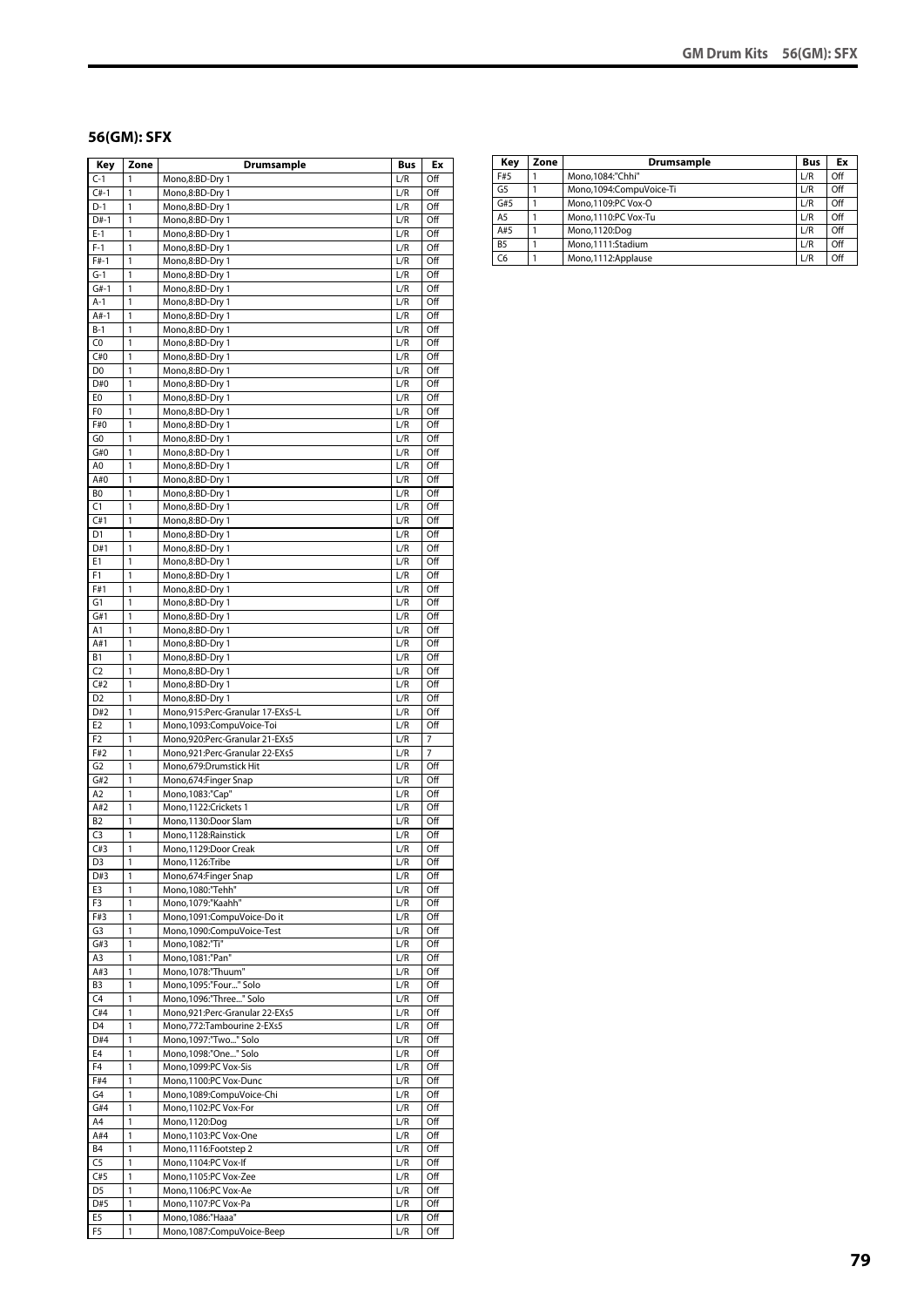# **Preset Arpeggio Patterns/User Arpeggio Patterns**

| #                                | Name                                            | Length         |
|----------------------------------|-------------------------------------------------|----------------|
| P <sub>0</sub>                   | UP                                              |                |
| P <sub>1</sub>                   | <b>DOWN</b>                                     |                |
| P <sub>2</sub>                   | ALT1                                            |                |
| P <sub>3</sub><br>P <sub>4</sub> | ALT2<br><b>RANDOM</b>                           | $\overline{a}$ |
| U000(INT)                        | Gt-Guitar Strum 1                               | 32             |
| U001(INT)                        | Gt-Guitar Strum 2                               | 16             |
| U002(INT)                        | Gt-Guitar Strum 3                               | 16             |
| U003(INT)                        | Gt-Guitar Strum 4                               | 24             |
| U004(INT)                        | Gt-Guitar Strum 5                               | 16             |
| <b>U005(INT)</b><br>U006(INT)    | Gt-Guitar Strum 6<br>Gt-Guitar Strum 7          | 16<br>24       |
| U007(INT)                        | Gt-Guitar Strum 8                               | 16             |
| U008(INT)                        | Gt-Guitar Strum 9                               | 16             |
| U009(INT)                        | Gt-Syncorhythm                                  | 16             |
| U010(INT)                        | Gt-Laidback Strummer                            | 32             |
| U011(INT)                        | Gt-Strum Momentum                               | 32             |
| U012(INT)<br>U013(INT)           | Gt-16Chord Strum<br>Gt-Strum n Mute             | 16<br>16       |
| U014(INT)                        | Gt-Country Strum 1                              | 16             |
| U015(INT)                        | Gt-Country Strum 2                              | 48             |
| U016(INT)                        | Gt-Only One                                     | 4              |
| U017(INT)                        | Gt-ElecGtr Strum                                | 8              |
| U018(INT)                        | Gt-5th CutStrum                                 | 16             |
| U019(INT)<br>U020(INT)           | <b>Gt-Aligator Riff</b><br>Gt-Soul Strum        | 48<br>32       |
| U021(INT)                        | Gt-Reggae Strum                                 | 12             |
| U022(INT)                        | Gt-Simple Strum                                 | 16             |
| U023(INT)                        | Gt-Simple 4 note                                | 32             |
| U024(INT)                        | Gt-Complex Strum                                | 16             |
| U025(INT)<br>U026(INT)           | Gt-Bossa Guitar<br>Gt-Bossa Nova                | 16<br>16       |
| U027(INT)                        | Gt-Jazzy Strum                                  | 16             |
| U028(INT)                        | Gt-Stum and Finger                              | 32             |
| U029(INT)                        | Gt-Wah Chucka                                   | 48             |
| U030(INT)                        | Gt-12 Strummer                                  | 32             |
| U031(INT)<br>U032(INT)           | Gt-16 Strum Oct<br>Gt-Stranded Strum            | 48<br>16       |
| U033(INT)                        | Gt-Prayer Strum                                 | 16             |
| U034(INT)                        | Gt-R&B Strum                                    | 32             |
| U035(INT)                        | Gt-Dotted16Strum                                | 48             |
| U036(INT)<br>U037(INT)           | Gt-Balad Strum                                  | 16<br>24       |
| U038(INT)                        | Gt-Happy Strumming<br>Gt-Slap & Strum           | 32             |
| U039(INT)                        | Gt-Pick & Strum                                 | 48             |
| U040(INT)                        | Gt-Ballad Pick 1                                | 32             |
| U041(INT)                        | Gt-Ballad Pick 2                                | 32             |
| U042(INT)                        | Gt-Ballad Pick 3                                | 32             |
| U043(INT)<br>U044(INT)           | Gt-Ballad Pick 4<br><b>Gt-Country Pick 1</b>    | 16<br>16       |
| U045(INT)                        | <b>Gt-Country Pick 2</b>                        | 16             |
| U046(INT)                        | Gt-Bluegrass                                    | 32             |
| U047(INT)                        | Gt-Jazzmitazz Riff                              | 16             |
| U048(INT)                        | Gt-Funk Bass/Guitar                             | 32             |
| U049(INT)<br>U050(INT)           | Gt-Funky 1<br>Gt-Funky 2                        | 16<br>32       |
| U051(INT)                        | Gt-Nylon Arpeggio                               | 24             |
| U052(INT)                        | <b>Gt-RnB Guitar Pick</b>                       | 32             |
| U053(INT)                        | Gt-R&B Gtr Loopish                              | 16             |
| U054(INT)                        | <b>Gt-Pluck Gliss</b>                           | 36             |
| U055(INT)                        | Gt-Slow Strum Offbit                            | 32             |
| U056(INT)<br>U057(INT)           | Gt-Chorus Guitar Riff<br>Gt-Picking             | 24<br>32       |
| U058(INT)                        | Gt-Reggae Upbeat                                | 16             |
| U059(INT)                        | Gt-5th Chord Simple                             | 32             |
| U060(INT)                        | Gt-Single n Mute                                | 16             |
| U061(INT)                        | Gt-5th Chord Hero                               | 48             |
| U062(INT)<br>U063(INT)           | Gt-Power Chord!<br>Gt-Tampura drone             | 32<br>8        |
| U064(INT)                        | Gt-2Step GtrPick                                | 16             |
| U065(INT)                        | Gt-PrincessaA.G.                                | 16             |
| U066(INT)                        | Gt-7/8 Pick Strum                               | 28             |
| U067(INT)                        | Gt-3/4 Arpeggio 1                               | 24             |
| U068(INT)<br>U069(INT)           | Gt-3/4 Arpeggio 2<br><b>Gt-Country Arpeggio</b> | 12<br>12       |
| U070(INT)                        | Gt-4 Strings Arpeggio                           | 12             |
| U071(INT)                        | Gt-Mordor                                       | 48             |
| U072(INT)                        | Gt-Rap Melody                                   | 16             |
| U073(INT)                        | <b>Gt-Rock Riff</b>                             | 32             |

| #                      | Name                                           | Length   |
|------------------------|------------------------------------------------|----------|
| U074(INT)              | <b>Gt-Mute Reverse</b>                         | 16       |
| U075(INT)<br>U076(INT) | Gt-Arp Up<br>Plk-Mandolin Arpeggio             | 16<br>48 |
| U077(INT)              | Plk-Banjo Wild                                 | 16       |
| U078(INT)              | Plk-Harp Regular Down                          | 16       |
| U079(INT)              | Plk-Harp Short Arpeggio                        | 16       |
| U080(INT)              | Plk-Koto 5th Arpeggio                          | 8        |
| U081(INT)<br>U082(INT) | Plk-Pluck Koto<br>Plk-Chinese Koto             | 32<br>16 |
| U083(INT)              | Plk-Nipponethnic                               | 8        |
| U084(INT)              | Plk-Oud Arab Action                            | 24       |
| U085(INT)              | Plk-Tambal                                     | 24       |
| U086(INT)              | Key-Orchestral Piano                           | 16       |
| U087(INT)              | Key-Piano Wide Arpeggio                        | 32       |
| U088(INT)<br>U089(INT) | Key-Piano Pop<br>Key-Piano Arpeggio 1          | 16<br>16 |
| U090(INT)              | Key-Piano Arpeggio 2                           | 16       |
| U091(INT)              | Key-Piano Comp 1                               | 16       |
| U092(INT)              | Key-Piano Comp 2                               | 32       |
| U093(INT)              | Key-House Piano                                | 16       |
| U094(INT)              | Key-Charleston?<br>Key-Chords Comper           | 32<br>8  |
| U095(INT)<br>U096(INT) | Key-Dance Comp                                 | 32       |
| U097(INT)              | Key-Techno Chordism                            | 32       |
| U098(INT)              | Key-Soft E.Piano                               | 32       |
| U099(INT)              | Key-E.Piano Answer                             | 32       |
| U100(INT)              | Key-E.Piano Arpeggio                           | 16       |
| U101(INT)<br>U102(INT) | Key-E.Piano Calm<br>Key-E.Piano Padding        | 16<br>16 |
| U103(INT)              | Key-E.Piano Progressive                        | 16       |
| U104(INT)              | Key-Wurly Classic                              | 16       |
| U105(INT)              | Key-Improv EP                                  | 32       |
| U106(INT)              | Key-Clavi Comp                                 | 16       |
| U107(INT)<br>U108(INT) | Key-Clavinetix<br>Key-Clavinutz                | 32<br>32 |
| U109(INT)              | Key-Fynky Clavi                                | 16       |
| U110(INT)              | Key-Clavi Pattern                              | 16       |
| U111(INT)              | Key-Funkanette                                 | 32       |
| U112(INT)              | Key-Harpsy Baroque                             | 16       |
| U113(INT)              | Key-Harpsy Arpeggio                            | 16       |
| U114(INT)<br>U115(INT) | Key-Harpsychord Charm<br>Key-Accordeon Tango   | 16<br>16 |
| U116(INT)              | Key-Bandoneon Tango                            | 32       |
| U117(INT)              | Key-Glock Joke                                 | 18       |
| U118(INT)              | Key-Harmonica Rock                             | 16       |
| U119(INT)              | Key-Apeggiphrase                               | 32       |
| U120(INT)<br>U121(INT) | Key-Arp Educator<br>Key-Crying Harp Riff       | 32<br>16 |
| U122(INT)              | Key-Magical Chord Arp                          | 16       |
| U123(INT)              | Key-Open Dotted                                | 16       |
| U124(INT)              | Key-Musette Waltz                              | 6        |
| U125(INT)              | Key-3 over 4 Circle                            | 32       |
| U126(INT)              | Key-Triplet Chords Strum                       | 24       |
| U127(INT)<br>U128(INT) | Key-Broken Chords 3/4<br>Key-Single Chords Arp | 24<br>32 |
| U129(INT)              | Key-12/8 Pulse                                 | 24       |
| U130(INT)              | Key-Wavesequence Dots                          | 32       |
| U131(INT)              | Org-Organ Comp 1                               | 16       |
| U132(INT)              | Org-Organ Comp 2                               | 32       |
| U133(INT)<br>U134(INT) | Org-Organ Upbeat<br>Org-Raggae Organ           | 16<br>8  |
| U135(INT)              | Org-Latin Comp                                 | 16       |
| U136(INT)              | Org-House Organ                                | 16       |
| U137(INT)              | Org-Prog Organ Phrase                          | 36       |
| U138(INT)              | Org-Pipe Organ 1                               | 16       |
| U139(INT)<br>U140(INT) | Org-Pipe Organ 2<br>Org-Pipe Positive          | 16<br>8  |
| U141(INT)              | <b>Bs-Simple Off Note</b>                      | 8        |
| U142(INT)              | Bs-Euro 8th Notes 1                            | 16       |
| U143(INT)              | Bs-8th Note 1 Pitch                            | 16       |
| U144(INT)              | <b>Bs-Pedal</b>                                | 1        |
| U145(INT)<br>U146(INT) | <b>Bs-Rhythmic Bass</b><br>Bs-1Note Repeat Lo  | 16<br>8  |
| U147(INT)              | <b>Bs-Fast Velo Note</b>                       | 16       |
| U148(INT)              | Bs-16ths                                       | 16       |
| U149(INT)              | Bs-Euro 8th Notes 2                            | 32       |
| U150(INT)              | <b>Bs-Heartbeat</b>                            | 8        |
| U151(INT)              | <b>Bs-Ribbit</b>                               | 32       |
| U152(INT)              | <b>Bs-Simple Rock Bass</b>                     | 32       |

| #                                    | Name                                                  | Length   |
|--------------------------------------|-------------------------------------------------------|----------|
| U153(INT)                            | Bs-Stagger                                            | 8        |
| U154(INT)                            | <b>Bs-Ram Stone</b>                                   | 32       |
| $\overline{U}$ 155(INT)              | <b>Bs-Spare Bass</b>                                  | 32       |
| U156(INT)<br>U157(INT)               | Bs-16s in Space<br><b>Bs-Simple Pop/Rock</b>          | 32<br>16 |
| U158(INT)                            | Bs-Long Gaps16                                        | 32       |
| U159(INT)                            | <b>Bs-Simple Root</b>                                 | 32       |
| U160(INT)                            | Bs-12 Bar                                             | 24       |
| U161(INT)<br>U162(INT)               | <b>Bs-Subtle Riff</b><br><b>Bs-UK Rock Bass</b>       | 16<br>32 |
| U163(INT)                            | <b>Bs-Simple Syncopated</b>                           | 16       |
| U164(INT)                            | <b>Bs-Pushing</b>                                     | 16       |
| U165(INT)                            | Bs-Lost at Sea Riff                                   | 16       |
| U166(INT)                            | <b>Bs-Busy V Dancer</b><br><b>Bs-Magical Moments</b>  | 32<br>32 |
| U167(INT)<br>U168(INT)               | <b>Bs-Crying Riff</b>                                 | 32       |
| U169(INT)                            | <b>Bs-Tech Dance Bass</b>                             | 32       |
| U170(INT)                            | <b>Bs-TeaBea</b>                                      | 32       |
| U171(INT)<br>$U172$ (INT)            | <b>Bs-Tech House</b><br>Bs-Techno 1                   | 32       |
| U173(INT)                            | Bs-Techno 2                                           | 16<br>8  |
| U174(INT)                            | Bs-Techno 3                                           | 8        |
| U175(INT)                            | Bs-Techno 4                                           | 16       |
| U176(INT)                            | Bs-Techno 5<br><b>Bs-Thumb Bass Low</b>               | 16       |
| U177(INT)<br>U178(INT)               | <b>Bs-TomTom Basis</b>                                | 32<br>32 |
| U179(INT)                            | <b>Bs-Tommaso Walk</b>                                | 32       |
| U180(INT)                            | <b>Bs-Trance</b>                                      | 16       |
| U181(INT)                            | <b>Bs-Shuffle Hop</b>                                 | 32       |
| U182(INT)<br>U183(INT)               | <b>Bs-Father of Disco</b><br><b>Bs-Kraft RoboLine</b> | 32<br>32 |
| U184(INT)                            | Bs-Nu House                                           | 16       |
| $\overline{U1}85$ (INT)              | Bs-2 finger"s Up/Down                                 | 16       |
| U186(INT)                            | <b>Bs-Oxigene Line</b>                                | 12       |
| U187(INT)                            | <b>Bs-House Organ Bass</b>                            | 16       |
| U188(INT)<br>U189(INT)               | <b>Bs-House 1</b><br><b>Bs-House 2</b>                | 32<br>32 |
| U190(INT)                            | <b>Bs-House 3</b>                                     | 32       |
| U191(INT)                            | Bs-D'n'B Bah Rah                                      | 32       |
| U192(INT)                            | Bs-Reggae                                             | 32       |
| U193(INT)<br>U194(INT)               | <b>Bs-Tangent</b><br><b>Bs-Dance 1</b>                | 16<br>8  |
| U195(INT)                            | <b>Bs-Dance 2</b>                                     | 8        |
| U196(INT)                            | <b>Bs-Dance 3</b>                                     | 16       |
| U197(INT)                            | <b>Bs-Dark Floor Plan</b>                             | 32       |
| U198(INT)<br>U199(INT)               | <b>Bs-Deep Driver</b><br>Bs-74's Rock Bass            | 16<br>32 |
| U200(INT)                            | <b>Bs-Let's</b>                                       | 16       |
| U201(INT)                            | <b>Bs-Disco Slapper</b>                               | 48       |
| U202(INT)                            | <b>Bs-Electronica</b>                                 | 32       |
| U203(INT)<br>U204(INT)               | <b>Bs-Euro</b><br><b>Bs-EuroBass Home</b>             | 16<br>16 |
| U205(INT)                            | <b>Bs-Old Dance 1</b>                                 | 32       |
| U206(INT)                            | <b>Bs-Old Dance 2</b>                                 | 16       |
| U207(INT)                            | Bs-D'n'B Black Mass                                   | 32       |
| U208(INT)<br>U209(INT)               | Bs-Drum'n'Bass 1<br>Bs-Drum'n'Bass 2                  | 32<br>32 |
| U210(INT)                            | Bs-Dreaming Octave 16th                               | 16       |
| U211(INT)                            | Bs-Drum'n'Bass 3                                      | 32       |
| U212(INT)                            | Bs-Drum'n'Bass 4                                      | 32       |
| U213(INT)<br>U214(INT)               | <b>Bs-Deep Tech</b><br><b>Bs-Boggie</b>               | 16<br>32 |
| U215(INT)                            | <b>Bs-Onion</b>                                       | 32       |
| U216(INT)                            | <b>Bs-Session Bass</b>                                | 32       |
| U217(INT)                            | <b>Bs-Acid</b>                                        | 16       |
| U218(INT)<br>U219(INT)               | <b>Bs-Jazz Rock</b><br><b>Bs-Dotted Line</b>          | 32<br>24 |
| U220(INT)                            | <b>Bs-Acid 5Step</b>                                  | 5        |
| U221(INT)                            | <b>Bs-Acres of Space</b>                              | 32       |
| U222(INT)                            | <b>Bs-Bass Pump</b>                                   | 32       |
| U223(INT)                            | <b>Bs-Bass Simple</b>                                 | 32       |
| U224(INT)<br>$\overline{U2}25$ (INT) | <b>Bs-Beatbox 1</b><br><b>Bs-Beatbox 2</b>            | 32<br>32 |
| U226(INT)                            | <b>Bs-Bob Bob Diddit</b>                              | 32       |
| U227(INT)                            | Bs-BonBon                                             | 32       |
| U228(INT)                            | <b>Bs-Breakbeat Riff</b>                              | 32       |
| U229(INT)<br>U230(INT)               | <b>Bs-Brit Funk</b><br><b>Bs-CJazz</b>                | 32<br>32 |
| U231(INT)                            | <b>Bs-Chaser</b>                                      | 32       |
|                                      |                                                       |          |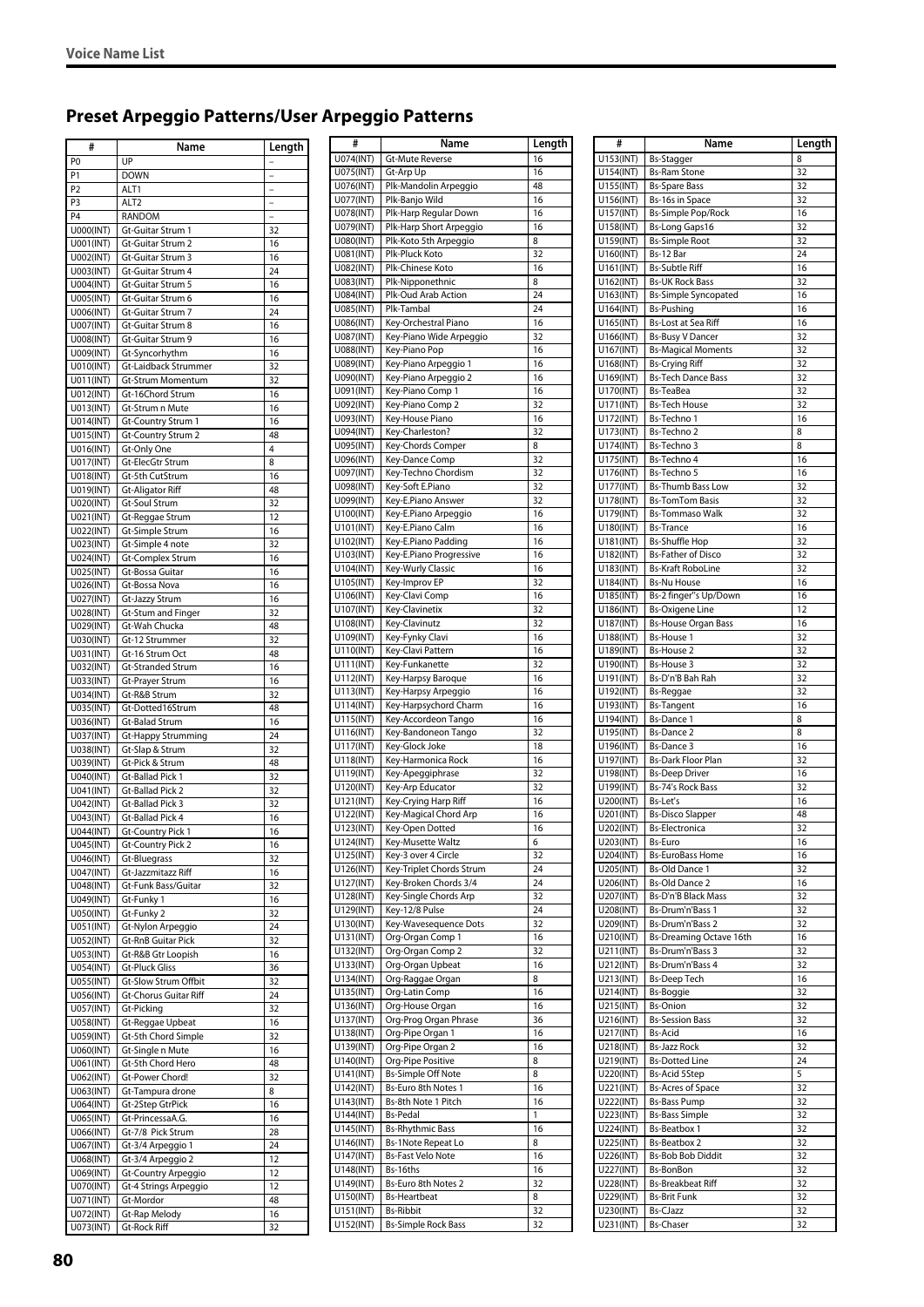| #                      | Name                                                    | Length   |
|------------------------|---------------------------------------------------------|----------|
| U232(INT)              | <b>Bs-Cool with Space</b>                               | 32       |
| U233(INT)<br>U234(INT) | <b>Bs-Crysis</b>                                        | 32<br>16 |
| U235(INT)              | <b>Bs-Erotic</b><br><b>Bs-Space Groove</b>              | 32       |
| U236(INT)              | <b>Bs-Finger Bass Line</b>                              | 16       |
| U237(INT)              | <b>Bs-Finger Funk</b>                                   | 32       |
| U238(INT)              | <b>Bs-Finger Bass Cool</b>                              | 32       |
| U239(INT)<br>U240(INT) | <b>Bs-Fingering Bass</b><br><b>Bs-Flash</b>             | 32<br>32 |
| U241(INT)              | <b>Bs-Front Lick</b>                                    | 32       |
| U242(INT)              | <b>Bs-Funk</b>                                          | 32       |
| U243(INT)              | <b>Bs-Funkster</b>                                      | 32       |
| U244(INT)<br>U245(INT) | <b>Bs-Funky Asian DJ</b><br><b>Bs-Funky Bass Player</b> | 32<br>32 |
| U246(INT)              | <b>Bs-Funky Line</b>                                    | 16       |
| U247(INT)              | <b>Bs-Funky Rock</b>                                    | 16       |
| U248(INT)              | <b>Bs-Funky Tekno</b>                                   | 16       |
| U249(INT)              | <b>Bs-FunkyEssential</b>                                | 8        |
| U250(INT)<br>U251(INT) | <b>Bs-Future Tech</b><br><b>Bs-Galinese Octave</b>      | 8<br>16  |
| U252(INT)              | <b>Bs-Gospel Half Time</b>                              | 32       |
| U253(INT)              | <b>Bs-Grand Manan Man</b>                               | 32       |
| U254(INT)              | <b>Bs-Half Time</b>                                     | 32       |
| U255(INT)              | <b>Bs-Half a Bass</b>                                   | 32       |
| U256(INT)<br>U257(INT) | <b>Bs-Hip Hop</b><br>Bs-Hop/Funk                        | 32<br>32 |
| U258(INT)              | <b>Bs-Idle Bassline</b>                                 | 32       |
| U259(INT)              | <b>Bs-JPop SlapRiff</b>                                 | 32       |
| U260(INT)              | <b>Bs-Jacobass</b>                                      | 16       |
| U261(INT)              | <b>Bs-Jazzy Riff</b>                                    | 16       |
| U262(INT)<br>U263(INT) | <b>Bs-Jungle Head</b><br><b>Bs-Bass Roller</b>          | 32<br>32 |
| U264(INT)              | Bs-Latin 1                                              | 32       |
| U265(INT)              | <b>Bs-Latin 2</b>                                       | 16       |
| U266(INT)              | Bs-Latin 3                                              | 32       |
| U267(INT)              | <b>Bs-Latin Rock</b>                                    | 16       |
| U268(INT)<br>U269(INT) | <b>Bs-Memento Mori</b><br><b>Bs-Monster BassRiff</b>    | 16<br>32 |
| U270(INT)              | <b>Bs-Nanda Bass</b>                                    | 16       |
| U271(INT)              | <b>Bs-Octave Pattern</b>                                | 16       |
| U272(INT)              | <b>Bs-On Two</b>                                        | 48       |
| U273(INT)              | <b>Bs-One One Five</b>                                  | 32<br>32 |
| U274(INT)<br>U275(INT) | <b>Bs-Open Funk 1</b><br><b>Bs-Open Funk 2</b>          | 32       |
| U276(INT)              | <b>Bs-Opener</b>                                        | 32       |
| U277(INT)              | <b>Bs-Octave Funk 1</b>                                 | 32       |
| U278(INT)              | <b>Bs-Octave Funk 2</b>                                 | 32       |
| U279(INT)<br>U280(INT) | <b>Bs-Paisley Hip Hop</b><br>Bs-Phunky Wah              | 32<br>32 |
| U281(INT)              | <b>Bs-Pirate Riff</b>                                   | 16       |
| U282(INT)              | Bs-80 Ana step                                          | 16       |
| U283(INT)              | <b>Bs-Poking 8ths</b>                                   | 16       |
| U284(INT)              | <b>Bs-Retro Bass</b>                                    | 32       |
| U285(INT)<br>U286(INT) | <b>Bs-Revolution</b><br>Bs-Root & Fifth 1               | 16<br>32 |
| U287(INT)              | Bs-Root & Fifth 2                                       | 32       |
| U288(INT)              | <b>Bs-Balance Country</b>                               | 32       |
| U289(INT)              | <b>Bs-Root Five</b>                                     | 32       |
| U290(INT)<br>U291(INT) | Bs-Shaman<br><b>Bs-Dance Stepper</b>                    | 16<br>32 |
| U292(INT)              | <b>Bs-Gold Field Line</b>                               | 8        |
| U293(INT)              | Bs-One shot                                             | 32       |
| U294(INT)              | Bs-Skip's Jazz Riff                                     | 32       |
| U295(INT)              | <b>Bs-Skippy Riff</b>                                   | 8        |
| U296(INT)<br>U297(INT) | <b>Bs-Relentless Octaves</b><br><b>Bs-Octave Hop</b>    | 16<br>8  |
| U298(INT)              | <b>Bs-Single Eighth Notes</b>                           | 16       |
| U299(INT)              | <b>Bs-Rock Riff</b>                                     | 32       |
| U300(INT)              | <b>Bs-Slap Octaves</b>                                  | 16       |
| U301(INT)              | <b>Bs-Slow Rocking</b>                                  | 24       |
| U302(INT)<br>U303(INT) | <b>Bs-Smooth Rocking</b><br><b>Bs-Son Of Octaves</b>    | 32<br>16 |
| U304(INT)              | Bs-Soul                                                 | 32       |
| U305(INT)              | <b>Bs-Stravy Bass</b>                                   | 16       |
| U306(INT)              | Bs-R&B                                                  | 32       |
| U307(INT)              | <b>Bs-Sync Legato</b>                                   | 16       |
| U308(INT)<br>U309(INT) | <b>Bs-Jazz Hop</b><br>Bs-Take a shrt walk               | 32<br>32 |
| U310(INT)              | <b>Bs-Tribal</b>                                        | 16       |
| U311(INT)              | <b>Bs-Tribal Chill</b>                                  | 32       |
| U312(INT)              | <b>Bs-Virus Riff</b>                                    | 16       |

| #                      | Name                                     | Length         |
|------------------------|------------------------------------------|----------------|
| U313(INT)              | <b>Bs-Visiionary Riff</b>                | 16             |
| U314(INT)              | Bs-Walkin'                               | 48             |
| U315(INT)              | Bs-WalkingWalker                         | 48             |
| U316(INT)              | <b>Bs-Winter Bass</b>                    | 32             |
| U317(INT)              | <b>Bs-Orchestra Bass</b>                 | 16             |
| U318(INT)              | <b>Bs-Woodwind Bass</b>                  | 16             |
| U319(INT)              | <b>Bs-Orchestra PizzyBass</b>            | 32             |
| U320(INT)              | Bs-1 & 5 Waltz                           | 24             |
| U321(INT)              | Bs-3/4 Slow Accent                       | 12             |
| U322(INT)              | Bs-Country 1/5 Bass                      | 32             |
| U323(INT)              | Bs-12/8 Groove                           | 24             |
| U324(INT)              | Bs-Fast pace walk                        | 40<br>8        |
| U325(INT)              | Syn-Relentless Dotted                    | 16             |
| U326(INT)<br>U327(INT) | Syn-Hold 'em riff<br>Syn-Hot L Key       | 32             |
| U328(INT)              | Syn-Minor Point                          | 16             |
| U329(INT)              | Syn-WS Velocity Riff                     | 16             |
| U330(INT)              | Syn-Breakbeat Riff                       | 16             |
| U331(INT)              | Syn-Always Watching                      | 16             |
| U332(INT)              | Syn-MONO T1 16th                         | 16             |
| U333(INT)              | Syn-8th Chunk                            | 16             |
| U334(INT)              | Syn-Follow Octave Lead                   | 16             |
| U335(INT)              | Syn-Agressiv Octaves Hit                 | 32             |
| U336(INT)              | Syn-4tone Velo Trip                      | 16             |
| U337(INT)              | Syn-MONO T1 Octaves                      | 16             |
| U338(INT)              | Syn-WS Bounce                            | 48             |
| U339(INT)              | Syn-Rough Riff                           | 16             |
| U340(INT)              | Syn-Matrix Arp                           | 16             |
| U341(INT)              | Syn-Powerful Riff                        | 16             |
| U342(INT)              | Syn-Wavestation M50                      | 32             |
| U343(INT)              | Syn-Bellhop Chordplay<br>Syn-Hit D'n'B   | 8<br>32        |
| U344(INT)<br>U345(INT) | Syn-SynHit Riff                          | 32             |
| U346(INT)              | Syn-Waveseq Synco Bass                   | 32             |
| U347(INT)              | Syn-Tech House                           | 16             |
| U348(INT)              | Syn-WS-Saturn                            | 32             |
| U349(INT)              | Syn-Octave Bouncer                       | 16             |
| U350(INT)              | Syn-Electronic Octaves                   | 32             |
| U351(INT)              | Syn-Simple Riff                          | 32             |
| U352(INT)              | Syn-Triad Down Echo                      | 32             |
| U353(INT)              | Syn-OffBeat Impulse                      | 16             |
| U354(INT)              | Syn-MalletRoller                         | 16             |
| U355(INT)              | Syn-Throb                                | 16             |
| U356(INT)              | Syn-2tone Velo Trip 1                    | 16             |
| U357(INT)              | Syn-2tone Velo Trip 2                    | 16             |
| U358(INT)              | Syn-Groove Zoo                           | 32             |
| U359(INT)              | Syn-Chords UP 1 Step                     | $\overline{2}$ |
| U360(INT)              | Syn-Christmas                            | 16             |
| U361(INT)              | Syn-Skippy Chords Pulse                  | 16             |
| U362(INT)              | Syn-Dingaling<br>Syn-Echo Chords 1       | 8<br>16        |
| U363(INT)<br>U364(INT) | Syn-Echo Chords 2                        | 16             |
| U365(INT)              | Syn-Echo Chords 3                        | 16             |
| U366(INT)              | Syn-Echo Chords 4                        | 16             |
| U367(INT)              | Syn-16th's On Two&Four                   | 16             |
| U368(INT)              | Syn-1/4 Note Chords                      | 16             |
| U369(INT)              | Syn-Tekno Pattern 1                      | 8              |
| U370(INT)              | Syn-Tekno Pattern 2                      | 16             |
| U371(INT)              | Syn-Tech House Chords                    | 32             |
| U372(INT)              | Syn-16th Busy Chord                      | 8              |
| U373(INT)              | Syn-Vel Wave SEQ                         | 16             |
| U374(INT)              | Syn-Subtle Riff                          | 16             |
| U375(INT)              | Syn-Hold                                 | 48             |
| U376(INT)              | Syn-ONCE!                                | 4              |
| U377(INT)              | Syn-Repeat 1a                            | 16             |
| U378(INT)<br>U379(INT) | Syn-Repeat 1b                            | 16<br>8        |
| U380(INT)              | Syn-Poly WS100.5.10.15<br>Syn-Tek Chords | 16             |
| U381(INT)              | Syn-Simple Comp                          | 16             |
| U382(INT)              | Syn-Chord Pulitronik                     | 16             |
| U383(INT)              | Syn-Revolution 1                         | 32             |
| U384(INT)              | Syn-Trance Comp 1                        | 16             |
| U385(INT)              | Syn-Robot Comp                           | 32             |
| U386(INT)              | Syn-Long                                 | 32             |
| U387(INT)              | Syn-Trance Chord                         | 16             |
| U388(INT)              | Syn-Chord Pulse w/o T0                   | 16             |
| U389(INT)              | Syn-Daddy ChordRiff                      | 16             |
| U390(INT)              | Syn-Synchro Pulse                        | 32             |
| U391(INT)              | Syn-Too Late Riff                        | 16             |
| U392(INT)              | Syn-Revolution 2                         | 32             |
| U393(INT)              | Syn-KO Elec Lab.                         | 16             |

| #                      | Name                                    | Length   |
|------------------------|-----------------------------------------|----------|
| U394(INT)              | Syn-Compusonic                          | 16       |
| U395(INT)<br>U396(INT) | Syn-Accent Chords<br>Syn-Full&Accented  | 32<br>32 |
| U397(INT)              | Syn-EuroPop Pulse                       | 16       |
| U398(INT)              | Syn-OrchXHit Dance                      | 16       |
| U399(INT)              | Syn-JPop ChdRiff                        | 8        |
| U400(INT)              | Syn-16Chord Beat                        | 16       |
| U401(INT)              | Syn-Groove Riff                         | 16       |
| U402(INT)<br>U403(INT) | Syn-Jazz ChdPulse                       | 16<br>32 |
| U404(INT)              | Syn-Jumping Synco<br>Syn-Exp Triad      | 12       |
| U405(INT)              | Syn-Broken Chords                       | 16       |
| U406(INT)              | Syn-Stealth Rhythm                      | 8        |
| U407(INT)              | Syn-BPM Holder                          | 32       |
| U408(INT)              | Syn-Busy Reflective                     | 32       |
| U409(INT)<br>U410(INT) | Syn-1234 only<br>Syn-4tone Ride         | 32<br>16 |
| U411(INT)              | Syn-4tone Trance                        | 16       |
| U412(INT)              | Syn-5678                                | 32       |
| U413(INT)              | Syn-5678 only                           | 32       |
| U414(INT)              | Syn-Rhythmix                            | 32       |
| U415(INT)<br>U416(INT) | Syn-Stock Price<br>Syn-Tingly Riff      | 8<br>16  |
| U417(INT)              | Syn-Syncho attack                       | 8        |
| U418(INT)              | Syn-Boom Pow Seq                        | 16       |
| U419(INT)              | Syn-Voices Chords                       | 32       |
| U420(INT)              | Syn-WS Arp                              | 16       |
| U421(INT)              | Syn-WS Dream                            | 32       |
| U422(INT)<br>U423(INT) | Syn-Pest<br>Syn-Pod Pulser              | 16<br>16 |
| U424(INT)              | Syn-Perky Vox Riff                      | 16       |
| U425(INT)              | Syn-Waveseq Chords                      | 32       |
| U426(INT)              | Syn-MONO Brass Hit                      | 16       |
| U427(INT)              | Syn-Wavesequence                        | 16       |
| U428(INT)<br>U429(INT) | Syn-5tone Climb<br>Syn-Time & Space     | 8<br>32  |
| U430(INT)              | Syn-5tone Velo Trip 1                   | 16       |
| U431(INT)              | Syn-5tone Velo Trip 2                   | 16       |
| U432(INT)              | Syn-5tone Trance 1                      | 32       |
| U433(INT)              | Syn-5tone Trance 2                      | 16       |
| U434(INT)              | Syn-5tone Trance 3<br>Syn-6tone Ostinat | 16<br>16 |
| U435(INT)<br>U436(INT) | Syn-7tone Ostinat                       | 16       |
| U437(INT)              | Syn-9 Tone WS                           | 16       |
| U438(INT)              | Syn-RouteUp&Down                        | 16       |
| U439(INT)              | Syn-Speed Seq.1                         | 16       |
| U440(INT)<br>U441(INT) | Syn-Speed Seq.2<br>Syn-Syn Pattern      | 16<br>16 |
| U442(INT)              | Syn-Tirtian Riff                        | 16       |
| U443(INT)              | Svn-Steadv!                             | 16       |
| U444(INT)              | Syn-Slow Attack Pad 4s                  | 16       |
| U445(INT)              | Syn-Groove Acid                         | 16       |
| U446(INT)              | Syn-Hit ChdRiff<br>Syn-Meditate         | 16<br>32 |
| U447(INT)<br>U448(INT) | Syn-5tone M'Bira 1                      | 16       |
| U449(INT)              | Syn-5tone M'Bira 2                      | 16       |
| U450(INT)              | Syn-6tone Techno                        | 16       |
| U451(INT)              | Syn-Techno 1                            | 32       |
| U452(INT)              | Syn-Techno 2                            | 32       |
| U453(INT)<br>U454(INT) | Syn-Techno 3<br>Syn-Techno 4            | 8<br>16  |
| U455(INT)              | Syn-Techno 5                            | 32       |
| U456(INT)              | Syn-Techno 6                            | 16       |
| U457(INT)              | Syn-Techno 7                            | 16       |
| U458(INT)              | Syn-Techno 8                            | 16       |
| U459(INT)<br>U460(INT) | Syn-Techno 9<br>Syn-Techno 10           | 16<br>16 |
| U461(INT)              | Syn-Techno 11                           | 16       |
| U462(INT)              | Syn-Techno 12                           | 16       |
| U463(INT)              | Syn-Trance 1                            | 16       |
| U464(INT)              | Syn-Trance 2                            | 32       |
| U465(INT)<br>U466(INT) | Syn-Poly Arp 1a<br>Syn-Poly Arp 1b      | 32<br>32 |
| U467(INT)              | Syn-Poly Arp 2                          | 32       |
| U468(INT)              | Syn-Bounce Chords                       | 8        |
| U469(INT)              | Syn-Poly Arp 3                          | 32       |
| U470(INT)              | Syn-Poly Arp 4                          | 32       |
| U471(INT)              | Syn-Poly Arp 5                          | 43<br>32 |
| U472(INT)<br>U473(INT) | Syn-Vice Squad<br>Syn-Crysis            | 32       |
| U474(INT)              | Syn-Flashin' Arp                        | 32       |
|                        |                                         |          |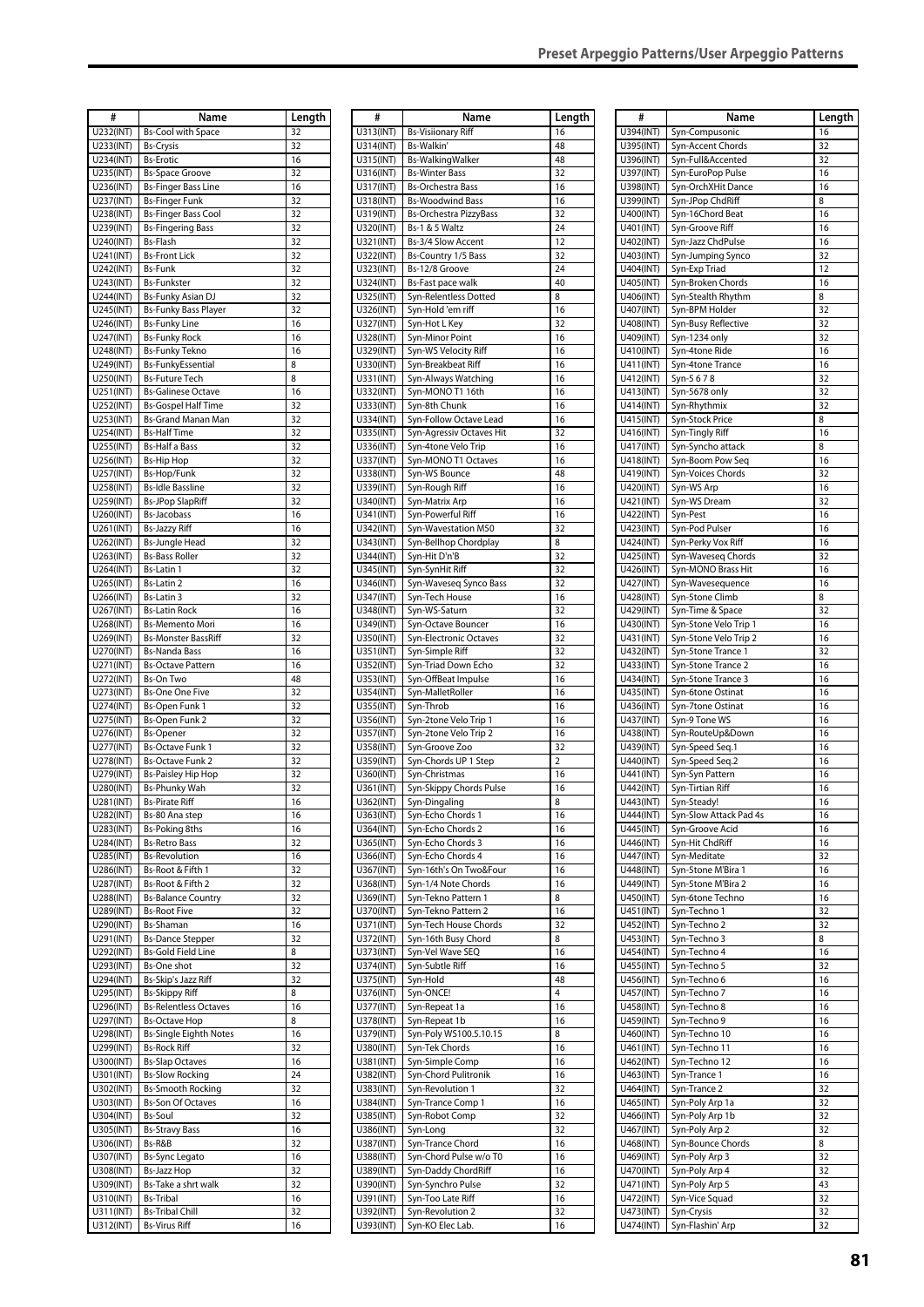| #                      | Name                                                   | Length   |
|------------------------|--------------------------------------------------------|----------|
| U475(INT)              | Syn-Dance Comp 1                                       | 32       |
| U476(INT)              | Syn-Dance Comp 2                                       | 32       |
| U477(INT)              | Syn-Echo                                               | 16       |
| U478(INT)<br>U479(INT) | Syn-Euro Lights<br>Syn-1 or 2 finger                   | 32<br>16 |
| U480(INT)              | Syn-How                                                | 16       |
| U481(INT)              | Syn-Tape Hop                                           | 32       |
| U482(INT)              | Syn-Trance Comp 2                                      | 16       |
| U483(INT)              | Syn-Computer 1                                         | 32       |
| U484(INT)              | Syn-Computer 2                                         | 32       |
| U485(INT)<br>U486(INT) | Syn-Computer 3<br>Syn-Cresc/Decresc                    | 32<br>22 |
| U487(INT)              | Syn-Repeat 2                                           | 8        |
| U488(INT)              | Syn-Rand Tim Tim                                       | 21       |
| U489(INT)              | Syn-Trails                                             | 15       |
| U490(INT)              | Syn-Trickle                                            | 48       |
| U491(INT)              | Syn-Dittos                                             | 16       |
| U492(INT)<br>U493(INT) | Syn-Quarks<br>Syn-Saturn Synth                         | 8<br>32  |
| U494(INT)              | Syn-Long Notes Arpeggio                                | 32       |
| U495(INT)              | Syn-Melody Chord Bell                                  | 32       |
| U496(INT)              | Syn-Oriental Mood                                      | 24       |
| U497(INT)              | Syn-Space Hits                                         | 32       |
| U498(INT)<br>U499(INT) | Syn-Sparce Hit<br>Syn-Sparce Octave                    | 32<br>16 |
| U500(INT)              | Syn-Bleeper                                            | 32       |
| U501(INT)              | Syn-Choir Melody                                       | 48       |
| U502(INT)              | Syn-Bellhop Riff                                       | 16       |
| U503(INT)              | Syn-Legato Snake Lead                                  | 32       |
| U504(INT)              | Syn-Virus Riff                                         | 16       |
| U505(INT)<br>U506(INT) | Syn-80's SaveSeq<br>Syn-Pentatonic                     | 16<br>48 |
| U507(INT)              | Syn-StepSaw Down                                       | 16       |
| U508(INT)              | Syn-Stormy Riff                                        | 16       |
| U509(INT)              | Syn-3/4WaltzVamp                                       | 24       |
| U510(INT)              | Syn-6/8 Pattern                                        | 24       |
| U511(INT)              | Syn-Fast Melodic                                       | 12       |
| U512(INT)<br>U513(INT) | Syn-Repeat Octaver<br>Syn-Snowy Bells                  | 16<br>32 |
| U514(INT)              | Syn-Sparse Harp 16s                                    | 32       |
| U515(INT)              | Syn-Lead Riddem                                        | 32       |
| U516(INT)              | Syn-Chromatic UP                                       | 12       |
| U517(INT)              | Syn-Whole Tones                                        | 24       |
| U518(INT)<br>U519(INT) | Syn-minor9thRise<br>Syn-Comb & Pipe                    | 8<br>32  |
| U520(INT)              | Syn-Acid 5 Step                                        | 5        |
| U521(INT)              | Syn-Minor 9th Rise                                     | 8        |
| U522(INT)              | Bs/Rf-70's Disco                                       | 8        |
| U523(INT)              | Bs/Rf-Dance+Comp                                       | 16       |
| U524(INT)<br>U525(INT) | <b>Bs/Rf-Acid Jazz</b><br>Bs/Rf-Rumbo                  | 16<br>48 |
| U526(INT)              | Bs/Rf-Club Bossa                                       | 16       |
| U527(INT)              | Bs/Rf-Techno Bossa                                     | 32       |
| U528(INT)              | Bs/Rf-Techno Pulse                                     | 32       |
| U529(INT)              | Bs/Rf-Happy Dog                                        | 32       |
| U530(INT)<br>U531(INT) | Bs/Rf-Stab Rhythm<br>Bs/Rf-Staccato Tech               | 16<br>32 |
| U532(INT)              | Bs/Rf-Stepping                                         | 16       |
| U533(INT)              | <b>Bs/Rf-Syncpation</b>                                | 16       |
| U534(INT)              | Bs/Rf-Crazy Bee                                        | 16       |
| U535(INT)              | Bs/Rf-Trance 1                                         | 32       |
| U536(INT)              | Bs/Rf-Trance 2                                         | 32       |
| U537(INT)<br>U538(INT) | <b>Bs/Rf-Epic Trance</b><br>Bs/Rf-3am Trance           | 32<br>32 |
| U539(INT)              | Bs/Rf-Ambi                                             | 32       |
| U540(INT)              | <b>Bs/Rf-House Nation</b>                              | 32       |
| U541(INT)              | Bs/Rf-2 finger's Dance 1                               | 32       |
| U542(INT)              | Bs/Rf-2 finger's Dance 2                               | 16       |
| U543(INT)<br>U544(INT) | Bs/Rf-2 finger's Dance 3<br><b>Bs/Rf-Shifting Riff</b> | 32<br>16 |
| U545(INT)              | Str-4' Full Chords                                     | 8        |
| U546(INT)              | Str-Double Stop                                        | 32       |
| U547(INT)              | Str-Arco Arpeggio 1                                    | 32       |
| U548(INT)              | Str-Acro Arpeggio 2                                    | 24       |
| U549(INT)              | Str-Zanzi 32th                                         | 32<br>32 |
| U550(INT)<br>U551(INT) | Str-Hollywood Military<br>Str-Tagadah 1/2              | 16       |
| U552(INT)              | Str-Tiger Riff                                         | 16       |
| U553(INT)              | Str-TremChord Enhancer                                 | 8        |
| U554(INT)              | Str-Sakamotion                                         | 4        |
| U555(INT)              | Str-StravyAttack                                       | 8        |

| #                      | Name                                           | Length   |
|------------------------|------------------------------------------------|----------|
| U556(INT)              | Str-Dynamic                                    | 16       |
| U557(INT)              | <b>Str-String Beat</b>                         | 32       |
| U558(INT)              | Str-Tagadah                                    | 32       |
| U559(INT)              | Str-Accent Arco                                | 32       |
| U560(INT)              | Str-Balzando 1a                                | 8        |
| U561(INT)              | Str-Balzando 1b                                | 8        |
| U562(INT)              | Str-Balzando 2 Orc                             | 16       |
| U563(INT)              | Str-Fast Bowing 1a                             | 32       |
| U564(INT)              | Str-Fast Bowing 1b                             | 32<br>16 |
| U565(INT)<br>U566(INT) | Str-Fast Bowing 2a<br>Str-Fast Bowing 2b       | 32       |
| U567(INT)              | Str-Fast Bowing 3                              | 32       |
| U568(INT)              | Str-Fast Bowing 4                              | 32       |
| U569(INT)              | Str-Fast Bowing 5                              | 32       |
| U570(INT)              | Str-Fast Bowing 6                              | 16       |
| U571(INT)              | Str-Dynamic Phrase 1a                          | 42       |
| U572(INT)              | Str-Dynamic Phrase 1b                          | 18       |
| U573(INT)              | Str-Dynamic Phrase 2a                          | 42       |
| U574(INT)              | Str-Dynamic Phrase 2b                          | 18       |
| U575(INT)              | Str-Dynamic Phrase 3                           | 36       |
| U576(INT)              | Str-Hero Riff 1                                | 8        |
| U577(INT)              | Str-Hero Riff 2                                | 8        |
| U578(INT)              | Str-String Arp 1                               | 16       |
| U579(INT)              | Str-String Arp 2                               | 16       |
| U580(INT)              | Str-String Arp 3                               | 8        |
| U581(INT)              | Str-String Arp 4                               | 6        |
| U582(INT)              | Str-String Arp 5                               | 16       |
| U583(INT)              | <b>Str-Strings Melody</b>                      | 48       |
| U584(INT)              | Str-Ethnic Tri Riff                            | 24       |
| U585(INT)              | Str-"Pop"ing Arco                              | 16       |
| U586(INT)              | Str-Archetto                                   | 4        |
| U587(INT)              | Str-Arco & Pizz                                | 4        |
| U588(INT)              | Str-Arco Balzando                              | 16       |
| U589(INT)              | <b>Str-Arco Games</b>                          | 16       |
| U590(INT)              | Str-Arco Stutter                               | 32       |
| U591(INT)              | Str-Arco Syncopate                             | 32       |
| U592(INT)              | Str-Open String Line                           | 32       |
| U593(INT)              | Str-New BowRoque                               | 16       |
| U594(INT)              | Str-Baroque                                    | 16       |
| U595(INT)              | <b>Str-Camera Fast Bow</b>                     | 16       |
| U596(INT)              | Str-Classical 1                                | 16       |
| U597(INT)              | <b>Str-Classical 2</b>                         | 32       |
| U598(INT)              | Str-Classical 3                                | 16       |
| U599(INT)              | Str-Classical 4                                | 16       |
| U600(INT)              | Str-Classical 5                                | 16       |
| U601(INT)              | Str-Climbing<br><b>Str-Copland Chords Riff</b> | 4<br>32  |
| U602(INT)<br>U603(INT) | Str-Incalzando                                 | 8        |
| U604(INT)              | Str-Pulsing                                    | 8        |
|                        | Str-Line                                       |          |
| U605(INT)<br>U606(INT) | Str-Octave Ptn                                 | 24<br>16 |
| U607(INT)              | Str-Ostinato                                   | 32       |
| U608(INT)              | Str-Phrasing back                              | 32       |
| U609(INT)              | <b>Str-Romantics</b>                           | 16       |
| U610(INT)              | Str-Running low                                | 16       |
| U611(INT)              | Str-String Arp 6                               | 14       |
| U612(INT)              | Str-String Arp 7                               | 14       |
| U613(INT)              | Str-Classic 2oct                               | 24       |
| U614(INT)              | <b>Str-Triplet Highs</b>                       | 12       |
| U615(INT)              | <b>Str-Tango Bass</b>                          | 8        |
| U616(INT)              | Str-Solo Violin Arco                           | 24       |
| U617(INT)              | Str-Sostegno                                   | 8        |
| U618(INT)              | Str-Stradivariation                            | 32       |
| U619(INT)              | <b>Str-Strappato Triplets</b>                  | 48       |
| U620(INT)              | Str-The Rite                                   | 32       |
| U621(INT)              | Str-Pizzi Riff                                 | 32       |
| U622(INT)              | Str-Pizzicato                                  | 8        |
| U623(INT)              | Str-Pizzicatoriental                           | 16       |
| U624(INT)              | Str-Simple Pizzy                               | 8        |
| U625(INT)              | Str-Largo Pizzicato                            | 32       |
| U626(INT)              | Brs-Brass Riff 1                               | 16       |
| U627(INT)              | Brs-Brass Riff 2                               | 16       |
| U628(INT)              | Brs-Brass Riff 3                               | 16       |
| U629(INT)              | Brs-Brass Riff 4                               | 16       |
| U630(INT)              | Brs-Brass Riff 5                               | 8        |
| U631(INT)              | Brs-Brass Riff 6                               | 32       |
| U632(INT)              | Brs-Brass Riff 7                               | 16       |
| U633(INT)              | <b>Brs-Brass Riff 8</b>                        | 32       |
| U634(INT)<br>U635(INT) | Brs-Syncorhythm<br>Brs-TahDah Syncophrase      | 16<br>32 |
| U636(INT)              | <b>Brs-Accents</b>                             | 32       |
|                        |                                                |          |

| #                      | Name                                            | Length   |
|------------------------|-------------------------------------------------|----------|
| U637(INT)              | <b>Brs-Brass Stabs</b>                          | 32       |
| U638(INT)              | Brs-Brass 12 Bar                                | 24       |
| U639(INT)              | Brs-12/8 Accects                                | 48       |
| U640(INT)              | Brs-Sfz Hits                                    | 32       |
| U641(INT)              | <b>Brs-Tongue Stabs</b>                         | 32       |
| U642(INT)              | Brs-Brass Riff 9                                | 32       |
| U643(INT)              | <b>Brs-Funky Brass</b>                          | 32       |
| U644(INT)              | <b>Brs-Controlled Brasses</b>                   | 16       |
| U645(INT)              | <b>Brs-Riphrase</b>                             | 32       |
| U646(INT)<br>U647(INT) | Brs-Wonder Brass 8T<br>Brs-Brazilian            | 6<br>16  |
| U648(INT)              | Brs-4 Note for Swing                            | 24       |
| U649(INT)              | <b>Brs-And Fire</b>                             | 16       |
| U650(INT)              | <b>Brs-Brown's Section</b>                      | 16       |
| U651(INT)              | Brs-F.Horn Line                                 | 32       |
| U652(INT)              | Brs-F.Horn Rhythm                               | 32       |
| U653(INT)              | Brs-F.Horns March                               | 16       |
| U654(INT)              | <b>Brs-Funky Scat</b>                           | 32       |
| U655(INT)              | <b>Brs-Funky Stealth</b>                        | 32       |
| U656(INT)              | <b>Brs-Funky Trumpets</b>                       | 32       |
| U657(INT)<br>U658(INT) | <b>Brs-Funky Hop</b><br><b>Brs-Robot Brass</b>  | 16<br>32 |
| U659(INT)              | <b>Brs-Swinging Riff</b>                        | 24       |
| U660(INT)              | Brs-Take Tuba                                   | 32       |
| U661(INT)              | Brs-Trombones & Tuba                            | 16       |
| U662(INT)              | Brs-Trumpet/Flugel                              | 16       |
| U663(INT)              | Brs-Triplet Brass Jump                          | 48       |
| U664(INT)              | <b>Brs-Trumpet Melody</b>                       | 48       |
| U665(INT)              | <b>Brs-Open Line</b>                            | 48       |
| U666(INT)              | <b>Brs-Balcan Riff</b>                          | 32       |
| U667(INT)              | Wod-Bassoon Riff                                | 8        |
| U668(INT)              | Wod-Bassoon Walk                                | 16       |
| U669(INT)<br>U670(INT) | Wod-Dyna Flute<br>Wod-Flute Figure              | 32<br>32 |
| U671(INT)              | Wod-Flute Line                                  | 16       |
| U672(INT)              | <b>Wod-Flutes Lines</b>                         | 32       |
| U673(INT)              | Wod-Hi Flute 16'                                | 8        |
| U674(INT)              | Wod-Flute Modal Riff                            | 32       |
| U675(INT)              | Wod-Flute Sect. Long                            | 32       |
| U676(INT)              | Wod-Flute Sect. Short                           | 24       |
| U677(INT)              | Wod-Pan Chords                                  | 16       |
| U678(INT)              | <b>Wod-PanFlute Attacks</b>                     | 16       |
| U679(INT)              | Wod-Reed the Phrase                             | 16       |
| U680(INT)<br>U681(INT) | Wod-Shakuhachi<br>Wod-Octave Jump               | 48<br>16 |
| U682(INT)              | Wod-Chromatic UP 32t                            | 48       |
| U683(INT)              | Orch-Up & Down                                  | 32       |
| U684(INT)              | Orch-Fast                                       | 32       |
| U685(INT)              | Orch-Orchestral                                 | 32       |
| U686(INT)              | Orch-Wood/Strings 1                             | 32       |
| U687(INT)              | Orch-Wood/Strings 2                             | 32       |
| U688(INT)              | Bel-2 & 4                                       | 32       |
| U689(INT)              | Bel-16th Chord Seq.                             | 32       |
| U690(INT)              | <b>Bel-Balinese Meditative</b>                  | 16       |
| U691(INT)              | <b>Bel-Bells</b>                                | 16       |
| U692(INT)<br>U693(INT) | <b>Bel-Ceremony Riff</b><br>Bel-Chord then Riff | 8<br>16  |
| U694(INT)              | Bel-Gamelan Seq.                                | 8        |
| U695(INT)              | Bel-HiBellz Relax                               | 32       |
| U696(INT)              | <b>Bel-Lucid Riff</b>                           | 16       |
| U697(INT)              | Bel-Mayan                                       | 48       |
| U698(INT)              | <b>Bel-Reflective Riff</b>                      | 16       |
| U699(INT)              | <b>Bel-Spacial Bells</b>                        | 48       |
| U700(INT)              | Bel-Strum Bell Cycles                           | 48       |
| U701(INT)              | Bel-Thumb Piano                                 | 48       |
| U702(INT)              | <b>Bel-Tiger Riff</b>                           | 16       |
| U703(INT)<br>U704(INT) | <b>Bel-Tingly Riff</b><br>Bel-Random Bell 2Bars | 16<br>16 |
| U705(INT)              | Malt-Gabrielizm                                 | 16       |
| U706(INT)              | Malt-Marimba Dual Roll                          | 16       |
| U707(INT)              | Malt-Marimba Jungle                             | 16       |
| U708(INT)              | Malt-Xilophonics                                | 16       |
| U709(INT)              | SE-Random                                       | 16       |
| U710(INT)              | SE-Random Techno                                | 16       |
| U711(INT)              | SE-Random Up                                    | 32       |
| U712(INT)              | SE-Up uP UP                                     | 8        |
| U713(INT)              | SE-Up uP UPUp uP                                | 8        |
| U714(INT)<br>U715(INT) | SE-3.OctFundamentalSweep<br>SE-Down Strum       | 8<br>48  |
| U716(INT)              | SE-Penta-Fall                                   | 32       |
| U717(INT)              | SE-Minor3rds U/D                                | 16       |
|                        |                                                 |          |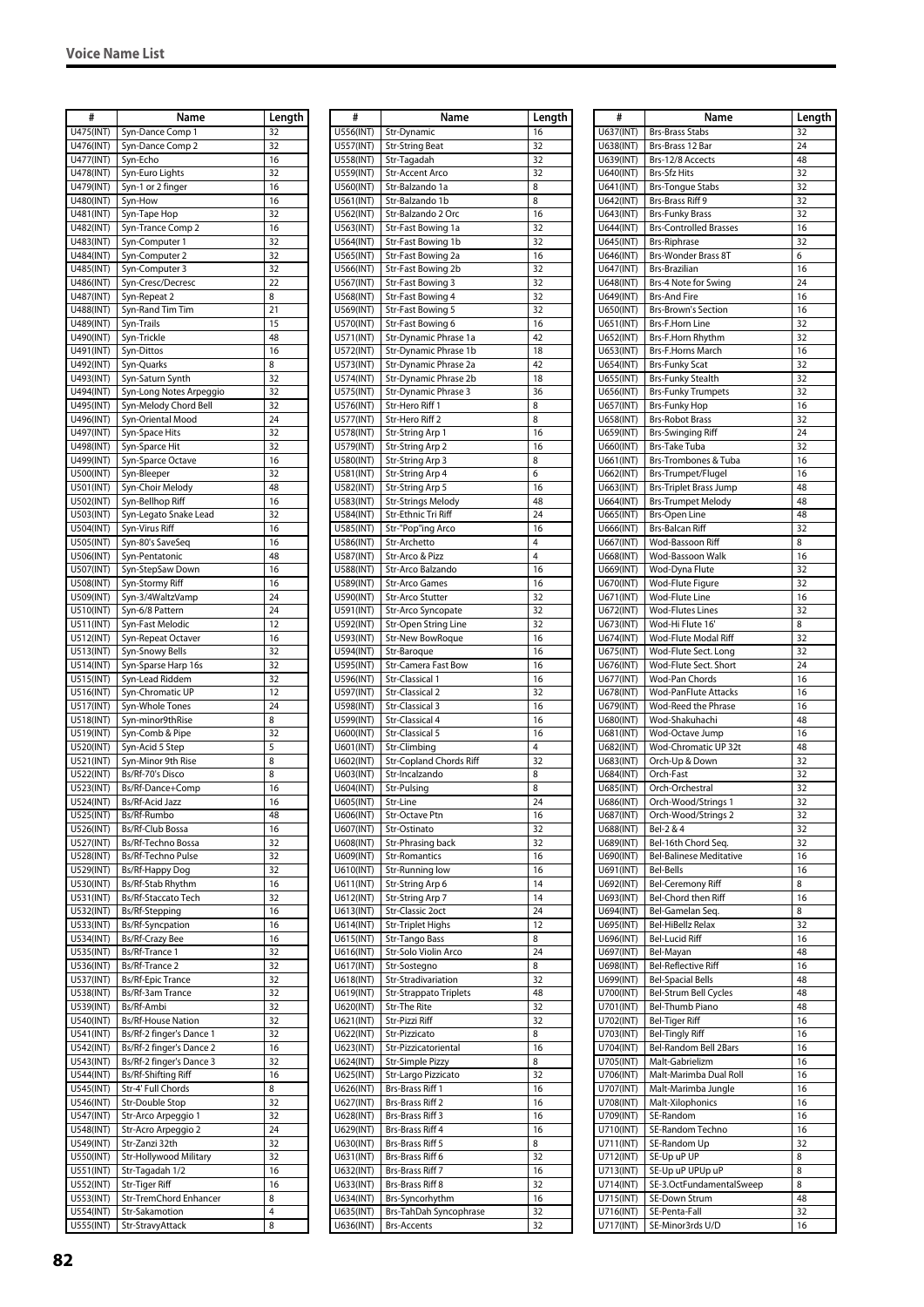| #                      | Name                                  | Length   |
|------------------------|---------------------------------------|----------|
| U718(INT)              | <b>SE-Red Alert</b>                   | 8        |
| U719(INT)              | SE-Space Groove                       | 32       |
| U720(INT)              | SE-Stormy                             | 48       |
| U721(INT)<br>U722(INT) | SE-Tubular E Major<br>SE-Wait for it  | 32<br>48 |
| U723(INT)              | SE-Whole Tone D/U                     | 32       |
| U724(INT)              | Dr-8 Beat 1                           | 16       |
| U725(INT)              | Dr-8 Beat 2                           | 32       |
| U726(INT)              | Dr-8 Beat 3                           | 32       |
| U727(INT)              | Dr-8 Beat 4a                          | 32       |
| U728(INT)              | Dr-8 Beat 4b                          | 32       |
| U729(INT)              | Dr-Analog 8 bit                       | 16       |
| U730(INT)              | Dr-8bit Rim<br>Dr-Ghost Beat          | 32<br>32 |
| U731(INT)<br>U732(INT) | Dr-Basic Pop/Rock                     | 32       |
| U733(INT)              | Dr-Country Rock                       | 32       |
| U734(INT)              | Dr-Dany's Rock                        | 32       |
| U735(INT)              | Dr-Vintage Beat                       | 32       |
| U736(INT)              | Dr-Syncro                             | 32       |
| U737(INT)              | Dr-Degree Of Funk                     | 32       |
| U738(INT)              | Dr-Pop Beat                           | 16       |
| U739(INT)<br>U740(INT) | Dr-Nu Style Groove<br>Dr-Electro Beat | 32<br>32 |
| U741(INT)              | Dr-Let's                              | 32       |
| U742(INT)              | Dr-In The Pocket                      | 32       |
| U743(INT)              | Dr-Princessa                          | 32       |
| U744(INT)              | Dr-16 Beat                            | 32       |
| U745(INT)              | Dr-BD/HH/SD 16ths                     | 32       |
| U746(INT)              | Dr-BD/HH 16ths                        | 32       |
| U747(INT)              | Dr-EUROPE TRAD.                       | 16       |
| U748(INT)              | Dr-Up Beat                            | 16       |
| U749(INT)              | Dr-Rock Beater                        | 32       |
| U750(INT)              | Dr-Downdrum Beat                      | 32       |
| U751(INT)<br>U752(INT) | Dr-Heavy Metal<br>Dr-Open HH Metal    | 16<br>16 |
| U753(INT)              | Dr-74's Rock                          | 32       |
| U754(INT)              | Dr-Rock tom                           | 32       |
| U755(INT)              | Dr-Modern Rock                        | 32       |
| U756(INT)              | Dr-Runbeat                            | 32       |
| U757(INT)              | Dr-Room Beat                          | 32       |
| U758(INT)              | Dr-SyncoBit                           | 16       |
| U759(INT)              | Dr-Ballad Base Bit                    | 16       |
| U760(INT)              | Dr-Half Groove                        | 32       |
| U761(INT)              | Dr-Pounding                           | 32       |
| U762(INT)<br>U763(INT) | Dr-Power Stone Bit<br>Dr-Open Beater  | 16<br>32 |
| U764(INT)              | Dr-Unplugged Beat                     | 32       |
| U765(INT)              | Dr-JazzySidestick                     | 32       |
| U766(INT)              | Dr-Bossa Nova                         | 32       |
| U767(INT)              | Dr-Hugo Bossa                         | 16       |
| U768(INT)              | Dr-Easy Rider                         | 32       |
| U769(INT)              | Dr-Club Bossa 1                       | 32       |
| U770(INT)              | Dr-Club Bossa 2                       | 32       |
| U771(INT)              | Dr-R.Box Bossa                        | 16       |
| U772(INT)              | Dr-Reggae Beat                        | 32       |
| U773(INT)<br>U774(INT) | Dr-R&B 1<br>Dr-R&B 2                  | 32<br>32 |
| U775(INT)              | Dr-Laydeez RnB                        | 32       |
| U776(INT)              | Dr-Latin                              | 32       |
| U777(INT)              | Dr-Jazz                               | 16       |
| U778(INT)              | Dr-Jazz Drum                          | 32       |
| U779(INT)              | Dr-Jazz Swing                         | 32       |
| U780(INT)              | Dr-Fast Swing                         | 48       |
| U781(INT)              | Dr-Swing type                         | 48       |
| U782(INT)              | Dr-Shuffle                            | 24       |
| U783(INT)<br>U784(INT) | Dr-Brush Kit Reg<br>Dr-Smooth Hop     | 8<br>32  |
| U785(INT)              | Dr-Jazzy HipHop                       | 32       |
| U786(INT)              | Dr-HipHop 1                           | 16       |
| U787(INT)              | Dr-HipHop 2                           | 32       |
| U788(INT)              | Dr-HipHop 3                           | 32       |
| U789(INT)              | Dr-Boom Pow Beat                      | 16       |
| U790(INT)              | Dr-HipHop/FunkPop                     | 32       |
| U791(INT)              | Dr-Hook Me Up 1                       | 16       |
| U792(INT)              | Dr-Hook Me Up 2                       | 32       |
| U793(INT)              | Dr-NuHop Groove                       | 32       |
| U794(INT)              | Dr-HipHop Groove                      | 8<br>32  |
| U795(INT)<br>U796(INT) | Dr-HipHop 4<br>Dr-Island Pop 1        | 16       |
| U797(INT)              | Dr-Island Pop 2                       | 16       |
| U798(INT)              | Dr-Island Pop 3                       | 32       |
|                        |                                       |          |

| #                      | Name                                   | Length   |
|------------------------|----------------------------------------|----------|
| U799(INT)              | Dr-Acoustic Pop Groove                 | 32       |
| U800(INT)              | Dr-Hip Beat                            | 32       |
| U801(INT)              | Dr-Flash                               | 32       |
| U802(INT)              | Dr-HiLow Beat                          | 16       |
| U803(INT)              | Dr-Apollo Beat                         | 32       |
| U804(INT)              | Dr-House 1                             | 8        |
| U805(INT)              | Dr-House/BD&SD                         | 32       |
| U806(INT)              | Dr-4 on the floor                      | 32       |
| U807(INT)              | Dr-Straight 4oF                        | 32       |
| U808(INT)              | Dr-House 2                             | 16       |
| U809(INT)              | Dr-House Nation                        | 32       |
| U810(INT)              | Dr-Kontemplate                         | 16       |
| U811(INT)              | Dr-New Disco 1                         | 16       |
| U812(INT)              | Dr-New Disco 2                         | 16       |
| U813(INT)              | Dr-New Disco 3                         | 16       |
| U814(INT)              | Dr-Disco Nova                          | 32       |
| U815(INT)              | Dr-GlowStick Dr&Gate                   | 16       |
| U816(INT)              | Dr-Groove Driver                       | 32       |
| U817(INT)              | Dr-Kool House 1                        | 32       |
| U818(INT)              | Dr-Kool House 2                        | 32       |
| U819(INT)              | Dr-Kool House 3                        | 32       |
| U820(INT)              | Dr-Kool House 4                        | 32       |
| U821(INT)              | Dr-Kool House 5                        | 32       |
| U822(INT)              | Dr-Electro House 1                     | 32       |
| U823(INT)              | Dr-Electro House 2                     | 32       |
| U824(INT)              | Dr-Electro House 3                     | 32       |
|                        |                                        |          |
| U825(INT)<br>U826(INT) | Dr-Electro House 4<br>Dr-Floor Groover | 16<br>32 |
|                        |                                        |          |
| U827(INT)<br>U828(INT) | Dr-Funky House<br>Dr-28% TekHouse 1    | 32<br>32 |
|                        |                                        |          |
| U829(INT)<br>U830(INT) | Dr-28% TekHouse 2<br>Dr-28% TekHouse 3 | 32<br>32 |
|                        |                                        |          |
| U831(INT)<br>U832(INT) | Dr-28% TekHouse 4<br>Dr-28% TekHouse 5 | 32<br>32 |
|                        |                                        |          |
| U833(INT)              | Dr-28% TekHouse 6<br>Dr-Nu Tekno 1     | 32       |
| U834(INT)              |                                        | 16       |
| U835(INT)              | Dr-Nu Tekno 2                          | 16       |
| U836(INT)              | Dr-Nu Tekno 3a                         | 16       |
| U837(INT)              | Dr-Nu Tekno 3b                         | 16       |
| U838(INT)              | Dr-Nu Tekno 3c                         | 16       |
| U839(INT)              | Dr-Prog Tekno                          | 32       |
| U840(INT)              | Dr-Trance 1                            | 16       |
| U841(INT)              | Dr-Trance 2                            | 16       |
| U842(INT)              | Dr-Tech Dance                          | 32       |
| U843(INT)              | Dr-Talk Box 6-4-1                      | 8        |
| U844(INT)              | Dr-80 Ana Bit                          | 16       |
| U845(INT)              | Dr-80s Electronic Pop<br>Dr-Ambi Beat  | 16       |
| U846(INT)              |                                        | 32       |
| U847(INT)              | Dr-Chill Out                           | 32       |
| U848(INT)              | Dr-Metropoliz                          | 32<br>12 |
| U849(INT)              | Dr-Oxigene AnaKit                      |          |
| U850(INT)              | Dr-BigBeats                            | 32       |
| U851(INT)              | Dr-BUGGER BEAT                         | 16       |
| U852(INT)              | Dr-DnB 1                               | 16       |
| U853(INT)              | Dr-DnB <sub>2</sub>                    | 16       |
| U854(INT)              | Dr-DnB <sub>3</sub>                    | 16       |
| U855(INT)              | Dr-DnB 4                               | 16       |
| U856(INT)<br>U857(INT) | Dr-DnB 5<br>Dr-Drum'n'Bass 1           | 16<br>16 |
|                        |                                        |          |
| U858(INT)<br>U859(INT) | Dr-Drum'n'Bass 2<br>Dr-Drum'n'Bass 3   | 32<br>32 |
|                        |                                        |          |
| U860(INT)              | Dr-Drum'n'Bass 4<br>Dr-Drum'n'Bass 5   | 32<br>32 |
| U861(INT)<br>U862(INT) | Dr-Drum'n'Bass 6                       | 32       |
|                        |                                        |          |
| U863(INT)<br>U864(INT) | Dr-JumpUp 1<br>Dr-JumpUp <sub>2</sub>  | 32<br>32 |
| U865(INT)              | Dr-Jump Up D'n'B                       | 32       |
| U866(INT)              | Dr-Dubstep                             | 32       |
|                        | Dr-Ambi Breaks                         | 32       |
| U867(INT)<br>U868(INT) | Dr-2Step Garage                        | 32       |
| U869(INT)              |                                        | 32       |
| U870(INT)              | Dr-Evacuate Dancer<br>Dr-Electronica   | 32       |
| U871(INT)              | Dr-Tribal House                        | 32       |
| U872(INT)              | Dr-Gate Drive Offset                   | 24       |
|                        | Dr-Gate Driver 1                       | 16       |
| U873(INT)<br>U874(INT) | Dr-Gate Driver 2                       | 32       |
|                        | Dr-Gate Driver 3                       | 16       |
| U875(INT)<br>U876(INT) | Dr-Gate Driver 4                       | 16       |
| U877(INT)              | Dr-Gate Driver 5                       | 32       |
| U878(INT)              | Dr-Gate Driver 6                       | 16       |
| U879(INT)              | Dr-Gate Driver 7                       | 32       |
|                        |                                        |          |

| #         | Name                    | Length |
|-----------|-------------------------|--------|
| U880(INT) | Dr-Raga-matic           | 48     |
| U881(INT) | Dr-Orch Kit             | 32     |
| U882(INT) | Dr-Orch.Perc.1          | 48     |
| U883(INT) | Dr-Orch.Perc.2          | 16     |
| U884(INT) | Dr-Orch.Perc.3          | 32     |
| U885(INT) | Dr-Orch.Perc.4          | 32     |
| U886(INT) | Dr-Orch.Army            | 32     |
| U887(INT) | <b>Dr-Slow March</b>    | 16     |
| U888(INT) | Dr-Military March BD&SD | 32     |
| U889(INT) | Dr-Percussion           | 32     |
| U890(INT) | <b>Dr-Percussions</b>   | 32     |
| U891(INT) | Dr-Ethnic Perc.         | 32     |
| U892(INT) | Dr-Perc/Latin           | 32     |
| U893(INT) | Dr-Delhicatessen        | 32     |
| U894(INT) | Dr-Shaker/Clave/Tamb    | 16     |
| U895(INT) | Dr-HighEnd Groove       | 16     |
| U896(INT) | Dr-Higher Groove        | 32     |
| U897(INT) | Dr-Timpani              | 12     |
| U898(INT) | Dr-Copland TIMPANI      | 32     |
| U899(INT) | Dr-Timpani Roll         | 24     |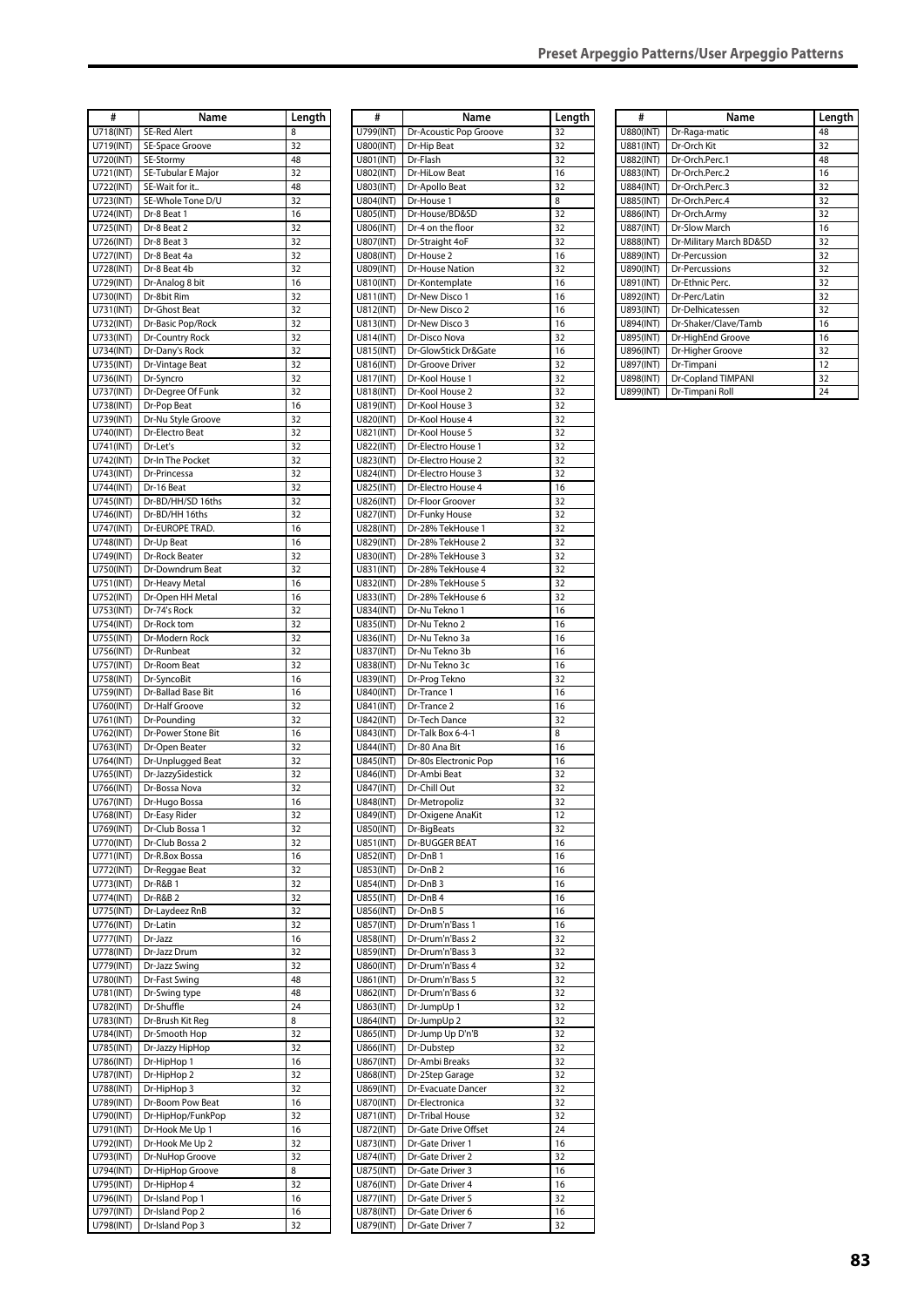## **Drum Track Patterns/Patterns Preset**

| #    | Name                            | #                | Name                            | #    | Name                            | #    | Name                     |
|------|---------------------------------|------------------|---------------------------------|------|---------------------------------|------|--------------------------|
| P000 | Off                             | P077             | Rock 1 [All]                    | P154 | 6/8 Ballad 2 128bpm[All]        | P231 | 16 Beat 1-S 108bpm [All] |
| P001 | Pop & Ballad 1 [All]            | P078             | Rock 2 [All]                    | P155 | Slow 6/8 1 [All]                | P232 | 16 Beat 2 114bpm [All]   |
| P002 | Pop & Ballad 2 [All]            | P079             | Rock 3 [All]                    | P156 | Slow 6/8 2 [All]                | P233 | 16 Beat 2-S 100bpm [All] |
| P003 | Pop & Ballad 3 [All]            | P080             | Rock 4 [All]                    | P157 | Triplet Pop [All]               | P234 | 16 Beat 3 110bpm [All]   |
|      |                                 | P081             | Rock 5 [All]                    | P158 | Pop(6-8) 1 [All]                | P235 | 16 Beat 3-S 110bpm [All] |
| P004 | Pop & Ballad 4 [All]            | P082             | Rock 6 [All]                    | P159 | Pop(6-8) 2 [All]                | P236 | 16 Beat 4 122bpm [All]   |
| P005 | Pop & Ballad 5 [All]            | P083             | Rock 7 [All]                    | P160 | Pop(6-8) 3 [All]                | P237 | 16 Beat 4-S 108bpm [All] |
| P006 | Pop & Ballad 6 [All]            | P084             | Rock 8 [All]                    | P161 | 3/4 8 Beat Pop [All]            | P238 | 16 Beat 5 112bpm [All]   |
| P007 | Pop & Ballad 7 [All]            | P085             | Rock 9 [All]                    | P162 | Waltz [All]                     | P239 | 16 Beat 5-S 112bpm [All] |
| P008 | Pop & Ballad 8 [All]            | P086             | Rock 10 [All]                   | P163 | Modern Waltz [All]              | P240 | 16 Beat 6 104bpm [All]   |
| P009 | Square Hit [All]                | P087             | Rock 11 [All]                   | P164 | Slow Waltz 1 [Jazz]             | P241 | 16 Beat 6-S 92bpm [All]  |
| P010 | Dancing Perky [All]             | P088             | Rock Tool Kit [All]             | P165 | Slow Waltz 2 [Jazz]             | P242 | 16 Beat 7 114bpm [All]   |
| P011 | Pop 1 112bpm [All]              | P089             | Revenge Rock [All]              | P166 | <b>Bluegrass Waltz [Jazz]</b>   | P243 | 16 Beat 7-S 104bpm [All] |
| P012 | Pop 2 112bpm [All]              | P090             | Straight Moreish [All]          | P167 |                                 | P244 | 16 Beat 8 94bpm [All]    |
| P013 | Pop 3 94bpm [All]               | P091             |                                 |      | Slow Waltz 3 [All]              | P245 |                          |
| P014 | Pop 494bpm [All]                |                  | Pop Rock 1 104bpm [All]         | P168 | Floyd 7/4 [All]                 |      | 16 Beat 8-S 92bpm [All]  |
| P015 | Pop 5 86bpm [All]               | P092             | Pop Rock 2 104bpm [All]         | P169 | Funk 7/4 [All]                  | P246 | 16 Beat 9 102bpm [All]   |
| P016 | Pop 6 98bpm [All]               | P093             | Rock 94bpm [All]                | P170 | R&B 1 [HipHop]                  | P247 | 16 Beat 9-S 86bpm [All]  |
| P017 | Pop 7 128bpm [All]              | P094             | Rebelion RAGE [All]             | P171 | R&B 2 [HipHop]                  | P248 | Pop 16 Beat 1 [All]      |
| P018 | <b>EAG Beat [All]</b>           | P095             | Slow RAGE Rock [All]            | P172 | R&B 3 [HipHop]                  | P249 | Pop 16 Beat 2 [All]      |
| P019 | Sieling [All]                   | P096             | HipHop Rock [All]               | P173 | R&B 4 [HipHop]                  | P250 | 16 Beat Ballad [All]     |
| P020 | Funk constant [All]             | P097             | Progressive [All]               | P174 | R&B 5 [HipHop]                  | P251 | Rock+Tamb [All]          |
| P021 | Classic 8 Beat 1 [All]          | P098             | Hip Hopper [All]                | P175 | R&B 6 [HipHop]                  | P252 | 16th variations 1 [All]  |
| P022 | Classic 8 Beat 2 [All]          | P099             | Rap Rocker [All]                | P176 | R&B 7 [HipHop]                  | P253 | 16th variations 2 [All]  |
| P023 | Classic 8 Beat 3 [All]          | P100             | Rock Ride Rap [All]             | P177 | R&B 8 [HipHop]                  | P254 | 16th variations 3 [All]  |
| P024 | Classic 8 Beat 4 [All]          | P101             | Thrasher [All]                  | P178 | R&B 9 [HipHop]                  | P255 | 16th variations 4 [All]  |
| P025 | Classic 8 Beat 5 [All]          | P102             | Natural Killers [All]           | P179 | R&B 10 [HipHop]                 | P256 | Funky 16th 1 [All]       |
| P026 | Classic 8 Beat 6 [All]          | P103             | Tom Flam ROCK [All]             | P180 | R&B 11 [HipHop]                 | P257 | Funky 16th 2 [All]       |
| P027 | Pop Beat [All]                  | P104             | Anthem Rock 1 [All]             | P181 | Jazz 1 [Jazz]                   | P258 | Funky 16th 3 [All]       |
| P028 | Pop Chart 1 [All]               | P105             | Anthem Rock 2 [All]             | P182 | Jazz 2 [Jazz]                   | P259 | Hip Funk Shuffle [All]   |
| P029 | Pop Chart 2 [All]               | P106             | 8th Pop Rock [All]              | P183 | Jazz 3 [Jazz]                   | P260 | Funky Shuffle [All]      |
| P030 | Real 8 Beat 1 [All]             | P107             | 16th Pop Rock [All]             | P184 | Jazz 4 [Jazz]                   | P261 | Latin Fusion 112bpm[All] |
| P031 | Real 8 Beat 2 [All]             | P108             | Heavy Rock 1 [All]              | P185 | Jazz 5 [Jazz]                   | P262 | Latin Rock 1 112bpm[All] |
| P032 | Real 8 Beat 3 [All]             | P109             | Heavy Rock 2 [All]              | P186 | Jazz 6 [Jazz]                   | P263 | Latin Rock 2 112bpm[All] |
| P033 | Slow Hop [All]                  | P110             | SideStick Rocker [All]          | P187 | Jazz 7 [Jazz]                   | P264 | Latin 1 140bpm [All]     |
| P034 | Soft Beat [All]                 | P111             | Complex Rock [All]              | P188 | Simple Swing [Jazz]             | P265 | Latin 2 140bpm [All]     |
| P035 | Pop Blend [All]                 | P112             | Showdown [All]                  | P189 | Jazz Swing out [Jazz]           | P266 | Latin 3 140bpm [All]     |
| P036 | Unplugged 8Beat 1 [All]         | P113             | TomTom Rock [All]               | P190 | Swing 1 152bpm [All]            | P267 | Latin 4 140bpm [All]     |
| P037 | Unplugged 8Beat 2 [All]         | P114             | UK Hard Rock 1 [All]            | P191 | Swing 2 165bpm [All]            | P268 | Latin 5 110bpm [All]     |
| P038 | Unplugged 8Beat 3 [All]         | P115             | UK Hard Rock 2 [All]            | P192 | Swing 3 165bpm [All]            | P269 | Latin 6 110bpm [All]     |
| P039 | 8 Beat Pop 1 [All]              | P116             | Rowdy Party Rock [All]          | P193 | 4 Beat 118bpm [All]             | P270 | Afro 84bpm [All]         |
| P040 | 8 Beat Pop 2 [All]              | P117             | Vision Rock [All]               | P194 | 4 Beat-S 118bpm [All]           | P271 | Afro-S 84bpm [All]       |
| P041 | 8 Beat Pop 3 [All]              | P118             | Metal Ballad [All]              | P195 | Foxtrot [All]                   | P272 | FusionSamba1 102bpm[All] |
| P042 | 8 Beat Pop 4 [All]              | P119             | Hard Rock Woman [All]           | P196 | 8 Beat Funk 120bpm [All]        | P273 | FusnSamba1-S 92bpm [All] |
| P043 | 8 Beat Pop 5 [All]              | P120             | RocknRoll 1 145bpm [All]        | P197 | 8Beat Funk-S 110bpm[All]        | P274 | FusionSamba2 108bpm[All] |
| P044 | Pop Hits 1 [All]                | P121             | RocknRoll 2 150bpm [All]        | P198 | Funk Fusion 112bpm [All]        | P275 | Fusion Samba2-S(96)[All] |
| P045 | Pop Hits 2 [All]                | P122             | RocknRoll 3 150bpm [All]        | P199 | Funky 1 100bpm [All]            | P276 | Marching 112bpm [All]    |
| P046 | Gogo Drum [All]                 | P123             | RocknRoll 4 140bpm [All]        | P200 | Funky 2 100bpm [All]            | P277 | Marching-S 100bpm [All]  |
| P047 | 8 Beat Cool 1 [All]             | P124             | RocknRoll 5 140bpm [All]        | P201 | Funky 3 100bpm [All]            | P278 | Tom Solo 112bpm [All]    |
| P048 | 8 Beat Cool 2 [All]             | P125             | RocknRoll 6 140bpm [All]        | P202 | Funky 4 100bpm [All]            | P279 | Tom Solo-S 104bpm [All]  |
| P049 | 8 Beat Dance 1 [All]            |                  | P126   RocknRoll 7 140bpm [All] |      | P203   Funky 5 100bpm [All]     | P280 | F.Tom Solo 106bpm [All]  |
| P050 | 8 Beat Dance 2 [All]            | P127             | RocknRoll 8 135bpm [All]        |      | P204   Funky 6 100bpm [All]     | P281 | F.Tom Solo-S 106bpm[All] |
| P051 | Brit Funk [All]                 | P128             | RocknRoll 9 135bpm [All]        | P205 | Funky 7 100bpm [All]            | P282 | <b>Tribal Toms [All]</b> |
| P052 | British Pop 1 [All]             | P129             | Light Rock 1 [All]              |      | P206   Funky 8 100bpm [All]     | P283 | Snare Solo 1 125bpm[All] |
| P053 | British Pop 2 [All]             | P130             | Light Rock 2 [All]              | P207 | Funky 9 110bpm [All]            | P284 | Snare Solo 2 125bpm[All] |
| P054 | Ballad 177bpm [All]             | P131             | Light Rock 3 [All]              | P208 | Funk "P" 1 84bpm [All]          | P285 | New Orleans 1 92bpm[All] |
| P055 | Ballad 2 77bpm [All]            | P132             | Light Rock 4 [All]              | P209 | Funk "P" 2 84bpm [All]          | P286 | New Orleans 2 92bpm[All] |
| P056 | Ballad 3 106bpm [All]           | P133             | Light Rock 5 [All]              | P210 | Slow Funk 1 90bpm [All]         | P287 | Latin 1 [All]            |
| P057 | Ballad 4 106bpm [All]           | P134             | Monster Power [All]             | P211 | Slow Funk 2 90bpm [All]         | P288 | Latin 2 [All]            |
| P058 | Easy Ballad 1 [All]             | P135             | Twist 1 [All]                   |      | P212   Slow Funk 3 90bpm [All]  | P289 | Latin 3 [All]            |
| P059 | Easy Ballad 2 [All]             | P136             | Twist 2 [All]                   | P213 | Slow Funk 4 90bpm [All]         | P290 | Latin 4 [All]            |
| P060 | Slow Ballad [All]               | P137             | Country 86bpm [All]             |      | P214   Funk Paisley [All]       | P291 | Latin 5 [All]            |
| P061 | Groove Ballad 1 [All]           | P138             | 8 Beat Tripl 96bpm [All]        |      | P215   Late Night Jam [All]     | P292 | Latin 6 [All]            |
| P062 | Groove Ballad 2 [All]           | P139             | TripletSlow 1 80bpm[All]        | P216 | Balinese Joy [All]              | P293 | Latin 7 [All]            |
| P063 | Groove Ballad 3 [All]           | P <sub>140</sub> | TripletSlow 2 80bpm[All]        |      | P217   Smooth Jazz 1 92bpm[All] | P294 | Latin 8 [All]            |
| P064 | Pop Ballad 1 [All]              | P141             | Shuffle 1 115bpm [All]          |      | P218   Smooth Jazz 2 92bpm[All] | P295 | Reggae 1 [All]           |
| P065 | Pop Ballad 2 [All]              | P142             | Shuffle 2 115bpm [All]          |      | P219   Memphis 1 [All]          | P296 | Reggae 2 [All]           |
| P066 | Pop Ballad 3 [All]              | P143             | Shuffle 3 115bpm [All]          |      | P220   Memphis 2 [All]          | P297 | Reggae 3 [All]           |
| P067 | Half Time 1 [All]               | P144             | Shuffle 4 115bpm [All]          |      | P221   8 Beat 1 116bpm [All]    | P298 | Reggae 4 [All]           |
| P068 | Half Time 2 [All]               | P145             | Shuffle 5 115bpm [All]          | P222 | 8 Beat 1-S 104bpm [All]         | P299 | Reggae 5 [All]           |
| P069 | Kool Half 1 [All]               | P146             | Aligator Swamp [All]            | P223 | 8 Beat 2 96bpm [All]            | P300 | Reggae 6 [All]           |
| P070 | Kool Half 2 [All]               | P147             | Pop Shuffle [All]               | P224 | 8 Beat 2-S 96bpm [All]          | P301 | ReggaeBeat 1 155bpm[All] |
| P071 | Kool Half 3 [All]               | P148             | 6/8 Funk 1 [All]                | P225 | 8 Beat Rim 90bpm [All]          | P302 | ReggaeBeat 2 155bpm[All] |
| P072 | Half Time Ballad 1 [All]        | P149             | 6/8 Funk 2 [All]                |      | P226   8 Beat Rim-S 90bpm [All] | P303 | ReggaeBeat 3 135bpm[All] |
| P073 | Half Time Ballad 2 [All]        | P150             | 6/8 Funk 3 [All]                | P227 | 8 Beat Rock 96bpm [All]         | P304 | Country 1 [All]          |
| P074 | Gospel Half Beat 1 [All]        | P151             | 6/8 Funk 4 [All]                | P228 | 8 Beat Rock-S 96bpm[All]        | P305 | Country 2 [All]          |
|      | P075   Gospel Half Beat 2 [All] | P152             | 6/8 Funk 5 [All]                |      | P229   Pop 16th 116bpm [All]    | P306 | Country 3 [All]          |
|      | P076   Funk Ballad [All]        |                  | P153   6/8 Ballad 1 128bpm[All] |      | P230   16 Beat 1 114bpm [All]   | P307 | Country 4 [All]          |
|      |                                 |                  |                                 |      |                                 |      |                          |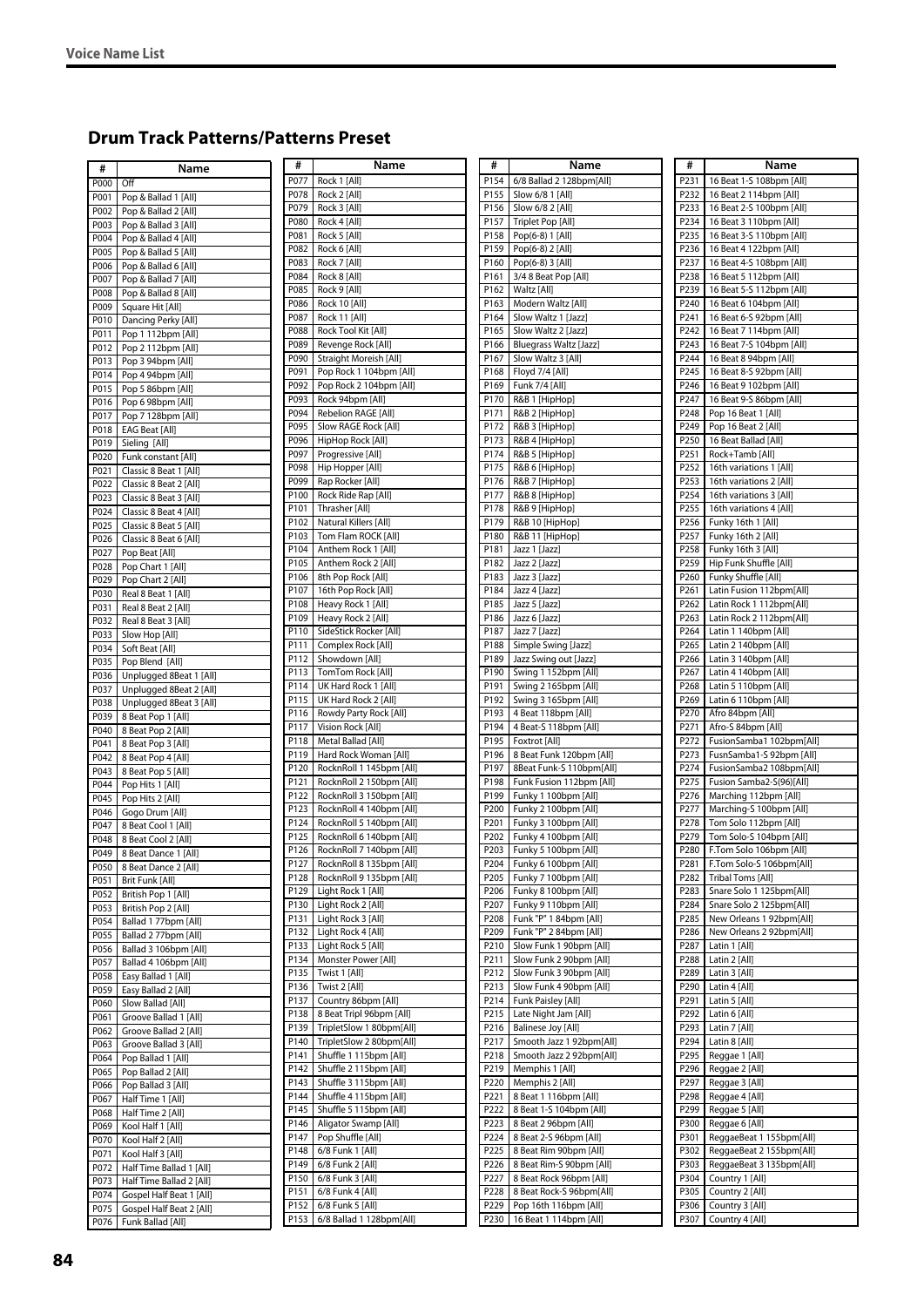| #    | Name                          | #    | Name                          | #    | Name                           | #    | Name                     |
|------|-------------------------------|------|-------------------------------|------|--------------------------------|------|--------------------------|
| P308 | Halftime Beat [All]           | P388 | Tech/Trance 10 [Dance]        | P468 | Drum'n'Bass 4 [Breaks]         | P548 | Prayer [All]             |
|      |                               |      |                               | P469 |                                | P549 |                          |
| P309 | Tingly Breath [All]           | P389 | Tech/Trance 11 [Dance]        |      | Drum'n'Bass 5 [Breaks]         |      | Pod Doors [All]          |
| P310 | Fab Beat [All]                | P390 | Tribal Techno [Dance]         | P470 | Drum'n'Bass 6 [Breaks]         | P550 | Smooth Jazz [All]        |
| P311 | New Orchestral [All]          | P391 | Love for [Dance]              | P471 | Drum'n'Bass 7 [Breaks]         | P551 | Lucid Dreamin [All]      |
| P312 | A Subtle Remark [All]         | P392 | Dance Station [Dance]         | P472 | Drum'n'Bass 8 [Breaks]         | P552 | Groove On [Dance]        |
| P313 | Walks into [All]              | P393 | Follow Leader [Tekno]         | P473 | Drum'n'Bass 9 [Breaks]         | P553 | Club Squeezed [Tekno]    |
| P314 | a Jahmmin [All]               | P394 | Club UK [Dance]               | P474 | Drum'n'Bass 10 [Breaks]        | P554 | Chile Pepper [All]       |
| P315 | Folk 1 [Jazz]                 | P395 | Electronica 1 [Dance]         | P475 | Drum'n'Bass 11 [Breaks]        | P555 | Pushed Beat [All]        |
| P316 | Folk 2 [Jazz]                 | P396 | Electronica 2 [Dance]         | P476 | The Virus [Breaks]             | P556 | Cool Drops [All]         |
| P317 | Folk 3 [Jazz]                 | P397 | <b>Welcoming [Dance]</b>      | P477 | <b>Black Mass [Breaks]</b>     | P557 | Garage Night [All]       |
| P318 | Folk 4 [Jazz]                 | P398 | Lost at Sea [Dance]           | P478 | D'n'B light [Breaks]           | P558 | Mallet Kalimba [Dance]   |
| P319 | E.Trad 1 [All]                | P399 | Trance Ripple [Dance]         | P479 | D'n'B Split [Breaks]           | P559 | Ska Groove 1 [All]       |
| P320 | E.Trad 2 [All]                | P400 | Teknotropic 1 [Dance]         | P480 | Your Too Late [Breaks]         | P560 | Ska Groove 2 [Dance]     |
| P321 | E.Trad 3 [All]                | P401 | Teknotropic 2 [Dance]         | P481 | Safe from Storm[Breaks]        | P561 | Hip Beat [All]           |
| P322 | E.Trad 4 [All]                | P402 | Teknotropic 3 [Dance]         | P482 | Dancehall [Breaks]             | P562 | Shuffle Club Funk [All]  |
| P323 | E.Trad(3-4) 1 [All]           | P403 | Teknotropic 4 [Dance]         | P483 | Wizard Cymbals [Breaks]        | P563 | Bumpin'Groove [Dance]    |
| P324 | E.Trad(3-4) 2 [All]           | P404 | TechnoTrain K1+S1[Dance]      | P484 | FrenchTrip [Breaks]            | P564 | Ol'School K1+S1 [All]    |
| P325 | 8th Triplet March [Orch]      | P405 | TechnoTrain K2+S2[Dance]      | P485 | Classic D'n'B [Dance]          | P565 | Ol'School K2+S2 [All]    |
| P326 | Burgler March [Orch]          | P406 | Train Tekno K3+S3[Dance]      | P486 | Jungle 1 [Dance]               | P566 | Ol'School K3+S3 [All]    |
| P327 | Grand Entrance [Orch]         | P407 | Trancer K1+S1 [Dance]         | P487 | Jungle 2 [Dance]               | P567 | PopHop K1+S1 [All]       |
| P328 | Hero March [Orch]             | P408 | Trancer K2+S2 [Dance]         | P488 | Breakbeat 1 [Urban]            | P568 | PopHop K2+S2 [Dance]     |
| P329 | Procession March [Orch]       | P409 | Trancer K3+S3 [Dance]         | P489 | Breakbeat 2 [Urban]            | P569 | RapHop K1+S1 [Dance]     |
| P330 | Proud March [Orch]            | P410 | 4 on Floor Kik 1 [Dance]      | P490 | Breakbeat 3 [Urban]            | P570 | RapHop K2+S2 [Dance]     |
| P331 | Wdblock March [Orch]          | P411 | 4 on Floor Kik 2 [Dance]      | P491 | Breakbeat 4 [Urban]            | P571 | Kar Krash 1 [Dance]      |
| P332 | World Grv 1 [Orch]            | P412 | 4 on Floor Kik 3 [Dance]      | P492 | Breakbeat 5 [Urban]            | P572 | Kar Krash 2 [Dance]      |
| P333 | World Grv 2 [Orch]            | P413 | 4 on Floor Kik 4 [Dance]      | P493 | Breakbeat 6 [Urban]            | P573 | Ol'School Rap 1 [Dance]  |
| P334 | World Grv 3 [Orch]            | P414 | 4 on Floor Kik 5 [Dance]      | P494 | Breakbeat 7 [Urban]            | P574 | Ol'School Rap 2 [Dance]  |
| P335 | Tribal Grv [Orch]             | P415 | Teknotropic Kick [Dance]      | P495 | Trikaholic [Dance]             | P575 | Ol'School Rap 3 [Dance]  |
| P336 | Arco String [Orch]            | P416 | 4thFloor Kik+Ht1 [Dance]      | P496 | Tricki Flash [Dance]           | P576 | Analog Beat 1 [All]      |
| P337 | Castle Concert 1 [Orch]       | P417 | 4thFloor Kik+Ht2 [Dance]      | P497 | DirtnGrind [Tricki]            | P577 | Analog Beat 2 [All]      |
| P338 | Castle Concert 2 [Orch]       | P418 | 4thFloor Kik+Ht3 [Dance]      | P498 | Deep Chill 1 [Dance]           | P578 | Analog Beat 3 [All]      |
| P339 | Love Scene 1 [Orch]           | P419 | 4thFloor Kik+Ht4 [Dance]      | P499 | Deep Chill 2 [Dance]           | P579 | Analog Beat 4 [All]      |
| P340 | Love Scene 2 [Orch]           | P420 | 4thFloor Kik+Ht5 [Dance]      | P500 | Deep Chill 3 [Dance]           | P580 | 8 Beat Analog 1 [All]    |
| P341 | Love Scene 3 [Orch]           | P421 | 4thFloor Kik+Ht6 [Dance]      | P501 | Deep Chill 4 [Dance]           | P581 | 8 Beat Analog 2 [All]    |
| P342 | Mixed Strings 1a [Orch]       | P422 | 4thFloor Kik+Ht7 [Dance]      | P502 | Deep Chill 5 [Dance]           | P582 | PCM Pirates [All]        |
| P343 | Mixed Strings 1b [Orch]       | P423 | Shifting Cells [Dance]        | P503 | Deep Chill 6 [Dance]           | P583 | Homies Coming [All]      |
| P344 | Mixed Strings 2 [Orch]        | P424 | Koochie Groovy [Dance]        | P504 | Deep Chill 7 [Dance]           | P584 | Rough Riders [Dance]     |
| P345 | Grande Waltz 1 [Orch]         | P425 | Hero Last Stand [Dance]       | P505 | Deep Chill 8 [Dance]           | P585 | Tekno Town 1 [All]       |
| P346 | Grande Waltz 2 [Orch]         | P426 | <b>Started Crying [Dance]</b> | P506 | Deep Chill 9 [Dance]           | P586 | Tekno Town 2 [Dance]     |
| P347 | Love Winds 1 [Orch]           | P427 | No Sleep [Dance]              | P507 | Deep Chill 10 [Dance]          | P587 | Tekno Town Hat [All]     |
| P348 | Love Winds 2 [Orch]           | P428 | Fresh Beat [Dance]            | P508 | Deep Chill 11 [Dance]          | P588 | Tekno Town Kick [All]    |
| P349 | Love Winds 3 [Orch]           | P429 | High End Grv 1 [All]          | P509 | Acid Jazz 1 [Jazz]             | P589 | Blazer 1 [All]           |
| P350 | Renaissance 1 [Orch]          | P430 | High End Grv 2 [All]          | P510 | Acid Jazz 2 [Jazz]             | P590 | Blazer 2 [All]           |
| P351 | Renaissance 2 [Orch]          | P431 | High End Grv 3 [All]          | P511 | Acid Jazz 3 [Jazz]             | P591 | Elektro 1 [All]          |
| P352 | Renaissance 3 [Orch]          | P432 | Cool House 1 [House]          | P512 | Acid Jazz 4 [Jazz]             | P592 | Elektro 2 [All]          |
| P353 | Sparse High End [Orch]        | P433 | Cool House 2 [House]          | P513 | Acid Jazz 5 [Jazz]             | P593 | Eraser Head [All]        |
| P354 | String Dance 1 [Orch]         | P434 | Cool House 3 [House]          | P514 | Acid Jazz 6 [Jazz]             | P594 | FunkHop 1 [All]          |
| P355 | String Dance 2 [Orch]         | P435 | Cool House 4 [House]          | P515 | Acid Jazz 7 [Jazz]             | P595 | FunkHop 2 [All]          |
| P356 | String Dance 3 [Orch]         | P436 | Cool House 5 [House]          | P516 | Acid Jazz 8 [Jazz]             | P596 | Slyvester [All]          |
| P357 | Xpressive [Orch]              |      | P437   Cool House 6 [House]   | P517 | Acid Jazz 9 [Jazz]             |      | P597   Tekno Boy 1 [All] |
| P358 | OrcheSnares [Orch]            | P438 | Cool House 7 [House]          |      | P518   Acid Jazz 10 [Jazz]     | P598 | Tekno Boy 2 [All]        |
| P359 | Simple Tango [Orch]           | P439 | Cool House 8 [House]          |      | P519   Hip Hop&Rap 1 [Urban]   | P599 | Tekno Boy 3 [All]        |
|      | P360   Tango Live [Orch]      | P440 | Cool House 9 [House]          |      | P520   Hip Hop&Rap 2 [Nu R&B]  | P600 | Bellhop Ballad [All]     |
| P361 | DR-Scot March [Orch]          | P441 | Matrix Rec. [Nu R&B]          |      | P521   Hip Hop&Rap 3 [Urban]   | P601 | Beatbox [All]            |
|      | P362   Miracle [Orch]         | P442 | Roller Boogie [House]         |      | P522   Hip Hop&Rap 4 [Urban]   | P602 | Tiger by Tail [Dance]    |
| P363 | New Copland [Orch]            | P443 | Magical Moments [Nu R&B]      | P523 | Hip Hop&Rap 5 [Urban]          | P603 | Watching You [All]       |
| P364 | Ceremony [Orch]               | P444 | Tech House 1 [Dance]          | P524 | Hip Hop&Rap 6 [Urban]          | P604 | Vocoder Ac [Human]       |
| P365 | Matinee Orch [Orch]           | P445 | Tech House 2 [Dance]          |      | P525   Hip Hop&Rap 7 [Urban]   | P605 | High End Swing [All]     |
| P366 | Orch Triplets [Orch]          | P446 | Tech House 3 [Dance]          |      | P526   Hip Hop&Rap 8 [Urban]   |      |                          |
| P367 | Clave [Perc]                  | P447 | Tech House 4a [Tekno]         | P527 | Hip Hop&Rap 9 [Urban]          |      |                          |
| P368 | Latin Perc.1 [Perc]           | P448 | Tech House 4b [Tekno]         | P528 | Hip Hop&Rap 10 [Urban]         |      |                          |
| P369 | Latin Perc.2 [Perc]           | P449 | Tech House 4c [Tekno]         | P529 | Lose It [Dance]                |      |                          |
| P370 | Latin Perc.3 [Perc]           | P450 | Hard House 1 [Dance]          | P530 | Dust Storm [Dance]             |      |                          |
| P371 | Shakers 1 [Perc]              | P451 | Hard House 2 [Dance]          | P531 | <b>Eternal Vision [Dance]</b>  |      |                          |
| P372 | Shakers 2 [Perc]              | P452 | Hard House 3 [Dance]          | P532 | Asian DJ [Dance]               |      |                          |
| P373 | Shakers 3 [Perc]              | P453 | Hard House 4 [Dance]          |      | P533   Fun Lovin [Breaks]      |      |                          |
| P374 | Triangle 1 [Perc]             | P454 | Hard House 5 [Dance]          | P534 | Indulgent Hop [Tekno]          |      |                          |
|      | P375   Triangle 2 [Perc]      | P455 | Hard House 6 [Breaks]         |      | P535   Stealth Lovers [Dance]  |      |                          |
|      | P376   Celtic Triplets [Perc] | P456 | Hard House 7 [Dance]          |      | P536   Bad Luck Groove [Dance] |      |                          |
| P377 | Metronome 1 note [All]        | P457 | Hard House 8 [Dance]          | P537 | Simple HipHop [Dance]          |      |                          |
| P378 | Metronome 2 note [All]        | P458 | Restless [Dance]              | P538 | Rappilicious 1 [Dance]         |      |                          |
| P379 | Tech/Trance 1 [Dance]         | P459 | Oriental Dance [Dance]        | P539 | Rappilicious 2 [Dance]         |      |                          |
| P380 | Tech/Trance 2 [Dance]         | P460 | Underground [Dance]           | P540 | Rappilicious 3 [Dance]         |      |                          |
| P381 | Tech/Trance 3 [Dance]         | P461 | Club Latin 1 [Nu R&B]         | P541 | Hip Shuffl'long [Dance]        |      |                          |
| P382 | Tech/Trance 4 [Dance]         | P462 | Club Latin 2 [Nu R&B]         | P542 | <b>B.Cruel Groove [Dance]</b>  |      |                          |
| P383 | Tech/Trance 5 [Dance]         | P463 | Disco 1 [Dance]               | P543 | HipHop Pop [Dance]             |      |                          |
| P384 | Tech/Trance 6 [Dance]         | P464 | Disco 2 [Dance]               | P544 | Crunk Lover [Dance]            |      |                          |
| P385 | Tech/Trance 7 [Dance]         | P465 | Drum'n'Bass 1 [Breaks]        | P545 | Cool Low HipHop [urban]        |      |                          |
|      | P386   Tech/Trance 8 [Dance]  | P466 | Drum'n'Bass 2 [Breaks]        |      | P546   Real Slim Brady [All]   |      |                          |

P547 Gospel Hop 6/8 [All]

1

P387 Tech/Trance 9 [Dance]

P467 | Drum'n'Bass 3 [Breaks]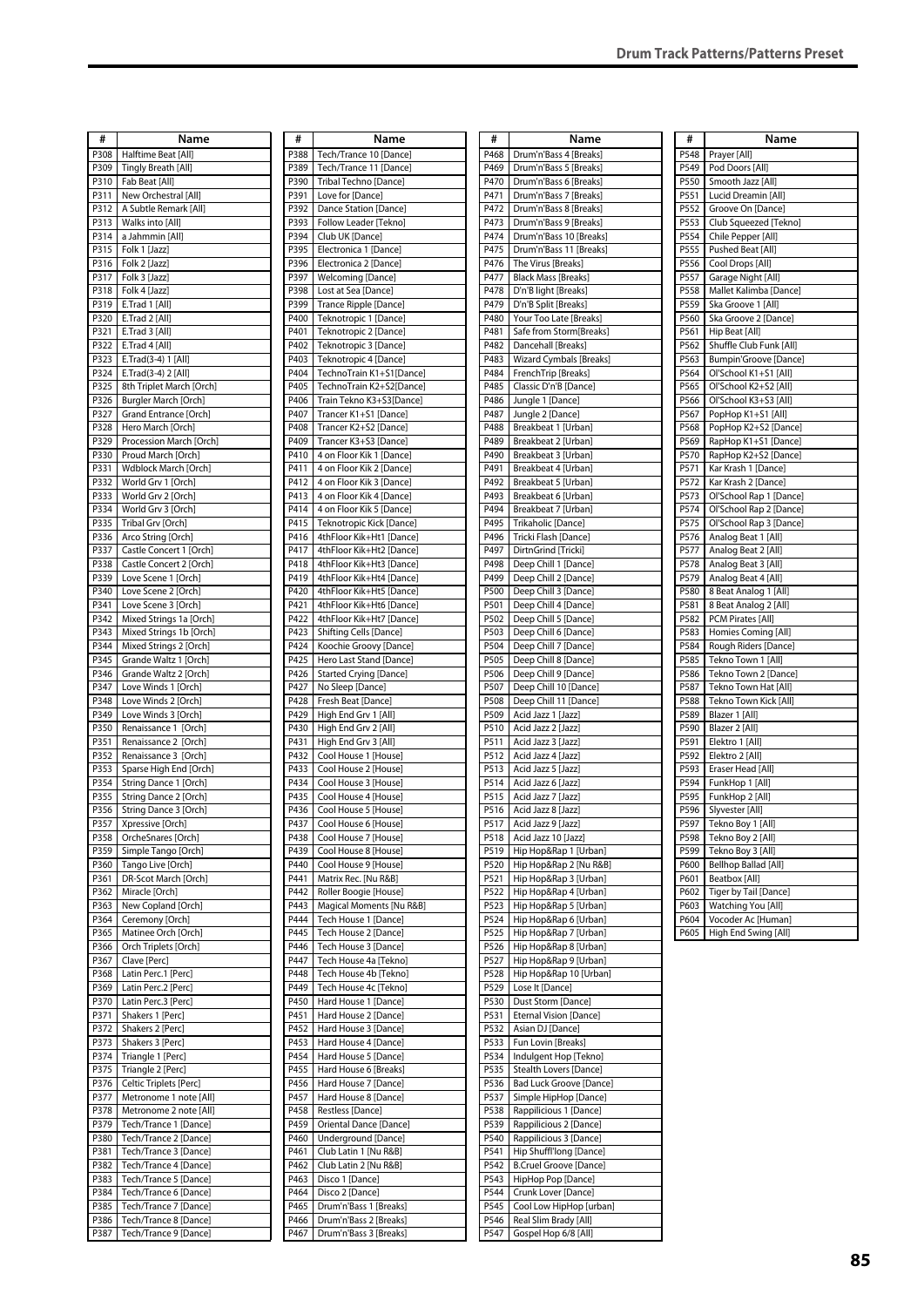# **Template songs**

## **P00: Pop**

| <b>Track</b>       |                 | Program                    |                  |        | Arpeggiator                  |                           |
|--------------------|-----------------|----------------------------|------------------|--------|------------------------------|---------------------------|
|                    | Category        | Name                       | Bank#            | Assign | Pattern                      | <b>Drum Track Pattern</b> |
| Track01:Drums1     | Drums           | Basic Kit 1                | E092             | A      | U0738(INT):Dr-Pop Beat       | P016:Pop 6 98bpm [All]    |
| Track02:Bass       | Bass/Synth Bass | Pick Bass 3                | C069             | Off    |                              |                           |
| Track03:A.Piano1   | Keyboard        | <b>Acoustic Piano</b>      | A029             | Off    |                              |                           |
| Track04:A.Guitar   | Guitar/Plucked  | Muted Pick Guitar          | C <sub>026</sub> | B      | U0001(INT):Gt-Guitar Strum 2 |                           |
| Track05:Vox Pad    | Vocal/Airy      | Fresh Vox                  | B064             | Off    |                              |                           |
| Track06:E.Guitar   | Guitar/Plucked  | Chorus Guitar              | C039             | Off    |                              |                           |
| Track07:Strings    | Strings         | Symphonic Bows 2           | B020             | Off    |                              |                           |
| Track08:Percussion | Drums           | Percussion Kit             | E117             | Off    |                              |                           |
| Track09:A.Piano2   | Keyboard        | Romance Piano              | A044             | Off    |                              |                           |
| Track10:E.Piano    | Keyboard        | E.Piano Mark I R&B (Kn3)   | A001             | Off    |                              |                           |
| Track11:E.P. Pad   | Keyboard        | Pad E.Piano                | A065             | Off    |                              |                           |
| Track12:A.Sax      | Woodwind/Reed   | Alto Sax Hard (JS-Y)       | B123             | Off    |                              |                           |
| Track13:Brass      | <b>Brass</b>    | Exp.Brass                  | B079             | Off    |                              |                           |
| Track14:Drums2     | Drums           | <b>BD&amp;SD Catalog 1</b> | E119             | Off    |                              |                           |
| Track15:Drums3     | Drums           | <b>BD&amp;SD Catalog 2</b> | E120             | Off    |                              |                           |
| Track16:Symbals    | Drums           | Cymbal Catalog             | E121             | Off    |                              |                           |

#### **P01: Rock**

| <b>Track</b>        |                 | Program                     |       |        | Arpeggiator                 | <b>Drum Track Pattern</b> |
|---------------------|-----------------|-----------------------------|-------|--------|-----------------------------|---------------------------|
|                     | Category        | Name                        | Bank# | Assign | Pattern                     |                           |
| Track01:Drums1      | Drums           | Power Kit 1                 | E095  | A      | U0749(INT):Dr-Rock Beater   | P095:Slow RAGE Rock [All] |
| Track02:Bass        | Bass/Synth Bass | Pick Bass 2                 | C068  | B      | U0060(INT):Gt-Single n Mute |                           |
| Track03:Power Chord | Guitar/Plucked  | Guitar Power Chords & FX    | C058  | Off    |                             |                           |
| Track04: Mute Gtr.  | Guitar/Plucked  | Mute Dist.Guitar            | C056  | Off    |                             |                           |
| Track05:Lead Gtr.   | Guitar/Plucked  | Wet Dist.Guitar             | C054  | Off    |                             |                           |
| Track06:Organ       | Organ           | Perc.3rd Dist.Organ         | A097  | Off    |                             |                           |
| Track07:A.Piano     | Keyboard        | Attack Piano (Kn1)          | A030  | Off    |                             |                           |
| Track08:Dist. Drum  | Drums           | Psycho Kit                  | E115  | Off    |                             |                           |
| Track09:E.Piano1    | Keyboard        | E.Piano Mark II Phaser      | A053  | Off    |                             |                           |
| Track10:E.Piano2    | Keyboard        | Reed EP 200A Overdrive      | A060  | Off    |                             |                           |
| Track11:A.Guitar    | Guitar/Plucked  | <b>Velo.Acoustic Guitar</b> | C017  | Off    |                             |                           |
| Track12:Dyna Gtr.   | Guitar/Plucked  | <b>Dynamic Guitar</b>       | C030  | Off    |                             |                           |
| Track13: Rock Lead  | LeadSynth       | Rock Leader 1               | E001  | Off    |                             |                           |
| Track14:Drums2      | <b>Drums</b>    | <b>BD&amp;SD Catalog 1</b>  | E119  | Off    |                             |                           |
| Track15:Drums3      | Drums           | <b>BD&amp;SD Catalog 2</b>  | E120  | Off    |                             |                           |
| Track16:Symbals     | Drums           | Cymbal Catalog              | E121  | Off    |                             |                           |

#### **P02: Jazz**

| <b>Track</b>      |                 | Program                    |       |        | Arpeggiator                  | <b>Drum Track Pattern</b>  |
|-------------------|-----------------|----------------------------|-------|--------|------------------------------|----------------------------|
|                   | Category        | Name                       | Bank# | Assign | Pattern                      |                            |
| Track01:Drums1    | Drums           | Jazz/Brush Kit             | E097  | A      | U0779(INT):Dr-Jazz Swing     | P194:4 Beat-S 118bpm [All] |
| Track02:A.Bass    | Bass/Synth Bass | A.Upright Bass             | C097  | B      | U0324(INT):Bs-Fast pace walk |                            |
| Track03:A.Piano   | Keyboard        | <b>Acoustic Piano</b>      | A029  | Off    |                              |                            |
| Track04:Jazz Gtr. | Guitar/Plucked  | Jazz Guitar (JS-Y)         | C047  | Off    |                              |                            |
| Track05:Vibes     | Bell/Mallet     | Vibraphone                 | E044  | Off    |                              |                            |
| Track06:Organ1    | Keyboard        | Jazzy Med.Organ            | A107  | Off    |                              |                            |
| Track07:A.Sax     | Woodwind/Reed   | Alto Sax Hard (JS-Y)       | B123  | Off    |                              |                            |
| Track08: Mute Tp  | <b>Brass</b>    | Mute Trumpet               | B105  | Off    |                              |                            |
| Track09:E.Bass    | Bass/Synth Bass | Fretless <sub>2</sub>      | C081  | Off    |                              |                            |
| Track10:E.Piano1  | Keyboard        | E.Piano Mark I R&B (Kn3)   | A001  | Off    |                              |                            |
| Track11:E.Piano2  | Keyboard        | Reed EP 200A Tremolo       | A059  | Off    |                              |                            |
| Track12:Organ2    | Organ           | Jazz Perc.Organ(3rd/2nd)   | A113  | Off    |                              |                            |
| Track13:Brass     | <b>Brass</b>    | Exp.Brass                  | B079  | Off    |                              |                            |
| Track14:Drums2    | Drums           | <b>BD&amp;SD Catalog 1</b> | E119  | Off    |                              |                            |
| Track15:Drums3    | Drums           | <b>BD&amp;SD Catalog 2</b> | E120  | Off    |                              |                            |
| Track16:Symbals   | Drums           | Cymbal Catalog             | E121  | Off    |                              |                            |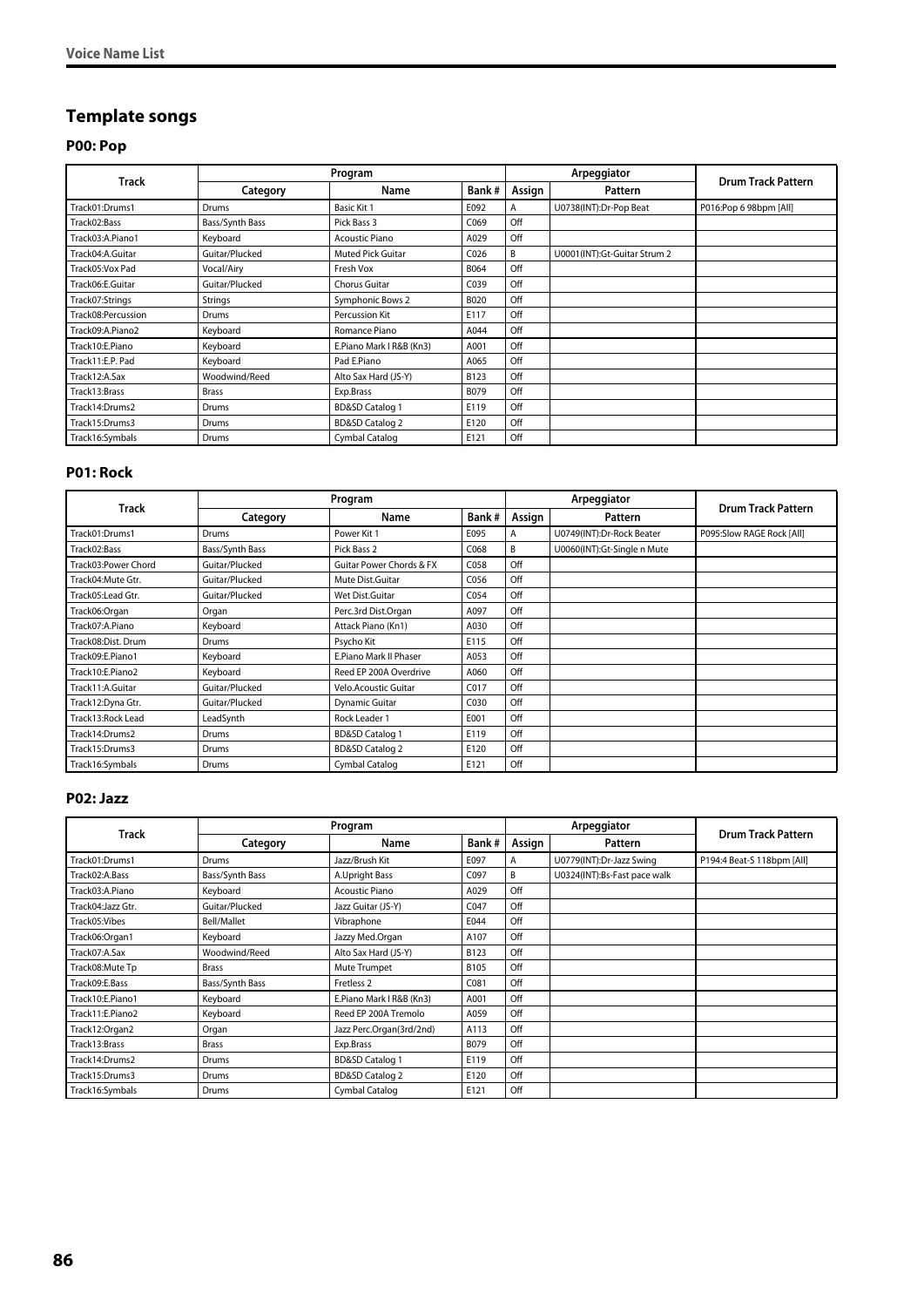#### **P03: Latin**

|                    |                 | Program                    |             |        | Arpeggiator                  |                              |
|--------------------|-----------------|----------------------------|-------------|--------|------------------------------|------------------------------|
| Track              | Category        | Name                       | Bank#       | Assign | Pattern                      | <b>Drum Track Pattern</b>    |
| Track01:Drums1     | Drums           | Basic Kit 2                | E093        | Α      | U0776(INT):Dr-Latin          | P272:FusionSamba1102bpm[All] |
| Track02:E.Bass     | Bass/Synth Bass | Finger Bass 2              | C073        | Off    |                              |                              |
| Track03:A.Piano    | Keyboard        | <b>Acoustic Piano</b>      | A029        | Off    |                              |                              |
| Track04:A.Guitar   | Guitar/Plucked  | Nylon Guitar 1             | C013        | B      | U0004(INT):Gt-Guitar Strum 5 |                              |
| Track05:E.Guitar   | Guitar/Plucked  | <b>L&amp;R Hand Guitar</b> | C032        | Off    |                              |                              |
| Track06:Brass      | <b>Brass</b>    | Thin Stereo Brass          | A008        | Off    |                              |                              |
| Track07:Trumpet    | <b>Brass</b>    | <b>Trumpet Open Tone</b>   | B103        | Off    |                              |                              |
| Track08:Percussion | Drums           | Percussion Kit             | E117        | Off    |                              |                              |
| Track09:A.Bass     | Bass/Synth Bass | A.Upright Bass             | C097        | Off    |                              |                              |
| Track10:E.Piano    | Keyboard        | E.Piano Mark I R&B (Kn3)   | A001        | Off    |                              |                              |
| Track11:Organ      | Organ           | Full Power BX3             | A103        | Off    |                              |                              |
| Track12:A.Sax      | Woodwind/Reed   | Alto Sax Hard (JS-Y)       | B123        | Off    |                              |                              |
| Track13:Trombone   | <b>Brass</b>    | Trombones 4-Way            | <b>B100</b> | Off    |                              |                              |
| Track14:Drums2     | Drums           | <b>BD&amp;SD Catalog 1</b> | E119        | Off    |                              |                              |
| Track15:Drums3     | Drums           | <b>BD&amp;SD Catalog 2</b> | E120        | Off    |                              |                              |
| Track16:Symbals    | Drums           | Cymbal Catalog             | E121        | Off    |                              |                              |

## **P04: Reggae**

| <b>Track</b>       |                 | Program                    |       |        | Arpeggiator               | <b>Drum Track Pattern</b>     |
|--------------------|-----------------|----------------------------|-------|--------|---------------------------|-------------------------------|
|                    | Category        | Name                       | Bank# | Assign | Pattern                   |                               |
| Track01:Drums1     | Drums           | Basic Kit 2                | E093  | Α      | U0772(INT):Dr-Reggae Beat | P301:ReggaeBeat 1 155bpm[All] |
| Track02:E.Bass     | Bass/Synth Bass | Finger Bass 1              | C072  | B      | U0192(INT):Bs-Reggae      |                               |
| Track03:Organ      | Organ           | Full Power BX3             | A103  | Off    |                           |                               |
| Track04:E.Guitar   | Guitar/Plucked  | <b>Dynamic Guitar</b>      | C030  | Off    |                           |                               |
| Track05:Trumpet    | <b>Brass</b>    | Trumpet Open Tone          | B103  | Off    |                           |                               |
| Track06:T.Sax      | Woodwind/Reed   | TenorSax Hard JS-Y Growl   | B125  | Off    |                           |                               |
| Track07:Steel Drum | Bell/Mallet     | <b>Steel Drums</b>         | G114  | Off    |                           |                               |
| Track08:Percussion | Drums           | Percussion Kit             | E117  | Off    |                           |                               |
| Track09:Syn Bass   | Bass/Synth Bass | Dub Sub Bass               | C112  | Off    |                           |                               |
| Track10:E.Piano    | Keyboard        | Reed EP 200 Chorus (Kn3)   | A062  | Off    |                           |                               |
| Track11:M1 Piano   | Keyboard        | M1 Piano                   | A034  | Off    |                           |                               |
| Track12: Wah Gtr.  | Guitar/Plucked  | Vox Wah Guitar             | C046  | Off    |                           |                               |
| Track13:Brass      | <b>Brass</b>    | Thin Stereo Brass          | A008  | Off    |                           |                               |
| Track14:Drums2     | Drums           | <b>BD&amp;SD Catalog 1</b> | E119  | Off    |                           |                               |
| Track15:Drums3     | Drums           | <b>BD&amp;SD Catalog 2</b> | E120  | Off    |                           |                               |
| Track16:Symbals    | Drums           | Cymbal Catalog             | E121  | Off    |                           |                               |

#### **P05: Country**

|                      |                 | Program                      |                  |        | Arpeggiator                   |                           |
|----------------------|-----------------|------------------------------|------------------|--------|-------------------------------|---------------------------|
| Track                | Category        | Name                         | Bank#            | Assign | Pattern                       | <b>Drum Track Pattern</b> |
| Track01:Drums1       | Drums           | Basic Kit 2                  | E093             | Α      | U0724(INT):Dr-8 Beat 1        | P307:Country 4 [All]      |
| Track02:E.Bass       | Bass/Synth Bass | Pick Bass 2                  | C068             | Off    |                               |                           |
| Track03:A.Piano      | Keyboard        | <b>Acoustic Piano</b>        | A029             | Off    |                               |                           |
| Track04:E.Guitar1    | Guitar/Plucked  | <b>Chorus Guitar</b>         | C039             | Off    |                               |                           |
| Track05:A.Guitar     | Guitar/Plucked  | <b>Steel Acoustic Guitar</b> | C018             | B      | U0014(INT):Gt-Country Strum 1 |                           |
| Track06:Pedal S.Gtr. | Guitar/Plucked  | Pedal Steel Guitar           | C048             | Off    |                               |                           |
| Track07:Fiddle       | <b>Strings</b>  | Violin Solo/Pizz 2 (SW1)     | B036             | Off    |                               |                           |
| Track08:Fisa Organ   | Organ           | Fisa 2                       | B002             | Off    |                               |                           |
| Track09:E.Piano      | Keyboard        | Reed EP 200A Tremolo         | A059             | Off    |                               |                           |
| Track10:12Str.Gtr.   | Guitar/Plucked  | 12 Strings Guitar1 (Kn1)     | CO <sub>21</sub> | Off    |                               |                           |
| Track11:E.Guitar2    | Guitar/Plucked  | Chime Strat                  | C038             | Off    |                               |                           |
| Track12: Harmonica   | Woodwind/Reed   | Harmonica SW1 Dist.          | C012             | Off    |                               |                           |
| Track13:Percussion   | Drums           | Percussion Kit               | E117             | Off    |                               |                           |
| Track14:Drums2       | Drums           | <b>BD&amp;SD Catalog 1</b>   | E119             | Off    |                               |                           |
| Track15:Drums3       | Drums           | <b>BD&amp;SD Catalog 2</b>   | E120             | Off    |                               |                           |
| Track16:Symbals      | Drums           | Cymbal Catalog               | E121             | Off    |                               |                           |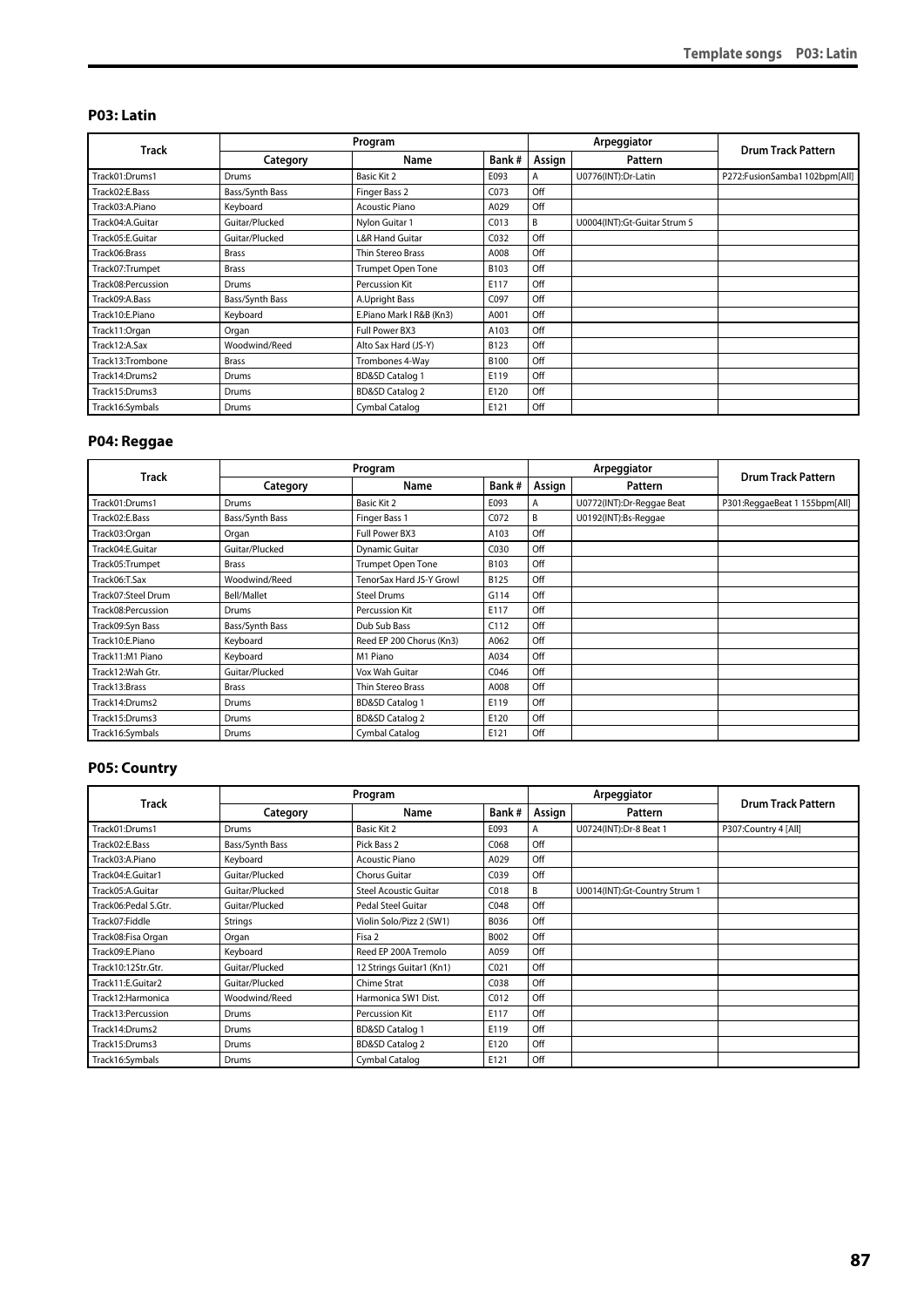# **P06: Unplugged**

|                    |                 | Program                    |       |        | Arpeggiator                     |                               |
|--------------------|-----------------|----------------------------|-------|--------|---------------------------------|-------------------------------|
| <b>Track</b>       | Category        | Name                       | Bank# | Assign | Pattern                         | <b>Drum Track Pattern</b>     |
| Track01:Drums1     | Drums           | Jazz/Brush Kit             | E097  | A      | U0764(INT):Dr-Unplugged Beat    | P036: Unplugged 8Beat 1 [All] |
| Track02:Bass       | Bass/Synth Bass | A.Upright Bass             | C097  | Off    |                                 |                               |
| Track03:A.Guitar   | Guitar/Plucked  | <b>Fingertips Guitar</b>   | C019  | B      | U0010(INT):Gt-Laidback Strummer |                               |
| Track04:Nylon Gtr. | Guitar/Plucked  | Nylon Guitar 1             | CO13  | Off    |                                 |                               |
| Track05:A.Piano    | Keyboard        | <b>Acoustic Piano</b>      | A029  | Off    |                                 |                               |
| Track06:Accordion  | Woodwind/Reed   | Musette + Principal        | C010  | Off    |                                 |                               |
| Track07: Harmonica | Woodwind/Reed   | Harmonica SW1 Dist.        | C012  | Off    |                                 |                               |
| Track08:Percussion | Drums           | Percussion Kit             | E117  | Off    |                                 |                               |
| Track09:E.Piano    | Keyboard        | E.Piano Mark I Phaser      | A048  | Off    |                                 |                               |
| Track10:12Str.Gtr. | Guitar/Plucked  | 12 Strings Guitar2 Real    | C022  | Off    |                                 |                               |
| Track11:A.Sax      | Woodwind/Reed   | Alto Sax Hard (JS-Y)       | B123  | Off    |                                 |                               |
| Track12:Flute      | Woodwind/Reed   | Flute Vibrato              | A009  | Off    |                                 |                               |
| Track13:Violin     | Strings         | Violin Solo/Pizz 2 (SW1)   | B036  | Off    |                                 |                               |
| Track14:Drums2     | Drums           | <b>BD&amp;SD Catalog 1</b> | E119  | Off    |                                 |                               |
| Track15:Drums3     | Drums           | <b>BD&amp;SD Catalog 2</b> | E120  | Off    |                                 |                               |
| Track16:Symbals    | Drums           | Cymbal Catalog             | E121  | Off    |                                 |                               |

#### **P07: Euro Trad.**

| <b>Track</b>       |                 | Program                    |       |        | Arpeggiator                | <b>Drum Track Pattern</b> |
|--------------------|-----------------|----------------------------|-------|--------|----------------------------|---------------------------|
|                    | Category        | Name                       | Bank# | Assign | Pattern                    |                           |
| Track01:Drums1     | Drums           | Basic Kit 2                | E093  | A      | U0747(INT):Dr-EUROPE TRAD. | P319:E.Trad 1 [All]       |
| Track02:Fretless   | Bass/Synth Bass | Fretless 3 Agressive       | C082  | B      | U0289(INT):Bs-Root Five    |                           |
| Track03:Tuba       | <b>Brass</b>    | Tuba                       | G058  | Off    |                            |                           |
| Track04:Musette    | Woodwind/Reed   | Musette + Principal        | C010  | Off    |                            |                           |
| Track05:Fisa Organ | Organ           | Fisa 2                     | B002  | Off    |                            |                           |
| Track06:Trumpet    | <b>Brass</b>    | Trumpet Open Tone          | B103  | Off    |                            |                           |
| Track07:Clarinet   | Woodwind/Reed   | <b>Clarinet Vibrato</b>    | C005  | Off    |                            |                           |
| Track08:Percussion | Drums           | Percussion Kit             | E117  | Off    |                            |                           |
| Track09:A.Piano    | Keyboard        | <b>Acoustic Piano</b>      | A029  | Off    |                            |                           |
| Track10:E.Piano    | Keyboard        | Reed EP 200A Tremolo       | A059  | Off    |                            |                           |
| Track11:Organ      | Organ           | Gospel Perc.Organ          | A115  | Off    |                            |                           |
| Track12:Trombone   | <b>Brass</b>    | Trombones 4-Way            | B100  | Off    |                            |                           |
| Track13:Brass Ens. | <b>Brass</b>    | Exp.Brass                  | B079  | Off    |                            |                           |
| Track14:Drums2     | Drums           | <b>BD&amp;SD Catalog 1</b> | E119  | Off    |                            |                           |
| Track15:Drums3     | Drums           | <b>BD&amp;SD Catalog 2</b> | E120  | Off    |                            |                           |
| Track16:Symbals    | Drums           | Cymbal Catalog             | E121  | Off    |                            |                           |

#### **P08: Orchestral**

|                     | Program       |                          |             |        | Arpeggiator                    |                           |
|---------------------|---------------|--------------------------|-------------|--------|--------------------------------|---------------------------|
| Track               | Category      | Name                     | Bank#       | Assign | Pattern                        | <b>Drum Track Pattern</b> |
| Track01:Drums1      | Drums         | Orchestra & Ethno Kit    | E118        | A      | U0881(INT):Dr-Orch Kit         | P339:Love Scene 1 [Orch]  |
| Track02:Piano       | Keyboard      | <b>Acoustic Piano</b>    | A029        | Off    |                                |                           |
| Track03:Strings     | Strings       | Symphonic Bows 2         | B020        | Off    |                                |                           |
| Track04:Str.Ouartet | Strings       | String Quartet/Pizz2 SW1 | B034        | B      | U0547(INT):Str-Arco Arpeggio 1 |                           |
| Track05:Brass       | <b>Brass</b>  | <b>Film Brass</b>        | <b>B084</b> | Off    |                                |                           |
| Track06:F.Horn      | <b>Brass</b>  | French Horn              | B094        | Off    |                                |                           |
| Track07:DoubleReed  | Woodwind/Reed | Double Reed Family       | C000        | Off    |                                |                           |
| Track08:Flute       | Woodwind/Reed | Flute Vibrato            | A009        | Off    |                                |                           |
| Track09: Harpsicord | Keyboard      | Harpsicord 8'+4'         | A080        | Off    |                                |                           |
| Track10:Pizz Ens.   | Strings       | Pizz Ensemble/Solo (SW2) | B032        | Off    |                                |                           |
| Track11: Voice Oooh | Vocal/Airy    | Oooh Stereo Voices       | B053        | Off    |                                |                           |
| Track12: Voice Aaah | Vocal/Airy    | Aaah Stereo Voices       | B049        | Off    |                                |                           |
| Track13:Tb. Ens.    | <b>Brass</b>  | <b>Trombone Ensemble</b> | <b>B098</b> | Off    |                                |                           |
| Track14:Bassoon     | Woodwind/Reed | Bassoon                  | C009        | Off    |                                |                           |
| Track15:E.Horn      | Woodwind/Reed | English Horn Vibrato     | C003        | Off    |                                |                           |
| Track16:Percussion  | Drums         | Percussion Kit           | E117        | Off    |                                |                           |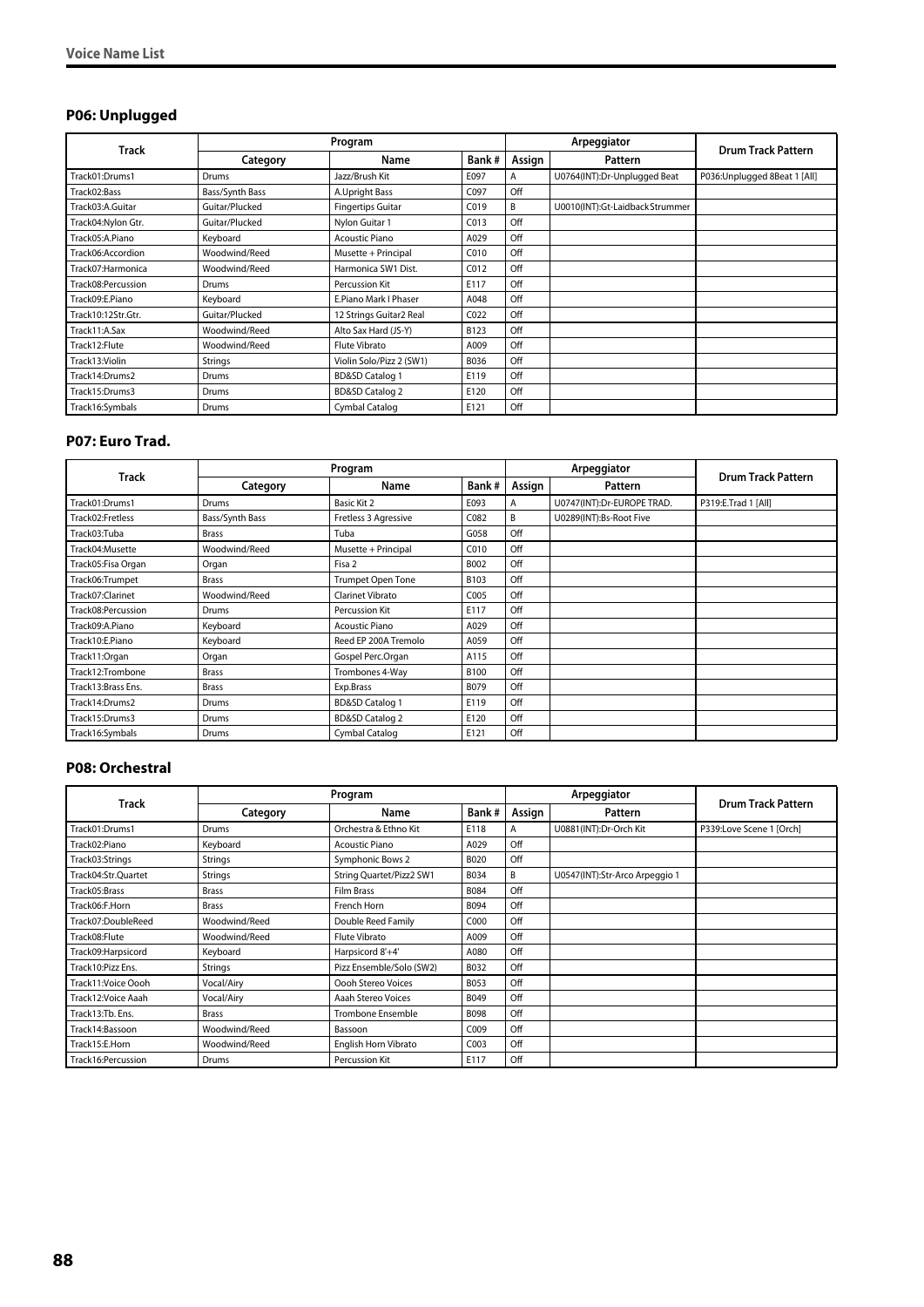#### **P09: Hip Hop**

|                     |                 | Program                    |                  |        | Arpeggiator            | <b>Drum Track Pattern</b>  |
|---------------------|-----------------|----------------------------|------------------|--------|------------------------|----------------------------|
| Track               | Category        | Name                       | Bank#            | Assign | Pattern                |                            |
| Track01:Drums1      | Drums           | HipHop Kit 2               | E103             | A      | U0795(INT):Dr-HipHop 4 | P521:Hip Hop&Rap 3 [Urban] |
| Track02:Bass1       | Bass/Synth Bass | Poinker Bass               | C <sub>107</sub> | B      | U0234(INT):Bs-Erotic   |                            |
| Track03:Stab Syn1   | Fast Synth      | Velo.Twang                 | D038             | Off    |                        |                            |
| Track04:Sine Lead   | Lead Synth      | Sine Lead                  | E023             | Off    |                        |                            |
| Track05:BPM Synth   | Motion Synth    | Vox Pulse                  | D118             | Off    |                        |                            |
| Track06:Brasszz     | Fast Synth      | HipHop Brss                | D023             | Off    |                        |                            |
| Track07:Mute Tp     | <b>Brass</b>    | Mute Trumpet               | B105             | Off    |                        |                            |
| Track08:Drums2      | Drums           | Nu R&B Kit                 | A019             | Off    |                        |                            |
| Track09:Bass2       | Bass/Synth Bass | Boost Synth Bass           | C <sub>105</sub> | Off    |                        |                            |
| Track10:E.Piano     | Keyboard        | Reed EP 200A Tremolo       | A059             | Off    |                        |                            |
| Track11:Stab Syn2   | Fast Synth      | Sugar Smash                | D036             | Off    |                        |                            |
| Track12:Sweep Synth | Slow Synth      | Syn Sweeper                | D075             | Off    |                        |                            |
| Track13:Bells       | Bell/Mallet     | Nirvana Bell               | E028             | Off    |                        |                            |
| Track14:Drums3      | Drums           | <b>BD&amp;SD Catalog 1</b> | E119             | Off    |                        |                            |
| Track15:Drums4      | Drums           | <b>BD&amp;SD Catalog 2</b> | E120             | Off    |                        |                            |
| Track15:Drums5      | Drums           | Analog Kit                 | A018             | Off    |                        |                            |

#### **P10: R&B**

| <b>Track</b>         | Program         |                            |                  |        | Arpeggiator         |                           |
|----------------------|-----------------|----------------------------|------------------|--------|---------------------|---------------------------|
|                      | Category        | Name                       | Bank#            | Assign | Pattern             | <b>Drum Track Pattern</b> |
| Track01:Drums1       | Drums           | R&B Kit                    | E104             | A      | U0773(INT):Dr-R&B 1 | P177:R&B 8 [HipHop]       |
| Track02:Bass         | Bass/Synth Bass | Dark R&B Bass              | C119             | B      | U0306(INT):Bs-R&B   |                           |
| Track03:E.Piano1     | Keyboard        | Reed EP 200A Overdrive     | A060             | Off    |                     |                           |
| Track04:A.Piano      | Keyboard        | <b>Acoustic Piano</b>      | A029             | Off    |                     |                           |
| Track05: Wah Gtr.    | Guitar/Plucked  | Vox Wah Guitar             | C046             | Off    |                     |                           |
| Track06:Organ        | Organ           | Jazz Dark Organ (SW1/2)    | A122             | Off    |                     |                           |
| Track07:Strings      | Strings         | Legato Strings             | B017             | Off    |                     |                           |
| Track08:Percussion   | Drums           | Percussion Kit             | E117             | Off    |                     |                           |
| Track09:E.Bass       | Bass/Synth Bass | Finger Bass 2              | C073             | Off    |                     |                           |
| Track10:E.Piano2     | Keyboard        | Piano Mark I Phaser        | A048             | Off    |                     |                           |
| Track11:E.Piano3     | Keyboard        | Piano Mark V               | A056             | Off    |                     |                           |
| Track12: Rhythm Gtr. | Guitar/Plucked  | <b>Rhythm Guitar</b>       | CO <sub>24</sub> | Off    |                     |                           |
| Track13:A.Sax        | <b>Brass</b>    | Alto Sax Hard (JS-Y)       | B123             | Off    |                     |                           |
| Track14:Drums2       | Drums           | <b>BD&amp;SD Catalog 1</b> | E119             | Off    |                     |                           |
| Track15:Drums3       | Drums           | <b>BD&amp;SD Catalog 2</b> | E120             | Off    |                     |                           |
| Track16:Symbals      | Drums           | Cymbal Catalog             | E121             | Off    |                     |                           |

#### **P11: Tech Dance**

|                      | Program         |                            |       |        | Arpeggiator                   |                           |
|----------------------|-----------------|----------------------------|-------|--------|-------------------------------|---------------------------|
| Track                | Category        | Name                       | Bank# | Assign | Pattern                       | <b>Drum Track Pattern</b> |
| Track01:Drums1       | Drums           | Dance Kit                  | E108  | Α      | U0842(INT):Dr-Tech Dance      | P445:Tech House 2 [Dance] |
| Track02:Bass1        | Bass/Synth Bass | 30303 Bass                 | C116  | B      | U0169(INT):Bs-Tech Dance Bass |                           |
| Track03:Stab Syn1    | Fast Synth      | Power Pad 2                | D011  | Off    |                               |                           |
| Track04:BPM Synth    | Motion Synth    | <b>Butterfly Pad</b>       | D117  | Off    |                               |                           |
| Track05:Sync Lead    | Lead Synth      | MS2000 Fast Sync Lead      | E012  | Off    |                               |                           |
| Track06: Unison Lead | Lead Synth      | Unison Saw Leed            | E000  | Off    |                               |                           |
| Track07:Perc.Synth   | Short Decay/Hit | Arp Twins                  | E087  | Off    |                               |                           |
| Track08:Drum FX      | Drums           | Psycho Kit                 | E115  | Off    |                               |                           |
| Track09:Bass2        | Bass/Synth Bass | Square Bass 1              | C103  | Off    |                               |                           |
| Track10:E.Piano      | Keyboard        | Reed EP 200 Chorus (kn3)   | A062  | Off    |                               |                           |
| Track11:M1 Piano     | Keyboard        | M1 Piano                   | A034  | Off    |                               |                           |
| Track12:Pad Synth    | Slow Synth      | Prayer Pad                 | D057  | Off    |                               |                           |
| Track13:Stab Syn2    | Fast Synth      | Stabber Synth              | D014  | Off    |                               |                           |
| Track14:Drums2       | Drums           | <b>BD&amp;SD Catalog 1</b> | E119  | Off    |                               |                           |
| Track15:Drums3       | Drums           | <b>BD&amp;SD Catalog 2</b> | E120  | Off    |                               |                           |
| Track15:Drums4       | Drums           | Analog Kit                 | A018  | Off    |                               |                           |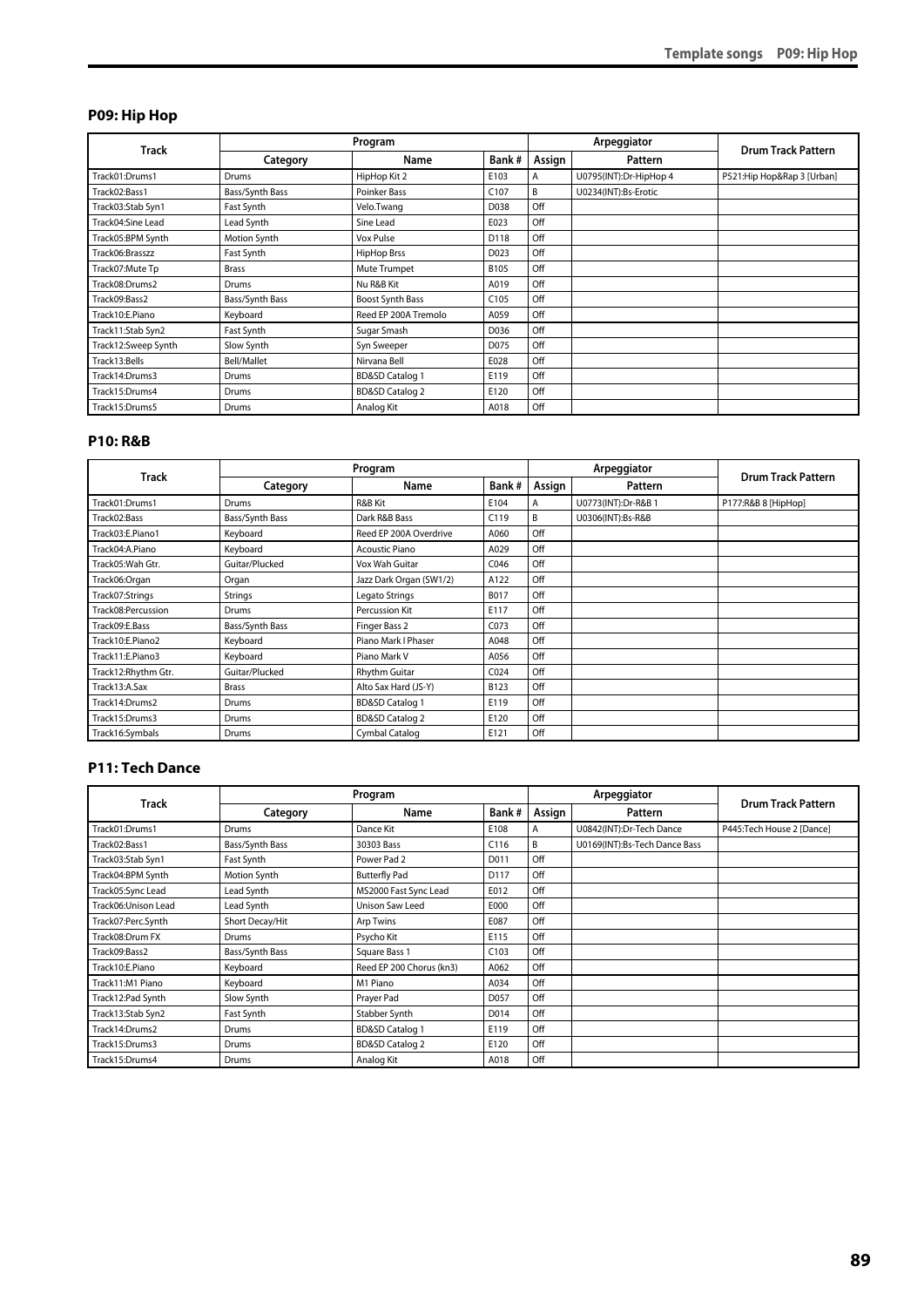#### **P12: House**

|                     | Program         |                            |       |        | Arpeggiator           |                               |
|---------------------|-----------------|----------------------------|-------|--------|-----------------------|-------------------------------|
| <b>Track</b>        | Category        | Name                       | Bank# | Assign | Pattern               | <b>Drum Track Pattern</b>     |
| Track01:Drums1      | Drums           | House Kit                  | E106  | A      | U0808(INT):Dr-House 2 | P421:4thFloor Kik+Ht6 [Dance] |
| Track02:Bass1       | Bass/Synth Bass | Decayed Bass               | C110  | B      | U0189(INT):Bs-House 2 |                               |
| Track03:E.Piano1    | Keyboard        | E.Piano Mark II Phaser     | A053  | Off    |                       |                               |
| Track04:Sine Lead   | Keyboard        | Sine Lead                  | E023  | Off    |                       |                               |
| Track05: Wah Gtr.   | Guitar/Plucked  | Vox Wah Guitar             | C046  | Off    |                       |                               |
| Track06:Unison Lead | Lead Synth      | Unison Saw Leed            | E000  | Off    |                       |                               |
| Track07:Perc.Synth  | Short Decay/Hit | Arp Twins                  | E087  | Off    |                       |                               |
| Track08:Drum FX     | Drums           | Psycho Kit                 | E115  | Off    |                       |                               |
| Track09:Bass2       | Bass/Synth Bass | Sub Bass                   | C124  | Off    |                       |                               |
| Track10:M1 Piano    | Keyboard        | M1 Piano                   | A034  | Off    |                       |                               |
| Track11:E.Piano2    | Keyboard        | Reed EP 200 Chorus (kn3)   | A062  | Off    |                       |                               |
| Track12:Fast Synth  | Motion Synth    | Suspense                   | D089  | Off    |                       |                               |
| Track13: Poly Synth | Fast Synth      | Poly Synth                 | D035  | Off    |                       |                               |
| Track14:Drums2      | Drums           | <b>BD&amp;SD Catalog 1</b> | E119  | Off    |                       |                               |
| Track15:Drums3      | Drums           | <b>BD&amp;SD Catalog 2</b> | E120  | Off    |                       |                               |
| Track15:Drums4      | Drums           | Analog Kit                 | A018  | Off    |                       |                               |

#### **P13: D'n'B**

| <b>Track</b>        | Program         |                            |       |        | Arpeggiator                 |                             |
|---------------------|-----------------|----------------------------|-------|--------|-----------------------------|-----------------------------|
|                     | Category        | Name                       | Bank# | Assign | Pattern                     | <b>Drum Track Pattern</b>   |
| Track01:Drums1      | Drums           | D'n'B Kit                  | E109  | A      | U0862(INT):Dr-Drum'n'Bass 6 | P472:Drum'n'Bass 8 [Breaks] |
| Track02:Bass1       | Bass/Synth Bass | Dub Sub Bass               | C112  | B      | U0213(INT):Bs-Deep Tech     |                             |
| Track03:Filter Syn  | Slow Synth      | Ciao                       | D083  | Off    |                             |                             |
| Track04:Rez Synth   | Lead Synth      | Reso Lead                  | E011  | Off    |                             |                             |
| Track05:BPM Synth1  | Motion Synth    | Mystery Pad                | D110  | Off    |                             |                             |
| Track06:BPM Synth2  | Motion Synth    | Sci-FiTown                 | D119  | Off    |                             |                             |
| Track07:Perc.Synth  | Short Decay/Hit | Saw Pizz                   | E082  | Off    |                             |                             |
| Track14:Drums2      | Drums           | <b>Breaks Kit</b>          | E110  | Off    |                             |                             |
| Track09:Bass2       | Bass/Synth Bass | Bass Pulse 1 (JS-Y)        | D008  | Off    |                             |                             |
| Track10:Syn Piano   | Keyboard        | Synth Piano X              | A064  | Off    |                             |                             |
| Track11:Sweep Pad   | Slow Synth      | Rez Sweep                  | D081  | Off    |                             |                             |
| Track12:Sweep Synth | Slow Synth      | Digi-Poly6                 | D082  | Off    |                             |                             |
| Track13:Syn Lead    | Lead Synth      | Cheap Lead (JS-Y)          | E022  | Off    |                             |                             |
| Track15:Drums3      | Drums           | <b>BD&amp;SD Catalog 1</b> | E119  | Off    |                             |                             |
| Track15:Drums4      | Drums           | <b>BD&amp;SD Catalog 2</b> | E120  | Off    |                             |                             |
| Track16:Drums5      | Drums           | Analog Kit                 | A018  | Off    |                             |                             |

#### **P14: Electronica**

|                     |                 | Program                    |       |        | Arpeggiator               |                           |
|---------------------|-----------------|----------------------------|-------|--------|---------------------------|---------------------------|
| Track               | Category        | Name                       | Bank# | Assign | Pattern                   | <b>Drum Track Pattern</b> |
| Track01:Drums1      | Drums           | Electro Kit                | E107  | A      | U0870(INT):Dr-Electronica | P579: Analog Beat 4 [All] |
| Track02:Bass1       | Bass/Synth Bass | 30303 Bass                 | C116  | B      | U0310(INT):Bs-Tribal      |                           |
| Track03:Vox Pad     | Slow Synth      | Trangil (Knob1)            | D061  | Off    |                           |                           |
| Track04:Perc.Synth  | Drums           | <b>Angel Hits</b>          | E072  | Off    |                           |                           |
| Track05:Metal Synth | Fast Synth      | Metal Arp                  | D029  | Off    |                           |                           |
| Track06:Poly Synth  | Fast Synth      | Poly Synth                 | D035  | Off    |                           |                           |
| Track07:Buzz Lead   | Lead Synth      | Saw Lead                   | D126  | Off    |                           |                           |
| Track08:Drum FX     | Drums           | Psycho Kit                 | E115  | Off    |                           |                           |
| Track09:Bass2       | Bass/Synth Bass | Velo.Bark Bass             | C114  | Off    |                           |                           |
| Track10:Synth E.P.  | Keyboard        | Phantom E.Piano            | A067  | Off    |                           |                           |
| Track11:Gtr.Harmo.  | Guitar/Plucked  | Guitar Harmonic            | C049  | Off    |                           |                           |
| Track12:Bells       | Bell/Mallet     | Magic Bells                | E033  | Off    |                           |                           |
| Track13:Slow Synth  | Slow Synth      | Deep Space                 | D068  | Off    |                           |                           |
| Track14:Drums2      | Drums           | <b>BD&amp;SD Catalog 1</b> | E119  | Off    |                           |                           |
| Track15:Drums3      | Drums           | <b>BD&amp;SD Catalog 2</b> | E120  | Off    |                           |                           |
| Track15:Drums4      | Drums           | Analog Kit                 | A018  | Off    |                           |                           |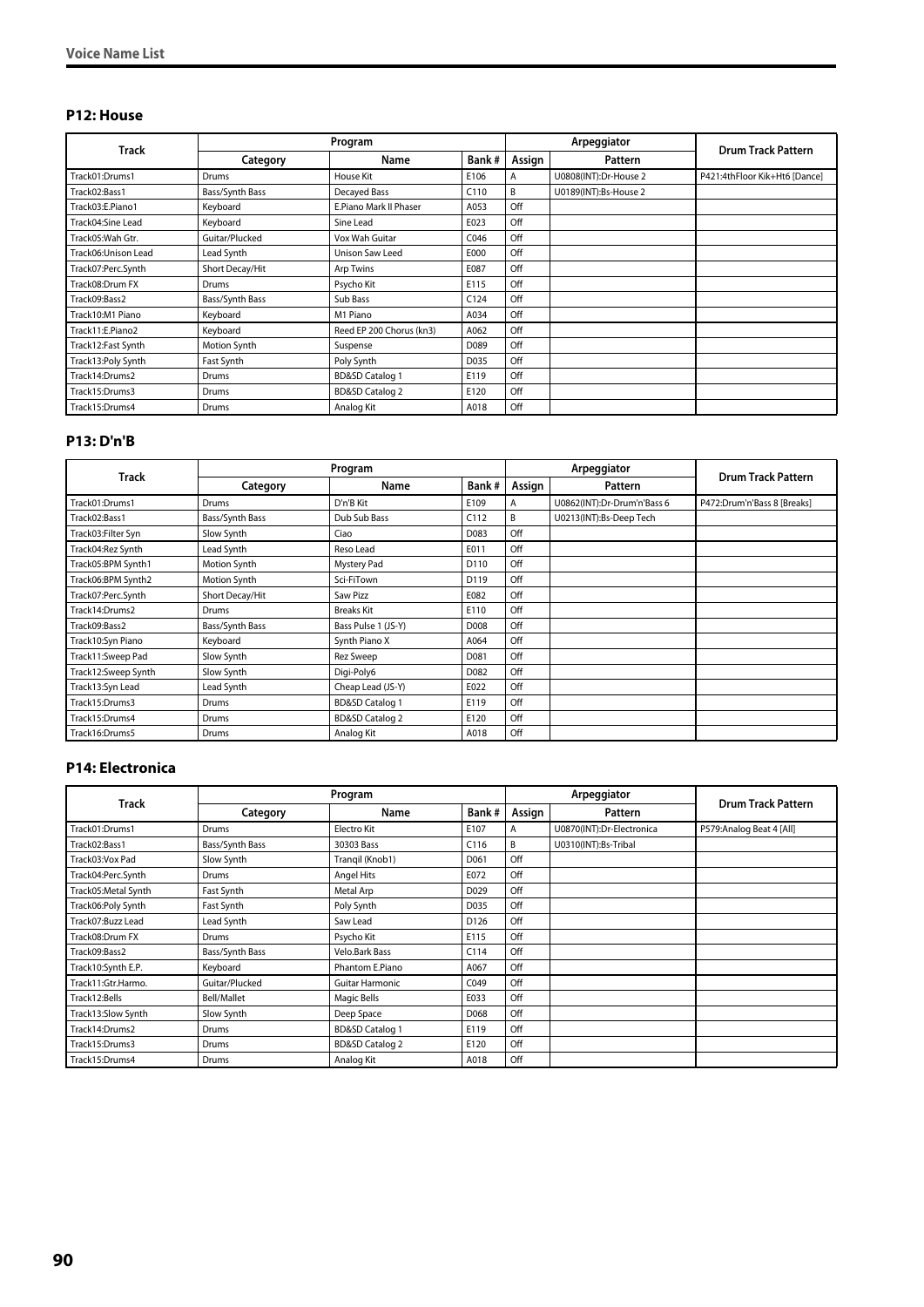#### **P15: Chill Out**

|                     | Program         |                            |             |        | Arpeggiator                         |                           |
|---------------------|-----------------|----------------------------|-------------|--------|-------------------------------------|---------------------------|
| Track               | Category        | Name                       | Bank#       | Assign | Pattern                             | <b>Drum Track Pattern</b> |
| Track01:Drums1      | Drums           | Basic Kit 2                | E093        | A      | U0847(INT):Dr-Chill Out             | P603: Watching You [All]  |
| Track02:Bass1       | Bass/Synth Bass | Pick Bed Bass              | C071        | B      | U0543(INT):Bs/Rf-2 finger's Dance 3 |                           |
| Track03:Piano Pad   | Keyboard        | Piano Pad                  | A042        | Off    |                                     |                           |
| Track04:Synth Lead  | Lead Synth      | <b>Espress Leed</b>        | E010        | Off    |                                     |                           |
| Track05:BPM Synth1  | Motion Synth    | <b>Busy Pad</b>            | D114        | Off    |                                     |                           |
| Track06:Organ       | Keyboard        | Synth E.Organ              | <b>B008</b> | Off    |                                     |                           |
| Track07:Airy Synth  | Slow Synth      | <b>Arctic Pad</b>          | D060        | Off    |                                     |                           |
| Track08:Drum FX     | Drums           | Psycho Kit                 | E115        | Off    |                                     |                           |
| Track09:Bass2       | Bass/Synth Bass | Nasty Bass 1               | C115        | Off    |                                     |                           |
| Track10:E.Piano     | Keyboard        | Reed EP 200 Chorus (kn3)   | A062        | Off    |                                     |                           |
| Track11:Synth Pad   | Slow Synth      | Reed Pad                   | D073        | Off    |                                     |                           |
| Track12:BPM Synth2  | Motion Synth    | <b>Butterfly Pad</b>       | D117        | Off    |                                     |                           |
| Track13: Vibraphone | Bell/Mallet     | Vibraphone                 | E044        | Off    |                                     |                           |
| Track14:Drums2      | Drums           | <b>BD&amp;SD Catalog 1</b> | E119        | Off    |                                     |                           |
| Track15:Drums3      | Drums           | <b>BD&amp;SD Catalog 2</b> | E120        | Off    |                                     |                           |
| Track15:Drums4      | Drums           | Analog Kit                 | A018        | Off    |                                     |                           |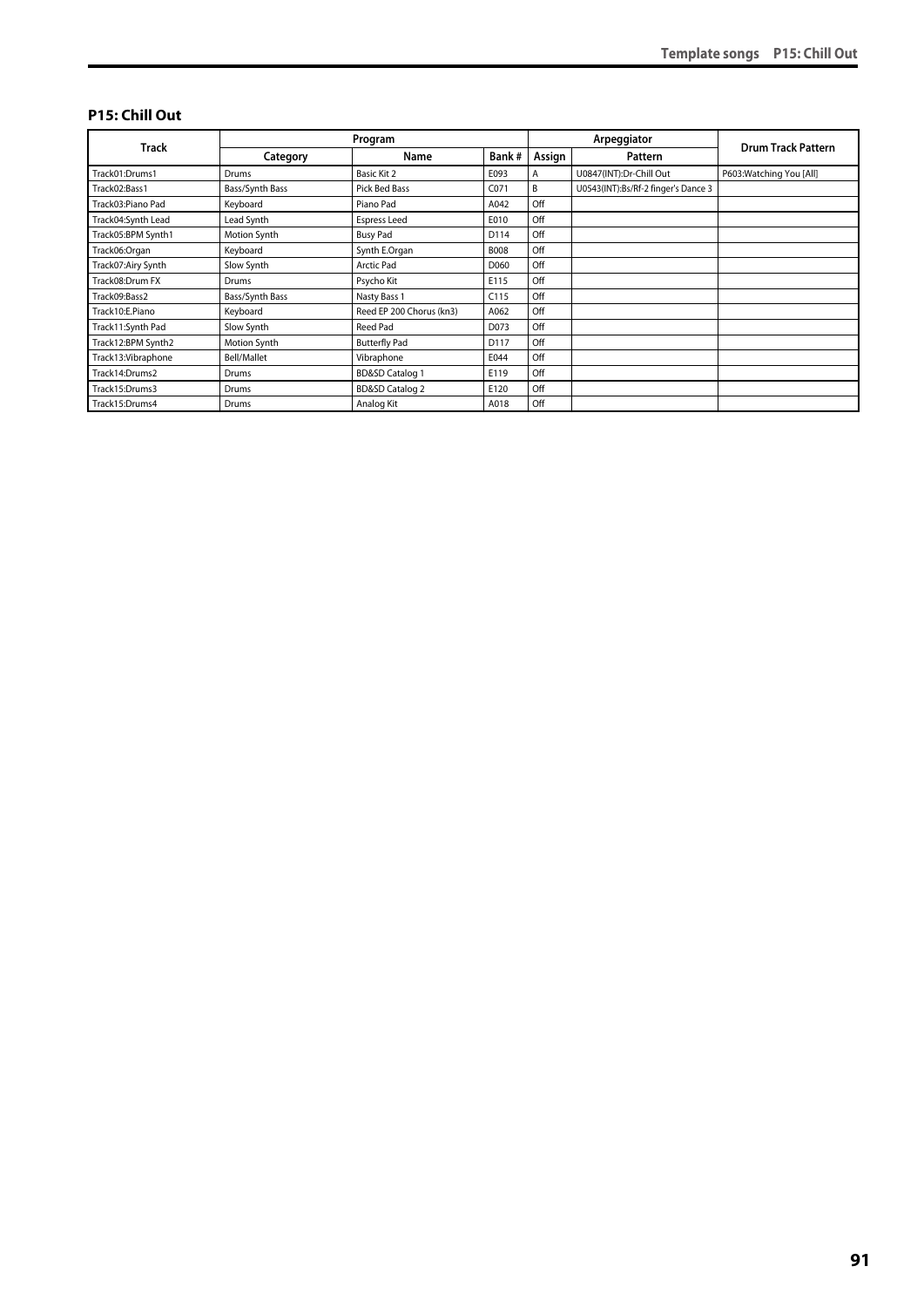# **Multisamples Mono (\*: Stereo)**

| #              | Name                                                 | #          |
|----------------|------------------------------------------------------|------------|
| 0              | <b>Acoustic Piano</b>                                | 79         |
| 1              | A.Piano-M1                                           | 80<br>81   |
| $\overline{2}$ | A.Piano-SG                                           | 82         |
| 3<br>4         | <b>Electric Grand Piano</b><br>E.Piano-Mark V velo.1 | 83         |
| 5              | E.Piano-Mark V velo.2                                | 84         |
| 6              | E.Piano-Mark V velo.3                                | 85         |
| 7              | E.Piano-Mark V velo.4                                | 86         |
| 8              | E.Piano-Mark V velo.5                                | 87         |
| 9              | E.Piano-Mark V velo.6                                | 88<br>89   |
| 10<br>11       | E.Piano-Mark V velo.7<br>E.Piano-Mark V velo.8       | 90         |
| 12             | E.Piano-Mark I-Keyoff                                | 91         |
| 13             | E.Piano-Mark V-Keyoff                                | 92         |
| 14             | E.Piano-DynoMy-Keyoff                                | 93         |
| 15             | E.Piano-200A-Keyoff                                  | 94         |
| 16             | E.Piano-VPM 1                                        | 95<br>96   |
| 17             | E.Piano-VPM 2                                        | 97         |
| 18<br>19       | E.Piano-VPM 3<br>E.P. Pad 1                          | 98         |
| 20             | E.P. Pad 2                                           | 99         |
| 21             | Clavi-AC mf                                          | 100        |
| 22             | Clavi-AC ff                                          | 101        |
| 23             | Clavi-AD mf                                          | 102<br>103 |
| 24             | Clavi-AD ff                                          | 104        |
| 25<br>26       | Clavi-BC mf<br>Clavi-BC ff                           | 105        |
| 27             | Clavi-BD <sub>mf</sub>                               | 106        |
| 28             | Clavi-BD ff                                          | 107        |
| 29             | Clavi-Muted                                          | 108        |
| 30             | Harpsichord-Single                                   | 109        |
| 31             | Harpsichord-Double                                   | 110<br>111 |
| 32<br>33       | Harpsichord-Keyoff<br>E.Organ-Perc/Jazz 1            | 112        |
| 34             | E.Organ-Perc/Jazz 2                                  | 113        |
| 35             | E.Organ-Perc 1                                       | 114        |
| 36             | E.Organ-Perc 2                                       | 115        |
| 37             | E.Organ-Perc 3                                       | 116        |
| 38             | E.Organ-Perc 4                                       | 117<br>118 |
| 39<br>40       | E.Organ-M1<br>$\mathbf{1}$<br>E.Organ-M1 2           | 119        |
| 41             | E.Organ-N1                                           | 120        |
| 42             | E.Organ-House                                        | 121        |
| 43             | E.Organ-Distortion                                   | 122        |
| 44             | E.Organ-Perc 3rd                                     | 123<br>124 |
| 45<br>46       | E.Organ-Gospel 1<br>E.Organ-Gospel 2                 | 125        |
| 47             | E.Organ-Full                                         | 126        |
| 48             | E.Organ-Church                                       | 127        |
| 49             | E.Organ-CX-3                                         | 128        |
| 50             | E.Organ-Lower                                        | 129        |
| 51             | E.Organ-Bright                                       | 130<br>131 |
| 52<br>53       | E.Organ-16'+5 1/3'<br>E.Organ-Whole                  | 132        |
| 54             | E.Organ-2nd Perc                                     | 133        |
| 55             | E.Organ-2' Perc.                                     | 134        |
| 56             | E.Organ-F.Click                                      | 135        |
| 57             | E.Organ-Vox 1 Full                                   | 136<br>137 |
| 58             | E.Organ-Vox 2                                        | 138        |
| 59<br>60       | E.Organ-Vox 3<br>E.Organ-Vox 4                       | 139        |
| 61             | E.Organ-Vox 5                                        | 140        |
| 62             | Synth Organ-VS                                       | 141        |
| 63             | Positive Organ 1                                     | 142        |
| 64             | Positive Organ 2                                     | 143<br>144 |
| 65<br>66       | Pipe Organ-Mixture 1<br>Pipe Organ-Mixture 2         | 145        |
| 67             | Pipe Organ-Reed                                      | 146        |
| 68             | Pipe Organ-Full                                      | 147        |
| 69             | Pipe Organ-Tuentiana                                 | 148        |
| 70             | Kalimba                                              | 149        |
| 71             | Kalimba-Mute                                         | 150<br>151 |
| 72<br>73       | Kalimba N1<br>Music Box 1                            | 152        |
| 74             | Music Box 2                                          | 153        |
| 75             | Marimba                                              | $154*$     |
| 76             | Xylophone                                            | $155*$     |
| 77             | Vibraphone                                           | 156        |
| 78             | Celesta                                              | 157        |

| #                        | Name                                            |
|--------------------------|-------------------------------------------------|
| 79                       | Glockenspiel                                    |
| 80                       | <b>Tubular Bell</b>                             |
| 81                       | Log Drum                                        |
| 82<br>83                 | <b>Steel Drum</b><br>Gamelan                    |
| 84                       | Metal VPM Bell                                  |
| 85                       | <b>VPM Bell</b>                                 |
| 86                       | <b>VPM Glass Bell</b>                           |
| 87                       | Ensemble Bell                                   |
| 88<br>89                 | Flute<br>Flute-Vibrato                          |
| 90                       | <b>Flute-Flutter Tonguing</b>                   |
| 91                       | Flute-Voice                                     |
| 92                       | Flute-Attack p                                  |
| 93                       | Flute-Attack f                                  |
| 94<br>95                 | <b>Tape Flute</b><br>Piccolo                    |
| 96                       | Pan Flute                                       |
| 97                       | Shakuhachi                                      |
| 98                       | Shakuhachi-Attack                               |
| 99                       | <b>Bottle</b>                                   |
| 100<br>101               | Recorder<br>Ocarina                             |
| 102                      | Clarinet                                        |
| 103                      | Clarinet-Vibrato                                |
| 104                      | <b>Bass Clarinet</b>                            |
| 105                      | DoubleReed                                      |
| 106<br>107               | Oboe p<br>Oboe f                                |
| 108                      | Oboe-Vibrato                                    |
| 109                      | English Horn                                    |
| 110                      | English Horn-Vibrato                            |
| 111<br>112               | Bassoon<br><b>Baritone Sax-T1</b>               |
| 113                      | Tenor Sax-M1                                    |
| 114                      | Alto Sax                                        |
| $\overline{1}$ 15        | Musette                                         |
| 116                      | Accordion                                       |
| 117<br>118               | Bandoneon<br>Harmonica                          |
| 119                      | Bagpipe                                         |
| 120                      | Bagpipe & Drone                                 |
| 121                      | Soprano Saxophone mf                            |
| 122<br>123               | Soprano Saxophone f                             |
| 124                      | Soprano Saxophone-Growl<br>Alto Saxophone 1 mf  |
| 125                      | Alto Saxophone 1 f                              |
| 126                      | Alto Saxophone 1-Growl                          |
| 127                      | Alto Saxophone 2                                |
| 128<br>$\overline{1}$ 29 | Tenor Saxophone mf<br>Tenor Saxophone f         |
| 130                      | Tenor Saxophone-Growl                           |
| 131                      | <b>Baritone Saxophone mf</b>                    |
| 132                      | <b>Baritone Saxophone f</b>                     |
| 133<br>134               | Baritone Saxophone-Growl<br>Saxophone-Vibrato   |
| 135                      | Trumpet mp                                      |
| 136                      | <b>Trumpet ff</b>                               |
| 137                      | Trumpet Tonguing mp                             |
| 138                      | Trumpet Tonguing ff                             |
| 139<br>140               | Trumpet<br>Trumpet-Overblown                    |
| 141                      | Trumpet-Muted                                   |
| 142                      | Piccolo Trumpet                                 |
| 143                      | French Horn                                     |
| 144<br>$\overline{145}$  | French Horn Ensemble<br>Flugelhorn              |
| 146                      | Tuba                                            |
| 147                      | Trombone 1 mf                                   |
| 148                      | Trombone 1 ff                                   |
| 149                      | Trombone 2                                      |
| 150<br>151               | Trombone-Muted<br>Trumpet-Fall                  |
| 152                      | <b>Trombone Fall</b>                            |
| 153                      | Trombone SlurUp                                 |
| $154*$                   | Brass Ensemble 1 -L                             |
| $155*$<br>156            | Brass Ensemble 1 - R<br><b>Brass Ensemble 2</b> |
| 157                      | Brass Ensemble 3                                |

| #          | Name                                                    |
|------------|---------------------------------------------------------|
| 158        | Brass Ensemble 4                                        |
| 159        | Brass Ensemble 5                                        |
| $160*$     | Brass Ensemble 6-L                                      |
| $161*$     | Brass Ensemble 6 -R                                     |
| 162        | Tape Brass Ensemble                                     |
| 163        | <b>Brass fall</b>                                       |
| 164        | Voice-Choir                                             |
| 165        | Voice-Choir Remap 1                                     |
| 166        | Voice-Choir Remap 2                                     |
| 167        | Voice-Pop Ooh                                           |
| 168        | Voice-Pop Ah                                            |
| 169        | Voice-Gospel Ah                                         |
| 170        | Voice-Pop Ah Remap 1                                    |
| 171        | Voice-Pop Ah Remap 2                                    |
| 172        | <b>Tape Choir</b>                                       |
| 173        | Vocoder-VP                                              |
| 174        | Voice-Hoo                                               |
| 175        | Voice-Doo                                               |
| 176        | Voice Wave 1                                            |
| 177        | Voice Wave 2                                            |
| 178        | Violin                                                  |
| 179        | Violin-Vibrato                                          |
| 180        | Viola                                                   |
| 181        | Cello                                                   |
| 182        | Contrabass & Cello                                      |
| 183        | <b>String Quartet</b>                                   |
| 184        | String Quartet-Vibrato1                                 |
| 185        | String Quartet-Vibrato2                                 |
| 186        | Pizzicato                                               |
| $187*$     | Strings Ensemble 1 -L                                   |
| 188*       | Strings Ensemble 1 - R                                  |
| 189        | Strings Ensemble 2                                      |
| 190        | Tape 3 Violins-MK II                                    |
| 191        | Tape 3 Violins-Chmb                                     |
| 192        | Cello & Violin Ensemble                                 |
| 193        | Strings Ensemble-Tremolo                                |
| 194        | Pizzicato Ensemble                                      |
| 195<br>196 | A.Guitar Nylon 1<br>р                                   |
| 197        | A.Guitar Nylon 1<br>mf<br>A.Guitar Nylon 1 f            |
| 198        | A.Guitar Nylon 2                                        |
| 199        | A.Guitar Steel-Finger                                   |
| 200        | A.Guitar Steel-Pick 1 p                                 |
| 201        | A.Guitar Steel-Pick 1 mf                                |
| 202        | A.Guitar Steel-Pick 1 f                                 |
| 203        | A.Guitar Steel-Pick 2                                   |
| 204        | A.Guitar Steel-Muted                                    |
| 205        | A.Guitar Steel-Harmonics                                |
| 206        | A.Guitar Nylon-Harmonics                                |
| 207        | E.Guitar Clean 1 Stra                                   |
| 208        | E.Guitar Clean 2 Stra                                   |
| 209        | E.Guitar Clean 3 mf                                     |
| 210        | E.Guitar Clean 3 f                                      |
| 211        | E.Guitar Clean 4 Tele                                   |
| 212        | E.Guitar Clean 5 p                                      |
| 213        | E.Guitar Clean 5 f                                      |
| 214        | E.Guitar Muted 1 p                                      |
| 215        | E.Guitar Muted 1 mp                                     |
| 216        | E.Guitar Muted 2                                        |
| 217        | E.Guitar Muted 3                                        |
| 218        | E.Guitar Funky 1 Stra                                   |
| 219        | E.Guitar Funky 2 Stra                                   |
| 220        | E.Guitar Jazz                                           |
| 221        | Pedal Steel Guitar                                      |
| 222        | <b>E.Guitar Harmonics</b>                               |
| 223        | E.Guitar Over Drive                                     |
| 224<br>225 | <b>E.Guitar Distortion 1</b>                            |
| 226        | <b>E.Guitar Distortion 2</b><br>E.Guitar Dist.Harmonics |
| 227        | E.Guitar Dist.Mute                                      |
| 228        | E.Guitar Power Chord 1                                  |
| 229        | E.Guitar Power Chord 2                                  |
| 230        | E.Guitar Power Chord 3                                  |
| 231        | A.Gtr.Steel -Pick p VAR                                 |
| 232        | A.Gtr.Steel -Pick mf VAR                                |
| 233        | A.Gtr.Steel -Pick f VAR                                 |
| 234        | E.Guitar Clean 3 mf VAR                                 |
| 235        | E.Guitar Clean 3 f VAR                                  |
| 236        | E.Guitar Clean 5 p VAR                                  |

| #   | Name                                        |
|-----|---------------------------------------------|
| 237 | E.Guitar Clean 5 f VAR                      |
| 238 | <b>Acoustic Bass 1</b>                      |
| 239 | <b>Acoustic Bass 2</b>                      |
| 240 | Acoustic Bass 3 mp                          |
| 241 | Acoustic Bass 3 mf                          |
| 242 | Acoustic Bass 3 f                           |
| 243 | E.Bass Finger 1                             |
| 244 | E.Bass Finger 2                             |
| 245 | E.Bass Finger 3                             |
| 246 | E.Bass Finger 4                             |
|     |                                             |
| 247 | E.Bass Finger 5                             |
| 248 | E.Bass Finger 6                             |
| 249 | E.Bass Pick 1 M1                            |
| 250 | E.Bass Pick 2 Hard                          |
| 251 | E.Bass Pick 3                               |
| 252 | E.Bass Pick 4 PB                            |
| 253 | E.Bass Slap-Thumb 1                         |
| 254 | E.Bass Slap-Thumb 2                         |
| 255 | E.Bass Slap-Thumb 3                         |
| 256 | E.Bass Slap-Pull 1                          |
| 257 | E.Bass Slap-Pull 2                          |
| 258 | E.Bass Slap-Mute                            |
| 259 | E.Bass Slap-M1                              |
| 260 | E.Bass Slap 1                               |
| 261 | E.Bass Slap 2                               |
| 262 | E.Bass Slap 3 SG                            |
| 263 | Fretless Bass 1                             |
| 264 | Fretless Bass 2-M1                          |
| 265 | Acoustic Bass mp VAR                        |
|     |                                             |
| 266 | Acoustic Bass mf VAR<br>Acoustic Bass f VAR |
| 267 |                                             |
| 268 | E.Bass Finger 4 VAR                         |
| 269 | E.Bass Finger 5 VAR                         |
| 270 | E.Bass Finger 6 VAR                         |
| 271 | E.Bass Pick 4 PB VAR                        |
| 272 | E.Bass Slap 1 VAR                           |
| 273 | E.Bass Slap 2 VAR                           |
| 274 | E.Bass Slap 3 SG VAR                        |
| 275 | Sitar                                       |
| 276 | Sitar&Tambura                               |
| 277 | Santur                                      |
| 278 | Mandolin                                    |
| 279 | Banjo                                       |
| 280 | Shamisen                                    |
| 281 | Koto                                        |
| 282 | Harp                                        |
| 283 | Harp Glissando                              |
| 284 | Syn Bass-Sine Pop                           |
| 285 | Syn Bass-Reso 1                             |
| 286 | Syn Bass-Reso 2                             |
| 287 | Syn Bass-Reso 3 MG                          |
| 288 | Syn Bass-Reso 4 MG                          |
| 289 | Syn Bass-Dirty                              |
| 290 | Syn Bass-VPM 1                              |
| 291 | Syn Bass-VPM 2                              |
| 292 | Syn Bass-Acid 1                             |
| 293 | Syn Bass-Acid 2                             |
| 294 | Syn Bass-RBSaw                              |
| 295 | Syn Bass-RBSqr                              |
| 296 | Syn Bass-DSP                                |
| 297 | Bass/Lead-800DV 1                           |
| 298 | Bass/Lead-800DV 2                           |
| 299 |                                             |
|     | Reso Bass/Lead-A2600                        |
| 300 | Sync                                        |
| 301 | Sync-MS2000                                 |
| 302 | ChromRes                                    |
| 303 | Syn-Pop                                     |
| 304 | Detuned-Super 1                             |
| 305 | Detuned-Super 2                             |
| 306 | Detuned-Lead                                |
| 307 | Detuned-Quiet 1                             |
| 308 | Detuned-Quiet 2                             |
| 309 | Detuned-A2600                               |
| 310 | Detuned-PWM                                 |
| 311 | Detuned-OB                                  |
| 312 | Syn Strings 1 MKS                           |
| 313 | Syn Strings 2 Slina                         |
| 314 | Analog Strings 1                            |
| 315 | Analog Strings 2                            |
|     |                                             |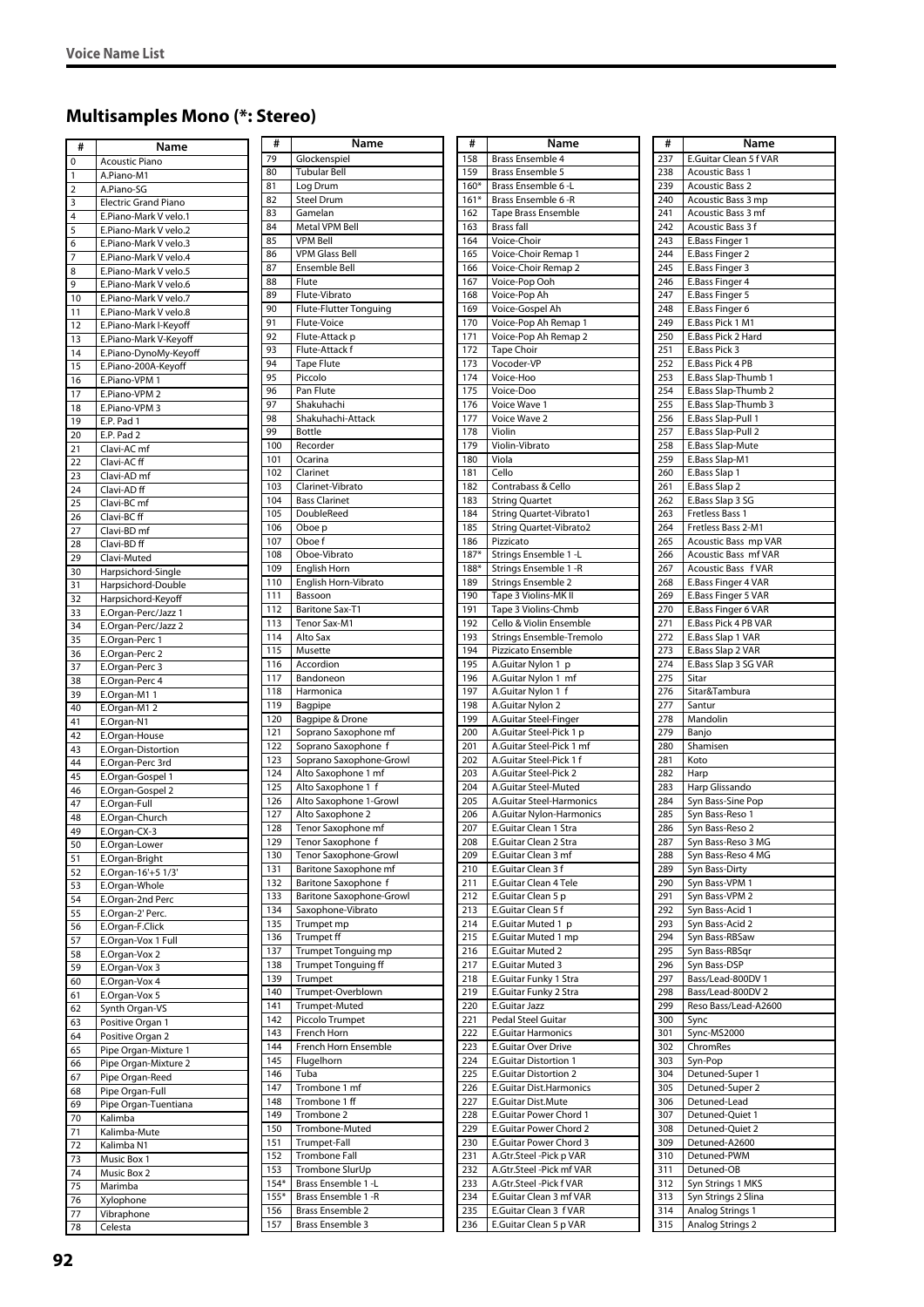|     |                  |     |                             |     |                       |       | <b>Multisan</b> |
|-----|------------------|-----|-----------------------------|-----|-----------------------|-------|-----------------|
| #   | Name             | #   | Name                        | #   | Name                  |       |                 |
| 316 | Brass-Pad        | 397 | DWGS-E.P.1                  | 478 | <b>Telephone Ring</b> |       | $(*:XL-St)$     |
| 317 | <b>White Pad</b> | 398 | DWGS-E.P.2                  | 479 | Thunder               |       |                 |
| 318 | <b>Glass Vox</b> | 399 | DWGS-E.P.3                  | 480 | Stream                | #     |                 |
| 319 | Syn-Air Vox      | 400 | DWGS-E.P.4                  | 481 | <b>Bubble</b>         |       |                 |
| 320 | Syn-Voice        | 401 | DWGS-E.P.5                  | 482 | <b>Bubble REV</b>     | $0*$  | Piano1.         |
| 321 | Syn-Ghostly      | 402 | DWGS-Organ 1                | 483 | Dog                   | $1*$  | Piano1.         |
| 322 | Syn-Air Pad      | 403 | DWGS-Organ 2                | 484 | Gallop                | $2*$  | Piano1.         |
| 323 | SynEns-VS        | 404 | DWGS-Organ 3                | 485 | Laughing              | $3*$  | Piano1.         |
| 324 | Syn-Air Vortex   | 405 | DWGS-Organ 4                | 486 | Scream                | $4*$  | Piano1.         |
| 325 | Syn-FX01Z        | 406 | DWGS-Organ 5                | 487 | Punch                 | $5*$  | Piano1.         |
| 326 | Syn-Palawan      | 407 | DWGS-Accordion              | 488 | <b>Heart Beat</b>     | $6*$  | Piano1.         |
| 327 | Wave Sweep A     | 408 | DWGS-Guitar 1               | 489 | Footstep 1            | $7*$  | Piano1.         |
| 328 | Wave Sweep B     | 409 | DWGS-Guitar 2               | 490 | Footstep 2            | $8*$  | Piano1.         |
| 329 | Wave Sweep C     | 410 | DWGS-Bell 1                 | 491 | Door Creak            | 9*    | Piano1.         |
| 330 | Syn-Clicker      | 411 | DWGS-Bell 2                 | 492 | Door Slam             | $10*$ | Piano1.         |
| 331 | Xylo-Spectrum    | 412 | DWGS-Bell 3                 | 493 | Car Engine            | $11*$ | Piano1.         |
| 332 | Cricket Spectrum | 413 | DWGS-Bell 4                 | 494 | Car Stop              | $12*$ | Piano1.         |
| 333 | Syn-FX02Z        | 414 | DWGS-Clav 1                 | 495 | Car Pass              | $13*$ | Piano1.         |
| 334 | Pole             | 415 | DWGS-Clav 2                 | 496 | Car Crash             | $14*$ | Piano1.         |
| 335 | Gamelan Wave     | 416 | DWGS-Clav 3                 | 497 | Train                 | $15*$ | Piano1.         |
| 336 | Syn-FX07Z        | 417 | DWGS-Digi 1                 | 498 | Helicopter            | $16*$ | Piano1.         |
| 337 | Swish Terra      | 418 | DWGS-Digi 2                 | 499 | <b>Helicopter REV</b> | $17*$ | Piano1.         |
| 338 | Noise            | 419 | DWGS-Digi 3                 | 500 | <b>Gun Shot</b>       | 18    | E.Piano         |
| 339 | Noise Spectrum 1 | 420 | DWGS-Wire 1                 | 501 | Machine Gun           | 19    | E.Piano         |
| 340 | Noise Spectrum 2 | 421 | DWGS-Wire 2                 | 502 | Machine Gun REV       | 20    | E.Piano         |
| 341 | Syn Wave-700S 1  | 422 | DWGS-Sync 1                 | 503 | Laser Gun             | 21    | E.Piano         |
| 342 | Syn Wave-700S 2  | 423 | DWGS-Sync 2                 | 504 | Explosion             | 22    | E.Piano         |
| 343 | Saw              | 424 | DWGS-Sync 3                 | 505 | Wind                  | 23    | E.Piano         |
| 344 | Saw-MG3          | 425 | Orchestra Hit               | 506 | Crash Cymbal 1        | 24    | E.Piano         |
| 345 | Saw-Chroma       | 426 | Pizz Hit                    | 507 | Crash Cymbal 2        | 25    | E.Piano         |
| 346 | SawUp-Pro5       | 427 | <b>Band Hit</b>             | 508 | Cymbal Reverse        | 26    | E.Piano         |
| 347 | SawUp-MG         | 428 | Impact Hit L                | 509 | Orchestra Cymbal      | 27    | E.Piano         |
| 348 | SawDown-MG       | 429 | Impact Hit R                | 510 | Ride-Jazz             | 28    | E.Piano         |
| 349 | SawUp-A2600      | 430 | <b>Philly Hit</b>           | 511 | Ride-Edge 1           | 29    | E.Piano         |
| 350 | SawDown-A2600    | 431 | <b>Brass Fall</b>           | 512 | Ride-Edge 2           | 30    | E.Piano         |
| 351 | SawUp-MX12       | 432 | Organ Hit                   | 513 | Hi-Hat-Closed         | 31    | E.Piano         |
| 352 | SawDown-MX12     | 433 | Guitar Hit 1 Funky          | 514 | Dance Hi-Hat Open     | 32    | E.Piano         |
| 353 | Saw-EXB          | 434 | Guitar Hit 2 Pop            | 515 | Dance Crash Symbal    | 33    | E.Piano         |
| 354 | Reso Saw-EXB     | 435 | Guitar Hit 3 Reggae         | 516 | Dance Tom             | 34    | E.Piano         |
| 355 | Reso Saw-SH      | 436 | Vox-Wah Guitar              | 517 | Dance Perc-Cowbell    | 35    | E.Piano         |
| 356 | Pulse-02%        | 437 | E.Gtr.O.Drive Fret Noise    | 518 | Dance Perc-Conga      | 36    | E.Piano         |
| 357 | Pulse-05%        | 438 | <b>E.Guitar Cut Noise 1</b> | 519 | Tom                   | 37    | E.Piano         |
| 358 | Pulse-08%        | 439 | E.Guitar Cut Noise 2        | 520 | Tom-Brush             | 38    | E.Piano         |
| 359 | Pulse-16%        | 440 | Gt.Cut Noise                | 521 | Tom-Processed         | 39    | E.Piano         |
| 360 | Pulse-33%        | 441 | <b>E.Guitar-Fret Noise</b>  | 522 | Real E.Tom            | 40    | E.Piano         |
| 361 | Pulse-40%        | 442 | E.Gtr-ChordGhost Down       | 523 | Flexatone             | 41    | E.Piano         |
| 362 | Pulse 10%-Pro5   | 443 | A.Bass Noise 1              | 524 | Tambourine            |       |                 |
| 363 | Pulse 20%-Pro5   | 444 | A.Bass Noise 2              | 525 | Tambourine RPT        |       |                 |
| 364 | Pulse 30%-Pro5   | 445 | A.Bass-Bump Thud            | 526 | Agogo Bell            |       |                 |
| 365 | Pulse 40%-Pro5   | 446 | A.Bass-Dead Note            | 527 | Cowbell               |       |                 |
| 366 | Pulse 10%-MX12   | 447 | A.Bass-Slap Touch           | 528 | Marc Tree             |       |                 |
| 367 | Pulse 20%-MX12   | 448 | <b>String Slap</b>          | 529 | <b>Bell Tree</b>      |       |                 |
| 368 | Pulse 35%-MX12   | 449 | E.Bass-Fret Noise           | 530 | Rainstick             |       |                 |
| 369 | Pulse 20%-OB     | 450 | Voice Set                   | 531 | Temple Blocks         |       |                 |
| 370 | Pulse 35%-OB     | 451 | Voice *Do it*               | 532 | Wood Block            |       |                 |
| 371 | Pulse-EXB        | 452 | Voice *Do it* RPT           | 533 | Click                 |       |                 |
| 372 | Reso Pulse-SH    | 453 | Cyber Drum                  | 534 | Castanet              |       |                 |
| 373 | Square           | 454 | Cyber Drum RPT              | 535 | Taiko                 |       |                 |
| 374 | Sqr-mMG          | 455 | Industry                    | 536 | Orchestra BD          |       |                 |
| 375 | Square-MG3       | 456 | <b>Industry RPT</b>         | 537 | Timpani               |       |                 |
| 376 | Square-JP        | 457 | SD-Metal Striker            | 538 | Djembe-Open           |       |                 |
| 377 | Square-A2600     | 458 | SD-Metal Striker RPT        | 539 | Djembe-Mute           |       |                 |
| 378 | Square-MX12      | 459 | <b>SD-Air Explosion</b>     | 540 | Chinese Gong          |       |                 |
| 379 | Square-OB        | 460 | Metal Hit 4                 |     |                       |       |                 |
| 380 | Square-EXB       | 461 | Metal Hit 4 RPT             |     |                       |       |                 |
| 381 | Reso Square-SH   | 462 | Industry-66                 |     |                       |       |                 |
| 382 | Triangle-MG3     | 463 | Industry-66 RPT             |     |                       |       |                 |
| 383 | Triangle-MG      | 464 | Industry-21                 |     |                       |       |                 |
| 384 | Triangle-EXB     | 465 | <b>BD-Cannon</b>            |     |                       |       |                 |
| 385 | Ramp             | 466 | Zap 1                       |     |                       |       |                 |
| 386 | Ramp-mMG         | 467 | Zap 2                       |     |                       |       |                 |
| 387 | Sine             | 468 | Scratch Hi                  |     |                       |       |                 |
| 388 | Sine-JP          | 469 | DJ-Old Record               |     |                       |       |                 |
| 389 | Sine-MG          | 470 | Stadium                     |     |                       |       |                 |
| 390 | Sine-EXB         | 471 | Applause                    |     |                       |       |                 |
| 391 | Sine-01/W        | 472 | Birds                       |     |                       |       |                 |
| 392 | Saw-Sine         | 473 | Bird                        |     |                       |       |                 |
| 393 | Saw+Sqr-EXB      | 474 | Crickets 1                  |     |                       |       |                 |
| 394 | Parabolic        | 475 | Crickets 2                  |     |                       |       |                 |
| 395 | DWGS-Syn Sine 1  | 476 | Church Bell                 |     |                       |       |                 |
| 396 | DWGS-Syn Sine 2  | 477 | Church Bell REV             |     |                       |       |                 |
|     |                  |     |                             |     |                       |       |                 |

| #          | Name                                    |
|------------|-----------------------------------------|
| 397        | DWGS-E.P.1                              |
| 398        | DWGS-E.P.2                              |
| 399        | DWGS-E.P.3                              |
| 400<br>401 | DWGS-E.P.4<br>DWGS-E.P.5                |
| 402        | DWGS-Organ 1                            |
| 403        | DWGS-Organ 2                            |
| 404        | DWGS-Organ 3                            |
| 405        | DWGS-Organ 4                            |
| 406        | DWGS-Organ 5                            |
| 407        | DWGS-Accordion                          |
| 408        | DWGS-Guitar 1                           |
| 409<br>410 | DWGS-Guitar 2<br>DWGS-Bell 1            |
| 411        | DWGS-Bell 2                             |
| 412        | DWGS-Bell 3                             |
| 413        | DWGS-Bell 4                             |
| 414        | DWGS-Clav 1                             |
| 415        | DWGS-Clav 2                             |
| 416        | DWGS-Clav 3                             |
| 417<br>418 | DWGS-Digi 1<br>DWGS-Digi 2              |
| 419        | DWGS-Digi 3                             |
| 420        | DWGS-Wire 1                             |
| 421        | DWGS-Wire 2                             |
| 422        | DWGS-Sync 1                             |
| 423        | DWGS-Sync 2                             |
| 424        | DWGS-Sync 3                             |
| 425<br>426 | Orchestra Hit                           |
| 427        | Pizz Hit<br><b>Band Hit</b>             |
| 428        | Impact Hit L                            |
| 429        | Impact Hit R                            |
| 430        | Philly Hit                              |
| 431        | <b>Brass Fall</b>                       |
| 432        | Organ Hit                               |
| 433        | Guitar Hit 1 Funky                      |
| 434        | Guitar Hit 2 Pop                        |
| 435<br>436 | Guitar Hit 3 Reggae<br>Vox-Wah Guitar   |
| 437        | E.Gtr.O.Drive Fret Noise                |
| 438        | E.Guitar Cut Noise 1                    |
| 439        | E.Guitar Cut Noise 2                    |
| 440        | <b>Gt.Cut Noise</b>                     |
| 441        | <b>E.Guitar-Fret Noise</b>              |
| 442<br>443 | E.Gtr-ChordGhost Down<br>A.Bass Noise 1 |
| 444        | A.Bass Noise 2                          |
| 445        | A.Bass-Bump Thud                        |
| 446        | A.Bass-Dead Note                        |
| 447        | A.Bass-Slap Touch                       |
| 448        | <b>String Slap</b>                      |
| 449        | E.Bass-Fret Noise                       |
| 450        | Voice Set<br>Voice *Do it*              |
| 451<br>452 | Voice *Do it* RPT                       |
| 453        | Cyber Drum                              |
| 454        | Cyber Drum RPT                          |
| 455        | Industry                                |
| 456        | <b>Industry RPT</b>                     |
| 457        | <b>SD-Metal Striker</b>                 |
| 458        | SD-Metal Striker RPT                    |
| 459<br>460 | <b>SD-Air Explosion</b><br>Metal Hit 4  |
| 461        | Metal Hit 4 RPT                         |
| 462        | Industry-66                             |
| 463        | Industry-66 RPT                         |
| 464        | Industry-21                             |
| 465        | <b>BD-Cannon</b>                        |
| 466        | Zap 1                                   |
| 467        | Zap 2                                   |
| 468<br>469 | Scratch Hi<br>DJ-Old Record             |
| 470        | Stadium                                 |
| 471        | Applause                                |
| 472        | Birds                                   |
| 473        | Bird                                    |
| 474        | Crickets 1                              |
| 475        | Crickets 2                              |
| 476        | Church Bell                             |
| 477        | Church Bell REV                         |

| #                | Name                             |
|------------------|----------------------------------|
| 478              | <b>Telephone Ring</b>            |
| 479              | Thunder                          |
| 480              | Stream                           |
| 481              | <b>Bubble</b>                    |
| 482              | <b>Bubble REV</b>                |
| 483              | Dog                              |
| 484              | Gallop                           |
| 485              | Laughing                         |
| 486              | Scream                           |
| 487              | Punch                            |
| 488              | <b>Heart Beat</b>                |
| 489              | Footstep 1                       |
| 490              | Footstep 2                       |
| 491              | Door Creak                       |
| 492              | Door Slam                        |
| 493              | Car Engine                       |
| 494              | Car Stop                         |
| 495              | Car Pass                         |
| 496              | Car Crash                        |
| 497              | Train                            |
| 498              | Helicopter                       |
| 499              | <b>Helicopter REV</b>            |
| 500              | Gun Shot                         |
| 501              | Machine Gun                      |
| 502              | Machine Gun REV                  |
| 503              | Laser Gun                        |
| 504              | Explosion                        |
| 505              | Wind                             |
| 506<br>507       | Crash Cymbal 1<br>Crash Cymbal 2 |
| 508              | Cymbal Reverse                   |
| 509              | Orchestra Cymbal                 |
| 510              | Ride-Jazz                        |
| 511              | Ride-Edge 1                      |
| 512              | Ride-Edge 2                      |
| 513              | Hi-Hat-Closed                    |
| 514              | Dance Hi-Hat Open                |
| 515              | Dance Crash Symbal               |
| 516              | Dance Tom                        |
| 517              | Dance Perc-Cowbell               |
| 518              | Dance Perc-Conga                 |
| 519              | Tom                              |
| 520              | Tom-Brush                        |
| 521              | Tom-Processed                    |
| 522              | Real E.Tom                       |
| 523              | Flexatone                        |
| 524              | Tambourine                       |
| 525              | Tambourine RPT                   |
| 526              | Agogo Bell                       |
| $\overline{527}$ | Cowbell                          |
| 528              | Marc Tree                        |
| 529              | <b>Bell Tree</b>                 |
| 530              | Rainstick                        |
| 531              | <b>Temple Blocks</b>             |
| 532              | <b>Wood Block</b>                |
| 533              | Click                            |
| 534              | Castanet                         |
| 535              | Taiko                            |
| 536              | Orchestra BD                     |
| 537              | Timpani                          |
| 538              | Djembe-Open                      |
| 539              | Djembe-Mute                      |
| 540              | Chinese Gong                     |

# **Multisamples XL.M**

| #     | Name                  |
|-------|-----------------------|
| $0^*$ | Piano1.de main1-L     |
| $1*$  | Piano1.de main1-R     |
| $2^*$ | Piano1.de main2-L     |
| $3*$  | Piano1.de main2-R     |
| $4*$  | Piano1.de main3-L     |
| 5*    | Piano1.de main3-R     |
| $6*$  | Piano1.de main4-L     |
| $7*$  | Piano1.de main4-R     |
| $8*$  | Piano1.de main5-L     |
| 9*    | Piano1.de main5-R     |
| $10*$ | Piano1.de main6-L     |
| $11*$ | Piano1.de main6-R     |
| $12*$ | Piano1.de main7-L     |
| $13*$ | Piano1.de main7-R     |
| $14*$ | Piano1.de main8-L     |
| $15*$ | Piano1.de main8-R     |
| $16*$ | Piano1.de Resonance-L |
| $17*$ | Piano1.de Resonance-R |
| 18    | E.Piano-Mark I velo.1 |
| 19    | E.Piano-Mark I velo.2 |
| 20    | E.Piano-Mark I velo.3 |
| 21    | E.Piano-Mark I velo.4 |
| 22    | E.Piano-Mark I velo.5 |
| 23    | E.Piano-Mark I velo.6 |
| 24    | E.Piano-Mark I velo.7 |
| 25    | E.Piano-Mark I velo.8 |
| 26    | E.Piano-DynoMy velo.1 |
| 27    | E.Piano-DynoMy velo.2 |
| 28    | E.Piano-DynoMy velo.3 |
| 29    | E.Piano-DynoMy velo.4 |
| 30    | E.Piano-DynoMy velo.5 |
| 31    | E.Piano-DynoMy velo.6 |
| 32    | E.Piano-DynoMy velo.7 |
| 33    | E.Piano-DynoMy velo.8 |
| 34    | E.Piano-200A velo.1   |
| 35    | E.Piano-200A velo.2   |
| 36    | E.Piano-200A velo.3   |
| 37    | E.Piano-200A velo.4   |
| 38    | E.Piano-200A velo.5   |
| 39    | E.Piano-200A velo.6   |
| 40    | E.Piano-200A velo.7   |
| 41    | E.Piano-200A velo.8   |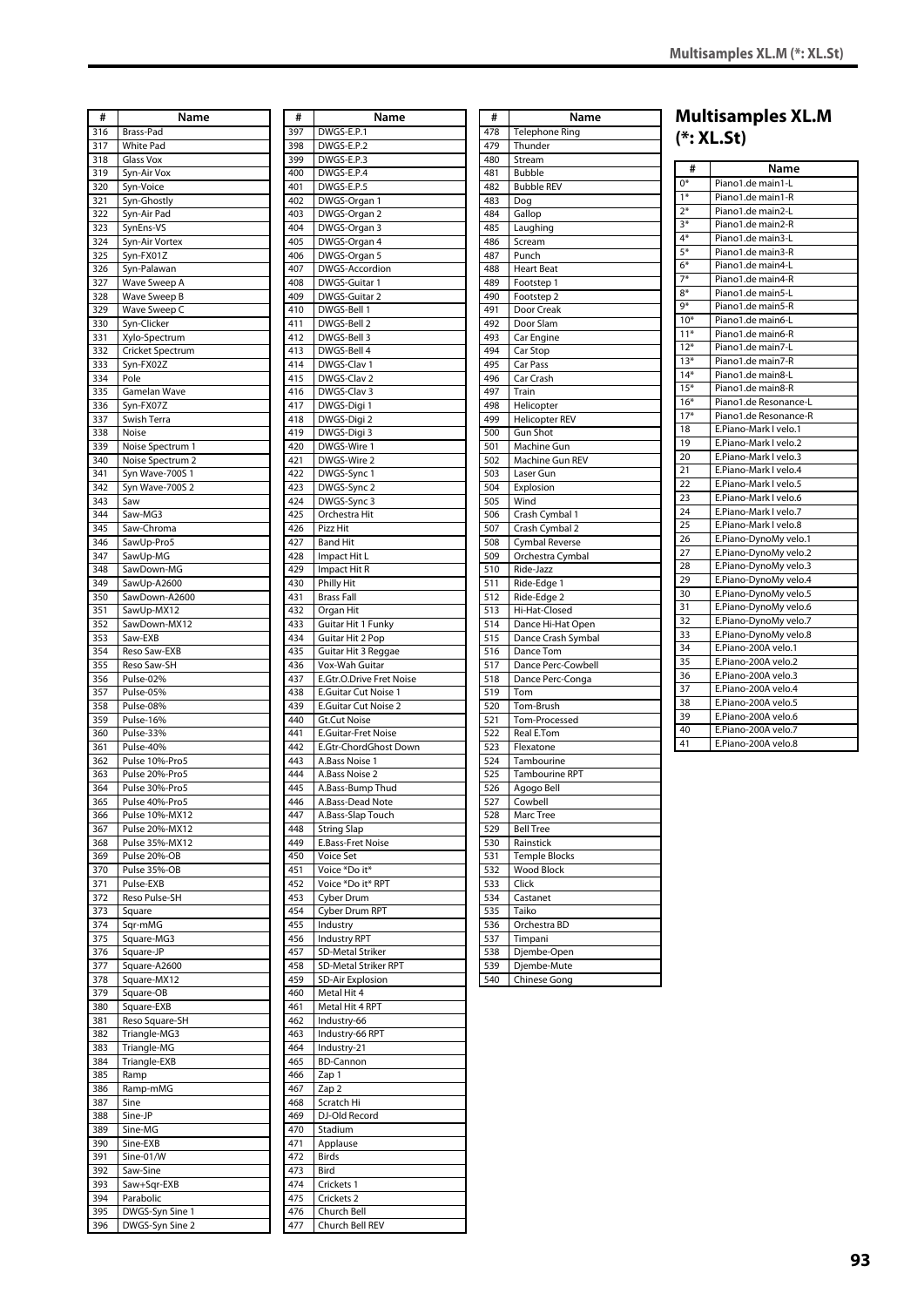# **Drumsamples Mono (\*: Stereo)**

| #     | Name                   | Ħ       | Name                  | Ħ       | Name                | #     | Name                  |
|-------|------------------------|---------|-----------------------|---------|---------------------|-------|-----------------------|
| 0000* | BD-amb 1 mf-L          | 0079    | BD-Hip 4              | 0159    | BD-Granular 28-EXs5 | 0239* | SD-HipHop 03-EXs5-L   |
| 0001* | BD-amb 1 mf-R          | 0080    | BD-Dance 01-EXs5      | 0160*   | SD-dry 1 p-L        | 0240* | SD-HipHop 03-EXs5-R   |
| 0002* | BD-amb 1 f-L           | 0081    | BD-Dance 02-EXs5      | $0161*$ | SD-dry 1 p-R        | 0241  | SD-HipHop 04-EXs5     |
| 0003* | BD-amb 1 f-R           | 0082    | BD-Dance 03-EXs5      | $0162*$ | SD-dry 1 mp -L      | 0242  | SD-HipHop 05-EXs5     |
|       |                        | 0083    | BD-Dance 04-EXs5      | $0163*$ | SD-dry 1 mp -R      | 0243  | SD-HipHop 06a-EXs5    |
| 0004* | BD-amb 2 mf-L          | 0084    | BD-Dance 05-EXs5      | 0164*   | SD-dry 1 mf -L      | 0244  | SD-HipHop 06b-EXs5    |
| 0005* | BD-amb 2 mf-R          |         |                       |         |                     |       |                       |
| 0006* | BD-amb 2 f-L           | 0085    | BD-Dance 06-EXs5      | 0165*   | SD-dry 1 mf -R      | 0245  | SD-HipHop 07-EXs5     |
| 0007* | BD-amb 2 f-R           | 0086    | BD-Dance 07-EXs5      | 0166*   | SD-dry 1 f-L        | 0246  | SD-HipHop 08-EXs5     |
| 0008  | BD-Dry 1               | 0087    | BD-Dance 08-EXs5      | 0167*   | SD-dry 1 f-R        | 0247* | SD-HipHop 09-EXs5-L   |
| 0009  | BD-Dry 2               | 0088    | BD-Dance 09-EXs5      | 0168*   | SD-dry 1 ff-L       | 0248* | SD-HipHop 09-EXs5-R   |
| 0010  | BD-Dry 3               | 0089    | BD-Dance 10-EXs5      | 0169*   | SD-dry 1 ff -R      | 0249  | SD-HipHop 10-EXs5     |
|       |                        | 0090    | BD-Dance 11-EXs5      | 0170*   | SD-dry 1 fff -L     | 0250* | SD-HipHop 11-EXs5-L   |
| 0011  | BD-Dry 4               |         | BD-Dance 12-EXs5      |         |                     |       |                       |
| 0012  | BD-Dry 5               | 0091    |                       | 0171*   | SD-dry 1 fff -R     | 0251* | SD-HipHop 11-EXs5-R   |
| 0013  | BD-Dry 6               | 0092    | BD-Dance 13-EXs5      | 0172    | SD-Dry 2            | 0252* | SD-HipHop 12-EXs5-L   |
| 0014  | <b>BD-Soft</b>         | 0093    | BD-Dance 14-EXs5      | 0173    | SD-Dry 3            | 0253* | SD-HipHop 12-EXs5-R   |
| 0015  | <b>BD-Soft Room</b>    | 0094    | BD-Dance 15-EXs5      | 0174    | SD-Dry 4            | 0254  | SD-HipHop 13-EXs5     |
| 0016  | BD-Jazz 1              | 0095    | BD-HipHop 01a-EXs5    | 0175    | SD-Normal           | 0255  | SD-HipHop 14-EXs5     |
|       |                        | 0096    | BD-HipHop 01b-EXs5    | 0176    | SD-GhostSet roll    | 0256* | SD-HipHop 15a-EXs5-L  |
| 0017  | BD-Jazz 2              | 0097    | BD-HipHop 02a-EXs5    | 0177    | SD-GhostSet f       | 0257* | SD-HipHop 15a-EXs5-R  |
| 0018  | <b>BD-Pillow</b>       |         |                       |         |                     |       |                       |
| 0019  | <b>BD-Woofer</b>       | 0098    | BD-HipHop 02b-EXs5    | 0178    | SD-GhostSet p1      | 0258* | SD-HipHop 15b-EXs5-L  |
| 0020  | <b>BD-Mondo Kill</b>   | 0099    | BD-HipHop 03-EXs5     | 0179    | SD-GhostSet p2      | 0259* | SD-HipHop 15b-EXs5-R  |
| 0021  | <b>BD-Terminator</b>   | 0100    | BD-HipHop 04-EXs5     | 0180    | SD-Full Room        | 0260* | SD-HipHop 15c-EXs5-L  |
| 0022  | <b>BD-Tubby</b>        | 0101    | BD-HipHop 05-EXs5     | 0181    | SD-Off Center       | 0261* | SD-HipHop 15c-EXs5-R  |
| 0023  | <b>BD-Gated</b>        | 0102    | BD-HipHop 06-EXs5     | 0182    | SD-Jazz Ring        | 0262* | SD-HipHop 15d-EXs5-L  |
|       |                        | 0103    | BD-HipHop 07-EXs5     | 0183    | SD-Amb.Piccolo 1    | 0263* | SD-HipHop 15d-EXs5-R  |
| 0024  | <b>BD-Tight</b>        |         |                       |         |                     |       |                       |
| 0025  | <b>BD-Ambi</b>         | 0104    | BD-HipHop 08a-EXs5    | 0184    | SD-Amb.Piccolo 2    | 0264* | SD-HipHop 16-EXs5-L   |
| 0026  | <b>BD-Ambi Crackle</b> | 0105    | BD-HipHop 08b-EXs5    | 0185    | SD-Paper            | 0265* | SD-HipHop 16-EXs5-R   |
| 0027  | <b>BD-Ambi Soft</b>    | 0106    | BD-HipHop 09-EXs5     | 0186    | SD-Classic Room     | 0266  | SD-Ringy              |
| 0028  | <b>BD-Dance Soft</b>   | 0107    | BD-HipHop 10-EXs5     | 0187    | SD-Brush Hit        | 0267  | SD-Tiny               |
| 0029  | <b>BD-AmbiRocker</b>   | 0108    | BD-HipHop 11-EXs5     | 0188    | SD-Brush Tap 1      | 0268  | SD-Vintage 1          |
|       |                        | 0109    | BD-HipHop 12-EXs5     | 0189    | SD-Brush Tap 2      | 0269  | SD-Vintage 2          |
| 0030  | <b>BD-Chili</b>        | 0110    | BD-HipHop 13a-EXs5-L  | 0190    | SD-Brush Swirl      | 0270  | SD-Vintage 3          |
| 0031  | <b>BD-PhatJaz</b>      |         |                       |         |                     |       |                       |
| 0032  | <b>BD-Cannon</b>       | 0111    | BD-HipHop 13a-EXs5-R  | 0191    | SD-Atomic           | 0271  | SD-Vintage 4          |
| 0033  | <b>BD-Klanger</b>      | 0112    | BD-HipHop 13b-EXs5-L  | 0192    | SD-Big Rock         | 0272  | SD-Vintage 5          |
| 0034  | BD-Squash              | 0113    | BD-HipHop 13b-EXs5-R  | 0193    | SD-Yowie            | 0273  | SD-Vintage 6          |
| 0035  | BD-Dance 01            | 0114    | BD-HipHop 14a-EXs5    | 0194    | SD-Processed 1      | 0274  | SD-AmbiCrackle 1      |
| 0036  | BD-Dance 02            | 0115    | BD-HipHop 14b-EXs5    | 0195    | SD-Processed 2      | 0275  | SD-AmbiCrackle 2      |
|       |                        | 0116    | <b>BD-Dark</b>        | 0196    | SD-Cracker Room     | 0276  | SD-AmbiCrackle 3      |
| 0037  | BD-Dance 03            | 0117    | BD-Pop                | 0197*   | SD-Sidestick mf-L   | 0277  | SD-AmbiHop            |
| 0038  | <b>BD-Dance 04</b>     |         |                       |         |                     |       |                       |
| 0039  | BD-Dance 05 (Rap)      | 0118    | <b>BD-Ringy</b>       | 0198*   | SD-Sidestick mf-R   | 0278  | SD-Brasser            |
| 0040  | BD-Dance 06 (R&B)      | 0119    | <b>BD-Jungle</b>      | 0199    | SD-Sidestick Dry    | 0279  | SD-Chili              |
| 0041  | BD-Dance 07            | 0120*   | BD-Granular 01-EXs5-L | 0200    | SD-Sidestick Ambi   | 0280  | SD-Klanger            |
| 0042  | BD-Dance 08            | $0121*$ | BD-Granular 01-EXs5-R | 0201    | SD-Sidestick Hi     | 0281  | SD-Jungle             |
| 0043  | BD-Dance 09            | 0122*   | BD-Granular 02-EXs5-L | 0202    | SD-Ambi House       | 0282  | SD-Whopper            |
|       |                        | 0123*   | BD-Granular 02-EXs5-R | 0203    | SD-Dance 1          | 0283  | <b>SD-Dry Present</b> |
| 0044  | <b>BD-Dance 10</b>     | 0124    | BD-Granular 03-EXs5   | 0204    | SD-Rap 1            | 0284  | SD-Ambi Pop           |
| 0045  | <b>BD-Dance 11</b>     |         |                       |         |                     |       |                       |
| 0046  | BD-Dance 12            | 0125    | BD-Granular 04-EXs5   | 0205    | SD-Rap 2            | 0285  | SD-Ambi Hit 1         |
| 0047  | <b>BD-Dance 13</b>     | 0126    | BD-Granular 05-EXs5   | 0206    | SD-Noise            | 0286  | SD-Ambi Hit 2         |
| 0048  | <b>BD-Dance 14</b>     | 0127    | BD-Granular 06-EXs5   | 0207    | SD-Sizzle           | 0287  | SD-Ambi Hit 3         |
| 0049  | BD-TekClub 01-EXs5     | 0128    | BD-Granular 07-EXs5   | 0208    | SD-Reverse          | 0288  | SD-Dance 2            |
|       |                        | 0129    | BD-Granular 08-EXs5   | 0209    | SD-Hip 1            | 0289  | SD-Dance 3 (New)      |
| 0050  | BD-TekClub 02-EXs5     | 0130    | BD-Granular 09-EXs5   | 0210    | SD-Hip 2            | 0290  | SD-Dance 4 (Old)      |
| 0051  | BD-TekClub 03-EXs5     |         |                       |         |                     |       | SD-Dance 5            |
| 0052  | BD-TekClub 04-EXs5     | $0131*$ | BD-Granular 10-EXs5-L | 0211    | SD-Hip 3            | 0291  |                       |
| 0053  | BD-TekClub 05-EXs5     | 0132*   | BD-Granular 10-EXs5-R | 0212    | SD-Hip 4            | 0292  | SD-Dance 6            |
| 0054  | BD-TekClub 06-EXs5     | 0133*   | BD-Granular 11-EXs5-L | 0213    | SD-Hip 5            | 0293  | SD-Dance 7            |
| 0055  | BD-TekClub 07-EXs5     | 0134*   | BD-Granular 11-EXs5-R | 0214    | SD-Hip 6            | 0294  | SD-Dance 8            |
| 0056  | BD-TekClub 08-EXs5     | 0135    | BD-Granular 12-EXs5   | 0215    | SD-Dance 01-EXs5    | 0295  | SD-TekClub 01-EXs5    |
| 0057  | BD-TekClub 09-EXs5     | 0136    | BD-Granular 13-EXs5   | 0216    | SD-Dance 02-EXs5    | 0296  | SD-TekClub 02-EXs5    |
|       |                        | 0137*   | BD-Granular 14-EXs5-L | 0217    | SD-Dance 03-EXs5    | 0297  | SD-TekClub 03-EXs5    |
| 0058  | BD-TekClub 10-EXs5     | 0138*   | BD-Granular 14-EXs5-R | 0218    | SD-Dance 04-EXs5    | 0298  | SD-TekClub 04-EXs5    |
| 0059  | BD-TekClub 11-EXs5     |         |                       |         |                     |       |                       |
| 0060  | BD-TekClub 12-EXs5     | 0139*   | BD-Granular 15-EXs5-L | 0219    | SD-Dance 05-EXs5    | 0299* | SD-TekClub 05-EXs5-L  |
| 0061  | BD-Mad Analog 01-EXs5  | 0140*   | BD-Granular 15-EXs5-R | 0220    | SD-Dance 06-EXs5    | 0300* | SD-TekClub 05-EXs5-R  |
| 0062  | BD-Mad Analog 02-EXs5  | $0141*$ | BD-Granular 16-EXs5-L | 0221    | SD-Dance 07-EXs5    | 0301  | SD-TekClub 06-EXs5    |
| 0063  | BD-Mad Analog 03-EXs5  | 0142*   | BD-Granular 16-EXs5-R | 0222    | SD-Dance 08-EXs5    | 0302  | SD-TekClub 07-EXs5    |
| 0064  | BD-Mad Analog 04-EXs5  | 0143    | BD-Granular 17-EXs5   | 0223    | SD-Dance 09-EXs5    | 0303* | SD-TekClub 08-EXs5-L  |
|       |                        | 0144*   | BD-Granular 18-EXs5-L | 0224    | SD-Dance 10-EXs5    | 0304* | SD-TekClub 08-EXs5-R  |
| 0065  | BD-Mad Analog 05-EXs5  | 0145*   | BD-Granular 18-EXs5-R | 0225    | SD-Dance 11-EXs5    | 0305* | SD-TekClub 09-EXs5-L  |
| 0066  | BD-Mad Analog 06-EXs5  |         |                       |         |                     |       |                       |
| 0067  | BD-Mad Analog 07-EXs5  | 0146    | BD-Granular 19-EXs5   | 0226    | SD-Dance 12-EXs5    | 0306* | SD-TekClub 09-EXs5-R  |
| 0068  | BD-Mad Analog 08-EXs5  | 0147*   | BD-Granular 20-EXs5-L | 0227    | SD-Dance 13-EXs5    | 0307* | SD-TekClub 10-EXs5-L  |
| 0069  | BD-Mad Analog 09-EXs5  | 0148*   | BD-Granular 20-EXs5-R | 0228    | SD-Dance 14-EXs5    | 0308* | SD-TekClub 10-EXs5-R  |
| 0070  | BD-Mad Analog 10-EXs5  | 0149    | BD-Granular 21-EXs5   | 0229    | SD-Dance 15-EXs5    | 0309  | SD-TekClub 11-EXs5    |
| 0071  | BD-Mad Analog 11-EXs5  | 0150*   | BD-Granular 22-EXs5-L | 0230    | SD-Dance 16-EXs5    | 0310  | SD-TekClub 12-EXs5    |
|       |                        | 0151*   | BD-Granular 22-EXs5-R | 0231    | SD-Dance 17-EXs5    | 0311  | SD-TekClub 13-EXs5    |
| 0072  | BD-Mad Analog 12-EXs5  |         |                       |         |                     |       |                       |
| 0073  | BD-Mad Analog 13-EXs5  | 0152    | BD-Granular 23-EXs5   | 0232    | SD-Dance 18-EXs5    | 0312  | SD-TekClub 14-EXs5    |
| 0074  | BD-Mad Analog 14-EXs5  | 0153    | BD-Granular 24-EXs5   | 0233    | SD-Dance 19-EXs5    | 0313  | SD-TekClub 15-EXs5    |
| 0075  | BD-Mad Analog 15-EXs5  | 0154    | BD-Granular 25-EXs5   | 0234    | SD-Dance 20-EXs5    | 0314  | SD-TekClub 16-EXs5    |
| 0076  | BD-Hip 1               | 0155*   | BD-Granular 26-EXs5-L | 0235    | SD-Dance 21-EXs5    | 0315  | SD-TekClub 17-EXs5    |
| 0077  | BD-Hip 2               | 0156*   | BD-Granular 26-EXs5-R | 0236*   | SD-HipHop 01-EXs5-L | 0316  | SD-Mad Analog 01-EXs5 |
|       |                        | 0157*   | BD-Granular 27-EXs5-L | 0237*   | SD-HipHop 01-EXs5-R | 0317  | SD-Mad Analog 02-EXs5 |
| 0078  | BD-Hip 3               | 0158*   |                       | 0238    |                     | 0318  | SD-Mad Analog 03-EXs5 |
|       |                        |         | BD-Granular 27-EXs5-R |         | SD-HipHop 02-EXs5   |       |                       |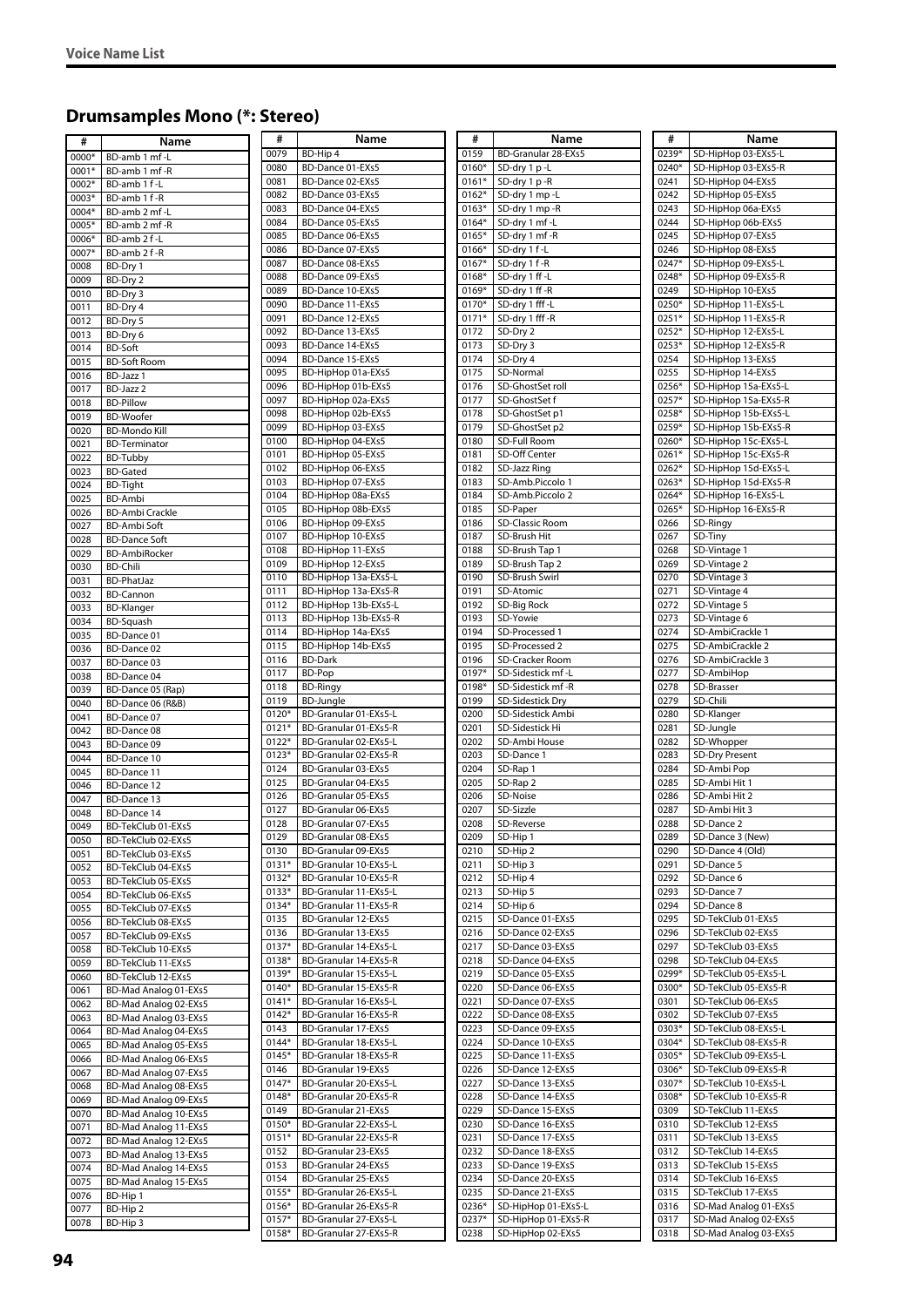| #       | Name                     |
|---------|--------------------------|
| 0319    | SD-Mad Analog 04-EXs5    |
| 0320    | SD-Mad Analog 05-EXs5    |
| 0321    | SD-Mad Analog 06-EXs5    |
| 0322    | SD-Mad Analog 07-EXs5    |
| 0323    | SD-Mad Analog 08-EXs5    |
| 0324    | SD-Mad Analog 09-EXs5    |
| 0325    | SD-Mad Analog 10-EXs5    |
|         |                          |
| 0326    | SD-Mad Analog 11-EXs5    |
| 0327    | SD-Mad Analog 12-EXs5    |
| 0328    | SD-Mad Analog 13-EXs5    |
| 0329    | SD-Mad Analog 14-EXs5    |
| 0330    | SD-Mad Analog 15-EXs5    |
| 0331    | SD-Granular 01-EXs5      |
| 0332    | SD-Granular 02-EXs5      |
|         | SD-Granular 03-EXs5      |
| 0333    |                          |
| 0334*   | SD-Granular 04-EXs5-L    |
| 0335*   | SD-Granular 04-EXs5-R    |
| 0336*   | SD-Granular 05-EXs5-L    |
| 0337*   | SD-Granular 05-EXs5-R    |
| 0338    | SD-Granular 06-EXs5      |
| 0339*   | SD-Granular 07-EXs5-L    |
| 0340*   | SD-Granular 07-EXs5-R    |
|         |                          |
| 0341*   | SD-Granular 08-EXs5-L    |
| $0342*$ | SD-Granular 08-EXs5-R    |
| 0343    | SD-Granular 09-EXs5      |
| 0344    | SD-Granular 10-EXs5      |
| 0345    | SD-Granular 11-EXs5      |
| 0346*   | SD-Granular 12-EXs5-L    |
| 0347*   | SD-Granular 12-EXs5-R    |
|         | SD-Granular 13-EXs5      |
| 0348    |                          |
| 0349*   | SD-Granular 14-EXs5-L    |
| 0350*   | SD-Granular 14-EXs5-R    |
| 0351*   | SD-Granular 15-EXs5-L    |
| 0352*   | SD-Granular 15-EXs5-R    |
| 0353*   | SD-Granular 16-EXs5-L    |
| 0354*   | SD-Granular 16-EXs5-R    |
| 0355*   | SD-Granular 17-EXs5-L    |
| 0356*   | SD-Granular 17-EXs5-R    |
|         |                          |
| 0357*   | SD-Granular 18-EXs5-L    |
| 0358*   | SD-Granular 18-EXs5-R    |
| 0359*   | SD-Granular 19-EXs5-L    |
| 0360*   | SD-Granular 19-EXs5-R    |
| 0361*   | SD-Granular 20-EXs5-L    |
| 0362*   | SD-Granular 20-EXs5-R    |
| 0363*   | SD-Granular 21-EXs5-L    |
| 0364*   | SD-Granular 21-EXs5-R    |
|         |                          |
| 0365*   | SD-Granular 22-EXs5-L    |
| 0366*   | SD-Granular 22-EXs5-R    |
| 0367*   | SD-Granular 23-EXs5-L    |
| 0368*   | SD-Granular 23-EXs5-R    |
| 0369*   | SD-Granular 24-EXs5-L    |
| 0370*   | SD-Granular 24-EXs5-R    |
| 0371*   | SD-Granular 25-EXs5-L    |
| 0372*   |                          |
|         | SD-Granular 25-EXs5-R    |
| 0373    | SD-Granular 26-EXs5      |
| 0374    | Rimshot-Dance 1          |
| 0375    | Rimshot-Dance 2          |
| 0376    | Sidestick-Dance 1-EXs5   |
| 0377    | Sidestick-Dance 2-EXs5   |
| 0378*   | Sidestick-HipHop-EXs5-L  |
| 0379*   | Sidestick-HipHop-EXs5-R  |
| 0380    | Sidestick-Mad Ana 1-EXs5 |
|         |                          |
| 0381    | Sidestick-Mad Ana 2-EXs5 |
| 0382*   | Sidestick-Granular-EX5-L |
| 0383*   | Sidestick-Granular-EX5-R |
| 0384*   | Tom 1-Floor mf-L         |
| 0385*   | Tom 1-Floor mf -R        |
| 0386*   | Tom 1-Lo f-L             |
| 0387*   | Tom 1-Lo f-R             |
| 0388*   | Tom 1-MidLo mf-L         |
|         |                          |
| 0389*   | Tom 1-MidLo mf-R         |
| 0390*   | Tom 1-MidLo f-L          |
| 0391*   | Tom 1-MidLo f-R          |
| 0392*   | Tom 1-MidHi mf-L         |
| 0393*   | Tom 1-MidHi mf -R        |
| 0394*   | Tom 1-MidHi f-L          |
| 0395*   | Tom 1-MidHi f-R          |
| 0396*   | Tom 1-Hi mp -L           |
|         |                          |
| 0397*   | Tom 1-Hi mp -R           |
| 0398*   | Tom 1-Hi mf -L           |

0399\* Tom 1-Hi mf -R

| #                | Name                                                 |
|------------------|------------------------------------------------------|
| 0400             | Tom 2-Floor                                          |
| 0401<br>0402     | Tom 2-Lo<br>Tom 2-Hi                                 |
| 0403             | Tom 3-Floor                                          |
| 0404             | Tom 3-Lo                                             |
| 0405             | Tom 3-Hi                                             |
| 0406<br>0407     | Tom 4-Floor<br>Tom 4-Lo                              |
| 0408             | Tom 4-Hi                                             |
| 0409             | Tom-Processed                                        |
| 0410             | Tom-Jazz Floor                                       |
| 0411<br>0412     | Tom-Jazz Hi<br>Tom-Jazz Hi Rim                       |
| 0413             | Tom-Brush Floor                                      |
| 0414             | Tom-Brush Hi                                         |
| 0415             | Tom-Dirty Funk                                       |
| 0416<br>0417     | Tom-Old R&B                                          |
| 0418             | Tom-Dance a-EXs5<br>Tom-Dance b-EXs5                 |
| 0419             | Tom-Dance c-EXs5                                     |
| 0420             | Tom-Dance d-EXs5                                     |
| 0421<br>0422     | Tom-Dance e-EXs5<br>Tom-Dance f-EXs5                 |
| 0423             | Tom-Dance g-EXs5                                     |
| 0424             | Tom-Dance h-EXs5                                     |
| 0425             | Tom-Dance i-EXs5                                     |
| 0426             | Tom-Dance j-EXs5                                     |
| 0427<br>0428     | Tom-Dance k-EXs5<br>Tom-Dance I-EXs5                 |
| 0429             | Tom-HipHop Lo 1-EXs5                                 |
| 0430             | Tom-HipHop Lo 2-EXs5                                 |
| 0431             | Tom-HipHop Lo 3-EXs5                                 |
| 0432<br>0433     | Tom-HipHop Mid Lo 1-EXs5<br>Tom-HipHop Mid Lo 2-EXs5 |
| 0434             | Tom-HipHop Mid Lo 3-EXs5                             |
| 0435             | Tom-HipHop Mid Lo 4-EXs5                             |
| 0436             | Tom-HipHop Mid Hi 1-EXs5                             |
| 0437<br>0438     | Tom-HipHop Mid Hi 2-EXs5<br>Tom-HipHop Mid Hi 3-EXs5 |
| 0439             | Tom-HipHop Mid Hi 4-EXs5                             |
| 0440             | Tom-HipHop Hi 1-EXs5                                 |
| 0441<br>0442     | Tom-HipHop Hi 2-EXs5<br>Tom-HipHop Hi 3-EXs5         |
| 0443             | Tom-HipHop Hi 4-EXs5                                 |
| 0444             | Tom-VPM                                              |
| 0445             | Tom-Synth                                            |
| 0446<br>0447*    | Tom-Dance<br>Tom-TekClub-EXs5-L                      |
| 0448*            | Tom-TekClub-EXs5-R                                   |
| 0449             | Tom-Mad Analog 1-EXs5                                |
| 0450             | Tom-Mad Analog 2-EXs5                                |
| 0451<br>0452     | Tom-Mad Analog 3-EXs5<br>Tom-Mad Analog 4a-EXs5      |
| 0453             | Tom-Mad Analog 4b-EXs5                               |
| 0454             | Tom-Mad Analog 5a-EXs5                               |
| 0455             | Tom-Mad Analog 5b-EXs5                               |
| 0456<br>0457     | Tom-Mad Analog 6a-EXs5<br>Tom-Mad Analog 6b-EXs5     |
| 0458             | Tom-Mad Analog 7-EXs5                                |
| 0459             | Tom-Mad Analog 8-EXs5                                |
| 0460             | Tom-Mad Analog 9-EXs5                                |
| 0461*<br>0462*   | Tom-Granular 1-EXs5-L<br>Tom-Granular 1-EXs5-R       |
| 0463*            | Tom-Granular 2-EXs5-L                                |
| 0464*            | Tom-Granular 2-EXs5-R                                |
| $0465*$<br>0466* | Tom-Granular 3-EXs5-L<br>Tom-Granular 3-EXs5-R       |
| 0467             | Tom-Granular 4-EXs5                                  |
| 0468             | Tom-Granular 5-EXs5                                  |
| 0469             | Tom-Granular 6-EXs5                                  |
| 0470<br>0471     | Hi-Hat 1-Closed mf<br>Hi-Hat 1-Closed ff             |
| 0472             | Hi-Hat 1-Pedal mf                                    |
| 0473             | Hi-Hat 1-Pedal ff                                    |
| 0474             | Hi-Hat 1-Open mf                                     |
| 0475<br>0476     | Hi-Hat 1-Open ff<br>Hi-Hat 2-Closed 1                |
| 0477             | Hi-Hat 2-Closed 2                                    |
| 0478             | Hi-Hat 2-Pedal                                       |
| 0479             | Hi-Hat 2-Pedal Open                                  |
| 0480             | Hi-Hat 2-Open 1                                      |

| #                | Name                                           |
|------------------|------------------------------------------------|
| 0481             | Hi-Hat 2-Open 2                                |
| 0482             | Hi-Hat 2-Sizzle                                |
| 0483             | Hi-Hat 3-Closed 1                              |
| 0484<br>0485     | Hi-Hat 3-Closed 2<br>Hi-Hat 3-Pedal            |
| 0486             | Hi-Hat 3-Pedal Open                            |
| 0487             | Hi-Hat 3-Open 1                                |
| 0488             | Hi-Hat 3-Open 2                                |
| 0489             | Hi-Hat 3-Sizzle                                |
| 0490<br>0491     | Hi-Hat-Chili<br>Hi-Hat-Crisp Closed 1          |
| 0492             | Hi-Hat-Crisp Closed 2                          |
| 0493             | Hi-Hat-Crisp Open                              |
| 0494             | Hi-Hat-Grange                                  |
| 0495             | Hi-Hat-Vintage                                 |
| 0496<br>0497     | Hi-Hat-Vintage 2<br>Hi-Hat-Tight 1             |
| 0498             | Hi-Hat-Tight 2                                 |
| 0499             | Hi-Hat-Old Closed 1                            |
| 0500             | Hi-Hat-Old Closed 2                            |
| 0501             | Hi-Hat-Old Closed 3                            |
| 0502<br>0503     | Hi-Hat-Old Open<br>Hi-Hat-Hip 1                |
| 0504             | Hi-Hat-Hip 2                                   |
| 0505             | Hi-Hat Dance 01-EXs5                           |
| 0506             | Hi-Hat Dance 02-EXs5                           |
| 0507             | Hi-Hat Dance 03-EXs5                           |
| 0508             | Hi-Hat Dance 04-EXs5                           |
| 0509<br>0510     | Hi-Hat Dance 05-EXs5<br>Hi-Hat Dance 06-EXs5   |
| 0511             | Hi-Hat Dance 07-EXs5                           |
| 0512             | Hi-Hat Dance 09-EXs5                           |
| 0513             | Hi-Hat Dance 10-EXs5                           |
| 0514<br>0515     | Hi-Hat Dance 11-EXs5<br>Hi-Hat HipHop 01-EXs5  |
| 0516             | Hi-Hat HipHop 02-EXs5                          |
| 0517             | Hi-Hat HipHop 03-EXs5                          |
| 0518             | Hi-Hat HipHop 04-EXs5                          |
| 0519<br>0520     | Hi-Hat HipHop 05-EXs5<br>Hi-Hat HipHop 06-EXs5 |
| 0521             | Hi-Hat HipHop 07-EXs5                          |
| 0522             | Hi-Hat-Amb Crackle                             |
| 0523             | Hi-Hat-Ambi                                    |
| 0524<br>0525     | Hi-Hat-Clangy Open<br>Hi-Hat-Whispy            |
| 0526             | Hi-Hat-Alpo Closed                             |
| 0527             | Hi-Hat Dance 1 Closed                          |
| 0528             | Hi-Hat Dance 1 Open                            |
| 0529<br>0530     | Hi-Hat Dance 2 Closed<br>Hi-Hat Dance 2 Open   |
| 0531             | Hi-Hat Dance 3 Closed                          |
| 0532             | Hi-Hat Dance 3 Open                            |
| 0533             | Hi-Hat Dance 4 Closed                          |
| 0534             | Hi-Hat Dance 4 Open                            |
| 0535<br>0536     | Hi-Hat Dance 5 Closed<br>Hi-Hat Dance 5 Open   |
| 0537*            | Hat-TekClub 01-EXs5-L                          |
| 0538*            | Hat-TekClub 01-EXs5-R                          |
| 0539*            | Hat-TekClub 02-EXs5-L                          |
| 0540*            | Hat-TekClub 02-EXs5-R                          |
| 0541*<br>0542*   | Hat-TekClub 03-EXs5-L<br>Hat-TekClub 03-EXs5-R |
| 0543*            | Hat-TekClub 04-EXs5-L                          |
| $0544*$          | Hat-TekClub 04-EXs5-R                          |
| 0545*            | Hat-TekClub 05-EXs5-L                          |
| 0546*<br>$0547*$ | Hat-TekClub 05-EXs5-R<br>Hat-TekClub 06-EXs5-L |
| 0548*            | Hat-TekClub 06-EXs5-R                          |
| 0549*            | Hat-TekClub 07-EXs5-L                          |
| 0550*            | Hat-TekClub 07-EXs5-R                          |
| 0551*<br>0552*   | Hat-TekClub 08-EXs5-L                          |
| 0553*            | Hat-TekClub 08-EXs5-R<br>Hat-TekClub 09-EXs5-L |
| 0554*            | Hat-TekClub 09-EXs5-R                          |
| 0555             | Hat-TekClub 10-EXs5                            |
| 0556             | Hat-TekClub 11-EXs5                            |
| 0557*<br>0558*   | Hat-TekClub 12-EXs5-L<br>Hat-TekClub 12-EXs5-R |
| 0559             | HiHat Mad Analog 01-EXs5                       |
| 0560             | HiHat Mad Analog 02-EXs5                       |
| 0561             | HiHat Mad Analog 03-EXs5                       |

| #       | Name                     |
|---------|--------------------------|
| 0562    | HiHat Mad Analog 04-EXs5 |
| 0563    | HiHat Mad Analog 05-EXs5 |
| 0564    | HiHat Mad Analog 06-EXs5 |
| 0565    | HiHat Mad Analog 07-EXs5 |
| 0566    | HiHat Mad Analog 08-EXs5 |
|         |                          |
| 0567    | HiHat Mad Analog 09-EXs5 |
| 0568    | HiHat Mad Analog 10-EXs5 |
| 0569    | HiHat Mad Analog 11-EXs5 |
| 0570    | HiHat Mad Analog 12-EXs5 |
| 0571    | HiHat Mad Analog 13-EXs5 |
| 0572    | HiHat Mad Analog 14-EXs5 |
| 0573    | HiHat Mad Analog 15-EXs5 |
| 0574    | HiHat Mad Analog 16-EXs5 |
| 0575    | Hi-Hat Granular 01-EXs5  |
| 0576    | Hi-Hat Granular 02-EXs5  |
| 0577*   | HiHat Granular 03-EXs5-L |
| $0578*$ | HiHat Granular 03-EXs5-R |
| 0579*   | HiHat Granular 04-EXs5-L |
| 0580*   | HiHat Granular 04-EXs5-R |
| 0581*   | HiHat Granular 05-EXs5-L |
| 0582*   | HiHat Granular 05-EXs5-R |
| 0583*   | HiHat Granular 06-EXs5-L |
|         |                          |
| 0584*   | HiHat Granular 06-EXs5-R |
| 0585    | Hi Hat Granular 07-EXs5  |
| 0586    | Hi Hat Granular 08-EXs5  |
| 0587    | Hi Hat Granular 09-EXs5  |
| 0588    | Hi Hat Granular 10-EXs5  |
| 0589    | Hi Hat Granular 11-EXs5  |
| 0590    | Hi Hat Granular 12-EXs5  |
| 0591    | Hi Hat Granular 13-EXs5  |
| 0592    | Hi Hat Granular 14-EXs5  |
| 0593    | Hi Hat Granular 15-EXs5  |
| 0594    | Hi Hat Granular 16-EXs5  |
| 0595*   | HiHat Granular 17-EXs5-L |
| 0596*   | HiHat Granular 17-EXs5-R |
| 0597*   | HiHat Granular 18-EXs5-L |
| 0598*   | HiHat Granular 18-EXs5-R |
| 0599*   | HiHat Granular 19-EXs5-L |
| 0600*   | HiHat Granular 19-EXs5-R |
| 0601    | Hi Hat Granular 20-EXs5  |
| 0602    | HiHat Granular 21-EXs5   |
| 0603    | HiHat Granular 22-EXs5   |
| 0604    | HiHat Granular 23-EXs5   |
| 0605*   | Crash Cymbal 1 mf -L     |
| 0606*   | Crash Cymbal 1 mf -R     |
| 0607    | Crash Cymbal 2           |
| 0608    | Crash Cymbal 3           |
| 0609    | Crash Cymbal 4           |
| 0610    | Crash Dance 1-EXs5       |
| 0611    | Crash Dance 2-EXs5       |
| 0612    | Crash Dance 3-EXs5       |
| 0613    | Crash Dance 4-EXs5       |
| 0614*   | Crash HipHop 1-EXs5-L    |
| 0615*   | Crash HipHop 1-EXs5-R    |
| 0616    | Crash HipHop 2-EXs5      |
| 0617    | Crash-Dance 1            |
| 0618    | Crash-Dance 2 DDD1       |
| 0619    | Crash-Dance 3            |
| 0620    | Crash-Jungle             |
| 0621*   | Crash-Granular-EXs5-L    |
| 0622*   | Crash-Granular-EXs5-R    |
| 0623*   | Ride Cymbal 1 -L         |
| 0624*   | Ride Cymbal 1 - R        |
| 0625*   | Ride Cymbal 2 -L         |
| 0626*   | Ride Cymbal 2 - R        |
| 0627    | Ride Cymbal 4 Edge       |
|         |                          |
| 0628    | Ride Cymbal 5 Edge       |
| 0629    | Ride HipHop 1-EXs5       |
| 0630    | Ride HipHop 2-EXs5       |
| 0631    | Ride Cymbal-Jazz         |
| 0632*   | Ride Cymbal Cup 1-L      |
| 0633*   | Ride Cymbal Cup 1 - R    |
| 0634    | Ride Cymbal Cup 2        |
| 0635    | Ride-Dance 1             |
| 0636    | Ride-Dance 2 DDD1        |
| 0637    | Ride Dance-EXs5          |
| 0638    | China Cymbal             |
| 0639    | Splash Cymbal            |
| 0640    | Cymbal Reverse           |
| 0641    | Cymbal Reverse 1-EXs5    |
| 0642    | Cymbal Reverse 2-EXs5    |
|         |                          |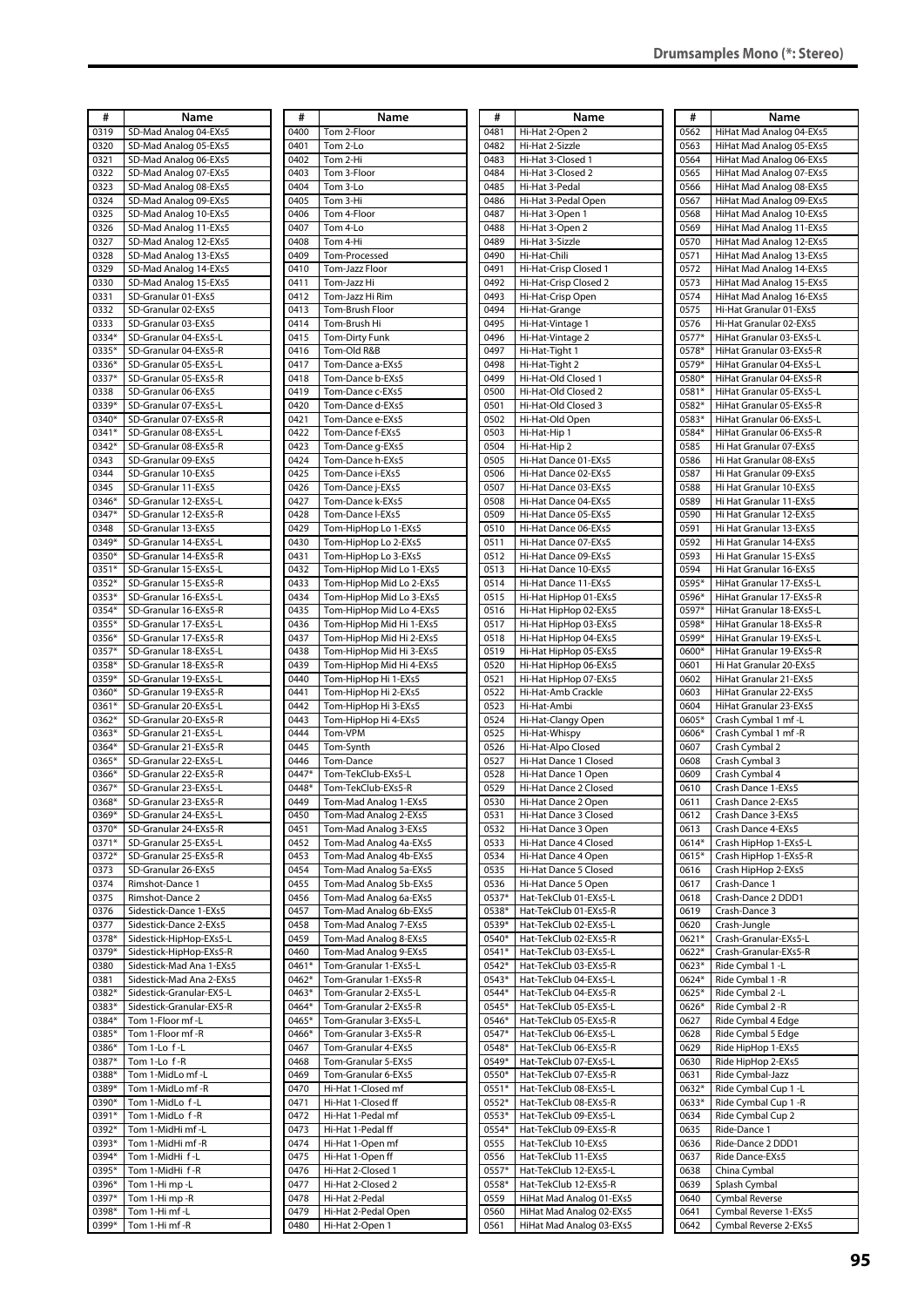| #            | Name                                       |
|--------------|--------------------------------------------|
| 0643         | Cymbal Reverse 3-EXs5                      |
| 0644         | Cymbal Reverse 4-EXs5                      |
| 0645         | Orchestral BD                              |
| 0646         | Orchestral SD                              |
| 0647<br>0648 | Orch.SD Roll 1<br>Orch.SD Roll 2           |
| 0649         | Orch Cymbal-Closed                         |
| 0650         | Orch Cymbal-Open                           |
| 0651         | Timpani                                    |
| 0652*        | Hand Claps 1 -L                            |
| 0653*        | Hand Claps 1 -R                            |
| 0654         | Hand Claps 2                               |
| 0655         | Hand Claps 3 Hip                           |
| 0656         | Hand Claps 4 Happy                         |
| 0657         | Dance Claps 1                              |
| 0658         | Dance Claps 2                              |
| 0659         | Dance Claps 3                              |
| 0660         | Clap Dance 1-EXs5                          |
| 0661         | Clap Dance 2-EXs5                          |
| 0662         | Clap HipHop 1-EXs5                         |
| 0663         | Clap HipHop 2-EXs5                         |
| 0664         | Clap TekClub-EXs5                          |
| 0665         | Clap Mad Analog 1-EXs5                     |
| 0666         | Clap Mad Analog 2-EXs5                     |
| 0667         | Clap Mad Analog 3-EXs5                     |
| 0668         | Clap Mad Analog 4-EXs5                     |
| 0669         | Clap Mad Analog 5-EXs5                     |
| 0670*        | Clap Granular 1-EXs5-L                     |
| 0671*        | Clap Granular 1-EXs5-R                     |
| 0672*        | Clap Granular 2-EXs5-L                     |
| 0673*        | Clap Granular 2-EXs5-R                     |
| 0674         | Finger Snap                                |
| 0675<br>0676 | Finger Snap 1-EXs5<br>Finger Snap 2-EXs5   |
| 0677         | Finger Snap 3-EXs5                         |
| 0678         | Finger Snap 4-EXs5                         |
| 0679         | Drumstick Hit                              |
| 0680         | Conga 1 Lo-Open                            |
| 0681         | Conga 1 Lo-MuteSlap                        |
| 0682         | Conga 1 Lo-Slap                            |
| 0683         | Conga 1 Hi-Open                            |
| 0684         | Conga 1 Hi-Mute                            |
| 0685         | Conga 1 Hi-MtSlap                          |
| 0686         | Conga 1 Hi-Slap 1                          |
| 0687         | Conga 1 Hi-Slap 2                          |
| 0688         | Conga 1-Heel                               |
| 0689         | Conga 1-Toe                                |
| 0690         | Conga 2 Lo-Open mf                         |
| 0691         | Conga 2 Lo-Open f                          |
| 0692         | Conga 2 Lo-OpenSlap                        |
| 0693         | Conga 2 Lo-OpenSlapFlam                    |
| 0694         | Conga 2 Lo-Muffled                         |
| 0695<br>0696 | Conga 2 Lo-Closed<br>Conga 2 Lo-ClosedSlap |
| 0697         | Conga 2 Lo-Heel                            |
| 0698         | Conga 2 Lo-Toe                             |
| 0699         | Conga 2 Hi-Open mp                         |
| 0700         | Conga 2 Hi-Open mf                         |
| 0701         | Conga 2 Hi-Open f                          |
| 0702         | Conga 2 Hi-OpenSlap                        |
| 0703         | Conga 2 Hi-Muffled                         |
| 0704         | Conga 2 Hi-Closed                          |
| 0705         | Conga 2 Hi-ClosedSlap                      |
| 0706         | Conga 2 Hi-Heel                            |
| 0707         | Conga 2 Hi-Toe                             |
| 0708         | Bongo 1 Lo-Open                            |
| 0709         | Bongo 1 Lo-Slap                            |
| 0710         | Bongo 1 Lo-Stick                           |
| 0711         | Bongo 1 Hi-Open                            |
| 0712         | Bongo 1 Hi-Slap                            |
| 0713         | Bongo 1 Hi-Stick 1                         |
| 0714         | Bongo 1 Hi-Stick 2                         |
| 0715         | Bongo 2 Lo-Muffled mp                      |
| 0716         | Bongo 2 Lo-Muffled f                       |
| 0717<br>0718 | Bongo 2 Lo-Closed                          |
|              | Bongo 2 Lo-Fingernail                      |
| 0719<br>0720 | Bongo 2 Lo-Cuptone<br>Bongo 2 Lo-Slap      |
| 0721         | Bongo 2 Hi-Open mf                         |
| 0722         | Bongo 2 Hi-Open f                          |
| 0723         | Bongo 2 Hi-Pops                            |
|              |                                            |

| #            | Name                                        |
|--------------|---------------------------------------------|
| 0724         | Bongo 2 Hi-Hightone                         |
| 0725<br>0726 | Bongo 2 Hi-Fingernail<br>Bongo 2 Hi-Cuptone |
| 0727         | Bongo 2 Hi-Slap                             |
| 0728         | Djembe-Open                                 |
| 0729         | Djembe-Mute                                 |
| 0730<br>0731 | Djembe-Slap<br>Castanet-Single              |
| 0732         | Castanet-Double 1                           |
| 0733         | Castanet-Double 2                           |
| 0734<br>0735 | Guiro-Long<br>Guiro-Short                   |
| 0736         | Guiro-Tap                                   |
| 0737         | Maracas-Push                                |
| 0738         | Maracas-Pull                                |
| 0739<br>0740 | Baya-Open<br>Baya-Ghe                       |
| 0741         | Baya-Mute 1                                 |
| 0742         | Baya-Mute 2                                 |
| 0743<br>0744 | Baya-Mute 3<br>Baya-Mute 4                  |
| 0745         | Baya-Mute 5                                 |
| 0746         | Tabla-Na                                    |
| 0747<br>0748 | Tabla-Open<br>Tabla-Tin                     |
| 0749         | Tabla-Mute 1                                |
| 0750         | Tabla-Mute 2                                |
| 0751         | Tabla-Mute 3                                |
| 0752<br>0753 | Tabla-Mute 4<br>Taiko-Open                  |
| 0754         | Taiko-Rim                                   |
| 0755         | Tsuzumi                                     |
| 0756<br>0757 | Vibraslap<br>Claves                         |
| 0758         | Woodblock 1                                 |
| 0759         | Woodblock 2                                 |
| 0760<br>0761 | Timbales Lo-Open<br>Timbales Lo-Mute        |
| 0762         | Timbales Lo-Rim                             |
| 0763         | Timbales Hi-Edge                            |
| 0764         | Timbales Hi-Rim 1                           |
| 0765<br>0766 | Timbales Hi-Rim 2<br>Timbales-Paila         |
| 0767         | Tambourine 1-Push                           |
| 0768         | Tambourine 1-Pull                           |
| 0769<br>0770 | Tambourine 2<br>Tambourine 3                |
| 0771         | Tambourine 1-EXs5                           |
| 0772         | Tambourine 2-EXs5                           |
| 0773<br>0774 | Tambourine 3-EXs5<br>Triangle-Open          |
| 0775         | Triangle Open 1-EXs5                        |
| 0776         | Triangle Open 2-EXs5                        |
| 0777<br>0778 | Triangle-Mute<br>Triangle-Mute-EXs5         |
| 0779         | Triangle-Roll                               |
| 0780         | Cuica 1-Lo                                  |
| 0781<br>0782 | Cuica 1-Hi<br>Cuica 2-Lo                    |
| 0783         | Cuica 2-Hi                                  |
| 0784         | Shaker 1                                    |
| 0785         | Shaker 2                                    |
| 0786<br>0787 | Shaker 1-EXs5<br>Shaker 2-EXs5              |
| 0788         | Shaker 3-EXs5                               |
| 0789         | Shaker 4-EXs5                               |
| 0790<br>0791 | Shaker 5-EXs5<br>Shaker 6-EXs5              |
| 0792         | Cabasa-Up                                   |
| 0793         | Cabasa-Down                                 |
| 0794<br>0795 | Cabasa-Tap<br>Caxixi-Hard                   |
| 0796         | Caxixi-Soft                                 |
| 0797         | Agogo Bell                                  |
| 0798<br>0799 | Cowbell 1                                   |
| 0800         | Cowbell 2<br>Chacha Bell                    |
| 0801         | Mambo Bell                                  |
| 0802         | Sleigh Bell                                 |
| 0803<br>0804 | Rap Sleigh bell<br>Finger Cymbal            |
|              |                                             |

| #              | Name                                               |
|----------------|----------------------------------------------------|
| 0805           | Marc Tree                                          |
| 0806<br>0807   | Marc Tree LP<br>Marc Tree-EXs5                     |
| 0808           | Marc Tree Rev-EXs5                                 |
| 0809           | <b>Bell Tree</b>                                   |
| 0810           | Flexatone                                          |
| 0811           | Samba Whistle 1                                    |
| 0812           | Samba Whistle 2                                    |
| 0813           | Chinese Gong<br>Vocal SD                           |
| 0814<br>0815   | <b>Vocal Cowbell</b>                               |
| 0816           | Vocal Woodblock                                    |
| 0817           | Dance Perc 1 Hip                                   |
| 0818           | Dance Perc 2a                                      |
| 0819<br>0820   | Dance Perc 2b<br>Dance Perc 3 House                |
| 0821           | Dance Perc 4 House                                 |
| 0822           | Dance Perc 5 Conga                                 |
| 0823           | Dance Perc 6 Clave                                 |
| 0824<br>0825   | Dance Perc 7 Cowbell<br>Dance Perc 8 Maraca        |
| 0826           | Perc-Dance 01-EXs5                                 |
| 0827           | Perc-Dance 02-EXs5                                 |
| 0828           | Perc-Dance 03-EXs5                                 |
| 0829           | Perc-Dance 04-EXs5                                 |
| 0830<br>0831   | Perc-Dance 05-EXs5<br>Perc-Dance 06-EXs5           |
| 0832           | Perc-Dance 07-EXs5                                 |
| 0833           | Perc-Dance 08-EXs5                                 |
| 0834           | Perc-Dance 09-EXs5                                 |
| 0835<br>0836   | Perc-Dance 10-EXs5<br>Perc-Dance 11-EXs5           |
| 0837           | Perc-Dance 12-EXs5                                 |
| 0838           | Perc-TekClub 01-EXs5                               |
| 0839           | Perc-TekClub 02-EXs5                               |
| 0840           | Perc-TekClub 03-EXs5                               |
| 0841<br>0842   | Perc-TekClub 04-EXs5<br>Perc-TekClub 05-EXs5       |
| 0843           | Perc-TekClub 06-EXs5                               |
| 0844           | Perc-TekClub 07-EXs5                               |
| 0845           | Perc-TekClub 08-EXs5                               |
| 0846*<br>0847* | Perc-TekClub 09-EXs5-L<br>Perc-TekClub 09-EXs5-R   |
| 0848           | Perc-TekClub 10-EXs5                               |
| 0849           | Perc-TekClub 11-EXs5                               |
| 0850           | Perc-TekClub 12-EXs5                               |
| 0851<br>0852   | Perc-TekClub 13-EXs5<br>Perc-TekClub 14-EXs5       |
| 0853           | Perc-TekClub 15-EXs5                               |
| 0854           | Perc-TekClub 16-EXs5                               |
| 0855*          | Perc-TekClub 17-EXs5-L                             |
| 0856*<br>0857  | Perc-TekClub 17-EXs5-R<br>Perc-TekClub 18-EXs5     |
| 0858           | Perc-Mad Analog 01-EXs5                            |
| 0859           | Perc-Mad Analog 02-EXs5                            |
| 0860           | Perc-Mad Analog 03-EXs5                            |
| 0861<br>0862   | Perc-Mad Analog 04-EXs5<br>Perc-Mad Analog 05-EXs5 |
| 0863           | Perc-Mad Analog 06-EXs5                            |
| 0864           | Perc-Mad Analog 07-EXs5                            |
| 0865           | Perc-Mad Analog 08-EXs5                            |
| 0866<br>0867   | Perc-Mad Analog 09-EXs5<br>Perc-Mad Analog 10-EXs5 |
| 0868           | Perc-Mad Analog 11-EXs5                            |
| 0869           | Perc-Mad Analog 12-EXs5                            |
| 0870           | Perc-Mad Analog 13-EXs5                            |
| 0871<br>0872   | Perc-Mad Analog 14-EXs5<br>Perc-Mad Analog 15-EXs5 |
| 0873           | Perc-Mad Analog 16-EXs5                            |
| 0874           | Perc-Mad Analog 17-EXs5                            |
| 0875           | Perc-Mad Analog 18-EXs5                            |
| 0876<br>0877   | Perc-Mad Analog 19-EXs5<br>Perc-Mad Analog 20-EXs5 |
| 0878           | Perc-Mad Analog 21-EXs5                            |
| 0879           | Perc-Mad Analog 22-EXs5                            |
| 0880           | Perc-Mad Analog 23-EXs5                            |
| 0881<br>0882   | Perc-Mad Analog 24-EXs5<br>Perc-Mad Analog 25-EXs5 |
| 0883           | Perc-Mad Analog 26-EXs5                            |
| 0884           | Perc-Mad Analog 27-EXs5                            |
| 0885           | Perc-Mad Analog 28-EXs5                            |

| #            | Name                                             |
|--------------|--------------------------------------------------|
| 0886         | Perc-Mad Analog 29-EXs5                          |
| 0887         | Perc-Mad Analog 30-EXs5                          |
| 0888         | Perc-Mad Analog 31-EXs5                          |
| 0889         | Perc-Mad Analog 32-EXs5                          |
| 0890         | Perc-Mad Analog 33-EXs5                          |
| 0891         | Perc-Mad Analog 34-EXs5                          |
| 0892         | Perc-Mad Analog 35-EXs5                          |
| 0893         | Perc-Mad Analog 36-EXs5                          |
| 0894         | Perc-Mad Analog 37-EXs5                          |
| 0895         | Perc-Mad Analog 38-EXs5                          |
| 0896         | Perc-Granular 01-EXs5                            |
| 0897<br>0898 | Perc-Granular 02-EXs5<br>Perc-Granular 03-EXs5   |
| 0899         | Perc-Granular 04-EXs5                            |
| 0900         | Perc-Granular 05-EXs5                            |
| 0901         | Perc-Granular 06-EXs5                            |
| 0902         | Perc-Granular 07-EXs5                            |
| 0903         | Perc-Granular 08-EXs5                            |
| 0904*        | Perc-Granular 09-EXs5-L                          |
| 0905*        | Perc-Granular 09-EXs5-R                          |
| 0906         | Perc-Granular 10-EXs5                            |
| 0907*        | Perc-Granular 11-EXs5-L                          |
| 0908*        | Perc-Granular 11-EXs5-R<br>Perc-Granular 12-EXs5 |
| 0909<br>0910 | Perc-Granular 13-EXs5                            |
| 0911         | Perc-Granular 14-EXs5                            |
| 0912         | Perc-Granular 15-EXs5                            |
| 0913*        | Perc-Granular 16-EXs5-L                          |
| 0914*        | Perc-Granular 16-EXs5R                           |
| 0915*        | Perc-Granular 17-EXs5-L                          |
| 0916*        | Perc-Granular 17-EXs5-R                          |
| 0917         | Perc-Granular 18-EXs5                            |
| 0918         | Perc-Granular 19-EXs5                            |
| 0919         | Perc-Granular 20-EXs5                            |
| 0920         | Perc-Granular 21-EXs5                            |
| 0921         | Perc-Granular 22-EXs5                            |
| 0922         | Perc-Granular 23-EXs5                            |
| 0923<br>0924 | Perc-Granular 24-EXs5<br>Perc-Granular 25-EXs5   |
| 0925         | Perc-Granular 26-EXs5                            |
| 0926         | Perc-Granular 27-EXs5                            |
| 0927*        | Perc-Granular 28-EXs5-L                          |
| 0928*        | Perc-Granular 28-EXs5-R                          |
| 0929         | Perc-Granular 29-EXs5                            |
| 0930         | Perc-Granular 30-EXs5                            |
| 0931         | Perc-Granular 31-EXs5                            |
| 0932         | Perc-Granular 32-EXs5                            |
| 0933         | Perc-Granular 33-EXs5                            |
| 0934<br>0935 | Perc-Granular 34-EXs5<br>Perc-Granular 35-EXs5   |
| 0936         | Perc-Granular 36-EXs5                            |
| 0937         | Perc-Granular 37-EXs5                            |
| 0938         | Perc-Granular 38-EXs5                            |
| 0939         | Perc-Granular 39-EXs5                            |
| 0940         | Perc-Granular 40-EXs5                            |
| 0941*        | Perc-Granular 41-EXs5-L                          |
| 0942*        | Perc-Granular 41-EXs5-R                          |
| 0943         | Perc-Granular 42-EXs5                            |
| 0944         | Perc-Granular 43-EXs5                            |
| 0945         | Perc-Granular 44-EXs5<br>Perc-Granular 45-EXs5   |
| 0946<br>0947 | Perc-Granular 46-EXs5                            |
| 0948         | Zap 1                                            |
| 0949         | Zap 2                                            |
| 0950         | Zap 3                                            |
| 0951         | Zap-EXs5                                         |
| 0952         | DJ-Scratch 1-EXs5                                |
| 0953         | DJ-Scratch 2-EXs5                                |
| 0954         | DJ-Scratch 1                                     |
| 0955         | DJ-Scratch 2                                     |
| 0956         | DJ-Scratch 3a                                    |
| 0957         | DJ-Scratch 3b                                    |
| 0958<br>0959 | DJ-Scratch 3c<br>DJ-Scratch 4                    |
| 0960         | DJ-Hit Rub                                       |
| 0961         | DJ-Vocal Rub 1                                   |
| 0962         | DJ-Vocal Rub 2                                   |
| 0963         | DJ-BD Rub                                        |
| 0964         | DJ-SD Rub                                        |
| 0965         | DJ Vinyl Sliced 01                               |
| 0966         | DJ Vinyl Sliced 02                               |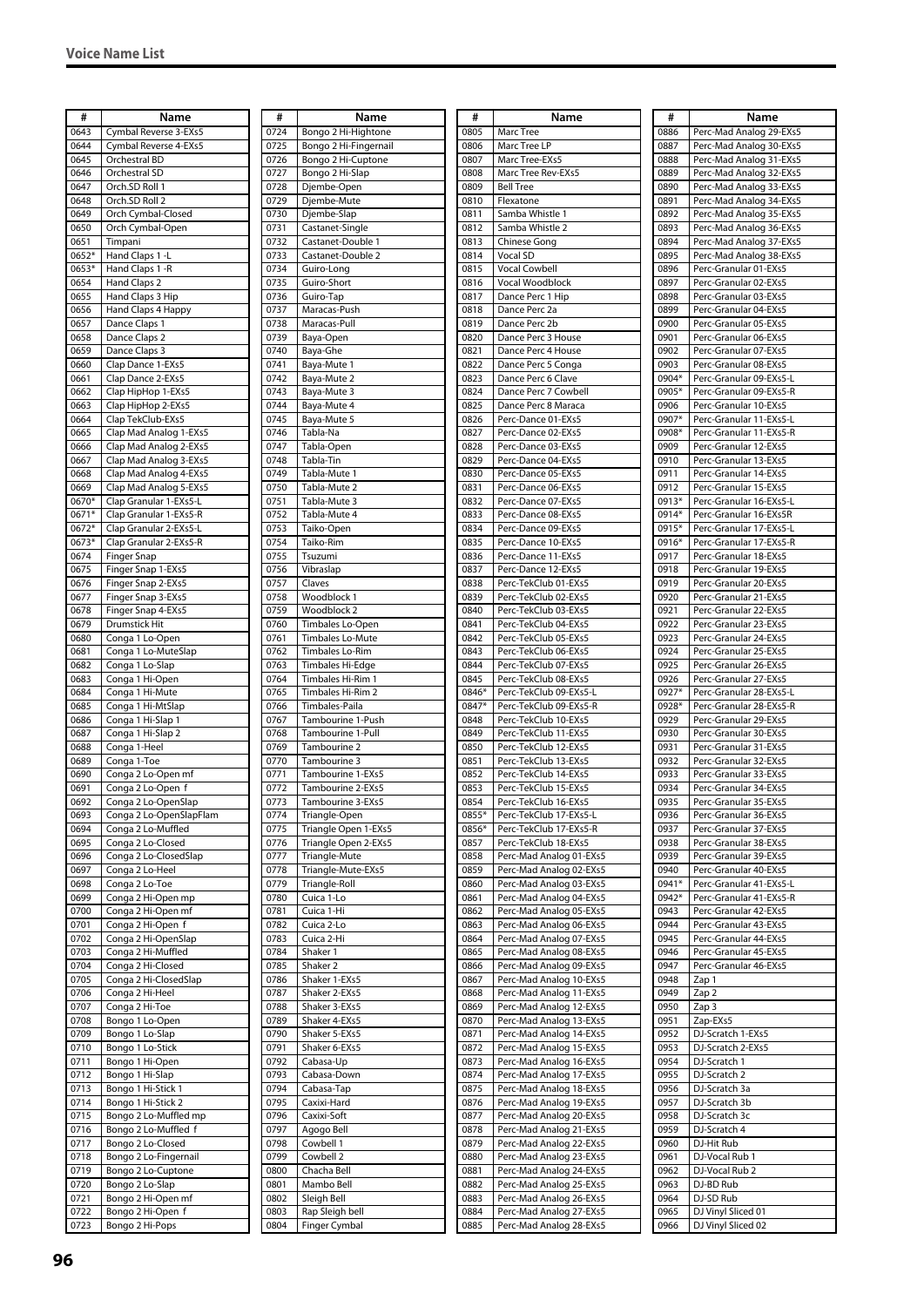| #            | Name                                               |
|--------------|----------------------------------------------------|
| 0967         | DJ Vinyl Sliced 03                                 |
| 0968         | DJ Vinyl Sliced 04                                 |
| 0969         | DJ Vinyl Sliced 05                                 |
| 0970         | DJ Vinyl Sliced 06                                 |
| 0971         | DJ Vinyl Sliced 07                                 |
| 0972         | DJ Vinyl Sliced 08                                 |
| 0973         | DJ Vinyl Sliced 09                                 |
| 0974         | DJ Vinyl Sliced 10                                 |
| 0975         | DJ Vinyl Sliced 11                                 |
| 0976         | DJ Vinyl Sliced 12                                 |
| 0977         | DJ Vinyl Sliced 13<br>DJ Vinyl Sliced 14           |
| 0978<br>0979 | DJ Vinyl Sliced 15                                 |
| 0980         | DJ Vinyl Sliced 16                                 |
| 0981         | DJ Vinyl Sliced 17                                 |
| 0982         | DJ Vinyl Sliced 18                                 |
| 0983         | DJ-Record Stop-EXs5                                |
| 0984         | DJ-Record Stop                                     |
| 0985         | DJ-Reverse                                         |
| 0986         | DJ-Old Record                                      |
| 0987         | Drum Fill-1-EXs5                                   |
| 0988         | Drum Fill-2-EXs5                                   |
| 0989         | Orchestra Hit                                      |
| 0990         | Pizz Hit                                           |
| 0991         | <b>Band Hit</b>                                    |
| 0992         | ImpactHit                                          |
| 0993         | <b>Philly Hit</b>                                  |
| 0994         | DJ-Vinyl Sliced 01-EXs5                            |
| 0995         | DJ-Vinyl Sliced 02-EXs5                            |
| 0996         | DJ-Vinyl Sliced 03-EXs5                            |
| 0997         | DJ-Vinyl Sliced 04-EXs5                            |
| 0998         | DJ-Vinyl Sliced 05-EXs5                            |
| 0999         | DJ-Vinyl Sliced 06-EXs5                            |
| 1000         | DJ-Vinyl Sliced 07-EXs5                            |
| 1001<br>1002 | DJ-Vinyl Sliced 08-EXs5<br>DJ-Vinyl Sliced 09-EXs5 |
| 1003         | DJ-Vinyl Sliced 10-EXs5                            |
| 1004         | DJ-Vinyl Sliced 11-EXs5                            |
| 1005         | DJ-Vinyl Sliced 12-EXs5                            |
| 1006         | Industry                                           |
| 1007         | Cyber Drum                                         |
| 1008         | <b>SD-Metal Striker</b>                            |
| 1009         | <b>SD-Air Explosion</b>                            |
| 1010         | Industry Loop 1                                    |
| 1011         | Industry Loop 2                                    |
| 1012         | Metal Hit                                          |
| 1013         | Voice 01                                           |
| 1014         | Voice 02                                           |
| 1015         | Voice 03                                           |
| 1016         | Voice 04                                           |
| 1017         | Voice 05                                           |
| 1018         | Voice 06                                           |
| 1019         | Voice 07                                           |
| 1020         | Voice 08                                           |
| 1021         | Voice 09                                           |
| 1022<br>1023 | Voice 10<br>Voice 11                               |
| 1024         | Voice 12                                           |
| 1025         | Voice 13                                           |
| 1026         | Voice 14                                           |
| 1027         | Voice 15                                           |
| 1028         | Voice 16                                           |
| 1029         | Voice 17                                           |
| 1030         | Voice 18                                           |
| 1031         | Voice 19                                           |
| 1032         | Voice 20                                           |
| 1033         | Voice 21                                           |
| 1034         | Voice 22                                           |
| 1035         | Voice 23                                           |
| 1036         | Voice 24                                           |
| 1037         | Voice 25                                           |
| 1038         | Voice 26                                           |
| 1039         | Voice 35 "Aow"                                     |
| 1040         | Voice 39 "Uuh"                                     |
| 1041         | Voice 40 "Com'On"                                  |
| 1042         | Voice 41 "Yah"                                     |
| 1043<br>1044 | Voice 42 "Oohh"<br>Voice 43 "Go"                   |
| 1045         | Voice 44                                           |
| 1046         | Voice 47                                           |
|              |                                                    |

1047 Yea Solo

| #                | Name                                             |
|------------------|--------------------------------------------------|
| 1048             | Year solo                                        |
| 1049             | Uhh Solo                                         |
| 1050             | Hit It                                           |
| 1051             | Uhhhh Solo                                       |
| 1052             | Voice Perc-Kick 1-EXs5                           |
| 1053             | Voice Perc-Kick 2a-EXs5                          |
| 1054             | Voice Perc-Kick 2b-EXs5                          |
| 1055<br>1056     | Voice Perc-Kick 3-EXs5<br>Voice Perc-Kick 4-EXs5 |
| 1057             | Voice Perc-Snare 1-EXs5                          |
| 1058             | Voice Perc-Snare 2-EXs5                          |
| 1059             | Voice Perc-Snare 3-EXs5                          |
| 1060             | Voice Perc-Snare 4-EXs5                          |
| 1061             | Voice Perc-Tom-Lo-EXs5                           |
| 1062             | Voice Perc-Tom-Mid-EXs5                          |
| 1063             | Voice Perc-Tom-Hi-EXs5                           |
| 1064             | VoicePerc-HH-Close1-EXs5                         |
| 1065             | VoicePerc-HH-Close2-EXs5                         |
| 1066             | Voice Perc-Cymbal-EXs5                           |
| 1067             | Voice Perc-Shaker-EXs5                           |
| 1068             | Voice Perc-Cowbell-EXs5                          |
| 1069             | Voice Perc-"Pa"-EXs5                             |
| 1070             | "ch"                                             |
| 1071             | "hhh"                                            |
| 1072             | "kkk"                                            |
| 1073<br>1074     | "puh"<br>"sss"                                   |
| 1075             | "tnn"                                            |
| 1076             | "Tuunn"                                          |
| 1077             | "Pehh"                                           |
| 1078             | "Thuum"                                          |
| 1079             | "Kaahh"                                          |
| 1080             | "Tehh"                                           |
| 1081             | "Pan"                                            |
| 1082             | "Ti"                                             |
| 1083             | "Cap"                                            |
| 1084             | "Chhi"                                           |
| 1085             | "Tinn"                                           |
| 1086             | "Haaa"                                           |
| 1087             | CompuVoice-Beep                                  |
| 1088             | CompuVoice-Noise                                 |
| 1089             | CompuVoice-Chi                                   |
| 1090             | CompuVoice-Test                                  |
| 1091             | CompuVoice-Do it                                 |
| 1092             | CompuVoice-When                                  |
| 1093             | CompuVoice-Toi                                   |
| 1094<br>1095     | CompuVoice-Ti<br>"Four" Solo                     |
| 1096             | "Three" Solo                                     |
| 1097             | "Two" Solo                                       |
| 1098             | "One" Solo                                       |
| 1099             | PC Vox-Sis                                       |
| 1100             | PC Vox-Dunc                                      |
| 1101             | PC Vox-Cks                                       |
| 1102             | PC Vox-For                                       |
| 1103             | PC Vox-One                                       |
| 1104             | PC Vox-If                                        |
| 1105             | PC Vox-Zee                                       |
| 1106             | PC Vox-Ae                                        |
| 1107             | PC Vox-Pa                                        |
| 1108             | PC Vox-Sh                                        |
| 1109             | PC Vox-O                                         |
| $\frac{1}{1}$ 10 | PC Vox-Tu                                        |
| 1111             | Stadium                                          |
| 1112             | Applause                                         |
| 1113             | Scream                                           |
| 1114             | Laughing                                         |
| 1115             | Footstep 1                                       |
| 1116             | Footstep 2                                       |
| 1117             | Click                                            |
| 1118<br>1119     | Bird 1<br>Bird 2                                 |
| 1120             | Dog                                              |
| 1121             | Gallop                                           |
| 1122             | Crickets 1                                       |
| 1123             | Crickets <sub>2</sub>                            |
| 1124             | <b>Hart Beat</b>                                 |
| 1125             | Punch                                            |
| 1126             | Tribe                                            |
| 1127             | GunShot                                          |
| 1128             | Rainstick                                        |
|                  |                                                  |

| #                | Name                        |  |  |  |  |
|------------------|-----------------------------|--|--|--|--|
| 1129             | Door Creak                  |  |  |  |  |
| 1130             | Door Slam                   |  |  |  |  |
| 1131             | Car Engine                  |  |  |  |  |
| 1132             | Car Stop                    |  |  |  |  |
| 1133             | Car Pass                    |  |  |  |  |
| 1134             | Car Crash                   |  |  |  |  |
| 1135             | DJ-Horn-EXs5                |  |  |  |  |
| 1136             | Train                       |  |  |  |  |
| 1137             | Helicopter                  |  |  |  |  |
| 1138             | <b>Gun Shot</b>             |  |  |  |  |
| 1139             | MachineGun                  |  |  |  |  |
| 1140             | Laser Gun                   |  |  |  |  |
| 1141             | Explosion                   |  |  |  |  |
| 1142             | DJ-Big Cannon-EXs5          |  |  |  |  |
| 1143             | Thunder                     |  |  |  |  |
| 1144             | Wind                        |  |  |  |  |
| 1145             | Stream                      |  |  |  |  |
| 1146             | <b>Bubble</b>               |  |  |  |  |
| 1147             | Church Bell                 |  |  |  |  |
| 1148             | Telephone Ring              |  |  |  |  |
| 1149             | Space Lore                  |  |  |  |  |
| 1150             | Swish Terra                 |  |  |  |  |
| 1151             | Xylophone Spectr            |  |  |  |  |
| 1152             | <b>Cricket Spectrum</b>     |  |  |  |  |
| 1153             | <b>Air Vortex</b>           |  |  |  |  |
| 1154             | Noise-White                 |  |  |  |  |
| 1155             | Noise-VPM Mod               |  |  |  |  |
| 1156             | Tubular                     |  |  |  |  |
| 1157             | Gamelan                     |  |  |  |  |
| 1158             | Tambura                     |  |  |  |  |
| 1159             | Harp-Glissando              |  |  |  |  |
| 1160             | <b>String Slap</b>          |  |  |  |  |
| 1161             | Power Chord                 |  |  |  |  |
| 1162             | <b>E.Guitar Cut Noise 1</b> |  |  |  |  |
| 1163             | E.Guitar Cut Noise 2        |  |  |  |  |
| 1164             | E.Guitar Dist.FretNoise     |  |  |  |  |
| 1165             | Dist.Slide 1                |  |  |  |  |
| 1166             | Dist.Slide 2                |  |  |  |  |
| 1167             | <b>E.Guitar Pick 1</b>      |  |  |  |  |
| 1168             | E.Guitar Pick 2             |  |  |  |  |
| 1169             | <b>E.Guitar Pick 3</b>      |  |  |  |  |
| 1170             | <b>Guitar Scratch</b>       |  |  |  |  |
| $\frac{1}{1171}$ | <b>Guitar Amp Noise</b>     |  |  |  |  |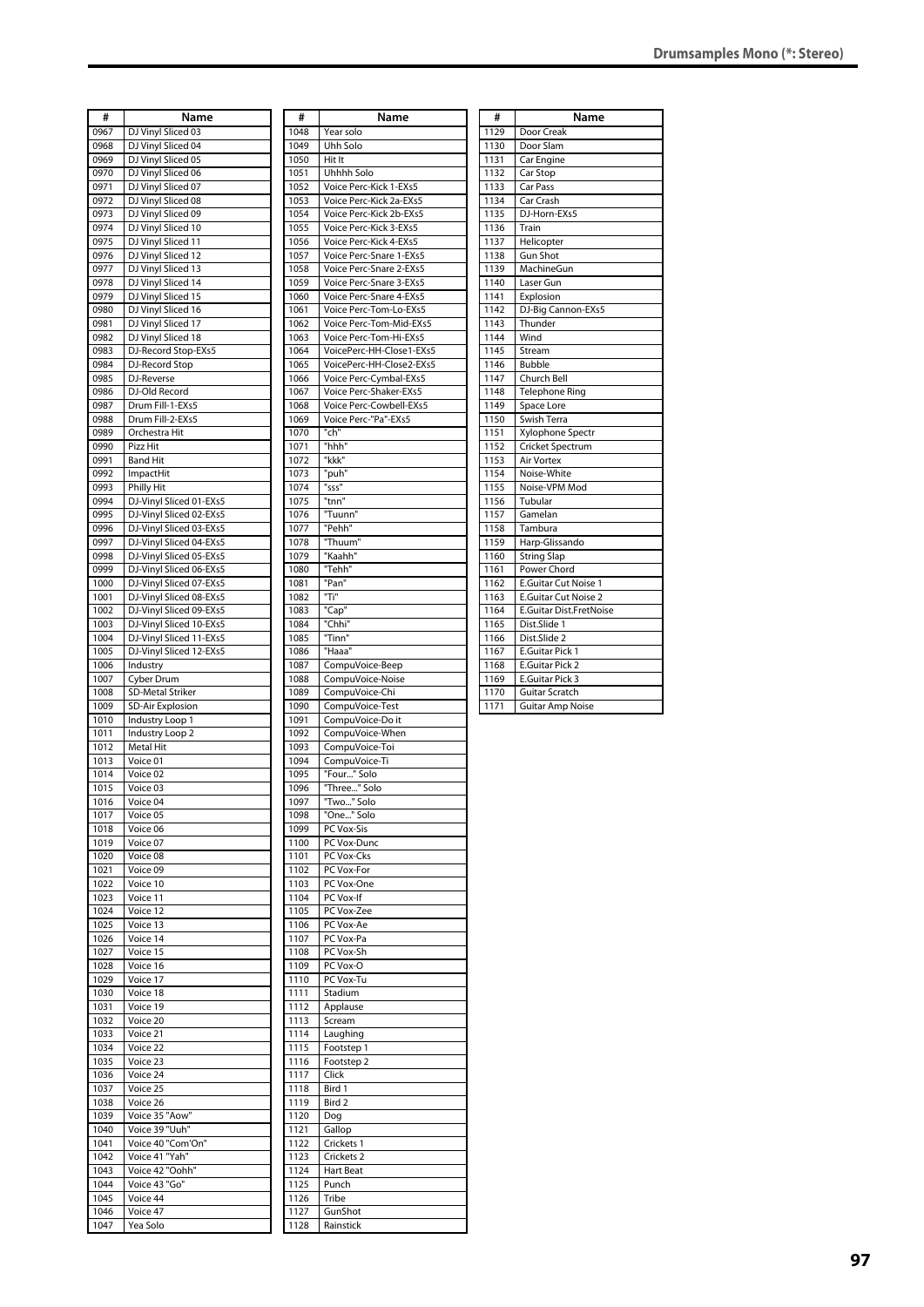# **Drumsamples XL.M (\*: XL.St)**

| #              | Name                                           | #                  | Name                                           | #              | Name                                           | #              | Name                                         |
|----------------|------------------------------------------------|--------------------|------------------------------------------------|----------------|------------------------------------------------|----------------|----------------------------------------------|
| 0000           | BD-01a-dry-v1-EXs9                             | 0079               | BD-02b-dry-v8-EXs9                             | 0159*          | BD-Dance-amb-03-EXs9-R                         | 0239           | SD-03-dry-v8-EXs9                            |
| 0001           | BD-01a-dry-v2-EXs9                             | 0080*              | BD-02b-amb1-v1-EXs9-L                          | 0160           | SD-01a-dry-v1-EXs9                             | 0240*          | SD-03-amb1-v1-EXs9-L                         |
| 0002           | BD-01a-dry-v3-EXs9                             | 0081*              | BD-02b-amb1-v1-EXs9-R                          | 0161           | SD-01a-dry-v2-EXs9                             | 0241*          | SD-03-amb1-v1-EXs9-R                         |
| 0003           | BD-01a-dry-v4-EXs9                             | 0082*              | BD-02b-amb1-v2-EXs9-L                          | 0162           | SD-01a-dry-v3-EXs9                             | 0242*          | SD-03-amb1-v2-EXs9-L                         |
| 0004           | BD-01a-dry-v5-EXs9                             | 0083*              | BD-02b-amb1-v2-EXs9-R                          | 0163           | SD-01a-dry-v4-EXs9                             | 0243*          | SD-03-amb1-v2-EXs9-R                         |
| 0005           | BD-01a-dry-v6-EXs9                             | 0084*              | BD-02b-amb1-v3-EXs9-L                          | 0164           | SD-01a-dry-v5-EXs9                             | 0244*          | SD-03-amb1-v3-EXs9-L                         |
| 0006           | BD-01a-dry-v7-EXs9                             | 0085*              | BD-02b-amb1-v3-EXs9-R                          | 0165           | SD-01a-dry-v6-EXs9                             | 0245*          | SD-03-amb1-v3-EXs9-R                         |
| 0007           | BD-01a-dry-v8-EXs9                             | 0086*              | BD-02b-amb1-v4-EXs9-L                          | 0166           | SD-01a-dry-v7-EXs9                             | 0246*          | SD-03-amb1-v4-EXs9-L                         |
| 0008*          | BD-01a-amb1-v1-EXs9-L                          | 0087*              | BD-02b-amb1-v4-EXs9-R                          | 0167           | SD-01a-dry-v8-EXs9                             | 0247*          | SD-03-amb1-v4-EXs9-R                         |
| 0009*          | BD-01a-amb1-v1-EXs9-R                          | 0088*              | BD-02b-amb1-v5-EXs9-L                          | 0168*          | SD-01a-amb1-v1-EXs9-L                          | 0248*          | SD-03-amb1-v5-EXs9-L                         |
| 0010*          | BD-01a-amb1-v2-EXs9-L                          | 0089*              | BD-02b-amb1-v5-EXs9-R                          | 0169*          | SD-01a-amb1-v1-EXs9-R                          | 0249*          | SD-03-amb1-v5-EXs9-R                         |
| 0011*          | BD-01a-amb1-v2-EXs9-R                          | 0090*              | BD-02b-amb1-v6-EXs9-L                          | 0170*          | SD-01a-amb1-v2-EXs9-L                          | 0250*          | SD-03-amb1-v6-EXs9-L                         |
| 0012*          | BD-01a-amb1-v3-EXs9-L                          | 0091*              | BD-02b-amb1-v6-EXs9-R                          | 0171*          | SD-01a-amb1-v2-EXs9-R                          | 0251*          | SD-03-amb1-v6-EXs9-R                         |
| 0013*          | BD-01a-amb1-v3-EXs9-R                          | 0092*              | BD-02b-amb1-v7-EXs9-L                          | 0172*          | SD-01a-amb1-v3-EXs9-L                          | 0252*          | SD-03-amb1-v7-EXs9-L                         |
| 0014*          | BD-01a-amb1-v4-EXs9-L                          | 0093*              | BD-02b-amb1-v7-EXs9-R                          | 0173*          | SD-01a-amb1-v3-EXs9-R                          | 0253*          | SD-03-amb1-v7-EXs9-R                         |
| 0015*          | BD-01a-amb1-v4-EXs9-R                          | 0094*              | BD-02b-amb1-v8-EXs9-L                          | 0174*          | SD-01a-amb1-v4-EXs9-L                          | 0254*          | SD-03-amb1-v8-EXs9-L                         |
| 0016*          | BD-01a-amb1-v5-EXs9-L                          | 0095*              | BD-02b-amb1-v8-EXs9-R                          | 0175*          | SD-01a-amb1-v4-EXs9-R                          | $0255*$        | SD-03-amb1-v8-EXs9-R                         |
| 0017*          | BD-01a-amb1-v5-EXs9-R                          | 0096               | BD-03a-dry-v1-EXs9                             | 0176*          | SD-01a-amb1-v5-EXs9-L                          | 0256           | SD-04-dry-v1-EXs9                            |
| 0018*          | BD-01a-amb1-v6-EXs9-L                          | 0097               | BD-03a-dry-v2-EXs9                             | $0177*$        | SD-01a-amb1-v5-EXs9-R                          | 0257           | SD-04-dry-v2-EXs9                            |
| 0019*          | BD-01a-amb1-v6-EXs9-R                          | 0098               | BD-03a-dry-v3-EXs9                             | 0178*          | SD-01a-amb1-v6-EXs9-L                          | 0258           | SD-04-dry-v3-EXs9                            |
| 0020*          | BD-01a-amb1-v7-EXs9-L                          | 0099               | BD-03a-dry-v4-EXs9                             | 0179*          | SD-01a-amb1-v6-EXs9-R                          | 0259           | SD-04-dry-v4-EXs9                            |
| 0021*          | BD-01a-amb1-v7-EXs9-R                          | 0100               | BD-03a-dry-v5-EXs9                             | 0180*          | SD-01a-amb1-v7-EXs9-L                          | 0260           | SD-04-dry-v5-EXs9                            |
| 0022*          | BD-01a-amb1-v8-EXs9-L                          | 0101               | BD-03a-dry-v6-EXs9                             | 0181*          | SD-01a-amb1-v7-EXs9-R                          | 0261           | SD-04-dry-v6-EXs9                            |
| 0023*          | BD-01a-amb1-v8-EXs9-R                          | 0102               | BD-03a-dry-v7-EXs9                             | 0182*          | SD-01a-amb1-v8-EXs9-L                          | 0262           | SD-04-dry-v7-EXs9                            |
| 0024           | BD-01b-dry-v1-EXs9                             | 0103               | BD-03a-dry-v8-EXs9                             | 0183*          | SD-01a-amb1-v8-EXs9-R                          | 0263           | SD-04-dry-v8-EXs9                            |
| 0025           | BD-01b-dry-v2-EXs9                             | 0104*              | BD-03a-amb1-v1-EXs9-L                          | 0184           | SD-01b-dry-v1-EXs9                             | 0264*          | SD-04-amb1-v1-EXs9-L                         |
| 0026           | BD-01b-dry-v3-EXs9                             | 0105*              | BD-03a-amb1-v1-EXs9-R                          | 0185           | SD-01b-dry-v2-EXs9                             | 0265*          | SD-04-amb1-v1-EXs9-R                         |
| 0027           | BD-01b-dry-v4-EXs9                             | 0106*              | BD-03a-amb1-v2-EXs9-L                          | 0186           | SD-01b-dry-v3-EXs9                             | 0266*          | SD-04-amb1-v2-EXs9-L                         |
| 0028           | BD-01b-dry-v5-EXs9                             | 0107*              | BD-03a-amb1-v2-EXs9-R                          | 0187           | SD-01b-dry-v4-EXs9                             | 0267*          | SD-04-amb1-v2-EXs9-R                         |
| 0029           | BD-01b-dry-v6-EXs9                             | 0108*              | BD-03a-amb1-v3-EXs9-L                          | 0188           | SD-01b-dry-v5-EXs9                             | 0268*          | SD-04-amb1-v3-EXs9-L                         |
| 0030           | BD-01b-dry-v7-EXs9                             | 0109*              | BD-03a-amb1-v3-EXs9-R                          | 0189           | SD-01b-dry-v6-EXs9                             | 0269*          | SD-04-amb1-v3-EXs9-R                         |
| 0031           | BD-01b-dry-v8-EXs9                             | 0110*              | BD-03a-amb1-v4-EXs9-L                          | 0190           | SD-01b-dry-v7-EXs9                             | 0270*          | SD-04-amb1-v4-EXs9-L                         |
| 0032*          | BD-01b-amb1-v1-EXs9-L                          | $0111*$            | BD-03a-amb1-v4-EXs9-R                          | 0191           | SD-01b-dry-v8-EXs9                             | 0271*          | SD-04-amb1-v4-EXs9-R                         |
| 0033*          | BD-01b-amb1-v1-EXs9-R                          | $0112*$<br>$0113*$ | BD-03a-amb1-v5-EXs9-L                          | 0192*<br>0193* | SD-01b-amb1-v1-EXs9-L                          | 0272*<br>0273* | SD-04-amb1-v5-EXs9-L                         |
| 0034*          | BD-01b-amb1-v2-EXs9-L                          | $0114*$            | BD-03a-amb1-v5-EXs9-R<br>BD-03a-amb1-v6-EXs9-L | 0194*          | SD-01b-amb1-v1-EXs9-R<br>SD-01b-amb1-v2-EXs9-L | 0274*          | SD-04-amb1-v5-EXs9-R<br>SD-04-amb1-v6-EXs9-L |
| $0035*$        | BD-01b-amb1-v2-EXs9-R                          | 0115*              | BD-03a-amb1-v6-EXs9-R                          | 0195*          | SD-01b-amb1-v2-EXs9-R                          | 0275*          | SD-04-amb1-v6-EXs9-R                         |
| 0036*          | BD-01b-amb1-v3-EXs9-L                          | $0116*$            | BD-03a-amb1-v7-EXs9-L                          | 0196*          | SD-01b-amb1-v3-EXs9-L                          | 0276*          | SD-04-amb1-v7-EXs9-L                         |
| 0037*<br>0038* | BD-01b-amb1-v3-EXs9-R<br>BD-01b-amb1-v4-EXs9-L | 0117*              | BD-03a-amb1-v7-EXs9-R                          | 0197*          | SD-01b-amb1-v3-EXs9-R                          | 0277*          | SD-04-amb1-v7-EXs9-R                         |
| 0039*          | BD-01b-amb1-v4-EXs9-R                          | 0118*              | BD-03a-amb1-v8-EXs9-L                          | 0198*          | SD-01b-amb1-v4-EXs9-L                          | 0278*          | SD-04-amb1-v8-EXs9-L                         |
| 0040*          | BD-01b-amb1-v5-EXs9-L                          | 0119*              | BD-03a-amb1-v8-EXs9-R                          | 0199*          | SD-01b-amb1-v4-EXs9-R                          | 0279*          | SD-04-amb1-v8-EXs9-R                         |
| 0041*          | BD-01b-amb1-v5-EXs9-R                          | 0120               | BD-03b-dry-v1-EXs9                             | 0200*          | SD-01b-amb1-v5-EXs9-L                          | 0280           | SD-05-dry-v1-EXs9                            |
| 0042*          | BD-01b-amb1-v6-EXs9-L                          | 0121               | BD-03b-dry-v2-EXs9                             | 0201*          | SD-01b-amb1-v5-EXs9-R                          | 0281           | SD-05-dry-v2-EXs9                            |
| 0043*          | BD-01b-amb1-v6-EXs9-R                          | 0122               | BD-03b-dry-v3-EXs9                             | 0202*          | SD-01b-amb1-v6-EXs9-L                          | 0282           | SD-05-dry-v3-EXs9                            |
| 0044*          | BD-01b-amb1-v7-EXs9-L                          | 0123               | BD-03b-dry-v4-EXs9                             | 0203*          | SD-01b-amb1-v6-EXs9-R                          | 0283           | SD-05-dry-v4-EXs9                            |
| 0045*          | BD-01b-amb1-v7-EXs9-R                          | 0124               | BD-03b-dry-v5-EXs9                             | 0204*          | SD-01b-amb1-v7-EXs9-L                          | 0284           | SD-05-dry-v5-EXs9                            |
| 0046*          | BD-01b-amb1-v8-EXs9-L                          | 0125               | BD-03b-dry-v6-EXs9                             | 0205*          | SD-01b-amb1-v7-EXs9-R                          | 0285           | SD-05-dry-v6-EXs9                            |
| 0047*          | BD-01b-amb1-v8-EXs9-R                          | 0126               | BD-03b-dry-v7-EXs9                             | 0206*          | SD-01b-amb1-v8-EXs9-L                          | 0286           | SD-05-dry-v7-EXs9                            |
| 0048           | BD-02a-dry-v1-EXs9                             | 0127               | BD-03b-dry-v8-EXs9                             | 0207*          | SD-01b-amb1-v8-EXs9-R                          | 0287           | SD-05-dry-v8-EXs9                            |
| 0049           | BD-02a-drv-v2-EXs9                             | 0128*              | BD-03b-amb1-v1-EXs9-L                          | 0208           | SD-02-dry-v1-EXs9                              | 0288*          | SD-05-amb1-v1-EXs9-L                         |
| 0050           | BD-02a-dry-v3-EXs9                             | 0129*              | BD-03b-amb1-v1-EXs9-R                          | 0209           | SD-02-dry-v2-EXs9                              | 0289*          | SD-05-amb1-v1-EXs9-R                         |
| 0051           | BD-02a-dry-v4-EXs9                             | $0130*$            | BD-03b-amb1-v2-EXs9-L                          | 0210           | SD-02-dry-v3-EXs9                              | 0290*          | SD-05-amb1-v2-EXs9-L                         |
| 0052           | BD-02a-dry-v5-EXs9                             | 0131*              | BD-03b-amb1-v2-EXs9-R                          | 0211           | SD-02-dry-v4-EXs9                              | 0291*          | SD-05-amb1-v2-EXs9-R                         |
| 0053           | BD-02a-dry-v6-EXs9                             | 0132*              | BD-03b-amb1-v3-EXs9-L                          | 0212           | SD-02-dry-v5-EXs9                              | 0292*          | SD-05-amb1-v3-EXs9-L                         |
| 0054           | BD-02a-dry-v7-EXs9                             | $0133*$            | BD-03b-amb1-v3-EXs9-R<br>BD-03b-amb1-v4-EXs9-L | 0213           | SD-02-dry-v6-EXs9                              | 0293*          | SD-05-amb1-v3-EXs9-R                         |
| 0055           | BD-02a-dry-v8-EXs9                             | 0134*<br>0135*     |                                                | 0214<br>0215   | SD-02-dry-v7-EXs9                              | 0294*<br>0295* | SD-05-amb1-v4-EXs9-L                         |
| 0056*          | BD-02a-amb1-v1-EXs9-L                          | 0136*              | BD-03b-amb1-v4-EXs9-R<br>BD-03b-amb1-v5-EXs9-L | 0216*          | SD-02-dry-v8-EXs9<br>SD-02-amb1-v1-EXs9-L      | 0296*          | SD-05-amb1-v4-EXs9-R<br>SD-05-amb1-v5-EXs9-L |
| 0057*          | BD-02a-amb1-v1-EXs9-R                          | 0137*              | BD-03b-amb1-v5-EXs9-R                          | 0217*          | SD-02-amb1-v1-EXs9-R                           | 0297*          | SD-05-amb1-v5-EXs9-R                         |
| 0058*          | BD-02a-amb1-v2-EXs9-L                          | 0138*              | BD-03b-amb1-v6-EXs9-L                          | 0218*          | SD-02-amb1-v2-EXs9-L                           | 0298*          | SD-05-amb1-v6-EXs9-L                         |
| 0059*          | BD-02a-amb1-v2-EXs9-R                          | 0139*              | BD-03b-amb1-v6-EXs9-R                          | 0219*          | SD-02-amb1-v2-EXs9-R                           | 0299*          | SD-05-amb1-v6-EXs9-R                         |
| 0060*<br>0061* | BD-02a-amb1-v3-EXs9-L<br>BD-02a-amb1-v3-EXs9-R | 0140*              | BD-03b-amb1-v7-EXs9-L                          | 0220*          | SD-02-amb1-v3-EXs9-L                           | 0300*          | SD-05-amb1-v7-EXs9-L                         |
| 0062*          | BD-02a-amb1-v4-EXs9-L                          | $0141*$            | BD-03b-amb1-v7-EXs9-R                          | 0221*          | SD-02-amb1-v3-EXs9-R                           | 0301*          | SD-05-amb1-v7-EXs9-R                         |
| 0063*          | BD-02a-amb1-v4-EXs9-R                          | 0142*              | BD-03b-amb1-v8-EXs9-L                          | 0222*          | SD-02-amb1-v4-EXs9-L                           | 0302*          | SD-05-amb1-v8-EXs9-L                         |
| 0064*          | BD-02a-amb1-v5-EXs9-L                          | $0143*$            | BD-03b-amb1-v8-EXs9-R                          | 0223*          | SD-02-amb1-v4-EXs9-R                           | 0303*          | SD-05-amb1-v8-EXs9-R                         |
| 0065*          | BD-02a-amb1-v5-EXs9-R                          | 0144*              | BD-amb-01-EXs9-L                               | 0224*          | SD-02-amb1-v5-EXs9-L                           | 0304           | SD-06-dry-v1-EXs9                            |
| 0066*          | BD-02a-amb1-v6-EXs9-L                          | 0145*              | BD-amb-01-EXs9-R                               | 0225*          | SD-02-amb1-v5-EXs9-R                           | 0305           | SD-06-dry-v2-EXs9                            |
| 0067*          | BD-02a-amb1-v6-EXs9-R                          | 0146*              | BD-amb-02-EXs9-L                               | 0226*          | SD-02-amb1-v6-EXs9-L                           | 0306           | SD-06-dry-v3-EXs9                            |
| 0068*          | BD-02a-amb1-v7-EXs9-L                          | 0147*              | BD-amb-02-EXs9-R                               | 0227*          | SD-02-amb1-v6-EXs9-R                           | 0307           | SD-06-dry-v4-EXs9                            |
| 0069*          | BD-02a-amb1-v7-EXs9-R                          | 0148*              | BD-amb-03-EXs9-L                               | 0228*          | SD-02-amb1-v7-EXs9-L                           | 0308           | SD-06-dry-v5-EXs9                            |
| 0070*          | BD-02a-amb1-v8-EXs9-L                          | 0149*              | BD-amb-03-EXs9-R                               | 0229*          | SD-02-amb1-v7-EXs9-R                           | 0309           | SD-06-dry-v6-EXs9                            |
| 0071*          | BD-02a-amb1-v8-EXs9-R                          | 0150*              | BD-amb-04-EXs9-L                               | 0230*          | SD-02-amb1-v8-EXs9-L                           | 0310           | SD-06-dry-v7-EXs9                            |
| 0072           | BD-02b-dry-v1-EXs9                             | 0151*              | BD-amb-04-EXs9-R                               | 0231*          | SD-02-amb1-v8-EXs9-R                           | 0311           | SD-06-dry-v8-EXs9                            |
| 0073           | BD-02b-dry-v2-EXs9                             | 0152*              | BD-amb-05-EXs9-L                               | 0232           | SD-03-dry-v1-EXs9                              | 0312*          | SD-06-amb1-v1-EXs9-L                         |
| 0074           | BD-02b-dry-v3-EXs9                             | 0153*              | BD-amb-05-EXs9-R                               | 0233           | SD-03-dry-v2-EXs9                              | 0313*          | SD-06-amb1-v1-EXs9-R                         |
| 0075           | BD-02b-dry-v4-EXs9                             | 0154*              | BD-Dance-amb-01-EXs9-L                         | 0234           | SD-03-dry-v3-EXs9                              | 0314*          | SD-06-amb1-v2-EXs9-L                         |
| 0076           | BD-02b-dry-v5-EXs9                             | 0155*              | BD-Dance-amb-01-EXs9-R                         | 0235           | SD-03-dry-v4-EXs9                              | 0315*          | SD-06-amb1-v2-EXs9-R                         |
| 0077           | BD-02b-dry-v6-EXs9                             | 0156*              | BD-Dance-amb-02-EXs9-L                         | 0236           | SD-03-dry-v5-EXs9                              | 0316*          | SD-06-amb1-v3-EXs9-L                         |
| 0078           | BD-02b-dry-v7-EXs9                             | 0157*              | BD-Dance-amb-02-EXs9-R                         | 0237           | SD-03-dry-v6-EXs9                              | 0317*          | SD-06-amb1-v3-EXs9-R                         |
|                |                                                | 0158*              | BD-Dance-amb-03-EXs9-L                         | 0238           | SD-03-dry-v7-EXs9                              | 0318*          | SD-06-amb1-v4-EXs9-L                         |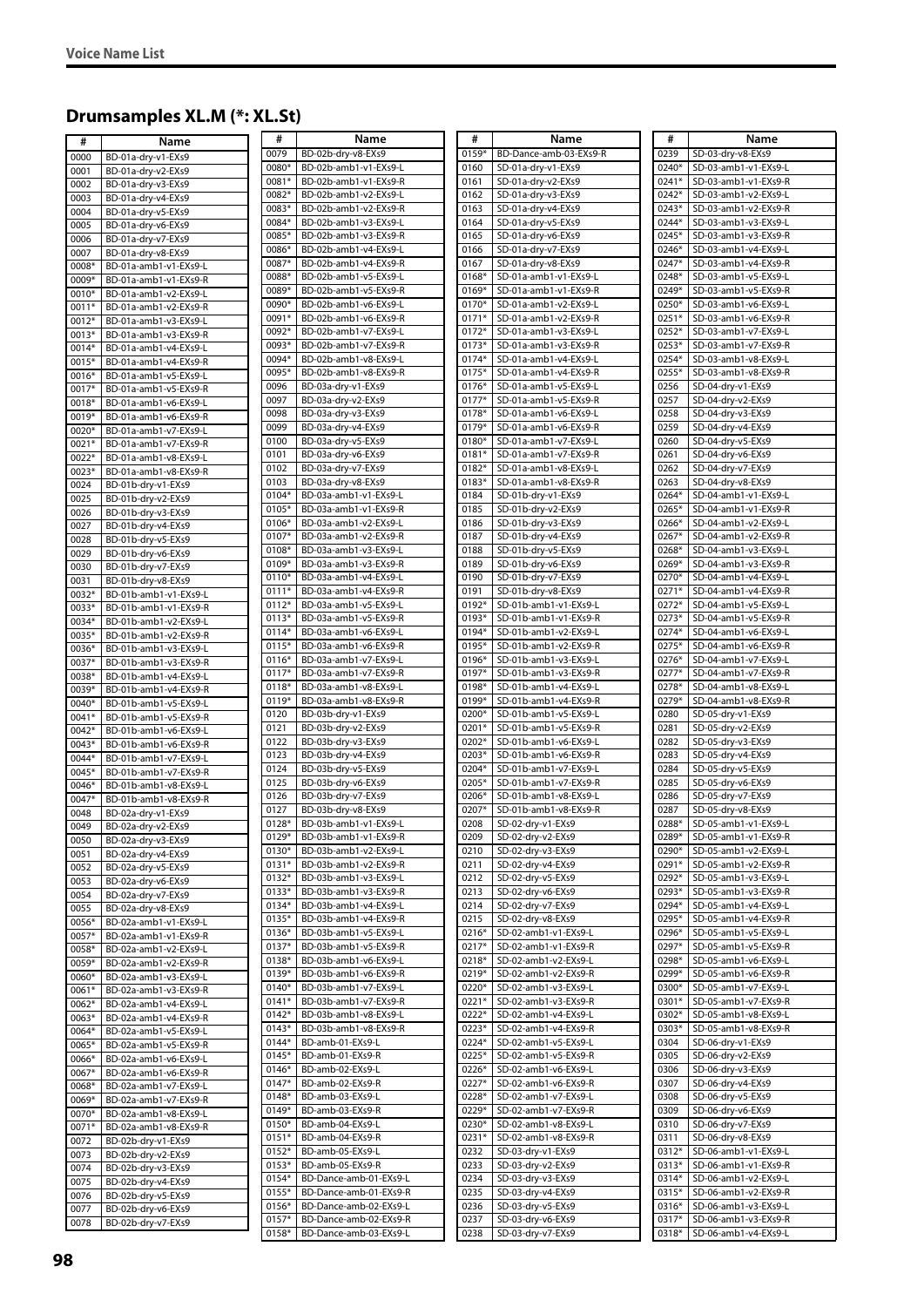| #     | Name                     | #     | Name                     | #       | Name                     | #     | Name                    |
|-------|--------------------------|-------|--------------------------|---------|--------------------------|-------|-------------------------|
| 0319* | SD-06-amb1-v4-EXs9-R     | 0400* | Tom Hi-amb1-v4-EXs9-L    | 0481*   | HiHat-Cl-amb1-v8-EXs9-R  | 0562* | HHat Dance2-amb1-EXs9-L |
| 0320* | SD-06-amb1-v5-EXs9-L     | 0401* | Tom Hi-amb1-v4-EXs9-R    | 0482    | HiHat-Open-dry-v1-EXs9   | 0563* | HHat Dance2-amb1-EXs9-R |
| 0321* | SD-06-amb1-v5-EXs9-R     | 0402* | Tom Hi-amb1-v5-EXs9-L    | 0483    | HiHat-Open-dry-v2-EXs9   | 0564* | HHat Dance3-amb1-EXs9-L |
| 0322* | SD-06-amb1-v6-EXs9-L     | 0403* | Tom Hi-amb1-v5-EXs9-R    | 0484    | HiHat-Open-dry-v3-EXs9   | 0565* | HHat Dance3-amb1-EXs9-R |
| 0323* | SD-06-amb1-v6-EXs9-R     | 0404* | Tom Hi-amb1-v6-EXs9-L    | 0485    | HiHat-Open-dry-v4-EXs9   | 0566* | HHat Dance4-amb1-EXs9-L |
| 0324* | SD-06-amb1-v7-EXs9-L     | 0405* | Tom Hi-amb1-v6-EXs9-R    | 0486    | HiHat-Open-dry-v5-EXs9   | 0567* | HHat Dance4-amb1-EXs9-R |
| 0325* | SD-06-amb1-v7-EXs9-R     | 0406* | Tom Hi-amb1-v7-EXs9-L    | 0487    | HiHat-Open-dry-v6-EXs9   | 0568* | HHat Dance5-amb1-EXs9-L |
| 0326* | SD-06-amb1-v8-EXs9-L     | 0407* | Tom Hi-amb1-v7-EXs9-R    | 0488    | HiHat-Open-dry-v7-EXs9   | 0569* | HHat Dance5-amb1-EXs9-R |
| 0327* | SD-06-amb1-v8-EXs9-R     | 0408* | Tom Hi-amb1-v8-EXs9-L    | 0489    | HiHat-Open-dry-v8-EXs9   | 0570* | HHat Dance6-amb1-EXs9-L |
| 0328  | SD-07-dry-v1-EXs9        | 0409* | Tom Hi-amb1-v8-EXs9-R    | 0490*   | HiHat-Op-amb1-v1-EXs9-L  | 0571* | HHat Dance6-amb1-EXs9-R |
| 0329  | SD-07-dry-v2-EXs9        | 0410  | Tom Mid-dry-v1-EXs9      | 0491*   | HiHat-Op-amb1-v1-EXs9-R  | 0572* | HHat Dance7-amb1-EXs9-L |
| 0330  | SD-07-dry-v3-EXs9        | 0411  | Tom Mid-dry-v2-EXs9      | 0492*   | HiHat-Op-amb1-v2-EXs9-L  | 0573* | HHat Dance7-amb1-EXs9-R |
| 0331  | SD-07-dry-v4-EXs9        | 0412  | Tom Mid-dry-v3-EXs9      | 0493*   | HiHat-Op-amb1-v2-EXs9-R  | 0574* | HHat Dance8-amb1-EXs9-L |
| 0332  | SD-07-dry-v5-EXs9        | 0413  | Tom Mid-dry-v4-EXs9      | 0494*   | HiHat-Op-amb1-v3-EXs9-L  | 0575* | HHat Dance8-amb1-EXs9-R |
| 0333  | SD-07-dry-v6-EXs9        | 0414  | Tom Mid-dry-v5-EXs9      | 0495*   | HiHat-Op-amb1-v3-EXs9-R  | 0576* | Crash 01-dry-v1-EXs9-L  |
| 0334  | SD-07-dry-v7-EXs9        | 0415  | Tom Mid-dry-v6-EXs9      | 0496*   | HiHat-Op-amb1-v4-EXs9-L  | 0577* | Crash 01-dry-v1-EXs9-R  |
| 0335  | SD-07-dry-v8-EXs9        | 0416  | Tom Mid-dry-v7-EXs9      | 0497*   | HiHat-Op-amb1-v4-EXs9-R  | 0578* | Crash 01-dry-v2-EXs9-L  |
| 0336* | SD-07-amb1-v1-EXs9-L     | 0417  | Tom Mid-dry-v8-EXs9      | 0498*   | HiHat-Op-amb1-v5-EXs9-L  | 0579* | Crash 01-dry-v2-EXs9-R  |
| 0337* | SD-07-amb1-v1-EXs9-R     | 0418* | Tom Mid-amb1-v1-EXs9-L   | 0499*   | HiHat-Op-amb1-v5-EXs9-R  | 0580* | Crash 01-dry-v3-EXs9-L  |
| 0338* | SD-07-amb1-v2-EXs9-L     | 0419* | Tom Mid-amb1-v1-EXs9-R   | 0500*   | HiHat-Op-amb1-v6-EXs9-L  | 0581* | Crash 01-dry-v3-EXs9-R  |
| 0339* | SD-07-amb1-v2-EXs9-R     | 0420* | Tom Mid-amb1-v2-EXs9-L   | 0501*   | HiHat-Op-amb1-v6-EXs9-R  | 0582* | Crash 01-dry-v4-EXs9-L  |
| 0340* | SD-07-amb1-v3-EXs9-L     | 0421* | Tom Mid-amb1-v2-EXs9-R   | $0502*$ | HiHat-Op-amb1-v7-EXs9-L  | 0583* | Crash 01-dry-v4-EXs9-R  |
| 0341* | SD-07-amb1-v3-EXs9-R     | 0422* | Tom Mid-amb1-v3-EXs9-L   | 0503*   | HiHat-Op-amb1-v7-EXs9-R  | 0584* | Crash 01-dry-v5-EXs9-L  |
| 0342* | SD-07-amb1-v4-EXs9-L     | 0423* | Tom Mid-amb1-v3-EXs9-R   | 0504*   | HiHat-Op-amb1-v8-EXs9-L  | 0585* | Crash 01-dry-v5-EXs9-R  |
| 0343* | SD-07-amb1-v4-EXs9-R     | 0424* | Tom Mid-amb1-v4-EXs9-L   | 0505*   | HiHat-Op-amb1-v8-EXs9-R  | 0586* | Crash 01-dry-v6-EXs9-L  |
| 0344* | SD-07-amb1-v5-EXs9-L     | 0425* | Tom Mid-amb1-v4-EXs9-R   | 0506    | HiHat-Pedal1-dry-v1-EXs9 | 0587* | Crash 01-dry-v6-EXs9-R  |
| 0345* | SD-07-amb1-v5-EXs9-R     | 0426* | Tom Mid-amb1-v5-EXs9-L   | 0507    | HiHat-Pedal1-dry-v2-EXs9 | 0588* | Crash 01-dry-v7-EXs9-L  |
| 0346* | SD-07-amb1-v6-EXs9-L     | 0427* | Tom Mid-amb1-v5-EXs9-R   | 0508    | HiHat-Pedal1-dry-v3-EXs9 | 0589* | Crash 01-dry-v7-EXs9-R  |
|       |                          |       |                          |         |                          |       |                         |
| 0347* | SD-07-amb1-v6-EXs9-R     | 0428* | Tom Mid-amb1-v6-EXs9-L   | 0509    | HiHat-Pedal1-dry-v4-EXs9 | 0590* | Crash 01-dry-v8-EXs9-L  |
| 0348* | SD-07-amb1-v7-EXs9-L     | 0429* | Tom Mid-amb1-v6-EXs9-R   | 0510    | HiHat-Pedal1-dry-v5-EXs9 | 0591* | Crash 01-dry-v8-EXs9-R  |
| 0349* | SD-07-amb1-v7-EXs9-R     | 0430* | Tom Mid-amb1-v7-EXs9-L   | 0511    | HiHat-Pedal1-dry-v6-EXs9 | 0592* | Crash 01-amb1-v1-EXs9-L |
| 0350* | SD-07-amb1-v8-EXs9-L     | 0431* | Tom Mid-amb1-v7-EXs9-R   | 0512    | HiHat-Pedal1-dry-v7-EXs9 | 0593* | Crash 01-amb1-v1-EXs9-R |
| 0351* | SD-07-amb1-v8-EXs9-R     | 0432* | Tom Mid-amb1-v8-EXs9-L   | 0513    | HiHat-Pedal1-dry-v8-EXs9 | 0594* | Crash 01-amb1-v2-EXs9-L |
| 0352  | Sidestick-dry-v1-EXs9    | 0433* | Tom Mid-amb1-v8-EXs9-R   | 0514*   | HHat-Pdl1-amb1-v1-EXs9-L | 0595* | Crash 01-amb1-v2-EXs9-R |
| 0353  | Sidestick-dry-v2-EXs9    | 0434  | Tom Lo-dry-v1-EXs9       | 0515*   | HHat-Pdl1-amb1-v1-EXs9-R | 0596* | Crash 01-amb1-v3-EXs9-L |
| 0354  | Sidestick-dry-v3-EXs9    | 0435  | Tom Lo-dry-v2-EXs9       | 0516*   | HHat-Pdl1-amb1-v2-EXs9-L | 0597* | Crash 01-amb1-v3-EXs9-R |
| 0355  | Sidestick-dry-v4-EXs9    | 0436  | Tom Lo-dry-v3-EXs9       | 0517*   | HHat-Pdl1-amb1-v2-EXs9-R | 0598* | Crash 01-amb1-v4-EXs9-L |
| 0356  | Sidestick-dry-v5-EXs9    | 0437  | Tom Lo-dry-v4-EXs9       | 0518*   | HHat-Pdl1-amb1-v3-EXs9-L | 0599* | Crash 01-amb1-v4-EXs9-R |
| 0357  | Sidestick-dry-v6-EXs9    | 0438  | Tom Lo-dry-v5-EXs9       | 0519*   | HHat-Pdl1-amb1-v3-EXs9-R | 0600* | Crash 01-amb1-v5-EXs9-L |
| 0358  | Sidestick-dry-v7-EXs9    | 0439  | Tom Lo-dry-v6-EXs9       | 0520*   | HHat-Pdl1-amb1-v4-EXs9-L | 0601* | Crash 01-amb1-v5-EXs9-R |
| 0359  | Sidestick-dry-v8-EXs9    | 0440  | Tom Lo-dry-v7-EXs9       | 0521*   | HHat-Pdl1-amb1-v4-EXs9-R | 0602* | Crash 01-amb1-v6-EXs9-L |
| 0360* | Sidestick-amb1-v1-EXs9-L | 0441  | Tom Lo-dry-v8-EXs9       | 0522*   | HHat-Pdl1-amb1-v5-EXs9-L | 0603* | Crash 01-amb1-v6-EXs9-R |
| 0361* | Sidestick-amb1-v1-EXs9-R | 0442* | Tom Lo-amb1-v1-EXs9-L    | 0523*   | HHat-Pdl1-amb1-v5-EXs9-R | 0604* | Crash 01-amb1-v7-EXs9-L |
| 0362* | Sidestick-amb1-v2-EXs9-L | 0443* | Tom Lo-amb1-v1-EXs9-R    | 0524*   | HHat-Pdl1-amb1-v6-EXs9-L | 0605* | Crash 01-amb1-v7-EXs9-R |
| 0363* | Sidestick-amb1-v2-EXs9-R | 0444* | Tom Lo-amb1-v2-EXs9-L    | 0525*   | HHat-Pdl1-amb1-v6-EXs9-R | 0606* | Crash 01-amb1-v8-EXs9-L |
| 0364* | Sidestick-amb1-v3-EXs9-L | 0445* | Tom Lo-amb1-v2-EXs9-R    | 0526*   | HHat-Pdl1-amb1-v7-EXs9-L | 0607* | Crash 01-amb1-v8-EXs9-R |
| 0365* | Sidestick-amb1-v3-EXs9-R | 0446* | Tom Lo-amb1-v3-EXs9-L    | 0527*   | HHat-Pdl1-amb1-v7-EXs9-R | 0608* | Crash 02-dry-v1-EXs9-L  |
| 0366* | Sidestick-amb1-v4-EXs9-L | 0447* | Tom Lo-amb1-v3-EXs9-R    | 0528*   | HHat-Pdl1-amb1-v8-EXs9-L | 0609* | Crash 02-dry-v1-EXs9-R  |
| 0367* | Sidestick-amb1-v4-EXs9-R | 0448* | Tom Lo-amb1-v4-EXs9-L    | 0529*   | HHat-Pdl1-amb1-v8-EXs9-R | 0610* | Crash 02-dry-v2-EXs9-L  |
| 0368* | Sidestick-amb1-v5-EXs9-L | 0449* | Tom Lo-amb1-v4-EXs9-R    | 0530*   | HHat-Pedal2-amb1-EXs9-L  | 0611* | Crash 02-dry-v2-EXs9-R  |
| 0369* | Sidestick-amb1-v5-EXs9-R | 0450* | Tom Lo-amb1-v5-EXs9-L    | 0531*   | HHat-Pedal2-amb1-EXs9-R  | 0612* | Crash 02-dry-v3-EXs9-L  |
| 0370* | Sidestick-amb1-v6-EXs9-L | 0451* | Tom Lo-amb1-v5-EXs9-R    | 0532*   | HHat-Pedal2-amb2-EXs9-L  | 0613* | Crash 02-dry-v3-EXs9-R  |
| 0371* | Sidestick-amb1-v6-EXs9-R | 0452* | Tom Lo-amb1-v6-EXs9-L    | 0533*   | HHat-Pedal2-amb2-EXs9-R  | 0614* | Crash 02-dry-v4-EXs9-L  |
| 0372* | Sidestick-amb1-v7-EXs9-L | 0453* | Tom Lo-amb1-v6-EXs9-R    | 0534*   | HHat-Pedal2-amb3-EXs9-L  | 0615* | Crash 02-dry-v4-EXs9-R  |
| 0373* | Sidestick-amb1-v7-EXs9-R | 0454* | Tom Lo-amb1-v7-EXs9-L    | 0535*   | HHat-Pedal2-amb3-EXs9-R  | 0616* | Crash 02-dry-v5-EXs9-L  |
| 0374* | Sidestick-amb1-v8-EXs9-L | 0455* | Tom Lo-amb1-v7-EXs9-R    | 0536*   | HHat-Pedal3-amb1-EXs9-L  | 0617* | Crash 02-dry-v5-EXs9-R  |
| 0375* | Sidestick-amb1-v8-EXs9-R | 0456* | Tom Lo-amb1-v8-EXs9-L    | 0537*   | HHat-Pedal3-amb1-EXs9-R  | 0618* | Crash 02-dry-v6-EXs9-L  |
| 0376* | Stick Hit-amb-EXs9-L     | 0457* | Tom Lo-amb1-v8-EXs9-R    | 0538*   | HHat-Pedal3-amb2-EXs9-L  | 0619* | Crash 02-dry-v6-EXs9-R  |
| 0377* | Stick Hit-amb-EXs9-R     | 0458  | HiHat-Closed-Dry-v1-EXs9 | 0539*   | HHat-Pedal3-amb2-EXs9-R  | 0620* | Crash 02-dry-v7-EXs9-L  |
| 0378* | SD-Orch Roll-amb1-EXs9-L | 0459  | HiHat-Closed-Dry-v2-EXs9 | 0540*   | HHat-Pedal3-amb3-EXs9-L  | 0621* | Crash 02-dry-v7-EXs9-R  |
| 0379* | SD-Orch Roll-amb1-EXs9-R | 0460  | HiHat-Closed-Dry-v3-EXs9 | 0541*   | HHat-Pedal3-amb3-EXs9-R  | 0622* | Crash 02-dry-v8-EXs9-L  |
| 0380* | SD-Orch-amb1-EXs9-L      | 0461  | HiHat-Closed-Dry-v4-EXs9 | 0542*   | HiHat-amb-01-EXs9-L      | 0623* | Crash 02-dry-v8-EXs9-R  |
| 0381* | SD-Orch-amb1-EXs9-R      | 0462  | HiHat-Closed-Dry-v5-EXs9 | 0543*   | HiHat-amb-01-EXs9-R      | 0624* | Crash 02-amb1-v1-EXs9-L |
| 0382* | SD-Dance-amb1-EXs9-L     | 0463  | HiHat-Closed-Dry-v6-EXs9 | 0544*   | HiHat-amb-02-EXs9-L      | 0625* | Crash 02-amb1-v1-EXs9-R |
| 0383* | SD-Dance-amb1-EXs9-R     | 0464  | HiHat-Closed-Dry-v7-EXs9 | 0545*   | HiHat-amb-02-EXs9-R      | 0626* | Crash 02-amb1-v2-EXs9-L |
| 0384* | SD Reverse-amb-EXs9-L    | 0465  | HiHat-Closed-Dry-v8-EXs9 | 0546*   | HiHat-amb-03-EXs9-L      | 0627* | Crash 02-amb1-v2-EXs9-R |
| 0385* | SD Reverse-amb-EXs9-R    | 0466* | HiHat-Cl-amb1-v1-EXs9-L  | 0547*   | HiHat-amb-03-EXs9-R      | 0628* | Crash 02-amb1-v3-EXs9-L |
| 0386  | Tom Hi-dry-v1-EXs9       | 0467* | HiHat-Cl-amb1-v1-EXs9-R  | 0548*   | HiHat-amb-04-EXs9-L      | 0629* | Crash 02-amb1-v3-EXs9-R |
| 0387  | Tom Hi-dry-v2-EXs9       | 0468* | HiHat-Cl-amb1-v2-EXs9-L  | 0549*   | HiHat-amb-04-EXs9-R      | 0630* | Crash 02-amb1-v4-EXs9-L |
| 0388  | Tom Hi-dry-v3-EXs9       | 0469* | HiHat-Cl-amb1-v2-EXs9-R  | 0550*   | HiHat-amb-05-EXs9-L      | 0631* | Crash 02-amb1-v4-EXs9-R |
| 0389  | Tom Hi-dry-v4-EXs9       | 0470* | HiHat-Cl-amb1-v3-EXs9-L  | 0551*   | HiHat-amb-05-EXs9-R      | 0632* | Crash 02-amb1-v5-EXs9-L |
| 0390  | Tom Hi-dry-v5-EXs9       | 0471* | HiHat-Cl-amb1-v3-EXs9-R  | 0552*   | H.Hat-Chili-amb1-EXs9-L  | 0633* | Crash 02-amb1-v5-EXs9-R |
| 0391  | Tom Hi-dry-v6-EXs9       | 0472* | HiHat-Cl-amb1-v4-EXs9-L  | 0553*   | H.Hat-Chili-amb1-EXs9-R  | 0634* | Crash 02-amb1-v6-EXs9-L |
| 0392  | Tom Hi-dry-v7-EXs9       | 0473* | HiHat-Cl-amb1-v4-EXs9-R  | 0554*   | H.Hat-Crisp-amb1-EXs9-L  | 0635* | Crash 02-amb1-v6-EXs9-R |
| 0393  | Tom Hi-dry-v8-EXs9       | 0474* | HiHat-Cl-amb1-v5-EXs9-L  | 0555*   | H.Hat-Crisp-amb1-EXs9-R  | 0636* | Crash 02-amb1-v7-EXs9-L |
| 0394* | Tom Hi-amb1-v1-EXs9-L    | 0475* | HiHat-Cl-amb1-v5-EXs9-R  | 0556*   | HHat-Whispy-amb1-EXs9-L  | 0637* | Crash 02-amb1-v7-EXs9-R |
| 0395* | Tom Hi-amb1-v1-EXs9-R    | 0476* | HiHat-Cl-amb1-v6-EXs9-L  | 0557*   | HHat-Whispy-amb1-EXs9-R  | 0638* | Crash 02-amb1-v8-EXs9-L |
| 0396* | Tom Hi-amb1-v2-EXs9-L    | 0477* | HiHat-Cl-amb1-v6-EXs9-R  | 0558*   | H.Hat-Old-amb1-EXs9-L    | 0639* | Crash 02-amb1-v8-EXs9-R |
| 0397* | Tom Hi-amb1-v2-EXs9-R    | 0478* | HiHat-Cl-amb1-v7-EXs9-L  | 0559*   | H.Hat-Old-amb1-EXs9-R    | 0640* | Crash-Dance-amb1-EXs9-L |
| 0398* | Tom Hi-amb1-v3-EXs9-L    | 0479* | HiHat-Cl-amb1-v7-EXs9-R  | 0560*   | HHat Dance1-amb1-EXs9-L  | 0641* | Crash-Dance-amb1-EXs9-R |
| 0399* | Tom Hi-amb1-v3-EXs9-R    | 0480* | HiHat-Cl-amb1-v8-EXs9-L  | 0561*   | HHat Dance1-amb1-EXs9-R  | 0642* | Ride 01-dry-v1-EXs9-L   |
|       |                          |       |                          |         |                          |       |                         |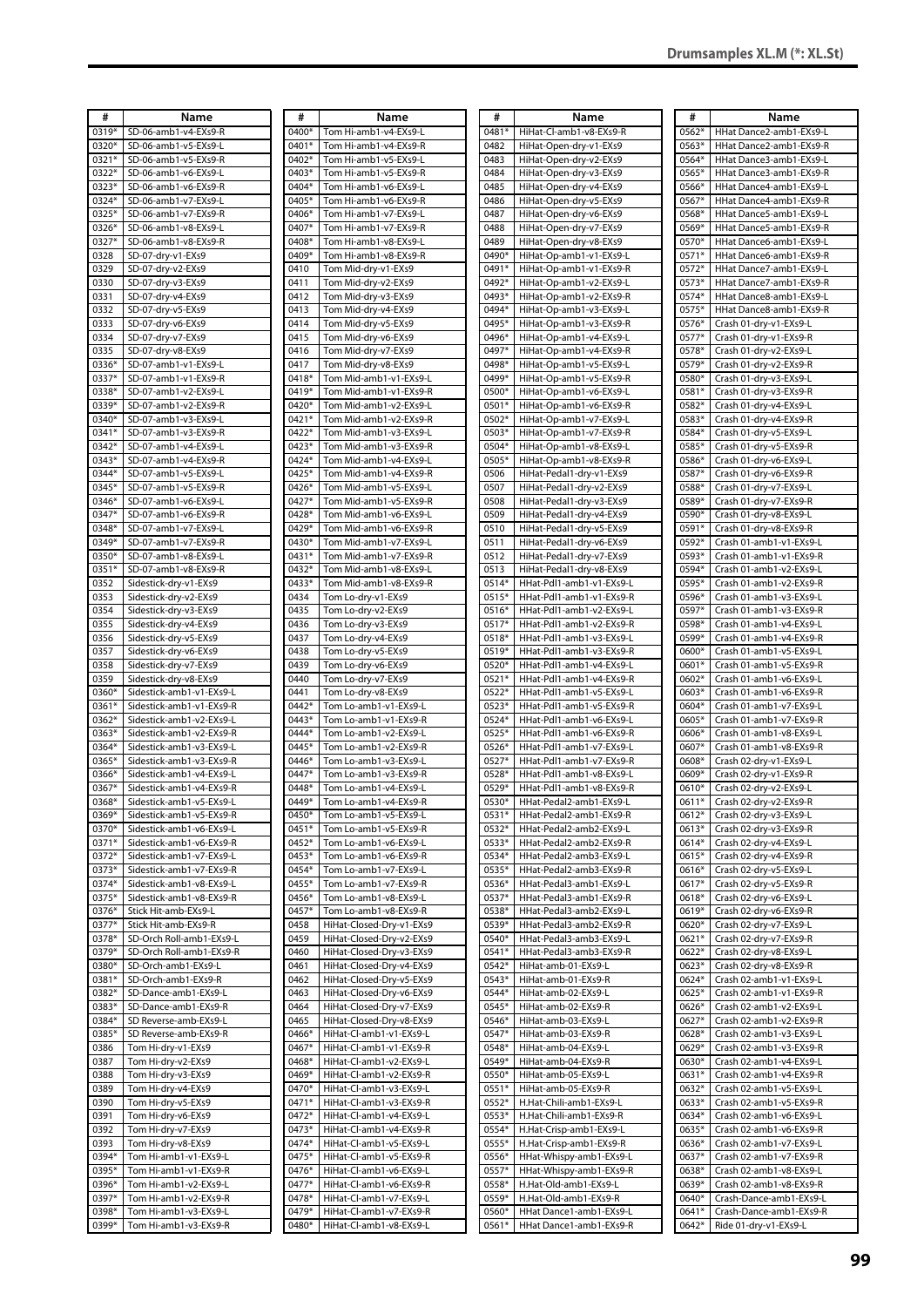| #              | Name                                             | #              | Name                                             | #              | Name                                                 |
|----------------|--------------------------------------------------|----------------|--------------------------------------------------|----------------|------------------------------------------------------|
| 0643*          | Ride 01-dry-v1-EXs9-R                            | 0724*          | Ride 03-amb1-v2-EXs9-L                           | 0805*          | Conga Lo-Op1-amb1-EXs9-R                             |
| 0644*          | Ride 01-dry-v2-EXs9-L                            | $0725*$        | Ride 03-amb1-v2-EXs9-R                           | 0806*          | Conga Lo-Op2-amb1-EXs9-L                             |
| 0645*          | Ride 01-dry-v2-EXs9-R                            | 0726*          | Ride 03-amb1-v3-EXs9-L                           | 0807*          | Conga Lo-Op2-amb1-EXs9-R                             |
| 0646*          | Ride 01-dry-v3-EXs9-L                            | $0727*$        | Ride 03-amb1-v3-EXs9-R                           | 0808*          | Conga L-Slap-amb1-EXs9-L                             |
| 0647*          | Ride 01-dry-v3-EXs9-R                            | 0728*          | Ride 03-amb1-v4-EXs9-L                           | 0809*          | Conga L-Slap-amb1-EXs9-R                             |
| 0648*          | Ride 01-dry-v4-EXs9-L                            | 0729*          | Ride 03-amb1-v4-EXs9-R                           | 0810*          | Conga Hi-Cl-amb1-EXs9-L                              |
| 0649*          | Ride 01-dry-v4-EXs9-R                            | 0730*          | Ride 03-amb1-v5-EXs9-L                           | 0811*          | Conga Hi-Cl-amb1-EXs9-R                              |
| 0650*          | Ride 01-dry-v5-EXs9-L                            | 0731*          | Ride 03-amb1-v5-EXs9-R                           | 0812*          | Conga Hi-Op1-amb1-EXs9-L                             |
| 0651*          | Ride 01-dry-v5-EXs9-R                            | 0732*          | Ride 03-amb1-v6-EXs9-L                           | 0813*          | Conga Hi-Op1-amb1-EXs9-R                             |
| 0652*          | Ride 01-dry-v6-EXs9-L                            | 0733*          | Ride 03-amb1-v6-EXs9-R                           | 0814*          | Conga Hi-Op2-amb1-EXs9-L                             |
| 0653*          | Ride 01-dry-v6-EXs9-R                            | 0734*          | Ride 03-amb1-v7-EXs9-L                           | 0815*          | Conga Hi-Op2-amb1-EXs9-R                             |
| 0654*<br>0655* | Ride 01-dry-v7-EXs9-L                            | 0735*          | Ride 03-amb1-v7-EXs9-R<br>Ride 03-amb1-v8-EXs9-L | 0816*<br>0817* | Conga Hi-Op3-amb1-EXs9-L                             |
| 0656*          | Ride 01-dry-v7-EXs9-R<br>Ride 01-dry-v8-EXs9-L   | 0736*          |                                                  | 0818*          | Conga Hi-Op3-amb1-EXs9-R                             |
| 0657*          | Ride 01-dry-v8-EXs9-R                            | 0737*<br>0738* | Ride 03-amb1-v8-EXs9-R<br>China-dry-v1-EXs9-L    | 0819*          | Conga H-Slp1-amb1-EXs9-L<br>Conga H-Slp1-amb1-EXs9-R |
| 0658*          | Ride 01-amb1-v1-EXs9-L                           | 0739*          | China-dry-v1-EXs9-R                              | 0820*          | Conga H-Slp2-amb1-EXs9-L                             |
| 0659*          | Ride 01-amb1-v1-EXs9-R                           | 0740*          | China-dry-v2-EXs9-L                              | 0821*          | Conga H-Slp2-amb1-EXs9-R                             |
| 0660*          | Ride 01-amb1-v2-EXs9-L                           | 0741*          | China-dry-v2-EXs9-R                              | 0822*          | Bongo Lo-Cl-amb1-EXs9-L                              |
| 0661*          | Ride 01-amb1-v2-EXs9-R                           | 0742*          | China-dry-v3-EXs9-L                              | 0823*          | Bongo Lo-Cl-amb1-EXs9-R                              |
| 0662*          | Ride 01-amb1-v3-EXs9-L                           | 0743*          | China-dry-v3-EXs9-R                              | 0824*          | Bongo L-Muf1-amb1-EXs9-L                             |
| 0663*          | Ride 01-amb1-v3-EXs9-R                           | 0744*          | China-dry-v4-EXs9-L                              | 0825*          | Bongo L-Muf1-amb1-EXs9-R                             |
| 0664*          | Ride 01-amb1-v4-EXs9-L                           | 0745*          | China-dry-v4-EXs9-R                              | 0826*          | Bongo L-Muf2-amb1-EXs9-L                             |
| 0665*          | Ride 01-amb1-v4-EXs9-R                           | 0746*          | China-dry-v5-EXs9-L                              | 0827*          | Bongo L-Muf2-amb1-EXs9-R                             |
| 0666*          | Ride 01-amb1-v5-EXs9-L                           | 0747*          | China-dry-v5-EXs9-R                              | 0828*          | Bongo H-Op mf-amb1-EX9-L                             |
| 0667*          | Ride 01-amb1-v5-EXs9-R                           | 0748*          | China-dry-v6-EXs9-L                              | 0829*          | Bongo H-Op mf-amb1-EX9-R                             |
| 0668*          | Ride 01-amb1-v6-EXs9-L                           | 0749*          | China-dry-v6-EXs9-R                              | 0830*          | Bongo H-Op f-amb1-EXs9-L                             |
| 0669*          | Ride 01-amb1-v6-EXs9-R                           | 0750*          | China-dry-v7-EXs9-L                              | 0831*          | Bongo H-Op f-amb1-EXs9-R                             |
| 0670*          | Ride 01-amb1-v7-EXs9-L                           | 0751*          | China-dry-v7-EXs9-R                              | 0832*          | Timbales L-Op-amb1-EX9-L                             |
| 0671*          | Ride 01-amb1-v7-EXs9-R                           | 0752*          | China-dry-v8-EXs9-L                              | 0833*          | Timbales L-Op-amb1-EX9-R                             |
| 0672*          | Ride 01-amb1-v8-EXs9-L                           | 0753*          | China-dry-v8-EXs9-R                              | 0834*          | Timbales L-Ege1-a1-EX9-L                             |
| 0673*          | Ride 01-amb1-v8-EXs9-R                           | 0754*          | China-amb1-v1-EXs9-L                             | 0835*          | Timbales L-Ege1-a1-EX9-R                             |
| 0674*          | Ride 02-dry-v1-EXs9-L                            | 0755*          | China-amb1-v1-EXs9-R                             | 0836*          | Timbales H-Edge-a1-EX9-L                             |
| 0675*          | Ride 02-dry-v1-EXs9-R                            | 0756*          | China-amb1-v2-EXs9-L                             | 0837*          | Timbales H-Edge-a1-EX9-R                             |
| 0676*          | Ride 02-dry-v2-EXs9-L                            | 0757*          | China-amb1-v2-EXs9-R                             | 0838*          | Timbales H-Rim1-a1-EX9-L                             |
| 0677*          | Ride 02-dry-v2-EXs9-R                            | 0758*          | China-amb1-v3-EXs9-L                             | 0839*          | Timbales H-Rim1-a1-EX9-R                             |
| 0678*          | Ride 02-dry-v3-EXs9-L                            | 0759*          | China-amb1-v3-EXs9-R                             | $0840*$        | Timbales H-Rim2-a1-EX9-L                             |
| 0679*          | Ride 02-dry-v3-EXs9-R                            | 0760*          | China-amb1-v4-EXs9-L                             | 0841*          | Timbales H-Rim2-a1-EX9-R                             |
| 0680*          | Ride 02-dry-v4-EXs9-L                            | 0761*          | China-amb1-v4-EXs9-R                             | 0842*          | TimbalesH-Paila-a1-EX9-L                             |
| 0681*          | Ride 02-dry-v4-EXs9-R                            | 0762*          | China-amb1-v5-EXs9-L                             | 0843*          | TimbalesH-Paila-a1-EX9-R                             |
| 0682*          | Ride 02-dry-v5-EXs9-L                            | 0763*          | China-amb1-v5-EXs9-R                             | 0844*          | Cowbell 2-amb1-EXs9-L                                |
| 0683*          | Ride 02-dry-v5-EXs9-R                            | 0764*          | China-amb1-v6-EXs9-L                             | 0845*          | Cowbell 2-amb1-EXs9-R                                |
| 0684*          | Ride 02-dry-v6-EXs9-L                            | 0765*          | China-amb1-v6-EXs9-R                             | 0846*          | Claves b-amb1-EXs9-L                                 |
| 0685*          | Ride 02-dry-v6-EXs9-R                            | 0766*          | China-amb1-v7-EXs9-L                             | 0847*          | Claves b-amb1-EXs9-R                                 |
| 0686*          | Ride 02-dry-v7-EXs9-L                            | 0767*          | China-amb1-v7-EXs9-R                             | 0848*          | Maracas-Pull1-amb1-EX9-L                             |
| 0687*          | Ride 02-dry-v7-EXs9-R                            | 0768*          | China-amb1-v8-EXs9-L                             | 0849*          | Maracas-Pull1-amb1-EX9-R                             |
| 0688*          | Ride 02-dry-v8-EXs9-L                            | 0769*          | China-amb1-v8-EXs9-R                             | 0850*          | Guiro-Long a-amb1-EXs9-L                             |
| 0689*          | Ride 02-dry-v8-EXs9-R                            | 0770*          | Splash-dry-v1-EXs9-L                             | 0851*          | Guiro-Long a-amb1-EXs9-R                             |
| 0690*<br>0691* | Ride 02-amb1-v1-EXs9-L                           | 0771*<br>0772* | Splash-dry-v1-EXs9-R                             | 0852*<br>0853* | Guiro-Short a-amb1-EX9-L                             |
| 0692*          | Ride 02-amb1-v1-EXs9-R<br>Ride 02-amb1-v2-EXs9-L | $0773*$        | Splash-dry-v2-EXs9-L                             | 0854*          | Guiro-Short a-amb1-EX9-R<br>Vibra-Slap-amb1-EXs9-L   |
| 0693*          | Ride 02-amb1-v2-EXs9-R                           | 0774*          | Splash-dry-v2-EXs9-R<br>Splash-dry-v3-EXs9-L     | 0855*          | Vibra-Slap-amb1-EXs9-R                               |
| 0694*          | Ride 02-amb1-v3-EXs9-L                           | 0775*          | Splash-dry-v3-EXs9-R                             | 0856*          | Tambourine 1-amb1-EXs9-L                             |
| 0695*          | Ride 02-amb1-v3-EXs9-R                           | 0776*          | Splash-dry-v4-EXs9-L                             | 0857*          | Tambourine 1-amb1-EXs9-R                             |
| 0696*          | Ride 02-amb1-v4-EXs9-L                           | 0777*          | Splash-dry-v4-EXs9-R                             | 0858*          | Tambourine 2-amb1-EXs9-L                             |
| 0697*          | Ride 02-amb1-v4-EXs9-R                           | 0778*          | Splash-dry-v5-EXs9-L                             | 0859*          | Tambourine 2-amb1-EXs9-R                             |
| 0698*          | Ride 02-amb1-v5-EXs9-L                           | 0779*          | Splash-dry-v5-EXs9-R                             | 0860*          | Tambourine 3-amb1-EXs9-L                             |
| 0699*          | Ride 02-amb1-v5-EXs9-R                           | 0780*          | Splash-dry-v6-EXs9-L                             | 0861*          | Tambourine 3-amb1-EXs9-R                             |
| 0700*          | Ride 02-amb1-v6-EXs9-L                           | 0781*          | Splash-dry-v6-EXs9-R                             | 0862*          | Cabasa 1-amb1-EXs9-L                                 |
| 0701*          | Ride 02-amb1-v6-EXs9-R                           | 0782*          | Splash-dry-v7-EXs9-L                             | 0863*          | Cabasa 1-amb1-EXs9-R                                 |
| 0702*          | Ride 02-amb1-v7-EXs9-L                           | 0783*          | Splash-dry-v7-EXs9-R                             | 0864*          | Cabasa 3-amb1-EXs9-L                                 |
| 0703*          | Ride 02-amb1-v7-EXs9-R                           | 0784*          | Splash-dry-v8-EXs9-L                             | 0865*          | Cabasa 3-amb1-EXs9-R                                 |
| 0704*          | Ride 02-amb1-v8-EXs9-L                           | 0785*          | Splash-dry-v8-EXs9-R                             | 0866*          | Shaker 1-amb1-EXs9-L                                 |
| 0705*          | Ride 02-amb1-v8-EXs9-R                           | 0786*          | Splash-amb1-v1-EXs9-L                            | 0867*          | Shaker 1-amb1-EXs9-R                                 |
| 0706*          | Ride 03-dry-v1-EXs9-L                            | 0787*          | Splash-amb1-v1-EXs9-R                            | 0868*          | Shaker 2-amb1-EXs9-L                                 |
| 0707*          | Ride 03-dry-v1-EXs9-R                            | 0788*          | Splash-amb1-v2-EXs9-L                            | 0869*          | Shaker 2-amb1-EXs9-R                                 |
| 0708*          | Ride 03-dry-v2-EXs9-L                            | 0789*          | Splash-amb1-v2-EXs9-R                            | 0870*          | Agogo Lo-amb1-EXs9-L                                 |
| 0709*          | Ride 03-dry-v2-EXs9-R                            | 0790*          | Splash-amb1-v3-EXs9-L                            | 0871*          | Agogo Lo-amb1-EXs9-R                                 |
| 0710*          | Ride 03-dry-v3-EXs9-L                            | 0791*          | Splash-amb1-v3-EXs9-R                            | 0872*          | Agogo Hi-amb1-EXs9-L                                 |
| 0711*          | Ride 03-dry-v3-EXs9-R                            | 0792*          | Splash-amb1-v4-EXs9-L                            | 0873*          | Agogo Hi-amb1-EXs9-R                                 |
| 0712*          | Ride 03-dry-v4-EXs9-L                            | 0793*          | Splash-amb1-v4-EXs9-R                            | 0874*          | Triangle-Roll2-a1-EXs9-L                             |
| 0713*          | Ride 03-dry-v4-EXs9-R                            | 0794*          | Splash-amb1-v5-EXs9-L                            | 0875*          | Triangle-Roll2-a1-EXs9-R                             |
| 0714*          | Ride 03-dry-v5-EXs9-L                            | 0795*          | Splash-amb1-v5-EXs9-R                            | 0876*          | Triangle-Mute1-a1-EXs9-L                             |
| 0715*          | Ride 03-dry-v5-EXs9-R                            | 0796*          | Splash-amb1-v6-EXs9-L                            | 0877*          | Triangle-Mute1-a1-EXs9-R                             |
| 0716*          | Ride 03-dry-v6-EXs9-L                            | 0797*          | Splash-amb1-v6-EXs9-R                            | 0878*          | Triangle-Mute2-a1-EXs9-L                             |
| 0717*          | Ride 03-dry-v6-EXs9-R                            | 0798*          | Splash-amb1-v7-EXs9-L                            | 0879*          | Triangle-Mute2-a1-EXs9-R                             |
| 0718*          | Ride 03-dry-v7-EXs9-L                            | 0799*          | Splash-amb1-v7-EXs9-R                            | 0880*          | Cuica Lo-amb1-EXs9-L                                 |
| 0719*          | Ride 03-dry-v7-EXs9-R                            | 0800*          | Splash-amb1-v8-EXs9-L                            | 0881*          | Cuica Lo-amb1-EXs9-R                                 |
| 0720*          | Ride 03-dry-v8-EXs9-L                            | 0801*          | Splash-amb1-v8-EXs9-R                            | 0882*          | Cuica Hi c-amb1-EXs9-L                               |
| 0721*          | Ride 03-dry-v8-EXs9-R                            | 0802*          | Reverse Cymbal-amb-L                             | 0883*          | Cuica Hi c-amb1-EXs9-R                               |
| 0722*          | Ride 03-amb1-v1-EXs9-L                           | 0803*          | Reverse Cymbal-amb-R                             | 0884*          | Woodblock 1-amb1-EXs9-L                              |
| 0723*          | Ride 03-amb1-v1-EXs9-R                           | 0804*          | Conga Lo-Op1-amb1-EXs9-L                         | 0885*          | Woodblock 1-amb1-EXs9-R                              |

| #       | Name                    |
|---------|-------------------------|
| 0886*   | Woodblock 2-amb1-EXs9-L |
| 0887*   | Woodblock 2-amb1-EXs9-R |
| 0888*   | Woodblock 3-amb1-EXs9-L |
| 0889*   | Woodblock 3-amb1-EXs9-R |
| 0890*   | Woodblock 4-amb1-EXs9-L |
| 0891*   | Woodblock 4-amb1-EXs9-R |
| 0892*   | Bell Tree-amb1-EXs9-L   |
| 0893*   | Bell Tree-amb1-EXs9-R   |
| 0894*   | Whistle 3-amb1-EXs9-L   |
| 0895*   | Whistle 3-amb1-EXs9-R   |
| 0896*   | Marc Tree-amb1-EXs9-L   |
| 0897*   | Marc Tree-amb1-EXs9-R   |
| 0898*   | Claps-Dance-amb1-EXs9-L |
| 0899*   | Claps-Dance-amb1-EXs9-R |
| 0900*   | Perc-Dance1-amb1-EXs9-L |
| 0901*   | Perc-Dance1-amb1-EXs9-R |
| 0902*   | Perc-Dance2-amb1-EXs9-L |
| 0903*   | Perc-Dance2-amb1-EXs9-R |
| 0904*   | Stadium-amb1-EXs9-L     |
| 0905*   | Stadium-amb1-EXs9-R     |
| 0906*   | Applause-amb1-EXs9-L    |
| $0907*$ | Applause-amb1-EXs9-R    |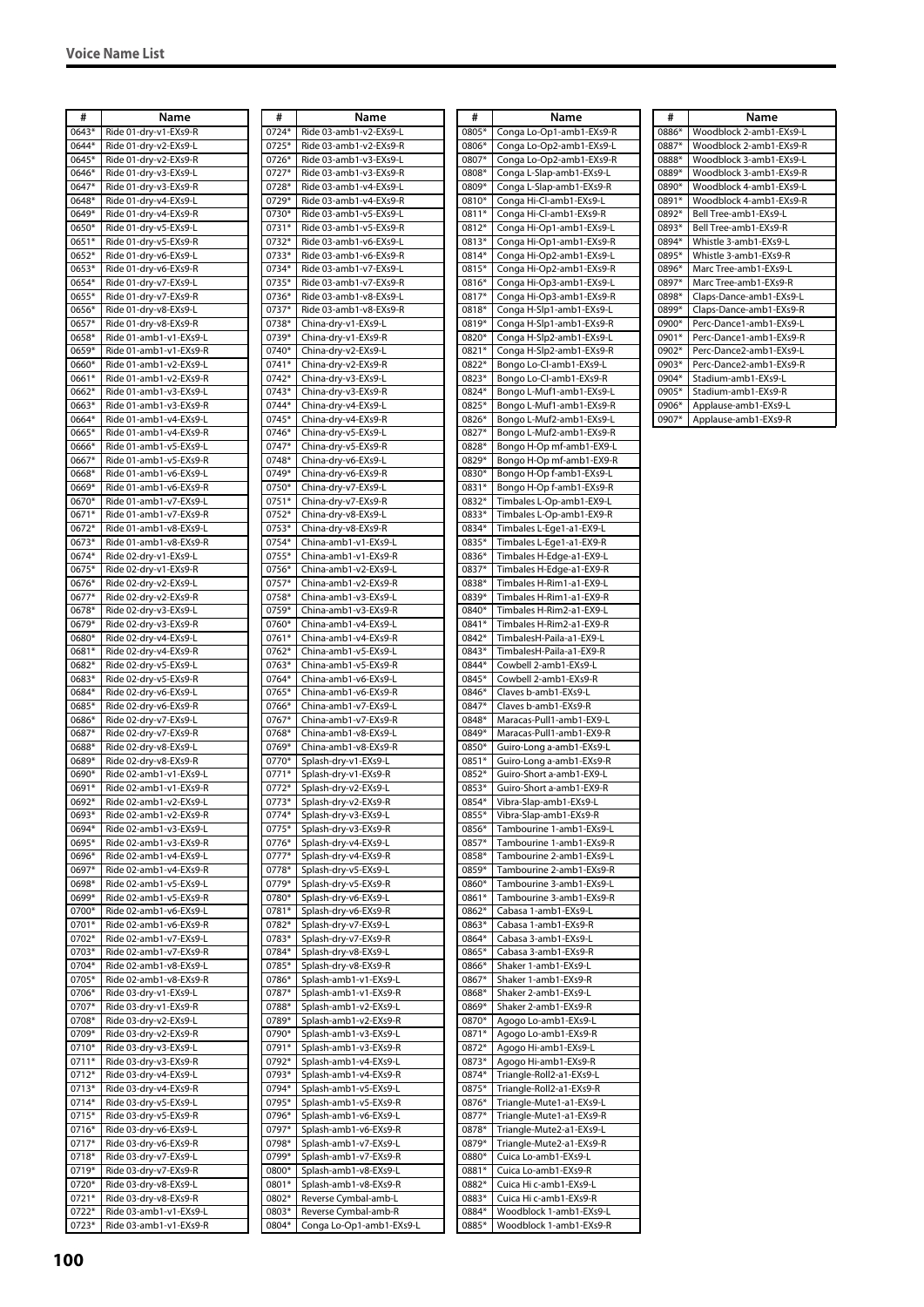## **Effect Presets**

| <b>Effect Name</b>                                     | <b>Preset Name</b>                            |
|--------------------------------------------------------|-----------------------------------------------|
|                                                        | P01:Basic Drum Kit                            |
|                                                        | P02:Drm Attack Enhance                        |
|                                                        | P03:Drm Attack MAX!                           |
| 001: Stereo Compressor                                 | P04:Drm Squashed                              |
|                                                        | P05:Bass Body Builder                         |
|                                                        | P06:Bass Electric Body                        |
|                                                        | P07:EZ Synth Bass                             |
|                                                        | P08:Full Mix Compress                         |
|                                                        | P01:Squashed                                  |
| 002: Red Comp                                          | P02:Snappy                                    |
|                                                        | P03:Present                                   |
|                                                        | P01:Mix Bass & Drums<br>P02:Piano Bold        |
|                                                        | P03:Kick Punchy                               |
|                                                        | P04:Snare Body                                |
| 003: Stereo Limiter                                    | P05:Drm Snappy                                |
|                                                        | P06:Drm Body Enhancer                         |
|                                                        | P07:Bass Strong Sustain                       |
|                                                        | P08:Bass Clarity                              |
|                                                        | P09:Reverb Punch                              |
|                                                        | P01:Drm Snappy                                |
|                                                        | P02:Drm Presence                              |
| 004: Multiband Limiter                                 | P03:Mix Clear Punch                           |
|                                                        | P04:Mix Mid Punch                             |
|                                                        | P01:Mix Lite                                  |
| 005: St.MasteringLimtr                                 | P02:Mix Medium                                |
| (Stereo Mastering Limiter)                             | P03:Mix Max                                   |
|                                                        | P04:Mix MaxMax!!                              |
|                                                        | P01:Drm Gate 1                                |
|                                                        | P02:Drm Gate 2                                |
| 006: Stereo Gate                                       | P03:Drm Gate 3                                |
|                                                        | P04:Sustain Remover                           |
|                                                        | P05:Shortest Gate                             |
|                                                        | P06:All But Attack                            |
|                                                        | P01:Piano Enhancer                            |
|                                                        | P02:Strings Rosin Enhance<br>P03:Add Low Body |
| 007: St.Parametric4EQ<br>(Stereo Parametric 4-Band EQ) | P04:Mix Boost Hi/Lo                           |
|                                                        | P05:Mix Radio EQ                              |
|                                                        | P06:Mix Bright & Clean                        |
|                                                        | P01:Mix Rock                                  |
|                                                        | P02:Mix Pop                                   |
|                                                        | P03:Mix Small Speaker                         |
| 008: St. Graphic 7EQ                                   | P04:Mix Strong Mid Range                      |
| (Stereo Graphic 7-Band EQ)                             | P05:Mix Aggressive                            |
|                                                        | P06:Smile Curve                               |
|                                                        | P07:Subtle Presence                           |
|                                                        | P08:LoFi Strong Mid                           |
|                                                        | P01:Piano Shimmer                             |
|                                                        | P02:Vox Enhancer                              |
|                                                        | P03:Nice Presence                             |
| 009: St.Exciter/Enhncr<br>(Stereo Exciter/Enhancer)    | P04:Dark Enhancer                             |
|                                                        | P05:Add Mid Range                             |
|                                                        | P06:Mix Clear Top End<br>P07:Mix Mid Max      |
|                                                        | P08:Mix Doubler & Brite                       |
|                                                        | P01:Radio                                     |
|                                                        | P02:Scooper Mid EQ                            |
| 010: Stereo Isolator                                   | P03:No High End                               |
|                                                        | P04:No Low End                                |
|                                                        | P01:Wah Low                                   |
|                                                        | P02:Wah Mid                                   |
|                                                        | P03:Wah High                                  |
|                                                        | P04:LFO Sweep 1                               |
| 011: St. Wah/Auto Wah<br>(Stereo Wah/Auto Wah)         | P05:LFO Sweep 2                               |
|                                                        | P06:Chop Wah 1                                |
|                                                        | P07:Chop Wah 2                                |
|                                                        | P08:Chop Wah 3                                |
|                                                        | P09:French Pop LFO                            |

| <b>Effect Name</b>                               | <b>Preset Name</b>       |
|--------------------------------------------------|--------------------------|
|                                                  | P01:Custom Suitcase EP   |
|                                                  | P02:Sluggish Wah         |
| 012: St. Vintage Wah                             | P03:Flashy Wah           |
| (Stereo Vintage/Custom Wah)                      | P04:Groove Chopper       |
|                                                  | P05:1/2 Note LFO         |
|                                                  | P06: Whole Note LFO 1    |
|                                                  | P07: Whole Note LFO 2    |
|                                                  | P01:Funk Gtr Wah         |
| 013: VOX Wah                                     | P02:Funk EP Wah          |
|                                                  | P03:Drum Wah             |
|                                                  | P01:1/16 Random          |
|                                                  | P02:1/8 Lite Random      |
|                                                  | P03:1/8 Deep Random      |
| 014: St. Random Filter<br>(Stereo Random Filter) | P04:1/8 Step             |
|                                                  | P05:Tri Hi End Sweep     |
|                                                  | P06:S.O.S.               |
|                                                  | P07:Song Maker           |
|                                                  | P01:LPF Reso Sweep       |
|                                                  | P02:BPF Water Drop Sweep |
| 015: Multi Mode Filter                           | P03:BPF ZigZag           |
| (Stereo Multi Mode Filter)                       | P04:BPF Pump             |
|                                                  | P05:LPF Dirty            |
|                                                  | P06:HPF Dirty            |
|                                                  | P01:Add Sub Kick 1       |
| 016: St. Sub Oscillator                          | P02:Add Sub Kick 2       |
| (Stereo Sub Oscillator)                          | P03:Add Sub Bass         |
|                                                  | P01:Stuck in a Jar       |
|                                                  | P02:LFO Tubby            |
|                                                  | P03:LFO Guide Dog        |
|                                                  | P04:LFO Oh Yea!          |
| 017: Talking Modulator                           | P05:LFO Slow Mouth       |
|                                                  | P06:LFO Deep Pit         |
|                                                  | P07:LFO Pad Ocean        |
|                                                  | P08:Synth Lead Sweep     |
|                                                  | P09:Psycho Organ Vox     |
|                                                  | P01:Lite                 |
|                                                  |                          |
|                                                  | P02: Vintage 1           |
|                                                  | P03: Vintage 2           |
|                                                  | P04: Vintage 3           |
|                                                  | P05:Broken               |
|                                                  | P06:Wack 1               |
|                                                  | P07:Wack 2               |
| 018: Stereo Decimator                            | P08:Gamer                |
|                                                  | P09:LFO Noiz Sweep 1     |
|                                                  | P10:LFO Noiz Sweep 2     |
|                                                  | P11:LFO Processor        |
|                                                  | P12:Grainy Pad           |
|                                                  | P13:Slow Swirls          |
|                                                  | P14:Very Punk            |
|                                                  | P15:Warm Fuzz            |
|                                                  | P01:Really OLD           |
|                                                  | P02:Vintage              |
|                                                  | P03:USED                 |
| 019: St. Analog Record                           | P04:70's                 |
| (Stereo Analog Record)                           | P05:80's                 |
|                                                  | P06:90's                 |
|                                                  | P07:Note On = Noise      |
|                                                  |                          |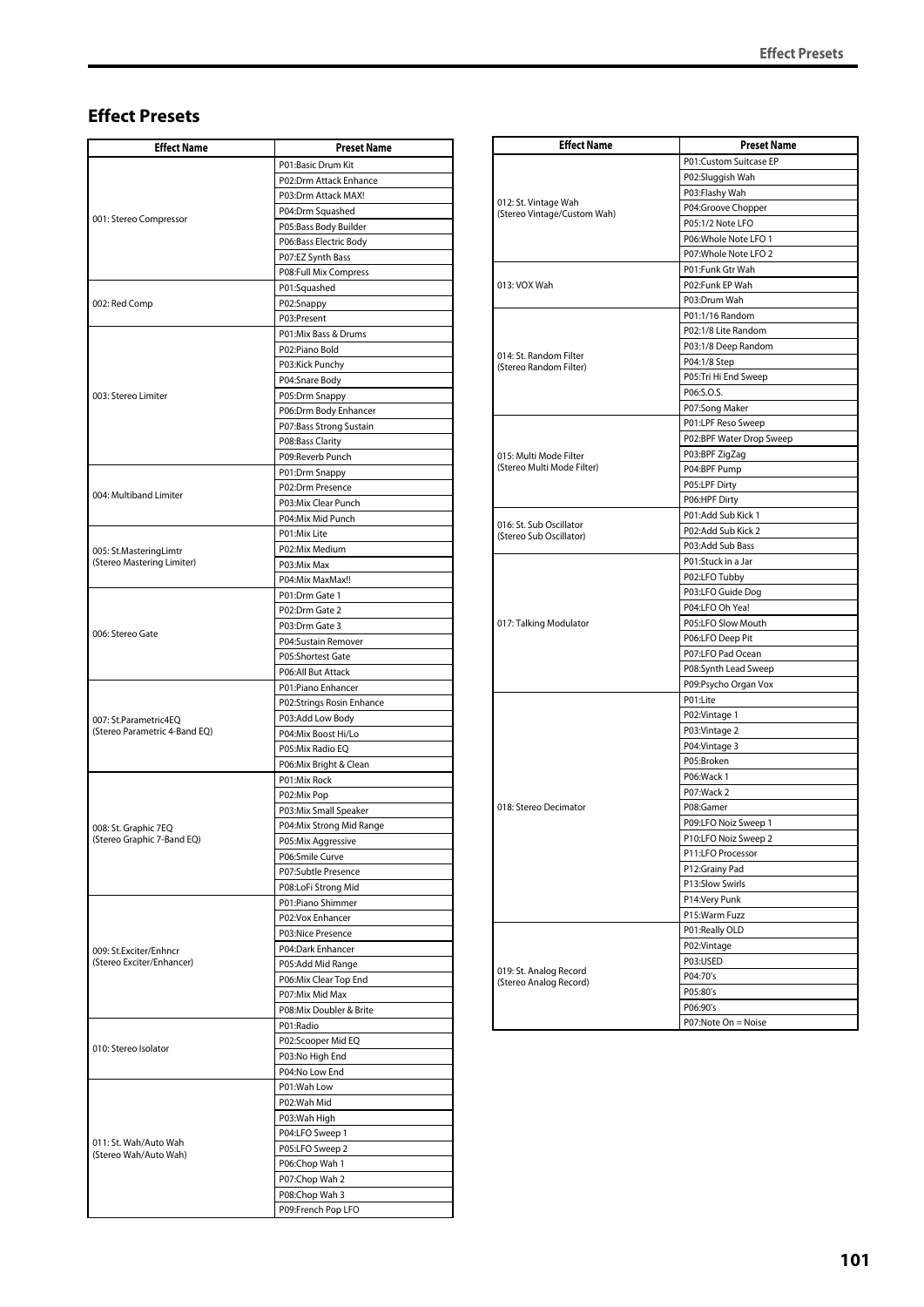| <b>Effect Name</b>                                    | <b>Preset Name</b>                              |
|-------------------------------------------------------|-------------------------------------------------|
|                                                       | P01:Evil Overdrive Wah                          |
|                                                       | P02:Mega Rock Guitar                            |
|                                                       | P03:Lead Rock Guitar OD                         |
|                                                       | P04:Lead Rock Guitar HG                         |
|                                                       | P05:Strat Overdrive                             |
|                                                       | P06:Synth Lead OD Wah                           |
| 020: OD/Hi.Gain Wah                                   | P07:Subtle Overdrive                            |
| (Overdrive/Hi.Gain Wah)                               | P08:50/50 Saturator                             |
|                                                       | P09:OD Slightly Burnt                           |
|                                                       | P10:OD Radio Crunch                             |
|                                                       | P11: HiGain Radio Crispy                        |
|                                                       | P12:OD Bold Drums<br>P13: HiGain Bold Drums     |
|                                                       | P14:DnB OD Drums                                |
|                                                       | P15:Messy Snare                                 |
|                                                       | P01: Vintage Cabinet                            |
|                                                       | P02:Warm Rock Cabinet                           |
| 021: St. Guitar Cabinet                               | P03:Dark Black Cabinet                          |
| (Stereo Guitar Cabinet)                               | P04:Nice Vox Cabinet                            |
|                                                       | P05:UK Warm Cabinet                             |
|                                                       | P01:Modern Cabinet                              |
|                                                       | P02:Classic Cabinet                             |
| 022: St. Bass Cabinet                                 | P03:Studio Cabinet                              |
| (Stereo Bass Cabinet)                                 | P04:Vox Cabinet                                 |
|                                                       | P05:U.S. Clean Cabinet                          |
|                                                       | P06:Combi Cabinet                               |
|                                                       | P01:Jazz Combo Bass                             |
|                                                       | P02:Rock Bass                                   |
| 023: Bass Amp Model                                   | P03:Slap Bass 1                                 |
|                                                       | P04:Slap Bass 2<br>P05:Full Low End             |
|                                                       | P06:Mostly Low End                              |
|                                                       | P01:Fat Bass Amp                                |
|                                                       | P02:Vintage Radio                               |
|                                                       | P03:Funky Mix                                   |
|                                                       | P04: Thin Warm Mix                              |
|                                                       | P05:Less Mid-EQ                                 |
| 024: Bass Amp+Cabinet                                 | P06:Dirty Synth                                 |
| (Bass Amp Model+Cabinet)                              | P07: Thin & Far Away                            |
|                                                       | P08:Drums thru Amp                              |
|                                                       | P09:DnB Drum Monster                            |
|                                                       | P10: Hype the Drummer                           |
|                                                       | P11:Squash Drums                                |
|                                                       | P12:Killer Drum Character                       |
|                                                       | P01:Light Boost<br>P02:Medium Boost             |
| 025: Treble Booster                                   |                                                 |
|                                                       | P03:Maxi Boost<br>P04: Vintage Drums            |
|                                                       | P01:E.Gtr Big Body                              |
|                                                       | P02:Track Warmer                                |
| 026: Tube PreAmp Model                                | P03:Remove below 50hz                           |
| (Tube PreAmp Modeling)                                | P04:Remove above 10Khz                          |
|                                                       | P05:AM Radio                                    |
|                                                       | P01:Warm & Full                                 |
|                                                       | P02:Total Mix Enhancer                          |
|                                                       | P03:Vintage                                     |
| 027: St. Tube PreAmp<br>(Stereo Tube PreAmp Modeling) | P04:50hz Remover                                |
|                                                       | P05:Remove High End                             |
|                                                       | P06:AM Radio Signal                             |
|                                                       | P07:Smooth Mix                                  |
|                                                       | P01:Vintage Dynamic                             |
|                                                       | P02:Multi Condenser<br>P03:Percussion Condenser |
|                                                       | P04:Drums Dynamic                               |
| 028: Mic Model+PreAmp                                 | P05:Vocal Dynamic                               |
| (Mic Modeling + PreAmp)                               | P06:Multi Dynamic                               |
|                                                       | P07:Vocal Condenser                             |
|                                                       | P08:Vocal Tube                                  |
|                                                       | P09:Kick Dynamic                                |

| <b>Effect Name</b>          | <b>Preset Name</b>                        |
|-----------------------------|-------------------------------------------|
|                             | P01:Super Chorus                          |
|                             | P02:Slow & Warm                           |
|                             | P03:Fast Chorus                           |
| 029: Stereo Chorus          | P04:Made 4 E.Pianos                       |
|                             | P05:Clavi Chorus<br>P06:Gtr Medium Chorus |
|                             | P07:Clean E.Guitar                        |
|                             | P01:Sweet Stereo EP                       |
|                             | P02:Sweet Mono EP                         |
| 030: Vintage Chorus         | P03:Fast Mono EP                          |
|                             | P04:Slow Mono EP                          |
|                             | P01:1-1 Slow                              |
|                             | P02:1-2 Medium                            |
|                             | P03:1-3 Fast<br>P04:1-4 Faster            |
|                             | P05:2-1 Slow                              |
| 031: Black Chorus           | P06:2-2 Medium                            |
|                             | P07:2-3 Fast                              |
|                             | P08:2-4 Faster                            |
|                             | P09:Flanger 1                             |
|                             | P10:Flanger 2                             |
|                             | P11:Flanger 3                             |
|                             | P01:Subtle                                |
| 032: EP Chorus              | P02:Normal<br>P03:Strong                  |
|                             | P04:EZ Fast                               |
|                             | P01:Warm Enhancer                         |
|                             | P02:Subtle Chorus                         |
|                             | P03:Deeper Full                           |
|                             | P04:Deeper Thin                           |
| 033: St.HarmonicChorus      | P05:Fast & Dark                           |
| (Stereo Harmonic Chorus)    | P06:BPM Thin 1/8 Swoosh                   |
|                             | P07:Fast Thin Swoosh                      |
|                             | P08:Synth Brass<br>P09:Psycho Drum Drops  |
|                             | P10:Tight Drum Drops                      |
|                             | P01:Wide Motion                           |
|                             | P02:Wide Subtle                           |
|                             | P03:Loose Bolts                           |
| 034: St. Biphase Mod.       | P04:WIDE Stereo Motion                    |
| (Stereo Biphase Modulation) | P05:Normal BiPhase                        |
|                             | P06:SEA SICK<br>P07:Nice Modulations      |
|                             | P08:E.Gtr Add Body                        |
|                             | P09:E.Gtr Funky                           |
|                             | P01:Stereo Pad Helper                     |
|                             | P02:Chorus & DDL 1                        |
| 035: Multitap Cho/Delay     | P03:Chorus & DDL 2                        |
| (Multitap Chorus/Delay)     | P04:Synth Pad Body Builder                |
|                             | P05: Magic Pads 1                         |
|                             | P06: Magic Pads 2<br>P01:Mild             |
| 036: Ensemble               | P02:Medium Fast                           |
|                             | P03:Pipe Organ Helper                     |
|                             | P01:Swirly                                |
| 037: Polysix Ensemble       | P02:String Pad Helper                     |
|                             | P03:String Pad Magic                      |
|                             | P01:Deep & Slow                           |
|                             | P02:BPM Deep & Slow                       |
|                             | P03:Gtr Smooth Flange                     |
| 038: Stereo Flanger         | P04:Drm Slow Flange<br>P05:Deep & Swooshy |
|                             | P06:Almost like a Chorus                  |
|                             | <b>P07:Serious Rotations</b>              |
|                             | P01:E Gtr 1                               |
| 039: Vintage Flanger        | P02:E Gtr 2                               |
|                             | P03:E Gtr 3                               |
|                             | P04:Slo Pad Flange                        |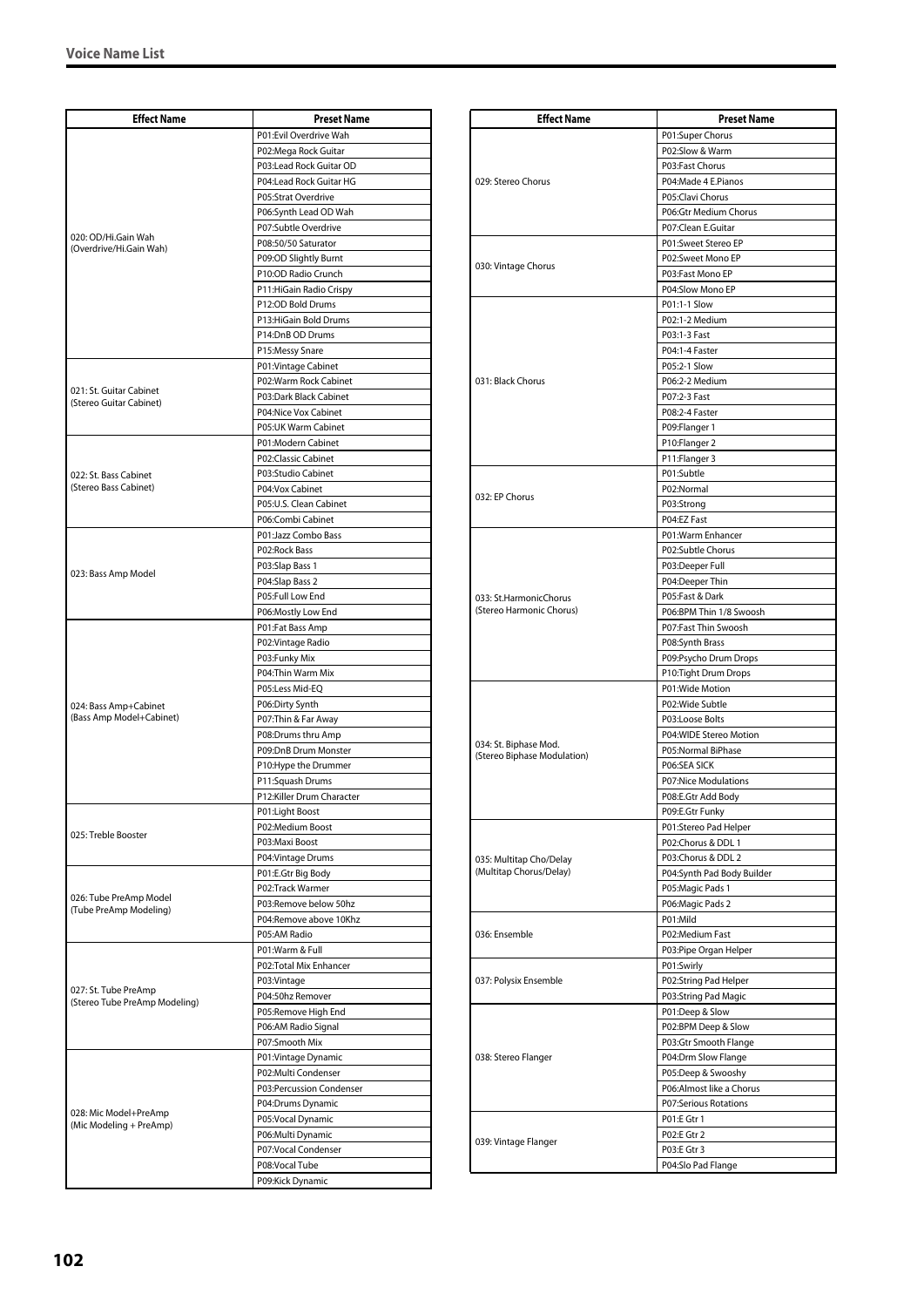| <b>Effect Name</b>                                       | <b>Preset Name</b>                     |
|----------------------------------------------------------|----------------------------------------|
|                                                          |                                        |
|                                                          | P01:1/16 Tight                         |
|                                                          | P02:1/16 Easy Chopper                  |
| 040: St. Random Flanger                                  | P03:1/8 Pad Chopper<br>P04:1/8 Deep    |
| (Stereo Random Flanger)                                  | P05:1/8 Bad Dream                      |
|                                                          | P06:1/8 Easy Chopper                   |
|                                                          | P07:1/4 Easy Chopper                   |
|                                                          | P01:Thick Keyboards 1                  |
|                                                          | P02: Thick Keyboards 2                 |
|                                                          | P03:Fast Picking Flange                |
| 041: St. Env. Flanger                                    | P04: Ultra Thick Attack                |
| (Stereo Envelope Flanger)                                | P05: Vintage Lead                      |
|                                                          | P06:Drm Jam in Ab                      |
|                                                          | P07:Drm Jam in C                       |
|                                                          | P08:Drm Jam in Bb                      |
|                                                          | P01:Deep E.Piano                       |
|                                                          | P02:Lush E.Piano                       |
|                                                          | P03:Dark Suitcase                      |
|                                                          | P04:Funky Clavinet                     |
| 042: Stereo Phaser                                       | P05:Made 4 Pads                        |
|                                                          | P06:Thin Phaser                        |
|                                                          | P07:Polar Phase                        |
|                                                          | P08:1/4 Deep Cycle                     |
|                                                          | P09: Whole Note Cycle                  |
|                                                          | P01:Slo-Color on                       |
|                                                          | P02:Med-Color on                       |
| 043: Small Phaser                                        | P03:Fast -Color on                     |
|                                                          | P04:Slo-Color off                      |
|                                                          | P05:Med-Color off                      |
|                                                          | P06:Fast -Color off                    |
|                                                          | P01:Slow & Sweet                       |
|                                                          | P02:Fast EZ YaYa                       |
| 044: Orange Phaser                                       | P03:Slow & Dark                        |
|                                                          | P04:E.Piano Med                        |
|                                                          | P05:E.Piano Slow                       |
|                                                          | P06:E.Piano Fast                       |
|                                                          | P01:Gentle                             |
|                                                          | P02:EP Magic                           |
| 045: Black Phaser                                        | P03:Pad 1                              |
|                                                          | P04:Pad 2                              |
|                                                          | P05:Dark                               |
|                                                          | P06:Fast & Thin                        |
|                                                          | P01:Slow EP                            |
|                                                          | P02:Fast EP                            |
| 046: U-VIBE                                              | P03:Faster EP                          |
|                                                          | P04:Guitar 1                           |
|                                                          | P05:Guitar 2                           |
|                                                          | P06:Guitar 3                           |
|                                                          | P01:BPM Pad Motion                     |
|                                                          | P02:1/16 Motion                        |
|                                                          | P03:1/16 MaxiMotion                    |
| 047: St. Random Phaser                                   | P04:1/8 Vapor                          |
| (Stereo Random Phaser)                                   | P05:1/8 Stepping                       |
|                                                          | P06:1/8 Random 1                       |
|                                                          | P07:1/8 Random 2                       |
|                                                          | P08:1/4 Shifty                         |
|                                                          | P01: Vintage EG Phase                  |
| 048: St. Env. Phaser<br>(Stereo Envelope Phaser)         | P02:Funky Wah Drop                     |
|                                                          | P03:Thin Town Phaser                   |
|                                                          | P04:JS +Y Phaser                       |
|                                                          | P05:Funky Drum Drops                   |
|                                                          | P06:Drum Whip                          |
|                                                          | P01:Shimmering                         |
|                                                          | P02:Velocity to Speed<br>P03:1/16 Mild |
| 049: Stereo Vibrato                                      |                                        |
|                                                          | P04:1/8 Strong<br>P05:1/4 Light        |
|                                                          | P06:Drm Shimmer                        |
|                                                          | P01:500/325ms Chorus                   |
| 050: St. Auto Fade Mod.<br>(Stereo Auto Fade Modulation) | P02:500/325ms Vibrato                  |
|                                                          | P03:350/350ms Chorus                   |
|                                                          | P04:500/500ms Chorus                   |
|                                                          |                                        |

| <b>Effect Name</b>                                 | <b>Preset Name</b>                              |
|----------------------------------------------------|-------------------------------------------------|
| 051: 2Voice Resonator                              | P01:Slow Pad Shifter                            |
|                                                    | P02:Slower Motion                               |
|                                                    | P03:BPM Bass Evolver                            |
|                                                    | P04:BPM Drum Fun 1                              |
|                                                    | P05:BPM Drum Fun 2                              |
|                                                    | P06:BPM Drum Fun 3                              |
|                                                    | P07:BPM Drum Fun 4                              |
|                                                    | P01:BPM Drive By<br>P02:Fade In / Out 1         |
|                                                    | P03:Fade In / Out 2                             |
| 052: Doppler                                       | P04:Fade In / Out 3                             |
|                                                    | P05:Fade In / Out 4                             |
|                                                    | P06:Fade In / Out 5                             |
|                                                    | P07:Fade In / Out 6                             |
|                                                    | P01: Wild Animal                                |
|                                                    | P02:JS+Y Scratch 1                              |
| 053: Scratch                                       | P03:JS+Y Scratch 2                              |
|                                                    | P04: Fingers Stop the Record                    |
|                                                    | P01:Drm Grain                                   |
|                                                    | P02:Drm Grain in Eb                             |
|                                                    | P03:Drm Grain in Ab                             |
| 054: Grain Shifter                                 | P04:Velocity Mod                                |
|                                                    | P05:Velocity Jam in F#                          |
|                                                    | P06: Velocity Grains                            |
|                                                    | P07:Chopped Up                                  |
|                                                    | P08:BPM Warning Beacon                          |
|                                                    | P01: Vintage E.P.                               |
|                                                    | P02:Very Slow Cycle                             |
| 055: Stereo Tremolo                                | P03:1/8 Pan Dance                               |
|                                                    | P04:1/8 Pulse                                   |
|                                                    | P05:1/4 Pulse                                   |
|                                                    | P06:1/4 Techno                                  |
|                                                    | P01:SuperWide                                   |
|                                                    | P02:1/2 Wide<br>P03:EZ Mono                     |
| 056: TEX Tremolo                                   | P04:EP Roller                                   |
|                                                    | P05:Stereo EP                                   |
|                                                    | P06:Fast Mono                                   |
|                                                    | P01:VariMotion 1                                |
| 057: St. Env. Tremolo                              | P02:VariMotion 2                                |
| (Stereo Envelope Tremolo)                          | P03:VariDepth 1                                 |
|                                                    | P04:VariDepth 2                                 |
|                                                    | P01:Slow Panning Sine                           |
|                                                    | P02:Fast Panning Triangle                       |
| 058: Stereo Auto Pan                               | P03:1/16 Sine                                   |
|                                                    | P04:1/8 Triangle                                |
|                                                    | P01:Slow Phasing                                |
| 059: St. Phaser + Trml                             | P02:1/4 Pad Mover                               |
| (Stereo Phaser + Tremolo)                          | P03: Whole Note Pad Mover                       |
|                                                    | P04:4 Measure Phaser                            |
|                                                    | P01:Mangled                                     |
|                                                    | P02:Alien Talk 1                                |
| 060: St. Ring Modulator<br>(Stereo Ring Modulator) | P03:Alien Talk 2                                |
|                                                    | P04:Freq Shifted                                |
|                                                    | P05:Mix Twister                                 |
|                                                    | P06: Ring Note Follower                         |
|                                                    | P01:Lightly Detuned                             |
| 061: Detune                                        | P02:Pitch w/Delay                               |
|                                                    | P03:Slap Back Room                              |
|                                                    | P01:+12 Normal                                  |
| 062: Pitch Shifter                                 | P02:Lite Detune w/DDL<br>P03:Better Than Chorus |
|                                                    | P04:Pad add 5ths 1                              |
|                                                    | P05:Pad add 5ths 2                              |
|                                                    | P06:Pads in Heaven                              |
|                                                    | P07:Freak Drums 1                               |
|                                                    | P08:Freak Drums 2                               |
|                                                    | P09:Freak Drums 3                               |
|                                                    | P10:Freak Drums 4                               |
|                                                    |                                                 |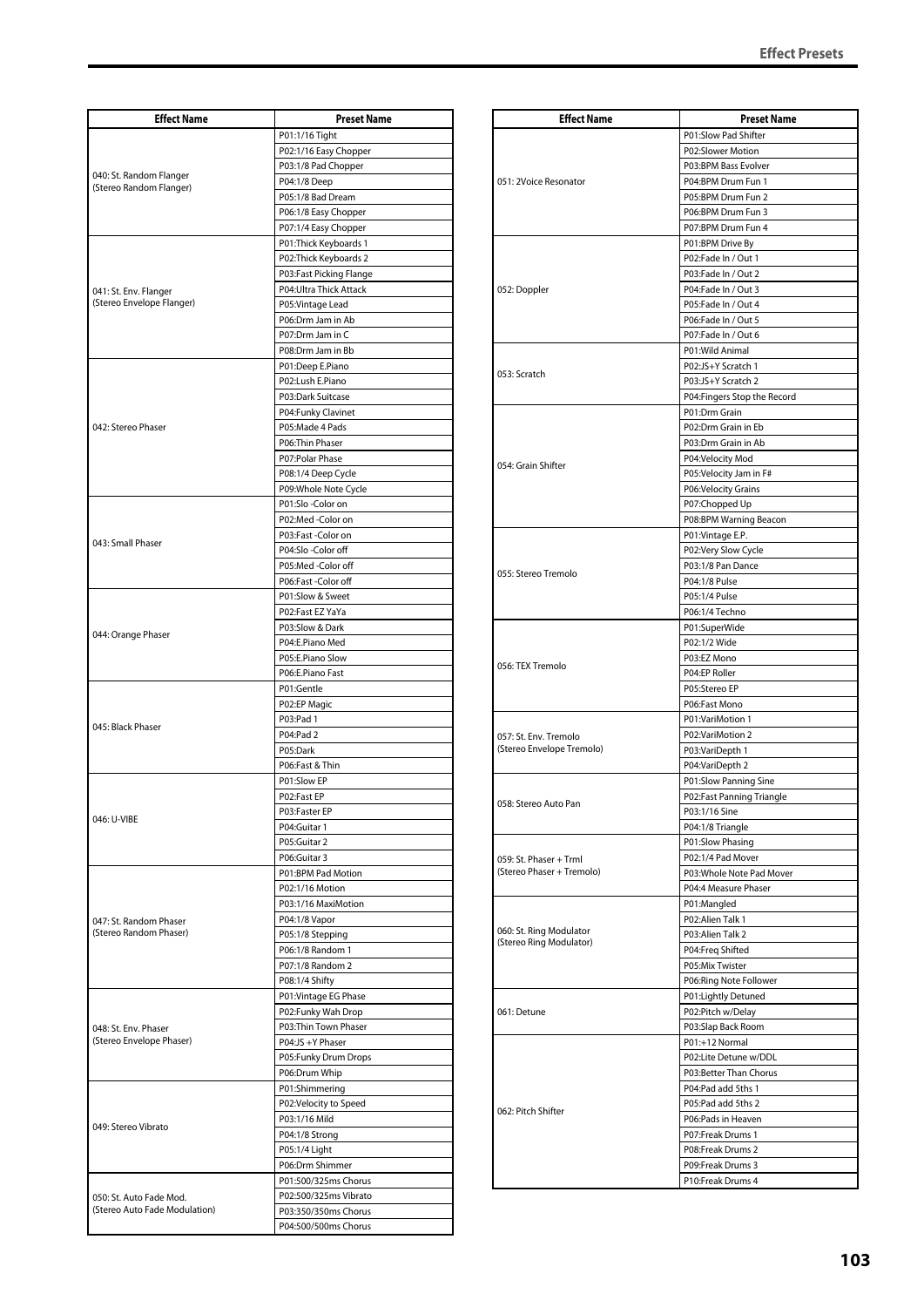| <b>Effect Name</b>                                     | <b>Preset Name</b>           |
|--------------------------------------------------------|------------------------------|
|                                                        | P01:1/4 +7 Slow              |
|                                                        | P02:1/8 +12 Slow             |
|                                                        | P03:1/8 PShift 1             |
| 063: Pitch Shifter BPM                                 | P04:1/8 PShift 2             |
|                                                        | P05:1/8 PShift 3             |
|                                                        | P06:1/8 Fall Down            |
|                                                        | P01:Honky Tonk               |
|                                                        | P02:Woobly Legs              |
| 064: Pitch Shift Mod.                                  | P03:Cool Chorus              |
| (Pitch Shift Modulation)                               | P04:Anthem Detune 1          |
|                                                        | P05:Anthem Detune 2          |
|                                                        | P06:1/16 Trill               |
|                                                        | P01:Jazz Perc C3             |
|                                                        | P02:Heavy V3                 |
| 065: Organ Vib/Chorus                                  | P03:Custom Mild Vibrato      |
| (Organ Vibrato/Chorus)                                 | P04:Custom Chorus            |
|                                                        | P05:Heavy EP Chorus          |
|                                                        | P01:Rock Organ               |
| 066: Rotary Speaker                                    | P02:Jazz Organ               |
|                                                        | P01:EP1 Big, Brite w/tremolo |
|                                                        | P02:EP2 Brite & EZ tremolo   |
| 067: St.EP Tone+Trml                                   | P03:EP3 Dark & Strong        |
| (Stereo EP Tone+Tremolo)                               | P04:Pad 1 Magic              |
|                                                        | P05:Pad 2 EZ Magic           |
|                                                        | P01:Present Pads             |
|                                                        | P02:250/500/750ms DDL        |
|                                                        | P03:Stereo Image 1           |
| 068: L/C/R Delay                                       | P04:Stereo Image 2           |
|                                                        | P05:Stereo & Mid Boost       |
|                                                        | P06:350/700ms L<->RDDL       |
|                                                        | P01:Made4 Slow Pads          |
|                                                        | P02:Nice Stereo DDL          |
|                                                        | P03:Stereo Image 1           |
|                                                        | P04:Stereo Image 2           |
| 069: Stereo/CrossDelay                                 | P05:Stereo Image 3           |
|                                                        | P06:Stereo Image 4           |
|                                                        | P07:Repeat on Left           |
|                                                        | P08: Repeat on Right         |
|                                                        | P01:Stereo Slap Back         |
|                                                        | P02:Single DDL (Tap 2)       |
| 070: St. Multitap Delay                                | P03:Thin DDL                 |
| (Stereo Multitap Delay)                                | P04:Thin DDL (Cross)         |
|                                                        | P05:Thin DDL (Pan)           |
|                                                        | P06:Normal Pan DDL           |
|                                                        | P01:Mod DDL for Pads         |
|                                                        | P02:Pad Wide Stereo          |
|                                                        | P03:Serious Stereo           |
| 071: St. Mod Delay<br>(Stereo Modulation Delay)        | P04:Stereo Enhancer          |
|                                                        | P05:Pad Magic                |
|                                                        | P06:Pad Helper               |
|                                                        | P01:DDL on Note OFF          |
| 072: St. Dynamic Delay                                 | P02:DDL on Note ON           |
|                                                        | P03:Feedback on Note OFF     |
| (Stereo Dynamic Delay)                                 | P04:Feedback on Note ON      |
|                                                        | P05:Abrupt OFF               |
|                                                        | P06:MassiveDDL on NoteOFF    |
|                                                        | P01:375/500ms Filtered       |
| 073: St. AutoPanningDly<br>(Stereo Auto Panning Delay) | P02:650/325ms Thin DDL       |
|                                                        | P03:BPM 1/2 - 375/500        |
|                                                        | P04:BPM 1 Measure DDL        |
| 074: Echo Plus                                         | P01:Pad 1 Soup               |
|                                                        | P02:Pad 2 Dark & Filtered    |
|                                                        | P03:Pad 3-2.7 second looper  |
|                                                        | P04: Vintage Slapback        |
|                                                        | P05: Vintage 2 Slapback      |
|                                                        | P06: Vintage 3 Slapback      |
|                                                        | P07: Vintage 4 Slapback      |
|                                                        | P08: Vintage 5 Slapback      |
|                                                        | P09:Live Keys 1              |
|                                                        | P10:Live Keys 2              |
|                                                        | P11:EchoPlay                 |
|                                                        | P12:EchoPlay 2               |
|                                                        |                              |

| <b>Effect Name</b>                                      | <b>Preset Name</b>                                |
|---------------------------------------------------------|---------------------------------------------------|
|                                                         | P01:1200ms JS X/+Y                                |
| 075: Tape Echo                                          | P02:1000ms JS X/+Y                                |
|                                                         | P03:500ms JS X/+Y                                 |
|                                                         | P01:MONO Auto Reverse                             |
| 076: Auto Reverse                                       | P02:POLY Auto Reverse                             |
|                                                         | P03:JS+Y Auto Reverse                             |
|                                                         | P01:Syncro DDL                                    |
|                                                         | P02:1/16 Delay Doubler                            |
|                                                         | P03:1/16 Pan o Rama                               |
|                                                         | P04:Groove Doubler                                |
| 077: Sequence BPM Dly<br>(Sequence BPM Delay)           | P05:Vintage Busy 16th<br>P06:Swinging DDL         |
|                                                         | P07:Swinging L/R DDL                              |
|                                                         | P08:Last 16th DDL                                 |
|                                                         | P09:Single 16th DDL 1                             |
|                                                         | P10:Single 16th DDL 2                             |
|                                                         | P01:BPM Pattern 1                                 |
|                                                         | P02:BPM Pattern 2                                 |
| 078: L/C/R BPM Delay                                    | P03:BPM Pattern 3                                 |
|                                                         | P04:BPM Pattern 4                                 |
|                                                         | P05:Long Triplet DDL                              |
|                                                         | P01:Feedback Pan Fun                              |
|                                                         | P02:1/8 1x1.5 DDL                                 |
|                                                         | P03:1/8 Simple DDL 1                              |
| 079: Stereo BPM Delay                                   | P04:1/8 Simple DDL 2<br>P05:1/4 1x1.5 DDL         |
|                                                         | P06:1/4 Simple DDL                                |
|                                                         | P07:1/2 L&R                                       |
|                                                         | P08:1/8 &1/4 Stereo DDL                           |
|                                                         | P01:BPM Short Stop                                |
| 080: St.BPM Mtap Delay                                  | P02:BPM Cross Pan 1                               |
| (Stereo BPM Multitap Delay)                             | P03:BPM Cross Pan 2                               |
|                                                         | P04:BPM Mono MTap                                 |
|                                                         | P01:BPM DDL + 1/4 LFO                             |
|                                                         | P02:BPM Swimming                                  |
| 081: St.BPM Mod. Delay<br>(Stereo BPM Modulation Delay) | P03:BPM 1/8 // 1/8<br>P04:Epic DDL                |
|                                                         | P05:BPM 1/8 & Detune                              |
|                                                         | P06:BPM Repeat 1 Time                             |
|                                                         | P01:BPM 1/16 Panning                              |
| 082: St.BPMAutoPanDly                                   | P02:BPM 1/8 Synchro                               |
| (Stereo BPM Auto Panning Delay)                         | P03:Long 1/4 DDL                                  |
|                                                         | P04:Long & Slow                                   |
|                                                         | P01:BPM Rhythm JS+Y                               |
| 083: Tape Echo BPM                                      | P02:Vintage (JS+Y=FBak)<br>P03:BPM Rush More JS+Y |
|                                                         | P04:BPM Clear View JS+Y                           |
|                                                         | P05:BPM Growth JS+Y                               |
|                                                         | P01:Old Jazz Hall <1.7>                           |
|                                                         | P02:Sm. Concert Hall <2.7>                        |
| 084: Reverb Hall                                        | P03:Pad Hall <2.9>                                |
|                                                         | P04:Alive & Short <0.8>                           |
|                                                         | P05:Lively <1.3>                                  |
|                                                         | P01:Lite Mix Hall <2.0>                           |
|                                                         | P02:Lively Hall <2.3><br>P03:Live Stage <2.7>     |
|                                                         | P04:Brite Hall <2.3>                              |
| 085: Reverb SmoothHall<br>086: Reverb Wet Plate         | P05:Huge Hall <5.6>                               |
|                                                         | P06:Alive Drum Hall <1.1>                         |
|                                                         | P07:Drum Hall <1.4>                               |
|                                                         | P08:String Hall <2.0>                             |
|                                                         | P09:Polite Hall <2.1>                             |
|                                                         | P10:Short Hall <1.2>                              |
|                                                         | P11:Easy Hall <1.8>                               |
|                                                         | P12:Classical Hall <1.7><br>P01:Short Plate <0.8> |
|                                                         | P02:Acoustic Plate <1.4>                          |
|                                                         | P03:String Plate <2.0>                            |
|                                                         | P04:Lush Plate <2.7>                              |
|                                                         | P05:Ice Plate <5.6>                               |
|                                                         | P06:Heavy Rock Snare <1.7>                        |
|                                                         | P07:Light Plate <4.8>                             |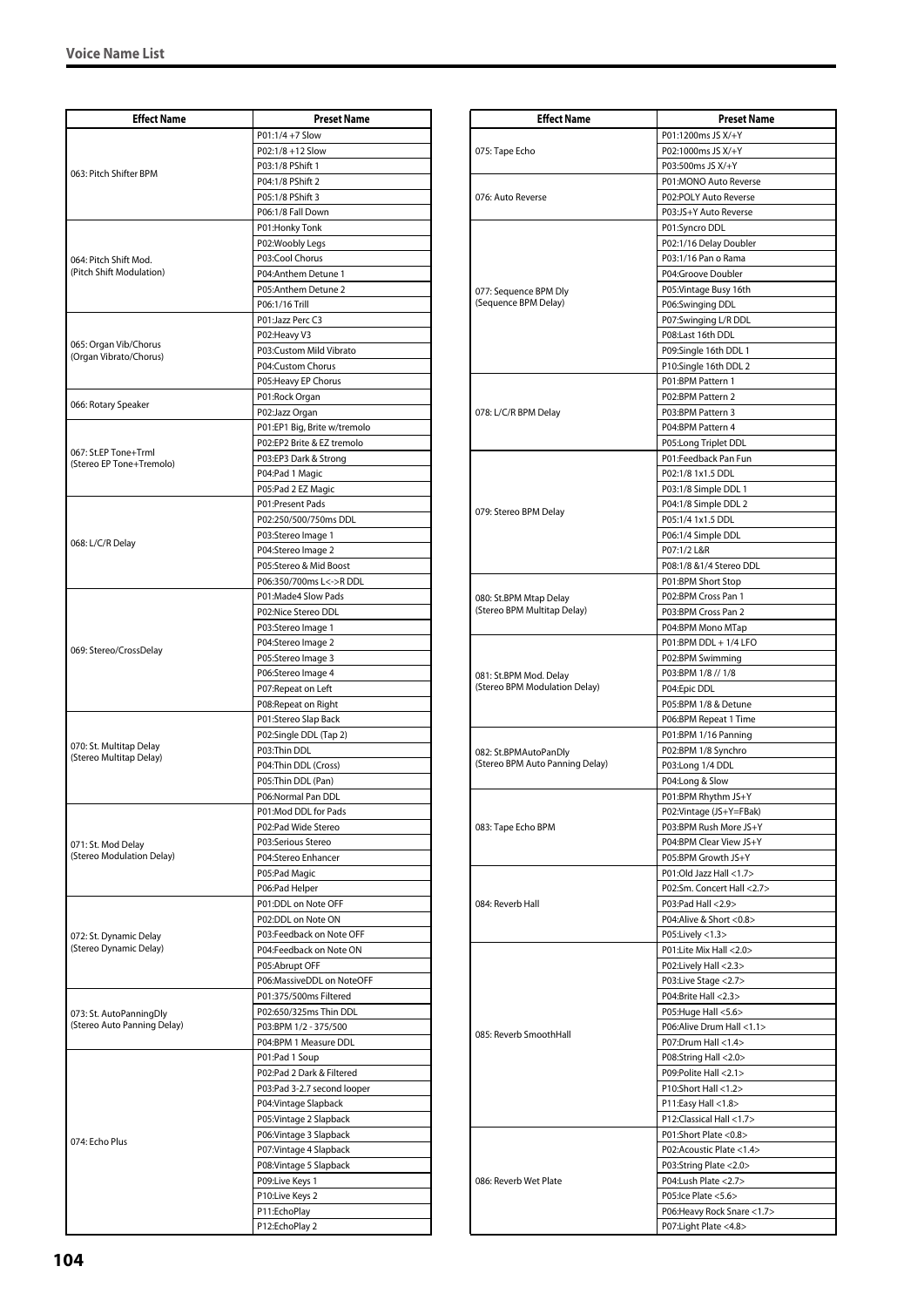| <b>Effect Name</b>                                              | <b>Preset Name</b>         |
|-----------------------------------------------------------------|----------------------------|
|                                                                 | P01:Home Plate <2.2>       |
|                                                                 | P02:Vocal Plate <1.6>      |
|                                                                 | P03:Dark Drum Plate < 0.9> |
| 087: Reverb Dry Plate                                           | P04:Lead Synth Plate <2.4> |
|                                                                 | P05:Clean E.Guitar <1.7>   |
|                                                                 | P06:LONG Warm <5.5>        |
|                                                                 | P01:Small Room <0.8>       |
|                                                                 | P02: Thin Brite Room <1.7> |
| 088: Reverb Room                                                | P03:Small & Warm <0.4>     |
|                                                                 | P04:Warm Room <2.0>        |
|                                                                 | P05:Bounce Back <0.5>      |
|                                                                 | P01:Drum Room <0.9>        |
|                                                                 | P02:Live Wood Room <1.3>   |
|                                                                 | P03:Nice BIG Room <1.8>    |
| 089: Reverb BrightRoom                                          | P04:Carpeted Room <0.9>    |
|                                                                 | P05:Perc. Room <1.1>       |
|                                                                 | P06:Classical Ambi <0.3>   |
|                                                                 | P01:Piano 1                |
|                                                                 | P02:Piano 2                |
|                                                                 | P03:Organ Verb             |
| 090: Reverb2 Spring                                             | P04:Chamber Verb           |
|                                                                 | P05:Vox Pad Verb           |
|                                                                 | P06:Brass Short Verb       |
|                                                                 | P01:Subtle &Short          |
|                                                                 | P02:Lively                 |
| 091: Reverb2 Hall                                               | P03:Dark Hall              |
|                                                                 | P04:Brick Hall             |
|                                                                 | P05:Concert Hall           |
|                                                                 | P01:Roomish                |
|                                                                 | P02:Whispy                 |
|                                                                 | P03:Perc 1                 |
|                                                                 | P04:Perc 2                 |
| 092: Reverb2 Plate                                              | P05:Orch 1                 |
|                                                                 | P06:Orch 2                 |
|                                                                 | P07:Practice               |
|                                                                 | P08:Big Brite              |
|                                                                 | P01:Room1                  |
|                                                                 | P02:Room2                  |
| 093: Reverb2 Room                                               | P03:Room 3                 |
|                                                                 | P04:Room 4                 |
|                                                                 | P05:Room 5                 |
|                                                                 | P01:Brite & Loose          |
| 094: Early Reflections                                          | P02:Gated Drums 1          |
|                                                                 | P03:Gated Drums 2          |
|                                                                 | P01:Super Bass             |
| 095: P4EQ - Exciter                                             | P02:Sizzling Vocals        |
| (Parametric 4-Band EQ - Exciter)                                | P03:Present E.Piano        |
|                                                                 | P04:Bright Drums           |
|                                                                 | P01:E.Gtr Wah              |
| 096: P4EQ - Wah                                                 | P02:Slap Bass Wah          |
| (Parametric 4-Band EQ - Wah/Auto Wah)                           | P03:Drum Wah               |
|                                                                 | P04:JS+Y Does Wah          |
|                                                                 | P01:Slow & Strong          |
|                                                                 | P02:Medium Warm            |
| 097: P4EQ - Cho/Flng<br>(Parametric 4-Band EQ - Chorus/Flanger) | P03:Fast & Thin            |
|                                                                 | P04:Fast w/DDL             |
|                                                                 | P05:Slow Cool Drums        |
| 098: P4EQ - Phaser                                              | P01:Slow Fat Phaser        |
| (Parametric 4-Band EQ - Phaser)                                 | P02:Slow Thin Phaser       |
|                                                                 | P03:Fast Whispy Phaser     |
| 099: P4EQ - Mt. Delay                                           | P01:EQ & Delay 1           |
| (Parametric 4-Band EQ - Multitap Delay)                         | P02:EQ & Delay 2           |
| 100: Comp - Wah<br>(Compressor - Wah/Auto Wah)                  | P01:Wah -> Compressor      |
|                                                                 | P02:Compressor -> Wah      |
|                                                                 | P03:JS+Y Wah & Comp        |
|                                                                 | P01:Comp -> Clavi Amp      |
| 101: Comp - Amp Sim<br>(Compressor - Amp Simulation)            | P02:Gtr Amp 1 -> Comp      |
|                                                                 | P03:Gtr Amp 2 -> Comp      |
| 102: Comp - OD/HiGain<br>(Compressor - Overdrive/Hi.Gain)       | P01:A Little Dirty         |
|                                                                 | P02:Dist Guitar            |
|                                                                 | P03:Messy Synth Bass       |
|                                                                 | P04:Dist Synth Lead        |

| <b>Effect Name</b>                                            | <b>Preset Name</b>                              |
|---------------------------------------------------------------|-------------------------------------------------|
| 103: Comp - P4EQ<br>(Compressor - Parametric 4-Band EQ)       | P01:Techno Kick                                 |
|                                                               | P02:Dark Dance Kick                             |
|                                                               | P03:Power Bass!!                                |
|                                                               | P04:Comp -> Radio EQ                            |
| 104: Comp - Cho/Flng                                          | P01:Snappy Clav                                 |
| (Compressor - Chorus Flanger)                                 | P02:Poppy Flange Bass<br>P03: Retro Delay Voice |
|                                                               | P01:Bass Phase                                  |
|                                                               | P02:Slow Thin Guitar                            |
| 105: Comp - Phaser<br>(Compressor - Phaser)                   | P03:Nasty Clav Phaser                           |
|                                                               | P04:Strong Funk Clav                            |
|                                                               | P01:Mild Comp & DDL                             |
| 106: Comp - Mt. Delay<br>(Compressor - Multitap Delay)        | P02:Snappy Lead Synth                           |
|                                                               | P03:DDL as Ambience                             |
| 107: Limiter - P4EQ                                           | P01:Optimized Element                           |
| (Limiter - Parametric 4-Band EQ)                              | P02:Narrow Band EQ                              |
|                                                               | P03:Punchy Clav                                 |
|                                                               | P01:Snappy Slow Flange<br>P02:Radical Flanger   |
| 108: Limiter - Cho/Flng<br>(Limiter - Chorus/Flanger)         | P03: Vintage DDLish                             |
|                                                               | P04:Slightly Shifted                            |
|                                                               | P01:Snappy Slow Phaser                          |
|                                                               | P02:Slower Stronger                             |
| 109: Limiter - Phaser                                         | P03:Euro Fast Phaser                            |
|                                                               | P04:Funky Slow Phaser                           |
|                                                               | P01:DDL 1                                       |
| 110: Limiter - Mt.Delay<br>(Limiter - Multitap Delay)         | P02:DDL 2                                       |
|                                                               | P03:DDL 3                                       |
| 111: Exciter - Comp                                           | P01:Bright & Snappy                             |
| (Exciter - Compressor)                                        | P02:Bright Full Vocals                          |
| 112: Exciter - Limiter                                        | P01:Bright & Present                            |
|                                                               | P02:Funky Vocal EQ<br>P01:Soft Chorus           |
| 113: Exciter - Cho/Flng                                       | P02:Slow Flanger                                |
| (Exciter - Chorus/Flanger)                                    | P03:Fast Tremolo Flange                         |
|                                                               | P01:Soft Phaser                                 |
| 114: Exciter - Phaser                                         | P02:Slow Strong Flange                          |
|                                                               | P01:DDL 1                                       |
| 115: Exciter - Mt.Delay<br>(Exciter - Multitap Delay)         | P02:DDL 2                                       |
|                                                               | P03: Vintage DDL                                |
|                                                               | P01:Rock Guitar                                 |
| 116: OD/HG - Amp Sim<br>(Overdrive/Hi.Gain - Amp Simulation)  | P02:Massive Distorted                           |
|                                                               | P03:Messy Drums<br>P04:OD Drums                 |
|                                                               | P01:Slow Flange OD                              |
| 117: OD/HG - Cho/Flng<br>(Overdrive/Hi.Gain - Chorus/Flanger) | P02:Moody Flange OD                             |
|                                                               | P01:Slow Phaser 1                               |
| 118: OD/HG - Phaser                                           | P02:Slow Phaser 2                               |
| (Overdrive/Hi.Gain - Phaser)                                  | P03: High Gain Phaser                           |
|                                                               | P04:OD Wah Phaser                               |
|                                                               | P01:OD Delay 1                                  |
| 119: OD/HG - Mt.Delay                                         | P02:OD Delay 2                                  |
| (Overdrive/Hi.Gain - Multitap Delay)                          | P03: High Gain Delay 1                          |
|                                                               | P04: High Gain Delay 2<br>P01:Wah Amp 1         |
| 120: Wah - Amp Sim                                            | P02:Wah Amp 2                                   |
| (Wah - Amp Simulation)                                        | P03:Wah Amp 3                                   |
|                                                               | P01:Messed Up Bass                              |
| 121: Decimator - Amp                                          | P02:Messed Up Drums 1                           |
| (Decimator - Amp Simulation)                                  | P03:Messed Up Drums 2                           |
|                                                               | P04:Messed Up Drums 3                           |
| 122: Decimator - Comp]<br>(Decimator - Compressor)            | P01:Messed Up Bass                              |
|                                                               | P02:Messed Up Drums 1                           |
|                                                               | P03:Messed Up Drums 2                           |
| 123: AmpSim - Tremolo                                         | P01:Warm Trem E.P.                              |
| (Amp Simulation-Tremolo)                                      | P02:Trigger Pulse                               |
|                                                               | P03:Triangle Trem                               |
|                                                               | P01:Chorus & DDL                                |
| 124: Cho/Flng - Mt.Dly<br>(Chorus/Flanger - Multitap Delay)   | P02:Flanger & DDL<br>P03: Whale Flanger         |
|                                                               | P04:Slow DDL Chorus                             |
|                                                               |                                                 |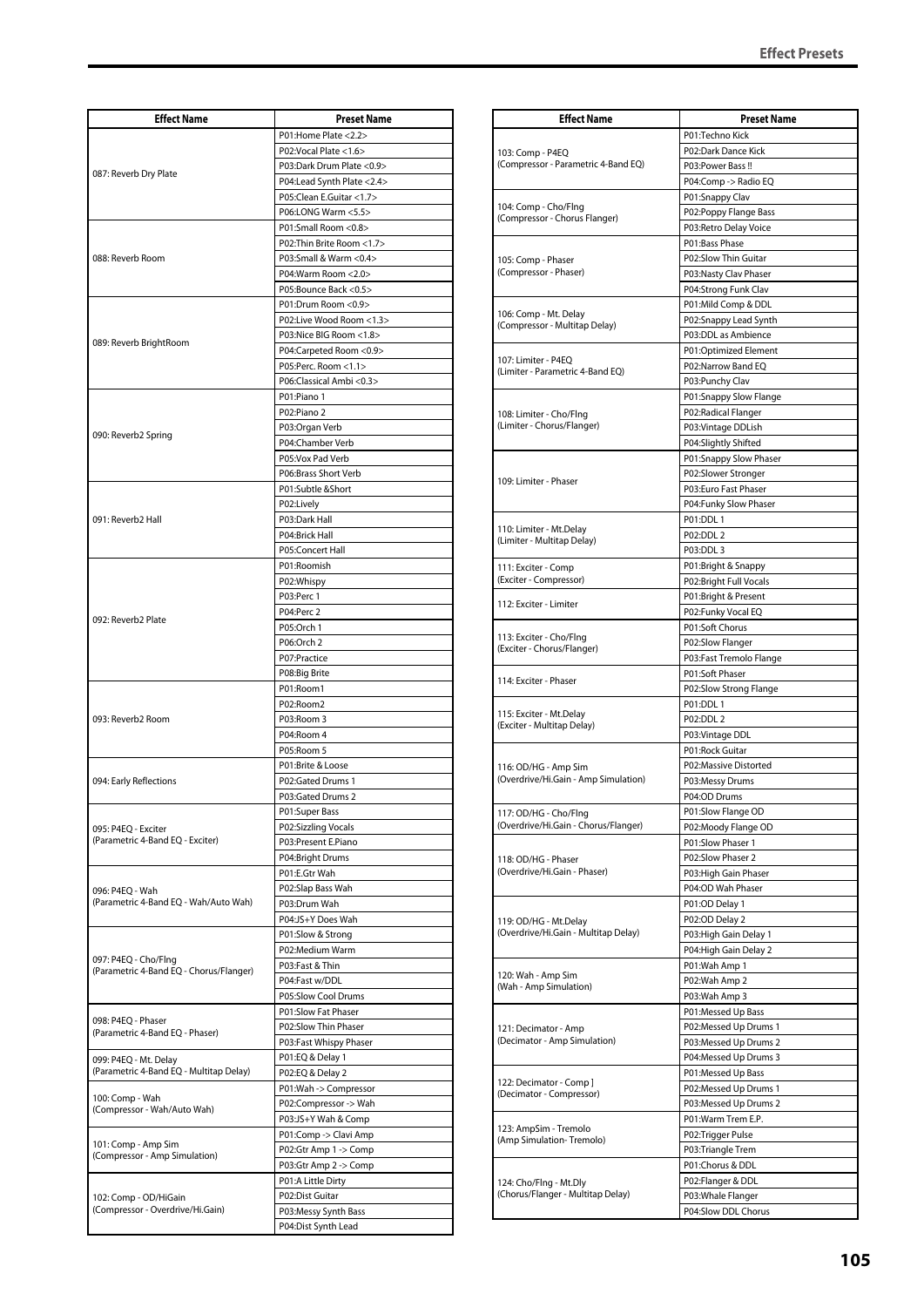| <b>Effect Name</b>                                       | <b>Preset Name</b>                              |
|----------------------------------------------------------|-------------------------------------------------|
| 125: Phaser - Cho/Flng<br>(Phaser - Chorus/Flanger)      | P01:Chorus & Phaser                             |
|                                                          | P02:Flanger & Phaser                            |
|                                                          | P03:Funky POP Flazer                            |
| 126: Reverb - Gate                                       | P01:Gated Rvb 1                                 |
|                                                          | P02:Gated Rvb 2                                 |
|                                                          | P03:Abrupt Gate                                 |
|                                                          | P04:Duck Rvb                                    |
|                                                          | P01: Hyped Mix                                  |
| 172: St. Mltband Limiter                                 | P02:Soft High End                               |
| (Stereo Multiband Limiter)                               | P03:Less Bass<br>P04:Mid Range Scoop            |
|                                                          | P01:Grand Piano 1                               |
|                                                          | P02:Grand Piano 2                               |
| 173: PianoBody/Damper                                    | P03:Dreamy Piano                                |
| (PianoBody/Damper Simulation)                            | P04:Dark Dream Piano                            |
|                                                          | P05:Room Alive                                  |
|                                                          | P01:Smooth Vox                                  |
|                                                          | P02:Pop Synth Vocode                            |
| 174: Vocoder                                             | P03:Retro Vocoder                               |
|                                                          | P04: Vintage Choir                              |
|                                                          | P05:Pulsing Vocoder                             |
|                                                          | P01:OD/Hyper Gain Guitar                        |
|                                                          | P02:Rock Guitar                                 |
| 175: OD/HyperGain Wah                                    | P03:Blues Rock Guitar                           |
| (Overdrive/Hyper Gain Wah)                               | P04:Hard Rock Ballad                            |
|                                                          | P05:Rock Bass                                   |
|                                                          | P06:Dist the Drums 1                            |
|                                                          | P07:Dist the Drums 2                            |
|                                                          | P01:Clean & Bright                              |
|                                                          | P02:Bright Crunch<br>P03:Mild Crunch            |
|                                                          | P04:Crunch                                      |
|                                                          | P05:Body fo Dirt                                |
|                                                          | P06:Black Body                                  |
|                                                          | P07:E.Piano Amp EQ                              |
| 176: GuitarAmp + P4EQ                                    | P08:Clav Amp EQ                                 |
| (Guitar Amp Model + Parametric 4-Band EQ)                | P09:Thick Synth Lead                            |
|                                                          | P10:Light OD Gtr                                |
|                                                          | P11:Screaming OD                                |
|                                                          | P12:Lead Rock Guitar                            |
|                                                          | P13:Early Rocker                                |
|                                                          | P14:Black Diamond Distorted                     |
|                                                          | P15:Gain Monster                                |
|                                                          | P01:E.Gtr 1                                     |
| 177: G.Amp Clean Combo                                   | P02:E.Gtr 2                                     |
|                                                          | P03:E.Gtr 3                                     |
|                                                          | P04:E.Gtr 4                                     |
|                                                          | P01:Gtr 1Beach Rocker<br>P02:Gtr 2 Beach Rocker |
| 178: G.Amp California                                    | P03:Gtr 3 Thin Rocker                           |
|                                                          | P04:Dist Drums                                  |
|                                                          | P05:EP Distortion                               |
| 179: G.Amp Tweed                                         | P01:E Gtr 1 Natural                             |
|                                                          | P02:E Gtr 2 Crispy                              |
|                                                          | P03:E Gtr 3 Clean                               |
|                                                          | P04:Dist Drums                                  |
|                                                          | P05:EP 1 Distorted                              |
| 180: G.Amp Modded OD                                     | P01:Gtr1 Hard Rock                              |
|                                                          | P02:Gtr 2 Hard Rock                             |
|                                                          | P03:Gtr 3 Classic Rock                          |
|                                                          | P04:Gtr 4 Classic Rock                          |
|                                                          | P01:Bass Tube & Cabinet                         |
|                                                          | P02:Slap/Pick Bass                              |
|                                                          | P03:Thumb/Slap Bass                             |
| 181: BassTubeAmp+Cab.<br>(Bass Tube Amp Model + Cabinet) | P04:Pick Bass                                   |
|                                                          | P05:Super Slapper                               |
|                                                          | P06:Fat Finger Bass                             |
|                                                          | P07:Super Bottom<br>P08:Old School Upright 1    |
|                                                          | P09:Old School Upright 2                        |
|                                                          |                                                 |

| <b>Effect Name</b>                               | <b>Preset Name</b>                         |
|--------------------------------------------------|--------------------------------------------|
|                                                  | P01:EP1 Soft OD                            |
|                                                  | P02:EP1 Med OD                             |
|                                                  | P03:EP1 Max OD                             |
|                                                  | P04:EP2 Soft OD                            |
|                                                  | P05:EP2 Med OD                             |
| 182: EP Cabinet/Drive                            | P06:EP2 Max OD                             |
|                                                  | P07:Reed EZ OD                             |
|                                                  | P08:Reed Med OD<br>P09:Reed Max OD         |
|                                                  | P10:EP1 Cabinet -No OD                     |
|                                                  | P11:EP2 Cabinet -No OD                     |
|                                                  | P12:Reed EP Cabinet -No OD                 |
|                                                  | P01: Vintage Dynamic                       |
|                                                  | P02:Multi Condenser                        |
|                                                  | P03:Percussion Condenser                   |
| 183: St. Mic + PreAmp                            | P04:Drums Dynamic                          |
| (Stereo Mic Modeling + PreAmp)                   | P05:Vocal Dynamic                          |
|                                                  | P06:Multi Dynamic                          |
|                                                  | P07:Vocal Condenser                        |
|                                                  | P08:Vocal Tube<br>P01:Chorus & DDL 1       |
|                                                  | P02:Chorus & DDL 2                         |
| 184: Multitap Cho/Delay                          | P03:Echo Game 1                            |
| (Multitap Chorus/Delay)                          | P04:Echo Game 2                            |
|                                                  | P05:Echo Game 3                            |
|                                                  | P01: Universal Magic                       |
|                                                  | P02:Octave Pad Magic                       |
|                                                  | P03:5ths Pad Magic                         |
| 185: St. Pitch Shifter                           | P04:Drum Fun 1                             |
| (Stereo Pitch Shifter)                           | P05:Drum Fun 2                             |
|                                                  | P06:Drum Fun 3                             |
|                                                  | P07:Drum Fun 4                             |
|                                                  | P08:Drum Fun 5<br>P01:BPM 1 Octave Scanner |
|                                                  | P02:BPM 2 Octave Scanner                   |
|                                                  | P03:BPM 5ths Scanner                       |
| 186: St. PitchShift BPM                          | P04:Octave Shift FastSynth1                |
| (Stereo Pitch Shifter BPM)                       | P05:Octave Shift FastSynth2                |
|                                                  | P06:BPM Drum Fun 1                         |
|                                                  | P07:BPM Drum Fun 2                         |
|                                                  | P08:BPM Drum Fun 3                         |
|                                                  | P01:Jazzy Organ                            |
| 187: Rotary SpeakerOD                            | P02:Perc Organ OD                          |
| (Rotary Speaker Overdrive)                       | P03:Gospel Organ                           |
|                                                  | P04:Smokey Room<br>P01:L/C/R Long Delay 1  |
|                                                  | P02:L/C/R Long Delay 2                     |
| 188: L/C/R Long Delay                            | P03:L/C/R Long Delay 3                     |
|                                                  | P04:Pad Surrounded                         |
|                                                  | P01:Stereo DDL 1                           |
| 189: St/Cross Long Delay                         | P02:Stereo DDL 2                           |
| (Stereo/Cross Long Delay)                        | P03:Cross DDL 1                            |
|                                                  | P04:Cross DDL 2                            |
| 190: Hold Delay                                  | P01:1 Measure JS+Y=ON                      |
|                                                  | P02:2 Measure JS+Y=ON                      |
| 191: LCR BPM Long Dly<br>(L/C/R BPM Long Delay)  | P01:BPM Pattern 1                          |
|                                                  | P02:BPM Pattern 2<br>P03:BPM Pattern 3     |
|                                                  | P04:BPM Pattern 4                          |
|                                                  | P05:BPM Swing Pattern                      |
|                                                  | P01:BPM Long DDL 1                         |
| 192: St. BPM Long Dly<br>(Stereo BPM Long Delay) | P02:BPM Long DDL 2                         |
|                                                  | P03:BPM Long DDL 3                         |
|                                                  | P04:BPM Long DDL 4                         |
|                                                  | P05:BPM Swing 1                            |
|                                                  | P06:BPM Swing 2                            |
|                                                  |                                            |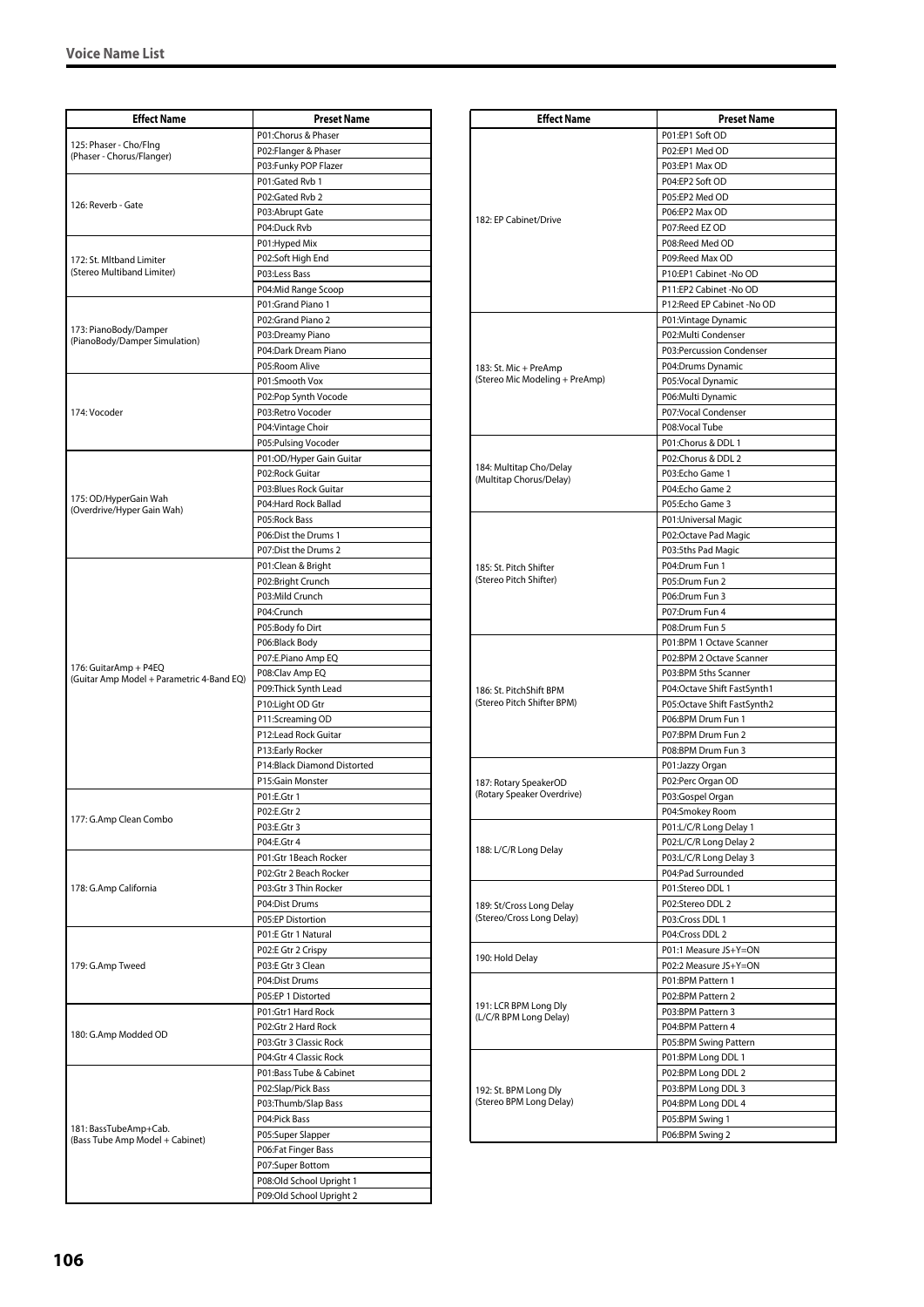| <b>Effect Name</b>     | <b>Preset Name</b>      |
|------------------------|-------------------------|
| 193: Early Reflections | P01:Gated Reverb 1      |
|                        | P02:Gated Reverb 2      |
|                        | P03:Reverse Reverb 1    |
|                        | P04: Reverse Reverb 2   |
|                        | P05:Perc. Room Ambience |
|                        | P06:Delayed Ambience 1  |
|                        | P07:Delayed Ambience 2  |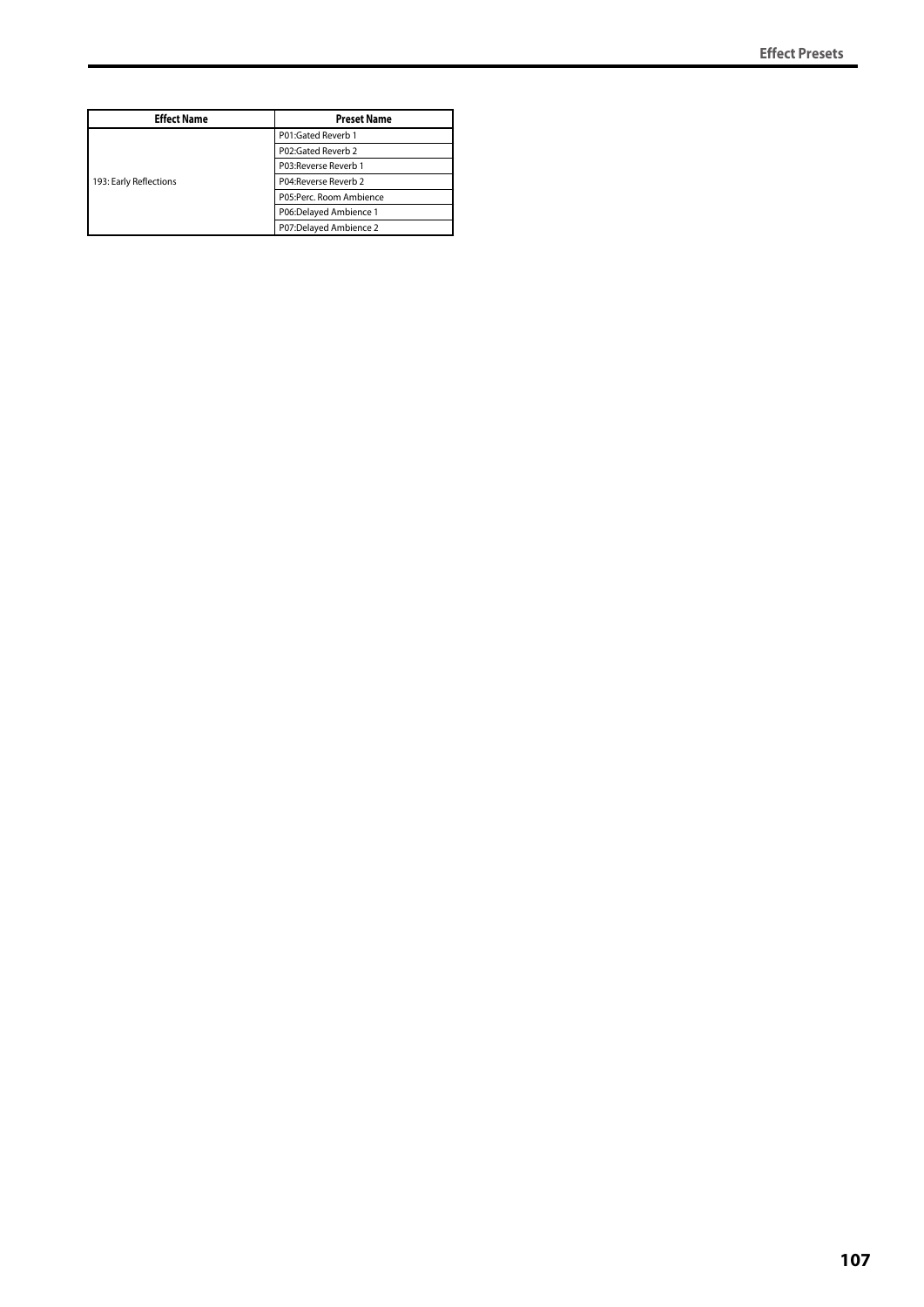## **Demo Songs**

#### **S000: Missing Person**

Composed and performed by Frank McComb For more information about Frank McComb visit www.FRANKMCCOMB.INFO www.BOOBEESCOOT.COM www.CDBABY.COM/ALL/FRANKMCCOMB TWITTER - @FrankMcCombFans ©2012 KORG Inc. all rights reserved.

#### **S001: Krome Teeth**

Composed and performed by Ryeland Allison. For more information about Ryeland Allison visit www.ryelandallison.com ©2012 KORG Inc. all rights reserved.

#### **S002: Musical Journey & Cadenza**

Composed and performed by Jack Hotop. ©2012 KORG Inc. all rights reserved.

#### **S003: I'll Be Around**

Performed by Paul Hefner. For more information about Paul Hefner visit Paul Hefner.com ©2012 KORG Inc. all rights reserved.